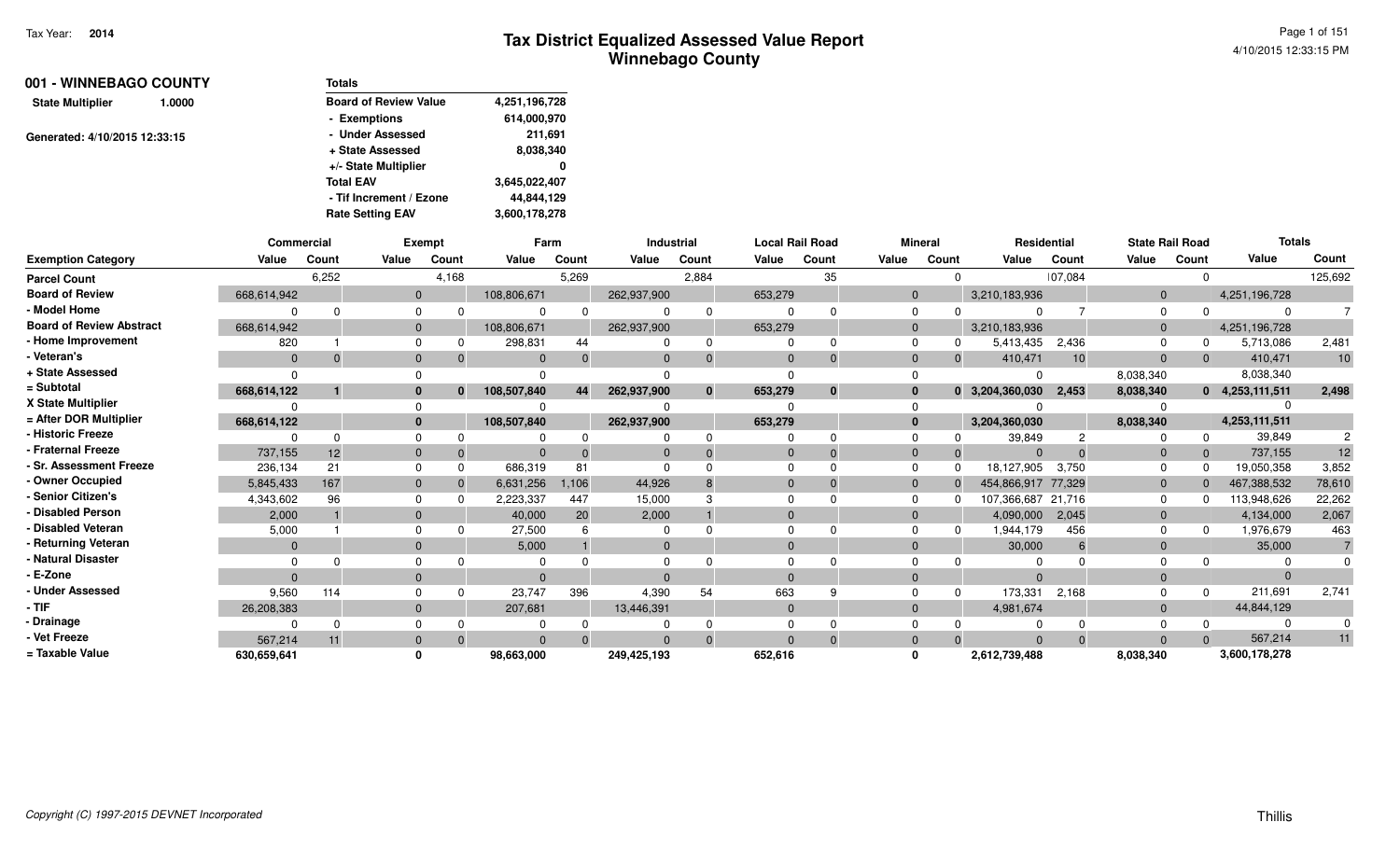|                         | 002 - FOREST PRESERVE<br>1.0000<br>Generated: 4/10/2015 12:33:15 | <b>Totals</b>                |               |
|-------------------------|------------------------------------------------------------------|------------------------------|---------------|
| <b>State Multiplier</b> |                                                                  | <b>Board of Review Value</b> | 4,251,196,728 |
|                         |                                                                  | - Exemptions                 | 614,000,970   |
|                         |                                                                  | - Under Assessed             | 211,691       |
|                         |                                                                  | + State Assessed             | 8,038,340     |
|                         |                                                                  | +/- State Multiplier         | 0             |
|                         |                                                                  | <b>Total EAV</b>             | 3,645,022,407 |
|                         |                                                                  | - Tif Increment / Ezone      | 44,844,129    |
|                         |                                                                  | <b>Rate Setting EAV</b>      | 3,600,178,278 |

|                                 | Commercial  |       |                | Exempt   |             | Farm  |             | <b>Industrial</b> |          | <b>Local Rail Road</b> |              | Mineral | Residential        |          | <b>State Rail Road</b> |       | <b>Totals</b>     |         |
|---------------------------------|-------------|-------|----------------|----------|-------------|-------|-------------|-------------------|----------|------------------------|--------------|---------|--------------------|----------|------------------------|-------|-------------------|---------|
| <b>Exemption Category</b>       | Value       | Count | Value          | Count    | Value       | Count | Value       | Count             | Value    | Count                  | Value        | Count   | Value              | Count    | Value                  | Count | Value             | Count   |
| <b>Parcel Count</b>             |             | 6,252 |                | 4,168    |             | 5,269 |             | 2,884             |          | 35                     |              |         |                    | 107,084  |                        |       |                   | 125,692 |
| <b>Board of Review</b>          | 668,614,942 |       | $\mathbf{0}$   |          | 108,806,671 |       | 262,937,900 |                   | 653,279  |                        | $\mathbf{0}$ |         | 3,210,183,936      |          | $\overline{0}$         |       | 4,251,196,728     |         |
| - Model Home                    |             |       | $\Omega$       |          |             |       |             | $\Omega$          |          |                        | $\Omega$     |         |                    |          |                        |       | $\Omega$          |         |
| <b>Board of Review Abstract</b> | 668,614,942 |       | $\overline{0}$ |          | 108,806,671 |       | 262,937,900 |                   | 653,279  |                        | $\Omega$     |         | 3,210,183,936      |          | $\Omega$               |       | 4,251,196,728     |         |
| - Home Improvement              | 820         |       | $\Omega$       |          | 298,831     | 44    |             | 0                 |          |                        |              |         | 5,413,435          | 2,436    |                        |       | 5,713,086         | 2,481   |
| - Veteran's                     | $\Omega$    |       | $\Omega$       |          |             |       | $\Omega$    | $\Omega$          | $\Omega$ |                        | $\Omega$     |         | 410,471            | 10       | $\Omega$               |       | 410,471           | 10      |
| + State Assessed                |             |       |                |          |             |       |             |                   |          |                        |              |         |                    |          | 8,038,340              |       | 8,038,340         |         |
| = Subtotal                      | 668,614,122 |       | $\bf{0}$       | $\bf{0}$ | 108,507,840 | 44    | 262,937,900 | $\mathbf{0}$      | 653,279  | $\bf{0}$               | $\bf{0}$     |         | $0$ 3,204,360,030  | 2,453    | 8,038,340              |       | $0$ 4,253,111,511 | 2,498   |
| X State Multiplier              |             |       | $\Omega$       |          |             |       |             |                   |          |                        |              |         |                    |          |                        |       |                   |         |
| = After DOR Multiplier          | 668,614,122 |       | $\mathbf{0}$   |          | 108,507,840 |       | 262,937,900 |                   | 653,279  |                        | $\bf{0}$     |         | 3,204,360,030      |          | 8,038,340              |       | 4,253,111,511     |         |
| - Historic Freeze               |             |       | $\Omega$       |          |             |       |             | 0                 |          |                        |              |         | 39,849             |          |                        |       | 39,849            |         |
| - Fraternal Freeze              | 737,155     | 12    | $\mathbf{0}$   |          |             |       |             | $\Omega$          |          |                        | $\mathbf{0}$ |         |                    |          |                        |       | 737,155           | 12      |
| <b>Sr. Assessment Freeze</b>    | 236,134     | 21    | $\Omega$       |          | 686,319     | 81    |             |                   |          |                        |              |         | 18,127,905         | 3,750    |                        |       | 19,050,358        | 3,852   |
| - Owner Occupied                | 5,845,433   | 167   | $\Omega$       |          | 6,631,256   | 1,106 | 44,926      | 8                 | $\Omega$ |                        | $\Omega$     |         | 454,866,917 77,329 |          | $\Omega$               |       | 467,388,532       | 78,610  |
| - Senior Citizen's              | 4,343,602   | 96    |                |          | 2,223,337   | 447   | 15,000      |                   |          |                        | $\Omega$     |         | 107,366,687 21,716 |          |                        |       | 113,948,626       | 22,262  |
| <b>Disabled Person</b>          | 2,000       |       | $\Omega$       |          | 40,000      | 20    | 2,000       |                   | $\Omega$ |                        | $\Omega$     |         | 4,090,000          | 2,045    | $\Omega$               |       | 4,134,000         | 2,067   |
| <b>Disabled Veteran</b>         | 5,000       |       | $\Omega$       |          | 27,500      |       |             |                   |          |                        |              |         | 1,944,179          | 456      |                        |       | 1,976,679         | 463     |
| Returning Veteran               | $\Omega$    |       | $\Omega$       |          | 5,000       |       | $\Omega$    |                   | $\Omega$ |                        | $\Omega$     |         | 30,000             | 6        | $\Omega$               |       | 35,000            |         |
| - Natural Disaster              |             |       |                |          |             |       |             |                   |          |                        |              |         |                    |          |                        |       |                   |         |
| - E-Zone                        | $\Omega$    |       | $\Omega$       |          |             |       | $\Omega$    |                   | $\Omega$ |                        | $\Omega$     |         | $\Omega$           |          |                        |       | $\Omega$          |         |
| <b>Under Assessed</b>           | 9,560       | 114   | $\Omega$       |          | 23,747      | 396   | 4,390       | 54                | 663      |                        |              |         | 173,331            | 2,168    |                        |       | 211,691           | 2,741   |
| $-$ TIF                         | 26,208,383  |       | $\Omega$       |          | 207,681     |       | 13,446,391  |                   | $\Omega$ |                        | $\Omega$     |         | 4,981,674          |          |                        |       | 44,844,129        |         |
| - Drainage                      |             |       | $\Omega$       |          |             |       |             | $\Omega$          |          |                        |              |         |                    | $\Omega$ |                        |       | $\Omega$          |         |
| Vet Freeze                      | 567,214     | 11    | $\mathbf{0}$   | $\Omega$ |             |       | $\Omega$    | $\overline{0}$    | $\Omega$ | $\Omega$               | $\Omega$     |         | $\Omega$           | $\Omega$ |                        |       | 567,214           | 11      |
| = Taxable Value                 | 630,659,641 |       | $\mathbf{0}$   |          | 98,663,000  |       | 249,425,193 |                   | 652,616  |                        | 0            |         | 2,612,739,488      |          | 8,038,340              |       | 3,600,178,278     |         |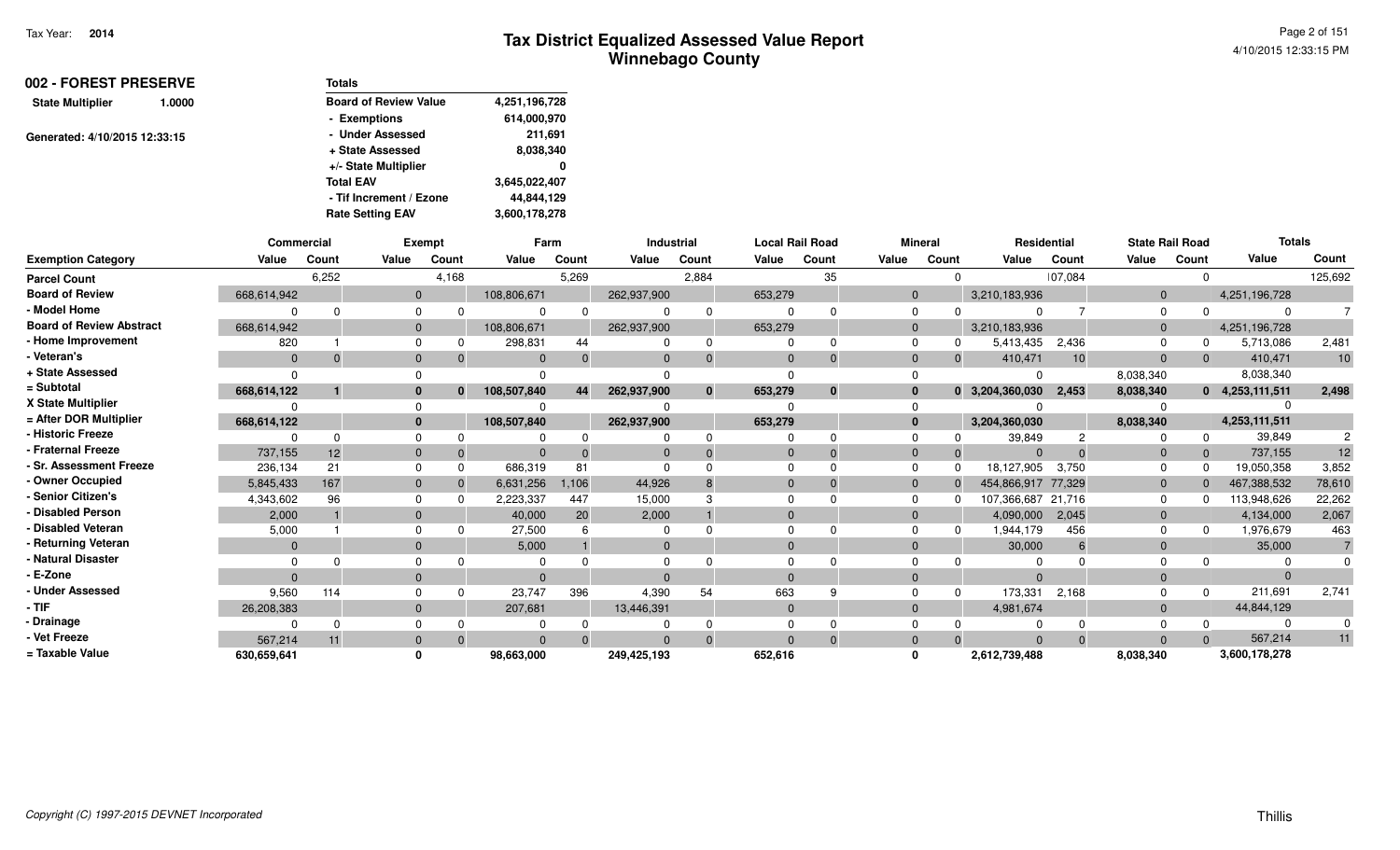Page 3 of 1514/10/2015 12:33:15 PM

| 003 - BURRITT TOWNSHIP        |        | Totals                       |            |
|-------------------------------|--------|------------------------------|------------|
| <b>State Multiplier</b>       | 1.0000 | <b>Board of Review Value</b> | 25,721,955 |
|                               |        | - Exemptions                 | 3,284,675  |
| Generated: 4/10/2015 12:33:15 |        | - Under Assessed             | 6,007      |
|                               |        | + State Assessed             | 0          |
|                               |        | +/- State Multiplier         | 0          |
|                               |        | <b>Total EAV</b>             | 22,431,273 |
|                               |        | - Tif Increment / Ezone      | 0          |
|                               |        | <b>Rate Setting EAV</b>      | 22.431.273 |

|                                 |              | Commercial |              | Exempt   |              | Farm           |              | <b>Industrial</b> |              | <b>Local Rail Road</b> |       | <b>Mineral</b> |                            | Residential |             | <b>State Rail Road</b> |              | <b>Totals</b> |             |
|---------------------------------|--------------|------------|--------------|----------|--------------|----------------|--------------|-------------------|--------------|------------------------|-------|----------------|----------------------------|-------------|-------------|------------------------|--------------|---------------|-------------|
| <b>Exemption Category</b>       | Value        | Count      | Value        | Count    | Value        | Count          | Value        | Count             | Value        | Count                  | Value | Count          | Value                      | Count       | Value       | Count                  |              | Value         | Count       |
| <b>Parcel Count</b>             |              | 15         |              | 30       |              | 486            |              |                   |              |                        |       |                | 0                          | 351         |             |                        | $\Omega$     |               | 882         |
| <b>Board of Review</b>          | 1,087,250    |            | $\mathbf{0}$ |          | 11,672,991   |                | $\mathbf{0}$ |                   | $\mathbf{0}$ |                        |       | $\mathbf{0}$   | 12,961,714                 |             |             | $\mathbf{0}$           |              | 25,721,955    |             |
| - Model Home                    |              |            | $\Omega$     |          |              |                |              |                   |              |                        |       |                |                            |             | $\Omega$    | $\Omega$               | <sup>0</sup> | ∩             | 0           |
| <b>Board of Review Abstract</b> | 1,087,250    |            | $\mathbf 0$  |          | 11,672,991   |                | $\mathbf{0}$ |                   | $\mathbf{0}$ |                        |       | $\mathbf{0}$   | 12,961,714                 |             |             | $\mathbf 0$            |              | 25,721,955    |             |
| <b>Home Improvement</b>         |              |            | $\cap$       |          | 44,623       |                |              |                   |              |                        |       |                | 81,217                     |             | 13          | 0                      | 0            | 125,840       | 20          |
| Veteran's                       | $\mathbf{0}$ |            | $\mathbf 0$  |          | $\Omega$     | $\Omega$       | $\mathbf{0}$ |                   | $\Omega$     | $\Omega$               |       | $\mathbf{0}$   |                            | $\Omega$    | $\mathbf 0$ | $\mathbf{0}$           | $\Omega$     | $\Omega$      | $\mathbf 0$ |
| + State Assessed                |              |            |              |          |              |                |              |                   |              |                        |       |                |                            |             |             |                        |              |               |             |
| = Subtotal                      | 1,087,250    | $\bf{0}$   | $\bf{0}$     | $\bf{0}$ | 11,628,368   | $\overline{7}$ | $\bf{0}$     | $\mathbf 0$       | $\mathbf{0}$ | $\mathbf{0}$           |       | $\mathbf{0}$   | 12,880,497<br>$\mathbf{0}$ |             | 13          | $\mathbf{0}$           | $\mathbf{0}$ | 25,596,115    | 20          |
| X State Multiplier              |              |            |              |          |              |                |              |                   |              |                        |       |                |                            |             |             |                        |              |               |             |
| = After DOR Multiplier          | 1,087,250    |            | $\mathbf{0}$ |          | 11,628,368   |                | $\mathbf{0}$ |                   | $\mathbf{0}$ |                        |       | $\bf{0}$       | 12,880,497                 |             |             | $\mathbf{0}$           |              | 25,596,115    |             |
| <b>Historic Freeze</b>          |              |            |              |          |              |                |              |                   |              |                        |       |                |                            |             | $\Omega$    | 0                      | <sup>0</sup> |               |             |
| <b>Fraternal Freeze</b>         | $\mathbf{0}$ |            | $\mathbf 0$  |          | $\Omega$     |                | $\mathbf 0$  |                   | $\mathbf 0$  |                        |       | $\mathbf{0}$   |                            | $\Omega$    | $\Omega$    | $\mathbf{0}$           | $\Omega$     | $\Omega$      |             |
| <b>Sr. Assessment Freeze</b>    | $\Omega$     |            | $\Omega$     |          | 51,063       |                | $\Omega$     |                   |              |                        |       | $\Omega$       | 309,537                    |             | 16          | $\Omega$               | $\Omega$     | 360,600       | 22          |
| Owner Occupied                  | 6,000        |            | $\mathbf{0}$ |          | 777,468      | 130            | $\mathbf{0}$ |                   | $\Omega$     |                        |       | $\mathbf{0}$   | 1,407,000<br>$\Omega$      | 235         |             | $\mathbf{0}$           | $\Omega$     | 2,190,468     | 366         |
| Senior Citizen's                |              |            |              |          | 262,890      | 53             |              |                   |              |                        |       |                | 320,877                    |             | 65          | 0                      | $\Omega$     | 583,767       | 118         |
| <b>Disabled Person</b>          | $\Omega$     |            | $\mathbf{0}$ |          | 8,000        |                | $\mathbf{0}$ |                   |              |                        |       | $\mathbf{0}$   |                            | 6,000       | 3           | $\mathbf 0$            |              | 14,000        |             |
| Disabled Veteran                |              |            | $\Omega$     |          | 2,500        |                | 0            |                   |              |                        |       |                |                            | 7,500       | c           | $\Omega$               | 0            | 10,000        | 3           |
| Returning Veteran               | $\mathbf{0}$ |            | $\mathbf{0}$ |          | $\mathbf 0$  |                | $\mathbf{0}$ |                   | $\mathbf{0}$ |                        |       | $\mathbf{0}$   |                            | $\mathbf 0$ |             | $\mathbf 0$            |              | $\mathbf{0}$  | $\Omega$    |
| <b>Natural Disaster</b>         |              |            |              |          |              |                |              |                   |              |                        |       |                |                            |             |             |                        |              |               |             |
| E-Zone                          | $\Omega$     |            | $\mathbf{0}$ |          | $\Omega$     |                | $\Omega$     |                   |              |                        |       | $\Omega$       |                            | $\Omega$    |             | $\Omega$               |              | $\Omega$      |             |
| <b>Under Assessed</b>           |              |            | $\Omega$     |          | 1,128        | 28             |              |                   |              |                        |       |                |                            | 4,879<br>61 |             | $\Omega$               | $\Omega$     | 6,007         | 89          |
| - TIF                           | $\mathbf{0}$ |            | $\mathbf 0$  |          | $\mathbf{0}$ |                | $\mathbf{0}$ |                   | $\mathbf 0$  |                        |       | $\mathbf 0$    |                            | $\mathbf 0$ |             | $\mathbf 0$            |              | $\Omega$      |             |
| · Drainage                      |              |            |              |          |              |                |              |                   |              |                        |       |                |                            |             |             |                        |              |               |             |
| Vet Freeze                      | $\Omega$     |            | $\Omega$     |          | $\Omega$     |                | $\Omega$     |                   |              | $\Omega$               |       | $\mathbf{0}$   |                            | $\Omega$    | $\Omega$    | $\mathbf 0$            | $\Omega$     | $\Omega$      | $\Omega$    |
| = Taxable Value                 | 1,081,250    |            |              |          | 10,525,319   |                |              |                   |              |                        |       |                | 10,824,704                 |             |             |                        |              | 22,431,273    |             |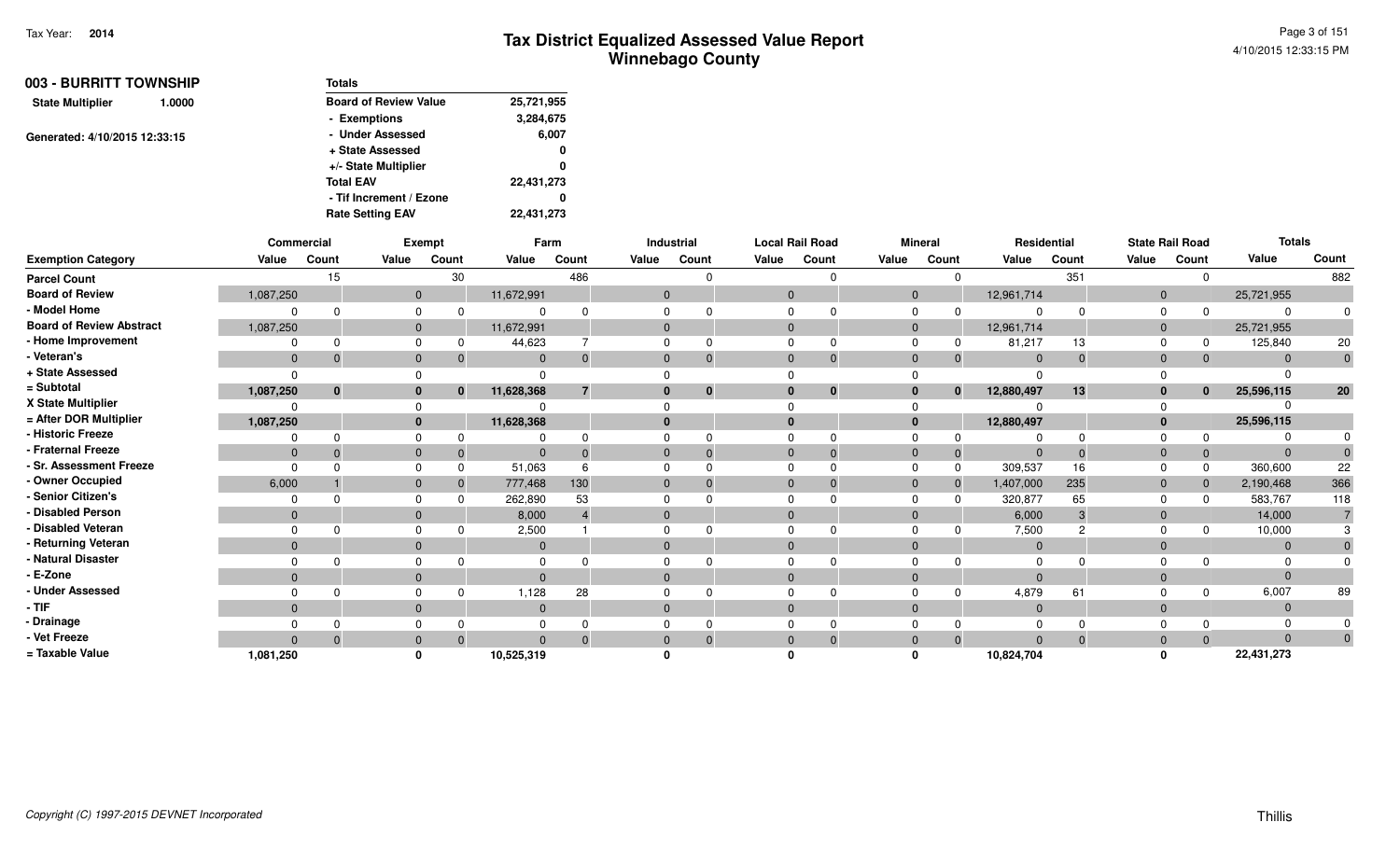| 004 - CHERRY VALLEY TOWNSHIP      |  | <b>Totals</b>                |             |
|-----------------------------------|--|------------------------------|-------------|
| <b>State Multiplier</b><br>1.0000 |  | <b>Board of Review Value</b> | 296,865,775 |
|                                   |  | - Exemptions                 | 41,083,508  |
| Generated: 4/10/2015 12:33:15     |  | - Under Assessed             | 17,501      |
|                                   |  | + State Assessed             | 1,294,515   |
|                                   |  | +/- State Multiplier         | 0           |
|                                   |  | <b>Total EAV</b>             | 257,059,281 |
|                                   |  | - Tif Increment / Ezone      | 14.936      |
|                                   |  | <b>Rate Setting EAV</b>      | 257,044,345 |

|                                 | Commercial     |             |              | <b>Exempt</b> |           | Farm  |              | Industrial   |          | <b>Local Rail Road</b> |              | <b>Mineral</b> | Residential    |          | <b>State Rail Road</b> |              | <b>Totals</b> |       |
|---------------------------------|----------------|-------------|--------------|---------------|-----------|-------|--------------|--------------|----------|------------------------|--------------|----------------|----------------|----------|------------------------|--------------|---------------|-------|
| <b>Exemption Category</b>       | Value          | Count       | Value        | Count         | Value     | Count | Value        | Count        | Value    | Count                  | Value        | Count          | Value          | Count    | Value                  | Count        | Value         | Count |
| <b>Parcel Count</b>             |                | 311         |              | 190           |           | 247   |              | 327          |          |                        |              |                |                | 6,129    |                        |              |               | 7,204 |
| <b>Board of Review</b>          | 35,636,299     |             | $\mathbf{0}$ |               | 4,508,146 |       | 40,644,159   |              | $\Omega$ |                        | $\mathbf{0}$ |                | 216,077,171    |          | $\mathbf{0}$           |              | 296,865,775   |       |
| - Model Home                    |                |             | $\Omega$     |               |           |       |              |              |          |                        |              |                |                |          |                        |              | $\Omega$      |       |
| <b>Board of Review Abstract</b> | 35,636,299     |             | $\mathbf{0}$ |               | 4,508,146 |       | 40,644,159   |              | $\Omega$ |                        | $\mathbf{0}$ |                | 216,077,171    |          | $\mathbf{0}$           |              | 296,865,775   |       |
| - Home Improvement              |                |             | $\Omega$     |               | 23,632    |       |              | 0            |          |                        |              |                | 381,557        | 161      |                        |              | 405,189       | 164   |
| - Veteran's                     | $\overline{0}$ |             | $\mathbf{0}$ |               |           |       |              | $\Omega$     | $\Omega$ | $\Omega$               | $\Omega$     |                | 24,874         |          | $\Omega$               |              | 24,874        |       |
| + State Assessed                |                |             |              |               |           |       |              |              |          |                        |              |                | - 0            |          | 1,294,515              |              | 1,294,515     |       |
| = Subtotal                      | 35,636,299     | $\mathbf 0$ | $\bf{0}$     | $\mathbf{0}$  | 4,484,514 | 3     | 40,644,159   | $\mathbf{0}$ | $\Omega$ | $\bf{0}$               | $\bf{0}$     | $\mathbf{0}$   | 215,670,740    | 163      | 1,294,515              | $\mathbf{0}$ | 297,730,227   | 166   |
| X State Multiplier              |                |             |              |               |           |       |              |              |          |                        |              |                |                |          |                        |              |               |       |
| = After DOR Multiplier          | 35,636,299     |             | $\mathbf{0}$ |               | 4,484,514 |       | 40,644,159   |              | $\Omega$ |                        | $\bf{0}$     |                | 215,670,740    |          | 1,294,515              |              | 297,730,227   |       |
| - Historic Freeze               |                |             | $\Omega$     |               |           |       |              |              |          |                        |              |                |                |          |                        |              |               |       |
| - Fraternal Freeze              | 7,257          |             | $\Omega$     |               |           |       |              | $\Omega$     | $\Omega$ | -0                     | $\Omega$     |                |                | $\Omega$ |                        |              | 7,257         |       |
| - Sr. Assessment Freeze         |                |             | $\Omega$     |               | 15,555    |       |              |              |          |                        |              |                | 1,283,186      | 213      |                        |              | 1,298,741     | 216   |
| - Owner Occupied                | 12,000         |             | $\Omega$     |               | 294,000   | 49    | 6,000        |              | $\Omega$ |                        | $\Omega$     |                | 31,019,304     | 5,184    | $\Omega$               |              | 31,331,304    | 5,236 |
| - Senior Citizen's              | 5,000          |             | $\Omega$     |               | 110,000   | 22    | 5,000        |              |          |                        |              |                | 7,491,143      | 1,502    |                        |              | 7,611,143     | 1,526 |
| - Disabled Person               | $\Omega$       |             | $\Omega$     |               |           |       |              |              | $\Omega$ |                        |              |                | 270,000        | 135      |                        |              | 270,000       | 135   |
| - Disabled Veteran              |                |             | $\Omega$     |               |           |       |              |              |          |                        |              |                | 135,000        | 31       |                        |              | 135,000       | 31    |
| - Returning Veteran             | $\mathbf{0}$   |             | $\Omega$     |               | $\Omega$  |       | $\Omega$     |              | $\Omega$ |                        | $\Omega$     |                | $\overline{0}$ |          | $\Omega$               |              | $\Omega$      |       |
| - Natural Disaster              |                |             |              |               |           |       |              |              |          |                        |              |                | $\Omega$       |          |                        |              |               |       |
| - E-Zone                        | $\Omega$       |             | $\Omega$     |               |           |       |              |              | $\Omega$ |                        |              |                | $\Omega$       |          |                        |              | $\Omega$      |       |
| <b>Under Assessed</b>           | 822            |             | $\Omega$     |               | 1,038     | 19    | 910          | 10           |          |                        |              |                | 14,731         | 168      |                        |              | 17,501        | 205   |
| - TIF-                          | $\mathbf{0}$   |             | $\Omega$     |               | 14,936    |       | $\mathbf{0}$ |              | $\Omega$ |                        | $\Omega$     |                | $\overline{0}$ |          | $\Omega$               |              | 14,936        |       |
| - Drainage                      |                |             |              |               |           |       |              |              |          |                        |              |                | $\Omega$       |          |                        |              |               |       |
| - Vet Freeze                    | $\Omega$       |             | $\Omega$     |               |           |       |              | $\Omega$     | $\Omega$ |                        |              |                | $\Omega$       | $\Omega$ |                        |              | $\Omega$      |       |
| = Taxable Value                 | 35,611,220     |             |              |               | 4,048,985 |       | 40,632,249   |              |          |                        |              |                | 175,457,376    |          | 1,294,515              |              | 257,044,345   |       |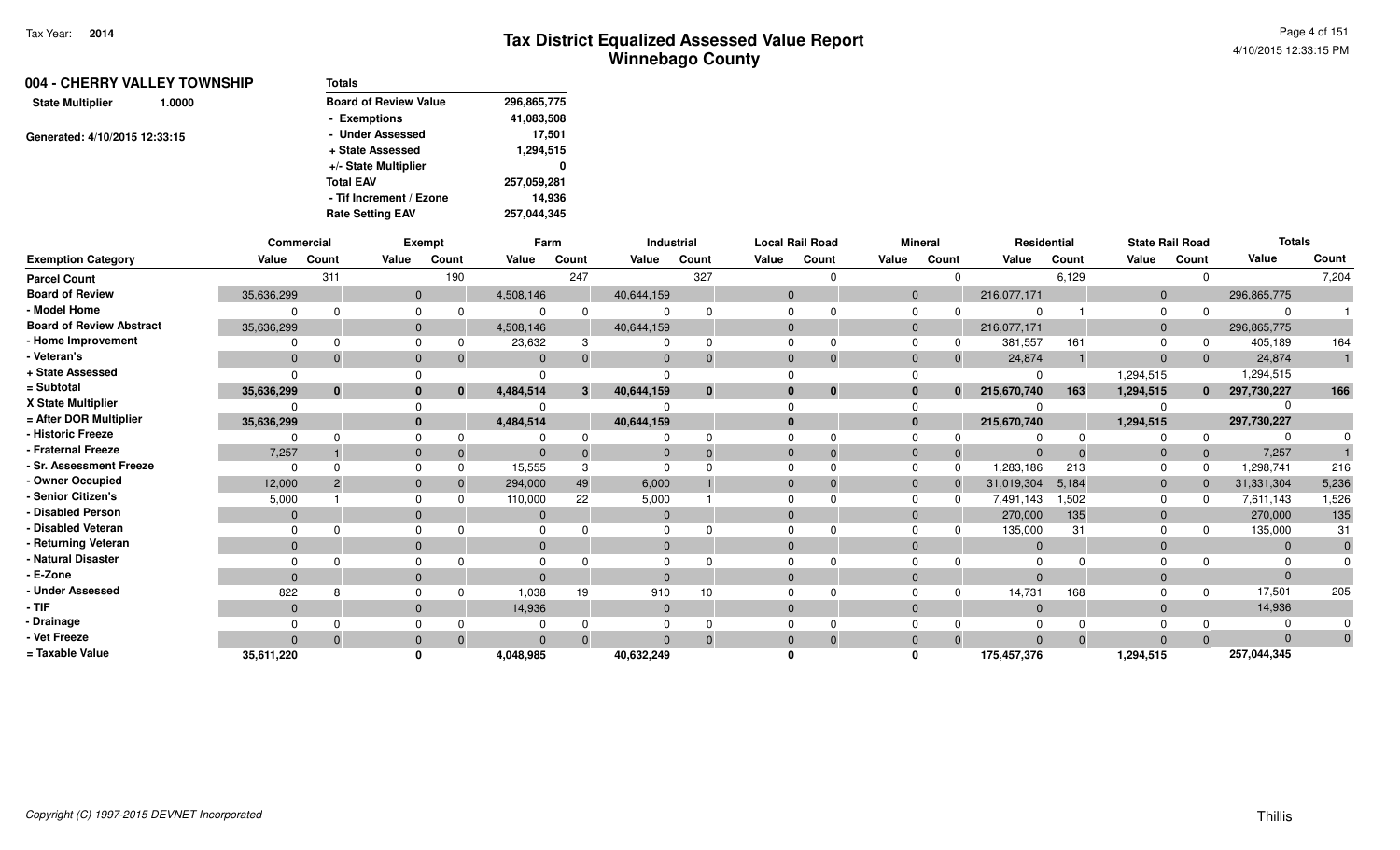| 005 - DURAND TOWNSHIP             | <b>Totals</b>                |            |
|-----------------------------------|------------------------------|------------|
| <b>State Multiplier</b><br>1.0000 | <b>Board of Review Value</b> | 42,481,955 |
|                                   | - Exemptions                 | 5,936,594  |
| Generated: 4/10/2015 12:33:15     | - Under Assessed             | 4,302      |
|                                   | + State Assessed             | 0          |
|                                   | +/- State Multiplier         | 0          |
|                                   | <b>Total EAV</b>             | 36,541,059 |
|                                   | - Tif Increment / Ezone      | 249,316    |
|                                   | <b>Rate Setting EAV</b>      | 36,291,743 |

|                                 | Commercial   |              |              | Exempt   |              | Farm            |          | Industrial   |              | <b>Local Rail Road</b> |              | <b>Mineral</b> |                | Residential |                | <b>State Rail Road</b> | <b>Totals</b> |       |
|---------------------------------|--------------|--------------|--------------|----------|--------------|-----------------|----------|--------------|--------------|------------------------|--------------|----------------|----------------|-------------|----------------|------------------------|---------------|-------|
| <b>Exemption Category</b>       | Value        | Count        | Value        | Count    | Value        | Count           | Value    | Count        | Value        | Count                  | Value        | Count          | Value          | Count       | Value          | Count                  | Value         | Count |
| <b>Parcel Count</b>             |              | 85           |              | 45       |              | 408             |          | 17           |              |                        |              |                |                | 1,168       |                | $\Omega$               |               | 1,723 |
| <b>Board of Review</b>          | 3,954,599    |              | $\mathbf{0}$ |          | 8,600,001    |                 | 283,374  |              | $\Omega$     |                        | $\mathbf{0}$ |                | 29,643,981     |             | $\mathbf{0}$   |                        | 42,481,955    |       |
| - Model Home                    |              |              |              |          |              |                 |          |              |              |                        | $\Omega$     |                |                |             |                |                        |               |       |
| <b>Board of Review Abstract</b> | 3,954,599    |              | $\Omega$     |          | 8,600,001    |                 | 283,374  |              | $\Omega$     |                        | $\mathbf{0}$ |                | 29,643,981     |             | $\mathbf{0}$   |                        | 42,481,955    |       |
| - Home Improvement              |              |              |              |          |              | 0               |          |              |              |                        |              |                | 35,913         |             | $\Omega$       |                        | 35,913        |       |
| - Veteran's                     | $\Omega$     | $\Omega$     |              |          | $\Omega$     | $\Omega$        |          | 0            | $\Omega$     | $\Omega$               | $\Omega$     | 0              | $\Omega$       | $\Omega$    | $\Omega$       | $\mathbf{0}$           |               |       |
| + State Assessed                | $\Omega$     |              |              |          |              |                 |          |              |              |                        |              |                |                |             |                |                        |               |       |
| = Subtotal                      | 3,954,599    | $\mathbf{0}$ |              | $\Omega$ | 8,600,001    | $\mathbf{0}$    | 283,374  | $\mathbf{0}$ | $\mathbf{0}$ | $\mathbf{0}$           | $\bf{0}$     | $\mathbf{0}$   | 29,608,068     | 3           | $\bf{0}$       | $\mathbf{0}$           | 42,446,042    | 3     |
| X State Multiplier              |              |              |              |          |              |                 |          |              |              |                        |              |                |                |             |                |                        |               |       |
| = After DOR Multiplier          | 3,954,599    |              |              |          | 8,600,001    |                 | 283,374  |              | $\mathbf{0}$ |                        | $\bf{0}$     |                | 29,608,068     |             | $\Omega$       |                        | 42,446,042    |       |
| - Historic Freeze               |              |              |              |          |              |                 |          |              |              |                        |              |                |                |             |                | $\Omega$               |               |       |
| - Fraternal Freeze              | 24,922       |              |              |          | $\mathbf{0}$ | $\Omega$        |          | $\Omega$     | $\Omega$     | $\Omega$               | $\Omega$     | -0             | - 0            | $\Omega$    | $\overline{0}$ | $\mathbf 0$            | 24,922        |       |
| <b>Sr. Assessment Freeze</b>    | $\Omega$     |              |              |          | 78,476       | 10 <sup>1</sup> |          |              |              |                        | $\Omega$     | 0              | 240,621        | 37          |                | $\Omega$               | 319,097       | 47    |
| - Owner Occupied                | 6,000        |              |              |          | 538,298      | 90              |          |              | $\Omega$     |                        | $\Omega$     | $\Omega$       | 3,798,000      | 633         | $\Omega$       | $\Omega$               | 4,342,298     | 724   |
| - Senior Citizen's              | 5,000        |              |              |          | 189,784      | 38              |          |              |              |                        |              |                | 954,142        | 191         | $\Omega$       | <sup>0</sup>           | 1,148,926     | 230   |
| <b>Disabled Person</b>          | $\Omega$     |              |              |          | 4,000        | $\overline{2}$  |          |              | $\Omega$     |                        | $\Omega$     |                | 20,000         | 10          | $\Omega$       |                        | 24,000        | 12    |
| - Disabled Veteran              | $\Omega$     |              |              |          |              |                 |          |              |              |                        |              |                | 5,000          |             |                |                        | 5,000         |       |
| - Returning Veteran             | $\mathbf{0}$ |              | $\Omega$     |          | $\mathbf{0}$ |                 | $\Omega$ |              | $\Omega$     |                        | $\Omega$     |                | $\overline{0}$ |             | $\Omega$       |                        | $\Omega$      |       |
| - Natural Disaster              |              |              |              |          |              |                 |          |              |              |                        |              |                |                |             |                |                        |               |       |
| - E-Zone                        | $\Omega$     |              |              |          |              |                 |          |              | $\Omega$     |                        | $\Omega$     |                |                |             | $\Omega$       |                        |               |       |
| <b>Under Assessed</b>           | $\Omega$     | n            |              |          | 546          | 13              |          |              |              |                        |              |                | 3.756          | 58          |                | $\Omega$               | 4,302         | 71    |
| - TIF                           | 159,826      |              |              |          | $\mathbf{0}$ |                 | 37,702   |              | $\Omega$     |                        | $\Omega$     |                | 51,788         |             | $\Omega$       |                        | 249,316       |       |
| - Drainage                      |              |              |              |          |              |                 |          |              |              |                        |              |                |                |             |                | 0                      |               |       |
| - Vet Freeze                    | 36,438       |              |              |          | $\Omega$     | $\Omega$        |          |              | $\Omega$     |                        | $\Omega$     |                |                |             | $\Omega$       | $\Omega$               | 36,438        |       |
| = Taxable Value                 | 3,722,413    |              |              |          | 7,788,897    |                 | 245,672  |              |              |                        |              |                | 24,534,761     |             |                |                        | 36,291,743    |       |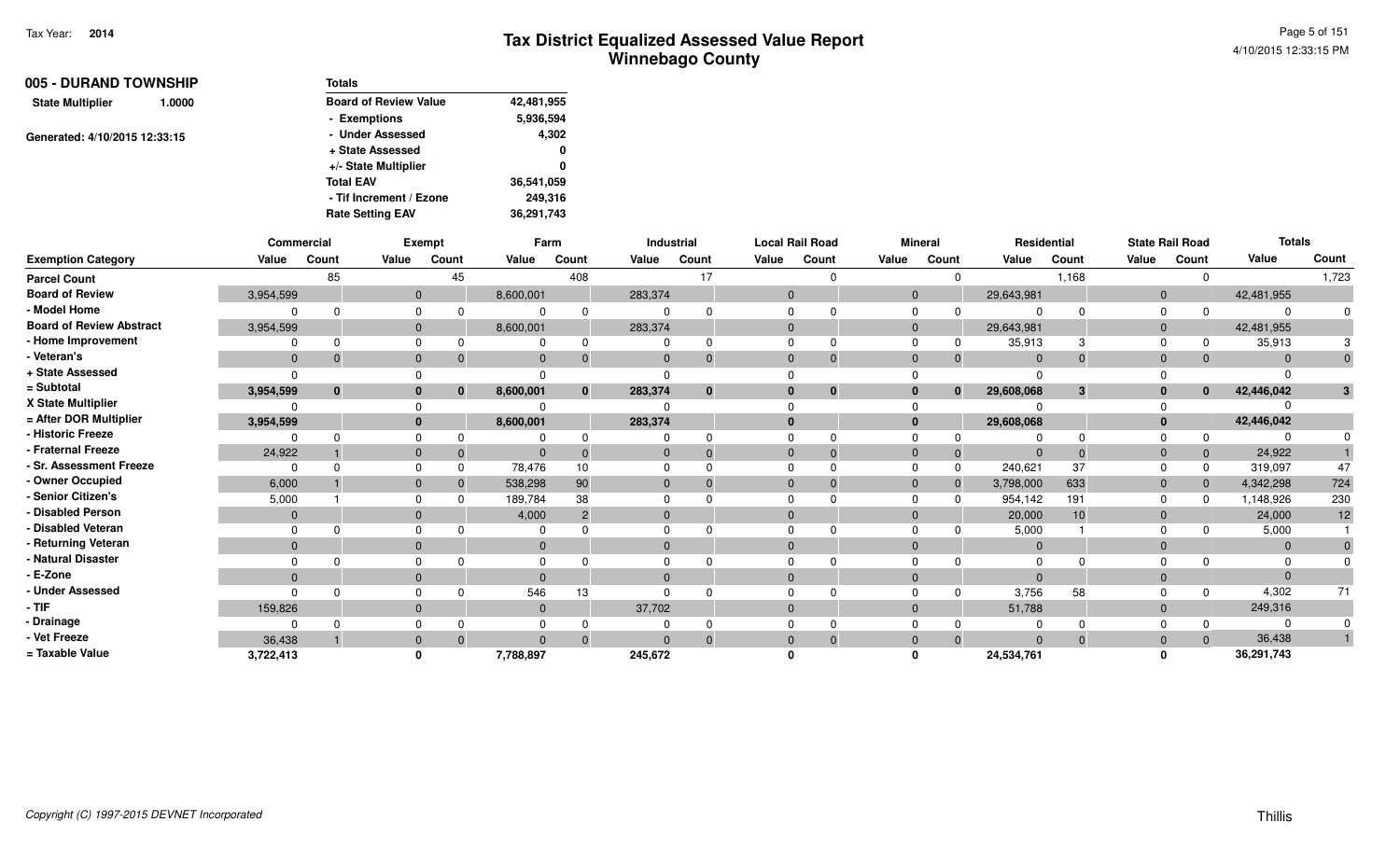| 006 - HARLEM TOWNSHIP             | <b>Totals</b>                |             |
|-----------------------------------|------------------------------|-------------|
| <b>State Multiplier</b><br>1.0000 | <b>Board of Review Value</b> | 634,535,251 |
|                                   | - Exemptions                 | 90,634,406  |
| Generated: 4/10/2015 12:33:15     | - Under Assessed             | 20,294      |
|                                   | + State Assessed             | 0           |
|                                   | +/- State Multiplier         | 0           |
|                                   | <b>Total EAV</b>             | 543,880,551 |
|                                   | - Tif Increment / Ezone      | 12,460,886  |
|                                   | <b>Rate Setting EAV</b>      | 531,419,665 |

|                                 | Commercial     |                |              | Exempt   |              | Farm         |              | Industrial     |          | <b>Local Rail Road</b> |              | Mineral  | Residential |                |                | <b>State Rail Road</b> | <b>Totals</b> |                |
|---------------------------------|----------------|----------------|--------------|----------|--------------|--------------|--------------|----------------|----------|------------------------|--------------|----------|-------------|----------------|----------------|------------------------|---------------|----------------|
| <b>Exemption Category</b>       | Value          | Count          | Value        | Count    | Value        | Count        | Value        | Count          | Value    | Count                  | Value        | Count    | Value       | Count          | Value          | Count                  | Value         | Count          |
| <b>Parcel Count</b>             |                | 528            |              | 355      |              | 207          |              | 443            |          |                        |              | $\Omega$ |             | 14,895         |                |                        |               | 16,428         |
| <b>Board of Review</b>          | 71,480,205     |                | $\mathbf{0}$ |          | 2,878,260    |              | 43,706,505   |                | $\Omega$ |                        | $\mathbf{0}$ |          | 516,470,281 |                | $\overline{0}$ |                        | 634,535,251   |                |
| - Model Home                    |                | $\Omega$       |              |          |              |              |              |                |          |                        | $\Omega$     |          |             |                |                |                        | $\Omega$      |                |
| <b>Board of Review Abstract</b> | 71,480,205     |                | $\mathbf{0}$ |          | 2,878,260    |              | 43,706,505   |                |          |                        | $\Omega$     |          | 516,470,281 |                | $\overline{0}$ |                        | 634,535,251   |                |
| - Home Improvement              |                | $\Omega$       | $\Omega$     |          | $\Omega$     |              |              | $\Omega$       |          |                        |              | 0        | 691,833     | 287            |                |                        | 691,833       | 287            |
| - Veteran's                     | $\overline{0}$ | $\Omega$       | $\mathbf{0}$ |          | $\mathbf{0}$ |              |              | $\Omega$       |          |                        | $\Omega$     | 0        | 95,731      | $\overline{2}$ | $\Omega$       | $\Omega$               | 95,731        | $\overline{2}$ |
| + State Assessed                |                |                |              |          |              |              |              |                |          |                        |              |          |             |                |                |                        | $\Omega$      |                |
| = Subtotal                      | 71,480,205     | $\mathbf{0}$   |              | $\Omega$ | 2,878,260    | $\mathbf{0}$ | 43,706,505   | $\bf{0}$       |          | $\bf{0}$               | $\bf{0}$     | $\bf{0}$ | 515,682,717 | 291            | $\mathbf{0}$   | $\bf{0}$               | 633,747,687   | 291            |
| X State Multiplier              |                |                |              |          |              |              |              |                |          |                        |              |          |             |                |                |                        |               |                |
| = After DOR Multiplier          | 71,480,205     |                | $\bf{0}$     |          | 2,878,260    |              | 43,706,505   |                |          |                        | $\mathbf{0}$ |          | 515,682,717 |                | $\bf{0}$       |                        | 633,747,687   |                |
| - Historic Freeze               |                | $\Omega$       |              |          |              |              |              |                |          |                        |              |          |             |                |                |                        |               |                |
| - Fraternal Freeze              | 48,937         |                | $\mathbf{0}$ |          | $\mathbf{0}$ |              |              |                |          |                        | $\Omega$     | 0        |             |                | $\Omega$       |                        | 48,937        |                |
| - Sr. Assessment Freeze         | $\Omega$       | $\Omega$       | $\Omega$     |          | $\Omega$     |              |              |                |          |                        | $\Omega$     | $\Omega$ | 3,319,748   | 572            |                |                        | 3,319,748     | 572            |
| - Owner Occupied                | 66,000         | 11             | $\Omega$     |          | 168,000      | 28           | 6,000        |                |          |                        | $\Omega$     | $\Omega$ | 71,167,697  | 11,894         | $\Omega$       |                        | 71,407,697    | 11,934         |
| - Senior Citizen's              |                |                |              |          | 65,000       | 13           |              |                |          |                        |              |          | 13,989,340  | 2,810          |                |                        | 14,054,340    | 2,823          |
| - Disabled Person               | $\mathbf{0}$   |                | $\mathbf{0}$ |          | $\Omega$     |              | $\mathbf{0}$ |                |          |                        | $\Omega$     |          | 614,000     | 307            | $\Omega$       |                        | 614,000       | 307            |
| - Disabled Veteran              |                | $\Omega$       |              |          | $\Omega$     |              |              |                |          |                        | $\Omega$     |          | 332,500     | 76             |                |                        | 332,500       | 76             |
| - Returning Veteran             | $\Omega$       |                | $\Omega$     |          | $\Omega$     |              | $\Omega$     |                | $\Omega$ |                        | $\Omega$     |          | 10,000      | $\overline{2}$ | $\Omega$       |                        | 10,000        |                |
| - Natural Disaster              |                |                |              |          |              |              |              |                |          |                        |              |          |             |                |                |                        |               |                |
| - E-Zone                        | $\Omega$       |                | $\Omega$     |          | $\Omega$     |              |              |                |          |                        | $\Omega$     |          | $\sqrt{ }$  |                | $\Omega$       |                        | $\Omega$      |                |
| - Under Assessed                | 1,432          | 16             |              |          | 1,278        | 20           | 1,713        | 2 <sup>1</sup> |          |                        |              |          | 15,871      | 206            |                |                        | 20,294        | 263            |
| $-$ TIF                         | 8,070,859      |                | $\Omega$     |          | 46,839       |              | 4,188,648    |                |          |                        | $\Omega$     |          | 154,540     |                | $\Omega$       |                        | 12,460,886    |                |
| - Drainage                      |                | $\Omega$       |              |          |              |              |              |                |          |                        |              |          |             |                |                |                        |               |                |
| - Vet Freeze                    | 59,620         | $\overline{2}$ | $\mathbf{0}$ |          | $\Omega$     | $\Omega$     |              | $\Omega$       |          | $\Omega$               | $\Omega$     | $\Omega$ | $\Omega$    | $\Omega$       | $\Omega$       | $\Omega$               | 59,620        | $\overline{2}$ |
| = Taxable Value                 | 63,233,357     |                |              |          | 2,597,143    |              | 39,510,144   |                |          |                        |              |          | 426,079,021 |                |                |                        | 531,419,665   |                |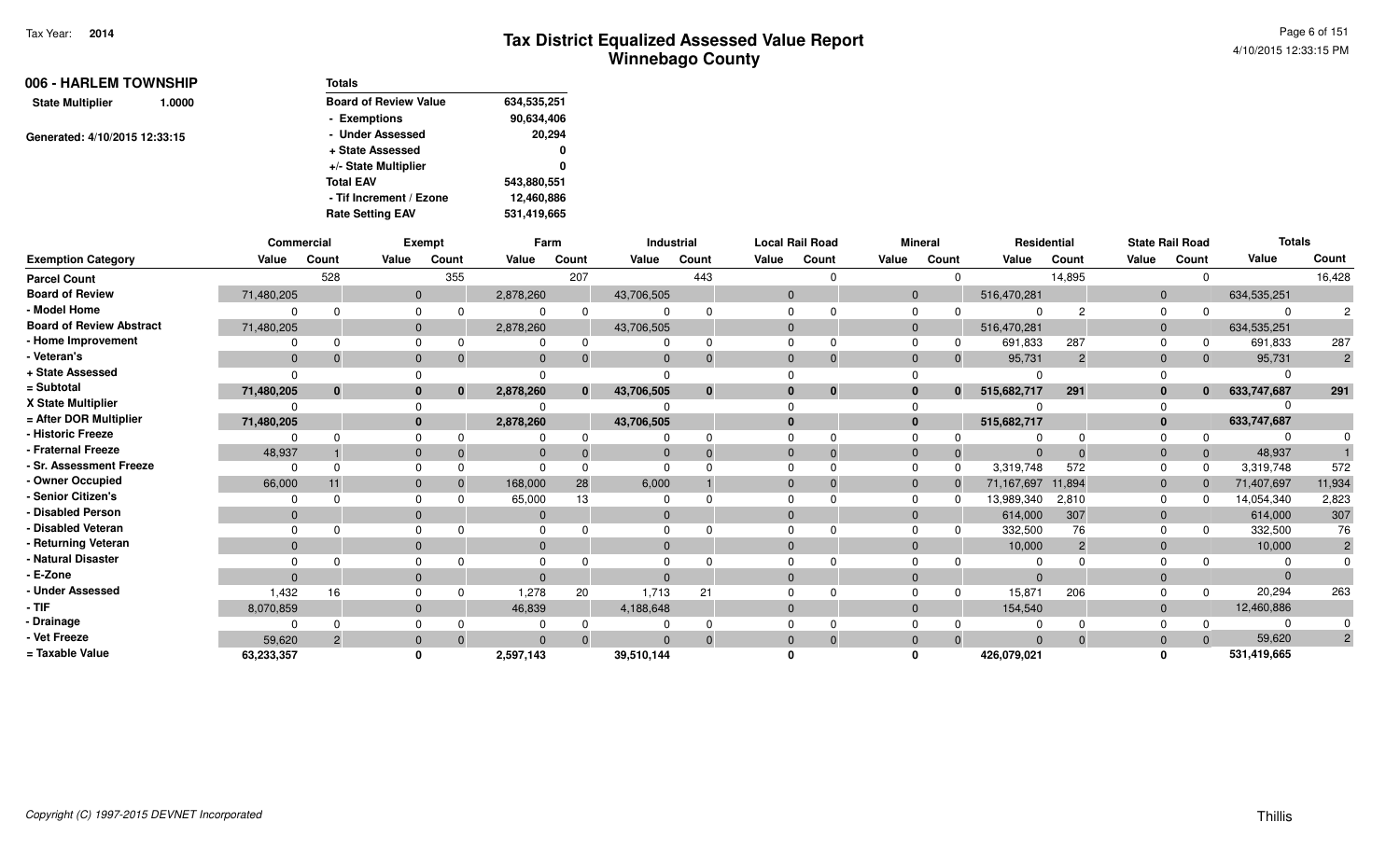| 007 - HARRISON TOWNSHIP           | <b>Totals</b>                |            |
|-----------------------------------|------------------------------|------------|
| <b>State Multiplier</b><br>1.0000 | <b>Board of Review Value</b> | 14,520,622 |
|                                   | - Exemptions                 | 1,843,508  |
| Generated: 4/10/2015 12:33:15     | - Under Assessed             | 1,199      |
|                                   | + State Assessed             | 0          |
|                                   | +/- State Multiplier         | 0          |
|                                   | <b>Total EAV</b>             | 12,675,915 |
|                                   | - Tif Increment / Ezone      | 0          |
|                                   | <b>Rate Setting EAV</b>      | 12,675,915 |

|                                 |              | <b>Commercial</b> |                | Exempt   |              | Farm           |                | Industrial  | <b>Local Rail Road</b> |          |              | <b>Mineral</b> | <b>Residential</b> |       |                | <b>State Rail Road</b> | <b>Totals</b> |       |
|---------------------------------|--------------|-------------------|----------------|----------|--------------|----------------|----------------|-------------|------------------------|----------|--------------|----------------|--------------------|-------|----------------|------------------------|---------------|-------|
| <b>Exemption Category</b>       | Value        | Count             | Value          | Count    | Value        | Count          | Value          | Count       | Value                  | Count    | Value        | Count          | Value              | Count | Value          | Count                  | Value         | Count |
| <b>Parcel Count</b>             |              |                   |                |          |              | 319            |                | $\Omega$    |                        | 0        |              | $\Omega$       |                    | 234   |                | $\Omega$               |               | 567   |
| <b>Board of Review</b>          | 340,126      |                   | $\mathbf{0}$   |          | 5,285,441    |                | $\overline{0}$ |             | $\mathbf{0}$           |          | $\mathbf{0}$ |                | 8,895,055          |       | $\overline{0}$ |                        | 14,520,622    |       |
| - Model Home                    |              |                   | $\Omega$       |          |              |                |                |             |                        |          | $\Omega$     | 0              |                    |       | $\Omega$       |                        |               |       |
| <b>Board of Review Abstract</b> | 340,126      |                   | $\mathbf{0}$   |          | 5,285,441    |                | $\mathbf{0}$   |             | $\mathbf{0}$           |          | $\mathbf{0}$ |                | 8,895,055          |       | $\overline{0}$ |                        | 14,520,622    |       |
| - Home Improvement              |              |                   |                |          | 11,219       |                |                |             |                        |          |              |                | 32,927             |       | $\Omega$       |                        | 44,146        |       |
| - Veteran's                     | $\mathbf 0$  | $\mathbf 0$       | $\mathbf{0}$   |          | $\mathbf{0}$ | 0              |                | $\mathbf 0$ | $\Omega$               | 0        | $\Omega$     | $\mathbf 0$    | $\Omega$           |       | $\Omega$       | $\mathbf{0}$           |               |       |
| + State Assessed                | $\Omega$     |                   |                |          | $\Omega$     |                |                |             |                        |          |              |                | O                  |       |                |                        |               |       |
| = Subtotal                      | 340,126      | $\mathbf{0}$      | $\mathbf{0}$   | $\bf{0}$ | 5,274,222    |                |                | $\bf{0}$    |                        | $\bf{0}$ | $\bf{0}$     | $\mathbf{0}$   | 8,862,128          | 6     | 0              | $\mathbf{0}$           | 14,476,476    |       |
| X State Multiplier              | $\Omega$     |                   |                |          |              |                |                |             |                        |          |              |                |                    |       |                |                        |               |       |
| = After DOR Multiplier          | 340,126      |                   | $\bf{0}$       |          | 5,274,222    |                |                |             |                        |          | $\Omega$     |                | 8,862,128          |       | $\mathbf{0}$   |                        | 14,476,476    |       |
| - Historic Freeze               | $\Omega$     |                   | $\Omega$       |          |              |                |                |             |                        |          |              |                |                    |       | $\Omega$       |                        |               |       |
| - Fraternal Freeze              | $\mathbf{0}$ | $\Omega$          | $\mathbf{0}$   |          | $\mathbf{0}$ |                |                | $\Omega$    | 0                      |          | $\Omega$     | $\overline{0}$ | $\overline{0}$     |       | $\Omega$       | $\mathbf 0$            | $\Omega$      |       |
| - Sr. Assessment Freeze         | $\Omega$     |                   | $\Omega$       |          | 33,510       | $\overline{c}$ |                |             |                        |          |              | $\Omega$       | 129,989            |       |                | 0                      | 163,499       | 10    |
| - Owner Occupied                | $\mathbf{0}$ | $\Omega$          | $\overline{0}$ |          | 324,000      | 54             |                |             |                        |          | $\Omega$     | 0              | 972,000            | 162   | $\Omega$       | $\mathbf{0}$           | 1,296,000     | 216   |
| - Senior Citizen's              | $\Omega$     |                   | $\Omega$       |          | 80,000       | 16             |                |             |                        |          |              | $\Omega$       | 245,863            | 50    | $\Omega$       | $\Omega$               | 325,863       | 66    |
| - Disabled Person               | $\mathbf{0}$ |                   | $\overline{0}$ |          | 2,000        |                |                |             |                        |          | $\Omega$     |                | 12,000             | 6     | $\Omega$       |                        | 14,000        |       |
| - Disabled Veteran              | $\Omega$     | ∩                 | $\Omega$       |          |              |                |                |             |                        |          |              |                |                    |       | $\Omega$       |                        |               |       |
| - Returning Veteran             | $\mathbf{0}$ |                   | $\overline{0}$ |          | $\mathbf{0}$ |                | $\Omega$       |             |                        |          | $\Omega$     |                | $\Omega$           |       | $\Omega$       |                        |               |       |
| - Natural Disaster              | $\Omega$     |                   |                |          |              |                |                |             |                        |          |              |                |                    |       |                |                        |               |       |
| - E-Zone                        | $\mathbf{0}$ |                   | $\Omega$       |          | $\Omega$     |                |                |             |                        |          | $\Omega$     |                |                    |       | $\Omega$       |                        | $\Omega$      |       |
| - Under Assessed                | $\Omega$     |                   | $\Omega$       |          | 1,199        | 19             |                |             |                        |          |              |                |                    |       |                | $\Omega$               | 1,199         | 19    |
| - TIF                           | $\mathbf{0}$ |                   | $\mathbf{0}$   |          | $\mathbf{0}$ |                | $\mathbf{0}$   |             | $\mathbf{0}$           |          | $\Omega$     |                | $\overline{0}$     |       | $\Omega$       |                        | $\Omega$      |       |
| - Drainage                      |              |                   |                |          |              |                |                |             |                        |          |              |                | $\Omega$           |       |                |                        |               |       |
| - Vet Freeze                    | $\Omega$     | $\Omega$          | $\mathbf{0}$   |          | $\Omega$     |                |                |             |                        |          | $\Omega$     | $\Omega$       |                    |       | $\Omega$       | $\Omega$               | $\Omega$      | 0     |
| = Taxable Value                 | 340,126      |                   |                |          | 4,833,513    |                |                |             |                        |          |              |                | 7,502,276          |       |                |                        | 12,675,915    |       |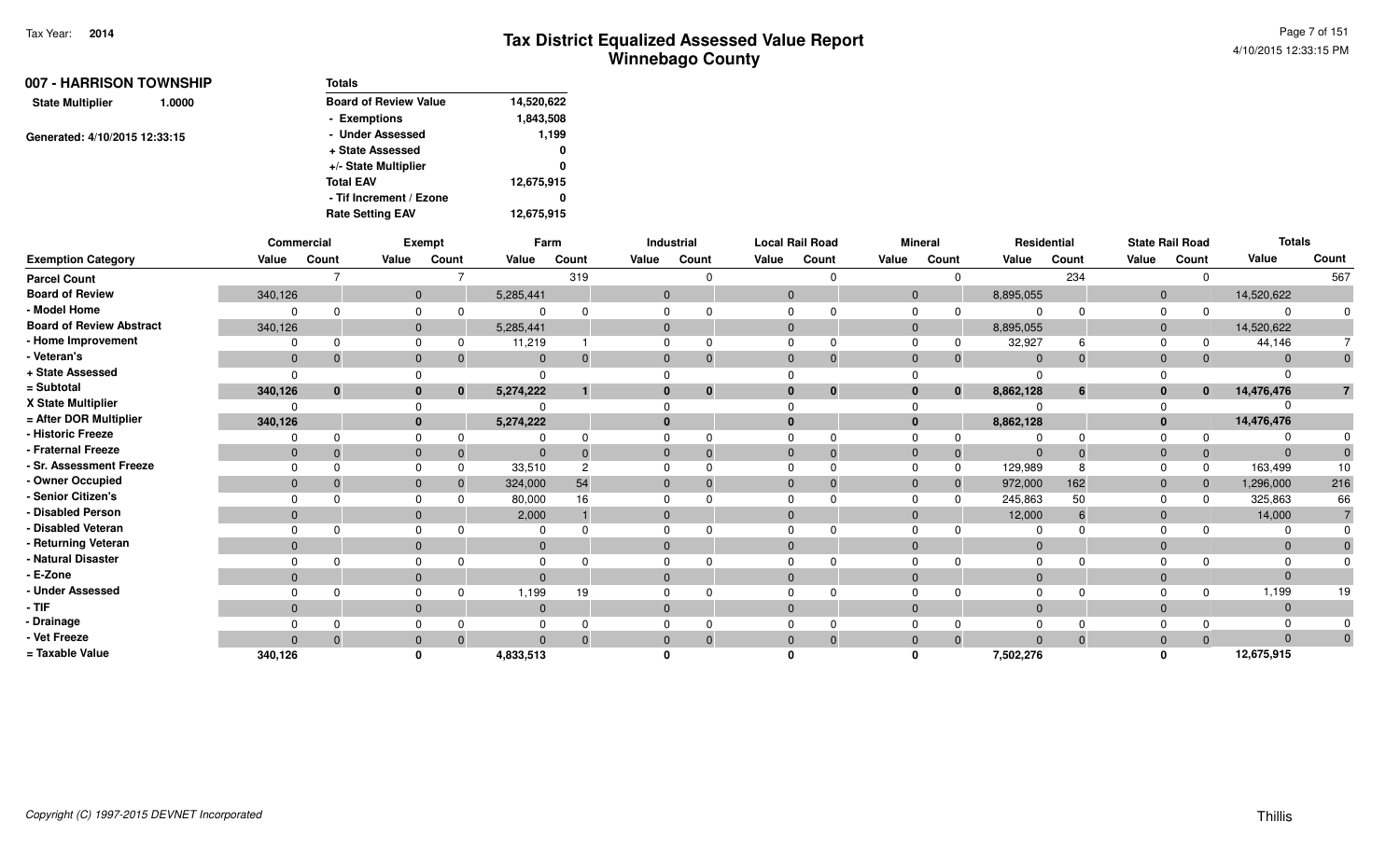Page 8 of 1514/10/2015 12:33:15 PM

| 008 - LAONA TOWNSHIP              | <b>Totals</b>                |            |
|-----------------------------------|------------------------------|------------|
| <b>State Multiplier</b><br>1.0000 | <b>Board of Review Value</b> | 36,585,715 |
|                                   | - Exemptions                 | 4,227,977  |
| Generated: 4/10/2015 12:33:15     | - Under Assessed             | 2,939      |
|                                   | + State Assessed             | 0          |
|                                   | +/- State Multiplier         | 0          |
|                                   | <b>Total EAV</b>             | 32,354,799 |
|                                   | - Tif Increment / Ezone      | 0          |
|                                   | <b>Rate Setting EAV</b>      | 32.354.799 |

|                                 |              | Commercial   |              | Exempt   |              | Farm           |              | Industrial  |                | <b>Local Rail Road</b> |       | <b>Mineral</b> |              | Residential |              | <b>State Rail Road</b> | <b>Totals</b> |          |
|---------------------------------|--------------|--------------|--------------|----------|--------------|----------------|--------------|-------------|----------------|------------------------|-------|----------------|--------------|-------------|--------------|------------------------|---------------|----------|
| <b>Exemption Category</b>       | Value        | Count        | Value        | Count    | Value        | Count          | Value        | Count       | Value          | Count                  | Value | Count          | Value        | Count       | Value        | Count                  | Value         | Count    |
| <b>Parcel Count</b>             |              |              |              | 20       |              | 393            |              |             |                |                        |       | $\Omega$       |              | 889         |              | 0                      |               | 1,308    |
| <b>Board of Review</b>          | 374,159      |              | $\mathbf{0}$ |          | 6,657,196    |                | 9,199        |             | $\Omega$       |                        |       | $\mathbf{0}$   | 29,545,161   |             | $\mathbf{0}$ |                        | 36,585,715    |          |
| - Model Home                    |              |              | $\Omega$     |          |              | $\Omega$       |              |             |                |                        |       |                |              |             |              |                        |               |          |
| <b>Board of Review Abstract</b> | 374,159      |              | $\mathbf{0}$ |          | 6,657,196    |                | 9,199        |             |                |                        |       |                | 29,545,161   |             | 0            |                        | 36,585,715    |          |
| - Home Improvement              | $\Omega$     |              | $\Omega$     |          | 5,220        |                |              | O           |                |                        |       |                | 41,138       |             | $\Omega$     | 0                      | 46,358        |          |
| - Veteran's                     | $\mathbf{0}$ |              | $\mathbf{0}$ |          | $\mathbf{0}$ | $\mathbf{0}$   | $\mathbf{0}$ | $\Omega$    | $\overline{0}$ | $\Omega$               |       |                | $\mathbf{0}$ |             | 0            |                        |               |          |
| + State Assessed                | $\Omega$     |              |              |          | <sup>n</sup> |                |              |             |                |                        |       |                |              |             |              |                        |               |          |
| = Subtotal                      | 374,159      | $\mathbf{0}$ | $\mathbf{0}$ | $\bf{0}$ | 6,651,976    |                | 9,199        | $\mathbf 0$ |                | $\bf{0}$               |       | $\bf{0}$       | 29,504,023   |             |              | $\bf{0}$               | 36,539,357    |          |
| X State Multiplier              |              |              | $\Omega$     |          |              |                |              |             |                |                        |       |                |              |             |              |                        |               |          |
| = After DOR Multiplier          | 374,159      |              | $\mathbf{0}$ |          | 6,651,976    |                | 9,199        |             |                |                        |       |                | 29,504,023   |             |              |                        | 36,539,357    |          |
| - Historic Freeze               |              |              |              |          |              |                |              |             |                |                        |       |                |              |             |              |                        |               |          |
| - Fraternal Freeze              | $\mathbf{0}$ |              | $\mathbf{0}$ |          | $\Omega$     |                | $\Omega$     |             |                |                        |       |                |              |             |              |                        |               |          |
| <b>Sr. Assessment Freeze</b>    |              |              | $\Omega$     |          | 61,333       | 10             |              |             |                |                        |       |                | 274,967      | 27          |              | $\Omega$               | 336,300       | 37       |
| - Owner Occupied                | $\mathbf{0}$ |              | $\Omega$     |          | 551,490      | 92             | $\Omega$     |             | $\Omega$       |                        |       |                | 2,214,000    | 369         | $\mathbf{0}$ | $\Omega$               | 2,765,490     | 461      |
| Senior Citizen's                |              |              |              |          | 181,473      | 37             |              |             |                |                        |       |                | 848,356      | 170         |              |                        | 1,029,829     | 207      |
| <b>Disabled Person</b>          | $\mathbf{0}$ |              | $\Omega$     |          | 4,000        | $\overline{2}$ | $\Omega$     |             |                |                        |       |                | 16,000       |             | $\Omega$     |                        | 20,000        | 10       |
| <b>Disabled Veteran</b>         |              |              | $\Omega$     |          | 10,000       |                |              |             |                |                        |       |                | 20,000       |             |              |                        | 30,000        |          |
| Returning Veteran               | $\mathbf{0}$ |              | $\mathbf{0}$ |          | $\mathbf{0}$ |                | $\Omega$     |             |                |                        |       |                |              |             | 0            |                        |               |          |
| <b>Natural Disaster</b>         |              |              |              |          | 0            |                |              |             |                |                        |       |                |              |             |              |                        |               |          |
| E-Zone                          | $\mathbf{0}$ |              | $\Omega$     |          | $\Omega$     |                | $\Omega$     |             |                |                        |       |                |              |             |              |                        |               |          |
| <b>Under Assessed</b>           |              |              |              |          | 2,900        | 42             |              |             |                |                        |       |                | 39           | 39          |              |                        | 2,939         | 81       |
| - TIF                           | $\Omega$     |              | $\Omega$     |          | $\Omega$     |                | $\Omega$     |             |                |                        |       |                |              |             |              |                        |               |          |
| Drainage                        | $\Omega$     |              | $\Omega$     |          | $\Omega$     |                |              |             |                |                        |       |                |              |             |              |                        |               |          |
| Vet Freeze                      | $\Omega$     | $\Omega$     | $\mathbf{0}$ | $\Omega$ | $\Omega$     | $\Omega$       | $\Omega$     | $\Omega$    | $\Omega$       | $\Omega$               |       | $\Omega$       | $\Omega$     |             | $\Omega$     | $\Omega$               |               | $\Omega$ |
| = Taxable Value                 | 374,159      |              | 0            |          | 5,840,780    |                | 9,199        |             |                |                        |       |                | 26,130,661   |             |              |                        | 32,354,799    |          |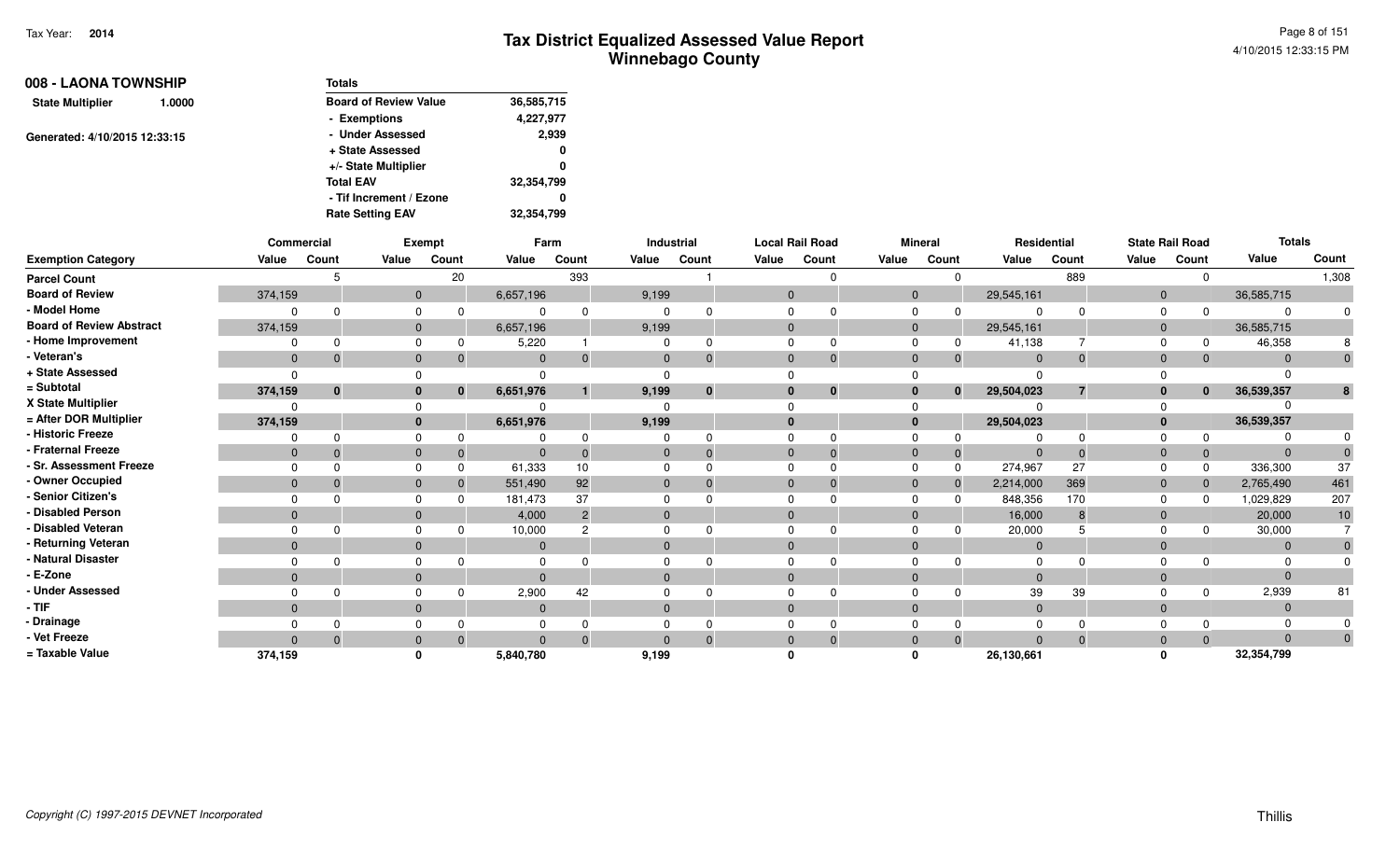| 009 - OWEN TOWNSHIP               | <b>Totals</b>                              |
|-----------------------------------|--------------------------------------------|
| <b>State Multiplier</b><br>1.0000 | <b>Board of Review Value</b><br>87,723,984 |
|                                   | 11,220,229<br>- Exemptions                 |
| Generated: 4/10/2015 12:33:15     | - Under Assessed<br>4,545                  |
|                                   | 375,062<br>+ State Assessed                |
|                                   | +/- State Multiplier<br>0                  |
|                                   | <b>Total EAV</b><br>76,874,272             |
|                                   | - Tif Increment / Ezone<br>0               |
|                                   | 76,874,272<br><b>Rate Setting EAV</b>      |

|                                 |              | <b>Commercial</b> |                | <b>Exempt</b> |              | Farm           |              | Industrial   |                | <b>Local Rail Road</b> |                | <b>Mineral</b>           |                | Residential | <b>State Rail Road</b> |              | <b>Totals</b> |              |
|---------------------------------|--------------|-------------------|----------------|---------------|--------------|----------------|--------------|--------------|----------------|------------------------|----------------|--------------------------|----------------|-------------|------------------------|--------------|---------------|--------------|
| <b>Exemption Category</b>       | Value        | Count             | Value          | Count         | Value        | Count          | Value        | Count        | Value          | Count                  | Value          | Count                    | Value          | Count       | Value                  | Count        | Value         | Count        |
| <b>Parcel Count</b>             |              | 32                |                | 51            |              | 397            |              | 45           |                | $\Omega$               |                | $\mathbf 0$              |                | 1,678       |                        | $\mathbf 0$  |               | 2,203        |
| <b>Board of Review</b>          | 1,579,460    |                   |                | $\mathbf{0}$  | 7,764,321    |                | 10,935,296   |              | $\mathbf{0}$   |                        |                | $\mathbf{0}$             | 67,444,907     |             | $\mathbf 0$            |              | 87,723,984    |              |
| - Model Home                    |              |                   |                | 0             |              |                |              |              | $\Omega$       |                        | $\mathbf 0$    | 0                        | $\Omega$       | $\Omega$    | $\Omega$               | <sup>0</sup> |               |              |
| <b>Board of Review Abstract</b> | 1,579,460    |                   |                | $\mathbf{0}$  | 7,764,321    |                | 10,935,296   |              | $\overline{0}$ |                        |                | $\overline{0}$           | 67,444,907     |             | $\mathbf{0}$           |              | 87,723,984    |              |
| - Home Improvement              |              |                   |                | 0             | 6,014        | 2              |              |              | 0              |                        | $\Omega$       | 0                        | 44,675         | 22          | $\Omega$               | 0            | 50,689        | 24           |
| - Veteran's                     | $\mathbf{0}$ |                   |                | $\mathbf{0}$  | $\Omega$     |                | $\mathbf{0}$ |              | $\mathbf 0$    | $\Omega$               |                | $\mathbf{0}$<br>$\Omega$ | $\overline{0}$ | $\Omega$    | $\mathbf{0}$           | $\Omega$     | $\Omega$      | $\mathbf{0}$ |
| + State Assessed                |              |                   |                |               |              |                |              |              |                |                        |                |                          | $\Omega$       |             | 375,062                |              | 375,062       |              |
| = Subtotal                      | 1,579,460    | $\bf{0}$          |                | $\bf{0}$      | 7,758,307    | $\overline{2}$ | 10,935,296   | $\mathbf{0}$ | $\mathbf{0}$   | $\bf{0}$               |                | $\bf{0}$<br>$\mathbf{0}$ | 67,400,232     | 22          | 375,062                | $\bf{0}$     | 88,048,357    | 24           |
| X State Multiplier              |              |                   |                |               |              |                |              |              |                |                        |                |                          |                |             |                        |              |               |              |
| = After DOR Multiplier          | 1,579,460    |                   |                | $\bf{0}$      | 7,758,307    |                | 10,935,296   |              | $\bf{0}$       |                        |                | $\mathbf{0}$             | 67,400,232     |             | 375,062                |              | 88,048,357    |              |
| - Historic Freeze               |              |                   |                | 0             |              |                |              |              | $\Omega$       |                        | $\mathbf 0$    |                          | 0              | $\Omega$    |                        | $\Omega$     |               |              |
| - Fraternal Freeze              | $\mathbf{0}$ |                   |                | $\mathbf{0}$  | $\mathbf{0}$ |                | $\mathbf{0}$ |              | $\mathbf 0$    | $\Omega$               | $\overline{0}$ | $\Omega$                 | $\overline{0}$ | $\Omega$    | $\mathbf{0}$           | $\Omega$     |               |              |
| - Sr. Assessment Freeze         | $\Omega$     |                   |                | $\Omega$      | 28,272       |                | $\Omega$     |              | $\Omega$       |                        | $\Omega$       | $\Omega$                 | 580,983        | 62          | $\Omega$               | $\Omega$     | 609,255       | 66           |
| - Owner Occupied                | $\Omega$     |                   |                | $\Omega$      | 420,000      | 70             | $\mathbf{0}$ |              | $\Omega$       |                        |                | $\mathbf{0}$<br>$\Omega$ | 7,775,771      | 1,297       | $\mathbf 0$            | $\Omega$     | 8,195,771     | 1,367        |
| - Senior Citizen's              |              |                   |                | 0             | 142,000      | 29             | $\Omega$     |              | $\Omega$       |                        | $\Omega$       | $\Omega$                 | 2,078,014      | 417         | 0                      | $\Omega$     | 2,220,014     | 446          |
| - Disabled Person               | $\Omega$     |                   |                | $\mathbf{0}$  | $\mathbf{0}$ |                | $\mathbf{0}$ |              | $\Omega$       |                        |                | $\mathbf{0}$             | 92,000         | 46          | $\mathbf{0}$           |              | 92,000        | 46           |
| - Disabled Veteran              |              |                   |                | 0             |              |                | $\Omega$     |              | $\Omega$       |                        | $\Omega$       |                          | 52,500         | 11          | $\Omega$               | $\Omega$     | 52,500        | 11           |
| - Returning Veteran             | $\mathbf{0}$ |                   |                | $\mathbf{0}$  | $\mathbf{0}$ |                | $\mathbf 0$  |              | $\mathbf{0}$   |                        |                | $\mathbf{0}$             | $\mathbf{0}$   |             | $\mathbf 0$            |              | $\Omega$      | $\mathbf 0$  |
| - Natural Disaster              |              |                   |                | 0             |              |                | $\Omega$     |              | $\Omega$       |                        | $\Omega$       |                          | $\Omega$       |             |                        |              |               |              |
| - E-Zone                        | $\Omega$     |                   |                | $\Omega$      |              |                | $\Omega$     |              | $\Omega$       |                        | $\Omega$       |                          | $\Omega$       |             | $\Omega$               |              |               |              |
| - Under Assessed                | 159          |                   |                | 0             | 1,594        | 26             | 49           |              | $\Omega$       |                        | $\Omega$       | $\Omega$                 | 2,743          | 44          |                        | $\Omega$     | 4,545         | 74           |
| - TIF                           | $\mathbf{0}$ |                   |                | $\mathbf 0$   | $\mathbf{0}$ |                | $\mathbf 0$  |              | $\mathbf 0$    |                        |                | $\mathbf{0}$             | $\overline{0}$ |             | $\mathbf 0$            |              | $\Omega$      |              |
| - Drainage                      |              |                   |                | 0             |              |                |              |              | 0              |                        |                | $\Omega$                 | $\Omega$       |             |                        |              |               |              |
| - Vet Freeze                    | $\Omega$     |                   | $\overline{0}$ |               | $\Omega$     |                |              |              |                | $\Omega$               | $\mathbf 0$    | $\Omega$                 | $\Omega$       | $\Omega$    | $\Omega$               | $\Omega$     | $\Omega$      |              |
| = Taxable Value                 | 1,579,301    |                   |                |               | 7,166,441    |                | 10,935,247   |              |                |                        | n              |                          | 56,818,221     |             | 375,062                |              | 76,874,272    |              |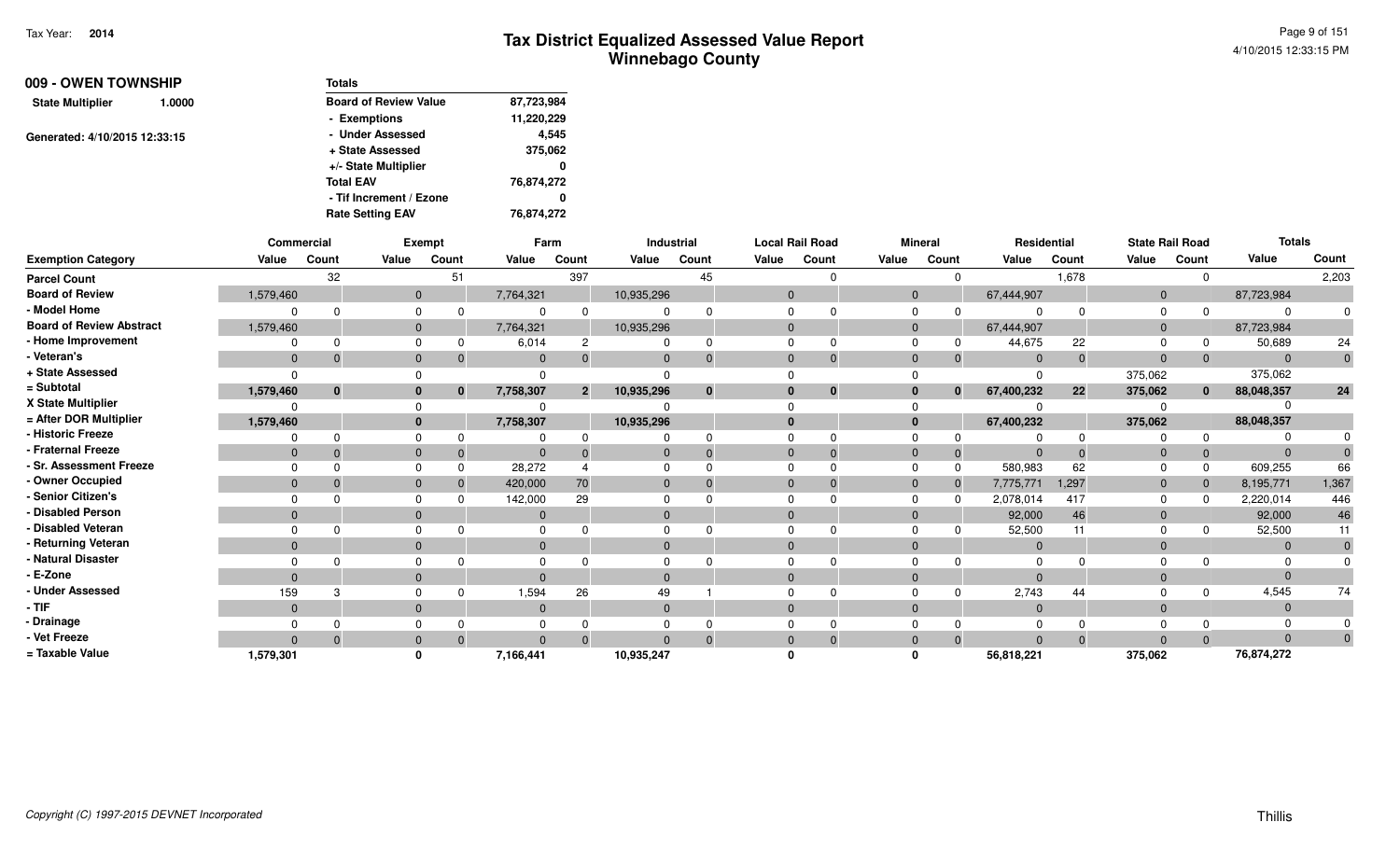| 010 - PECATONICA TOWNSHIP     | <b>Totals</b>                |            |
|-------------------------------|------------------------------|------------|
| 1.0000                        | <b>Board of Review Value</b> | 75,311,944 |
|                               | - Exemptions                 | 10,707,830 |
| Generated: 4/10/2015 12:33:15 | - Under Assessed             | 15,425     |
|                               | + State Assessed             | 0          |
|                               | +/- State Multiplier         | 0          |
|                               | <b>Total EAV</b>             | 64,588,689 |
|                               | - Tif Increment / Ezone      | 0          |
|                               | <b>Rate Setting EAV</b>      | 64,588,689 |
|                               |                              |            |

|                                 |              | <b>Commercial</b> |                | Exempt   |           | Farm           |           | Industrial | <b>Local Rail Road</b> |          |                | <b>Mineral</b> | Residential    |          |                | <b>State Rail Road</b> | <b>Totals</b> |       |
|---------------------------------|--------------|-------------------|----------------|----------|-----------|----------------|-----------|------------|------------------------|----------|----------------|----------------|----------------|----------|----------------|------------------------|---------------|-------|
| <b>Exemption Category</b>       | Value        | Count             | Value          | Count    | Value     | Count          | Value     | Count      | Value                  | Count    | Value          | Count          | Value          | Count    | Value          | Count                  | Value         | Count |
| <b>Parcel Count</b>             |              | 94                |                | 73       |           | 444            |           | 46         |                        |          |                | $\Omega$       |                | 1,684    |                |                        |               | 2,341 |
| <b>Board of Review</b>          | 3,515,547    |                   | $\mathbf{0}$   |          | 8,794,913 |                | 2,004,804 |            | $\Omega$               |          | $\overline{0}$ |                | 60,996,680     |          | $\overline{0}$ |                        | 75,311,944    |       |
| - Model Home                    |              | <sup>n</sup>      | $\Omega$       |          |           |                |           |            |                        |          | <sup>0</sup>   |                |                |          |                |                        | $\Omega$      |       |
| <b>Board of Review Abstract</b> | 3,515,547    |                   | $\mathbf{0}$   |          | 8,794,913 |                | 2,004,804 |            |                        |          | $\mathbf{0}$   |                | 60,996,680     |          | $\overline{0}$ |                        | 75,311,944    |       |
| - Home Improvement              | $\Omega$     | $\Omega$          | $\Omega$       |          | 53,332    | 6              |           | $\Omega$   |                        |          | <sup>0</sup>   |                | 156,329        | 62       |                |                        | 209,661       | 68    |
| - Veteran's                     | $\mathbf 0$  | $\Omega$          | $\mathbf{0}$   |          | $\Omega$  |                |           | $\Omega$   | $\Omega$               |          | $\Omega$       | 0              | $\Omega$       | $\Omega$ | $\Omega$       |                        | $\Omega$      |       |
| + State Assessed                | $\Omega$     |                   |                |          |           |                |           |            |                        |          |                |                |                |          |                |                        |               |       |
| = Subtotal                      | 3,515,547    | $\bf{0}$          | $\bf{0}$       | $\bf{0}$ | 8,741,581 | 6              | 2,004,804 | $\bf{0}$   |                        | $\bf{0}$ | $\bf{0}$       | $\bf{0}$       | 60,840,351     | 62       | $\bf{0}$       | $\mathbf{0}$           | 75,102,283    | 68    |
| X State Multiplier              |              |                   |                |          |           |                |           |            |                        |          |                |                |                |          |                |                        |               |       |
| = After DOR Multiplier          | 3,515,547    |                   | $\bf{0}$       |          | 8,741,581 |                | 2,004,804 |            |                        |          | $\bf{0}$       |                | 60,840,351     |          | $\bf{0}$       |                        | 75,102,283    |       |
| - Historic Freeze               | n            | <sup>n</sup>      |                |          |           |                |           |            |                        |          |                |                |                |          |                |                        |               |       |
| - Fraternal Freeze              | 7,276        |                   | $\mathbf 0$    |          | $\Omega$  |                |           | $\Omega$   |                        |          | $\Omega$       | -0             |                |          | $\Omega$       |                        | 7,276         |       |
| - Sr. Assessment Freeze         | $\Omega$     | $\Omega$          | $\Omega$       |          | 66,626    |                |           |            |                        |          | $\Omega$       | $\Omega$       | 325,977        | 54       |                |                        | 392,603       | 61    |
| - Owner Occupied                | 8,745        | $\overline{2}$    | $\mathbf{0}$   |          | 678,000   | 113            |           | $\Omega$   | $\Omega$               |          | $\Omega$       | $\mathbf{0}$   | 7,448,556      | 1,242    | $\Omega$       |                        | 8,135,301     | 1,357 |
| - Senior Citizen's              | $\Omega$     |                   |                |          | 184,022   | 37             |           |            |                        |          |                |                | 1,682,630      | 339      |                |                        | 1,866,652     | 376   |
| - Disabled Person               | $\mathbf{0}$ |                   | $\mathbf{0}$   |          | 4,000     | $\overline{2}$ | $\Omega$  |            | $\Omega$               |          | $\Omega$       |                | 42,000         | 21       | $\Omega$       |                        | 46,000        | 23    |
| - Disabled Veteran              | $\Omega$     | ∩                 | $\Omega$       |          | 5,000     |                |           |            |                        |          | $\Omega$       |                | 27,500         |          |                |                        | 32,500        |       |
| - Returning Veteran             | $\Omega$     |                   | $\Omega$       |          | $\Omega$  |                | $\Omega$  |            | $\Omega$               |          | $\Omega$       |                | 5,000          |          | $\Omega$       |                        | 5,000         |       |
| - Natural Disaster              |              |                   |                |          |           |                |           |            |                        |          |                |                |                |          |                |                        |               |       |
| - E-Zone                        | $\Omega$     |                   | $\mathbf{0}$   |          | $\Omega$  |                | $\Omega$  |            | $\Omega$               |          | $\Omega$       |                | $\Omega$       |          | $\Omega$       |                        | $\Omega$      |       |
| - Under Assessed                | 280          |                   |                |          | 2,219     | 32             |           |            |                        |          |                |                | 12,926         | 165      |                |                        | 15,425        | 200   |
| $-$ TIF                         | $\mathbf{0}$ |                   | $\overline{0}$ |          | $\Omega$  |                | $\Omega$  |            |                        |          | $\Omega$       |                | $\overline{0}$ |          | $\Omega$       |                        | $\Omega$      |       |
| - Drainage                      | $\Omega$     | $\Omega$          |                |          |           |                |           |            |                        |          |                |                |                |          |                |                        | $\Omega$      |       |
| - Vet Freeze                    | 12,837       |                   | $\mathbf{0}$   |          | $\Omega$  | $\Omega$       | $\Omega$  | $\Omega$   | $\Omega$               |          | $\Omega$       | $\Omega$       | $\Omega$       | $\Omega$ | $\Omega$       | $\Omega$               | 12,837        |       |
| = Taxable Value                 | 3,486,409    |                   | $\Omega$       |          | 7,801,714 |                | 2,004,804 |            |                        |          |                |                | 51,295,762     |          |                |                        | 64,588,689    |       |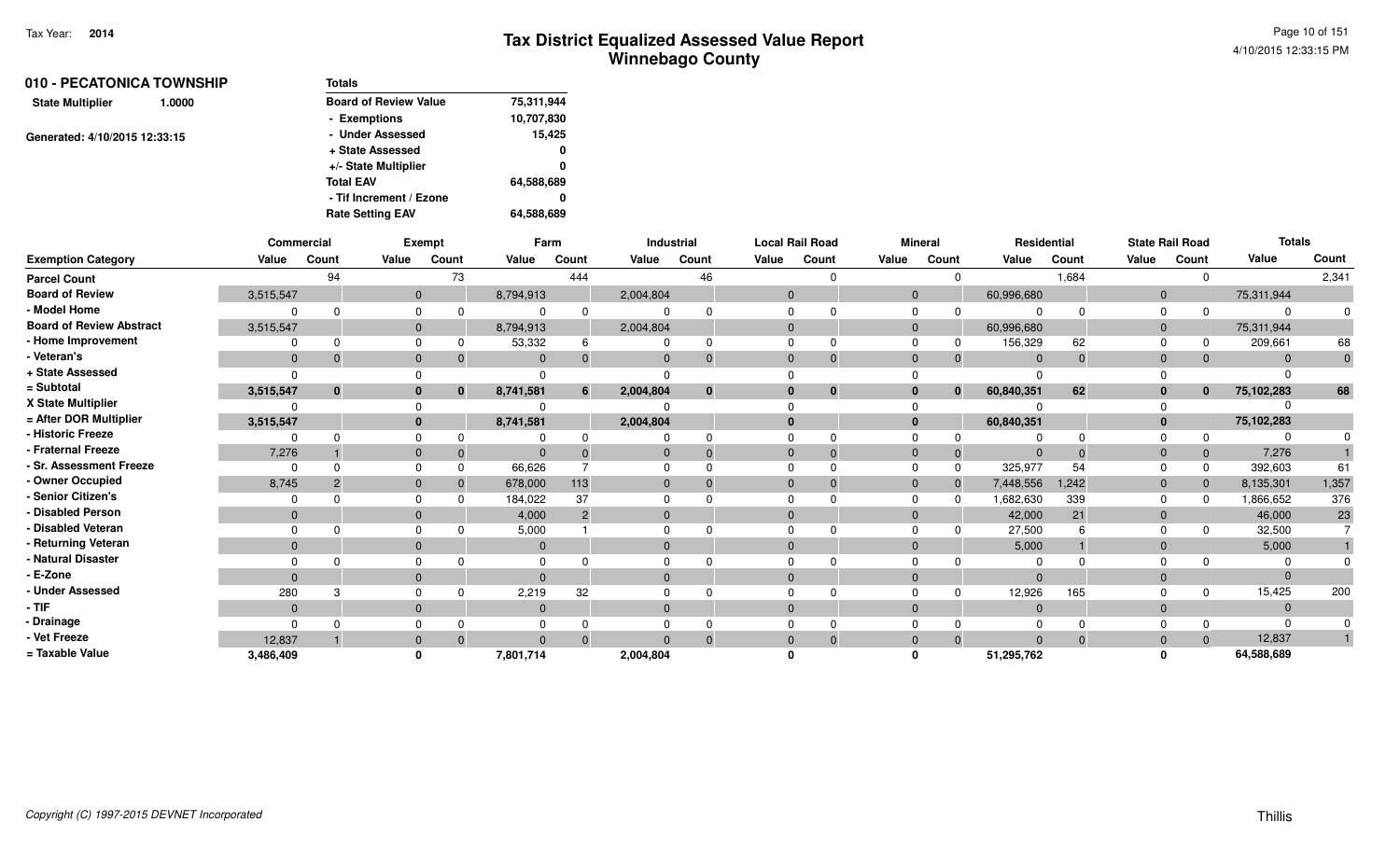| 011 - ROCKFORD TOWNSHIP           | <b>Totals</b>                |               |
|-----------------------------------|------------------------------|---------------|
| <b>State Multiplier</b><br>1.0000 | <b>Board of Review Value</b> | 2,161,497,991 |
|                                   | - Exemptions                 | 345,534,998   |
| Generated: 4/10/2015 12:33:15     | - Under Assessed             | 48,925        |
|                                   | + State Assessed             | 3,710,348     |
|                                   | +/- State Multiplier         | 0             |
|                                   | <b>Total EAV</b>             | 1,819,624,416 |
|                                   | - Tif Increment / Ezone      | 29,035,003    |
|                                   | <b>Rate Setting EAV</b>      | 1,790,589,413 |

|                                 | Commercial  |          |          | Exempt   |              | Farm           |             | <b>Industrial</b> |              | <b>Local Rail Road</b> |              | <b>Mineral</b> | Residential        |          | <b>State Rail Road</b> |       | <b>Totals</b>   |        |
|---------------------------------|-------------|----------|----------|----------|--------------|----------------|-------------|-------------------|--------------|------------------------|--------------|----------------|--------------------|----------|------------------------|-------|-----------------|--------|
| <b>Exemption Category</b>       | Value       | Count    | Value    | Count    | Value        | Count          | Value       | Count             | Value        | Count                  | Value        | Count          | Value              | Count    | Value                  | Count | Value           | Count  |
| <b>Parcel Count</b>             |             | 4,303    |          | 2,901    |              | 716            |             | 1,702             |              | 31                     |              |                |                    | 63,285   |                        |       |                 | 72,938 |
| <b>Board of Review</b>          | 460,107,802 |          | $\Omega$ |          | 10,306,749   |                | 130,129,103 |                   | 113,303      |                        | $\Omega$     |                | 1,560,841,034      |          | $\Omega$               |       | 2,161,497,991   |        |
| - Model Home                    |             |          |          |          |              | $\Omega$       |             | $\Omega$          |              |                        |              |                | $\Omega$           |          | $\Omega$               |       | $\Omega$        |        |
| <b>Board of Review Abstract</b> | 460,107,802 |          |          |          | 10,306,749   |                | 130,129,103 |                   | 113,303      |                        |              |                | 1,560,841,034      |          | $\Omega$               |       | 2,161,497,991   |        |
| - Home Improvement              |             |          |          |          | 1,350        |                |             | 0                 |              | ŋ                      |              |                | 2,131,033          | 1,332    |                        |       | 2,132,383       | 1,333  |
| - Veteran's                     | $\Omega$    |          |          |          | $\Omega$     | $\Omega$       |             |                   | $\Omega$     | $\Omega$               |              | $\Omega$       | 146,941            |          | $\Omega$               |       | 146,941         |        |
| + State Assessed                |             |          |          |          |              |                |             |                   | $\Omega$     |                        |              |                | $\Omega$           |          | 3,710,348              |       | 3,710,348       |        |
| = Subtotal                      | 460,107,802 | $\bf{0}$ |          | $\Omega$ | 10,305,399   |                | 130,129,103 | $\mathbf{0}$      | 113,303      | $\bf{0}$               |              |                | 0 1,558,563,060    | 1,339    | 3,710,348              |       | 0 2,162,929,015 | 1,340  |
| X State Multiplier              |             |          |          |          |              |                |             |                   |              |                        |              |                |                    |          |                        |       |                 |        |
| = After DOR Multiplier          | 460,107,802 |          |          |          | 10,305,399   |                | 130,129,103 |                   | 113,303      |                        | $\mathbf{0}$ |                | 1,558,563,060      |          | 3,710,348              |       | 2,162,929,015   |        |
| - Historic Freeze               |             |          |          |          |              |                |             |                   |              |                        |              |                | 39,849             |          |                        |       | 39,849          |        |
| <b>Fraternal Freeze</b>         | 622,073     |          |          |          |              |                |             |                   | $\Omega$     |                        |              |                | $\Omega$           |          | $\Omega$               |       | 622,073         |        |
| - Sr. Assessment Freeze         | 229,260     | 20       |          |          | 37.788       |                |             |                   | $\Omega$     |                        |              |                | 8,081,304          | 2,271    |                        |       | 8,348,352       | 2,296  |
| - Owner Occupied                | 5,620,688   | 129      |          |          | 588,000      | 98             | 20,926      |                   | $\Omega$     |                        | $\Omega$     |                | 254,097,140 43,784 |          | $\Omega$               |       | 260,326,754     | 44,015 |
| - Senior Citizen's              | 4,313,602   | 90       |          |          | 180,000      | 36             | 10,000      |                   | $\Omega$     |                        |              |                | 65,675,271         | 13,334   | $\Omega$               |       | 70,178,873      | 13,462 |
| <b>Disabled Person</b>          | $\Omega$    |          |          |          | 4,000        | $\overline{2}$ | 2,000       |                   | $\Omega$     |                        |              |                | 2,616,000          | 1,308    | $\Omega$               |       | 2,622,000       | 1,311  |
| <b>Disabled Veteran</b>         |             |          |          |          | 5,000        |                |             |                   | $\Omega$     |                        |              |                | 996,679            | 234      |                        |       | 1,001,679       | 235    |
| - Returning Veteran             | $\Omega$    |          |          |          | $\mathbf{0}$ |                | $\Omega$    |                   | $\Omega$     |                        |              |                | 15,000             | 3        | $\Omega$               |       | 15,000          |        |
| <b>Natural Disaster</b>         |             |          |          |          |              |                |             |                   |              |                        |              |                |                    |          |                        |       |                 |        |
| - E-Zone                        | $\Omega$    |          |          |          | $\Omega$     |                | 145,864     |                   | $\Omega$     |                        |              |                | $\Omega$           |          | $\Omega$               |       | 145,864         |        |
| - Under Assessed                | 4,432       | 57       |          |          | 4,754        | 68             | 1,604       | 20                | 527          |                        |              |                | 37,608             | 495      |                        |       | 48,925          | 648    |
| - TIF                           | 16,875,977  |          |          |          | 145,906      |                | 7,097,201   |                   | $\mathbf{0}$ |                        |              |                | 4,770,055          |          | $\overline{0}$         |       | 28,889,139      |        |
| <b>Drainage</b>                 |             |          |          |          |              |                |             |                   |              |                        |              |                |                    |          |                        |       | 0               |        |
| - Vet Freeze                    | 101.094     |          |          |          | $\Omega$     | $\Omega$       |             |                   | $\Omega$     | $\Omega$               |              |                | $\Omega$           | $\Omega$ | $\Omega$               |       | 101,094         |        |
| = Taxable Value                 | 432,340,676 |          |          |          | 9,339,951    |                | 122,851,508 |                   | 112,776      |                        |              |                | 1,222,234,154      |          | 3,710,348              |       | 1,790,589,413   |        |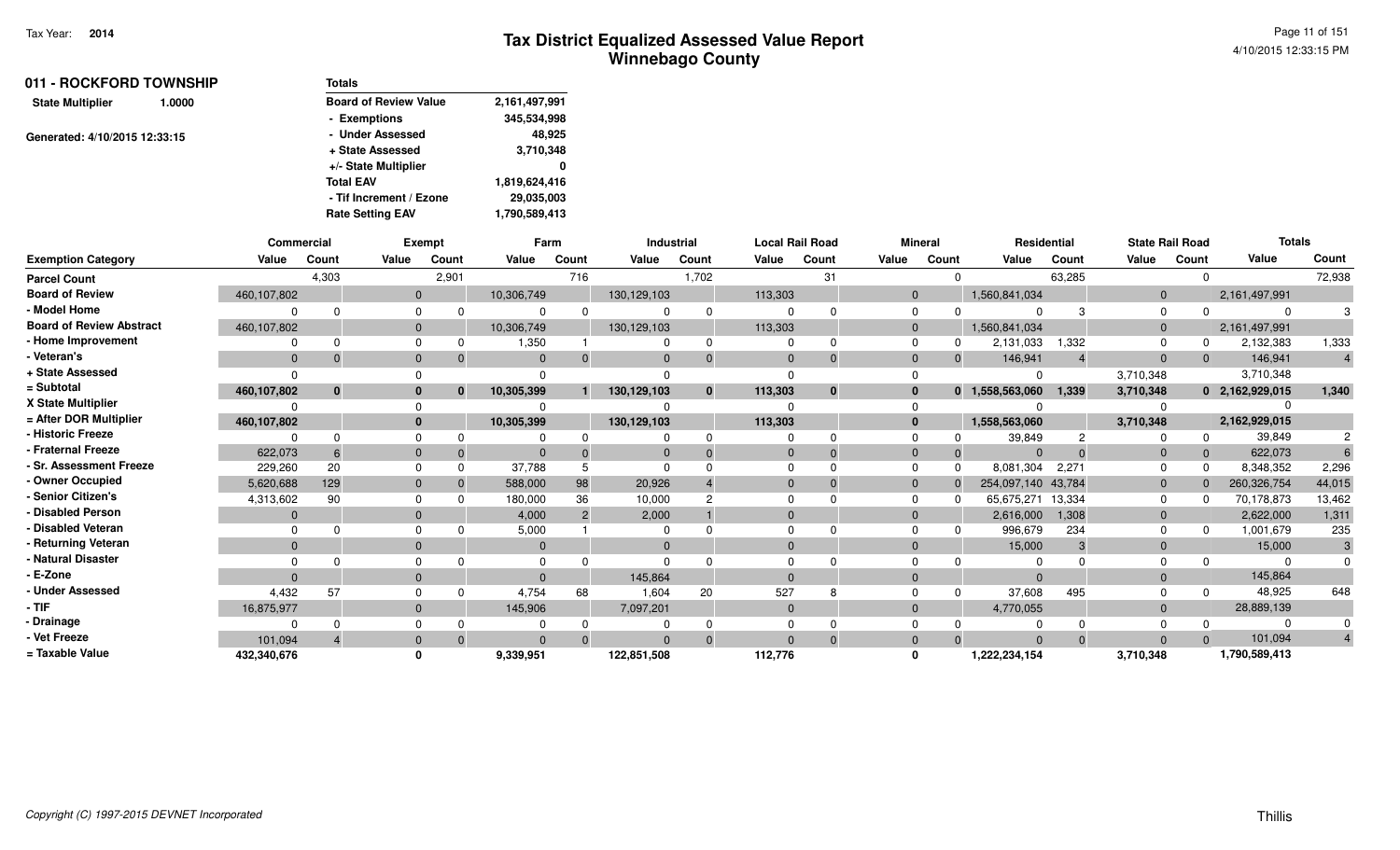| 012 - ROCKTON TOWNSHIP            | <b>Totals</b>                |             |
|-----------------------------------|------------------------------|-------------|
| <b>State Multiplier</b><br>1.0000 | <b>Board of Review Value</b> | 270,423,152 |
|                                   | - Exemptions                 | 36,386,054  |
|                                   | - Under Assessed             | 6,333       |
|                                   | + State Assessed             | 850,987     |
|                                   | +/- State Multiplier         | 0           |
| Generated: 4/10/2015 12:33:15     | <b>Total EAV</b>             | 234,881,752 |
|                                   | - Tif Increment / Ezone      | 3,224,944   |
|                                   | <b>Rate Setting EAV</b>      | 231,656,808 |

|                                 | Commercial   |          |              | Exempt       |              | Farm            |            | Industrial  |              | <b>Local Rail Road</b> |          | <b>Mineral</b> |                | Residential | <b>State Rail Road</b> |              | <b>Totals</b> |                |
|---------------------------------|--------------|----------|--------------|--------------|--------------|-----------------|------------|-------------|--------------|------------------------|----------|----------------|----------------|-------------|------------------------|--------------|---------------|----------------|
| <b>Exemption Category</b>       | Value        | Count    | Value        | Count        | Value        | Count           | Value      | Count       | Value        | Count                  | Value    | Count          | Value          | Count       | Value                  | Count        | Value         | Count          |
| <b>Parcel Count</b>             |              | 359      |              | 209          |              | 337             |            | 151         |              |                        |          | $\Omega$       |                | 6,027       |                        |              |               | 7,083          |
| <b>Board of Review</b>          | 21,735,513   |          | $\mathbf{0}$ |              | 8,246,795    |                 | 16,789,453 |             | $\mathbf{0}$ |                        | $\Omega$ |                | 223,651,391    |             | $\Omega$               |              | 270,423,152   |                |
| - Model Home                    |              |          |              |              |              | 0               |            |             | O            |                        |          |                |                |             | $\Omega$               |              | $\Omega$      |                |
| <b>Board of Review Abstract</b> | 21,735,513   |          |              |              | 8,246,795    |                 | 16,789,453 |             | $\Omega$     |                        |          |                | 223,651,391    |             | $\Omega$               |              | 270,423,152   |                |
| - Home Improvement              | 820          |          |              |              | 60,893       | 10              |            | 0           | 0            |                        |          |                | 530,372        | 199         |                        |              | 592,085       | 210            |
| - Veteran's                     | $\Omega$     |          |              |              | $\Omega$     | $\Omega$        | $\Omega$   | $\mathbf 0$ | $\Omega$     |                        |          | $\Omega$       | 142,925        | 3           | $\Omega$               |              | 142,925       | 3              |
| + State Assessed                |              |          |              |              |              |                 |            |             |              |                        |          |                |                |             | 850,987                |              | 850,987       |                |
| = Subtotal                      | 21,734,693   |          |              | $\mathbf{0}$ | 8,185,902    | 10 <sup>1</sup> | 16,789,453 | $\bf{0}$    | $\bf{0}$     | $\bf{0}$               |          | $\bf{0}$       | 222,978,094    | 203         | 850,987                | $\mathbf{0}$ | 270,539,129   | 214            |
| X State Multiplier              |              |          |              |              |              |                 |            |             |              |                        |          |                |                |             |                        |              |               |                |
| = After DOR Multiplier          | 21,734,693   |          |              |              | 8,185,902    |                 | 16,789,453 |             | $\mathbf{0}$ |                        | $\bf{0}$ |                | 222,978,094    |             | 850,987                |              | 270,539,129   |                |
| <b>Historic Freeze</b>          |              |          |              |              |              |                 |            |             |              |                        |          |                |                |             |                        |              |               |                |
| <b>Fraternal Freeze</b>         |              |          |              | 0            |              | $\Omega$        |            |             | $\Omega$     |                        |          | $\Omega$       | $\Omega$       |             | $\Omega$               |              | $\Omega$      |                |
| · Sr. Assessment Freeze         | 6,874        |          |              |              | 31,650       |                 |            |             |              |                        |          | 0              | 1,525,484      | 214         |                        |              | 1,564,008     | 219            |
| - Owner Occupied                | 72,000       | 12       |              |              | 534,000      | 89              | 6,000      |             | $\Omega$     |                        |          |                | 26,951,100     | 4,511       | $\Omega$               |              | 27,563,100    | 4,613          |
| <b>Senior Citizen's</b>         | 15,000       |          |              |              | 190,000      | 38              |            |             |              |                        |          |                | 5,748,858      | 1,160       |                        |              | 5,953,858     | 1,201          |
| <b>Disabled Person</b>          | $\mathbf{0}$ |          |              |              | $\mathbf{0}$ |                 |            |             | $\Omega$     |                        |          |                | 148,000        | 74          | $\overline{0}$         |              | 148,000       | 74             |
| <b>Disabled Veteran</b>         |              |          |              |              |              |                 |            |             |              |                        |          |                | 145,000        | 35          |                        |              | 145,000       | 35             |
| Returning Veteran               | $\mathbf{0}$ |          | $\mathbf{0}$ |              | $\mathbf{0}$ |                 | $\Omega$   |             | $\Omega$     |                        |          |                | $\overline{0}$ |             | $\Omega$               |              | $\mathbf{0}$  |                |
| Natural Disaster                |              |          |              |              |              |                 |            |             |              |                        |          |                | $\Omega$       |             |                        |              | $\Omega$      |                |
| E-Zone                          | $\Omega$     |          |              |              |              |                 |            |             | $\Omega$     |                        |          |                | $\Omega$       |             |                        |              | $\Omega$      |                |
| <b>Under Assessed</b>           |              |          |              |              | 2,419        | 53              | 104        |             |              |                        |          |                | 3,810          | 74          |                        |              | 6,333         | 128            |
| - TIF                           | 1,101,721    |          | $\Omega$     |              | $\mathbf{0}$ |                 | 2,117,932  |             | $\Omega$     |                        |          |                | 5,291          |             | $\Omega$               |              | 3,224,944     |                |
| · Drainage                      |              |          |              |              |              |                 |            |             | 0            |                        |          |                | $\Omega$       |             |                        |              | $\Omega$      |                |
| - Vet Freeze                    | 277,078      | $\Omega$ |              |              | $\Omega$     | $\Omega$        |            |             | $\Omega$     |                        |          | $\Omega$       | $\Omega$       | $\Omega$    |                        |              | 277,078       | $\overline{2}$ |
| = Taxable Value                 | 20,262,020   |          |              |              | 7,427,833    |                 | 14,665,417 |             |              |                        |          |                | 188,450,551    |             | 850,987                |              | 231,656,808   |                |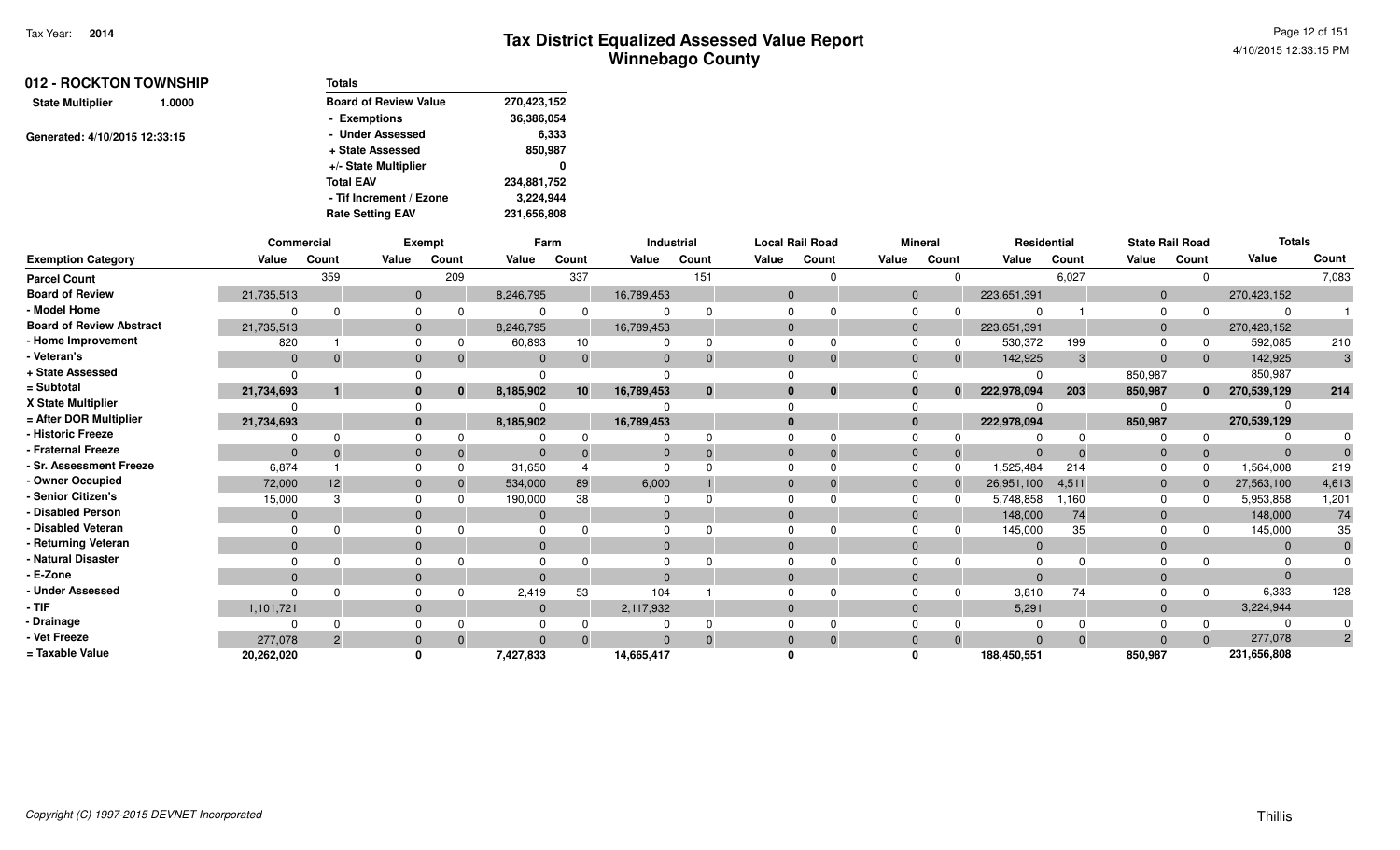| 013 - ROSCOE TOWNSHIP         |        | <b>Totals</b>                |             |
|-------------------------------|--------|------------------------------|-------------|
| <b>State Multiplier</b>       | 1.0000 | <b>Board of Review Value</b> | 452,446,718 |
|                               |        | - Exemptions                 | 45,081,494  |
| Generated: 4/10/2015 12:33:15 |        | - Under Assessed             | 59,926      |
|                               |        | + State Assessed             | 546,162     |
|                               |        | +/- State Multiplier         | 0           |
|                               |        | <b>Total EAV</b>             | 407,851,460 |
|                               |        | - Tif Increment / Ezone      | 4.908       |
|                               |        | <b>Rate Setting EAV</b>      | 407,846,552 |

|                                 | Commercial     |              |              | Exempt   |           | Farm  |                | Industrial   |          | <b>Local Rail Road</b> | <b>Mineral</b> |              | Residential    |          | <b>State Rail Road</b> |              | <b>Totals</b>  |       |
|---------------------------------|----------------|--------------|--------------|----------|-----------|-------|----------------|--------------|----------|------------------------|----------------|--------------|----------------|----------|------------------------|--------------|----------------|-------|
| <b>Exemption Category</b>       | Value          | Count        | Value        | Count    | Value     | Count | Value          | Count        | Value    | Count                  | Value          | Count        | Value          | Count    | Value                  | Count        | Value          | Count |
| <b>Parcel Count</b>             |                | 362          |              | 155      |           | 244   |                | 122          |          |                        |                |              |                | 7,879    |                        |              |                | 8,762 |
| <b>Board of Review</b>          | 58,185,335     |              | $\mathbf{0}$ |          | 5,326,689 |       | 15,573,336     |              | $\Omega$ |                        | $\mathbf{0}$   |              | 373,361,358    |          | $\Omega$               |              | 452,446,718    |       |
| - Model Home                    |                |              | $\Omega$     |          |           |       |                | $\Omega$     |          |                        | <sup>0</sup>   |              |                |          |                        |              | $\Omega$       |       |
| <b>Board of Review Abstract</b> | 58,185,335     |              | $\mathbf{0}$ |          | 5,326,689 |       | 15,573,336     |              |          |                        | $\Omega$       |              | 373,361,358    |          | $\Omega$               |              | 452,446,718    |       |
| - Home Improvement              |                |              | $\Omega$     |          | 28,173    |       |                | $\Omega$     |          |                        |                |              | 902,740        | 263      |                        |              | 930,913        | 267   |
| - Veteran's                     | $\mathbf{0}$   | $\Omega$     | $\mathbf{0}$ |          | $\Omega$  |       | $\Omega$       | $\Omega$     | $\Omega$ |                        | $\Omega$       |              | $\Omega$       | $\Omega$ | $\Omega$               |              | $\overline{0}$ |       |
| + State Assessed                |                |              |              |          |           |       |                |              |          |                        |                |              |                |          | 546,162                |              | 546,162        |       |
| = Subtotal                      | 58,185,335     | $\mathbf{0}$ | $\bf{0}$     | $\bf{0}$ | 5,298,516 |       | 15,573,336     | $\mathbf{0}$ |          | $\bf{0}$               | $\bf{0}$       | $\mathbf{0}$ | 372,458,618    | 263      | 546,162                | $\mathbf{0}$ | 452,061,967    | 267   |
| X State Multiplier              |                |              |              |          |           |       |                |              |          |                        | $\Omega$       |              |                |          |                        |              |                |       |
| = After DOR Multiplier          | 58,185,335     |              | $\mathbf{0}$ |          | 5,298,516 |       | 15,573,336     |              |          |                        | $\mathbf{0}$   |              | 372,458,618    |          | 546,162                |              | 452,061,967    |       |
| - Historic Freeze               |                |              | $\Omega$     |          |           |       |                |              |          |                        |                |              |                |          |                        |              |                |       |
| - Fraternal Freeze              | 13,734         |              | $\Omega$     |          |           |       |                | $\Omega$     |          |                        | $\Omega$       | $\Omega$     |                |          | $\Omega$               |              | 13,734         |       |
| - Sr. Assessment Freeze         | $\Omega$       |              | $\Omega$     |          | 24,049    |       |                |              |          |                        | $\Omega$       |              | 1,263,593      | 176      |                        |              | 1,287,642      | 180   |
| - Owner Occupied                | 30,000         |              | $\mathbf{0}$ |          | 324,000   | 54    | 6,000          |              |          |                        | $\Omega$       |              | 35,954,468     | 6,004    | $\Omega$               |              | 36,314,468     | 6,064 |
| - Senior Citizen's              | 5,000          |              | $\Omega$     |          | 115,000   | 23    |                |              |          |                        | <sup>0</sup>   |              | 5,978,590      | 1,204    |                        |              | 6,098,590      | 1,228 |
| - Disabled Person               | $\mathbf{0}$   |              | $\mathbf{0}$ |          | 6,000     |       | $\overline{0}$ |              |          |                        | $\Omega$       |              | 190,000        | 95       |                        |              | 196,000        | 98    |
| - Disabled Veteran              |                |              | $\Omega$     |          |           |       |                |              |          |                        |                |              | 155,000        | 40       |                        |              | 155,000        | 40    |
| - Returning Veteran             | $\overline{0}$ |              | $\mathbf{0}$ |          | 5,000     |       | $\Omega$       |              | $\Omega$ |                        | $\mathbf{0}$   |              | $\overline{0}$ |          | $\Omega$               |              | 5,000          |       |
| - Natural Disaster              |                |              |              |          |           |       |                |              |          |                        |                |              | $\Omega$       |          |                        |              |                |       |
| - E-Zone                        | $\Omega$       |              | $\Omega$     |          |           |       | $\Omega$       |              |          |                        | $\Omega$       |              | $\Omega$       |          |                        |              | $\Omega$       |       |
| - Under Assessed                | 2,158          | 24           | $\Omega$     |          | 1,764     | 28    | 10             |              |          |                        |                |              | 55,994         | 638      |                        |              | 59,926         | 691   |
| - TIF                           | $\overline{0}$ |              | $\mathbf{0}$ |          | $\Omega$  |       | 4,908          |              | $\Omega$ |                        | $\Omega$       |              | $\Omega$       |          | $\Omega$               |              | 4,908          |       |
| Drainage                        |                |              |              |          |           |       |                |              |          |                        |                |              | $\Omega$       |          |                        |              |                |       |
| - Vet Freeze                    | 80,147         |              | $\Omega$     |          |           |       |                | $\Omega$     |          |                        | $\Omega$       |              | $\Omega$       | $\Omega$ |                        |              | 80,147         |       |
| = Taxable Value                 | 58,054,296     |              | $\Omega$     |          | 4,822,703 |       | 15,562,418     |              |          |                        | 0              |              | 328,860,973    |          | 546,162                |              | 407,846,552    |       |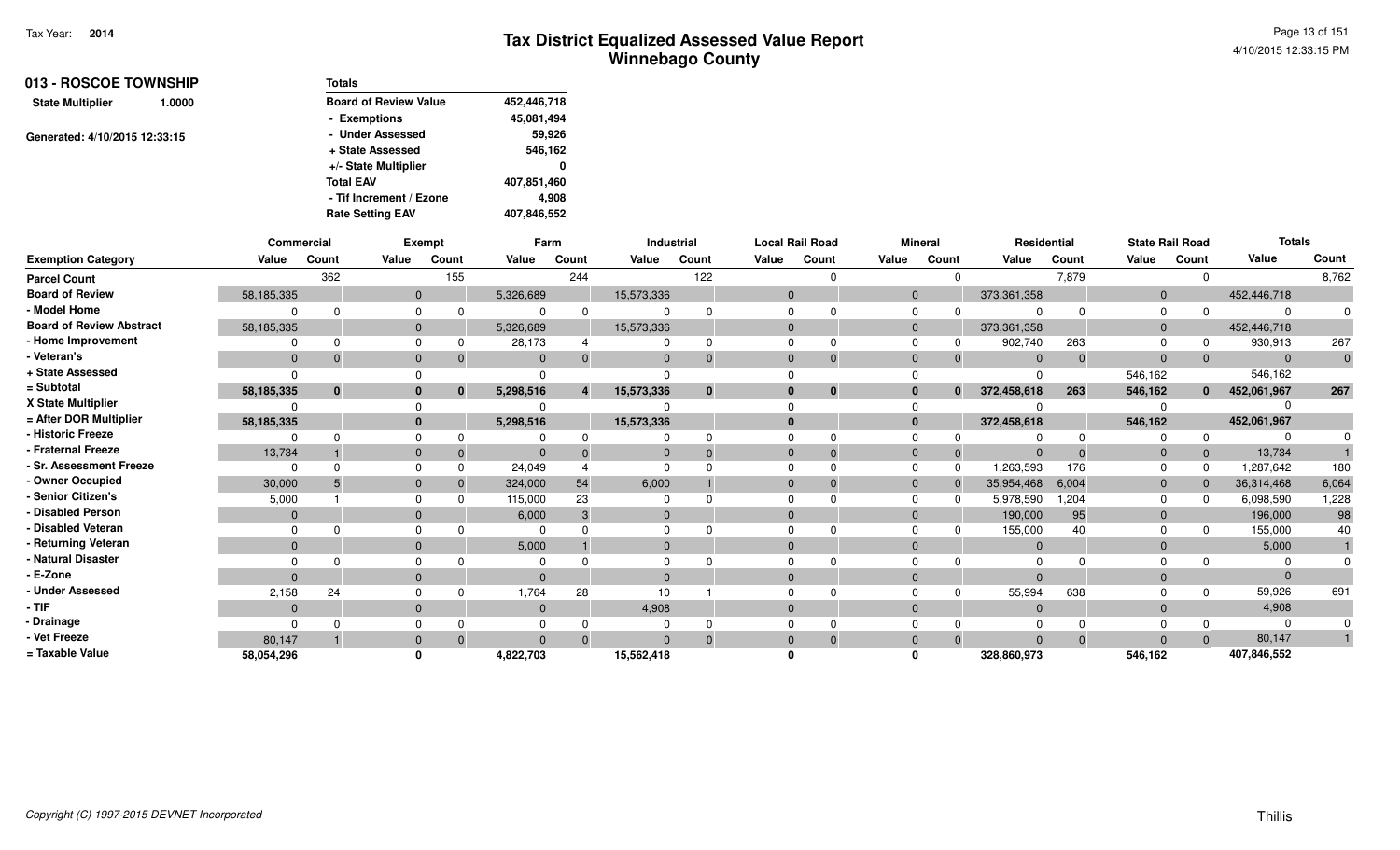Page 14 of 1514/10/2015 12:33:15 PM

| 014 - SEWARD TOWNSHIP         |                  | Totals                       |            |
|-------------------------------|------------------|------------------------------|------------|
| <b>State Multiplier</b>       | 1.0000           | <b>Board of Review Value</b> | 24,598,852 |
|                               |                  | - Exemptions                 | 2,304,358  |
| Generated: 4/10/2015 12:33:15 |                  | - Under Assessed             | 1,057      |
|                               | + State Assessed | 678,325                      |            |
|                               |                  | +/- State Multiplier         | 0          |
|                               |                  | <b>Total EAV</b>             | 22,971,762 |
|                               |                  | - Tif Increment / Ezone      | 0          |
|                               |                  | <b>Rate Setting EAV</b>      | 22,971,762 |

|                                 |              | Commercial  |              | Exempt       |             | Farm     |         | Industrial   |              | <b>Local Rail Road</b> |          | <b>Mineral</b> |              | Residential  |              | <b>State Rail Road</b> | <b>Totals</b> |       |
|---------------------------------|--------------|-------------|--------------|--------------|-------------|----------|---------|--------------|--------------|------------------------|----------|----------------|--------------|--------------|--------------|------------------------|---------------|-------|
| <b>Exemption Category</b>       | Value        | Count       | Value        | Count        | Value       | Count    | Value   | Count        | Value        | Count                  | Value    | Count          | Value        | Count        | Value        | Count                  | Value         | Count |
| <b>Parcel Count</b>             |              | 50          |              | 33           |             | 438      |         |              |              | 2                      |          | $\Omega$       |              | 242          |              | $\Omega$               |               | 769   |
| <b>Board of Review</b>          | 3,315,504    |             | $\mathbf{0}$ |              | 12,275,100  |          | 178,114 |              | 589          |                        |          | $\mathbf{0}$   | 8,829,545    |              | 0            |                        | 24,598,852    |       |
| - Model Home                    |              |             |              | 0            |             |          |         |              |              |                        |          | $\Omega$       |              |              |              | $\Omega$               |               |       |
| <b>Board of Review Abstract</b> | 3,315,504    |             | $\mathbf{0}$ |              | 12,275,100  |          | 178,114 |              | 589          |                        |          |                | 8,829,545    |              |              |                        | 24,598,852    |       |
| <b>Home Improvement</b>         |              | ŋ           |              |              | 28,683      |          |         |              |              |                        |          | 0              | 39,761       | 8            |              | 0                      | 68,444        | 13    |
| · Veteran's                     | $\mathbf{0}$ | $\mathbf 0$ | $\Omega$     | $\mathbf 0$  | $\Omega$    |          |         |              | $\mathbf{0}$ |                        | $\Omega$ | $\Omega$       | $\mathbf{0}$ | $\mathbf{0}$ | $\mathbf{0}$ | $\overline{0}$         |               |       |
| + State Assessed                | <sup>n</sup> |             |              |              |             |          |         |              |              |                        |          |                |              |              | 678,325      |                        | 678,325       |       |
| = Subtotal                      | 3,315,504    | $\bf{0}$    |              | $\mathbf{0}$ | 12,246,417  | 5        | 178,114 | $\mathbf{0}$ | 589          | $\bf{0}$               |          | $\mathbf{0}$   | 8,789,784    | 8            | 678,325      | $\mathbf{0}$           | 25,208,733    | 13    |
| X State Multiplier              |              |             |              |              |             |          |         |              |              |                        |          |                |              |              |              |                        |               |       |
| = After DOR Multiplier          | 3,315,504    |             | $\bf{0}$     |              | 12,246,417  |          | 178,114 |              | 589          |                        |          | 0              | 8,789,784    |              | 678,325      |                        | 25,208,733    |       |
| <b>Historic Freeze</b>          |              |             |              |              |             |          |         |              |              |                        |          |                |              |              |              | $\Omega$               |               |       |
| <b>Fraternal Freeze</b>         | $\mathbf{0}$ |             | $\mathbf{0}$ |              | $\mathbf 0$ |          |         |              | $\mathbf 0$  |                        |          |                | $\mathbf{0}$ |              |              | $\mathbf{0}$           |               |       |
| <b>Sr. Assessment Freeze</b>    | $\Omega$     |             |              |              | 86,787      |          |         |              |              |                        |          | $\Omega$       | 106,076      | 13           |              | 0                      | 192,863       | 22    |
| - Owner Occupied                | 6,000        |             | $\Omega$     |              | 522,000     | 87       |         |              |              |                        |          | $\overline{0}$ | 1,093,551    | 183          | 0            | $\overline{0}$         | 1,621,551     | 271   |
| Senior Citizen's                |              |             |              |              | 170,000     | 34       |         |              |              |                        |          |                | 245,000      | 49           |              | $\Omega$               | 415,000       | 83    |
| <b>Disabled Person</b>          | 2,000        |             | $\Omega$     |              | 2,000       |          |         |              |              |                        | $\Omega$ |                | $\Omega$     |              | $\Omega$     |                        | 4,000         |       |
| <b>Disabled Veteran</b>         | $\Omega$     |             |              |              |             |          |         |              |              |                        |          |                | 2,500        |              |              |                        | 2,500         |       |
| <b>Returning Veteran</b>        | $\Omega$     |             | $\Omega$     |              | $\Omega$    |          |         |              |              |                        | $\Omega$ |                | $\Omega$     |              | $\Omega$     |                        |               |       |
| <b>Natural Disaster</b>         |              |             |              |              |             |          |         |              |              |                        |          |                |              |              |              |                        |               |       |
| E-Zone                          | $\Omega$     |             | $\Omega$     |              | $\Omega$    |          |         |              |              |                        | $\Omega$ |                | $\Omega$     |              |              |                        |               |       |
| <b>Under Assessed</b>           | 84           |             |              |              | 733         |          |         |              | 136          |                        |          |                | 104          |              |              |                        | 1,057         |       |
| - TIF                           | $\Omega$     |             | $\Omega$     |              | $\Omega$    |          |         |              | $\Omega$     |                        |          | 0              | $\Omega$     |              |              |                        |               |       |
| · Drainage                      |              |             |              |              |             |          |         |              |              |                        |          |                |              |              |              |                        |               |       |
| Vet Freeze                      | $\Omega$     | $\Omega$    | $\Omega$     | $\Omega$     | $\Omega$    | $\Omega$ |         |              | $\Omega$     |                        | $\Omega$ | $\Omega$       | $\Omega$     | $\Omega$     | <sup>n</sup> | $\Omega$               |               |       |
| = Taxable Value                 | 3,307,420    |             |              |              | 11,464,897  |          | 178,114 |              | 453          |                        |          |                | 7,342,553    |              | 678,325      |                        | 22,971,762    |       |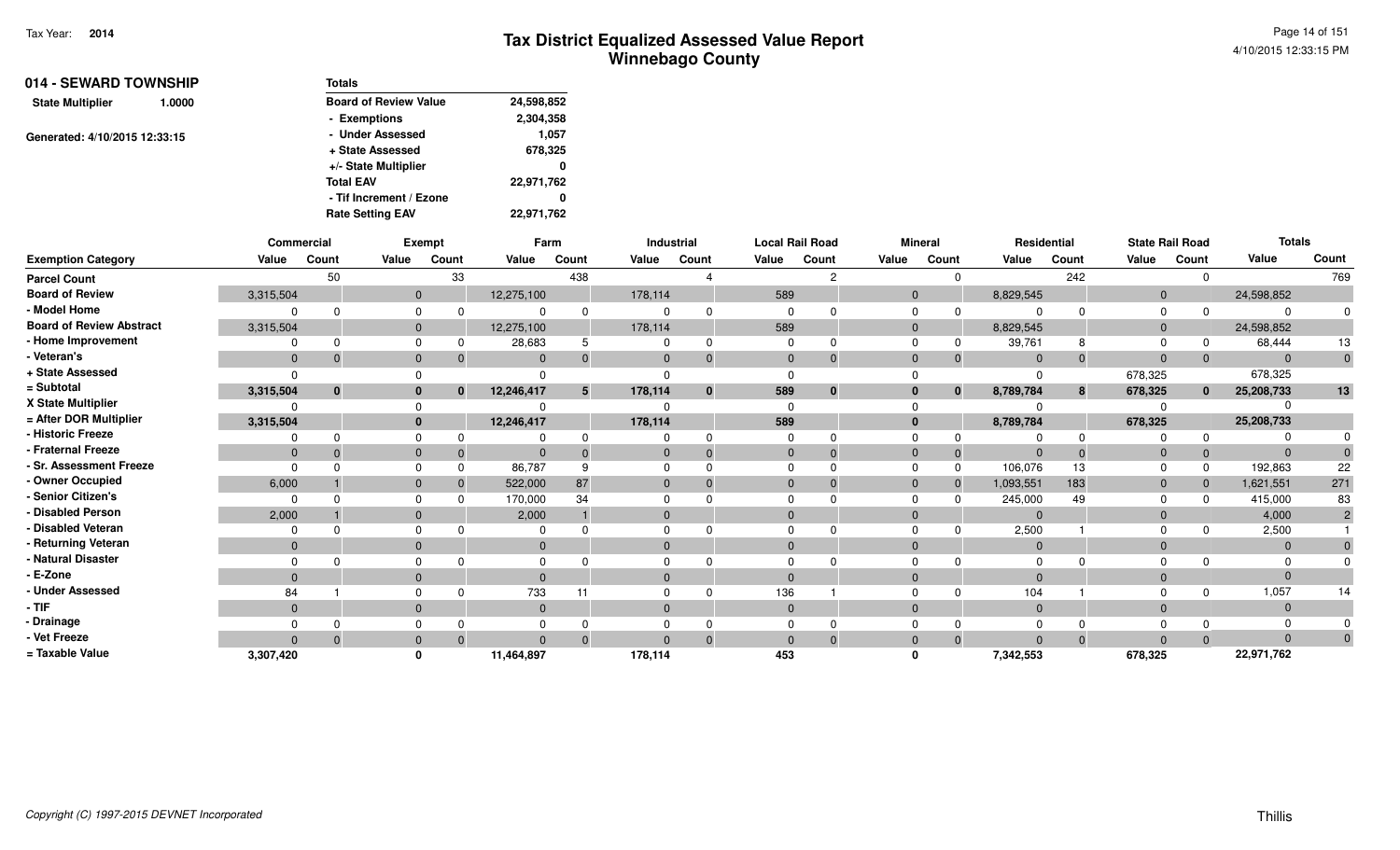| 015 - SHIRLAND TOWNSHIP           | <b>Totals</b>                |            |  |  |
|-----------------------------------|------------------------------|------------|--|--|
| <b>State Multiplier</b><br>1.0000 | <b>Board of Review Value</b> | 23,896,293 |  |  |
|                                   | - Exemptions                 | 2,864,272  |  |  |
| Generated: 4/10/2015 12:33:15     | - Under Assessed             | 2,333      |  |  |
|                                   | + State Assessed             | 0          |  |  |
|                                   | +/- State Multiplier         | 0          |  |  |
|                                   | <b>Total EAV</b>             | 21,029,688 |  |  |
|                                   | - Tif Increment / Ezone      | 0          |  |  |
|                                   | <b>Rate Setting EAV</b>      | 21,029,688 |  |  |

|                                 |              | Commercial   |                | Exempt       |                | Farm            |              | Industrial | <b>Local Rail Road</b> |              |              | <b>Mineral</b> |                | Residential |                | <b>State Rail Road</b> | <b>Totals</b> |          |
|---------------------------------|--------------|--------------|----------------|--------------|----------------|-----------------|--------------|------------|------------------------|--------------|--------------|----------------|----------------|-------------|----------------|------------------------|---------------|----------|
| <b>Exemption Category</b>       | Value        | Count        | Value          | Count        | Value          | Count           | Value        | Count      | Value                  | Count        | Value        | Count          | Value          | Count       | Value          | Count                  | Value         | Count    |
| <b>Parcel Count</b>             |              | 19           |                | 34           |                | 259             |              |            |                        |              |              |                |                | 527         |                |                        |               | 839      |
| <b>Board of Review</b>          | 818,190      |              | $\overline{0}$ |              | 6,207,446      |                 | $\mathbf{0}$ |            | $\overline{0}$         |              | $\mathbf{0}$ |                | 16,870,657     |             | $\mathbf{0}$   |                        | 23,896,293    |          |
| - Model Home                    |              |              |                |              |                |                 |              |            |                        |              | $\Omega$     |                |                |             | $\Omega$       |                        |               |          |
| <b>Board of Review Abstract</b> | 818,190      |              | $\mathbf{0}$   |              | 6,207,446      |                 |              |            | $\Omega$               |              | $\mathbf{0}$ |                | 16,870,657     |             | $\mathbf{0}$   |                        | 23,896,293    |          |
| - Home Improvement              |              | n            |                |              | 4,981          |                 |              |            |                        |              |              |                | 77,966         | 10          | $\Omega$       |                        | 82,947        | 11       |
| - Veteran's                     | $\mathbf{0}$ | $\Omega$     | 0              |              | $\Omega$       | $\Omega$        |              | 0          | $\Omega$               | $\mathbf 0$  | $\Omega$     | 0              | $\Omega$       | $\Omega$    | $\Omega$       | $\mathbf{0}$           |               | $\Omega$ |
| + State Assessed                | $\Omega$     |              |                |              |                |                 |              |            |                        |              |              |                |                |             |                |                        |               |          |
| = Subtotal                      | 818,190      | $\mathbf{0}$ |                | $\mathbf{0}$ | 6,202,465      |                 |              | $\bf{0}$   | $\mathbf{0}$           | $\mathbf{0}$ | $\bf{0}$     | $\mathbf{0}$   | 16,792,691     | 10          | $\bf{0}$       | $\mathbf{0}$           | 23,813,346    | 11       |
| X State Multiplier              |              |              |                |              |                |                 |              |            |                        |              |              |                |                |             |                |                        |               |          |
| = After DOR Multiplier          | 818,190      |              |                |              | 6,202,465      |                 |              |            | $\mathbf{0}$           |              | $\bf{0}$     |                | 16,792,691     |             | $\mathbf{0}$   |                        | 23,813,346    |          |
| - Historic Freeze               |              |              |                |              |                |                 |              |            |                        |              |              |                |                |             |                |                        |               |          |
| - Fraternal Freeze              | $\mathbf{0}$ |              |                |              | $\mathbf{0}$   | $\Omega$        |              | $\Omega$   | $\Omega$               | $\Omega$     | $\mathbf{0}$ | -0             | $\overline{0}$ | $\Omega$    | $\overline{0}$ | $\mathbf 0$            | $\Omega$      |          |
| - Sr. Assessment Freeze         | $\Omega$     |              |                |              | 110,150        | 12 <sup>2</sup> |              |            | $\Omega$               |              | $\Omega$     | 0              | 156,378        | 13          |                | $\Omega$               | 266,528       | 25       |
| - Owner Occupied                | 12,000       |              |                |              | 486,000        | 81              |              |            | $\Omega$               |              | $\Omega$     | $\Omega$       | 1,497,163      | 250         | $\Omega$       | $\mathbf{0}$           | 1,995,163     | 333      |
| - Senior Citizen's              |              |              |                |              | 168,168        | 34              |              |            |                        |              |              |                | 324,466        | 66          |                | $\Omega$               | 492,634       | 100      |
| <b>Disabled Person</b>          | $\Omega$     |              |                |              | 4,000          | $\overline{2}$  |              |            | $\Omega$               |              | $\Omega$     |                | 8,000          |             | $\Omega$       |                        | 12,000        |          |
| - Disabled Veteran              | 5,000        |              |                |              |                |                 |              |            |                        |              |              |                | 10,000         |             |                |                        | 15,000        |          |
| - Returning Veteran             | $\mathbf{0}$ |              | $\Omega$       |              | $\mathbf{0}$   |                 | $\Omega$     |            | $\Omega$               |              | $\Omega$     |                | $\overline{0}$ |             | $\mathbf{0}$   |                        | $\Omega$      |          |
| - Natural Disaster              |              |              |                |              |                |                 |              |            |                        |              |              |                |                |             |                |                        |               |          |
| - E-Zone                        | $\Omega$     |              |                |              | $\Omega$       |                 |              |            | $\Omega$               |              | $\Omega$     |                |                |             | $\Omega$       |                        |               |          |
| - Under Assessed                |              |              |                |              | 1,957          | 32              |              |            |                        |              |              |                | 376            |             |                | $\Omega$               | 2,333         | 36       |
| - TIF                           | $\mathbf{0}$ |              | $\Omega$       |              | $\mathbf{0}$   |                 |              |            | $\Omega$               |              | $\Omega$     |                | $\overline{0}$ |             | $\Omega$       |                        | $\Omega$      |          |
| - Drainage                      |              |              |                |              |                |                 |              |            |                        |              |              |                |                |             |                |                        |               |          |
| - Vet Freeze                    | $\Omega$     | $\Omega$     |                |              | $\overline{0}$ | $\Omega$        |              |            | $\Omega$               |              | $\Omega$     |                |                |             | $\Omega$       | $\Omega$               | $\Omega$      | $\Omega$ |
| = Taxable Value                 | 801,190      |              |                |              | 5,432,190      |                 |              |            |                        |              |              |                | 14,796,308     |             |                |                        | 21,029,688    |          |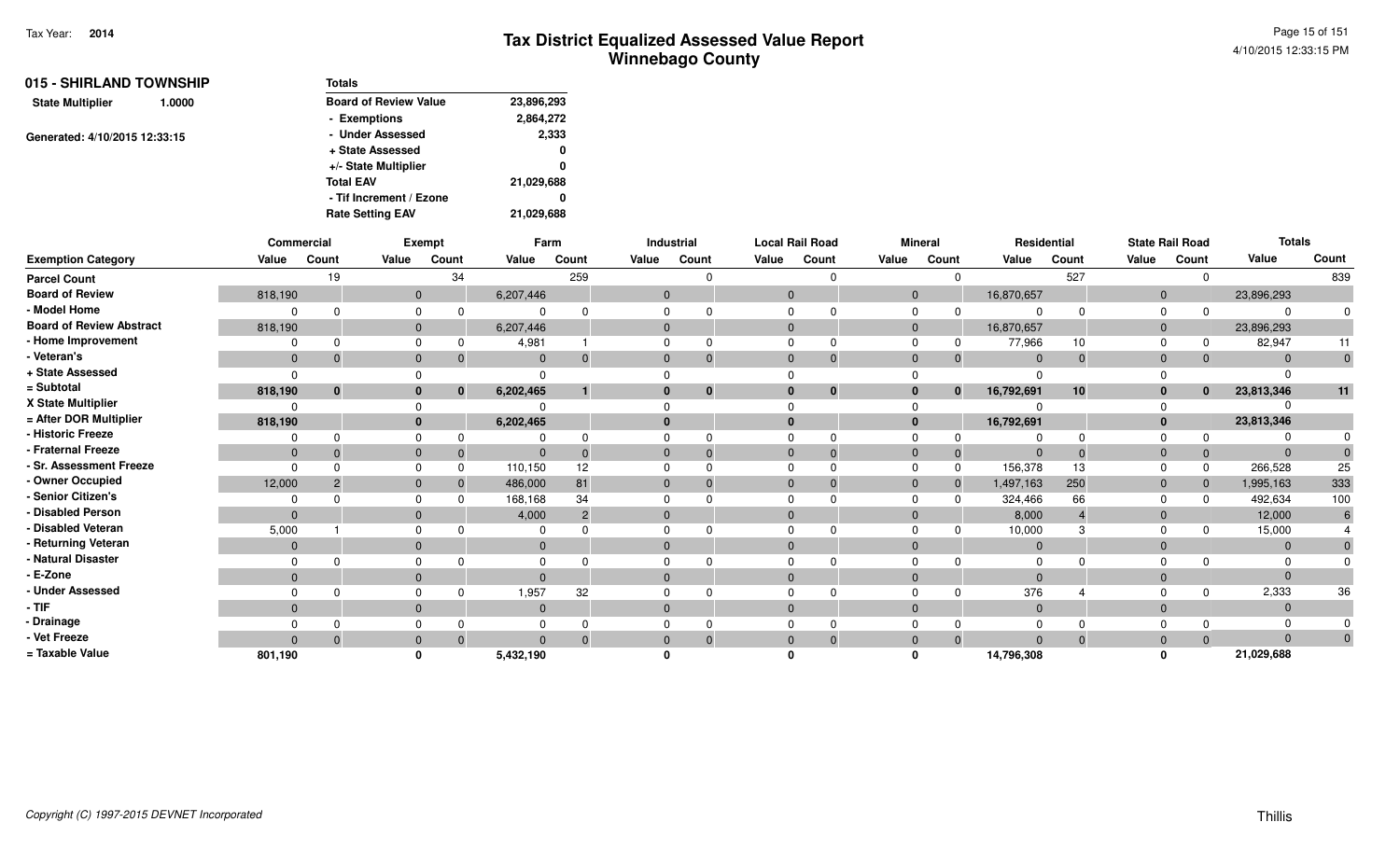| 016 - WINNEBAGO TOWNSHIP          | Totals                       |             |
|-----------------------------------|------------------------------|-------------|
| <b>State Multiplier</b><br>1.0000 | <b>Board of Review Value</b> | 104,586,521 |
|                                   | - Exemptions                 | 12,891,067  |
| Generated: 4/10/2015 12:33:15     | - Under Assessed             | 20,905      |
|                                   | + State Assessed             | 582,941     |
|                                   | +/- State Multiplier         | 0           |
|                                   | <b>Total EAV</b>             | 92,257,490  |
|                                   | - Tif Increment / Ezone      | 0           |
|                                   | <b>Rate Setting EAV</b>      | 92.257.490  |

|                                 |              | Commercial |              | Exempt |            | Farm  |              | Industrial   | <b>Local Rail Road</b> |               |       | <b>Mineral</b> |              | Residential | <b>State Rail Road</b> |              | <b>Totals</b> |       |
|---------------------------------|--------------|------------|--------------|--------|------------|-------|--------------|--------------|------------------------|---------------|-------|----------------|--------------|-------------|------------------------|--------------|---------------|-------|
| <b>Exemption Category</b>       | Value        | Count      | Value        | Count  | Value      | Count | Value        | Count        | Value                  | Count         | Value | Count          | Value        | Count       | Value                  | Count        | Value         | Count |
| <b>Parcel Count</b>             |              | 82         |              | 65     |            | 374   |              | 26           |                        | $\mathcal{P}$ |       | $\Omega$       |              | 2,096       |                        | $\Omega$     |               | 2,645 |
| <b>Board of Review</b>          | 6,484,953    |            | $\mathbf{0}$ |        | 10,282,623 |       | 2,684,557    |              | 539,387                |               |       |                | 84,595,001   |             | $\overline{0}$         |              | 104,586,521   |       |
| - Model Home                    |              |            |              |        |            |       |              | $\Omega$     |                        |               |       |                |              |             |                        |              |               |       |
| <b>Board of Review Abstract</b> | 6,484,953    |            | $\mathbf{0}$ |        | 10,282,623 |       | 2,684,557    |              | 539,387                |               |       |                | 84,595,001   |             | $\Omega$               |              | 104,586,521   |       |
| - Home Improvement              |              |            | $\Omega$     |        | 30,711     | 3     |              | $\Omega$     |                        |               |       |                | 265,974      | 63          |                        | 0            | 296,685       | 66    |
| - Veteran's                     | $\mathbf{0}$ |            | $\mathbf{0}$ |        | $\Omega$   |       | $\Omega$     | $\Omega$     | $\Omega$               |               |       |                | $\Omega$     | $\Omega$    | $\Omega$               | $\mathbf{0}$ | $\Omega$      |       |
| + State Assessed                |              |            |              |        |            |       |              |              |                        |               |       |                |              |             | 582,941                |              | 582,941       |       |
| = Subtotal                      | 6,484,953    | $\bf{0}$   | $\bf{0}$     | 0      | 10,251,912 | 3     | 2,684,557    | $\mathbf{0}$ | 539,387                | $\bf{0}$      |       | $\bf{0}$       | 84,329,027   | 63          | 582,941                | $\mathbf{0}$ | 104,872,777   | 66    |
| X State Multiplier              |              |            |              |        |            |       |              |              |                        |               |       |                |              |             |                        |              |               |       |
| = After DOR Multiplier          | 6,484,953    |            | $\mathbf{0}$ |        | 10,251,912 |       | 2,684,557    |              | 539,387                |               |       |                | 84,329,027   |             | 582,941                |              | 104,872,777   |       |
| - Historic Freeze               |              |            |              |        |            |       |              |              |                        |               |       |                |              |             |                        | $\Omega$     |               |       |
| - Fraternal Freeze              | 12,956       |            | $\Omega$     |        | $\Omega$   |       | $\Omega$     |              | $\Omega$               |               |       |                |              |             | 0                      | $\mathbf 0$  | 12,956        |       |
| - Sr. Assessment Freeze         |              |            | $\Omega$     |        | 61,060     |       |              |              |                        |               |       |                | 530,062      | 74          |                        | 0            | 591,122       | 79    |
| - Owner Occupied                | 6,000        |            | $\mathbf{0}$ |        | 426,000    | 71    | $\Omega$     |              |                        |               |       |                | 9,471,167    | 1,581       | 0                      | $\mathbf{0}$ | 9,903,167     | 1,653 |
| - Senior Citizen's              |              |            |              |        | 185,000    | 37    |              |              |                        |               |       |                | 1,784,137    | 359         |                        | $\Omega$     | 1,969,137     | 396   |
| - Disabled Person               | $\Omega$     |            | $\mathbf{0}$ |        | 2,000      |       | $\Omega$     |              |                        |               |       |                | 56,000       | 28          | $\overline{0}$         |              | 58,000        | 29    |
| - Disabled Veteran              |              |            |              |        | 5,000      |       | $\Omega$     |              |                        |               |       |                | 55,000       | 11          |                        |              | 60,000        | 12    |
| - Returning Veteran             | $\Omega$     |            | $\mathbf{0}$ |        | $\Omega$   |       | $\mathbf{0}$ |              | $\Omega$               |               |       |                | $\mathbf{0}$ |             | $\mathbf{0}$           |              | $\Omega$      |       |
| - Natural Disaster              |              |            |              |        |            |       |              |              |                        |               |       |                |              |             |                        |              |               |       |
| - E-Zone                        |              |            | $\mathbf{0}$ |        | $\Omega$   |       | $\mathbf{0}$ |              |                        |               |       |                |              |             |                        |              |               |       |
| <b>Under Assessed</b>           | 193          | 2          | $\Omega$     |        | 218        |       |              |              |                        |               |       |                | 20,494       | 215         |                        | $\Omega$     | 20,905        | 222   |
| - TIF                           | $\Omega$     |            | $\mathbf{0}$ |        | $\Omega$   |       | $\Omega$     |              |                        |               |       |                | $\Omega$     |             | $\Omega$               |              | $\Omega$      |       |
| · Drainage                      |              |            |              |        |            |       |              |              |                        |               |       |                |              |             |                        |              |               |       |
| - Vet Freeze                    |              |            | $\Omega$     |        | $\Omega$   |       | $\Omega$     |              |                        |               |       |                |              |             |                        | $\Omega$     |               |       |
| = Taxable Value                 | 6,465,804    |            |              |        | 9,572,634  |       | 2,684,557    |              | 539,387                |               |       |                | 72,412,167   |             | 582,941                |              | 92,257,490    |       |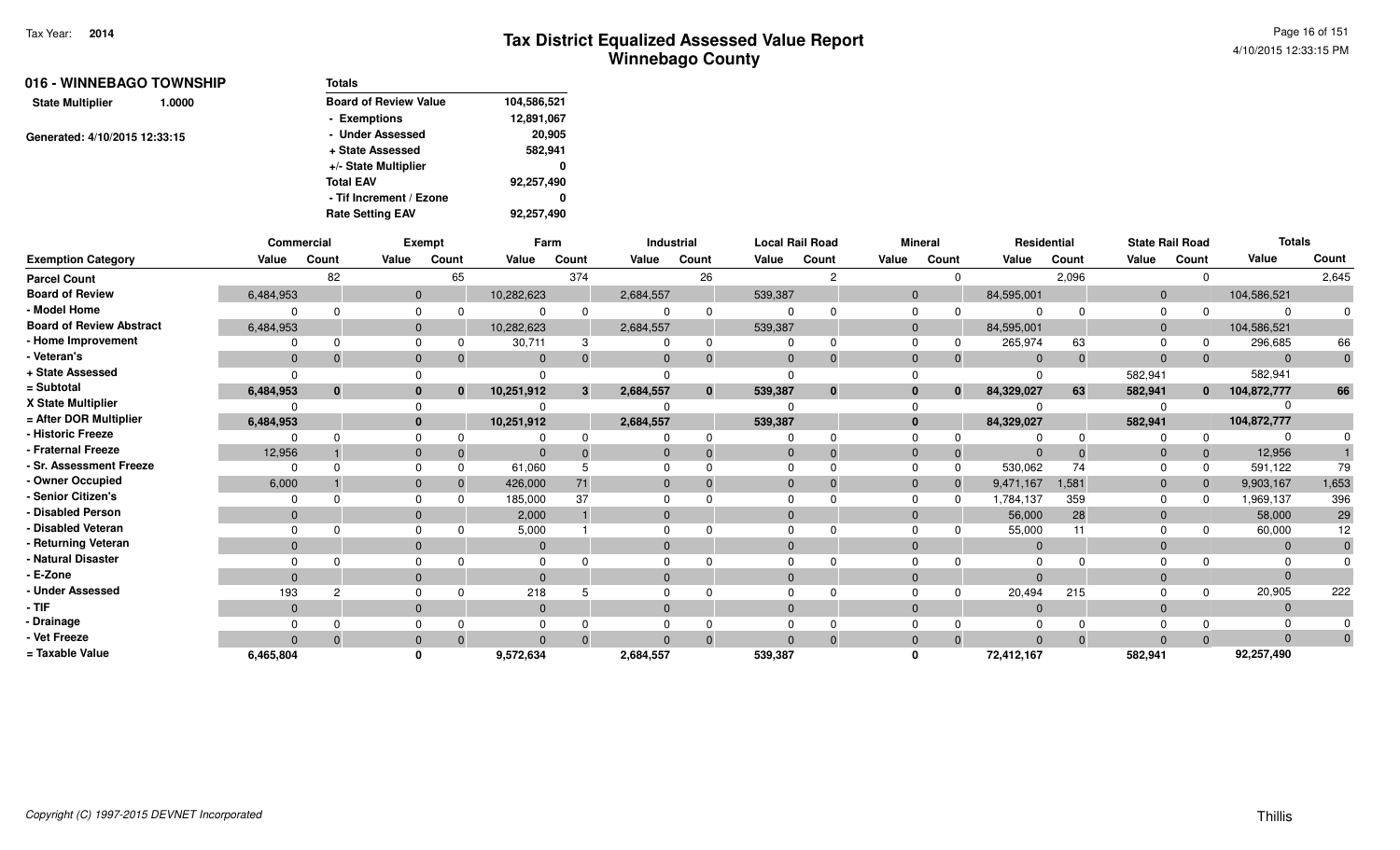| 017 - CHERRY VALLEY VILLAGE   |        | <b>Totals</b>                |            |
|-------------------------------|--------|------------------------------|------------|
| <b>State Multiplier</b>       | 1.0000 | <b>Board of Review Value</b> | 73,860,456 |
|                               |        | - Exemptions                 | 6,763,100  |
| Generated: 4/10/2015 12:33:15 |        | - Under Assessed             | 918        |
|                               |        | + State Assessed             | 143,629    |
|                               |        | +/- State Multiplier         | 0          |
|                               |        | <b>Total EAV</b>             | 67,240,067 |
|                               |        | - Tif Increment / Ezone      | 25,134     |
|                               |        | <b>Rate Setting EAV</b>      | 67,214,933 |
|                               |        |                              |            |

|                                 | Commercial   |              |              | <b>Exempt</b> |          | Farm         |           | Industrial     |              | <b>Local Rail Road</b> |              | <b>Mineral</b> | Residential    |          |                | <b>State Rail Road</b> | <b>Totals</b> |       |
|---------------------------------|--------------|--------------|--------------|---------------|----------|--------------|-----------|----------------|--------------|------------------------|--------------|----------------|----------------|----------|----------------|------------------------|---------------|-------|
| <b>Exemption Category</b>       | Value        | Count        | Value        | Count         | Value    | Count        | Value     | Count          | Value        | Count                  | Value        | Count          | Value          | Count    | Value          | Count                  | Value         | Count |
| <b>Parcel Count</b>             |              | 145          |              | 94            |          | 46           |           | 8              |              |                        |              |                |                | 990      |                |                        |               | 1,283 |
| <b>Board of Review</b>          | 33,765,158   |              | $\mathbf{0}$ |               | 488,506  |              | 2,552,076 |                | $\Omega$     |                        | $\mathbf{0}$ |                | 37,054,716     |          | $\mathbf{0}$   |                        | 73,860,456    |       |
| - Model Home                    |              |              | $\Omega$     |               |          |              |           |                |              |                        |              |                |                |          |                |                        | $\Omega$      |       |
| <b>Board of Review Abstract</b> | 33,765,158   |              | $\mathbf{0}$ |               | 488,506  |              | 2,552,076 |                | $\Omega$     |                        | $\mathbf{0}$ |                | 37,054,716     |          | $\overline{0}$ |                        | 73,860,456    |       |
| - Home Improvement              |              |              | $\Omega$     |               |          |              |           |                |              |                        |              |                | 68,282         | 36       |                |                        | 68,282        | 36    |
| - Veteran's                     | $\mathbf{0}$ |              | $\mathbf{0}$ |               |          |              | 0         | $\Omega$       | $\Omega$     | $\Omega$               | $\Omega$     |                | $\Omega$       | $\Omega$ | $\Omega$       |                        | $\Omega$      |       |
| + State Assessed                |              |              |              |               |          |              |           |                |              |                        |              |                | $\Omega$       |          | 143,629        |                        | 143,629       |       |
| = Subtotal                      | 33,765,158   | $\mathbf{0}$ | $\bf{0}$     | $\mathbf{0}$  | 488,506  | $\mathbf{0}$ | 2,552,076 | $\mathbf{0}$   | $\mathbf{0}$ | $\mathbf{0}$           | $\Omega$     | $\mathbf{0}$   | 36,986,434     | 36       | 143,629        | $\mathbf{0}$           | 73,935,803    | 36    |
| X State Multiplier              |              |              |              |               |          |              |           |                |              |                        |              |                |                |          |                |                        |               |       |
| = After DOR Multiplier          | 33,765,158   |              | $\mathbf{0}$ |               | 488,506  |              | 2,552,076 |                | $\Omega$     |                        | $\bf{0}$     |                | 36,986,434     |          | 143,629        |                        | 73,935,803    |       |
| - Historic Freeze               |              |              | $\Omega$     |               |          |              |           |                |              |                        |              |                |                |          |                |                        |               |       |
| - Fraternal Freeze              | 365,453      |              | $\Omega$     |               | 0        |              |           | $\overline{0}$ | $\Omega$     | -0                     |              | 0              | - 0            | $\Omega$ |                |                        | 365,453       |       |
| - Sr. Assessment Freeze         |              |              | $\Omega$     |               |          |              |           |                |              |                        |              |                | 167,720        | 24       |                |                        | 167,720       | 24    |
| - Owner Occupied                | 6,000        |              | $\Omega$     |               | 12,000   |              |           |                | $\Omega$     |                        | $\Omega$     |                | 4,918,139      | 820      | $\Omega$       |                        | 4,936,139     | 823   |
| - Senior Citizen's              | 5,000        |              |              |               | 5,000    |              |           |                |              |                        |              |                | 1,156,506      | 233      |                |                        | 1,166,506     | 235   |
| - Disabled Person               | $\Omega$     |              | $\Omega$     |               |          |              |           |                | $\Omega$     |                        |              |                | 34,000         | 17       |                |                        | 34,000        | 17    |
| - Disabled Veteran              |              |              | $\Omega$     |               |          |              |           |                |              |                        |              |                | 25,000         |          |                |                        | 25,000        |       |
| - Returning Veteran             | $\mathbf{0}$ |              | $\Omega$     |               | $\Omega$ |              | $\Omega$  |                | $\Omega$     |                        | $\Omega$     |                | $\overline{0}$ |          | $\Omega$       |                        | $\Omega$      |       |
| - Natural Disaster              |              |              |              |               |          |              |           |                |              |                        |              |                | $\Omega$       |          |                |                        |               |       |
| - E-Zone                        | $\Omega$     |              | $\Omega$     |               |          |              |           |                | $\Omega$     |                        |              |                | $\Omega$       |          |                |                        | $\Omega$      |       |
| <b>Under Assessed</b>           | 153          | 2            | $\Omega$     |               | 361      |              |           |                |              |                        |              |                | 404            |          |                |                        | 918           | 15    |
| - TIF-                          | $\mathbf{0}$ |              | $\Omega$     |               | 25,134   |              | $\Omega$  |                | $\Omega$     |                        | $\Omega$     |                | $\overline{0}$ |          | $\Omega$       |                        | 25,134        |       |
| - Drainage                      |              |              |              |               |          |              |           |                |              |                        |              |                | $\Omega$       |          |                |                        |               |       |
| - Vet Freeze                    | $\Omega$     |              | $\Omega$     |               |          |              |           | $\Omega$       | $\Omega$     |                        |              |                | $\Omega$       | $\Omega$ |                |                        | $\Omega$      |       |
| = Taxable Value                 | 33,388,552   |              |              |               | 446,011  |              | 2,552,076 |                |              |                        |              |                | 30,684,665     |          | 143,629        |                        | 67,214,933    |       |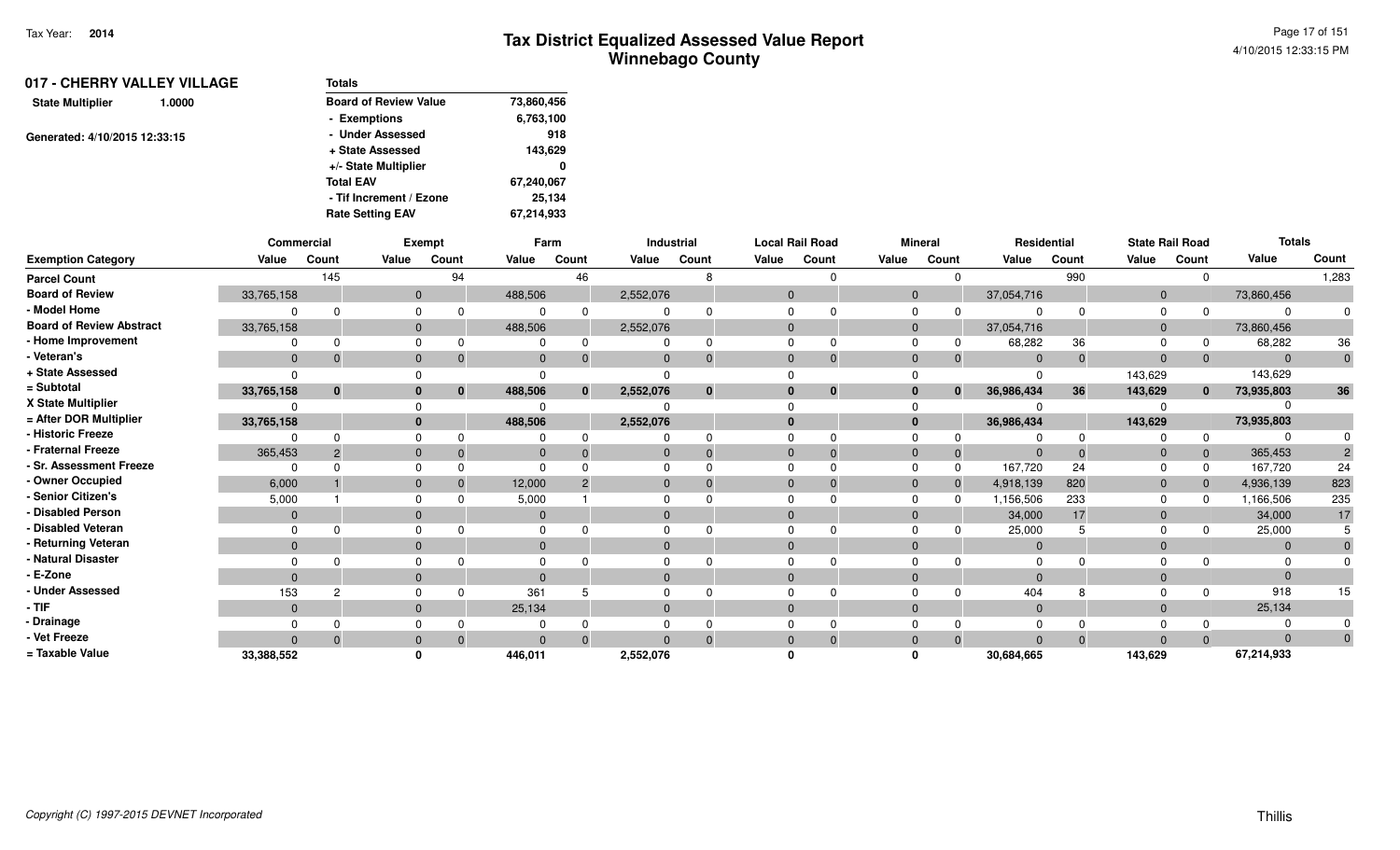| 018 - DURAND VILLAGE          |        | <b>Totals</b>                |            |
|-------------------------------|--------|------------------------------|------------|
| <b>State Multiplier</b>       | 1.0000 | <b>Board of Review Value</b> | 19,766,313 |
|                               |        | - Exemptions                 | 3,090,839  |
| Generated: 4/10/2015 12:33:15 |        | - Under Assessed             | 3,753      |
|                               |        | + State Assessed             | 0          |
|                               |        | +/- State Multiplier         | 0          |
|                               |        | <b>Total EAV</b>             | 16,671,721 |
|                               |        | - Tif Increment / Ezone      | 249,316    |
|                               |        | <b>Rate Setting EAV</b>      | 16,422,405 |

|                                 | Commercial     |             |              | Exempt                       |             | Farm     |              | Industrial   | <b>Local Rail Road</b> |              |              | <b>Mineral</b> | Residential    |          |                | <b>State Rail Road</b> | <b>Totals</b> |       |
|---------------------------------|----------------|-------------|--------------|------------------------------|-------------|----------|--------------|--------------|------------------------|--------------|--------------|----------------|----------------|----------|----------------|------------------------|---------------|-------|
| <b>Exemption Category</b>       | Value          | Count       | Value        | Count                        | Value       | Count    | Value        | Count        | Value                  | Count        | Value        | Count          | Value          | Count    | Value          | Count                  | Value         | Count |
| <b>Parcel Count</b>             |                | 75          |              | 31                           |             |          |              | 16           |                        |              |              |                |                | 605      |                |                        |               | 734   |
| <b>Board of Review</b>          | 3,503,873      |             |              | $\mathbf{0}$                 | 58,078      |          | 224,762      |              | $\mathbf{0}$           |              | $\mathbf{0}$ |                | 15,979,600     |          | $\overline{0}$ |                        | 19,766,313    |       |
| - Model Home                    |                |             | $\Omega$     |                              |             |          |              |              |                        |              |              |                |                |          |                |                        | $\Omega$      |       |
| <b>Board of Review Abstract</b> | 3,503,873      |             | $\Omega$     |                              | 58,078      |          | 224,762      |              | $\Omega$               |              | $\Omega$     |                | 15,979,600     |          | $\Omega$       |                        | 19,766,313    |       |
| - Home Improvement              |                |             | $\Omega$     |                              |             |          |              | <sup>0</sup> |                        |              |              |                |                |          |                |                        |               |       |
| - Veteran's                     | $\mathbf{0}$   |             | $\mathbf{0}$ |                              |             |          | $\Omega$     | $\Omega$     | $\mathbf{0}$           |              | $\Omega$     |                | $\Omega$       | $\Omega$ | $\Omega$       |                        | $\Omega$      |       |
| + State Assessed                |                |             |              |                              |             |          |              |              |                        |              |              |                |                |          |                |                        |               |       |
| = Subtotal                      | 3,503,873      | $\mathbf 0$ |              | $\mathbf{0}$<br>$\mathbf{0}$ | 58,078      | $\Omega$ | 224,762      | $\mathbf{0}$ | $\bf{0}$               | $\mathbf{0}$ | $\bf{0}$     | $\mathbf{0}$   | 15,979,600     | $\bf{0}$ |                | $\mathbf{0}$           | 19,766,313    |       |
| X State Multiplier              |                |             |              |                              |             |          |              |              |                        |              |              |                |                |          |                |                        |               |       |
| = After DOR Multiplier          | 3,503,873      |             |              | $\mathbf{0}$                 | 58,078      |          | 224,762      |              | $\mathbf{0}$           |              | $\mathbf{0}$ |                | 15,979,600     |          |                |                        | 19,766,313    |       |
| - Historic Freeze               |                |             | $\Omega$     |                              |             |          |              | <sup>0</sup> |                        |              |              |                |                |          |                |                        |               |       |
| - Fraternal Freeze              | 24,922         |             | $\mathbf{0}$ |                              |             |          | 0            | $\Omega$     | $\Omega$               | -0           | $\Omega$     | $\Omega$       | $\overline{0}$ | $\Omega$ | $\Omega$       |                        | 24,922        |       |
| - Sr. Assessment Freeze         |                |             | $\Omega$     |                              | 11,235      |          |              | <sup>0</sup> |                        |              | $\Omega$     |                | 150,102        | 24       |                | 0                      | 161,337       | 25    |
| - Owner Occupied                | 6,000          |             |              | $\overline{0}$               | 6,000       |          | $\Omega$     | $\Omega$     | $\Omega$               |              | $\Omega$     | $\Omega$       | 2,382,000      | 397      | $\Omega$       |                        | 2,394,000     | 399   |
| <b>Senior Citizen's</b>         | 5,000          |             |              |                              | 5,000       |          |              |              |                        |              |              |                | 449,142        | 90       |                |                        | 459,142       | 92    |
| - Disabled Person               | $\overline{0}$ |             | $\mathbf{0}$ |                              |             |          |              |              |                        |              | $\Omega$     |                | 10,000         |          |                |                        | 10,000        |       |
| Disabled Veteran                |                |             | $\Omega$     |                              |             |          |              |              |                        |              |              |                | 5,000          |          |                |                        | 5,000         |       |
| - Returning Veteran             | $\mathbf{0}$   |             | $\mathbf{0}$ |                              | $\mathbf 0$ |          | $\mathbf{0}$ |              | $\Omega$               |              | $\Omega$     |                | $\overline{0}$ |          | $\Omega$       |                        | $\mathbf{0}$  |       |
| Natural Disaster                |                |             | $\Omega$     |                              |             |          |              |              |                        |              |              |                | $\Omega$       |          |                |                        | $\Omega$      |       |
| - E-Zone                        | $\Omega$       |             | $\Omega$     |                              |             |          | $\Omega$     |              |                        |              | $\Omega$     |                | $\Omega$       |          |                |                        | $\Omega$      |       |
| <b>Under Assessed</b>           |                |             |              |                              |             |          |              |              |                        |              |              |                | 3,743          | 45       |                |                        | 3,753         | 46    |
| $-$ TIF                         | 159,826        |             | $\Omega$     |                              | $\Omega$    |          | 37,702       |              | $\Omega$               |              | $\Omega$     |                | 51,788         |          | $\Omega$       |                        | 249,316       |       |
| - Drainage                      |                |             |              |                              |             |          |              |              |                        |              |              |                |                |          |                |                        |               |       |
| - Vet Freeze                    | 36,438         |             | $\Omega$     | $\Omega$                     | $\Omega$    |          | $\Omega$     | $\Omega$     | $\Omega$               |              | $\Omega$     | $\Omega$       | $\Omega$       | $\Omega$ | $\Omega$       | $\Omega$               | 36,438        |       |
| = Taxable Value                 | 3,271,687      |             |              |                              | 35,833      |          | 187,060      |              |                        |              |              |                | 12,927,825     |          |                |                        | 16,422,405    |       |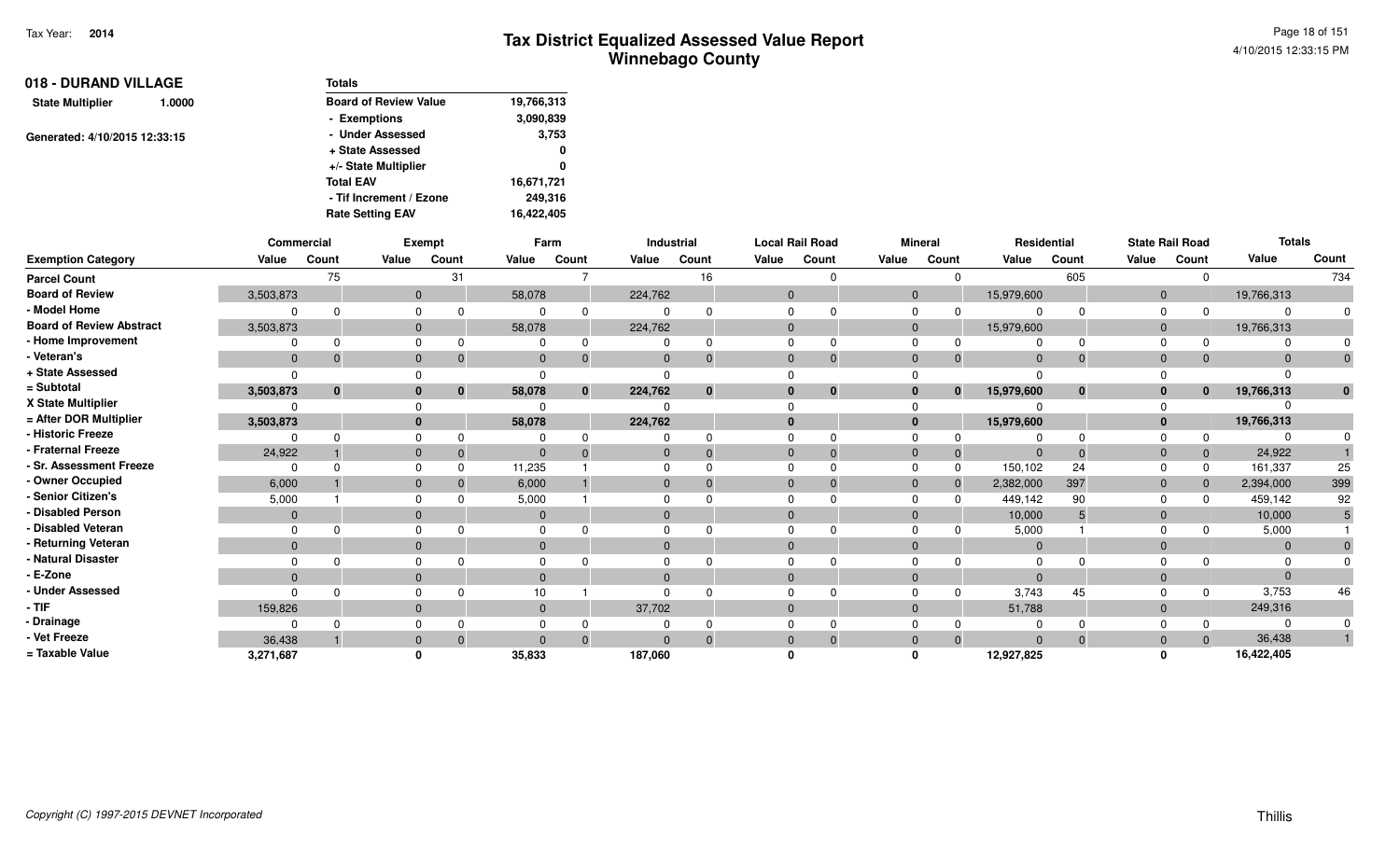Page 19 of 1514/10/2015 12:33:15 PM

| 019 - LOVES PARK CITY             | <b>Totals</b>                |             |
|-----------------------------------|------------------------------|-------------|
| <b>State Multiplier</b><br>1.0000 | <b>Board of Review Value</b> | 359,074,022 |
|                                   | - Exemptions                 | 47,833,544  |
| Generated: 4/10/2015 12:33:15     | - Under Assessed             | 12.516      |
|                                   | + State Assessed             | 0           |
|                                   | +/- State Multiplier         | 0           |
|                                   | <b>Total EAV</b>             | 311,227,962 |
|                                   | - Tif Increment / Ezone      | 2,357,913   |
|                                   | <b>Rate Setting EAV</b>      | 308,870,049 |

|                                 |              | Commercial     |              | Exempt |              | Farm  |              | Industrial |              | <b>Local Rail Road</b> |             | <b>Mineral</b>              |             | Residential    |              | <b>State Rail Road</b> | <b>Totals</b>  |                |
|---------------------------------|--------------|----------------|--------------|--------|--------------|-------|--------------|------------|--------------|------------------------|-------------|-----------------------------|-------------|----------------|--------------|------------------------|----------------|----------------|
| <b>Exemption Category</b>       | Value        | Count          | Value        | Count  | Value        | Count | Value        | Count      | Value        | Count                  | Value       | Count                       | Value       | Count          | Value        | Count                  | Value          | Count          |
| <b>Parcel Count</b>             |              | 736            |              | 321    |              | 91    |              | 375        |              |                        |             | $\Omega$                    |             | 7,932          |              | 0                      |                | 9,455          |
| <b>Board of Review</b>          | 71,122,570   |                | $\mathbf{0}$ |        | 508,391      |       | 35,109,200   |            | $\mathbf 0$  |                        |             | $\mathbf 0$                 | 252,333,861 |                | $\mathbf{0}$ |                        | 359,074,022    |                |
| - Model Home                    | $\Omega$     |                | 0            |        |              |       |              |            |              |                        | $\mathbf 0$ |                             | $\Omega$    |                | $\Omega$     |                        |                |                |
| <b>Board of Review Abstract</b> | 71,122,570   |                | $\mathbf{0}$ |        | 508,391      |       | 35,109,200   |            | $\mathbf{0}$ |                        |             | $\mathbf 0$                 | 252,333,861 |                | $\mathbf{0}$ |                        | 359,074,022    |                |
| - Home Improvement              |              |                | $\Omega$     |        |              |       |              |            |              |                        | $\Omega$    | 0                           | 302,356     | 160            | $\Omega$     | $\Omega$               | 302,356        | 160            |
| - Veteran's                     | $\mathbf{0}$ | 0              | $\mathbf{0}$ |        | $\Omega$     |       | $\Omega$     |            | $\Omega$     | $\Omega$               |             | $\mathbf{0}$<br>$\mathbf 0$ | 67,649      | $\overline{c}$ | $\mathbf{0}$ | $\mathbf{0}$           | 67,649         | $\overline{2}$ |
| + State Assessed                | $\Omega$     |                |              |        | $\Omega$     |       |              |            |              |                        |             |                             | ŋ           |                |              |                        |                |                |
| = Subtotal                      | 71,122,570   | $\mathbf{0}$   | $\mathbf{0}$ | 0      | 508,391      |       | 35,109,200   | $\Omega$   | $\bf{0}$     | $\bf{0}$               |             | $\mathbf 0$<br>$\mathbf{0}$ | 251,963,856 | 163            | $\mathbf{0}$ | $\mathbf{0}$           | 358,704,017    | 163            |
| X State Multiplier              | $\Omega$     |                | $\Omega$     |        |              |       |              |            |              |                        | $\Omega$    |                             |             |                |              |                        |                |                |
| = After DOR Multiplier          | 71,122,570   |                | $\mathbf{0}$ |        | 508,391      |       | 35,109,200   |            | $\bf{0}$     |                        |             | $\mathbf 0$                 | 251,963,856 |                | $\mathbf{0}$ |                        | 358,704,017    |                |
| - Historic Freeze               | $\Omega$     |                | 0            |        |              |       |              |            |              |                        | $\mathbf 0$ |                             | O           | $\Omega$       | $\Omega$     | 0                      |                |                |
| - Fraternal Freeze              | 48,937       |                | $\mathbf{0}$ |        | $\mathbf{0}$ |       | $\mathbf{0}$ |            | $\Omega$     | $\Omega$               | $\mathbf 0$ | $\Omega$                    | $\Omega$    | $\Omega$       | $\mathbf 0$  | $\mathbf{0}$           | 48,937         |                |
| - Sr. Assessment Freeze         | 728          |                | $\Omega$     |        | $\Omega$     |       | $\Omega$     |            | $\Omega$     |                        |             | $\mathbf 0$<br>$\Omega$     | 1,582,233   | 328            | $\Omega$     | $\Omega$               | 1,582,961      | 329            |
| - Owner Occupied                | 72,000       | 12             | $\mathbf{0}$ |        | 18,000       |       | 6,000        |            |              |                        |             | $\mathbf{0}$<br>$\Omega$    | 37,244,437  | 6,222          | $\mathbf{0}$ | $\mathbf 0$            | 37,340,437     | 6,238          |
| - Senior Citizen's              | 15,000       | 3              | 0            |        | 5,000        |       |              |            |              |                        | $\Omega$    | $\Omega$                    | 8,022,584   | .614           | $\Omega$     | $\Omega$               | 8,042,584      | 1,618          |
| - Disabled Person               | $\mathbf{0}$ |                | $\mathbf{0}$ |        | $\mathbf{0}$ |       | $\mathbf 0$  |            |              |                        |             | $\mathbf{0}$                | 284,000     | 142            | $\mathbf 0$  |                        | 284,000        | 142            |
| - Disabled Veteran              | 0            |                | 0            |        | $\Omega$     |       | $\Omega$     |            | $\Omega$     |                        | $\Omega$    |                             | 105,000     | 26             | $\Omega$     |                        | 105,000        | 26             |
| - Returning Veteran             | $\mathbf{0}$ |                | $\mathbf 0$  |        | $\Omega$     |       | $\mathbf{0}$ |            | $\Omega$     |                        |             | $\mathbf 0$                 | $\mathbf 0$ |                | $\mathbf 0$  |                        | $\overline{0}$ | $\mathbf 0$    |
| - Natural Disaster              | $\Omega$     |                | $\Omega$     |        |              |       |              |            |              |                        |             | $\Omega$                    |             |                |              |                        |                |                |
| - E-Zone                        | $\Omega$     |                | $\Omega$     |        | $\Omega$     |       | $\Omega$     |            | $\Omega$     |                        | $\Omega$    |                             | $\Omega$    |                | $\Omega$     |                        |                |                |
| - Under Assessed                | 1,344        | 15             | 0            |        | 818          | 14    | 729          |            |              |                        |             | 0                           | 9,625       | 132            |              | $\Omega$               | 12,516         | 170            |
| - TIF                           | 209,462      |                | $\mathbf 0$  |        | 43,565       |       | 2,062,112    |            | $\mathbf{0}$ |                        |             | $\mathbf{0}$                | 42,774      |                | $\mathbf{0}$ |                        | 2,357,913      |                |
| - Drainage                      | $\Omega$     |                | 0            |        |              |       |              |            |              |                        |             | 0                           |             |                |              | $\Omega$               |                |                |
| - Vet Freeze                    | 59,620       | $\overline{2}$ | $\mathbf{0}$ |        | $\Omega$     |       | $\Omega$     |            | $\Omega$     | $\Omega$               |             | $\mathbf{0}$<br>$\Omega$    | $\Omega$    | $\Omega$       | $\mathbf{0}$ | $\Omega$               | 59,620         | $\overline{2}$ |
| = Taxable Value                 | 70,715,479   |                | $\bf{0}$     |        | 441,008      |       | 33,040,359   |            |              |                        | $\Omega$    |                             | 204,673,203 |                | $\Omega$     |                        | 308,870,049    |                |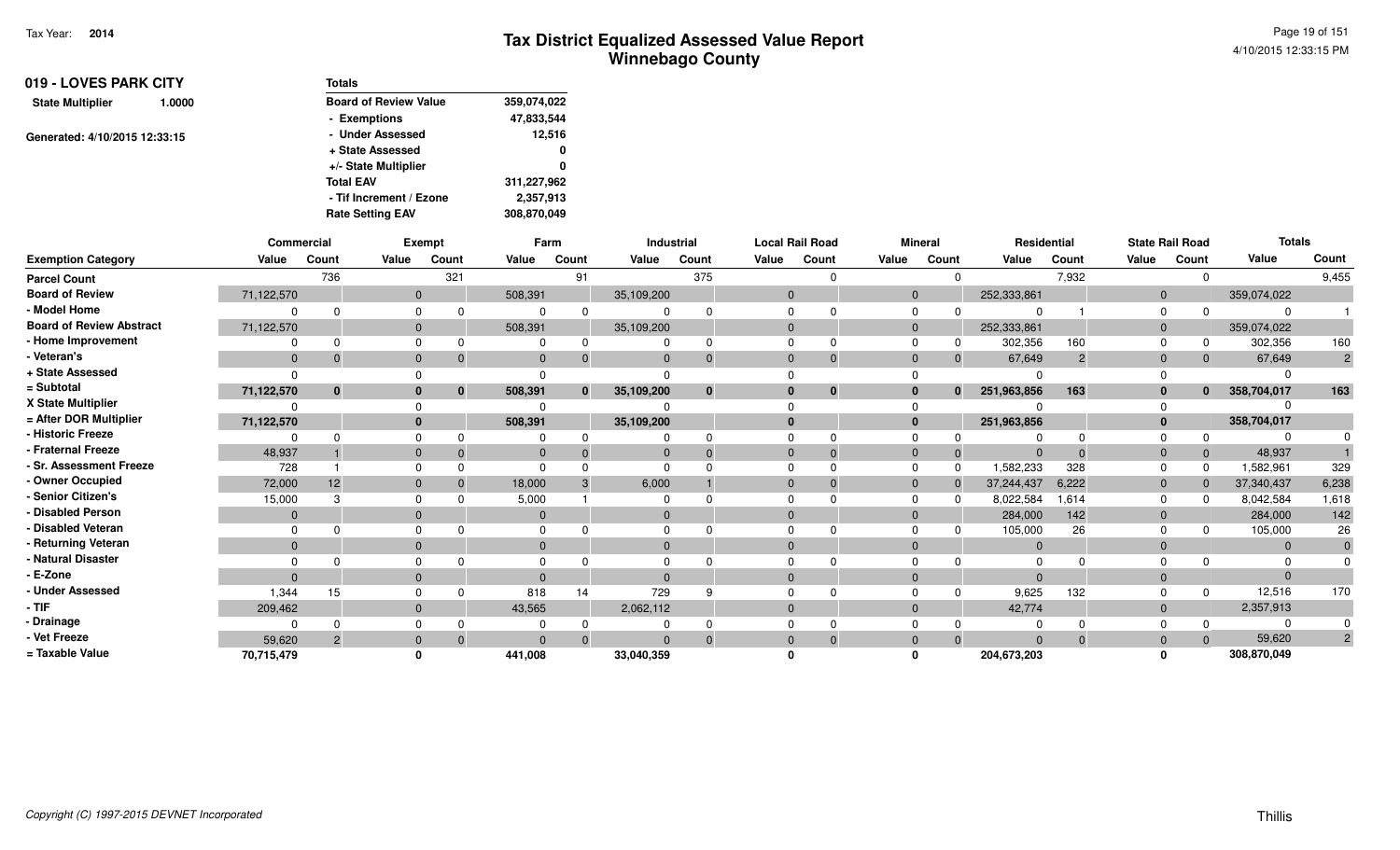| Totals                       |             |
|------------------------------|-------------|
| <b>Board of Review Value</b> | 366,617,223 |
| - Exemptions                 | 56,880,365  |
| - Under Assessed             | 7,401       |
| + State Assessed             | 0           |
| +/- State Multiplier         | 0           |
| <b>Total EAV</b>             | 309,729,457 |
| - Tif Increment / Ezone      | 10,746,246  |
| <b>Rate Setting EAV</b>      | 298,983,211 |
|                              |             |

|                                 |              | Commercial |              | Exempt |              | Farm         |              | Industrial   |                | <b>Local Rail Road</b> |       | <b>Mineral</b>           |                             | Residential    |              | <b>State Rail Road</b> | <b>Totals</b> |                |
|---------------------------------|--------------|------------|--------------|--------|--------------|--------------|--------------|--------------|----------------|------------------------|-------|--------------------------|-----------------------------|----------------|--------------|------------------------|---------------|----------------|
| <b>Exemption Category</b>       | Value        | Count      | Value        | Count  | Value        | Count        | Value        | Count        | Value          | Count                  | Value | Count                    | Value                       | Count          | Value        | Count                  | Value         | Count          |
| <b>Parcel Count</b>             |              | 268        |              | 191    |              | 41           |              | 202          |                |                        |       |                          | $\Omega$                    | 9,449          |              | $\Omega$               |               | 10,151         |
| <b>Board of Review</b>          | 44,467,124   |            | $\mathbf{0}$ |        | 236,492      |              | 24,091,778   |              | $\overline{0}$ |                        |       | $\mathbf 0$              | 297,821,829                 |                | $\mathbf{0}$ |                        | 366,617,223   |                |
| - Model Home                    |              |            | $\Omega$     |        | 0            |              | 0            |              |                |                        |       | 0                        | 0                           |                | $\Omega$     |                        |               |                |
| <b>Board of Review Abstract</b> | 44,467,124   |            | $\mathbf{0}$ |        | 236,492      |              | 24,091,778   |              | $\mathbf{0}$   |                        |       | $\mathbf 0$              | 297,821,829                 |                | $\mathbf{0}$ |                        | 366,617,223   |                |
| - Home Improvement              |              |            | $\Omega$     |        | 0            | $\Omega$     |              |              |                |                        |       |                          | 437,184                     | 188            | $\Omega$     | 0                      | 437,184       | 188            |
| - Veteran's                     | $\mathbf{0}$ |            | $\mathbf 0$  |        | $\mathbf{0}$ | 0            | $\mathbf{0}$ |              | $\Omega$       |                        |       | $\mathbf 0$              | 53,191<br>$\Omega$          |                | $\mathbf{0}$ | $\mathbf{0}$           | 53,191        |                |
| + State Assessed                | $\Omega$     |            | $\Omega$     |        | $\Omega$     |              |              |              |                |                        |       |                          | ∩                           |                |              |                        |               |                |
| = Subtotal                      | 44,467,124   |            | $\mathbf{0}$ |        | 236,492      | $\mathbf{0}$ | 24,091,778   | $\mathbf{0}$ |                | $\Omega$               |       | $\bf{0}$                 | 297,331,454<br>$\mathbf{0}$ | 190            | $\mathbf{0}$ | $\mathbf{0}$           | 366,126,848   | 190            |
| X State Multiplier              |              |            | $\Omega$     |        | 0            |              | 0            |              |                |                        |       |                          |                             |                | $\Omega$     |                        |               |                |
| = After DOR Multiplier          | 44,467,124   |            | $\mathbf{0}$ |        | 236,492      |              | 24,091,778   |              | $\bf{0}$       |                        |       | $\mathbf{0}$             | 297,331,454                 |                | $\mathbf{0}$ |                        | 366,126,848   |                |
| - Historic Freeze               |              |            | $\Omega$     |        | 0            |              | 0            |              |                |                        |       | 0                        | $\Omega$                    |                | $\Omega$     |                        |               |                |
| - Fraternal Freeze              | $\Omega$     |            | $\mathbf{0}$ |        | $\mathbf{0}$ | $\Omega$     | $\mathbf{0}$ |              | $\mathbf{0}$   |                        |       | $\mathbf{0}$             | $\overline{0}$<br>$\Omega$  | $\Omega$       | $\mathbf{0}$ | $\Omega$               | $\Omega$      |                |
| - Sr. Assessment Freeze         | $\Omega$     |            | $\Omega$     |        | $\Omega$     |              | 0            |              |                |                        |       | $\mathbf 0$<br>$\Omega$  | 2,443,668                   | 424            | $\mathbf 0$  | $\Omega$               | 2,443,668     | 424            |
| - Owner Occupied                | 36,000       |            | $\mathbf{0}$ |        | 6,000        |              | $\mathbf{0}$ |              |                |                        |       | $\mathbf 0$              | 44, 137, 574                | 7,386          | $\mathbf{0}$ | $\Omega$               | 44,179,574    | 7,393          |
| - Senior Citizen's              |              |            | $\Omega$     |        | 0            |              | 0            |              |                |                        |       | $\Omega$                 | 9,053,248                   | .818           | $\Omega$     | $\Omega$               | 9,053,248     | 1,818          |
| - Disabled Person               | $\Omega$     |            | $\mathbf{0}$ |        | $\mathbf{0}$ |              | $\mathbf{0}$ |              |                |                        |       | $\mathbf{0}$             | 446,000                     | 223            | $\mathbf{0}$ |                        | 446,000       | 223            |
| - Disabled Veteran              | $\Omega$     |            | $\Omega$     |        | $\Omega$     |              | $\Omega$     |              |                |                        |       | $\Omega$                 | 257,500                     | 58             | $\Omega$     | 0                      | 257,500       | 58             |
| - Returning Veteran             | $\mathbf{0}$ |            | $\mathbf 0$  |        | $\mathbf{0}$ |              | $\mathbf{0}$ |              | $\mathbf{0}$   |                        |       | $\mathbf{0}$             | 10,000                      | $\overline{2}$ | $\mathbf{0}$ |                        | 10,000        | $\overline{2}$ |
| - Natural Disaster              |              |            | $\Omega$     |        | $\Omega$     |              | 0            |              |                |                        |       |                          |                             |                | $\Omega$     |                        |               |                |
| - E-Zone                        | $\Omega$     |            | $\mathbf{0}$ |        | $\Omega$     |              | $\Omega$     |              | $\Omega$       |                        |       | $\Omega$                 | $\Omega$                    |                | $\mathbf{0}$ |                        | $\Omega$      |                |
| - Under Assessed                | 492          |            | $\Omega$     |        | 830          |              | 984          | 12           |                |                        |       |                          | 5,095                       | 70             | 0            | $\Omega$               | 7,401         | 99             |
| $-$ TIF                         | 8,070,859    |            | $\mathbf 0$  |        | 3,806        |              | 2,517,041    |              | $\Omega$       |                        |       | $\Omega$                 | 154,540                     |                | $\mathbf{0}$ |                        | 10,746,246    |                |
| - Drainage                      |              |            | 0            |        | 0            |              | 0            |              |                |                        |       | 0                        |                             |                | 0            | $\Omega$               |               |                |
| - Vet Freeze                    | $\Omega$     |            | $\mathbf{0}$ |        | $\mathbf{0}$ | $\Omega$     | $\Omega$     |              | $\Omega$       |                        |       | $\mathbf{0}$<br>$\Omega$ | $\Omega$                    | $\Omega$       | $\mathbf{0}$ | $\Omega$               | $\Omega$      |                |
| = Taxable Value                 | 36, 359, 773 |            | $\mathbf{0}$ |        | 225,856      |              | 21,573,753   |              |                |                        |       | ŋ                        | 240,823,829                 |                | $\Omega$     |                        | 298,983,211   |                |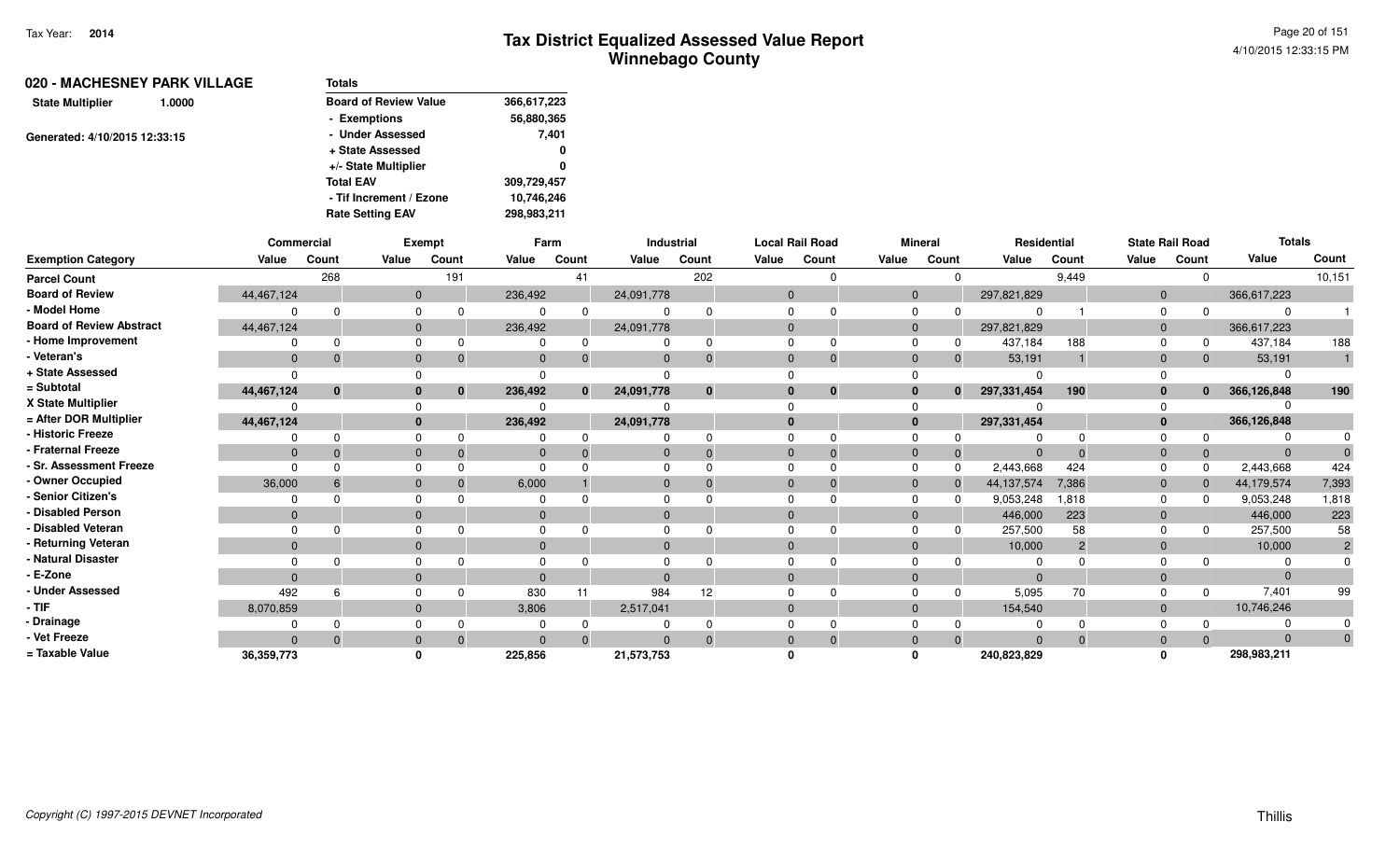| <b>Board of Review Value</b> | 9,902,799 |
|------------------------------|-----------|
| - Exemptions                 | 1,410,012 |
| - Under Assessed             | 1,163     |
| + State Assessed             | 0         |
| +/- State Multiplier         | 0         |
| <b>Total EAV</b>             | 8,491,624 |
| - Tif Increment / Ezone      | 17.373    |
| <b>Rate Setting EAV</b>      | 8,474,251 |
|                              | Totals    |

|                                 |                | Commercial     |              | Exempt   |              | Farm         |         | Industrial | <b>Local Rail Road</b> |              |              | <b>Mineral</b> |                | Residential |                | <b>State Rail Road</b> | <b>Totals</b> |       |
|---------------------------------|----------------|----------------|--------------|----------|--------------|--------------|---------|------------|------------------------|--------------|--------------|----------------|----------------|-------------|----------------|------------------------|---------------|-------|
| <b>Exemption Category</b>       | Value          | Count          | Value        | Count    | Value        | Count        | Value   | Count      | Value                  | Count        | Value        | Count          | Value          | Count       | Value          | Count                  | Value         | Count |
| <b>Parcel Count</b>             |                | 15             |              | 15       |              | 27           |         |            |                        |              |              | $\Omega$       |                | 531         |                | $\Omega$               |               | 594   |
| <b>Board of Review</b>          | 729,702        |                | $\mathbf 0$  |          | 224,187      |              | 280,303 |            | $\mathbf{0}$           |              | $\Omega$     |                | 8,668,607      |             | $\overline{0}$ |                        | 9,902,799     |       |
| - Model Home                    |                | $\Omega$       |              |          | $\Omega$     | 0            |         |            |                        |              |              |                |                |             | $\Omega$       | $\Omega$               |               |       |
| <b>Board of Review Abstract</b> | 729,702        |                | $\mathbf 0$  |          | 224,187      |              | 280,303 |            | $\mathbf{0}$           |              | $\mathbf{0}$ |                | 8,668,607      |             | $\overline{0}$ |                        | 9,902,799     |       |
| - Home Improvement              |                |                |              |          |              |              |         |            |                        |              |              |                | 16,332         | 10          | $\Omega$       |                        | 16,332        | 10    |
| - Veteran's                     | $\mathbf 0$    | $\Omega$       | $\mathbf 0$  |          | $\mathbf{0}$ | $\Omega$     |         |            | $\Omega$               | $\Omega$     | $\Omega$     | -0             | $\Omega$       |             | $\Omega$       | $\mathbf{0}$           |               | 0     |
| + State Assessed                | $\Omega$       |                |              |          |              |              |         |            |                        |              |              |                |                |             |                |                        |               |       |
| = Subtotal                      | 729,702        | $\bf{0}$       | $\bf{0}$     | $\bf{0}$ | 224,187      | $\mathbf{0}$ | 280,303 | $\bf{0}$   |                        | $\mathbf{0}$ |              | $\mathbf{0}$   | 8,652,275      | 10          |                | $\mathbf{0}$           | 9,886,467     | 10    |
| X State Multiplier              | $\Omega$       |                |              |          |              |              |         |            |                        |              |              |                |                |             |                |                        |               |       |
| = After DOR Multiplier          | 729,702        |                | $\bf{0}$     |          | 224,187      |              | 280,303 |            |                        |              | $\mathbf{0}$ |                | 8,652,275      |             |                |                        | 9,886,467     |       |
| - Historic Freeze               | $\Omega$       | $\Omega$       |              |          |              |              |         |            |                        |              |              |                |                |             |                |                        |               |       |
| - Fraternal Freeze              | $\mathbf 0$    | $\mathbf{0}$   | $\Omega$     |          | $\Omega$     |              |         |            | 0                      | $\Omega$     | $\Omega$     | $\overline{0}$ | $\Omega$       |             | $\Omega$       | $\mathbf{0}$           |               |       |
| - Sr. Assessment Freeze         | $\Omega$       |                |              |          | $\Omega$     |              |         |            |                        |              |              | $\Omega$       | 31,556         |             |                | 0                      | 31,556        |       |
| - Owner Occupied                | 11,076         | $\overline{2}$ | $\mathbf{0}$ |          | 12,000       |              |         |            | 0                      |              | $\Omega$     | $\mathbf 0$    | 1,096,398      | 192         | $\Omega$       | $\mathbf{0}$           | 1,119,474     | 196   |
| - Senior Citizen's              | 5,000          |                |              |          | 5,000        |              |         |            |                        |              |              |                | 217,971        | 45          | $\Omega$       | $\Omega$               | 227,971       | 47    |
| - Disabled Person               | $\overline{0}$ |                | $\Omega$     |          | $\Omega$     |              |         |            |                        |              | $\Omega$     |                | 8,000          |             | $\Omega$       |                        | 8,000         |       |
| - Disabled Veteran              | $\Omega$       | $\Omega$       | $\Omega$     |          | $\Omega$     |              |         |            |                        |              |              |                | 6,679          |             | $\Omega$       | <sup>0</sup>           | 6,679         |       |
| - Returning Veteran             | $\overline{0}$ |                | $\mathbf{0}$ |          | $\mathbf{0}$ |              |         |            | $\Omega$               |              | $\Omega$     |                | $\overline{0}$ |             | $\Omega$       |                        |               |       |
| - Natural Disaster              |                |                |              |          | $\Omega$     |              |         |            |                        |              |              |                |                |             |                |                        |               |       |
| - E-Zone                        | $\mathbf{0}$   |                | $\mathbf{0}$ |          | $\Omega$     |              |         |            |                        |              | $\Omega$     |                |                |             | $\Omega$       |                        |               |       |
| - Under Assessed                | $\Omega$       | $\Omega$       | $\Omega$     |          | 123          | 2            |         |            |                        |              |              | $\Omega$       | 1,040          | 13          | $\Omega$       | $\Omega$               | 1,163         | 15    |
| - TIF                           | $\mathbf{0}$   |                | $\mathbf{0}$ |          | 5,262        |              |         |            | $\mathbf{0}$           |              | $\Omega$     |                | 12,111         |             | $\Omega$       |                        | 17,373        |       |
| - Drainage                      |                |                |              |          |              |              |         |            |                        |              |              |                |                |             |                |                        |               |       |
| - Vet Freeze                    | $\Omega$       | $\Omega$       | $\mathbf{0}$ |          | $\Omega$     | $\Omega$     |         |            |                        | $\Omega$     |              | $\Omega$       |                |             |                | $\Omega$               |               | 0     |
| = Taxable Value                 | 713,626        |                |              |          | 201,802      |              | 280,303 |            |                        |              |              |                | 7,278,520      |             |                |                        | 8,474,251     |       |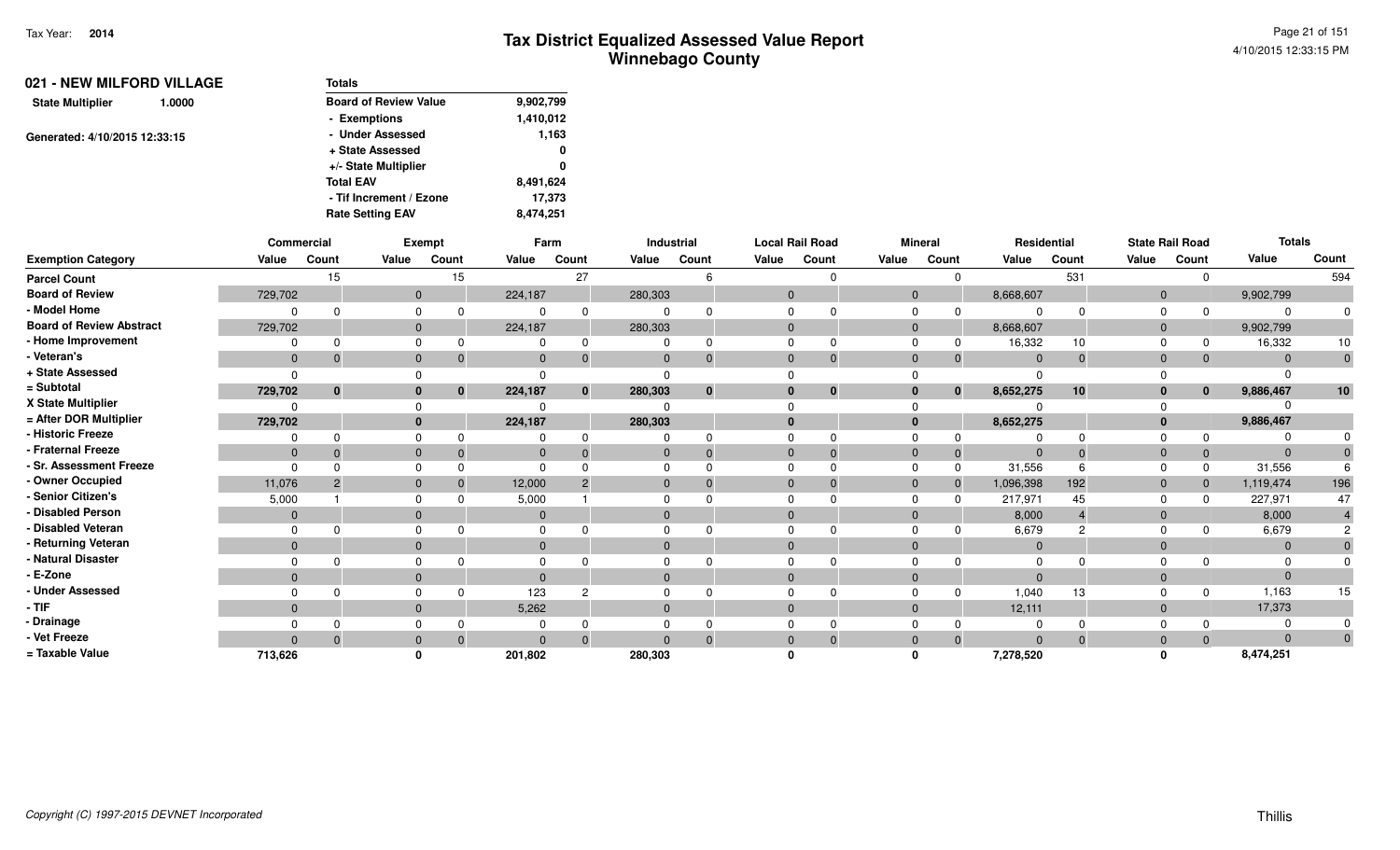| <b>Board of Review Value</b><br>31,716,968<br><b>State Multiplier</b><br>1.0000<br>5,500,932<br>- Exemptions |       |
|--------------------------------------------------------------------------------------------------------------|-------|
|                                                                                                              |       |
|                                                                                                              |       |
| - Under Assessed<br>Generated: 4/10/2015 12:33:15                                                            | 2,946 |
| + State Assessed                                                                                             | 0     |
| +/- State Multiplier                                                                                         | 0     |
| <b>Total EAV</b><br>26,213,090                                                                               |       |
| - Tif Increment / Ezone                                                                                      | 0     |
| 26,213,090<br><b>Rate Setting EAV</b>                                                                        |       |

|                                 | Commercial     |          |              | <b>Exempt</b> |              | Farm         |              | <b>Industrial</b> |                | <b>Local Rail Road</b> |       | <b>Mineral</b>           |                            | Residential |                | <b>State Rail Road</b> | <b>Totals</b> |          |
|---------------------------------|----------------|----------|--------------|---------------|--------------|--------------|--------------|-------------------|----------------|------------------------|-------|--------------------------|----------------------------|-------------|----------------|------------------------|---------------|----------|
| <b>Exemption Category</b>       | Value          | Count    | Value        | Count         | Value        | Count        | Value        | Count             | Value          | Count                  | Value | Count                    | Value                      | Count       | Value          | Count                  | Value         | Count    |
| <b>Parcel Count</b>             |                | 81       |              | 34            |              | 9            |              | 33                |                |                        |       |                          | $\Omega$                   | 889         |                |                        |               | 1,046    |
| <b>Board of Review</b>          | 2,712,508      |          | $\mathbf{0}$ |               | 33,238       |              | 1,704,814    |                   | $\Omega$       |                        |       | $\mathbf{0}$             | 27,266,408                 |             | $\overline{0}$ |                        | 31,716,968    |          |
| - Model Home                    |                |          | $\Omega$     | $\Omega$      | ŋ            | 0            |              |                   |                |                        |       | $\Omega$<br>$\Omega$     |                            |             |                |                        |               |          |
| <b>Board of Review Abstract</b> | 2,712,508      |          | $\mathbf 0$  |               | 33,238       |              | 1,704,814    |                   | $\Omega$       |                        |       | $\mathbf{0}$             | 27,266,408                 |             |                |                        | 31,716,968    |          |
| - Home Improvement              |                |          | $\Omega$     | 0             | O            | 0            | ∩            |                   | $\Omega$       |                        |       | $\Omega$                 | 98,279                     | 37          |                |                        | 98,279        | 37       |
| - Veteran's                     | $\mathbf{0}$   |          | $\mathbf 0$  | $\Omega$      | $\mathbf 0$  | $\Omega$     | $\mathbf{0}$ |                   | $\mathbf{0}$   |                        |       | $\mathbf{0}$             | $\Omega$                   | $\Omega$    | $\overline{0}$ |                        |               | $\Omega$ |
| + State Assessed                |                |          |              |               |              |              |              |                   |                |                        |       |                          |                            |             |                |                        |               |          |
| = Subtotal                      | 2,712,508      | $\bf{0}$ | $\bf{0}$     | $\bf{0}$      | 33,238       | $\mathbf{0}$ | 1,704,814    | $\bf{0}$          | $\bf{0}$       | $\mathbf{0}$           |       | $\mathbf{0}$             | 27,168,129<br>$\mathbf{0}$ | 37          |                | $\bf{0}$               | 31,618,689    | $37\,$   |
| X State Multiplier              |                |          |              |               |              |              |              |                   |                |                        |       |                          |                            |             |                |                        |               |          |
| = After DOR Multiplier          | 2,712,508      |          | $\mathbf{0}$ |               | 33,238       |              | 1,704,814    |                   | $\bf{0}$       |                        |       | $\mathbf{0}$             | 27,168,129                 |             |                |                        | 31,618,689    |          |
| - Historic Freeze               |                |          | $\Omega$     | $\Omega$      |              | <sup>0</sup> |              |                   |                |                        |       | 0                        |                            |             |                |                        |               |          |
| - Fraternal Freeze              | 7,276          |          | $\mathbf 0$  | $\Omega$      | $\mathbf{0}$ |              | $\mathbf{0}$ |                   | $\mathbf{0}$   |                        |       | $\mathbf{0}$             | $\Omega$                   |             | 0              |                        | 7,276         |          |
| - Sr. Assessment Freeze         | $\Omega$       |          | $\Omega$     |               |              |              | $\Omega$     |                   | $\Omega$       |                        |       | 0<br>$\Omega$            | 282,323                    | 47          |                |                        | 282,323       | 47       |
| - Owner Occupied                | 8,745          |          | $\mathbf{0}$ |               | $\Omega$     |              | $\mathbf{0}$ |                   | $\Omega$       |                        |       | $\mathbf{0}$<br>$\Omega$ | 4,061,130                  | 677         |                |                        | 4,069,875     | 679      |
| - Senior Citizen's              |                |          | $\Omega$     |               |              |              |              |                   |                |                        |       | 0                        | 982,342                    | 197         |                |                        | 982,342       | 197      |
| - Disabled Person               | $\mathbf{0}$   |          | $\mathbf{0}$ |               | $\mathbf 0$  |              | $\mathbf{0}$ |                   | $\Omega$       |                        |       | $\overline{0}$           | 28,000                     | 14          |                |                        | 28,000        | 14       |
| - Disabled Veteran              |                |          | $\Omega$     |               |              |              | $\Omega$     |                   | $\Omega$       |                        |       | $\Omega$                 | 20,000                     |             |                |                        | 20,000        |          |
| - Returning Veteran             | $\mathbf{0}$   |          | $\mathbf{0}$ |               | $\mathbf{0}$ |              | $\mathbf{0}$ |                   | $\overline{0}$ |                        |       | $\mathbf{0}$             | $\Omega$                   |             |                |                        | $\Omega$      |          |
| - Natural Disaster              |                |          | $\Omega$     |               |              |              |              |                   |                |                        |       |                          |                            |             |                |                        |               |          |
| - E-Zone                        | $\overline{0}$ |          | $\mathbf{0}$ |               | $\Omega$     |              | $\mathbf{0}$ |                   | $\Omega$       |                        |       | $\mathbf{0}$             |                            |             |                |                        |               |          |
| - Under Assessed                | 183            |          | $\Omega$     |               | 67           | 2            |              |                   |                |                        |       | $\Omega$                 | 2,696                      | 28          |                |                        | 2,946         | 32       |
| $-$ TIF                         | $\mathbf{0}$   |          | $\mathbf{0}$ |               | $\mathbf{0}$ |              | $\mathbf{0}$ |                   | $\Omega$       |                        |       | $\mathbf{0}$             | $\Omega$                   |             |                |                        |               |          |
| - Drainage                      |                |          | 0            |               |              |              |              |                   |                |                        |       |                          |                            |             |                |                        |               |          |
| - Vet Freeze                    | 12,837         |          | $\mathbf 0$  | $\Omega$      | $\mathbf{0}$ | $\Omega$     | $\Omega$     |                   | $\mathbf{0}$   |                        |       | $\mathbf{0}$             | $\Omega$<br>$\Omega$       |             |                |                        | 12,837        |          |
| = Taxable Value                 | 2,683,467      |          |              |               | 33,171       |              | 1,704,814    |                   |                |                        |       | 0                        | 21,791,638                 |             |                |                        | 26,213,090    |          |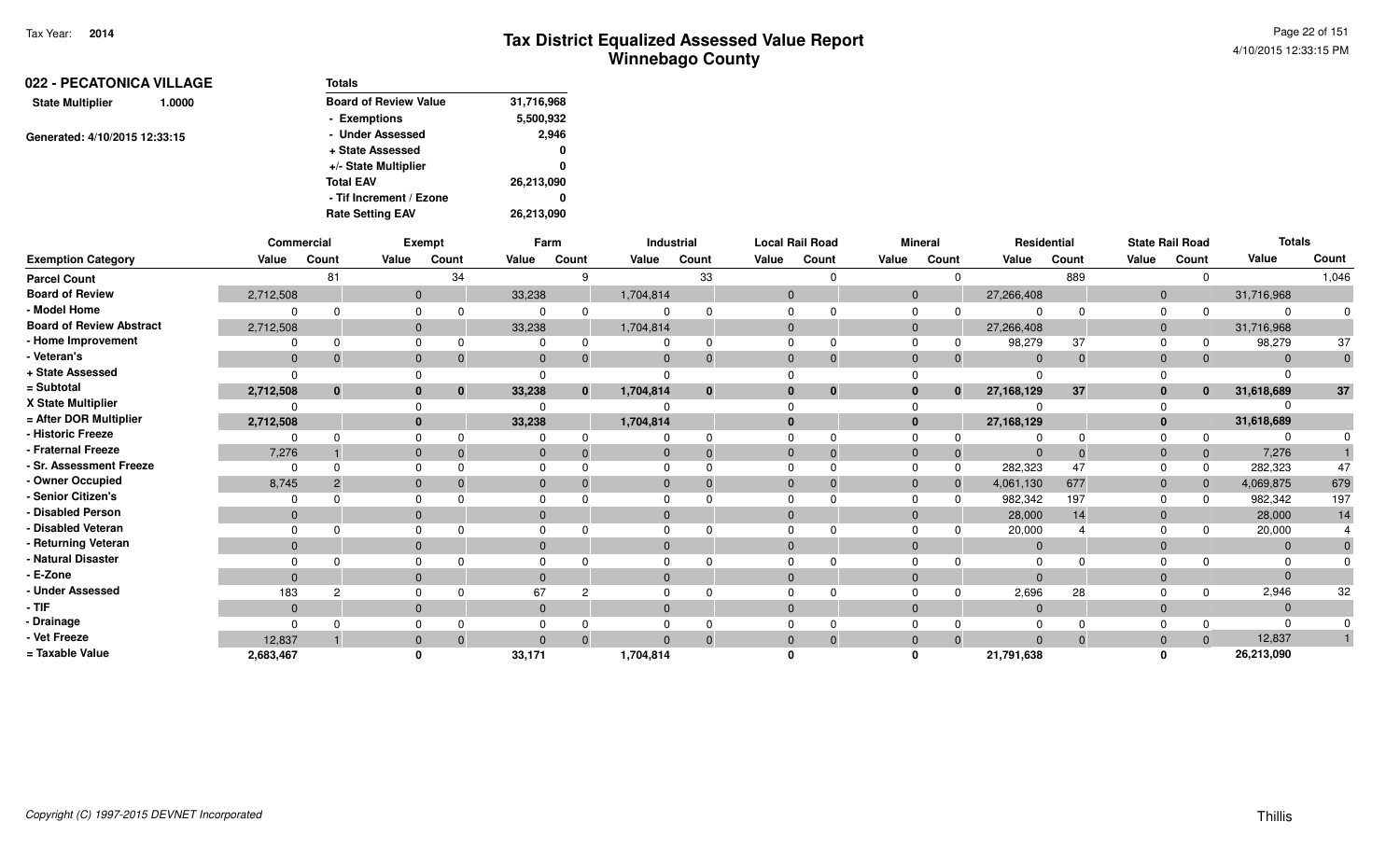| 023 - ROCKFORD CITY               | <b>Totals</b>                |               |
|-----------------------------------|------------------------------|---------------|
| <b>State Multiplier</b><br>1.0000 | <b>Board of Review Value</b> | 1,748,488,456 |
|                                   | - Exemptions                 | 271,284,511   |
| Generated: 4/10/2015 12:33:15     | - Under Assessed             | 48,905        |
|                                   | + State Assessed             | 3,105,256     |
|                                   | +/- State Multiplier         | 0             |
|                                   | <b>Total EAV</b>             | 1,480,260,296 |
|                                   | - Tif Increment / Ezone      | 28,355,580    |
|                                   | <b>Rate Setting EAV</b>      | 1,451,904,716 |

|                                 |              | Commercial |              | <b>Exempt</b> |                | Farm         |                | Industrial |              | <b>Local Rail Road</b> |              | <b>Mineral</b>           |                    | <b>Residential</b> | <b>State Rail Road</b> |              | <b>Totals</b>   |                         |
|---------------------------------|--------------|------------|--------------|---------------|----------------|--------------|----------------|------------|--------------|------------------------|--------------|--------------------------|--------------------|--------------------|------------------------|--------------|-----------------|-------------------------|
| <b>Exemption Category</b>       | Value        | Count      | Value        | Count         | Value          | Count        | Value          | Count      | Value        | Count                  | Value        | Count                    | Value              | Count              | Value                  | Count        | Value           | Count                   |
| <b>Parcel Count</b>             |              | 3,706      |              | 2,523         |                | 176          |                | 1,707      |              | 30                     |              | $\Omega$                 |                    | 50,257             |                        | $\Omega$     |                 | 58,399                  |
| <b>Board of Review</b>          | 392,582,665  |            | $\Omega$     |               | 1,076,785      |              | 149,878,919    |            | 113,275      |                        |              | $\mathbf{0}$             | 1,204,836,812      |                    | $\mathbf 0$            |              | 1,748,488,456   |                         |
| - Model Home                    |              |            |              |               |                |              | $\Omega$       | $\Omega$   | $\Omega$     | $\Omega$               | $\mathbf 0$  | <sup>n</sup>             | $\Omega$           |                    | $\Omega$               | $\Omega$     |                 |                         |
| <b>Board of Review Abstract</b> | 392,582,665  |            | $\mathbf{0}$ |               | 1,076,785      |              | 149,878,919    |            | 113,275      |                        |              | $\mathbf{0}$             | 1,204,836,812      |                    | $\mathbf 0$            |              | 1,748,488,456   |                         |
| - Home Improvement              |              |            | 0            |               | 0              |              | $\Omega$       | $\Omega$   | $\Omega$     | $\Omega$               | $\mathbf 0$  | 0                        | 1,419,906          | 1,016              | $\Omega$               | 0            | 1,419,906       | 1,016                   |
| - Veteran's                     | $\Omega$     |            | $\mathbf{0}$ |               | $\Omega$       |              | $\Omega$       |            | $\Omega$     | $\Omega$               |              | $\mathbf{0}$<br>$\Omega$ | 97,711             | 3                  | $\overline{0}$         | $\Omega$     | 97,711          | 3                       |
| + State Assessed                |              |            |              |               |                |              |                |            | $\Omega$     |                        | $\Omega$     |                          | $\Omega$           |                    | 3,105,256              |              | 3,105,256       |                         |
| = Subtotal                      | 392,582,665  |            | $\bf{0}$     |               | 1,076,785      | $\mathbf{0}$ | 149.878.919    | $\bf{0}$   | 113,275      | $\bf{0}$               |              | $\bf{0}$<br>$\mathbf{0}$ | 1,203,319,195      | 1.023              | 3,105,256              |              | 0 1,750,076,095 | 1,023                   |
| X State Multiplier              |              |            |              |               |                |              |                |            |              |                        | $\Omega$     |                          |                    |                    |                        |              |                 |                         |
| = After DOR Multiplier          | 392,582,665  |            | $\mathbf{0}$ |               | 1,076,785      |              | 149,878,919    |            | 113,275      |                        |              | $\mathbf{0}$             | 1,203,319,195      |                    | 3,105,256              |              | 1,750,076,095   |                         |
| - Historic Freeze               |              |            |              |               |                |              |                |            | $\Omega$     | $\Omega$               | $\mathbf 0$  |                          | 39,849             |                    |                        | $\Omega$     | 39,849          | 2                       |
| - Fraternal Freeze              | 263,877      |            | $\mathbf{0}$ |               | $\Omega$       |              | $\Omega$       |            | $\mathbf{0}$ | $\Omega$               | $\mathbf 0$  | $\Omega$                 | $\Omega$           | $\Omega$           | $\mathbf 0$            | $\Omega$     | 263,877         |                         |
| - Sr. Assessment Freeze         | 228,532      | 19         | $\Omega$     |               | 7.474          |              | $\Omega$       |            | $\Omega$     | $\Omega$               | $\Omega$     | $\Omega$                 | 4,827,730          | 1,565              | $\Omega$               | $\Omega$     | 5,063,736       | 1,585                   |
| - Owner Occupied                | 5,519,612    | 112        | $\Omega$     |               | 18,000         |              | 8,926          |            | $\Omega$     | $\Omega$               |              | $\mathbf{0}$<br>$\Omega$ | 201,555,719 34,870 |                    | $\mathbf 0$            | $\Omega$     | 207,102,257     | 34,987                  |
| - Senior Citizen's              | 4,278,602    | 83         | $\Omega$     |               | 15,000         |              | 5,000          |            | $\Omega$     |                        | $\Omega$     | n                        | 50,016,979 10,158  |                    | $\mathbf{0}$           | <sup>0</sup> | 54,315,581      | 10,245                  |
| <b>Disabled Person</b>          | $\mathbf 0$  |            | $\mathbf{0}$ |               | $\overline{0}$ |              | $\overline{0}$ |            | $\Omega$     |                        |              | $\mathbf{0}$             | 2,098,000          | 1,049              | $\mathbf 0$            |              | 2,098,000       | 1,049                   |
| <b>Disabled Veteran</b>         |              |            |              |               | $\Omega$       |              | $\Omega$       |            | $\Omega$     |                        | $\mathbf 0$  | 0                        | 767,500            | 179                | $\Omega$               | 0            | 767,500         | 179                     |
| - Returning Veteran             | $\mathbf{0}$ |            | $\mathbf{0}$ |               | $\mathbf 0$    |              | $\mathbf{0}$   |            | $\mathbf{0}$ |                        |              | $\mathbf{0}$             | 15,000             | 3                  | $\mathbf 0$            |              | 15,000          | 3                       |
| - Natural Disaster              |              |            |              |               |                |              | $\Omega$       |            | $\Omega$     |                        |              | $\Omega$                 |                    |                    |                        |              |                 |                         |
| - E-Zone                        |              |            | $\mathbf{0}$ |               | $\overline{0}$ |              | 145,864        |            | $\Omega$     |                        |              | $\mathbf{0}$             | $\Omega$           |                    | $\mathbf 0$            |              | 145,864         |                         |
| <b>Under Assessed</b>           | 4,678        | 59         |              |               | 1,125          | 20           | 2,534          | 30         | 499          |                        |              | $\Omega$<br>$\Omega$     | 40,069             | 509                | $\Omega$               | $\Omega$     | 48,905          | 625                     |
| - TIF                           | 16,666,515   |            | $\mathbf{0}$ |               | 121,335        |              | 6,706,696      |            | $\mathbf 0$  |                        |              | $\mathbf{0}$             | 4,715,170          |                    | $\mathbf 0$            |              | 28,209,716      |                         |
| - Drainage                      |              |            |              |               |                |              |                |            | $\Omega$     |                        |              | $\Omega$                 |                    |                    |                        |              |                 |                         |
| - Vet Freeze                    | 101.094      |            |              |               |                |              |                |            | $\Omega$     | $\Omega$               |              | $\Omega$<br>$\Omega$     | $\Omega$           | $\Omega$           | $\Omega$               | $\Omega$     | 101,094         | $\overline{\mathbf{4}}$ |
| = Taxable Value                 | 365,519,755  |            |              |               | 913,851        |              | 143,009,899    |            | 112,776      |                        | $\mathbf{0}$ |                          | 939,243,179        |                    | 3,105,256              |              | 1,451,904,716   |                         |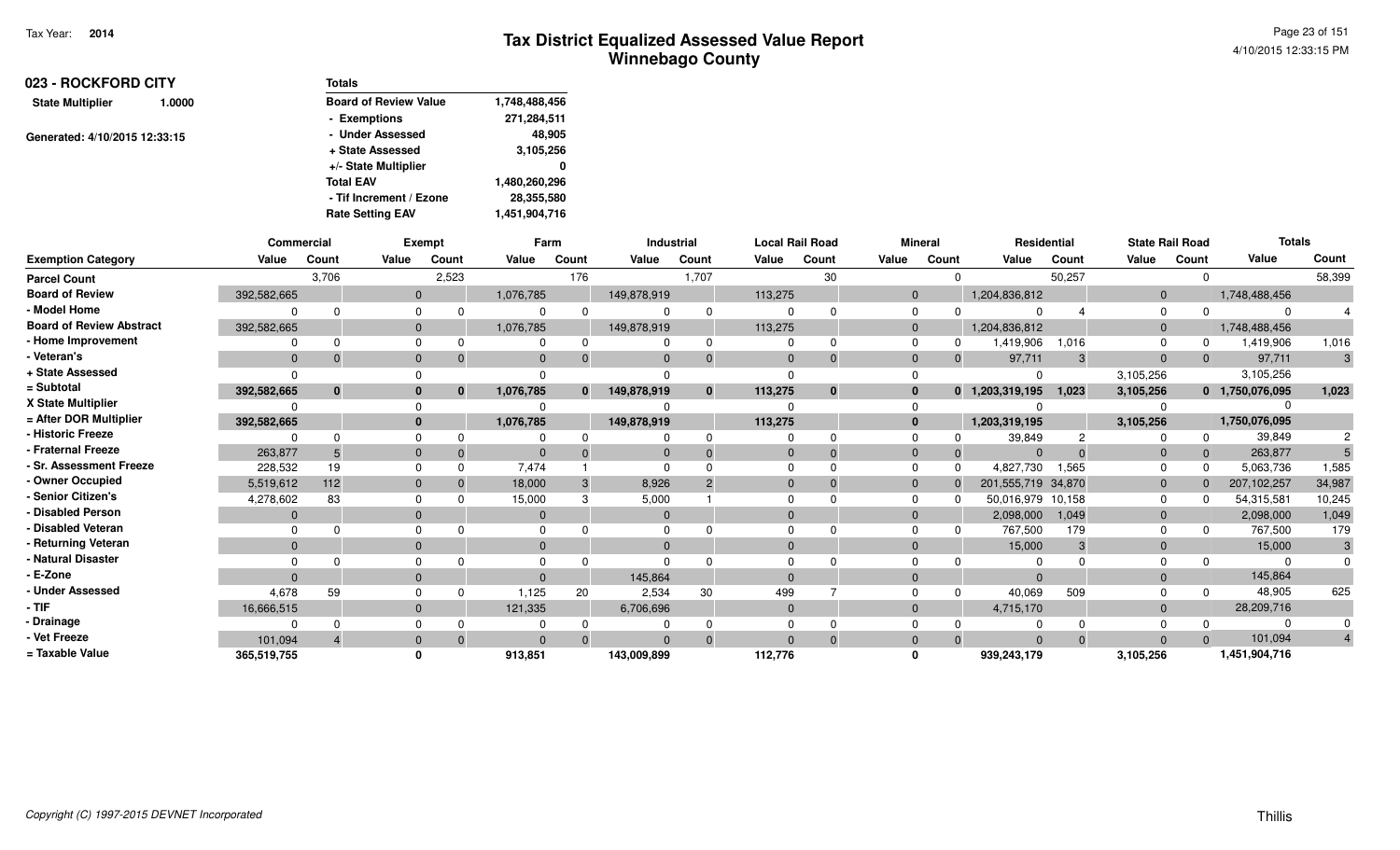Page 24 of 1514/10/2015 12:33:15 PM

| 024 - ROCKTON VILLAGE         |        | <b>Totals</b>                |             |
|-------------------------------|--------|------------------------------|-------------|
| <b>State Multiplier</b>       | 1.0000 | <b>Board of Review Value</b> | 158,601,103 |
|                               |        | - Exemptions                 | 18,848,076  |
| Generated: 4/10/2015 12:33:15 |        | - Under Assessed             | 4,609       |
|                               |        | + State Assessed             | 107,070     |
|                               |        | +/- State Multiplier         | 0           |
|                               |        | <b>Total EAV</b>             | 139,855,488 |
|                               |        | - Tif Increment / Ezone      | 3,224,944   |
|                               |        | <b>Rate Setting EAV</b>      | 136,630,544 |

|                                 |                | Commercial   |              | Exempt |              | Farm     |           | Industrial | <b>Local Rail Road</b> |          |                | <b>Mineral</b> | Residential |                | <b>State Rail Road</b> |              | <b>Totals</b> |                |
|---------------------------------|----------------|--------------|--------------|--------|--------------|----------|-----------|------------|------------------------|----------|----------------|----------------|-------------|----------------|------------------------|--------------|---------------|----------------|
| <b>Exemption Category</b>       | Value          | Count        | Value        | Count  | Value        | Count    | Value     | Count      | Value                  | Count    | Value          | Count          | Value       | Count          | Value                  | Count        | Value         | Count          |
| <b>Parcel Count</b>             |                | 155          |              | 85     |              | 37       |           | 25         |                        |          |                | $\Omega$       |             | 2,902          |                        | $\Omega$     |               | 3,204          |
| <b>Board of Review</b>          | 19,222,667     |              | $\mathbf{0}$ |        | 490,065      |          | 7,051,943 |            | $\Omega$               |          | $\overline{0}$ |                | 131,836,428 |                | $\overline{0}$         |              | 158,601,103   |                |
| - Model Home                    |                | <sup>n</sup> |              |        |              | ŋ        |           |            |                        |          |                |                |             |                | $\Omega$               |              |               |                |
| <b>Board of Review Abstract</b> | 19,222,667     |              | $\mathbf{0}$ |        | 490,065      |          | 7,051,943 |            |                        |          | $\Omega$       |                | 131,836,428 |                | $\overline{0}$         |              | 158,601,103   |                |
| - Home Improvement              | 820            |              | $\Omega$     |        | 25,000       |          |           |            |                        |          | $\Omega$       | 0              | 290,647     | 101            | $\Omega$               | 0            | 316,467       | 103            |
| - Veteran's                     | $\mathbf 0$    | $\Omega$     | $\mathbf{0}$ |        | $\Omega$     | $\Omega$ |           |            | $\Omega$               | $\Omega$ | $\Omega$       | $\mathbf 0$    | 123,933     | $\overline{c}$ | $\Omega$               | $\mathbf{0}$ | 123,933       | $\overline{2}$ |
| + State Assessed                |                |              |              |        | $\Omega$     |          |           |            |                        |          |                |                |             |                | 107,070                |              | 107,070       |                |
| = Subtotal                      | 19,221,847     |              |              | 0      | 465,065      |          | 7,051,943 | $\bf{0}$   |                        | $\bf{0}$ |                | $\mathbf{0}$   | 131,421,848 | 103            | 107,070                | $\mathbf{0}$ | 158,267,773   | 105            |
| X State Multiplier              |                |              |              |        |              |          |           |            |                        |          |                |                |             |                |                        |              |               |                |
| = After DOR Multiplier          | 19,221,847     |              | $\bf{0}$     |        | 465,065      |          | 7,051,943 |            |                        |          | $\mathbf{0}$   |                | 131,421,848 |                | 107,070                |              | 158,267,773   |                |
| - Historic Freeze               |                |              |              |        |              |          |           |            |                        |          |                |                |             |                |                        | $\Omega$     |               |                |
| - Fraternal Freeze              | $\overline{0}$ | $\Omega$     | $\mathbf{0}$ |        | $\mathbf{0}$ |          |           |            | $\mathbf{0}$           |          |                |                |             |                |                        | $\mathbf 0$  | $\Omega$      |                |
| - Sr. Assessment Freeze         | $\Omega$       |              |              |        | $\Omega$     |          |           |            |                        |          | $\Omega$       | $\Omega$       | 648,177     | 85             |                        | 0            | 648,177       | 85             |
| - Owner Occupied                | 24,000         |              | $\Omega$     |        | 18,000       |          |           |            | $\Omega$               | $\Omega$ | $\Omega$       | $\Omega$       | 14,392,514  | 2,406          | $\overline{0}$         | $\Omega$     | 14,434,514    | 2,413          |
| - Senior Citizen's              | 5,000          |              |              |        | 5,000        |          |           |            |                        |          |                |                | 2,953,069   | 594            | $\Omega$               |              | 2,963,069     | 596            |
| - Disabled Person               | $\overline{0}$ |              | $\Omega$     |        | $\Omega$     |          |           |            | $\Omega$               |          | $\Omega$       |                | 68,000      | 34             | $\Omega$               |              | 68,000        | 34             |
| - Disabled Veteran              | $\Omega$       |              |              |        | $\Omega$     |          |           |            |                        |          |                |                | 92,500      | 23             | $\Omega$               |              | 92,500        | 23             |
| - Returning Veteran             | $\overline{0}$ |              | $\mathbf{0}$ |        | $\Omega$     |          |           |            | $\Omega$               |          | $\Omega$       |                |             |                | $\Omega$               |              |               |                |
| - Natural Disaster              |                |              |              |        |              |          |           |            |                        |          |                |                |             |                |                        |              |               |                |
| - E-Zone                        | $\Omega$       |              | $\mathbf{0}$ |        | $\Omega$     |          |           |            | $\Omega$               |          | $\Omega$       |                | $\Omega$    |                | $\Omega$               |              |               |                |
| - Under Assessed                | 90             |              |              |        | 313          | 12       |           |            |                        |          |                |                | 4,206       | 68             |                        | $\Omega$     | 4,609         | 81             |
| $-$ TIF                         | 1,101,721      |              | $\Omega$     |        | $\Omega$     |          | 2,117,932 |            | $\Omega$               |          | $\Omega$       |                | 5,291       |                | $\Omega$               |              | 3,224,944     |                |
| - Drainage                      |                | $\Omega$     |              |        | $\Omega$     |          |           |            |                        |          |                |                |             |                |                        |              |               |                |
| - Vet Freeze                    | 201,416        |              | $\mathbf 0$  |        | $\Omega$     | $\Omega$ |           |            | $\Omega$               | $\Omega$ | $\Omega$       | $\Omega$       | $\Omega$    | $\Omega$       | $\Omega$               | $\Omega$     | 201,416       |                |
| = Taxable Value                 | 17,889,620     |              |              |        | 441,752      |          | 4,934,011 |            |                        |          |                |                | 113,258,091 |                | 107,070                |              | 136,630,544   |                |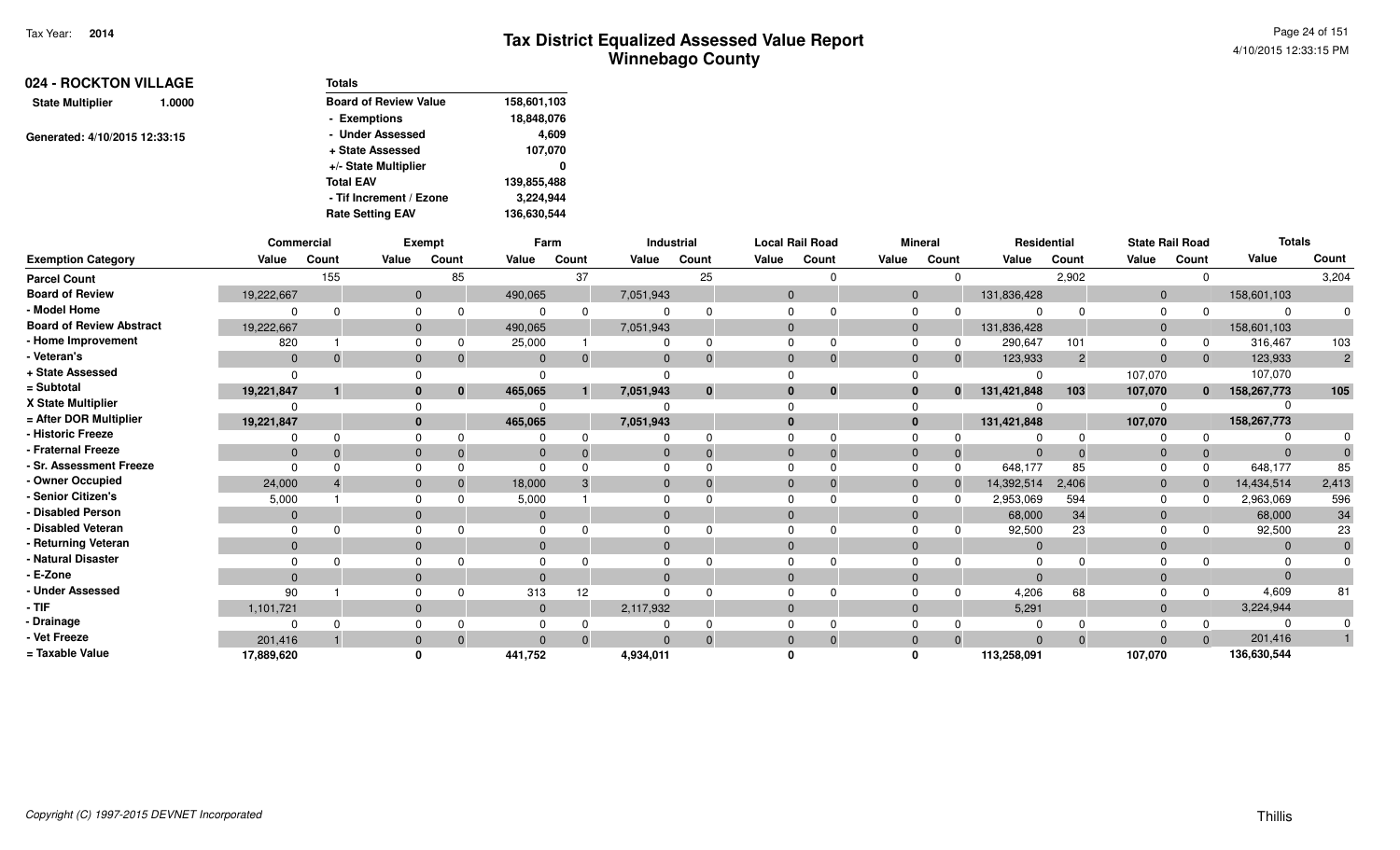| 025 - ROSCOE VILLAGE          |        | <b>Totals</b>                |             |
|-------------------------------|--------|------------------------------|-------------|
| <b>State Multiplier</b>       | 1.0000 | <b>Board of Review Value</b> | 208,414,142 |
|                               |        | - Exemptions                 | 19,776,455  |
| Generated: 4/10/2015 12:33:15 |        | - Under Assessed             | 46,564      |
|                               |        | + State Assessed             | 0           |
|                               |        | +/- State Multiplier         | 0           |
|                               |        | <b>Total EAV</b>             | 188,591,123 |
|                               |        | - Tif Increment / Ezone      | 4,908       |
|                               |        | <b>Rate Setting EAV</b>      | 188,586,215 |

|                                 | Commercial     |              |              | Exempt   |          | Farm  |           | Industrial   |              | <b>Local Rail Road</b> |                | <b>Mineral</b> | Residential    |          |             | <b>State Rail Road</b> | <b>Totals</b> |       |
|---------------------------------|----------------|--------------|--------------|----------|----------|-------|-----------|--------------|--------------|------------------------|----------------|----------------|----------------|----------|-------------|------------------------|---------------|-------|
| <b>Exemption Category</b>       | Value          | Count        | Value        | Count    | Value    | Count | Value     | Count        | Value        | Count                  | Value          | Count          | Value          | Count    | Value       | Count                  | Value         | Count |
| <b>Parcel Count</b>             |                | 194          |              | 88       |          | 59    |           | 85           |              |                        |                | $\Omega$       |                | 3,874    |             |                        |               | 4,300 |
| <b>Board of Review</b>          | 36,420,893     |              | $\mathbf{0}$ |          | 504,392  |       | 6,889,254 |              | $\Omega$     |                        | $\mathbf{0}$   |                | 164,599,603    |          | $\Omega$    |                        | 208,414,142   |       |
| - Model Home                    |                |              | $\Omega$     |          |          |       |           |              |              |                        | <sup>0</sup>   |                |                |          |             |                        | $\Omega$      |       |
| <b>Board of Review Abstract</b> | 36,420,893     |              | $\mathbf{0}$ |          | 504,392  |       | 6,889,254 |              |              |                        | $\Omega$       |                | 164,599,603    |          | $\Omega$    |                        | 208,414,142   |       |
| - Home Improvement              |                |              | $\Omega$     |          |          |       |           | $\Omega$     |              |                        |                |                | 243,396        | 92       |             |                        | 243,396       | 92    |
| - Veteran's                     | $\mathbf{0}$   | $\Omega$     | $\mathbf{0}$ |          | $\Omega$ |       | $\Omega$  | $\Omega$     | $\Omega$     |                        | $\Omega$       |                | $\Omega$       | $\Omega$ | $\Omega$    |                        | $\Omega$      |       |
| + State Assessed                | $\Omega$       |              |              |          |          |       |           |              |              |                        |                |                |                |          |             |                        |               |       |
| = Subtotal                      | 36,420,893     | $\mathbf{0}$ | $\bf{0}$     | $\bf{0}$ | 504,392  |       | 6,889,254 | $\mathbf 0$  |              | $\bf{0}$               | $\bf{0}$       | $\mathbf{0}$   | 164,356,207    | 92       |             | $\mathbf{0}$           | 208,170,746   | 92    |
| X State Multiplier              |                |              |              |          |          |       |           |              |              |                        |                |                |                |          |             |                        |               |       |
| = After DOR Multiplier          | 36,420,893     |              | $\bf{0}$     |          | 504,392  |       | 6,889,254 |              | $\Omega$     |                        | $\bf{0}$       |                | 164,356,207    |          |             |                        | 208,170,746   |       |
| - Historic Freeze               |                |              |              |          |          |       |           | <sup>n</sup> |              |                        |                |                |                |          |             |                        |               |       |
| - Fraternal Freeze              | 13,734         |              | $\mathbf{0}$ |          | $\Omega$ |       | 0         | $\Omega$     | $\mathbf{0}$ |                        | $\Omega$       | 0              | $\overline{0}$ |          | $\mathbf 0$ |                        | 13,734        |       |
| - Sr. Assessment Freeze         | $\Omega$       |              | $\Omega$     |          | 889      |       |           |              |              |                        | $\Omega$       |                | 310,413        | 49       |             |                        | 311,302       | 50    |
| - Owner Occupied                | 24,000         |              | $\mathbf{0}$ |          | 24,000   |       | $\Omega$  | $\Omega$     | $\Omega$     |                        | $\overline{0}$ |                | 16,613,253     | 2,772    | $\Omega$    |                        | 16,661,253    | 2,780 |
| - Senior Citizen's              | 5,000          |              |              |          | 15,000   |       |           |              |              |                        | <sup>0</sup>   |                | 2,293,123      | 461      |             |                        | 2,313,123     | 465   |
| - Disabled Person               | $\mathbf{0}$   |              | $\mathbf{0}$ |          |          |       | $\Omega$  |              |              |                        | $\Omega$       |                | 86,000         | 43       | $\mathbf 0$ |                        | 86,000        | 43    |
| - Disabled Veteran              | $\Omega$       |              | $\Omega$     |          |          |       |           |              |              |                        | $\Omega$       |                | 67,500         | 16       |             |                        | 67,500        | 16    |
| - Returning Veteran             | $\overline{0}$ |              | $\mathbf{0}$ |          | $\Omega$ |       | $\Omega$  |              | $\Omega$     |                        | $\overline{0}$ |                | $\overline{0}$ |          | $\Omega$    |                        | $\mathbf{0}$  |       |
| - Natural Disaster              |                |              |              |          |          |       |           |              |              |                        |                |                | $\Omega$       |          |             |                        |               |       |
| - E-Zone                        | $\Omega$       |              | $\Omega$     |          |          |       | $\Omega$  |              | $\Omega$     |                        | $\Omega$       |                | $\Omega$       |          |             |                        | $\Omega$      |       |
| - Under Assessed                | 1,291          | 14           |              |          | 615      |       |           |              |              |                        |                |                | 44,658         | 507      |             |                        | 46,564        | 532   |
| - TIF                           | $\mathbf{0}$   |              | $\Omega$     |          | $\Omega$ |       | 4,908     |              | $\Omega$     |                        | $\Omega$       |                | $\overline{0}$ |          | $\Omega$    |                        | 4,908         |       |
| - Drainage                      |                |              |              |          |          |       |           |              |              |                        |                |                |                |          |             |                        | 0             |       |
| - Vet Freeze                    | 80,147         |              | $\mathbf{0}$ |          | $\Omega$ |       | $\Omega$  | $\Omega$     | $\Omega$     |                        | $\Omega$       | $\Omega$       | $\Omega$       | $\Omega$ | $\Omega$    | $\Omega$               | 80,147        |       |
| = Taxable Value                 | 36,296,721     |              |              |          | 463,888  |       | 6,884,346 |              |              |                        | ŋ              |                | 144,941,260    |          |             |                        | 188,586,215   |       |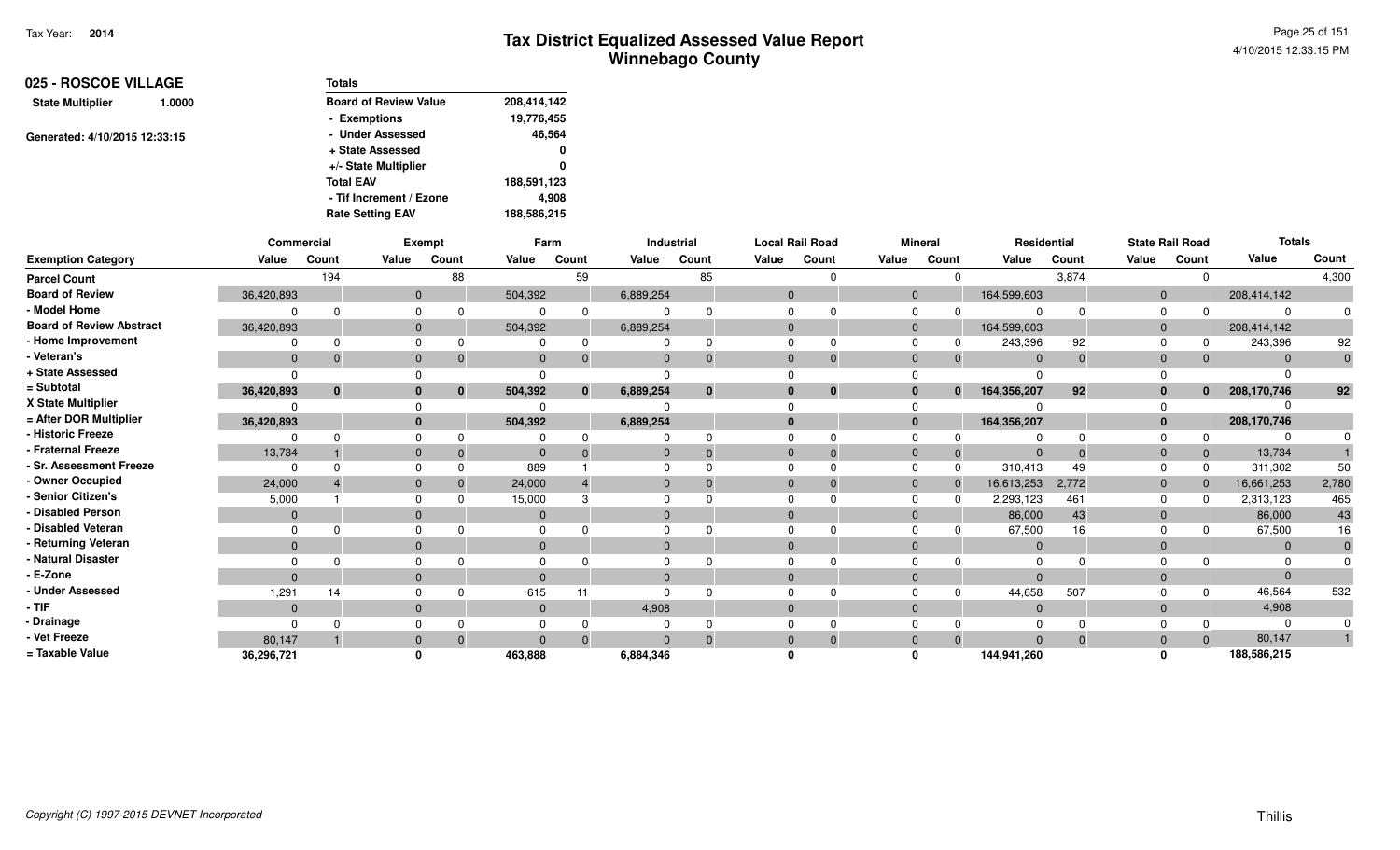Page 26 of 1514/10/2015 12:33:15 PM

| 026 - SOUTH BELOIT CITY           | Totals                       |             |
|-----------------------------------|------------------------------|-------------|
| <b>State Multiplier</b><br>1.0000 | <b>Board of Review Value</b> | 116,817,845 |
|                                   | - Exemptions                 | 14,712,190  |
| Generated: 4/10/2015 12:33:15     | - Under Assessed             | 11,400      |
|                                   | + State Assessed             | 875,454     |
|                                   | +/- State Multiplier         | 0           |
|                                   | <b>Total EAV</b>             | 102,969,709 |
|                                   | - Tif Increment / Ezone      | 0           |
|                                   | <b>Rate Setting EAV</b>      | 102,969,709 |

|                                 | Commercial     |              |                | Exempt   |              | Farm         |              | Industrial |          | <b>Local Rail Road</b> |              | <b>Mineral</b> |                | Residential |             | <b>State Rail Road</b> | <b>Totals</b>  |       |
|---------------------------------|----------------|--------------|----------------|----------|--------------|--------------|--------------|------------|----------|------------------------|--------------|----------------|----------------|-------------|-------------|------------------------|----------------|-------|
| <b>Exemption Category</b>       | Value          | Count        | Value          | Count    | Value        | Count        | Value        | Count      | Value    | Count                  | Value        | Count          | Value          | Count       | Value       | Count                  | Value          | Count |
| <b>Parcel Count</b>             |                | 287          |                | 89       |              | 41           |              | 143        |          |                        |              | $\Omega$       |                | 3,073       |             |                        |                | 3,633 |
| <b>Board of Review</b>          | 20,178,102     |              | $\mathbf{0}$   |          | 192,038      |              | 12,758,165   |            | $\Omega$ |                        | $\mathbf{0}$ |                | 83,689,540     |             | $\mathbf 0$ |                        | 116,817,845    |       |
| - Model Home                    |                | $\Omega$     |                |          |              |              |              |            |          |                        | <sup>0</sup> |                |                |             |             |                        | 0              |       |
| <b>Board of Review Abstract</b> | 20,178,102     |              | $\mathbf{0}$   |          | 192,038      |              | 12,758,165   |            |          |                        | $\Omega$     |                | 83,689,540     |             | $\Omega$    |                        | 116,817,845    |       |
| - Home Improvement              | $\Omega$       | $\Omega$     | $\Omega$       |          |              |              |              | $\Omega$   |          |                        |              |                | 138,706        | 68          |             |                        | 138,706        | 68    |
| - Veteran's                     | $\overline{0}$ | $\Omega$     | $\mathbf{0}$   |          | $\Omega$     |              |              | $\Omega$   | $\Omega$ |                        | $\Omega$     | $\Omega$       | 18,992         |             | $\Omega$    | $\Omega$               | 18,992         |       |
| + State Assessed                | $\Omega$       |              |                |          |              |              |              |            |          |                        |              |                |                |             | 875,454     |                        | 875,454        |       |
| = Subtotal                      | 20,178,102     | $\mathbf{0}$ | $\bf{0}$       | $\bf{0}$ | 192,038      | $\mathbf{0}$ | 12,758,165   | $\bf{0}$   |          | $\bf{0}$               | $\bf{0}$     | $\bf{0}$       | 83,531,842     | 70          | 875,454     | $\mathbf{0}$           | 117,535,601    | 70    |
| X State Multiplier              |                |              |                |          |              |              |              |            |          |                        |              |                |                |             |             |                        |                |       |
| = After DOR Multiplier          | 20,178,102     |              | $\mathbf{0}$   |          | 192,038      |              | 12,758,165   |            | $\Omega$ |                        | $\bf{0}$     |                | 83,531,842     |             | 875,454     |                        | 117,535,601    |       |
| - Historic Freeze               | 0              | $\Omega$     |                |          |              |              |              |            |          |                        |              |                |                |             |             |                        |                |       |
| - Fraternal Freeze              | $\mathbf{0}$   | $\Omega$     | $\overline{0}$ |          | $\mathbf{0}$ |              |              | $\Omega$   |          |                        | $\Omega$     | $\mathbf{0}$   | - 0            | $\Omega$    | $\Omega$    |                        | $\mathbf{0}$   |       |
| - Sr. Assessment Freeze         | $\Omega$       |              | $\Omega$       |          |              |              |              |            |          |                        | $\Omega$     | $\Omega$       | 293,900        | 70          |             |                        | 293,900        | 70    |
| - Owner Occupied                | 24,000         |              | $\Omega$       |          | 6,000        |              |              | $\Omega$   |          |                        | $\Omega$     |                | 12,167,462     | 2,044       | $\Omega$    |                        | 12,197,462     | 2,049 |
| <b>Senior Citizen's</b>         | 5,000          |              |                |          | 5,000        |              |              |            |          |                        | <sup>0</sup> |                | 846,968.       | 379         |             |                        | 1,856,968      | 381   |
| - Disabled Person               | $\overline{0}$ |              | $\overline{0}$ |          | $\Omega$     |              |              |            |          |                        | $\Omega$     |                | 68,000         | 34          | $\Omega$    |                        | 68,000         | 34    |
| - Disabled Veteran              | $\Omega$       |              | $\Omega$       |          |              |              |              |            |          |                        |              |                | 62,500         | 15          |             |                        | 62,500         | 15    |
| - Returning Veteran             | $\overline{0}$ |              | $\overline{0}$ |          | $\mathbf{0}$ |              | $\mathbf{0}$ |            | $\Omega$ |                        | $\mathbf{0}$ |                | $\overline{0}$ |             | $\Omega$    |                        | $\overline{0}$ |       |
| - Natural Disaster              | $\Omega$       |              |                |          |              |              |              |            |          |                        |              |                |                |             |             |                        | $\Omega$       |       |
| - E-Zone                        | $\Omega$       |              | $\Omega$       |          | $\Omega$     |              |              |            |          |                        | $\Omega$     |                |                |             |             |                        | $\Omega$       |       |
| - Under Assessed                | 815            | 9            | $\Omega$       |          | 630          | 14           | 114          | റ          |          |                        |              |                | 9,841          | 129         |             |                        | 11,400         | 154   |
| - TIF                           | $\mathbf{0}$   |              | $\mathbf{0}$   |          | $\mathbf{0}$ |              | $\mathbf{0}$ |            | $\Omega$ |                        | $\Omega$     |                | $\overline{0}$ |             | $\Omega$    |                        | $\overline{0}$ |       |
| - Drainage                      | $\Omega$       |              |                |          |              |              |              |            |          |                        |              |                |                |             |             |                        | $\Omega$       |       |
| - Vet Freeze                    | 75,662         |              | $\overline{0}$ |          | $\Omega$     |              |              | $\Omega$   |          |                        | $\Omega$     |                |                | $\Omega$    |             |                        | 75,662         |       |
| = Taxable Value                 | 20,072,625     |              |                |          | 180,408      |              | 12,758,051   |            |          |                        |              |                | 69,083,171     |             | 875,454     |                        | 102,969,709    |       |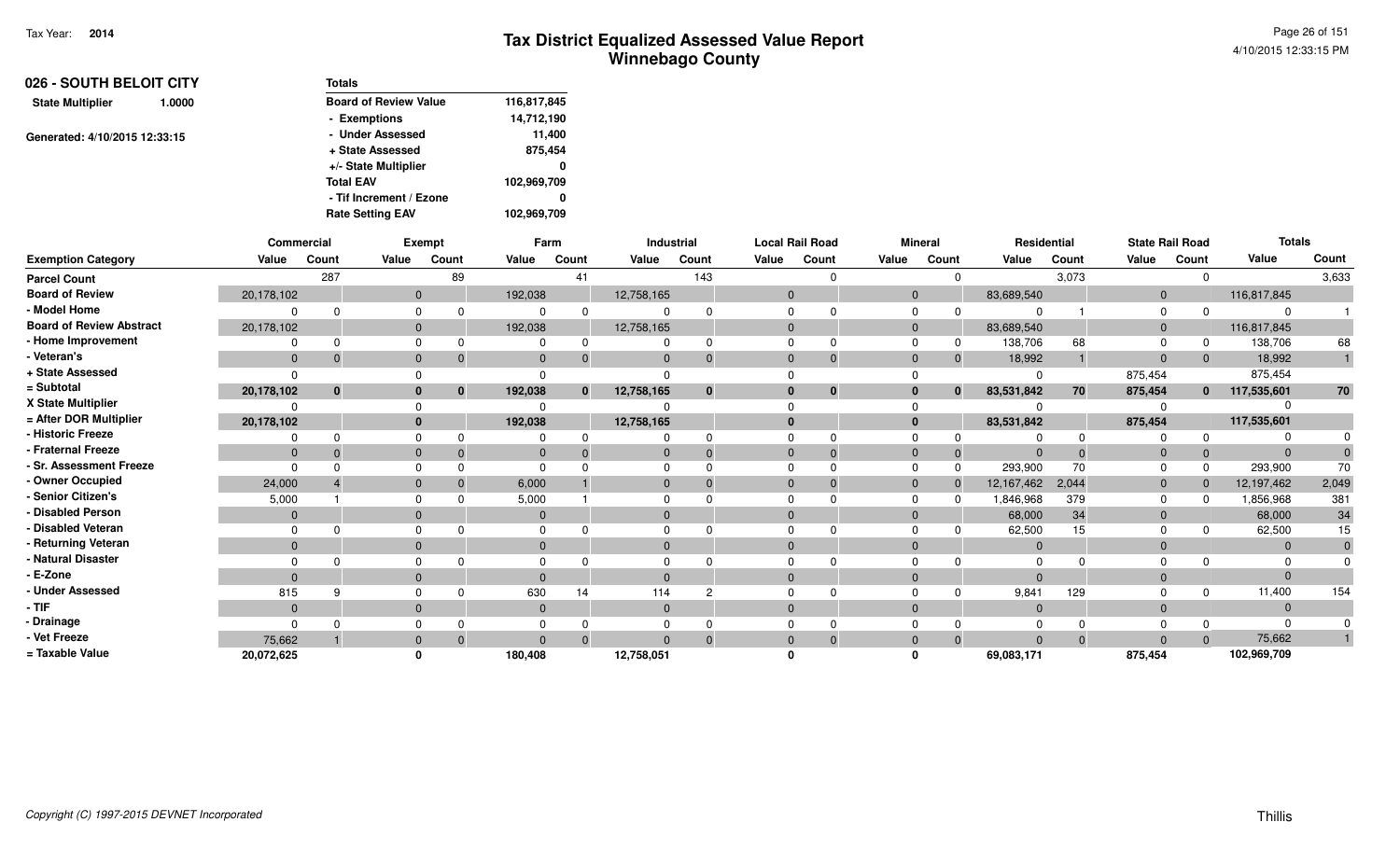| 027 - WINNEBAGO VILLAGE           | Totals                       |            |
|-----------------------------------|------------------------------|------------|
| <b>State Multiplier</b><br>1.0000 | <b>Board of Review Value</b> | 53,011,856 |
|                                   | - Exemptions                 | 7,320,038  |
| Generated: 4/10/2015 12:33:15     | - Under Assessed             | 13,090     |
|                                   | + State Assessed             | 0          |
|                                   | +/- State Multiplier         | 0          |
|                                   | <b>Total EAV</b>             | 45,678,728 |
|                                   | - Tif Increment / Ezone      | 0          |
|                                   | <b>Rate Setting EAV</b>      | 45,678,728 |

|                                 |                | Commercial |              | <b>Exempt</b>            |                | Farm           |              | <b>Industrial</b> |                | <b>Local Rail Road</b> |       | <b>Mineral</b>           |                            | Residential     |                | <b>State Rail Road</b> | <b>Totals</b> |              |
|---------------------------------|----------------|------------|--------------|--------------------------|----------------|----------------|--------------|-------------------|----------------|------------------------|-------|--------------------------|----------------------------|-----------------|----------------|------------------------|---------------|--------------|
| <b>Exemption Category</b>       | Value          | Count      | Value        | Count                    | Value          | Count          | Value        | Count             | Value          | Count                  | Value | Count                    | Value                      | Count           | Value          | Count                  | Value         | Count        |
| <b>Parcel Count</b>             |                | 61         |              | 40                       |                | 28             |              | 8                 |                | $\Omega$               |       |                          | $\mathbf 0$                | 1,275           |                | 0                      |               | 1,412        |
| <b>Board of Review</b>          | 4,842,682      |            |              | $\mathbf{0}$             | 145,329        |                | 674,787      |                   | $\overline{0}$ |                        |       | $\overline{0}$           | 47,349,058                 |                 | $\mathbf 0$    |                        | 53,011,856    |              |
| - Model Home                    |                | $\Omega$   | $\Omega$     | $\Omega$                 | $\Omega$       | $\Omega$       | $\Omega$     |                   | $\Omega$       | $\Omega$               |       | $\Omega$<br>$\Omega$     |                            | $\Omega$        | 0              |                        |               |              |
| <b>Board of Review Abstract</b> | 4,842,682      |            |              | $\mathbf 0$              | 145,329        |                | 674,787      |                   | $\mathbf{0}$   |                        |       | $\mathbf 0$              | 47,349,058                 |                 | $\mathbf 0$    |                        | 53,011,856    |              |
| - Home Improvement              | 0              | $\Omega$   | $\Omega$     |                          | $\Omega$       | $\Omega$       | $\Omega$     | <sup>0</sup>      | $\Omega$       | <sup>0</sup>           |       | $\Omega$<br>0            | 106,318                    | 30              | $\Omega$       | 0                      | 106,318       | 30           |
| - Veteran's                     | $\mathbf 0$    | $\Omega$   | $\mathbf 0$  | $\Omega$                 | $\mathbf 0$    | $\Omega$       | $\mathbf{0}$ | $\Omega$          | $\mathbf{0}$   | $\Omega$               |       | $\mathbf{0}$<br>$\Omega$ | $\mathbf{0}$               | $\Omega$        | $\mathbf{0}$   |                        | $\Omega$      | $\mathbf{0}$ |
| + State Assessed                | $\Omega$       |            |              |                          | $\cap$         |                |              |                   |                |                        |       |                          |                            |                 |                |                        |               |              |
| = Subtotal                      | 4,842,682      | $\bf{0}$   |              | $\bf{0}$<br>$\mathbf{0}$ | 145,329        | $\mathbf{0}$   | 674,787      | $\mathbf{0}$      | $\bf{0}$       | $\bf{0}$               |       | $\mathbf{0}$             | 47,242,740<br>$\mathbf{0}$ | 30 <sup>°</sup> | $\bf{0}$       | $\mathbf{0}$           | 52,905,538    | 30           |
| X State Multiplier              |                |            |              |                          |                |                |              |                   |                |                        |       |                          |                            |                 |                |                        |               |              |
| = After DOR Multiplier          | 4,842,682      |            |              | $\bf{0}$                 | 145,329        |                | 674,787      |                   | $\mathbf{0}$   |                        |       | $\mathbf{0}$             | 47,242,740                 |                 | $\bf{0}$       |                        | 52,905,538    |              |
| - Historic Freeze               | O              |            | $\Omega$     |                          | $\Omega$       | $\Omega$       | 0            |                   |                | $\Omega$               |       | $\Omega$                 |                            | $\Omega$        |                |                        |               |              |
| - Fraternal Freeze              | 12,956         |            | $\mathbf{0}$ | $\Omega$                 | $\mathbf 0$    | $\Omega$       | $\mathbf{0}$ | $\Omega$          | $\mathbf{0}$   | $\Omega$               |       | $\mathbf{0}$<br>0        | $\Omega$                   | $\Omega$        | $\mathbf{0}$   | $\mathbf{0}$           | 12,956        |              |
| - Sr. Assessment Freeze         | $\Omega$       | $\Omega$   | $\Omega$     |                          | $\Omega$       |                | $\Omega$     |                   | $\Omega$       | $\Omega$               |       | $\Omega$<br>$\Omega$     | 321,419                    | 52              | $\Omega$       | 0                      | 321,419       | 52           |
| - Owner Occupied                | $\mathbf{0}$   |            | $\Omega$     |                          | 6,000          |                | $\mathbf{0}$ |                   | $\Omega$       | $\Omega$               |       | $\mathbf 0$<br>$\Omega$  | 5,727,167                  | 957             | $\mathbf{0}$   | $\Omega$               | 5,733,167     | 958          |
| - Senior Citizen's              | $\Omega$       |            | $\Omega$     |                          | $\Omega$       |                | $\Omega$     |                   | $\Omega$       |                        |       | $\Omega$<br>$\Omega$     | 1,076,178                  | 217             | $\Omega$       | $\Omega$               | 1,076,178     | 217          |
| - Disabled Person               | $\mathbf{0}$   |            | $\mathbf{0}$ |                          | $\overline{0}$ |                | $\mathbf{0}$ |                   | $\Omega$       |                        |       | $\mathbf{0}$             | 30,000                     | 15              | $\mathbf{0}$   |                        | 30,000        | 15           |
| - Disabled Veteran              | $\Omega$       | $\Omega$   | $\Omega$     |                          | $\Omega$       | $\Omega$       | $\Omega$     |                   |                | <sup>0</sup>           |       | $\Omega$                 | 40,000                     | 8               | $\Omega$       |                        | 40,000        |              |
| - Returning Veteran             | $\overline{0}$ |            |              | $\mathbf 0$              | $\mathbf{0}$   |                | $\mathbf{0}$ |                   | $\overline{0}$ |                        |       | $\mathbf 0$              | $\mathbf 0$                |                 | $\mathbf{0}$   |                        | $\Omega$      |              |
| - Natural Disaster              |                |            | $\Omega$     |                          | $\Omega$       |                | $\Omega$     |                   |                |                        |       | $\Omega$                 |                            |                 |                |                        |               |              |
| - E-Zone                        | $\Omega$       |            | $\mathbf{0}$ |                          | $\Omega$       |                | $\mathbf{0}$ |                   | $\Omega$       |                        |       | $\Omega$                 | $\Omega$                   |                 |                |                        |               |              |
| <b>Under Assessed</b>           | 100            |            | $\Omega$     |                          | 40             | $\overline{c}$ | $\Omega$     |                   |                | $\Omega$               |       | $\Omega$<br>$\Omega$     | 12,950                     | 133             |                | 0                      | 13,090        | 136          |
| - TIF                           | $\mathbf 0$    |            | $\mathbf 0$  |                          | $\overline{0}$ |                | $\mathbf{0}$ |                   | $\mathbf{0}$   |                        |       | $\mathbf{0}$             | $\mathbf 0$                |                 | $\mathbf 0$    |                        | $\Omega$      |              |
| - Drainage                      |                |            | $\Omega$     |                          | $\Omega$       |                | $\Omega$     |                   |                |                        |       |                          |                            |                 |                |                        |               |              |
| - Vet Freeze                    | $\Omega$       | $\Omega$   | $\Omega$     | $\Omega$                 | $\Omega$       | $\Omega$       | $\Omega$     | $\Omega$          | $\Omega$       | $\mathbf{0}$           |       | $\mathbf{0}$<br>$\Omega$ | $\Omega$                   | $\Omega$        | $\overline{0}$ | $\Omega$               |               |              |
| = Taxable Value                 | 4,829,626      |            |              |                          | 139,289        |                | 674,787      |                   |                |                        |       |                          | 40,035,026                 |                 |                |                        | 45,678,728    |              |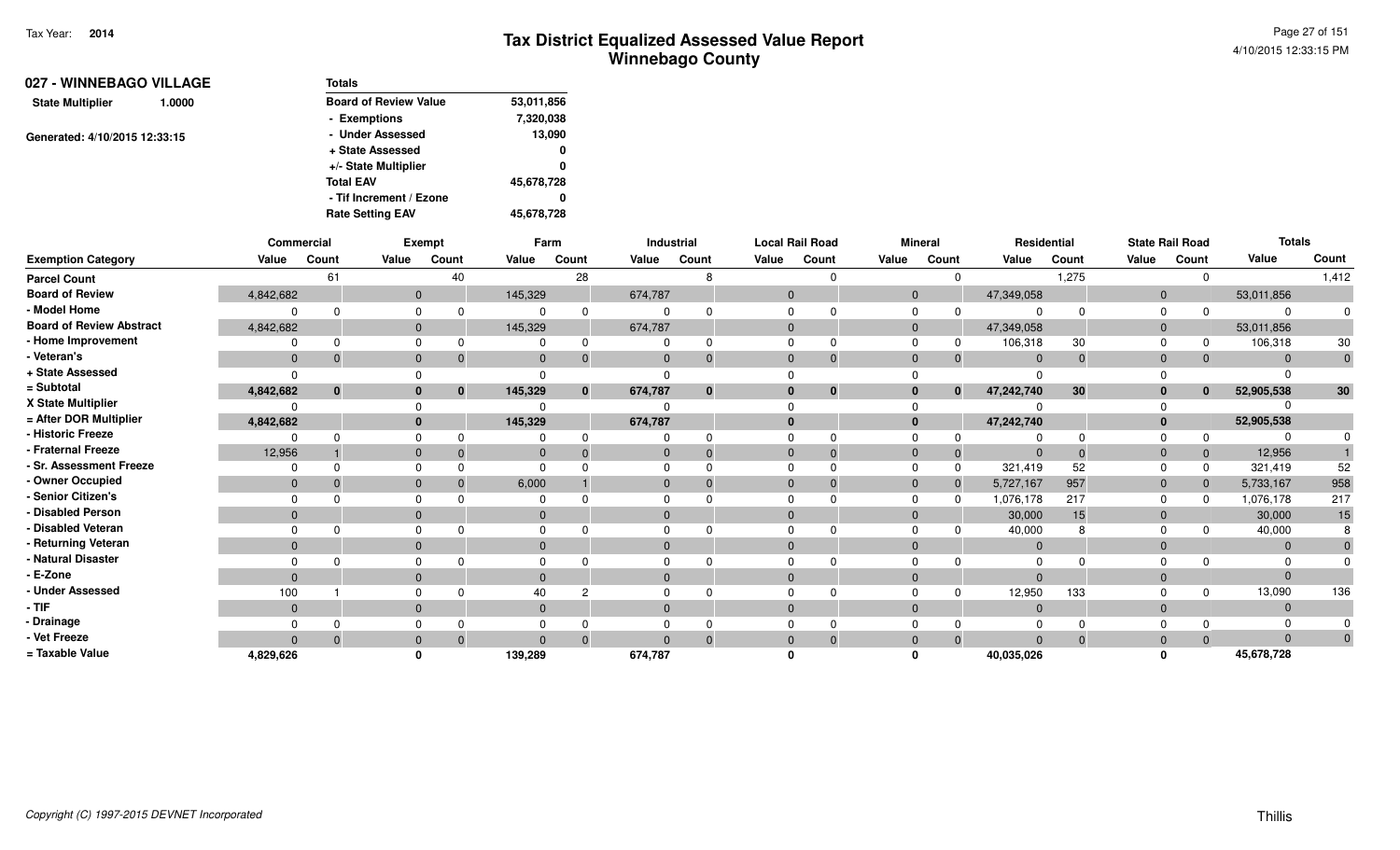| 030 - BLACKHAWK FIRE          |        | Totals                       |            |
|-------------------------------|--------|------------------------------|------------|
| <b>State Multiplier</b>       | 1.0000 | <b>Board of Review Value</b> | 49,237,638 |
|                               |        | - Exemptions                 | 8,659,989  |
| Generated: 4/10/2015 12:33:15 |        | - Under Assessed             | 5,154      |
|                               |        | + State Assessed             | 229,339    |
|                               |        | +/- State Multiplier         | 0          |
|                               |        | <b>Total EAV</b>             | 40,801,834 |
|                               |        | - Tif Increment / Ezone      | 0          |
|                               |        | <b>Rate Setting EAV</b>      | 40,801,834 |

|                                 | Commercial     |              |              | <b>Exempt</b> |              | Farm         |           | Industrial   |              | <b>Local Rail Road</b> |              | <b>Mineral</b> | Residential    |          | <b>State Rail Road</b> |              | <b>Totals</b> |       |
|---------------------------------|----------------|--------------|--------------|---------------|--------------|--------------|-----------|--------------|--------------|------------------------|--------------|----------------|----------------|----------|------------------------|--------------|---------------|-------|
| <b>Exemption Category</b>       | Value          | Count        | Value        | Count         | Value        | Count        | Value     | Count        | Value        | Count                  | Value        | Count          | Value          | Count    | Value                  | Count        | Value         | Count |
| <b>Parcel Count</b>             |                | 51           |              | 105           |              | 189          |           | 19           |              |                        |              |                |                | 1,831    |                        |              |               | 2,195 |
| <b>Board of Review</b>          | 1,999,717      |              |              | $\mathbf{0}$  | 3,577,932    |              | 1,064,837 |              | $\Omega$     |                        | $\mathbf{0}$ |                | 42,595,152     |          | $\mathbf{0}$           |              | 49,237,638    |       |
| - Model Home                    |                |              | $\Omega$     |               |              |              |           |              |              |                        |              |                |                |          |                        |              | ∩             |       |
| <b>Board of Review Abstract</b> | 1,999,717      |              | $\mathbf{0}$ |               | 3,577,932    |              | 1,064,837 |              | $\Omega$     |                        | $\mathbf{0}$ |                | 42,595,152     |          | $\overline{0}$         |              | 49,237,638    |       |
| - Home Improvement              |                |              | $\Omega$     |               |              |              |           |              |              |                        |              |                | 131,934        | 38       |                        |              | 131,934       | 38    |
| - Veteran's                     | $\mathbf{0}$   |              | $\mathbf{0}$ |               |              |              | 0         | $\Omega$     | $\Omega$     | $\Omega$               | $\Omega$     |                | $\Omega$       | $\Omega$ | $\Omega$               |              | $\Omega$      |       |
| + State Assessed                |                |              |              |               |              |              |           |              |              |                        |              |                | - 0            |          | 229,339                |              | 229,339       |       |
| = Subtotal                      | 1,999,717      | $\mathbf{0}$ | $\bf{0}$     | $\mathbf{0}$  | 3,577,932    | $\mathbf{0}$ | 1,064,837 | $\mathbf{0}$ | $\mathbf{0}$ | $\mathbf{0}$           | $\Omega$     | $\bf{0}$       | 42,463,218     | 38       | 229,339                | $\mathbf{0}$ | 49,335,043    | 38    |
| X State Multiplier              |                |              |              |               |              |              |           |              |              |                        |              |                |                |          |                        |              |               |       |
| = After DOR Multiplier          | 1,999,717      |              |              | $\mathbf{0}$  | 3,577,932    |              | 1,064,837 |              | $\Omega$     |                        | $\bf{0}$     |                | 42,463,218     |          | 229,339                |              | 49,335,043    |       |
| - Historic Freeze               |                |              | $\Omega$     |               |              |              |           |              |              |                        |              |                |                |          |                        |              |               |       |
| - Fraternal Freeze              | $\overline{0}$ |              | $\mathbf{0}$ |               |              |              |           | $\Omega$     | $\Omega$     | -0                     |              | 0              | $\Omega$       | $\Omega$ |                        |              | $\Omega$      |       |
| - Sr. Assessment Freeze         |                |              | $\Omega$     |               | 3,922        |              |           |              |              |                        |              |                | 494,436        | 82       |                        |              | 498,358       | 83    |
| - Owner Occupied                | 18,000         |              | $\Omega$     |               | 204,000      | 34           | 6,000     |              | $\Omega$     |                        | $\Omega$     |                | 6,113,557      | 1,034    | $\Omega$               |              | 6,341,557     | 1,072 |
| - Senior Citizen's              | 5,000          |              | $\Omega$     |               | 55,000       | 11           | 5,000     |              |              |                        |              |                | 1,513,640      | 308      |                        |              | 1,578,640     | 321   |
| - Disabled Person               | $\Omega$       |              | $\Omega$     |               |              |              |           |              | $\Omega$     |                        |              |                | 72,000         | 36       |                        |              | 72,000        | 36    |
| - Disabled Veteran              |                |              | $\Omega$     |               |              |              |           |              |              |                        |              |                | 37,500         |          |                        |              | 37,500        |       |
| - Returning Veteran             | $\mathbf{0}$   |              | $\Omega$     |               | $\Omega$     |              | $\Omega$  |              | $\Omega$     |                        | $\Omega$     |                | $\overline{0}$ |          | $\Omega$               |              | $\Omega$      |       |
| - Natural Disaster              |                |              |              |               |              |              |           |              |              |                        |              |                | $\Omega$       |          |                        |              |               |       |
| - E-Zone                        | $\Omega$       |              | $\Omega$     |               |              |              |           |              | $\Omega$     |                        |              |                | $\Omega$       |          |                        |              | $\Omega$      |       |
| <b>Under Assessed</b>           |                |              | $\Omega$     |               | 1,164        | 16           |           |              |              |                        |              |                | 3,990          | 44       |                        |              | 5,154         | 60    |
| - TIF-                          | $\mathbf{0}$   |              | $\mathbf{0}$ |               | $\mathbf{0}$ |              | $\Omega$  |              | $\Omega$     |                        | $\Omega$     |                | $\overline{0}$ |          | $\Omega$               |              | $\Omega$      |       |
| - Drainage                      |                |              |              |               |              |              |           |              |              |                        |              |                | $\Omega$       |          |                        |              |               |       |
| - Vet Freeze                    | $\Omega$       |              | $\Omega$     |               |              |              |           | $\Omega$     | $\Omega$     |                        |              |                | $\Omega$       | $\Omega$ |                        |              | $\Omega$      |       |
| = Taxable Value                 | 1,976,717      |              |              |               | 3,313,846    |              | 1,053,837 |              |              |                        |              |                | 34,228,095     |          | 229,339                |              | 40,801,834    |       |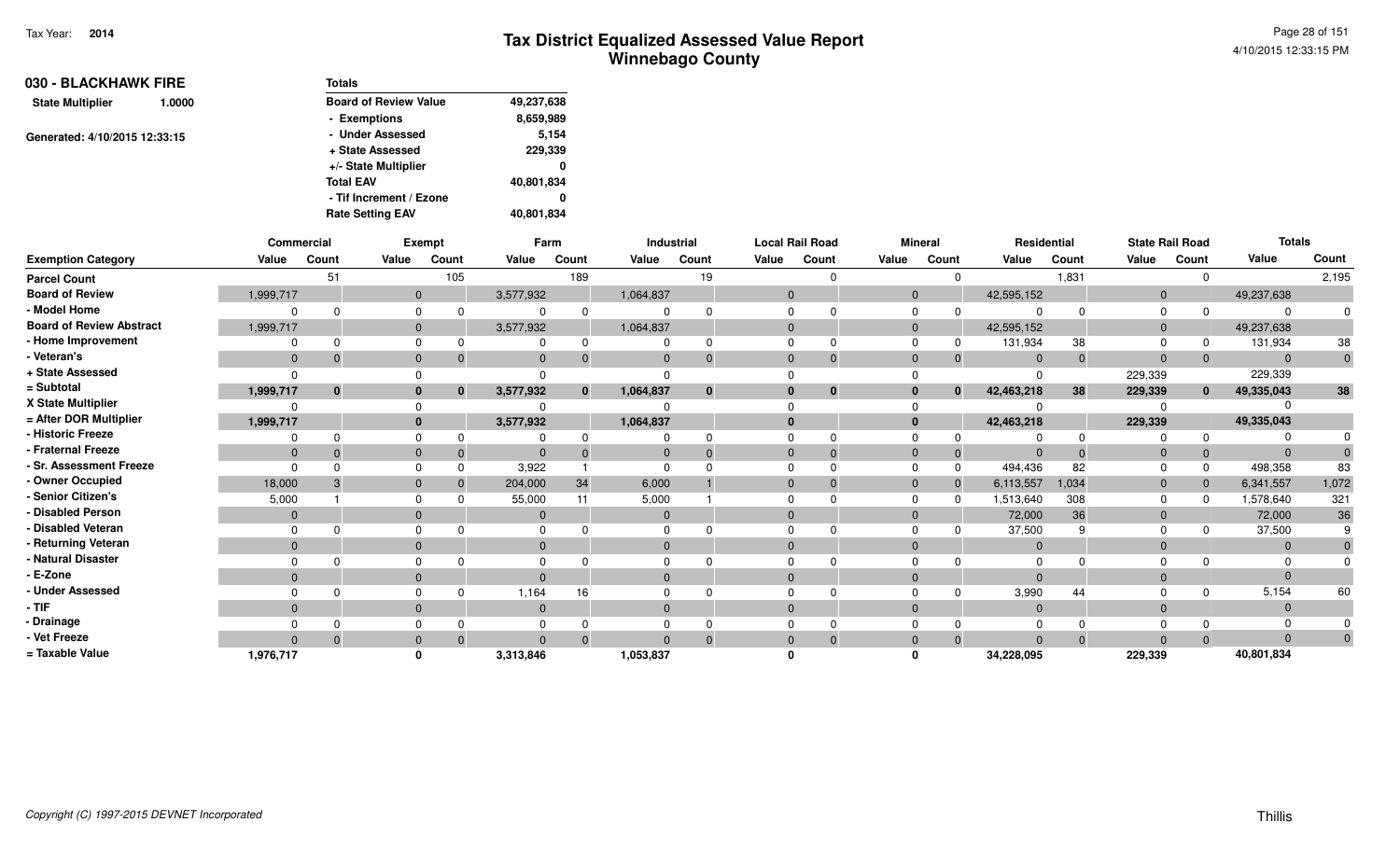| 031 - CHERRY VALLEY FIRE<br>1.0000 | <b>Totals</b>                |             |
|------------------------------------|------------------------------|-------------|
| <b>State Multiplier</b>            | <b>Board of Review Value</b> | 351,011,910 |
|                                    | - Exemptions                 | 54,204,088  |
| Generated: 4/10/2015 12:33:15      | - Under Assessed             | 6,468       |
|                                    | + State Assessed             | 750,326     |
|                                    | +/- State Multiplier         | 0           |
|                                    | <b>Total EAV</b>             | 297,551,680 |
|                                    | - Tif Increment / Ezone      | 23,748      |
|                                    | <b>Rate Setting EAV</b>      | 297,527,932 |

|                                 | Commercial   |          |                | Exempt   |           | Farm  |                | Industrial   |              | <b>Local Rail Road</b> |              | <b>Mineral</b> | Residential    |          |                | <b>State Rail Road</b> | <b>Totals</b>  |       |
|---------------------------------|--------------|----------|----------------|----------|-----------|-------|----------------|--------------|--------------|------------------------|--------------|----------------|----------------|----------|----------------|------------------------|----------------|-------|
| <b>Exemption Category</b>       | Value        | Count    | Value          | Count    | Value     | Count | Value          | Count        | Value        | Count                  | Value        | Count          | Value          | Count    | Value          | Count                  | Value          | Count |
| <b>Parcel Count</b>             |              | 233      |                | 193      |           | 278   |                | 42           |              |                        |              |                |                | 7,592    |                |                        |                | 8,338 |
| <b>Board of Review</b>          | 49,180,170   |          | $\overline{0}$ |          | 5,125,888 |       | 4,124,385      |              | $\Omega$     |                        | $\mathbf{0}$ |                | 292,581,467    |          | $\Omega$       |                        | 351,011,910    |       |
| - Model Home                    |              |          | $\Omega$       |          |           |       |                |              |              |                        | $\Omega$     |                |                |          |                |                        | $\Omega$       |       |
| <b>Board of Review Abstract</b> | 49,180,170   |          | $\Omega$       |          | 5,125,888 |       | 4,124,385      |              | $\Omega$     |                        | $\Omega$     |                | 292,581,467    |          | $\Omega$       |                        | 351,011,910    |       |
| - Home Improvement              |              |          | $\Omega$       |          | 23,632    | 3     |                | 0            |              |                        | $\Omega$     |                | 532,738        | 229      |                |                        | 556,370        | 232   |
| - Veteran's                     | $\mathbf{0}$ |          | $\mathbf{0}$   |          | $\Omega$  |       | $\Omega$       | $\mathbf{0}$ | $\Omega$     |                        | $\Omega$     |                | $\Omega$       | $\Omega$ | $\Omega$       |                        | $\overline{0}$ |       |
| + State Assessed                |              |          |                |          |           |       |                |              |              |                        |              |                |                |          | 750,326        |                        | 750,326        |       |
| = Subtotal                      | 49,180,170   | $\bf{0}$ | $\bf{0}$       | $\bf{0}$ | 5,102,256 | 3     | 4,124,385      | $\mathbf{0}$ |              | $\bf{0}$               | $\bf{0}$     | $\mathbf{0}$   | 292,048,729    | 229      | 750,326        | $\mathbf{0}$           | 351,205,866    | 232   |
| X State Multiplier              |              |          |                |          |           |       |                |              |              |                        |              |                |                |          |                |                        |                |       |
| = After DOR Multiplier          | 49,180,170   |          | $\mathbf{0}$   |          | 5,102,256 |       | 4,124,385      |              | $\mathbf{0}$ |                        | $\bf{0}$     |                | 292,048,729    |          | 750,326        |                        | 351,205,866    |       |
| - Historic Freeze               |              |          | $\Omega$       |          |           |       |                |              |              |                        |              |                |                |          |                |                        |                |       |
| - Fraternal Freeze              | 365,453      |          | $\mathbf{0}$   |          |           |       | $\overline{0}$ |              | $\Omega$     |                        | $\Omega$     |                | $\Omega$       |          |                |                        | 365,453        |       |
| <b>Sr. Assessment Freeze</b>    |              |          | $\Omega$       |          | 8,081     |       |                |              |              |                        |              |                | 1,828,458      | 350      |                |                        | 1,836,539      | 352   |
| - Owner Occupied                | 12,000       | 2        | $\Omega$       |          | 306,000   | 51    | $\Omega$       | $\Omega$     | $\Omega$     |                        | $\Omega$     |                | 39,201,611     | 6,550    | $\overline{0}$ |                        | 39,519,611     | 6,603 |
| - Senior Citizen's              | 5,000        |          |                |          | 105,000   | 21    |                |              |              |                        |              |                | 11,297,115     | 2,269    |                |                        | 11,407,115     | 2,291 |
| <b>Disabled Person</b>          | $\Omega$     |          | $\Omega$       |          | $\Omega$  |       | $\Omega$       |              | $\Omega$     |                        | $\Omega$     |                | 304,000        | 152      | $\Omega$       |                        | 304,000        | 152   |
| Disabled Veteran                |              |          | $\Omega$       |          |           |       |                |              |              |                        |              |                | 215,000        | 48       |                |                        | 215,000        | 48    |
| - Returning Veteran             | $\mathbf{0}$ |          | $\Omega$       |          |           |       | $\Omega$       |              |              |                        | $\Omega$     |                | $\overline{0}$ |          |                |                        | $\Omega$       |       |
| - Natural Disaster              |              |          | $\Omega$       |          |           |       |                |              |              |                        |              |                | $\Omega$       |          |                |                        |                |       |
| - E-Zone                        | $\Omega$     |          | $\Omega$       |          |           |       | $\Omega$       |              | $\Omega$     |                        | $\Omega$     |                | $\Omega$       |          | $\Omega$       |                        | $\Omega$       |       |
| <b>Under Assessed</b>           | 233          |          | $\Omega$       |          | 1,430     | 20    |                |              |              |                        |              |                | 4,805          | 56       |                |                        | 6,468          | 79    |
| $-$ TIF                         | $\Omega$     |          | $\Omega$       |          | 23,748    |       | $\Omega$       |              |              |                        | $\Omega$     |                | $\Omega$       |          |                |                        | 23,748         |       |
| - Drainage                      |              |          | $\Omega$       |          |           |       |                | $\Omega$     |              |                        |              |                | $\Omega$       |          |                |                        | $\Omega$       |       |
| - Vet Freeze                    | $\Omega$     |          | $\mathbf{0}$   | $\Omega$ |           |       | $\Omega$       | $\Omega$     | $\Omega$     | $\Omega$               | $\Omega$     | $\Omega$       | $\Omega$       | $\Omega$ | $\Omega$       |                        | $\Omega$       |       |
| = Taxable Value                 | 48,797,484   |          | $\mathbf{0}$   |          | 4,657,997 |       | 4,124,385      |              |              |                        | ŋ            |                | 239,197,740    |          | 750,326        |                        | 297,527,932    |       |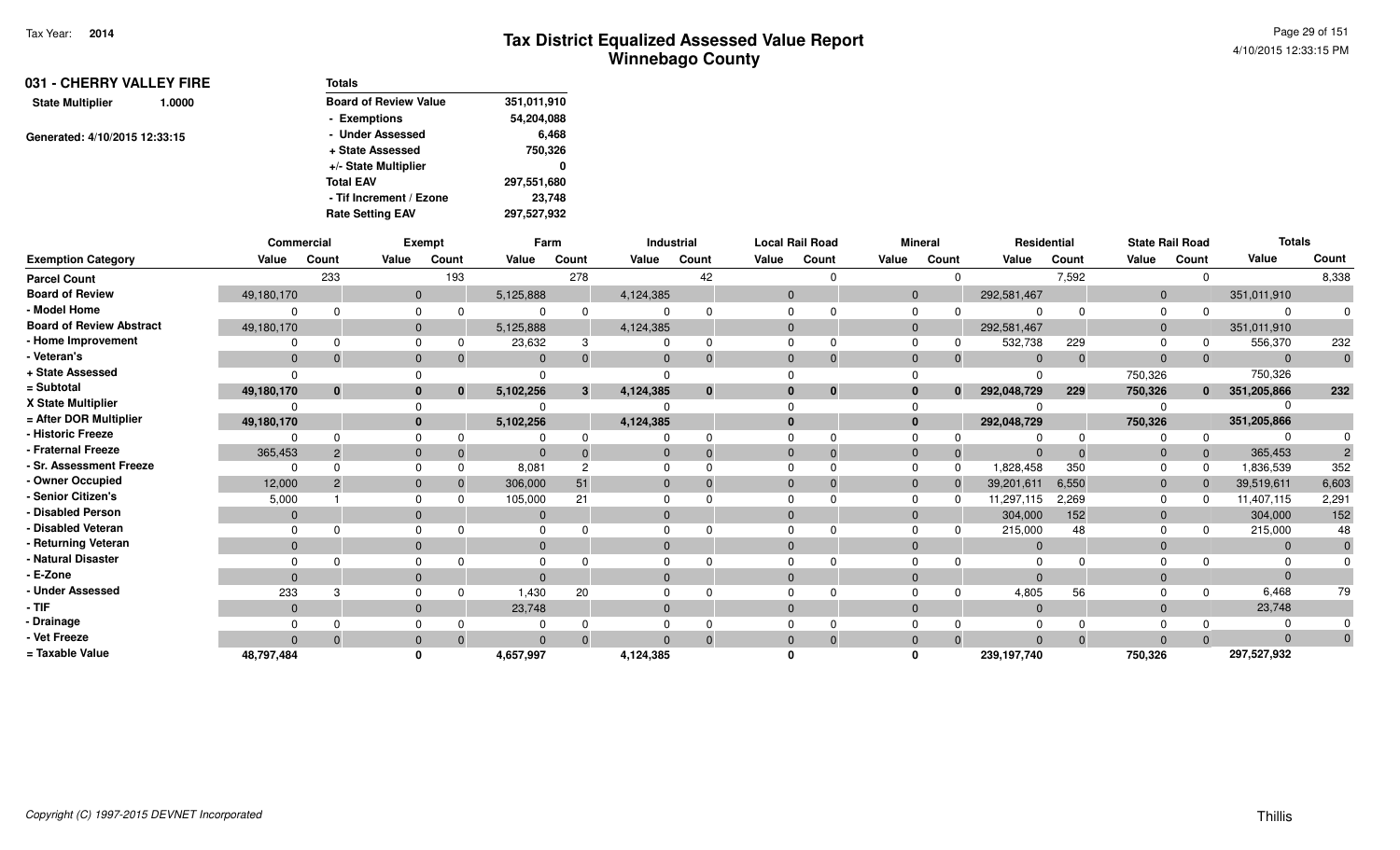Page 30 of 1514/10/2015 12:33:15 PM

| $033 -$ FIRE 1                |        | <b>Totals</b>                |             |
|-------------------------------|--------|------------------------------|-------------|
| <b>State Multiplier</b>       | 1.0000 | <b>Board of Review Value</b> | 110,350,927 |
|                               |        | - Exemptions                 | 14,139,017  |
| Generated: 4/10/2015 12:33:15 |        | - Under Assessed             | 10,068      |
|                               |        | + State Assessed             | 0           |
|                               |        | +/- State Multiplier         | 0           |
|                               |        | <b>Total EAV</b>             | 96,201,842  |
|                               |        | - Tif Increment / Ezone      | 249.316     |
|                               |        | <b>Rate Setting EAV</b>      | 95,952,526  |

|                                 |              | Commercial |                | Exempt   |                | Farm         |          | Industrial |              | <b>Local Rail Road</b> |             | <b>Mineral</b> | Residential    |          |                | <b>State Rail Road</b> | <b>Totals</b> |       |
|---------------------------------|--------------|------------|----------------|----------|----------------|--------------|----------|------------|--------------|------------------------|-------------|----------------|----------------|----------|----------------|------------------------|---------------|-------|
| <b>Exemption Category</b>       | Value        | Count      | Value          | Count    | Value          | Count        | Value    | Count      | Value        | Count                  | Value       | Count          | Value          | Count    | Value          | Count                  | Value         | Count |
| <b>Parcel Count</b>             |              | 113        |                | 106      |                | 1,316        |          | 18         |              | $\Omega$               |             |                |                | 2,722    |                | 0                      |               | 4,275 |
| <b>Board of Review</b>          | 5,066,264    |            | $\mathbf{0}$   |          | 24,943,365     |              | 292,573  |            | $\mathbf{0}$ |                        | $\Omega$    |                | 80,048,725     |          | $\mathbf{0}$   |                        | 110,350,927   |       |
| - Model Home                    |              |            |                |          |                | $\Omega$     |          |            | <sup>0</sup> |                        |             |                |                |          | $\Omega$       |                        |               |       |
| <b>Board of Review Abstract</b> | 5,066,264    |            | $\overline{0}$ |          | 24,943,365     |              | 292,573  |            | $\Omega$     |                        | $\mathbf 0$ |                | 80,048,725     |          | $\overline{0}$ |                        | 110,350,927   |       |
| - Home Improvement              |              |            |                |          | 21,420         | 3            |          |            | $\Omega$     |                        |             |                | 153,020        | 23       |                |                        | 174,440       | 26    |
| Veteran's                       | $\mathbf 0$  |            |                |          | $\mathbf 0$    | $\Omega$     | $\Omega$ |            | $\Omega$     | $\Omega$               |             |                | $\Omega$       | $\Omega$ | $\Omega$       | $\Omega$               |               |       |
| + State Assessed                |              |            |                |          |                |              |          |            |              |                        |             |                |                |          |                |                        |               |       |
| = Subtotal                      | 5,066,264    | $\bf{0}$   |                | $\bf{0}$ | 24,921,945     | $\mathbf{3}$ | 292,573  | $\bf{0}$   | $\bf{0}$     | $\bf{0}$               |             | $\mathbf{0}$   | 79,895,705     | 23       | $\bf{0}$       | $\mathbf{0}$           | 110,176,487   | 26    |
| X State Multiplier              |              |            |                |          |                |              |          |            |              |                        |             |                |                |          |                |                        |               |       |
| = After DOR Multiplier          | 5,066,264    |            | $\bf{0}$       |          | 24,921,945     |              | 292,573  |            | $\Omega$     |                        | 0           |                | 79,895,705     |          | $\mathbf{0}$   |                        | 110,176,487   |       |
| - Historic Freeze               |              |            |                |          |                |              |          |            |              |                        |             |                |                |          |                |                        |               |       |
| <b>Fraternal Freeze</b>         | 24,922       |            |                | $\Omega$ |                | $\Omega$     |          |            | $\Omega$     | $\Omega$               |             | 0              | $\Omega$       | $\Omega$ | $\Omega$       | $\mathbf{0}$           | 24,922        |       |
| <b>Sr. Assessment Freeze</b>    |              |            |                | $\Omega$ | 276,834        | 33           |          |            | $\Omega$     |                        |             |                | 780,566        | 83       |                | 0                      | 1,057,400     | 116   |
| - Owner Occupied                | 18,000       |            |                |          | 1,785,788      | 298          |          |            | $\Omega$     |                        |             |                | 8,051,777      | 1,342    | $\Omega$       | $\mathbf{0}$           | 9,855,565     | 1,643 |
| Senior Citizen's                | 5,000        |            |                |          | 599,425        | 121          |          |            | $\Omega$     |                        |             |                | 2,272,827      | 457      |                |                        | 2,877,252     | 579   |
| <b>Disabled Person</b>          |              |            |                |          | 14,000         |              |          |            | $\Omega$     |                        |             |                | 54,000         | 27       | $\Omega$       |                        | 68,000        | 34    |
| <b>Disabled Veteran</b>         | 5,000        |            |                |          | 10,000         | C            |          |            |              |                        |             |                | 30,000         |          |                |                        | 45,000        |       |
| Returning Veteran               | $\mathbf{0}$ |            | $\mathbf{0}$   |          | $\mathbf{0}$   |              | $\Omega$ |            | $\Omega$     |                        |             |                | $\overline{0}$ |          | $\Omega$       |                        | $\Omega$      |       |
| <b>Natural Disaster</b>         |              |            |                |          |                |              |          |            |              |                        |             |                | $\Omega$       |          |                |                        |               |       |
| E-Zone                          |              |            |                |          | $\Omega$       |              |          |            | $\Omega$     |                        |             |                | $\Omega$       |          |                |                        |               |       |
| <b>Under Assessed</b>           |              |            |                |          | 6,034          | 93           |          |            |              |                        |             |                | 4,034          | 100      |                | <sup>0</sup>           | 10,068        | 193   |
| · TIF                           | 159,826      |            |                |          | $\mathbf{0}$   |              | 37,702   |            | $\mathbf{0}$ |                        |             |                | 51,788         |          | $\Omega$       |                        | 249,316       |       |
| Drainage                        |              |            |                |          |                |              |          |            |              |                        |             |                |                |          |                |                        |               |       |
| Vet Freeze                      | 36,438       |            |                |          | $\overline{0}$ | $\Omega$     |          |            | $\Omega$     |                        |             |                |                |          |                | $\Omega$               | 36,438        |       |
| = Taxable Value                 | 4,817,078    |            |                |          | 22,229,864     |              | 254,871  |            |              |                        |             |                | 68,650,713     |          |                |                        | 95,952,526    |       |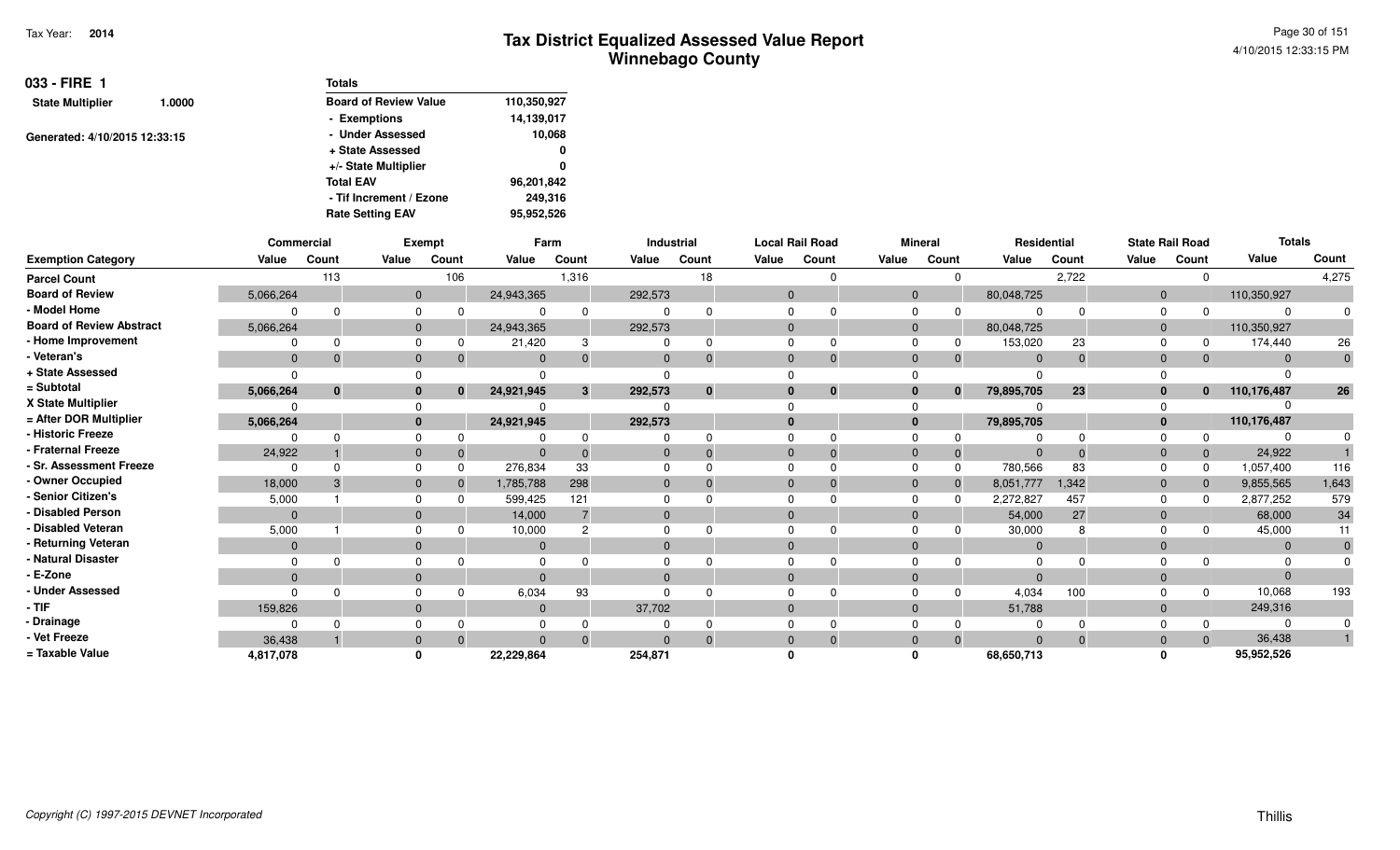| 034 - GERMAN VALLEY FIRE          | <b>Totals</b>                |           |
|-----------------------------------|------------------------------|-----------|
| <b>State Multiplier</b><br>1.0000 | <b>Board of Review Value</b> | 1,409,297 |
|                                   | - Exemptions                 | 98,877    |
| Generated: 4/10/2015 12:33:15     | - Under Assessed             | 0         |
|                                   | + State Assessed             | 0         |
|                                   | +/- State Multiplier         | 0         |
|                                   | <b>Total EAV</b>             | 1,310,420 |
|                                   | - Tif Increment / Ezone      | 0         |
|                                   | <b>Rate Setting EAV</b>      | 1,310,420 |

|                                 |                | Commercial   |              | Exempt   |                | Farm         |                | Industrial   | <b>Local Rail Road</b> |              |              | <b>Mineral</b> |              | Residential |                | <b>State Rail Road</b> | <b>Totals</b> |                 |
|---------------------------------|----------------|--------------|--------------|----------|----------------|--------------|----------------|--------------|------------------------|--------------|--------------|----------------|--------------|-------------|----------------|------------------------|---------------|-----------------|
| <b>Exemption Category</b>       | Value          | Count        | Value        | Count    | Value          | Count        | Value          | Count        | Value                  | Count        | Value        | Count          | Value        | Count       | Value          | Count                  | Value         | Count           |
| <b>Parcel Count</b>             |                | $\Omega$     |              |          |                | 42           |                | <sup>n</sup> |                        | 0            |              | $\Omega$       |              |             |                | $\Omega$               |               | 48              |
| <b>Board of Review</b>          | $\overline{0}$ |              | $\mathbf 0$  |          | 1,219,311      |              | $\mathbf{0}$   |              | $\mathbf{0}$           |              | $\mathbf{0}$ |                | 189,986      |             | $\overline{0}$ |                        | 1,409,297     |                 |
| - Model Home                    | $\Omega$       | $\Omega$     | 0            |          | $\Omega$       |              |                |              |                        |              |              | 0              |              |             | $\Omega$       |                        |               |                 |
| <b>Board of Review Abstract</b> | $\mathbf{0}$   |              | $\mathbf{0}$ |          | 1,219,311      |              | $\overline{0}$ |              | $\mathbf{0}$           |              | $\mathbf{0}$ |                | 189,986      |             | $\overline{0}$ |                        | 1,409,297     |                 |
| - Home Improvement              |                | $\Omega$     |              |          |                | 0            |                |              |                        |              |              |                |              |             | $\Omega$       | $\Omega$               |               |                 |
| - Veteran's                     | $\mathbf 0$    | $\mathbf{0}$ | $\mathbf 0$  |          | $\mathbf 0$    | 0            |                |              | $\mathbf{0}$           | $\mathbf 0$  | $\Omega$     | $\mathbf 0$    | $\Omega$     |             | $\Omega$       | $\mathbf 0$            | $\Omega$      |                 |
| + State Assessed                |                |              |              |          | $\Omega$       |              |                |              |                        |              |              |                | $\Omega$     |             |                |                        |               |                 |
| = Subtotal                      |                | $\mathbf{0}$ | $\mathbf{0}$ | $\bf{0}$ | 1,219,311      | $\mathbf{0}$ |                | $\mathbf{0}$ | $\bf{0}$               | $\mathbf{0}$ | $\bf{0}$     | $\mathbf{0}$   | 189,986      | $\bf{0}$    | $\bf{0}$       | $\mathbf{0}$           | 1,409,297     |                 |
| X State Multiplier              |                |              |              |          | $\Omega$       |              |                |              |                        |              |              |                |              |             |                |                        |               |                 |
| = After DOR Multiplier          | $\mathbf{0}$   |              | $\bf{0}$     |          | 1,219,311      |              |                |              | $\Omega$               |              | $\mathbf{0}$ |                | 189,986      |             |                |                        | 1,409,297     |                 |
| - Historic Freeze               | $\Omega$       | $\Omega$     | 0            |          | $\Omega$       | ŋ            |                |              |                        |              |              |                |              |             | $\Omega$       |                        |               |                 |
| - Fraternal Freeze              | $\mathbf 0$    | $\Omega$     | $\mathbf{0}$ |          | $\mathbf{0}$   | $\Omega$     |                |              | $\mathbf{0}$           | $\Omega$     | $\Omega$     | $\overline{0}$ | $\mathbf{0}$ |             | $\Omega$       | $\mathbf 0$            | $\Omega$      |                 |
| - Sr. Assessment Freeze         | $\Omega$       | $\Omega$     |              |          | 13,877         |              |                |              |                        |              |              |                | $\Omega$     |             |                | $\Omega$               | 13,877        |                 |
| - Owner Occupied                | $\mathbf 0$    | $\Omega$     | $\mathbf{0}$ |          | 30,000         |              |                |              | $\Omega$               |              | $\Omega$     | -0             | 30,000       |             | $\Omega$       | $\mathbf{0}$           | 60,000        | 10 <sup>1</sup> |
| - Senior Citizen's              | $\Omega$       |              | $\Omega$     |          | 15,000         |              |                |              |                        |              |              |                | 10,000       |             |                | $\Omega$               | 25,000        |                 |
| - Disabled Person               | $\mathbf 0$    |              | $\mathbf{0}$ |          | $\mathbf{0}$   |              |                |              | $\Omega$               |              | $\Omega$     |                | $\mathbf 0$  |             | $\Omega$       |                        |               |                 |
| - Disabled Veteran              | $\Omega$       | $\Omega$     | $\Omega$     |          | $\Omega$       |              |                |              |                        |              |              |                |              |             | $\Omega$       |                        |               |                 |
| - Returning Veteran             | $\mathbf{0}$   |              | $\mathbf{0}$ |          | $\overline{0}$ |              |                |              | $\Omega$               |              | $\Omega$     |                | $\Omega$     |             | $\Omega$       |                        | $\Omega$      |                 |
| - Natural Disaster              | $\Omega$       | <sup>n</sup> |              |          | $\Omega$       |              |                |              |                        |              |              |                |              |             |                |                        |               |                 |
| - E-Zone                        | $\mathbf{0}$   |              | $\mathbf 0$  |          | $\Omega$       |              |                |              |                        |              | $\Omega$     |                |              |             | $\Omega$       |                        | $\Omega$      |                 |
| - Under Assessed                | $\Omega$       | $\Omega$     | $\Omega$     |          | $\Omega$       |              |                |              |                        |              |              |                |              |             |                |                        |               |                 |
| - TIF                           | $\mathbf 0$    |              | $\mathbf{0}$ |          | $\mathbf{0}$   |              |                |              | $\mathbf{0}$           |              | $\Omega$     |                | $\mathbf 0$  |             | $\Omega$       |                        | $\Omega$      |                 |
| - Drainage                      |                |              |              |          | $\Omega$       |              |                |              |                        |              |              |                | $\Omega$     |             |                |                        |               |                 |
| - Vet Freeze                    | $\mathbf 0$    | $\mathbf{0}$ | $\mathbf{0}$ |          | $\Omega$       | $\Omega$     |                |              | 0                      | $\Omega$     | $\Omega$     | $\overline{0}$ | $\Omega$     |             | $\Omega$       | $\Omega$               | $\Omega$      | 0               |
| = Taxable Value                 |                |              |              |          | 1,160,434      |              |                |              |                        |              |              |                | 149,986      |             |                |                        | 1,310,420     |                 |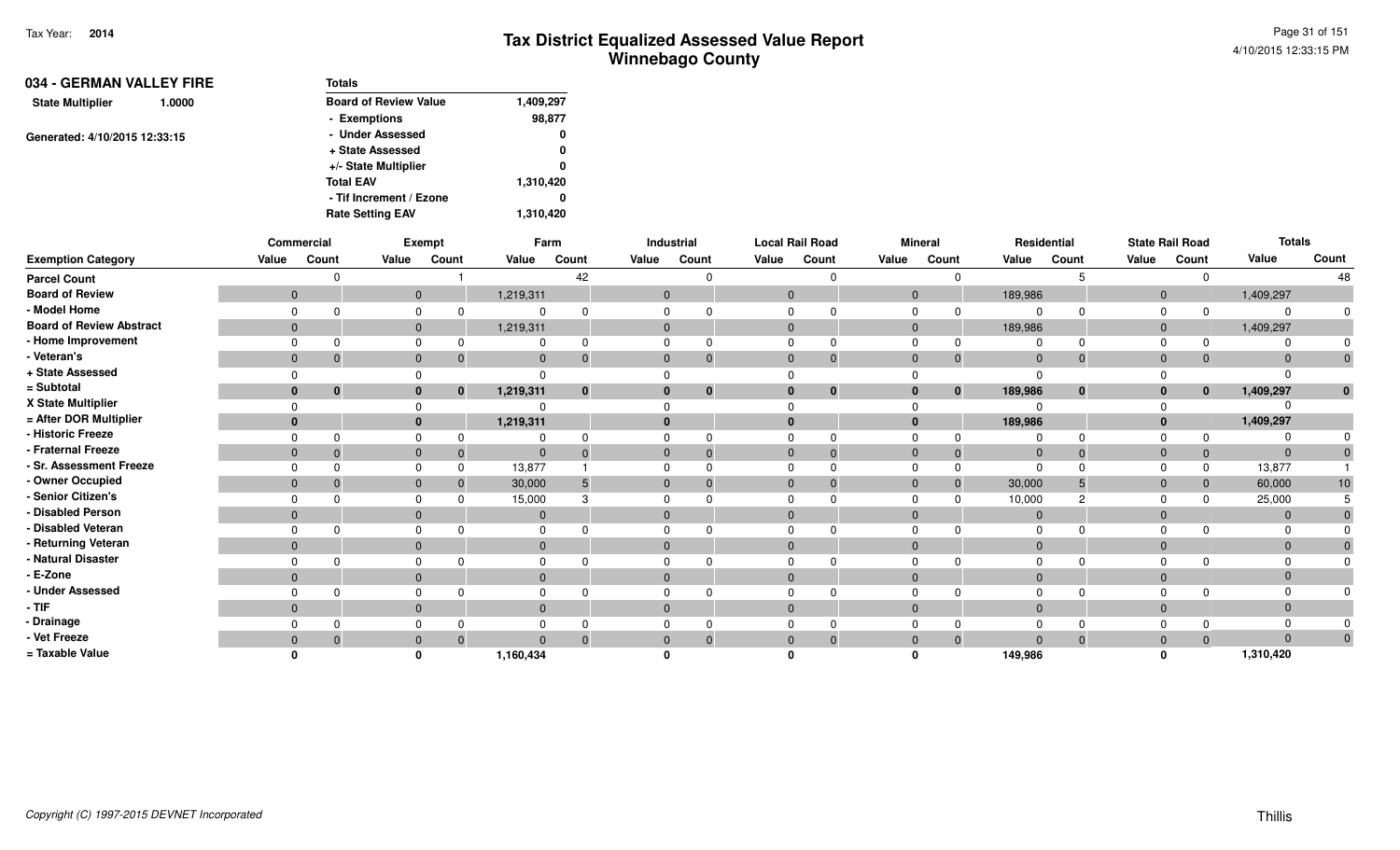| 035 - HARLEM-ROSCOE FIRE      |                         | <b>Totals</b>                |             |
|-------------------------------|-------------------------|------------------------------|-------------|
| <b>State Multiplier</b>       | 1.0000                  | <b>Board of Review Value</b> | 695,551,206 |
|                               |                         | - Exemptions                 | 74,236,007  |
| Generated: 4/10/2015 12:33:15 |                         | - Under Assessed             | 62,220      |
|                               |                         | + State Assessed             | 302,870     |
|                               |                         | +/- State Multiplier         | 0           |
|                               |                         | <b>Total EAV</b>             | 621,555,849 |
|                               | - Tif Increment / Ezone | 10,308,374                   |             |
|                               |                         | <b>Rate Setting EAV</b>      | 611,247,475 |

|                                 | <b>Commercial</b> |              |          | Exempt   |           | Farm     |            | <b>Industrial</b> |              | <b>Local Rail Road</b> |            | <b>Mineral</b> | <b>Residential</b> |          | <b>State Rail Road</b> |          | <b>Totals</b> |        |
|---------------------------------|-------------------|--------------|----------|----------|-----------|----------|------------|-------------------|--------------|------------------------|------------|----------------|--------------------|----------|------------------------|----------|---------------|--------|
| <b>Exemption Category</b>       | Value             | Count        | Value    | Count    | Value     | Count    | Value      | Count             | Value        | Count                  | Value      | Count          | Value              | Count    | Value                  | Count    | Value         | Count  |
| <b>Parcel Count</b>             |                   | 404          |          | 215      |           | 351      |            | 349               |              | ∩                      |            | <sup>n</sup>   |                    | 12,359   |                        |          |               | 13,678 |
| <b>Board of Review</b>          | 85,973,873        |              | $\Omega$ |          | 7,168,999 |          | 39,805,622 |                   | $\Omega$     |                        | $\Omega$   |                | 562,602,712        |          | $\Omega$               |          | 695,551,206   |        |
| - Model Home                    |                   |              |          |          |           | $\Omega$ |            |                   | <sup>0</sup> |                        |            |                |                    |          |                        |          | $\Omega$      |        |
| <b>Board of Review Abstract</b> | 85,973,873        |              |          |          | 7,168,999 |          | 39,805,622 |                   | $\Omega$     |                        |            |                | 562,602,712        |          | $\Omega$               |          | 695,551,206   |        |
| - Home Improvement              |                   |              |          |          | 28,173    |          |            |                   | $\Omega$     |                        |            |                | 1,165,497          | 341      | $\Omega$               |          | 1,193,670     | 345    |
| - Veteran's                     | $\Omega$          |              |          |          | $\Omega$  | $\Omega$ |            |                   | $\Omega$     | $\Omega$               |            |                | 53,191             |          | $\Omega$               |          | 53,191        |        |
| + State Assessed                |                   |              |          |          |           |          |            |                   |              |                        |            |                |                    |          | 302,870                |          | 302,870       |        |
| = Subtotal                      | 85,973,873        | $\mathbf{0}$ |          | $\bf{0}$ | 7,140,826 |          | 39,805,622 | $\bf{0}$          | $\bf{0}$     | $\bf{0}$               |            | $\bf{0}$       | 561,384,024        | 343      | 302,870                | $\bf{0}$ | 694,607,215   | 347    |
| X State Multiplier              |                   |              |          |          |           |          |            |                   | $\Omega$     |                        |            |                |                    |          |                        |          |               |        |
| = After DOR Multiplier          | 85,973,873        |              |          |          | 7,140,826 |          | 39,805,622 |                   | $\bf{0}$     |                        | $\bf{0}$   |                | 561,384,024        |          | 302,870                |          | 694,607,215   |        |
| - Historic Freeze               |                   |              |          |          |           |          |            |                   |              |                        |            |                |                    |          |                        |          |               |        |
| - Fraternal Freeze              | 13,734            |              |          |          | $\Omega$  |          |            |                   | $\Omega$     | $\Omega$               |            |                | $\Omega$           |          | $\Omega$               |          | 13,734        |        |
| · Sr. Assessment Freeze         | $\Omega$          |              |          |          | 24,049    |          |            |                   | $\Omega$     |                        |            |                | 2,084,273          | 305      |                        |          | 2,108,322     | 309    |
| - Owner Occupied                | 48,000            |              |          |          | 450,000   | 75       | 6,000      |                   | $\Omega$     | $\Omega$               | $\Omega$   |                | 58,930,102         | 9,831    | $\Omega$               |          | 59,434,102    | 9,915  |
| - Senior Citizen's              | 5,000             |              |          |          | 160,000   | 32       |            |                   | $\Omega$     |                        |            |                | 10,526,341         | 2,111    |                        |          | 10,691,341    | 2,144  |
| <b>Disabled Person</b>          | $\mathbf{0}$      |              |          |          | 6,000     | 3        | $\Omega$   |                   | $\Omega$     |                        |            |                | 368,000            | 184      | $\Omega$               |          | 374,000       | 187    |
| - Disabled Veteran              | $\Omega$          |              |          |          |           |          |            |                   | $\Omega$     |                        |            |                | 282,500            | 67       |                        |          | 282,500       | 67     |
| - Returning Veteran             | $\mathbf{0}$      |              |          |          | 5,000     |          | $\Omega$   |                   | $\mathbf{0}$ |                        |            |                | $\overline{0}$     |          | $\Omega$               |          | 5,000         |        |
| <b>Natural Disaster</b>         |                   |              |          |          |           |          |            |                   |              |                        |            |                | $\Omega$           |          |                        |          |               |        |
| - E-Zone                        | $\Omega$          |              |          |          | $\Omega$  |          |            |                   | $\Omega$     |                        |            |                | $\Omega$           |          |                        |          | $\Omega$      |        |
| - Under Assessed                | 1,933             | 22           |          |          | 2,415     | 37       | 984        | 12                |              |                        |            |                | 56,888             | 659      |                        |          | 62,220        | 730    |
| - TIF                           | 7,741,692         |              |          |          | 5,483     |          | 2,521,949  |                   | $\mathbf{0}$ |                        |            |                | 39,250             |          | $\overline{0}$         |          | 10,308,374    |        |
| · Drainage                      |                   |              |          |          |           |          |            |                   |              |                        |            |                |                    |          |                        |          | $\Omega$      |        |
| Vet Freeze                      | 80.147            |              |          |          | $\Omega$  | $\Omega$ |            |                   | $\Omega$     | $\Omega$               | $\sqrt{ }$ |                | $\Omega$           | $\Omega$ | $\Omega$               |          | 80,147        |        |
| = Taxable Value                 | 78,083,367        |              |          |          | 6,487,879 |          | 37,276,689 |                   |              |                        |            |                | 489,096,670        |          | 302,870                |          | 611,247,475   |        |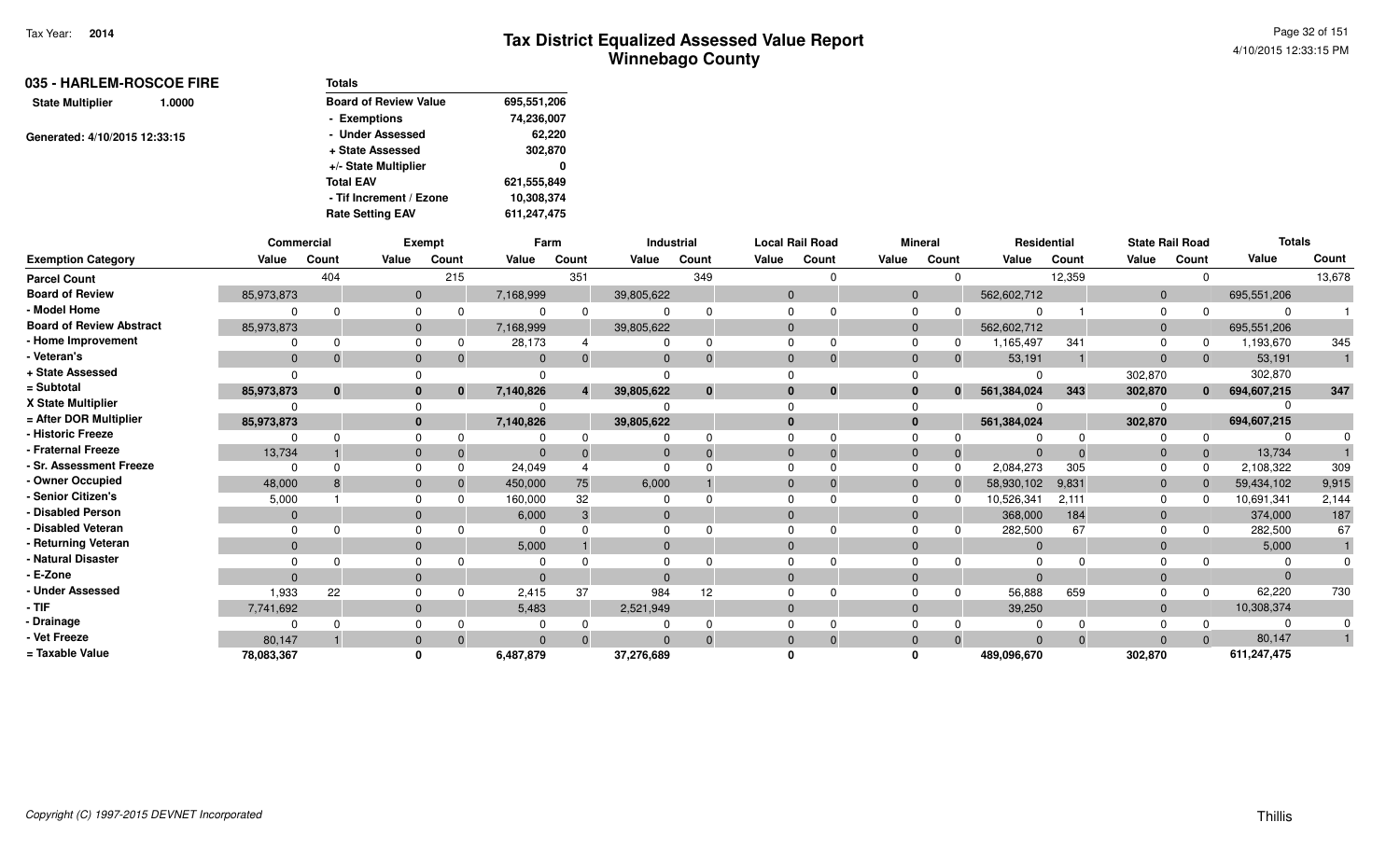| 036 - NEW MILFORD FIRE        |        | <b>Totals</b>                |            |
|-------------------------------|--------|------------------------------|------------|
| <b>State Multiplier</b>       | 1.0000 | <b>Board of Review Value</b> | 41,514,541 |
|                               |        | - Exemptions                 | 7,528,499  |
| Generated: 4/10/2015 12:33:15 |        | - Under Assessed             | 2,383      |
|                               |        | + State Assessed             | 43,474     |
|                               |        | +/- State Multiplier         | 0          |
|                               |        | <b>Total EAV</b>             | 34,027,133 |
|                               |        | - Tif Increment / Ezone      | 25,661     |
|                               |        | <b>Rate Setting EAV</b>      | 34,001,472 |

|                                 |                | <b>Commercial</b> |                | Exempt |              | Farm  |              | <b>Industrial</b> |              | <b>Local Rail Road</b> |                | <b>Mineral</b> |              | Residential | <b>State Rail Road</b> |              | <b>Totals</b> |              |
|---------------------------------|----------------|-------------------|----------------|--------|--------------|-------|--------------|-------------------|--------------|------------------------|----------------|----------------|--------------|-------------|------------------------|--------------|---------------|--------------|
| <b>Exemption Category</b>       | Value          | Count             | Value          | Count  | Value        | Count | Value        | Count             | Value        | Count                  | Value          | Count          | Value        | Count       | Value                  | Count        | Value         | Count        |
| <b>Parcel Count</b>             |                | 40                |                | 32     |              | 117   |              | 37                |              |                        |                | 0              |              | 1,407       |                        | 0            |               | 1,633        |
| <b>Board of Review</b>          | 2,126,383      |                   | $\overline{0}$ |        | 1,939,987    |       | 1,770,713    |                   | $\mathbf{0}$ |                        | $\mathbf{0}$   |                | 35,677,458   |             | $\mathbf{0}$           |              | 41,514,541    |              |
| - Model Home                    | $\Omega$       |                   | $\Omega$       |        | 0            |       | 0            |                   |              |                        | 0              |                | $\Omega$     | $\Omega$    | $\Omega$               | $\Omega$     |               |              |
| <b>Board of Review Abstract</b> | 2,126,383      |                   | $\mathbf{0}$   |        | 1,939,987    |       | 1,770,713    |                   | $\mathbf{0}$ |                        | $\overline{0}$ |                | 35,677,458   |             | $\mathbf{0}$           |              | 41,514,541    |              |
| - Home Improvement              | $\Omega$       |                   | 0              |        | 1,350        |       |              |                   |              |                        | $\Omega$       | 0              | 61,823       | 25          | $\Omega$               | 0            | 63,173        | 26           |
| - Veteran's                     | $\Omega$       | -0                | $\mathbf{0}$   |        | $\mathbf{0}$ |       | $\mathbf{0}$ |                   | $\mathbf{0}$ |                        | $\mathbf 0$    |                | $\Omega$     | $\Omega$    | $\mathbf 0$            | $\Omega$     | $\Omega$      | $\mathbf{0}$ |
| + State Assessed                | $\Omega$       |                   | $\Omega$       |        | 0            |       |              |                   |              |                        |                |                | $\Omega$     |             | 43,474                 |              | 43,474        |              |
| = Subtotal                      | 2,126,383      | $\mathbf{0}$      | $\mathbf{0}$   |        | 1,938,637    |       | 1,770,713    |                   |              | $\bf{0}$               | $\bf{0}$       | $\mathbf{0}$   | 35,615,635   | 25          | 43,474                 | $\mathbf{0}$ | 41,494,842    | 26           |
| X State Multiplier              |                |                   | $\Omega$       |        | 0            |       |              |                   |              |                        |                |                |              |             |                        |              |               |              |
| = After DOR Multiplier          | 2,126,383      |                   | $\mathbf{0}$   |        | 1,938,637    |       | 1,770,713    |                   | $\bf{0}$     |                        | $\bf{0}$       |                | 35,615,635   |             | 43,474                 |              | 41,494,842    |              |
| - Historic Freeze               | $\Omega$       |                   | 0              |        | 0            |       | 0            |                   |              |                        | 0              |                | 0            | $\Omega$    | 0                      | $\Omega$     |               |              |
| - Fraternal Freeze              | $\mathbf{0}$   | -0                | $\mathbf{0}$   | -0     | $\mathbf{0}$ |       | $\mathbf{0}$ |                   | $\mathbf{0}$ |                        | $\mathbf{0}$   | $\Omega$       | $\mathbf{0}$ | $\Omega$    | $\mathbf{0}$           | $\Omega$     | $\Omega$      |              |
| - Sr. Assessment Freeze         | $\Omega$       |                   | $\mathbf 0$    |        | 25,223       | 3     | 0            |                   | $\Omega$     |                        | $\mathbf 0$    | $\Omega$       | 389,462      | 72          | $\Omega$               | $\Omega$     | 414,685       | 75           |
| - Owner Occupied                | 17,076         |                   | $\mathbf{0}$   |        | 144,000      | 24    | $\mathbf{0}$ |                   |              |                        | $\mathbf{0}$   |                | 5,224,785    | 882         | $\mathbf{0}$           | $\Omega$     | 5,385,861     | 909          |
| - Senior Citizen's              | 5,000          |                   | 0              |        | 55,000       |       | 0            |                   |              |                        | $\Omega$       |                | 1,512,601    | 305         | $\Omega$               | $\Omega$     | 1,572,601     | 317          |
| - Disabled Person               | $\Omega$       |                   | $\mathbf{0}$   |        | 2,000        |       | $\mathbf{0}$ |                   | $\Omega$     |                        | $\mathbf{0}$   |                | 66,000       | 33          | $\mathbf 0$            |              | 68,000        | 34           |
| - Disabled Veteran              | $\Omega$       |                   | $\Omega$       |        | 5,000        |       | 0            |                   |              |                        | $\Omega$       |                | 19,179       |             | $\Omega$               | 0            | 24,179        |              |
| - Returning Veteran             | $\overline{0}$ |                   | $\mathbf{0}$   |        | $\mathbf{0}$ |       | $\mathbf{0}$ |                   | $\Omega$     |                        | $\mathbf{0}$   |                | $\mathbf 0$  |             | $\mathbf{0}$           |              | $\Omega$      |              |
| - Natural Disaster              | $\Omega$       |                   | $\Omega$       |        | $\Omega$     |       | 0            |                   |              |                        | $\Omega$       |                | $\Omega$     |             | $\Omega$               |              |               |              |
| - E-Zone                        | $\Omega$       |                   | $\mathbf{0}$   |        | $\Omega$     |       | $\mathbf{0}$ |                   |              |                        | $\Omega$       |                | $\Omega$     |             | $\Omega$               |              |               |              |
| - Under Assessed                | $\Omega$       |                   | $\Omega$       |        | 949          | 13    | 0            |                   |              |                        | $\Omega$       |                | 1,434        | 18          | $\Omega$               | $\Omega$     | 2,383         | 31           |
| - TIF-                          | $\overline{0}$ |                   | $\mathbf{0}$   |        | 13,550       |       | $\mathbf 0$  |                   | $\mathbf{0}$ |                        | $\mathbf{0}$   |                | 12,111       |             | $\mathbf{0}$           |              | 25,661        |              |
| - Drainage                      | $\Omega$       |                   | $\Omega$       |        | 0            |       | 0            |                   |              |                        | $\Omega$       |                |              |             | $\Omega$               |              |               |              |
| - Vet Freeze                    | $\Omega$       |                   | $\mathbf{0}$   |        | $\Omega$     |       | $\Omega$     |                   |              |                        | $\mathbf 0$    | $\Omega$       | $\Omega$     | $\Omega$    | $\Omega$               | $\Omega$     | $\Omega$      |              |
| = Taxable Value                 | 2,104,307      |                   | $\mathbf{0}$   |        | 1,692,915    |       | 1,770,713    |                   |              |                        |                |                | 28,390,063   |             | 43,474                 |              | 34,001,472    |              |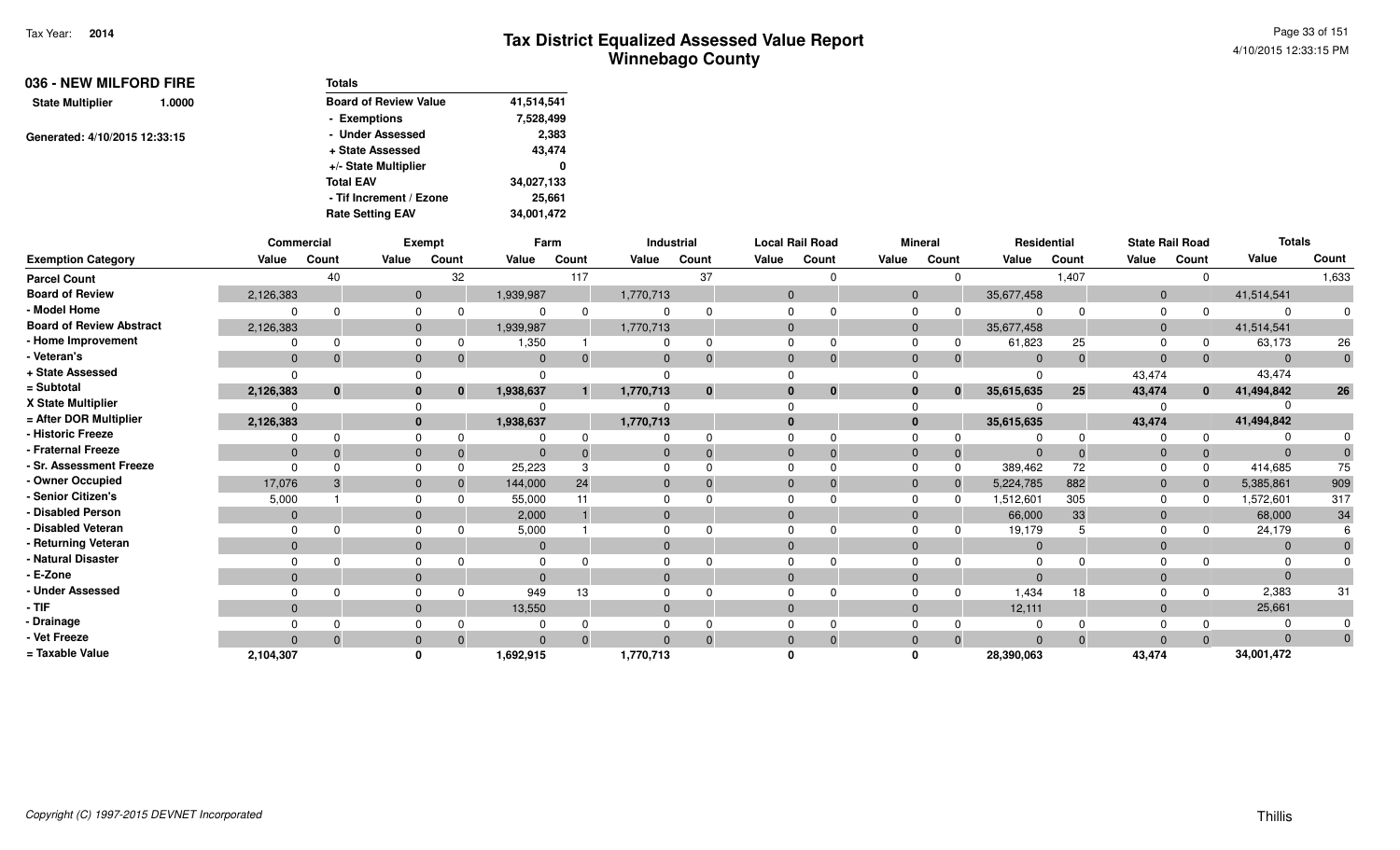| 037 - NORTH PARK FIRE         |                  | <b>Totals</b>                |             |
|-------------------------------|------------------|------------------------------|-------------|
| <b>State Multiplier</b>       | 1.0000           | <b>Board of Review Value</b> | 200,326,011 |
|                               |                  | - Exemptions                 | 39,349,943  |
| Generated: 4/10/2015 12:33:15 |                  | - Under Assessed             | 471         |
|                               | + State Assessed | 353,168                      |             |
|                               |                  | +/- State Multiplier         | 0           |
|                               |                  | <b>Total EAV</b>             | 161,328,765 |
|                               |                  | - Tif Increment / Ezone      | 444.457     |
|                               |                  | <b>Rate Setting EAV</b>      | 160,884,308 |

|                                 | Commercial   |          |              | Exempt   |          | Farm         |              | Industrial   | <b>Local Rail Road</b> |          |              | <b>Mineral</b> | Residential |                |                | <b>State Rail Road</b> | <b>Totals</b> |              |
|---------------------------------|--------------|----------|--------------|----------|----------|--------------|--------------|--------------|------------------------|----------|--------------|----------------|-------------|----------------|----------------|------------------------|---------------|--------------|
| <b>Exemption Category</b>       | Value        | Count    | Value        | Count    | Value    | Count        | Value        | Count        | Value                  | Count    | Value        | Count          | Value       | Count          | Value          | Count                  | Value         | Count        |
| <b>Parcel Count</b>             |              | 145      |              | 153      |          | 48           |              | 10           |                        |          |              | <sup>0</sup>   |             | 6,338          |                | $\Omega$               |               | 6,695        |
| <b>Board of Review</b>          | 9,366,428    |          | $\mathbf{0}$ |          | 866,406  |              | 3,329,490    |              | 28                     |          | $\mathbf{0}$ |                | 186,763,659 |                | $\overline{0}$ |                        | 200,326,011   |              |
| - Model Home                    |              |          |              |          |          |              |              |              |                        |          |              |                |             |                | $\Omega$       |                        |               |              |
| <b>Board of Review Abstract</b> | 9,366,428    |          | $\mathbf{0}$ |          | 866,406  |              | 3,329,490    |              | 28                     |          | $\Omega$     |                | 186,763,659 |                | $\overline{0}$ |                        | 200,326,011   |              |
| - Home Improvement              |              |          |              |          |          |              |              | $\Omega$     |                        |          |              |                | 322,538     | 147            | $\Omega$       |                        | 322,538       | 147          |
| - Veteran's                     | $\mathbf{0}$ |          | $\mathbf{0}$ |          | $\Omega$ |              |              | $\Omega$     | $\Omega$               |          | $\Omega$     | $\mathbf 0$    | $\Omega$    |                | $\Omega$       | $\mathbf 0$            |               | $\mathbf{0}$ |
| + State Assessed                |              |          |              |          |          |              |              |              |                        |          |              |                |             |                | 353,168        |                        | 353,168       |              |
| = Subtotal                      | 9,366,428    | $\bf{0}$ | $\bf{0}$     | $\bf{0}$ | 866,406  | $\mathbf{0}$ | 3,329,490    | $\mathbf{0}$ | 28                     | $\bf{0}$ | $\bf{0}$     | $\mathbf{0}$   | 186,441,121 | 147            | 353,168        | $\mathbf{0}$           | 200,356,641   | 147          |
| X State Multiplier              |              |          |              |          |          |              |              |              |                        |          |              |                |             |                |                |                        |               |              |
| = After DOR Multiplier          | 9,366,428    |          | $\mathbf{0}$ |          | 866,406  |              | 3,329,490    |              | 28                     |          | $\mathbf{0}$ |                | 186,441,121 |                | 353,168        |                        | 200,356,641   |              |
| - Historic Freeze               |              |          |              |          |          |              |              |              |                        |          |              |                |             |                |                | $\Omega$               |               |              |
| - Fraternal Freeze              | $\mathbf{0}$ |          | $\mathbf{0}$ |          | $\Omega$ |              |              | $\Omega$     |                        |          | $\Omega$     | $\overline{0}$ | $\Omega$    |                | $\mathbf 0$    | $\mathbf{0}$           |               |              |
| <b>Sr. Assessment Freeze</b>    |              |          | $\Omega$     |          |          |              |              |              |                        |          | $\Omega$     | $\Omega$       | 2,043,644   | 361            | $\Omega$       | $\Omega$               | 2,043,644     | 361          |
| - Owner Occupied                | 18,000       |          | $\mathbf{0}$ |          | 36,000   |              |              | $\Omega$     |                        |          | $\Omega$     | $\mathbf 0$    | 29,579,643  | 4,958          | $\Omega$       | $\Omega$               | 29,633,643    | 4,967        |
| <b>Senior Citizen's</b>         |              |          |              |          | 10,000   |              |              |              |                        |          | $\Omega$     | $\Omega$       | 6,872,618   | 1,383          | $\Omega$       | <sup>0</sup>           | 6,882,618     | 1,385        |
| - Disabled Person               | $\Omega$     |          | $\Omega$     |          |          |              |              |              |                        |          | $\Omega$     |                | 320,000     | 160            | $\overline{0}$ |                        | 320,000       | 160          |
| Disabled Veteran                |              |          | $\Omega$     |          |          |              |              |              |                        |          | $\Omega$     | $\Omega$       | 137,500     | 33             | $\Omega$       | 0                      | 137,500       | 33           |
| - Returning Veteran             | $\mathbf{0}$ |          | $\mathbf{0}$ |          | $\Omega$ |              | $\mathbf{0}$ |              | $\Omega$               |          | $\Omega$     |                | 10,000      | $\overline{2}$ | $\Omega$       |                        | 10,000        |              |
| Natural Disaster                |              |          |              |          |          |              |              |              |                        |          |              |                |             |                |                |                        |               |              |
| - E-Zone                        | $\Omega$     |          | $\Omega$     |          |          |              |              |              |                        |          | $\Omega$     |                |             |                | $\Omega$       |                        |               |              |
| <b>Under Assessed</b>           |              |          |              |          |          |              | 29           |              | 28                     |          |              |                | 414         |                |                |                        | 471           |              |
| - TIF                           | 329,167      |          | $\Omega$     |          | $\Omega$ |              | $\Omega$     |              | $\Omega$               |          | $\Omega$     |                | 115,290     |                | $\Omega$       |                        | 444,457       |              |
| - Drainage                      |              |          |              |          |          |              |              |              |                        |          |              |                |             |                |                |                        |               |              |
| - Vet Freeze                    | $\Omega$     |          | $\Omega$     |          | $\Omega$ |              | $\Omega$     | $\Omega$     | $\Omega$               |          | $\Omega$     | $\Omega$       | $\Omega$    |                | $\Omega$       | $\Omega$               | $\Omega$      |              |
| = Taxable Value                 | 9,019,261    |          |              |          | 820,406  |              | 3,329,461    |              |                        |          |              |                | 147,362,012 |                | 353,168        |                        | 160,884,308   |              |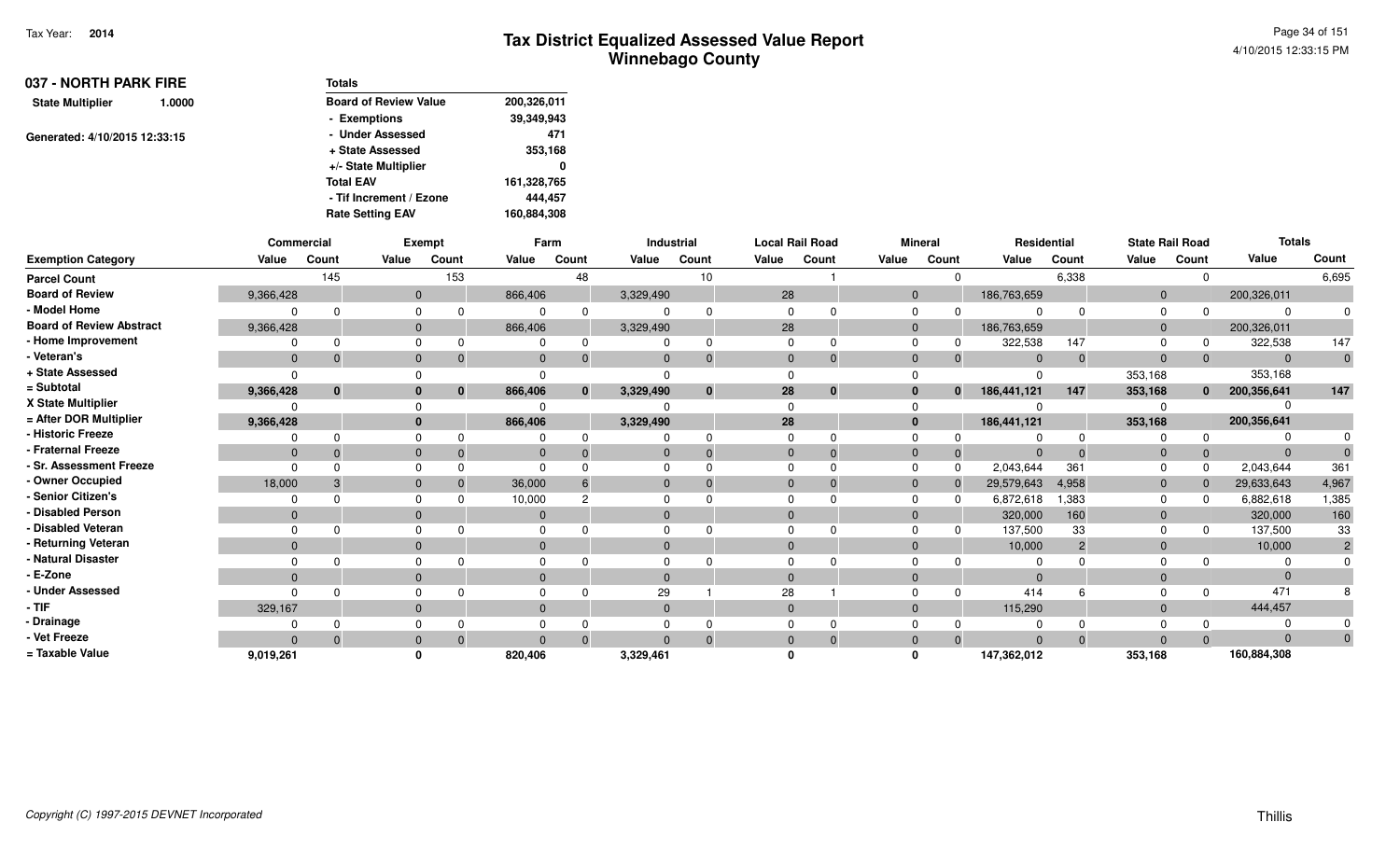| 038 - NORTHWEST FIRE          |                  | <b>Totals</b>                |            |
|-------------------------------|------------------|------------------------------|------------|
| <b>State Multiplier</b>       | 1.0000           | <b>Board of Review Value</b> | 65,056,625 |
|                               |                  | - Exemptions                 | 10,638,130 |
| Generated: 4/10/2015 12:33:15 |                  | - Under Assessed             | 1,329      |
|                               | + State Assessed | 291,433                      |            |
|                               |                  | +/- State Multiplier         | 0          |
|                               |                  | <b>Total EAV</b>             | 54,708,599 |
|                               |                  | - Tif Increment / Ezone      | 0          |
|                               |                  | <b>Rate Setting EAV</b>      | 54,708,599 |

|                                 | Commercial     |              |              | Exempt       |           | Farm           |                | Industrial   |          | <b>Local Rail Road</b> |              | <b>Mineral</b> |                | Residential | <b>State Rail Road</b> |              | <b>Totals</b>  |       |
|---------------------------------|----------------|--------------|--------------|--------------|-----------|----------------|----------------|--------------|----------|------------------------|--------------|----------------|----------------|-------------|------------------------|--------------|----------------|-------|
| <b>Exemption Category</b>       | Value          | Count        | Value        | Count        | Value     | Count          | Value          | Count        | Value    | Count                  | Value        | Count          | Value          | Count       | Value                  | Count        | Value          | Count |
| <b>Parcel Count</b>             |                | 24           |              | 38           |           | 226            |                | 18           |          |                        |              |                |                | 1,676       |                        |              |                | 1,982 |
| <b>Board of Review</b>          | 984,299        |              | $\mathbf{0}$ |              | 4,146,051 |                | 560,530        |              | $\Omega$ |                        | $\mathbf{0}$ |                | 59,365,745     |             | $\Omega$               |              | 65,056,625     |       |
| - Model Home                    |                |              | $\Omega$     |              |           |                |                |              |          |                        |              |                |                |             |                        |              | $\Omega$       |       |
| <b>Board of Review Abstract</b> | 984,299        |              | $\mathbf{0}$ |              | 4,146,051 |                | 560,530        |              |          |                        | $\Omega$     |                | 59,365,745     |             | $\Omega$               |              | 65,056,625     |       |
| - Home Improvement              |                |              | $\Omega$     |              |           |                |                | $\Omega$     |          |                        | <sup>0</sup> |                | 54,889         | 31          |                        |              | 54,889         | 31    |
| - Veteran's                     | $\mathbf{0}$   | $\Omega$     | $\mathbf{0}$ |              | $\Omega$  |                | $\Omega$       | $\Omega$     | $\Omega$ |                        | $\Omega$     |                | $\Omega$       | $\Omega$    | $\Omega$               |              | $\overline{0}$ |       |
| + State Assessed                |                |              |              |              |           |                |                |              |          |                        |              |                |                |             | 291,433                |              | 291,433        |       |
| = Subtotal                      | 984,299        | $\mathbf{0}$ | $\bf{0}$     | $\mathbf{0}$ | 4,146,051 | $\bf{0}$       | 560,530        | $\mathbf{0}$ |          | $\bf{0}$               | $\bf{0}$     | $\bf{0}$       | 59,310,856     | 31          | 291,433                | $\mathbf{0}$ | 65,293,169     | 31    |
| X State Multiplier              |                |              |              |              |           |                |                |              |          |                        |              |                |                |             |                        |              |                |       |
| = After DOR Multiplier          | 984,299        |              | $\bf{0}$     |              | 4,146,051 |                | 560,530        |              | $\Omega$ |                        | $\bf{0}$     |                | 59,310,856     |             | 291,433                |              | 65,293,169     |       |
| - Historic Freeze               |                |              |              |              |           |                |                |              |          |                        |              |                |                |             |                        |              |                |       |
| - Fraternal Freeze              | $\mathbf{0}$   |              | $\mathbf{0}$ |              |           |                |                | $\Omega$     |          |                        | $\Omega$     | 0              |                |             |                        |              | $\Omega$       |       |
| - Sr. Assessment Freeze         |                |              | $\Omega$     |              | 17,614    | $\overline{c}$ |                |              |          |                        | $\Omega$     |                | 566,459        | 79          |                        |              | 584,073        | 81    |
| - Owner Occupied                | 6,000          |              | $\mathbf{0}$ |              | 252,000   | 42             | 6,000          |              | $\Omega$ |                        | $\Omega$     | $\mathbf{0}$   | 7,321,630      | 1,224       | $\overline{0}$         |              | 7,585,630      | 1,268 |
| - Senior Citizen's              |                |              |              |              | 100,000   | 20             | 5,000          |              |          |                        |              |                | 2,180,038      | 438         |                        |              | 2,285,038      | 459   |
| - Disabled Person               | $\Omega$       |              | $\mathbf{0}$ |              |           |                | 2,000          |              |          |                        | $\Omega$     |                | 84,000         | 42          |                        |              | 86,000         | 43    |
| - Disabled Veteran              |                |              | $\Omega$     |              |           |                |                |              |          |                        | $\Omega$     |                | 42,500         | 10          |                        |              | 42,500         | 10    |
| - Returning Veteran             | $\overline{0}$ |              | $\mathbf{0}$ |              | $\Omega$  |                | $\overline{0}$ |              | $\Omega$ |                        | $\Omega$     |                | $\overline{0}$ |             | $\Omega$               |              | $\mathbf{0}$   |       |
| - Natural Disaster              |                |              |              |              |           |                |                |              |          |                        |              |                |                |             |                        |              |                |       |
| - E-Zone                        | $\Omega$       |              | $\Omega$     |              |           |                | $\Omega$       |              |          |                        | $\Omega$     |                | $\Omega$       |             |                        |              | $\Omega$       |       |
| - Under Assessed                |                |              | $\Omega$     |              | 974       | 15             |                |              |          |                        |              |                | 355            | 14          |                        |              | 1,329          | 29    |
| - TIF                           | $\mathbf{0}$   |              | $\Omega$     |              | $\Omega$  |                | $\Omega$       |              | $\Omega$ |                        | $\Omega$     |                | $\Omega$       |             | $\Omega$               |              | $\Omega$       |       |
| · Drainage                      |                |              |              |              |           |                |                |              |          |                        |              |                |                |             |                        |              |                |       |
| - Vet Freeze                    | $\Omega$       |              | $\Omega$     |              | $\Omega$  |                |                | $\Omega$     |          |                        | $\Omega$     | $\Omega$       | $\Omega$       | $\Omega$    |                        |              | $\Omega$       |       |
| = Taxable Value                 | 978,299        |              | $\Omega$     |              | 3,775,463 |                | 547,530        |              |          |                        |              |                | 49,115,874     |             | 291,433                |              | 54,708,599     |       |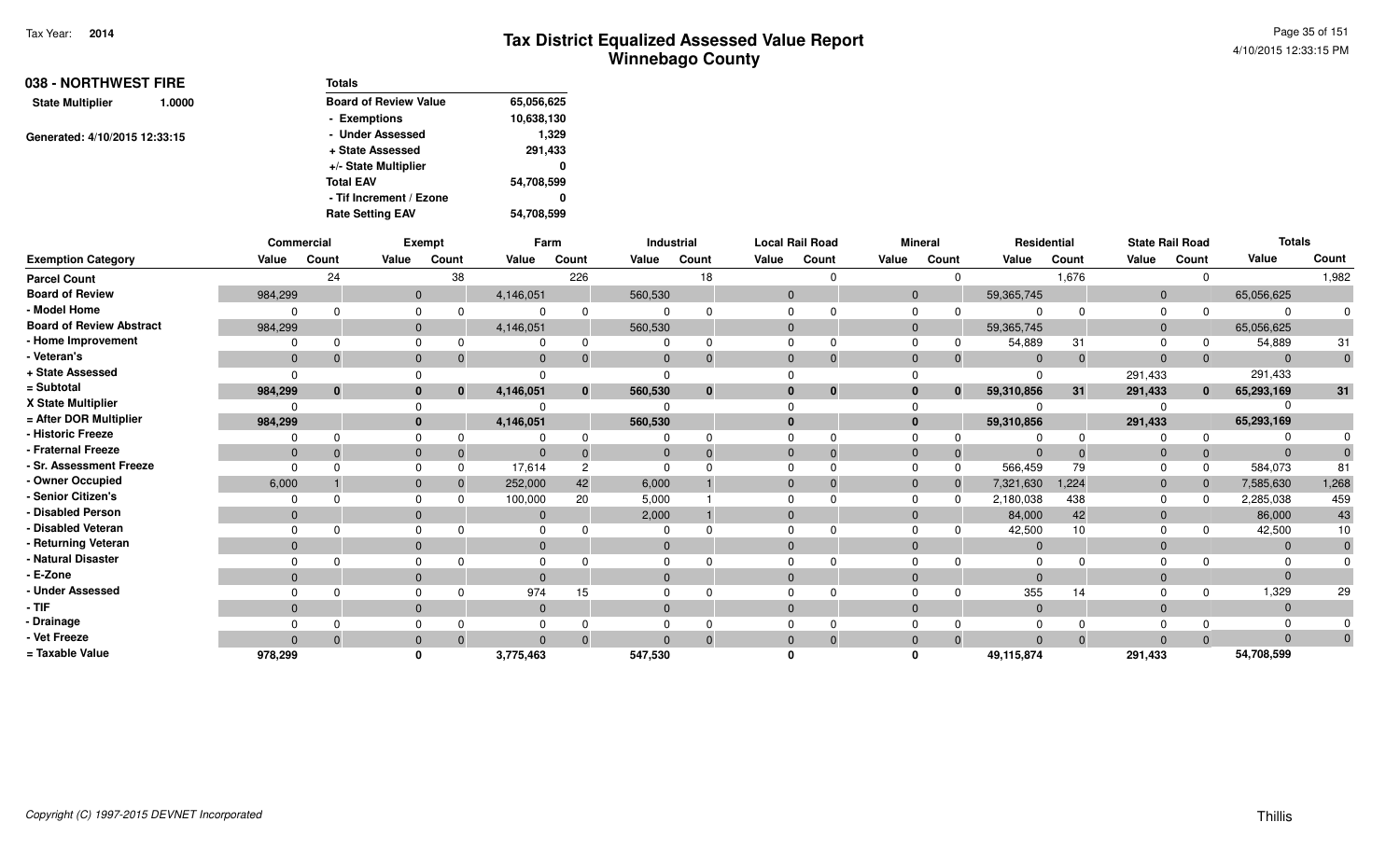| 039 - PECATONICA FIRE         |                  | <b>Totals</b>                |            |
|-------------------------------|------------------|------------------------------|------------|
| <b>State Multiplier</b>       | 1.0000           | <b>Board of Review Value</b> | 99,047,115 |
|                               |                  | - Exemptions                 | 13,106,057 |
| Generated: 4/10/2015 12:33:15 |                  | - Under Assessed             | 17,326     |
|                               | + State Assessed | 584,768                      |            |
|                               |                  | +/- State Multiplier         | 0          |
|                               |                  | <b>Total EAV</b>             | 86,508,500 |
|                               |                  | - Tif Increment / Ezone      | 0          |
|                               |                  | <b>Rate Setting EAV</b>      | 86,508,500 |

|                                 |              | <b>Commercial</b> |              | <b>Exempt</b>  |              | Farm     |              | Industrial | <b>Local Rail Road</b> |               |              | <b>Mineral</b> |                | Residential | <b>State Rail Road</b> |              | <b>Totals</b> |              |
|---------------------------------|--------------|-------------------|--------------|----------------|--------------|----------|--------------|------------|------------------------|---------------|--------------|----------------|----------------|-------------|------------------------|--------------|---------------|--------------|
| <b>Exemption Category</b>       | Value        | Count             | Value        | Count          | Value        | Count    | Value        | Count      | Value                  | Count         | Value        | Count          | Value          | Count       | Value                  | Count        | Value         | Count        |
| <b>Parcel Count</b>             |              | 143               |              | 108            |              | 865      |              | 50         |                        | $\mathcal{P}$ |              | $\Omega$       |                | 1,941       |                        | $\Omega$     |               | 3,109        |
| <b>Board of Review</b>          | 6,803,135    |                   |              | $\overline{0}$ | 19,723,648   |          | 2,182,918    |            | 589                    |               | $\mathbf{0}$ |                | 70,336,825     |             | $\mathbf{0}$           |              | 99,047,115    |              |
| - Model Home                    | $\Omega$     | $\cap$            | $\mathbf 0$  |                | 0            | $\Omega$ |              |            | $\Omega$               |               | 0            | $\Omega$       | $\Omega$       | $\Omega$    | 0                      | $\Omega$     |               |              |
| <b>Board of Review Abstract</b> | 6,803,135    |                   | $\mathbf{0}$ |                | 19,723,648   |          | 2,182,918    |            | 589                    |               | $\mathbf{0}$ |                | 70,336,825     |             | $\mathbf{0}$           |              | 99,047,115    |              |
| - Home Improvement              | $\Omega$     | $\Omega$          | $\mathbf 0$  |                | 76,348       | 11       | 0            |            | $\Omega$               |               | $\Omega$     | $\Omega$       | 180,420        | 68          | $\Omega$               | 0            | 256,768       | 79           |
| - Veteran's                     | $\Omega$     |                   | $\mathbf{0}$ |                | $\Omega$     |          | $\mathbf{0}$ |            | $\mathbf{0}$           |               | $\mathbf 0$  |                | $\overline{0}$ | $\Omega$    | $\mathbf 0$            | $\Omega$     | $\Omega$      | $\mathbf{0}$ |
| + State Assessed                | $\Omega$     |                   | $\Omega$     |                | $\Omega$     |          | $\Omega$     |            |                        |               |              |                | $\Omega$       |             | 584,768                |              | 584,768       |              |
| = Subtotal                      | 6,803,135    | $\bf{0}$          |              | $\bf{0}$<br>n  | 19,647,300   | 11       | 2,182,918    |            | 589                    | $\bf{0}$      | 0            | $\bf{0}$       | 70,156,405     | 68          | 584,768                | $\bf{0}$     | 99,375,115    | 79           |
| X State Multiplier              |              |                   | 0            |                |              |          |              |            |                        |               |              |                |                |             |                        |              |               |              |
| = After DOR Multiplier          | 6,803,135    |                   |              | $\mathbf{0}$   | 19,647,300   |          | 2,182,918    |            | 589                    |               | $\mathbf{0}$ |                | 70,156,405     |             | 584,768                |              | 99,375,115    |              |
| - Historic Freeze               | $\Omega$     |                   | $\Omega$     |                | 0            |          |              |            |                        |               | $\Omega$     |                | ŋ              | $\Omega$    | O                      | $\Omega$     |               |              |
| - Fraternal Freeze              | 7,276        |                   | $\mathbf{0}$ | $\Omega$       | $\mathbf{0}$ |          | $\mathbf 0$  |            | $\mathbf{0}$           |               | $\mathbf 0$  | $\Omega$       | $\mathbf{0}$   | $\Omega$    | $\mathbf 0$            | $\mathbf{0}$ | 7,276         |              |
| - Sr. Assessment Freeze         | $\Omega$     | $\cap$            | $\mathbf 0$  |                | 135,010      | 14       | 0            |            | $\Omega$               |               | $\mathbf 0$  | $\Omega$       | 477,804        | 70          | $\Omega$               | $\Omega$     | 612,814       | 84           |
| - Owner Occupied                | 14,745       |                   | $\mathbf{0}$ |                | 1,203,468    | 201      | $\mathbf{0}$ |            |                        |               | $\mathbf{0}$ | $\Omega$       | 8,554,107      | 1,427       | $\mathbf{0}$           | $\mathbf 0$  | 9,772,320     | 1,631        |
| - Senior Citizen's              | $\Omega$     |                   | $\mathbf 0$  |                | 361,912      | 73       | 0            |            |                        |               | $\Omega$     |                | 1,987,630      | 400         | $\Omega$               | $\Omega$     | 2,349,542     | 473          |
| - Disabled Person               | 2,000        |                   | $\mathbf{0}$ |                | 8,000        |          | $\mathbf{0}$ |            |                        |               | $\mathbf{0}$ |                | 42,000         | 21          | $\mathbf{0}$           |              | 52,000        | 26           |
| - Disabled Veteran              | $\Omega$     |                   | $\Omega$     |                | 7,500        |          | 0            |            | $\Omega$               |               | $\Omega$     |                | 30,000         |             | $\Omega$               | $\Omega$     | 37,500        |              |
| - Returning Veteran             | $\mathbf{0}$ |                   | $\mathbf{0}$ |                | $\mathbf{0}$ |          | $\mathbf 0$  |            | $\mathbf{0}$           |               | $\mathbf{0}$ |                | 5,000          |             | $\mathbf{0}$           |              | 5,000         |              |
| - Natural Disaster              | $\Omega$     |                   | $\Omega$     |                | $\Omega$     |          | 0            |            |                        |               | $\Omega$     |                |                |             | $\Omega$               |              |               |              |
| - E-Zone                        | $\Omega$     |                   | $\mathbf{0}$ |                | $\Omega$     |          | $\mathbf{0}$ |            |                        |               | $\Omega$     |                | $\Omega$       |             | $\mathbf{0}$           |              | $\Omega$      |              |
| - Under Assessed                | 364          |                   | $\Omega$     |                | 3,594        | 59       | 0            |            | 136                    |               | $\Omega$     |                | 13,232         | 167         | $\Omega$               | $\Omega$     | 17,326        | 231          |
| - TIF                           | $\mathbf{0}$ |                   | $\mathbf{0}$ |                | $\Omega$     |          | $\mathbf{0}$ |            | $\mathbf{0}$           |               | $\mathbf{0}$ |                | $\overline{0}$ |             | $\mathbf{0}$           |              | $\Omega$      |              |
| - Drainage                      | $\Omega$     |                   | 0            |                | 0            |          | 0            |            |                        |               | 0            |                | 0              |             | 0                      |              |               |              |
| - Vet Freeze                    | 12,837       |                   | $\mathbf{0}$ |                | $\Omega$     |          | $\Omega$     |            |                        |               | $\mathbf 0$  | $\Omega$       | $\Omega$       | $\Omega$    | $\Omega$               | $\Omega$     | 12,837        |              |
| = Taxable Value                 | 6,765,913    |                   | $\mathbf{0}$ |                | 17,927,816   |          | 2,182,918    |            | 453                    |               | ŋ            |                | 59,046,632     |             | 584,768                |              | 86,508,500    |              |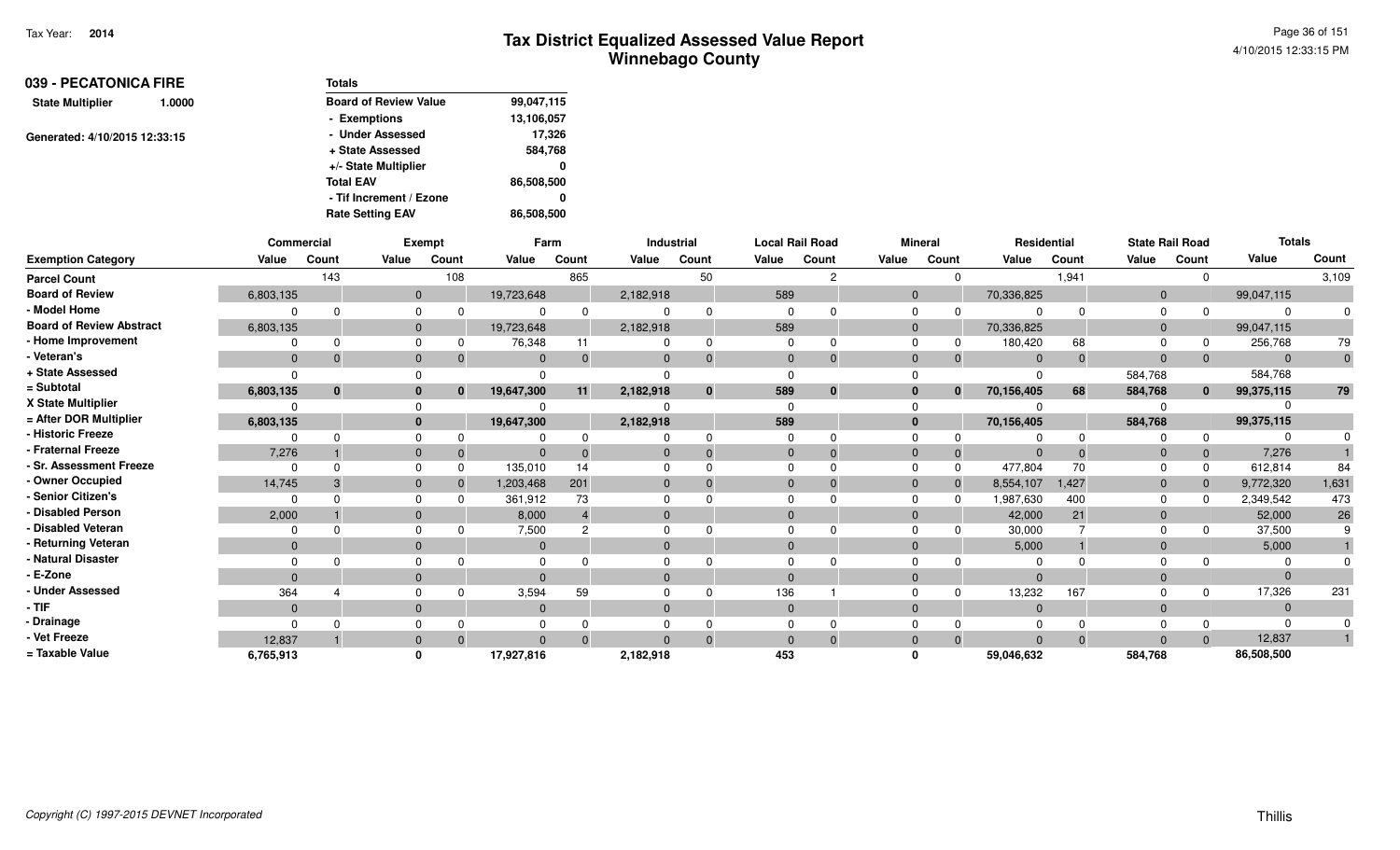Page 37 of 1514/10/2015 12:33:15 PM

| 040 - ROCK RIVER FIRE             | <b>Totals</b>                |           |
|-----------------------------------|------------------------------|-----------|
| <b>State Multiplier</b><br>1.0000 | <b>Board of Review Value</b> | 3,304,503 |
|                                   | - Exemptions                 | 594,660   |
| Generated: 4/10/2015 12:33:15     | - Under Assessed             | 0         |
|                                   | + State Assessed             | 0         |
|                                   | +/- State Multiplier         | 0         |
|                                   | <b>Total EAV</b>             | 2,709,843 |
|                                   | - Tif Increment / Ezone      | 0         |
|                                   | <b>Rate Setting EAV</b>      | 2.709.843 |

|                                 |              | Commercial |          | Exempt                   |              | Farm         |              | Industrial |              | <b>Local Rail Road</b> |          | <b>Mineral</b> |                           | Residential                 |                | <b>State Rail Road</b> | <b>Totals</b> |              |
|---------------------------------|--------------|------------|----------|--------------------------|--------------|--------------|--------------|------------|--------------|------------------------|----------|----------------|---------------------------|-----------------------------|----------------|------------------------|---------------|--------------|
| <b>Exemption Category</b>       | Value        | Count      | Value    | Count                    | Value        | Count        | Value        | Count      | Value        | Count                  | Value    | Count          | Value                     | Count                       | Value          | Count                  | Value         | Count        |
| <b>Parcel Count</b>             |              | 2          |          | 5                        |              | 3            |              | 9          |              | <sup>0</sup>           |          | $\Omega$       |                           | 100                         |                | $\Omega$               |               | 119          |
| <b>Board of Review</b>          | 42,933       |            |          | $\mathbf{0}$             | 7,290        |              | 576,821      |            | $\Omega$     |                        |          | $\overline{0}$ | 2,677,459                 |                             | $\overline{0}$ |                        | 3,304,503     |              |
| - Model Home                    |              |            |          |                          |              | 0            |              |            |              |                        |          | 0<br>0         |                           | $\Omega$                    | 0              | $\Omega$               | $\Omega$      | $\Omega$     |
| <b>Board of Review Abstract</b> | 42,933       |            |          | $\mathbf{0}$             | 7,290        |              | 576,821      |            | $\mathbf{0}$ |                        |          | $\overline{0}$ | 2,677,459                 |                             | $\mathbf{0}$   |                        | 3,304,503     |              |
| - Home Improvement              |              |            |          |                          |              |              |              |            |              |                        |          |                | 5,763                     | 3                           |                | 0                      | 5,763         | 3            |
| Veteran's                       | $\mathbf{0}$ | $\Omega$   |          | $\mathbf{0}$<br>$\Omega$ | $\mathbf{0}$ | $\Omega$     | $\mathbf{0}$ | $\Omega$   | $\mathbf{0}$ | $\mathbf 0$            |          | $\mathbf{0}$   | $\Omega$                  | $\mathbf{0}$<br>$\mathbf 0$ | $\mathbf{0}$   | $\Omega$               | $\Omega$      | $\Omega$     |
| + State Assessed                |              |            |          |                          |              |              |              |            |              |                        |          |                |                           |                             |                |                        |               |              |
| = Subtotal                      | 42,933       | $\bf{0}$   |          | $\mathbf{0}$             | 7,290        | $\mathbf{0}$ | 576,821      | $\bf{0}$   |              | $\bf{0}$               |          | $\mathbf{0}$   | 2,671,696<br>$\mathbf{0}$ | $\mathbf{3}$                | $\mathbf{0}$   | $\mathbf{0}$           | 3,298,740     | 3            |
| X State Multiplier              |              |            |          |                          |              |              |              |            |              |                        |          |                |                           |                             |                |                        |               |              |
| = After DOR Multiplier          | 42,933       |            |          |                          | 7,290        |              | 576,821      |            |              |                        |          | $\bf{0}$       | 2,671,696                 |                             | $\bf{0}$       |                        | 3,298,740     |              |
| - Historic Freeze               |              |            |          |                          |              |              |              |            |              |                        |          |                |                           | $\Omega$                    |                |                        |               |              |
| <b>Fraternal Freeze</b>         | $\Omega$     |            | $\Omega$ |                          | $\Omega$     |              | $\Omega$     |            | $\Omega$     | $\Omega$               |          | $\mathbf{0}$   | 0                         | $\mathbf{0}$<br>$\Omega$    | $\mathbf{0}$   | $\mathbf 0$            | $\Omega$      |              |
| - Sr. Assessment Freeze         |              |            |          |                          |              |              |              |            |              |                        |          |                | 10,758                    | 3                           | 0              | $\Omega$               | 10,758        |              |
| - Owner Occupied                | $\mathbf 0$  |            | $\Omega$ |                          |              |              | 6,000        |            | $\Omega$     | $\Omega$               |          | $\Omega$       | 445,139<br>$\Omega$       | 75                          | $\mathbf{0}$   | $\Omega$               | 451,139       | 76           |
| Senior Citizen's                |              |            |          |                          |              |              |              |            |              |                        | $\Omega$ |                | 125,000                   | 25                          | $\Omega$       | n                      | 125,000       | 25           |
| <b>Disabled Person</b>          | $\Omega$     |            |          | $\Omega$                 | $\Omega$     |              | $\mathbf{0}$ |            | $\Omega$     |                        |          | $\mathbf{0}$   | 2,000                     |                             | $\mathbf 0$    |                        | 2,000         |              |
| - Disabled Veteran              |              |            |          |                          |              |              |              |            |              | $\Omega$               |          | 0              |                           | ∩                           | $\Omega$       |                        |               |              |
| - Returning Veteran             | $\Omega$     |            |          | $\Omega$                 | $\Omega$     |              | $\mathbf{0}$ |            | $\Omega$     |                        |          | $\mathbf{0}$   |                           | $\mathbf{0}$                | $\mathbf 0$    |                        | $\Omega$      |              |
| <b>Natural Disaster</b>         |              |            |          |                          |              |              |              |            |              |                        |          | 0              |                           | <sup>n</sup>                | $\Omega$       |                        |               |              |
| E-Zone                          | $\mathbf 0$  |            |          | $\mathbf{0}$             |              |              | $\mathbf{0}$ |            |              |                        |          | $\mathbf{0}$   |                           | $\Omega$                    | $\mathbf 0$    |                        |               |              |
| - Under Assessed                |              |            |          |                          |              |              |              |            |              | n                      |          |                |                           | $\Omega$                    | $\Omega$       |                        |               | 0            |
| - TIF                           | $\Omega$     |            |          | $\Omega$                 | $\Omega$     |              | $\Omega$     |            | $\Omega$     |                        |          | $\mathbf{0}$   |                           | $\Omega$                    | $\mathbf 0$    |                        | $\Omega$      |              |
| · Drainage                      |              |            |          |                          |              |              |              |            |              |                        |          |                |                           |                             | $\Omega$       |                        |               |              |
| Vet Freeze                      |              |            |          | $\mathbf{0}$<br>$\Omega$ |              | $\Omega$     |              |            |              | $\mathbf{0}$           |          | $\mathbf{0}$   | $\Omega$                  | $\Omega$<br>$\mathbf{0}$    | $\mathbf 0$    | $\Omega$               | $\Omega$      | $\mathbf{0}$ |
| = Taxable Value                 | 42,933       |            |          |                          | 7,290        |              | 570,821      |            |              |                        |          |                | 2,088,799                 |                             |                |                        | 2,709,843     |              |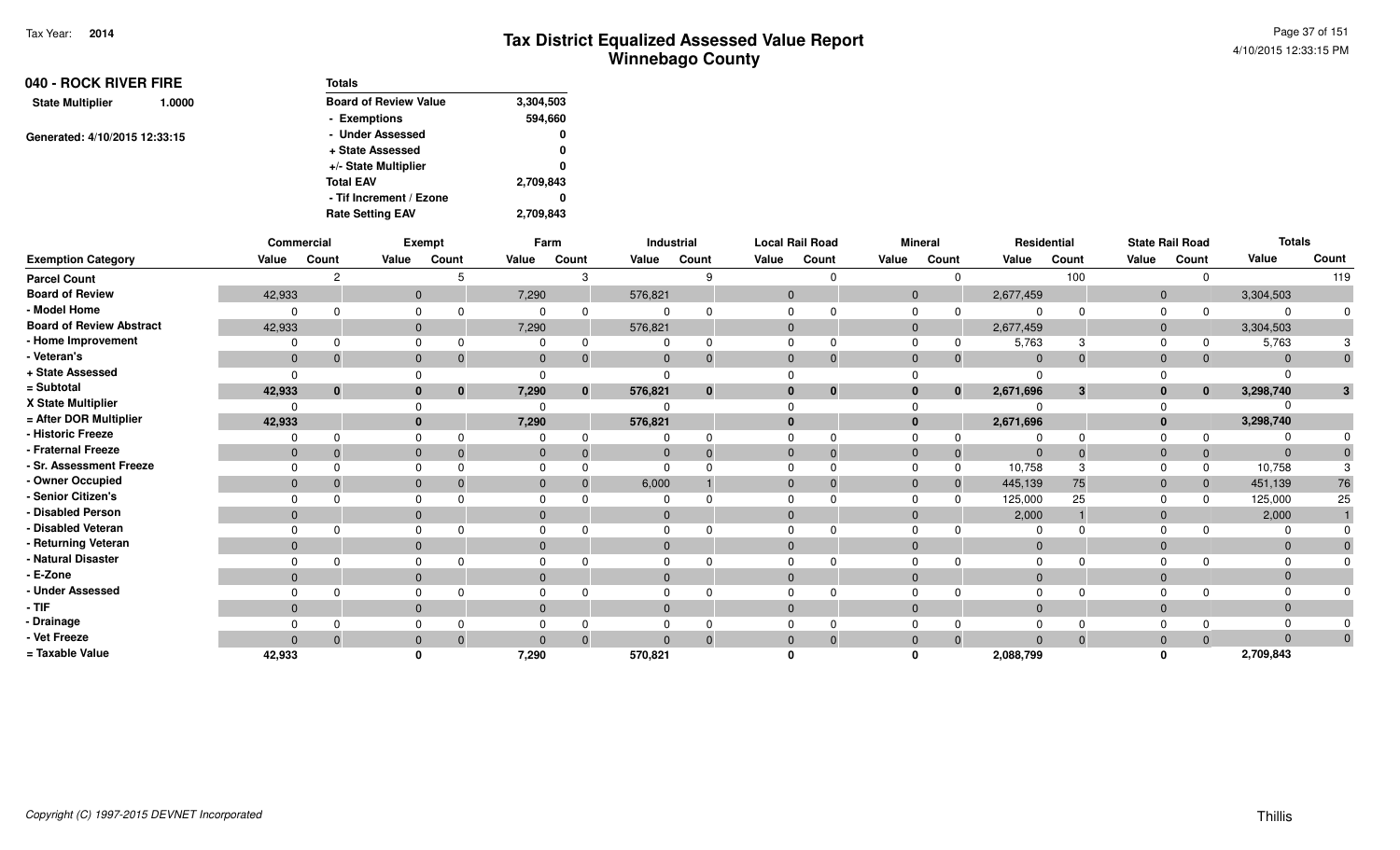Page 38 of 1514/10/2015 12:33:15 PM

| 041 - ROCKTON FIRE            |        | <b>Totals</b>                |             |
|-------------------------------|--------|------------------------------|-------------|
| <b>State Multiplier</b>       | 1.0000 | <b>Board of Review Value</b> | 238,997,309 |
|                               |        | - Exemptions                 | 31,947,727  |
| Generated: 4/10/2015 12:33:15 |        | - Under Assessed             | 6,054       |
|                               |        | + State Assessed             | 434,616     |
|                               |        | +/- State Multiplier         | 0           |
|                               |        | <b>Total EAV</b>             | 207,478,144 |
|                               |        | - Tif Increment / Ezone      | 3,224,944   |
|                               |        | <b>Rate Setting EAV</b>      | 204,253,200 |

|                                 | Commercial     |                |              | Exempt   |            | Farm  |           | Industrial  |          | <b>Local Rail Road</b> |              | <b>Mineral</b> | Residential    |                |                | <b>State Rail Road</b> | <b>Totals</b> |                |
|---------------------------------|----------------|----------------|--------------|----------|------------|-------|-----------|-------------|----------|------------------------|--------------|----------------|----------------|----------------|----------------|------------------------|---------------|----------------|
| <b>Exemption Category</b>       | Value          | Count          | Value        | Count    | Value      | Count | Value     | Count       | Value    | Count                  | Value        | Count          | Value          | Count          | Value          | Count                  | Value         | Count          |
| <b>Parcel Count</b>             |                | 198            |              | 153      |            | 583   |           | 33          |          |                        |              | $\Omega$       |                | 4,765          |                |                        |               | 5,732          |
| <b>Board of Review</b>          | 12,799,692     |                | $\mathbf{0}$ |          | 14,531,081 |       | 7,277,215 |             | $\Omega$ |                        | $\mathbf{0}$ |                | 204,389,321    |                | $\Omega$       |                        | 238,997,309   |                |
| - Model Home                    |                |                | $\Omega$     |          |            |       |           |             |          |                        | <sup>0</sup> |                |                |                |                |                        | $\Omega$      |                |
| <b>Board of Review Abstract</b> | 12,799,692     |                | $\mathbf{0}$ |          | 14,531,081 |       | 7,277,215 |             |          |                        | $\Omega$     |                | 204,389,321    |                | $\Omega$       |                        | 238,997,309   |                |
| - Home Improvement              | 820            |                | $\Omega$     |          | 66,907     | 12    |           | $\Omega$    |          |                        |              |                | 499,368        | 173            |                |                        | 567,095       | 186            |
| - Veteran's                     | $\mathbf{0}$   | $\Omega$       | $\mathbf{0}$ |          | $\Omega$   |       | $\Omega$  | $\Omega$    | $\Omega$ |                        | $\Omega$     | $\Omega$       | 123,933        | $\overline{2}$ | $\Omega$       |                        | 123,933       | $\overline{2}$ |
| + State Assessed                | $\Omega$       |                |              |          |            |       |           |             |          |                        |              |                |                |                | 434,616        |                        | 434,616       |                |
| = Subtotal                      | 12,798,872     |                | $\bf{0}$     | $\bf{0}$ | 14,464,174 | 12    | 7,277,215 | $\mathbf 0$ |          | $\bf{0}$               | $\bf{0}$     | $\mathbf{0}$   | 203,766,020    | 175            | 434,616        | $\mathbf{0}$           | 238,740,897   | 188            |
| X State Multiplier              |                |                |              |          |            |       |           |             |          |                        |              |                |                |                |                |                        |               |                |
| = After DOR Multiplier          | 12,798,872     |                | $\mathbf{0}$ |          | 14,464,174 |       | 7,277,215 |             |          |                        | $\bf{0}$     |                | 203,766,020    |                | 434,616        |                        | 238,740,897   |                |
| - Historic Freeze               |                |                | $\Omega$     |          |            |       |           |             |          |                        |              |                |                |                |                |                        |               |                |
| - Fraternal Freeze              | $\mathbf{0}$   |                | $\mathbf{0}$ |          |            |       |           | $\Omega$    |          |                        | $\Omega$     |                |                |                | $\mathbf 0$    |                        | $\Omega$      |                |
| - Sr. Assessment Freeze         | 6,874          |                | $\Omega$     |          | 48,943     |       |           |             |          |                        | $\Omega$     |                | 1,507,228      | 185            |                |                        | 1,563,045     | 193            |
| - Owner Occupied                | 48,000         | 8              | $\mathbf{0}$ |          | 912,000    | 152   | 6,000     |             |          |                        | $\Omega$     |                | 22,681,880     | 3,790          | $\Omega$       |                        | 23,647,880    | 3,951          |
| - Senior Citizen's              | 10,000         | $\overline{c}$ | $\Omega$     |          | 292,000    | 59    |           |             |          |                        | <sup>0</sup> |                | 5,270,358      | 1,059          |                |                        | 5,572,358     | 1,120          |
| - Disabled Person               | $\mathbf{0}$   |                | $\mathbf{0}$ |          |            |       | $\Omega$  |             |          |                        | $\Omega$     |                | 142,000        | 71             | $\mathbf 0$    |                        | 142,000       | 71             |
| - Disabled Veteran              |                |                | $\Omega$     |          |            |       |           |             |          |                        | $\Omega$     |                | 130,000        | 31             |                |                        | 130,000       | 31             |
| - Returning Veteran             | $\overline{0}$ |                | $\mathbf{0}$ |          | $\Omega$   |       | $\Omega$  |             | $\Omega$ |                        | $\Omega$     |                | $\overline{0}$ |                | $\Omega$       |                        | $\mathbf{0}$  |                |
| - Natural Disaster              |                |                |              |          |            |       |           |             |          |                        |              |                |                |                |                |                        |               |                |
| - E-Zone                        | $\Omega$       |                | $\Omega$     |          |            |       | $\Omega$  |             |          |                        | $\Omega$     |                | $\Omega$       |                |                |                        | $\Omega$      |                |
| - Under Assessed                |                |                |              |          | 3,748      | 73    |           |             |          |                        |              |                | 2,306          | 45             |                |                        | 6,054         | 118            |
| - TIF                           | 1,101,721      |                | $\Omega$     |          | $\Omega$   |       | 2,117,932 |             | $\Omega$ |                        | $\Omega$     |                | 5,291          |                | $\overline{0}$ |                        | 3,224,944     |                |
| - Drainage                      |                |                |              |          |            |       |           |             |          |                        |              |                |                |                |                |                        | 0             |                |
| - Vet Freeze                    | 201,416        |                | $\Omega$     |          | $\Omega$   |       | $\Omega$  | $\Omega$    | $\Omega$ |                        | $\Omega$     | $\Omega$       | $\Omega$       | $\Omega$       | $\Omega$       |                        | 201,416       |                |
| = Taxable Value                 | 11,430,861     |                |              |          | 13,207,483 |       | 5,153,283 |             |          |                        |              |                | 174,026,957    |                | 434,616        |                        | 204,253,200   |                |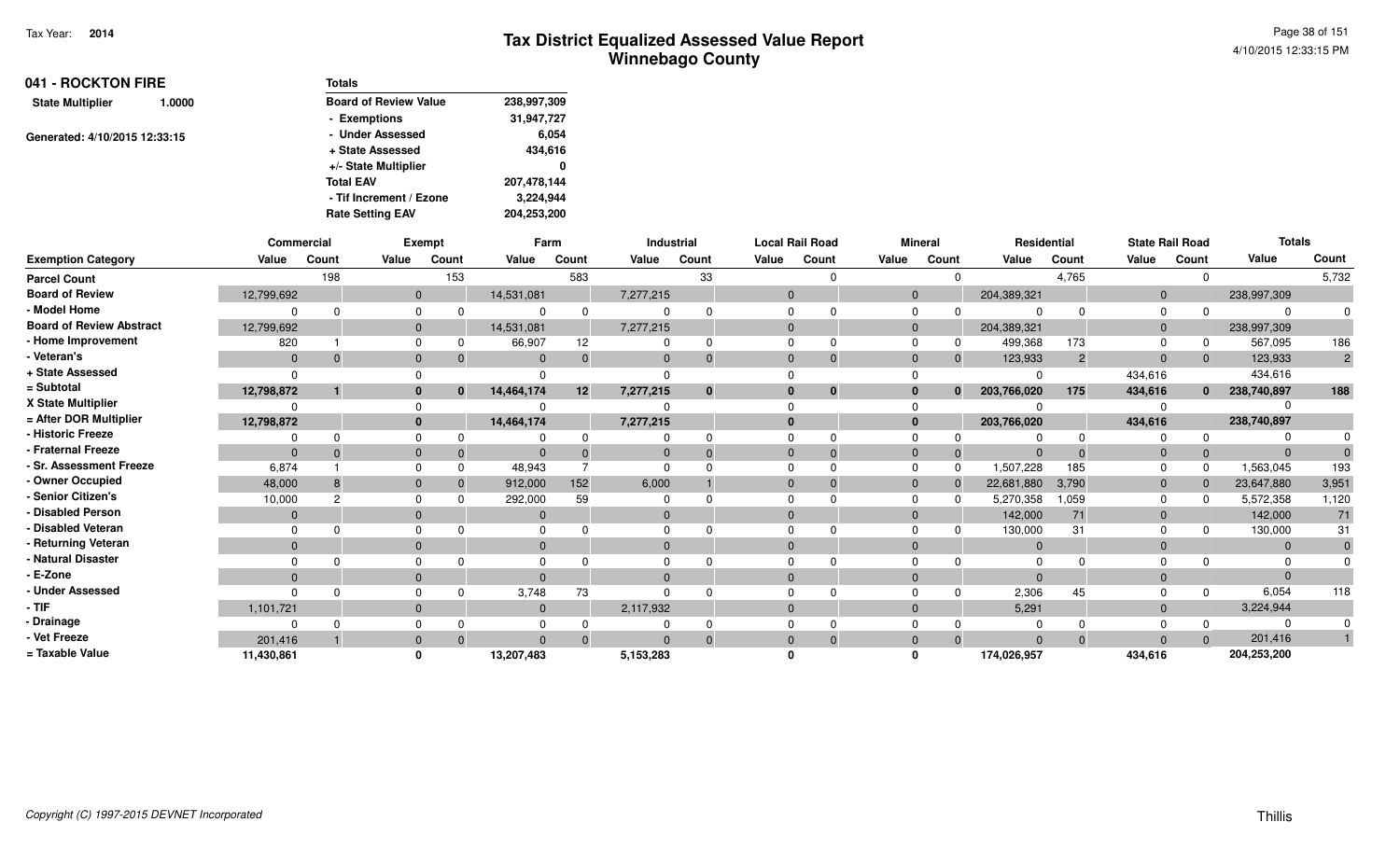| 042 - STILLMAN FIRE     |                               | <b>Totals</b>                |            |
|-------------------------|-------------------------------|------------------------------|------------|
| <b>State Multiplier</b> | 1.0000                        | <b>Board of Review Value</b> | 10,009,190 |
|                         |                               | - Exemptions                 | 1,268,584  |
|                         |                               | - Under Assessed             | 9          |
|                         | Generated: 4/10/2015 12:33:15 | + State Assessed             | 0          |
|                         |                               | +/- State Multiplier         | 0          |
|                         |                               | <b>Total EAV</b>             | 8,740,597  |
|                         |                               | - Tif Increment / Ezone      | 0          |
|                         |                               | <b>Rate Setting EAV</b>      | 8.740.597  |

|                                 |              | Commercial |              | Exempt      |              | Farm     |              | Industrial  |              | <b>Local Rail Road</b> |              | <b>Mineral</b> |             | Residential |              | <b>State Rail Road</b> | <b>Totals</b> |          |
|---------------------------------|--------------|------------|--------------|-------------|--------------|----------|--------------|-------------|--------------|------------------------|--------------|----------------|-------------|-------------|--------------|------------------------|---------------|----------|
| <b>Exemption Category</b>       | Value        | Count      | Value        | Count       | Value        | Count    | Value        | Count       | Value        | Count                  | Value        | Count          | Value       | Count       | Value        | Count                  | Value         | Count    |
| <b>Parcel Count</b>             |              |            |              |             |              | 67       |              |             |              |                        |              |                |             | 185         |              | $\Omega$               |               | 262      |
| <b>Board of Review</b>          | 112,706      |            | $\mathbf{0}$ |             | 1,208,825    |          | $\mathbf{0}$ |             | $\Omega$     |                        |              | $\overline{0}$ | 8,687,659   |             | $\mathbf{0}$ |                        | 10,009,190    |          |
| - Model Home                    |              |            | $\Omega$     |             |              |          |              |             |              |                        |              |                |             |             |              |                        |               |          |
| <b>Board of Review Abstract</b> | 112,706      |            | $\mathbf{0}$ |             | 1,208,825    |          | $\Omega$     |             | $\Omega$     |                        | $\Omega$     |                | 8,687,659   |             | $\mathbf{0}$ |                        | 10,009,190    |          |
| - Home Improvement              | $\Omega$     |            | $\Omega$     |             | $\Omega$     | n        | $\Omega$     |             |              |                        |              |                | 21,245      |             |              | 0                      | 21,245        |          |
| - Veteran's                     | $\mathbf{0}$ |            | $\mathbf{0}$ |             | $\mathbf{0}$ |          | $\mathbf{0}$ |             | $\Omega$     | $\Omega$               | $\mathbf{0}$ |                | $\mathbf 0$ |             | $\mathbf{0}$ |                        |               |          |
| + State Assessed                |              |            |              |             | $\Omega$     |          |              |             |              |                        |              |                |             |             |              |                        |               |          |
| = Subtotal                      | 112,706      | $\bf{0}$   | $\bf{0}$     | $\mathbf 0$ | 1,208,825    | $\bf{0}$ | $\bf{0}$     | $\mathbf 0$ |              | $\bf{0}$               |              | $\bf{0}$       | 8,666,414   | 5           | 0            | $\mathbf{0}$           | 9,987,945     |          |
| X State Multiplier              |              |            |              |             |              |          |              |             |              |                        |              |                |             |             |              |                        |               |          |
| = After DOR Multiplier          | 112,706      |            | $\mathbf{0}$ |             | 1,208,825    |          | $\bf{0}$     |             |              |                        |              |                | 8,666,414   |             | 0            |                        | 9,987,945     |          |
| <b>Historic Freeze</b>          |              |            | $\Omega$     |             |              |          |              |             |              |                        |              |                |             |             |              |                        |               |          |
| Fraternal Freeze                | $\mathbf{0}$ |            | $\mathbf{0}$ |             | $\mathbf{0}$ |          | $\mathbf{0}$ |             | $\mathbf{0}$ |                        | 0            |                |             |             |              |                        |               |          |
| · Sr. Assessment Freeze         |              |            | $\Omega$     |             | $\Omega$     |          |              |             |              |                        |              |                | 81,339      |             |              | $\Omega$               | 81,339        |          |
| - Owner Occupied                | $\mathbf{0}$ |            | $\mathbf{0}$ |             | 42,000       |          | $\mathbf{0}$ |             | $\mathbf{0}$ |                        |              |                | 885,000     | 148         | 0            |                        | 927,000       | 155      |
| <b>Senior Citizen's</b>         |              |            |              |             |              |          |              |             |              |                        |              |                | 225,000     | 45          |              |                        | 225,000       | 45       |
| <b>Disabled Person</b>          | $\mathbf{0}$ |            | $\mathbf{0}$ |             | $\mathbf{0}$ |          | $\mathbf{0}$ |             |              |                        |              |                | 4,000       |             | $\mathbf{0}$ |                        | 4,000         |          |
| <b>Disabled Veteran</b>         |              |            | $\Omega$     |             | $\Omega$     |          | $\Omega$     |             |              |                        |              |                | 10,000      |             |              |                        | 10,000        |          |
| Returning Veteran               | $\mathbf{0}$ |            | $\mathbf{0}$ |             | $\mathbf{0}$ |          | $\mathbf{0}$ |             | $\Omega$     |                        | $\Omega$     |                | $\mathbf 0$ |             | $\Omega$     |                        | $\Omega$      |          |
| Natural Disaster                |              |            |              |             |              |          |              |             |              |                        |              |                |             |             |              |                        |               |          |
| E-Zone                          | $\mathbf{0}$ |            | $\mathbf{0}$ |             | $\Omega$     |          | $\mathbf{0}$ |             | $\Omega$     |                        |              |                |             |             |              |                        |               |          |
| <b>Under Assessed</b>           |              |            | $\Omega$     |             | 9            |          |              |             |              |                        |              |                |             |             |              |                        |               |          |
| - TIF                           | $\mathbf{0}$ |            | $\mathbf{0}$ |             | $\Omega$     |          | $\Omega$     |             | $\Omega$     |                        | $\Omega$     |                |             |             |              |                        |               |          |
| - Drainage                      |              |            |              |             |              |          |              |             |              |                        |              |                |             |             |              |                        |               |          |
| - Vet Freeze                    | $\Omega$     |            | $\mathbf{0}$ |             | $\Omega$     | $\Omega$ | $\mathbf{0}$ | $\Omega$    | $\mathbf{0}$ | $\mathbf 0$            | $\Omega$     |                | $\Omega$    |             | 0            | $\Omega$               |               | $\Omega$ |
| = Taxable Value                 | 112,706      |            |              |             | 1,166,816    |          |              |             |              |                        |              |                | 7,461,075   |             |              |                        | 8,740,597     |          |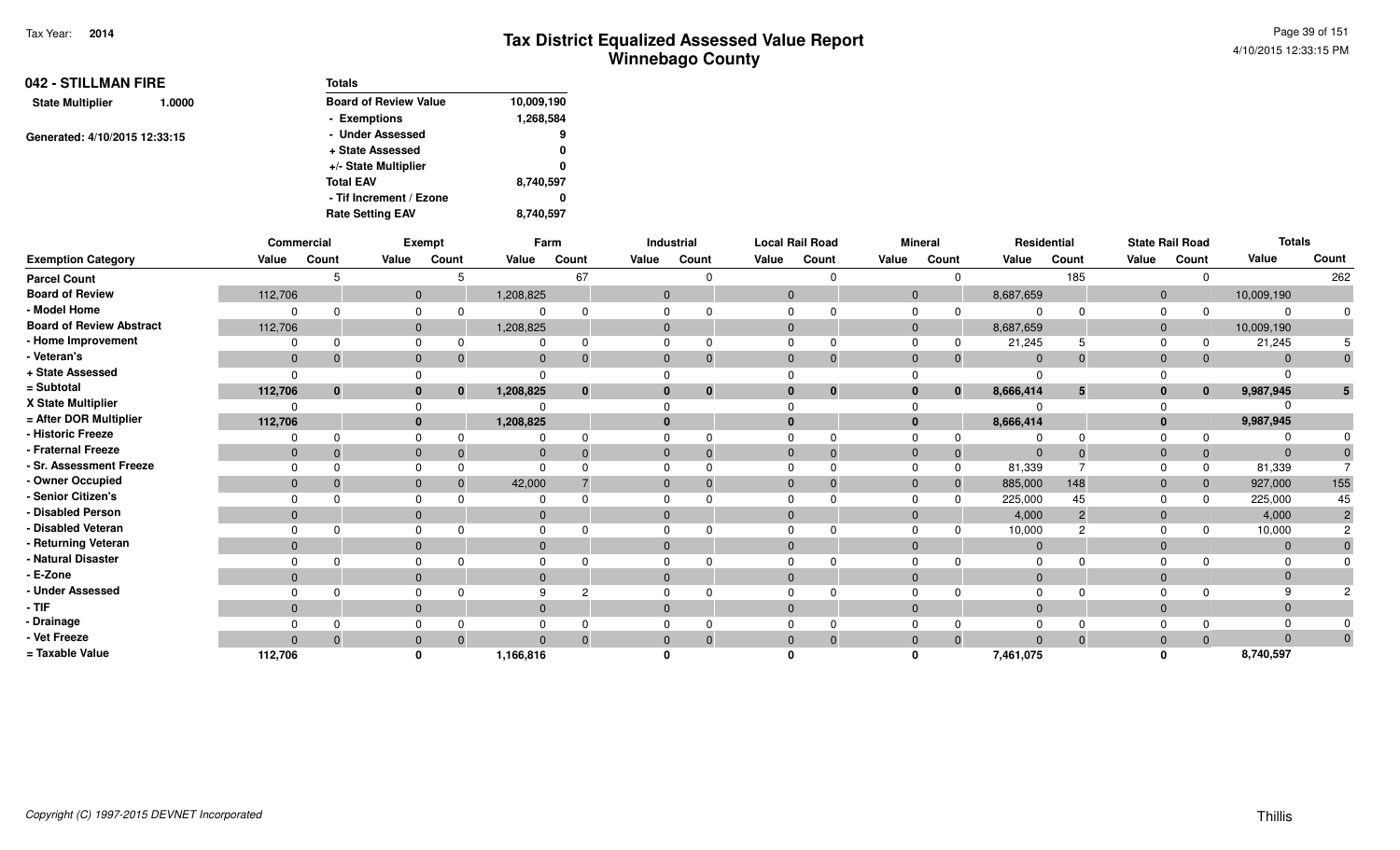| 043 - WEST SUBURBAN FIRE          | Totals                       |            |
|-----------------------------------|------------------------------|------------|
| <b>State Multiplier</b><br>1.0000 | <b>Board of Review Value</b> | 30,871,648 |
|                                   | - Exemptions                 | 8,379,798  |
| Generated: 4/10/2015 12:33:15     | - Under Assessed             | 1,320      |
|                                   | + State Assessed             | 29,238     |
|                                   | +/- State Multiplier         | 0          |
|                                   | <b>Total EAV</b>             | 22,519,768 |
|                                   | - Tif Increment / Ezone      | 0          |
|                                   | <b>Rate Setting EAV</b>      | 22,519,768 |

|                                 |              | Commercial  |              | <b>Exempt</b>            |                | Farm         |              | Industrial |              | <b>Local Rail Road</b> |       | <b>Mineral</b> |              | Residential  |          | <b>State Rail Road</b> |              | <b>Totals</b> |          |
|---------------------------------|--------------|-------------|--------------|--------------------------|----------------|--------------|--------------|------------|--------------|------------------------|-------|----------------|--------------|--------------|----------|------------------------|--------------|---------------|----------|
| <b>Exemption Category</b>       | Value        | Count       | Value        | Count                    | Value          | Count        | Value        | Count      | Value        | Count                  | Value | Count          |              | Value        | Count    | Value                  | Count        | Value         | Count    |
| <b>Parcel Count</b>             |              | 67          |              | 45                       |                | 40           |              | 45         |              | $\cap$                 |       |                | $\Omega$     |              | 2,469    |                        | 0            |               | 2,666    |
| <b>Board of Review</b>          | 2,675,886    |             |              | $\overline{0}$           | 477,485        |              | 1,495,600    |            | $\mathbf{0}$ |                        |       | $\mathbf{0}$   |              | 26,222,677   |          | $\mathbf{0}$           |              | 30,871,648    |          |
| - Model Home                    | $\Omega$     | $\cap$      | 0            |                          | 0              |              | 0            |            |              |                        |       | 0              | $\Omega$     | $\Omega$     | $\Omega$ | 0                      | $\Omega$     |               |          |
| <b>Board of Review Abstract</b> | 2,675,886    |             | $\mathbf{0}$ |                          | 477,485        |              | 1,495,600    |            | $\mathbf{0}$ |                        |       | $\overline{0}$ |              | 26,222,677   |          | $\mathbf{0}$           |              | 30,871,648    |          |
| - Home Improvement              | $\Omega$     | $\Omega$    | $\Omega$     |                          | $\Omega$       |              | 0            |            |              |                        |       | $\Omega$       | 0            | 55,605       | 30       | $\Omega$               | 0            | 55,605        | 30       |
| - Veteran's                     | $\Omega$     |             | $\mathbf{0}$ |                          | $\mathbf{0}$   |              | $\mathbf 0$  |            | $\mathbf{0}$ |                        |       | $\mathbf 0$    | $\Omega$     | 48,995       |          | $\mathbf{0}$           | $\Omega$     | 48,995        |          |
| + State Assessed                | $\Omega$     |             | $\Omega$     |                          | 0              |              |              |            |              |                        |       |                |              | $\Omega$     |          | 29,238                 |              | 29,238        |          |
| = Subtotal                      | 2,675,886    | $\mathbf 0$ |              | $\bf{0}$<br>$\mathbf{0}$ | 477,485        | $\mathbf{0}$ | 1,495,600    |            | $\bf{0}$     | $\bf{0}$               |       | 0              | $\mathbf{0}$ | 26,118,077   | 31       | 29,238                 | $\bf{0}$     | 30,796,286    | 31       |
| X State Multiplier              | $\Omega$     |             | $\Omega$     |                          | 0              |              |              |            |              |                        |       |                |              |              |          |                        |              |               |          |
| = After DOR Multiplier          | 2,675,886    |             |              | $\mathbf{0}$             | 477,485        |              | 1,495,600    |            | $\bf{0}$     |                        |       | $\mathbf{0}$   |              | 26,118,077   |          | 29,238                 |              | 30,796,286    |          |
| - Historic Freeze               | 0            |             | $\Omega$     |                          | 0              |              |              |            |              |                        |       | $\Omega$       |              | ŋ            | $\Omega$ | $\Omega$               | $\Omega$     |               |          |
| - Fraternal Freeze              | $\mathbf{0}$ | $\Omega$    | $\mathbf{0}$ | -0                       | $\overline{0}$ |              | $\mathbf 0$  |            | $\mathbf{0}$ |                        |       | $\mathbf 0$    | $\Omega$     | $\mathbf{0}$ | $\Omega$ | $\mathbf 0$            | $\Omega$     |               |          |
| - Sr. Assessment Freeze         | $\Omega$     | $\Omega$    | $\Omega$     |                          | 8,643          |              | 0            |            | $\Omega$     |                        |       | $\mathbf 0$    | $\Omega$     | 362,180      | 102      | $\Omega$               | $\Omega$     | 370,823       | 103      |
| - Owner Occupied                | 18,000       | -3          | $\mathbf{0}$ |                          | 54,000         |              | $\mathbf{0}$ |            | $\Omega$     |                        |       | $\mathbf{0}$   | $\Omega$     | 6,025,901    | 1,115    | $\mathbf{0}$           | $\mathbf 0$  | 6,097,901     | 1,127    |
| - Senior Citizen's              | 10,000       | 2           | 0            |                          | 20,000         |              | 0            |            |              |                        |       | $\Omega$       |              | 1,641,974    | 351      | $\Omega$               | $\Omega$     | 1,671,974     | 357      |
| - Disabled Person               | $\mathbf{0}$ |             | $\mathbf{0}$ |                          | 2,000          |              | $\mathbf{0}$ |            | $\Omega$     |                        |       | $\mathbf{0}$   |              | 120,000      | 60       | $\mathbf{0}$           |              | 122,000       | 61       |
| - Disabled Veteran              | $\Omega$     |             | $\Omega$     |                          | 0              |              | 0            |            |              |                        |       | $\Omega$       |              | 12,500       |          | $\Omega$               |              | 12,500        |          |
| - Returning Veteran             | $\mathbf{0}$ |             | $\mathbf{0}$ |                          | $\mathbf{0}$   |              | $\mathbf{0}$ |            | $\Omega$     |                        |       | $\mathbf{0}$   |              | $\mathbf 0$  |          | $\mathbf 0$            |              | $\Omega$      |          |
| - Natural Disaster              | $\Omega$     |             | 0            |                          | 0              |              |              |            |              |                        |       |                |              | 0            |          |                        |              |               |          |
| - E-Zone                        | $\Omega$     |             | $\mathbf{0}$ |                          | $\Omega$       |              | $\mathbf{0}$ |            | $\Omega$     |                        |       | $\mathbf{0}$   |              | $\Omega$     |          | $\mathbf 0$            |              |               |          |
| - Under Assessed                |              |             | $\Omega$     |                          | 153            |              |              |            |              |                        |       |                |              | 1,167        | 14       | 0                      | <sup>0</sup> | 1,320         | 17       |
| $-$ TIF                         | $\Omega$     |             | $\mathbf{0}$ |                          | $\overline{0}$ |              | $\mathbf{0}$ |            | $\mathbf{0}$ |                        |       | $\mathbf{0}$   |              | $\mathbf 0$  |          | $\mathbf 0$            |              | $\Omega$      |          |
| - Drainage                      | $\Omega$     |             | 0            |                          | 0              |              | 0            |            |              |                        |       | $\mathbf 0$    |              | $\Omega$     | $\Omega$ |                        |              |               |          |
| - Vet Freeze                    | $\Omega$     | $\Omega$    | $\mathbf{0}$ | $\Omega$                 | $\Omega$       | $\Omega$     | $\Omega$     |            | $\Omega$     |                        |       | $\mathbf{0}$   | $\Omega$     | $\mathbf{0}$ | $\Omega$ | $\Omega$               | $\Omega$     | $\Omega$      | $\Omega$ |
| = Taxable Value                 | 2,647,886    |             | $\mathbf{0}$ |                          | 392,689        |              | 1,495,600    |            |              |                        |       | $\Omega$       |              | 17,954,355   |          | 29,238                 |              | 22,519,768    |          |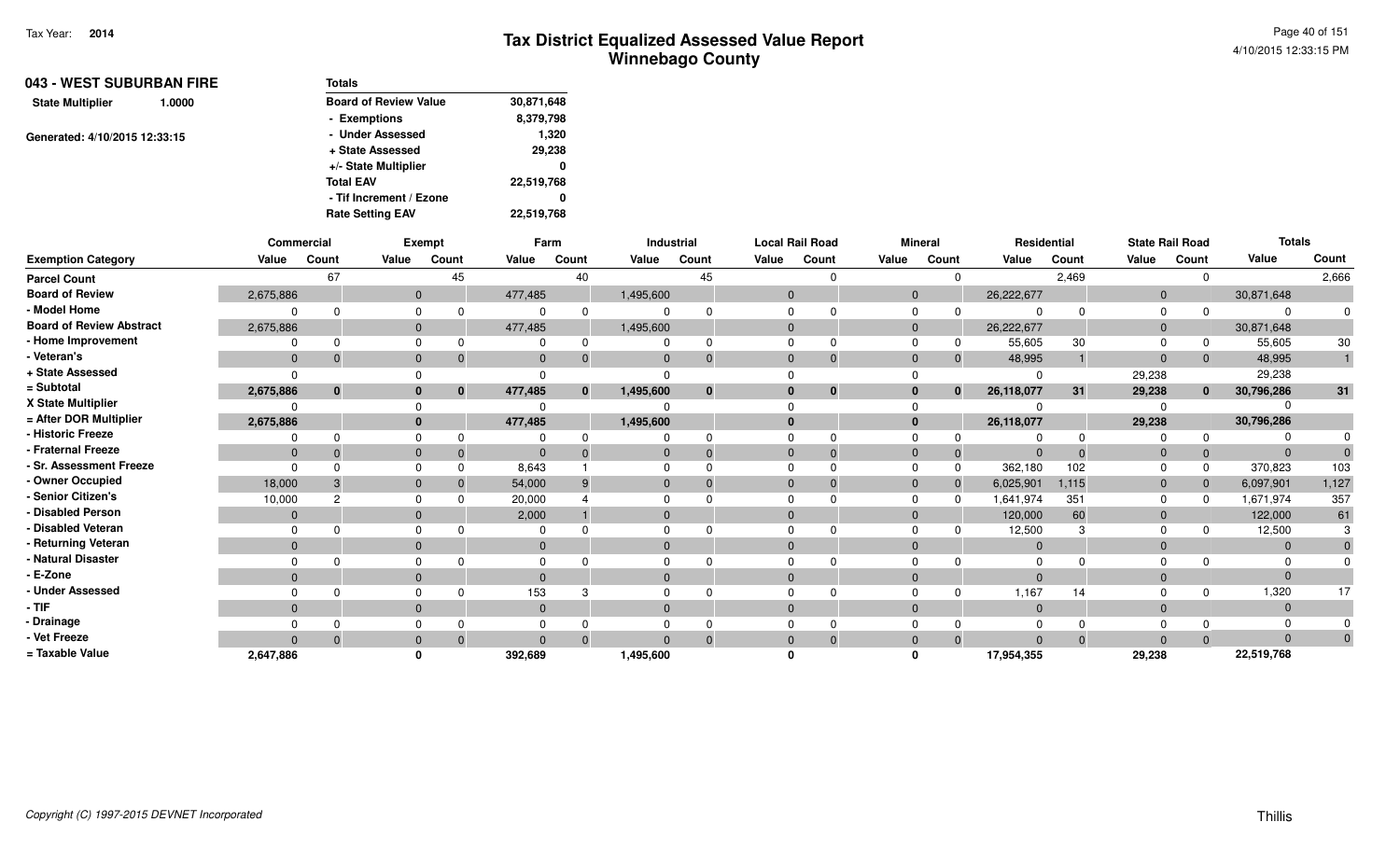Page 41 of 1514/10/2015 12:33:15 PM

| 044 - W B S FIRE              |        | <b>Totals</b>                |             |
|-------------------------------|--------|------------------------------|-------------|
| <b>State Multiplier</b>       | 1.0000 | <b>Board of Review Value</b> | 129,762,860 |
|                               |        | - Exemptions                 | 15,982,996  |
| Generated: 4/10/2015 12:33:15 |        | - Under Assessed             | 26,068      |
|                               |        | + State Assessed             | 676,498     |
|                               |        | +/- State Multiplier         | 0           |
|                               |        | <b>Total EAV</b>             | 114,430,294 |
|                               |        | - Tif Increment / Ezone      | 0           |
|                               |        | <b>Rate Setting EAV</b>      | 114,430,294 |

|                                 | Commercial   |              |                | Exempt |              | Farm     |           | Industrial   |          | <b>Local Rail Road</b> |          | <b>Mineral</b> |            | Residential |                | <b>State Rail Road</b> | <b>Totals</b> |          |
|---------------------------------|--------------|--------------|----------------|--------|--------------|----------|-----------|--------------|----------|------------------------|----------|----------------|------------|-------------|----------------|------------------------|---------------|----------|
| <b>Exemption Category</b>       | Value        | Count        | Value          | Count  | Value        | Count    | Value     | Count        | Value    | Count                  | Value    | Count          | Value      | Count       | Value          | Count                  | Value         | Count    |
| <b>Parcel Count</b>             |              | 98           |                | 76     |              | 835      |           | 26           |          | $\mathcal{P}$          |          | $\Omega$       |            | 2,427       |                | $\Omega$               |               | 3,464    |
| <b>Board of Review</b>          | 7,600,119    |              | $\mathbf{0}$   |        | 22,082,668   |          | 2,684,557 |              | 539,387  |                        | $\Omega$ |                | 96,856,129 |             | $\overline{0}$ |                        | 129,762,860   |          |
| - Model Home                    |              | $\Omega$     |                |        |              |          |           | $\Omega$     |          |                        |          |                |            |             | $\Omega$       |                        |               |          |
| <b>Board of Review Abstract</b> | 7,600,119    |              | $\mathbf{0}$   |        | 22,082,668   |          | 2,684,557 |              | 539,387  |                        | $\Omega$ |                | 96,856,129 |             | $\Omega$       |                        | 129,762,860   |          |
| - Home Improvement              | $\Omega$     | $\Omega$     | $\Omega$       |        | 81,001       | 10       |           | 0            |          |                        |          | 0              | 362,861    | 78          | $\Omega$       |                        | 443,862       | 88       |
| - Veteran's                     | $\mathbf{0}$ | $\Omega$     | $\mathbf{0}$   |        | $\Omega$     |          |           | $\Omega$     |          |                        | $\Omega$ | 0              | $\Omega$   |             | $\Omega$       | $\mathbf{0}$           |               | $\Omega$ |
| + State Assessed                | $\Omega$     |              |                |        |              |          |           |              |          |                        |          |                |            |             | 676,498        |                        | 676,498       |          |
| = Subtotal                      | 7,600,119    | $\mathbf{0}$ | $\bf{0}$       | 0      | 22,001,667   | 10       | 2,684,557 | $\mathbf{0}$ | 539,387  | $\mathbf{0}$           | $\Omega$ | $\bf{0}$       | 96,493,268 | 78          | 676,498        | $\mathbf{0}$           | 129,995,496   | 88       |
| X State Multiplier              |              |              |                |        |              |          |           |              |          |                        |          |                |            |             |                |                        |               |          |
| = After DOR Multiplier          | 7,600,119    |              | $\bf{0}$       |        | 22,001,667   |          | 2,684,557 |              | 539,387  |                        | $\bf{0}$ |                | 96,493,268 |             | 676,498        |                        | 129,995,496   |          |
| - Historic Freeze               | ŋ            |              |                |        |              |          |           |              |          |                        |          |                |            |             |                | $\Omega$               |               |          |
| - Fraternal Freeze              | 12,956       |              | $\mathbf{0}$   |        | $\Omega$     |          |           |              | 0        |                        |          | $\mathbf 0$    |            |             | 0              | $\mathbf{0}$           | 12,956        |          |
| - Sr. Assessment Freeze         | $\Omega$     | $\Omega$     | $\Omega$       |        | 116,649      | 12       |           |              |          |                        | $\Omega$ | $\Omega$       | 793,848    | 87          | $\Omega$       | $\Omega$               | 910,497       | 99       |
| - Owner Occupied                | 12,000       | 2            | $\mathbf{0}$   |        | 1,170,000    | 195      |           |              |          |                        | $\Omega$ | $\mathbf 0$    | 10,836,167 | 1,809       | $\Omega$       | $\Omega$               | 12,018,167    | 2,006    |
| - Senior Citizen's              | $\Omega$     |              |                |        | 425,000      | 85       |           |              |          |                        |          | - ೧            | 2,035,014  | 410         | $\Omega$       | <sup>0</sup>           | 2,460,014     | 495      |
| - Disabled Person               | $\mathbf{0}$ |              | $\overline{0}$ |        | 8,000        |          |           |              |          |                        | $\Omega$ |                | 62,000     | 31          | $\overline{0}$ |                        | 70,000        | 35       |
| - Disabled Veteran              | $\Omega$     |              | $\Omega$       |        | 5,000        |          |           |              |          |                        | $\Omega$ |                | 62,500     | 13          | $\Omega$       |                        | 67,500        | 14       |
| - Returning Veteran             | $\mathbf{0}$ |              | $\mathbf{0}$   |        | $\mathbf{0}$ |          | 0         |              | $\Omega$ |                        | $\Omega$ |                | $\Omega$   |             | $\Omega$       |                        | $\Omega$      |          |
| - Natural Disaster              |              |              |                |        |              |          |           |              |          |                        |          |                |            |             |                |                        |               |          |
| - E-Zone                        | $\Omega$     |              | $\Omega$       |        | $\Omega$     |          |           |              |          |                        | $\Omega$ |                | $\Omega$   |             |                |                        |               |          |
| - Under Assessed                | 193          |              |                |        | 704          |          |           |              |          |                        |          |                | 25,171     | 275         |                | $\Omega$               | 26,068        | 294      |
| - TIF                           | $\mathbf{0}$ |              | $\Omega$       |        | $\mathbf{0}$ |          |           |              |          |                        | $\Omega$ |                | $\Omega$   |             | $\Omega$       |                        |               |          |
| - Drainage                      |              |              |                |        |              |          |           |              |          |                        |          |                |            |             |                |                        |               |          |
| - Vet Freeze                    | $\Omega$     | $\Omega$     | $\Omega$       |        | $\Omega$     | $\Omega$ | $\Omega$  | $\Omega$     |          |                        | $\Omega$ | $\Omega$       | $\Omega$   |             | $\Omega$       | $\Omega$               |               | $\Omega$ |
| = Taxable Value                 | 7,574,970    |              |                |        | 20,276,314   |          | 2,684,557 |              | 539,387  |                        |          |                | 82,678,568 |             | 676,498        |                        | 114,430,294   |          |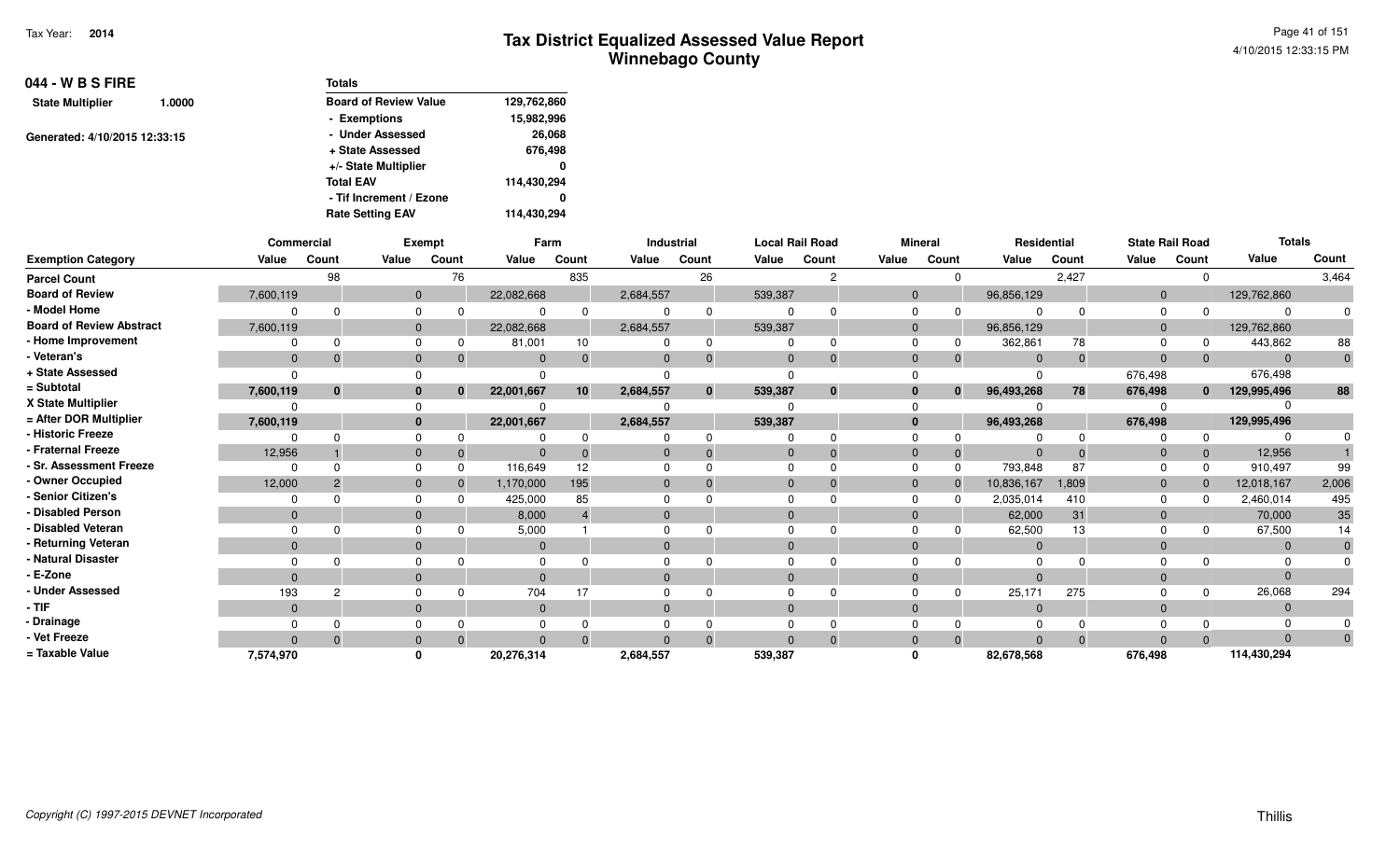| 046 - ROCKFORD PARK DISTRICT      | <b>Totals</b>                |               |
|-----------------------------------|------------------------------|---------------|
| <b>State Multiplier</b><br>1.0000 | <b>Board of Review Value</b> | 2,491,080,205 |
|                                   | - Exemptions                 | 385,802,995   |
| Generated: 4/10/2015 12:33:15     | - Under Assessed             | 70,169        |
|                                   | + State Assessed             | 3,905,323     |
|                                   | +/- State Multiplier         | $\mathbf{0}$  |
|                                   | <b>Total EAV</b>             | 2,109,112,364 |
|                                   | - Tif Increment / Ezone      | 30,687,157    |
|                                   | <b>Rate Setting EAV</b>      | 2,078,425,207 |

|                                 |             | <b>Commercial</b> |              | <b>Exempt</b> |                | Farm     |              | <b>Industrial</b> |              | <b>Local Rail Road</b> |                | <b>Mineral</b> |                    | Residential | <b>State Rail Road</b> |          | <b>Totals</b>   |                |
|---------------------------------|-------------|-------------------|--------------|---------------|----------------|----------|--------------|-------------------|--------------|------------------------|----------------|----------------|--------------------|-------------|------------------------|----------|-----------------|----------------|
| <b>Exemption Category</b>       | Value       | Count             | Value        | Count         | Value          | Count    | Value        | Count             | Value        | Count                  | Value          | Count          | Value              | Count       | Value                  | Count    | Value           | Count          |
| <b>Parcel Count</b>             |             | 4,758             |              | 3,110         |                | 631      |              | 2,186             |              | 31                     |                | $\Omega$       |                    | 69,691      |                        | $\Omega$ |                 | 80,407         |
| <b>Board of Review</b>          | 510,089,825 |                   |              | $\mathbf{0}$  | 7,893,607      |          | 193,283,660  |                   | 113,303      |                        | $\mathbf{0}$   |                | 1,779,699,810      |             | $\overline{0}$         |          | 2,491,080,205   |                |
| - Model Home                    |             |                   |              |               |                |          | $\Omega$     | $\Omega$          | $\Omega$     | $\Omega$               | $\mathbf 0$    | $\Omega$       | $\Omega$           |             | $\Omega$               | $\Omega$ |                 |                |
| <b>Board of Review Abstract</b> | 510,089,825 |                   |              | $\mathbf{0}$  | 7,893,607      |          | 193,283,660  |                   | 113,303      |                        | $\overline{0}$ |                | 1,779,699,810      |             | $\mathbf{0}$           |          | 2,491,080,205   |                |
| - Home Improvement              |             |                   |              |               | $\Omega$       |          | $\Omega$     | $\Omega$          | $\Omega$     | $\Omega$               | $\mathbf 0$    | 0              | 2,313,398          | <b>453.</b> |                        | 0        | 2,313,398       | 1,453          |
| - Veteran's                     | $\Omega$    |                   | $\mathbf{0}$ |               | $\Omega$       |          | $\Omega$     | 0                 | $\Omega$     | $\Omega$               | $\mathbf{0}$   | $\Omega$       | 214,355            | 6           | $\mathbf 0$            | $\Omega$ | 214,355         | 6              |
| + State Assessed                |             |                   |              |               |                |          |              |                   | $\Omega$     |                        | $\Omega$       |                | n                  |             | 3,905,323              |          | 3,905,323       |                |
| = Subtotal                      | 510,089,825 |                   |              | $\bf{0}$      | 7,893,607      | $\Omega$ | 193,283,660  | $\bf{0}$          | 113,303      | $\bf{0}$               | $\mathbf{0}$   | $\mathbf{0}$   | 1,777,172,057      | 1,463       | 3,905,323              |          | 0 2,492,457,775 | 1,463          |
| X State Multiplier              |             |                   |              |               |                |          |              |                   |              |                        | $\Omega$       |                |                    |             |                        |          |                 |                |
| = After DOR Multiplier          | 510,089,825 |                   |              | $\bf{0}$      | 7,893,607      |          | 193,283,660  |                   | 113,303      |                        | $\mathbf{0}$   |                | 1,777,172,057      |             | 3,905,323              |          | 2,492,457,775   |                |
| - Historic Freeze               |             |                   |              |               |                |          | 0            |                   | $\Omega$     | $\Omega$               | $\Omega$       |                | 39,849             |             |                        | $\Omega$ | 39,849          |                |
| - Fraternal Freeze              | 622,073     |                   | $\mathbf 0$  |               | $\overline{0}$ |          | $\mathbf{0}$ |                   | $\mathbf 0$  | $\Omega$               | $\overline{0}$ | $\Omega$       | $\Omega$           | $\Omega$    | $\mathbf{0}$           | $\Omega$ | 622,073         |                |
| - Sr. Assessment Freeze         | 229,260     | 20                |              | $\Omega$      | 20,039         | 3        | $\Omega$     |                   | $\Omega$     | $\Omega$               | $\Omega$       | $\Omega$       | 8,848,403          | 2,443       | $\Omega$               | $\Omega$ | 9,097,702       | 2,466          |
| - Owner Occupied                | 5,662,688   | 136               | $\Omega$     |               | 438,000        | 73       | 26,926       |                   | $\Omega$     | $\Omega$               | $\mathbf{0}$   | $\Omega$       | 286,725,137 49,224 |             | $\mathbf 0$            | $\Omega$ | 292,852,751     | 49,438         |
| <b>Senior Citizen's</b>         | 4,318,602   | 91                |              | $\Omega$      | 140,000        | 28       | 10,000       |                   | $\Omega$     |                        | $\Omega$       | $\Omega$       | 72,033,051         | 14,610      | 0                      | $\Omega$ | 76,501,653      | 14,731         |
| <b>Disabled Person</b>          | $\Omega$    |                   | $\Omega$     |               | 4,000          |          | 2,000        |                   | $\Omega$     |                        | $\mathbf{0}$   |                | 2,882,000          | 1,441       | $\mathbf 0$            |          | 2,888,000       | 1,444          |
| Disabled Veteran                |             |                   |              |               |                |          | $\Omega$     |                   | $\Omega$     |                        | $\Omega$       | 0              | 1,092,500          | 257         | $\Omega$               | 0        | 1,092,500       | 257            |
| - Returning Veteran             | $\Omega$    |                   |              | $\mathbf{0}$  | $\mathbf{0}$   |          | $\mathbf 0$  |                   | $\mathbf{0}$ |                        | $\mathbf{0}$   |                | 20,000             |             | $\mathbf 0$            |          | 20,000          | $\overline{4}$ |
| - Natural Disaster              |             |                   |              |               |                |          | $\Omega$     |                   | $\Omega$     |                        | $\Omega$       |                | <sup>0</sup>       |             |                        |          |                 |                |
| - E-Zone                        |             |                   | $\Omega$     |               | $\Omega$       |          | 145,864      |                   | $\Omega$     |                        | $\Omega$       |                | $\Omega$           |             | $\Omega$               |          | 145,864         |                |
| <b>Under Assessed</b>           | 6,423       | 79                |              |               | 4,348          | 64       | 3,292        | 40                | 527          | 8                      | $\Omega$       | $\Omega$       | 55,579             | 713         | $\Omega$               | $\Omega$ | 70,169          | 904            |
| - TIF-                          | 16,875,977  |                   |              | $\mathbf{0}$  | 138,564        |          | 8,768,808    |                   | $\mathbf 0$  |                        | $\mathbf{0}$   |                | 4,757,944          |             | $\mathbf{0}$           |          | 30,541,293      |                |
| - Drainage                      |             |                   |              |               |                |          |              |                   | $\Omega$     |                        | $\Omega$       |                |                    |             |                        |          |                 |                |
| - Vet Freeze                    | 160,714     |                   |              |               |                |          |              |                   | $\Omega$     | $\Omega$               | $\Omega$       |                | $\Omega$           | $\Omega$    | $\Omega$               |          | 160,714         | 6              |
| = Taxable Value                 | 482,214,088 |                   |              |               | 7.148.656      |          | 184,326,770  |                   | 112,776      |                        | 0              |                | 1,400,717,594      |             | 3,905,323              |          | 2,078,425,207   |                |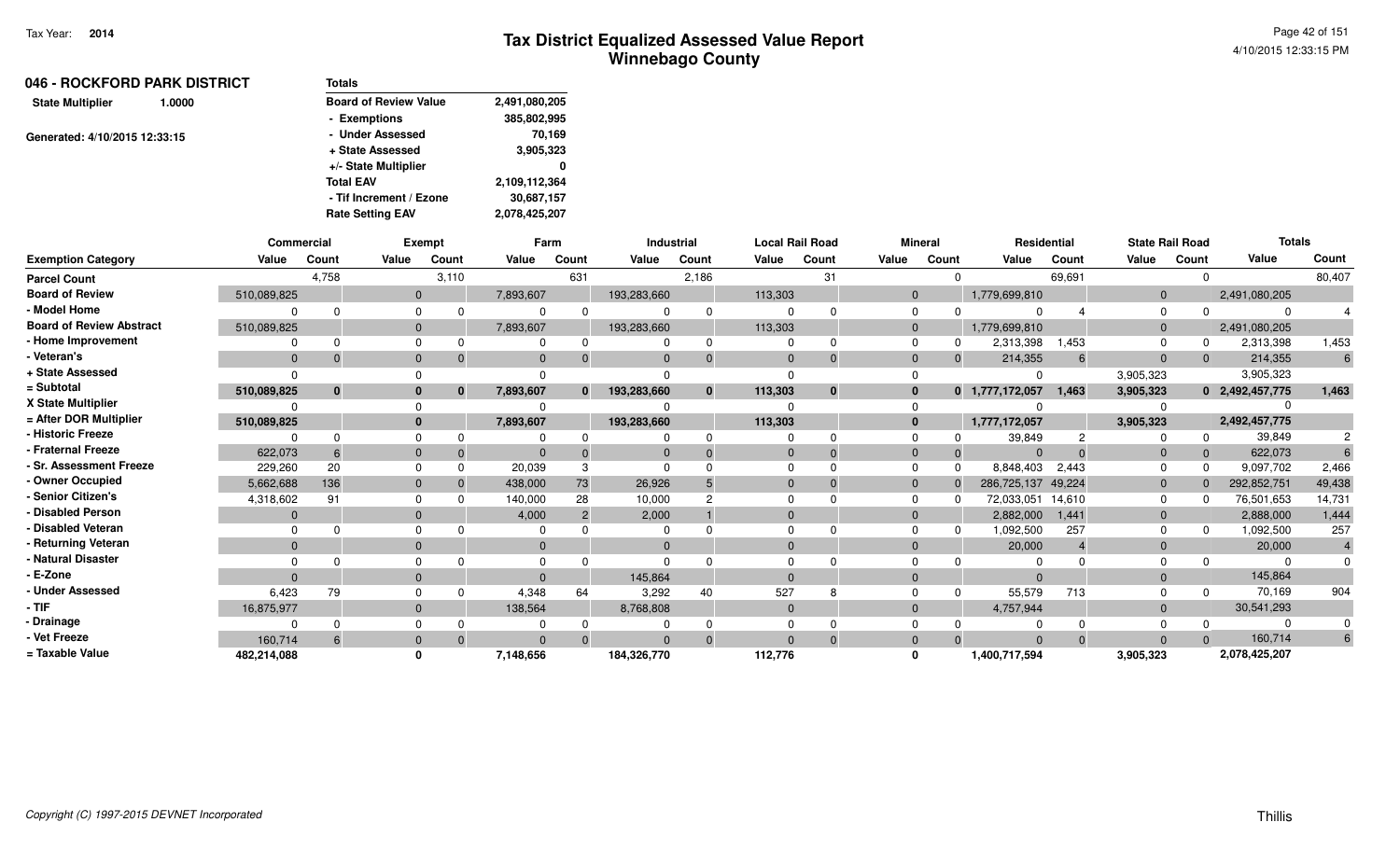Page 43 of 1514/10/2015 12:33:15 PM

| 047 - SUMNER PARK       |                               | <b>Totals</b>                |            |
|-------------------------|-------------------------------|------------------------------|------------|
| <b>State Multiplier</b> | 1.0000                        | <b>Board of Review Value</b> | 83,015,270 |
|                         |                               | - Exemptions                 | 11,362,219 |
|                         |                               | - Under Assessed             | 15,619     |
|                         | Generated: 4/10/2015 12:33:15 | + State Assessed             | 0          |
|                         |                               | +/- State Multiplier         | 0          |
|                         |                               | <b>Total EAV</b>             | 71,637,432 |
|                         |                               | - Tif Increment / Ezone      | 0          |
|                         |                               | <b>Rate Setting EAV</b>      | 71,637,432 |

|                                 |                | Commercial   |              | Exempt       |            | Farm     |           | Industrial   |              | <b>Local Rail Road</b> |              | <b>Mineral</b> | Residential |          |                | <b>State Rail Road</b> | <b>Totals</b> |       |
|---------------------------------|----------------|--------------|--------------|--------------|------------|----------|-----------|--------------|--------------|------------------------|--------------|----------------|-------------|----------|----------------|------------------------|---------------|-------|
| <b>Exemption Category</b>       | Value          | Count        | Value        | Count        | Value      | Count    | Value     | Count        | Value        | Count                  | Value        | Count          | Value       | Count    | Value          | Count                  | Value         | Count |
| <b>Parcel Count</b>             |                | 104          |              | 94           |            | 590      |           | 46           |              | <sup>n</sup>           |              |                |             | 1,754    |                | $\Omega$               |               | 2,588 |
| <b>Board of Review</b>          | 4,170,849      |              | $\mathbf{0}$ |              | 12,848,803 |          | 2,004,804 |              | $\mathbf{0}$ |                        | $\Omega$     |                | 63,990,814  |          | $\Omega$       |                        | 83,015,270    |       |
| - Model Home                    |                |              | $\Omega$     |              |            |          |           |              |              |                        |              |                |             |          | $\Omega$       | $\Omega$               |               |       |
| <b>Board of Review Abstract</b> | 4,170,849      |              | $\mathbf{0}$ |              | 12,848,803 |          | 2,004,804 |              | $\mathbf{0}$ |                        | $\Omega$     |                | 63,990,814  |          | $\overline{0}$ |                        | 83,015,270    |       |
| - Home Improvement              |                |              | $\Omega$     |              | 59,484     |          |           |              |              |                        |              |                | 172,985     | 65       | $\Omega$       |                        | 232,469       | 72    |
| - Veteran's                     | $\mathbf 0$    |              | $\mathbf 0$  | $\Omega$     | $\Omega$   |          |           |              | $\Omega$     | $\Omega$               | $\Omega$     |                | $\Omega$    | $\Omega$ | $\Omega$       | $\mathbf{0}$           |               |       |
| + State Assessed                |                |              |              |              |            |          |           |              |              |                        |              |                |             |          |                |                        |               |       |
| = Subtotal                      | 4,170,849      | $\mathbf{0}$ | $\mathbf{0}$ | $\mathbf{0}$ | 12,789,319 | 7        | 2,004,804 | $\mathbf{0}$ | $\Omega$     | $\mathbf 0$            |              | $\mathbf{0}$   | 63,817,829  | 65       |                | $\mathbf{0}$           | 82,782,801    | 72    |
| X State Multiplier              |                |              | $\Omega$     |              |            |          |           |              |              |                        |              |                |             |          |                |                        |               |       |
| = After DOR Multiplier          | 4,170,849      |              | $\mathbf{0}$ |              | 12,789,319 |          | 2,004,804 |              | $\mathbf{0}$ |                        | $\mathbf{0}$ |                | 63,817,829  |          | $\Omega$       |                        | 82,782,801    |       |
| - Historic Freeze               |                |              | $\Omega$     |              |            |          |           |              |              |                        |              |                |             |          |                | $\Omega$               |               |       |
| - Fraternal Freeze              | 7,276          |              | $\mathbf{0}$ | $\mathbf 0$  | $\Omega$   |          |           |              | $\mathbf{0}$ | $\Omega$               |              | -0             | $\Omega$    |          | -0             | $\mathbf{0}$           | 7,276         |       |
| - Sr. Assessment Freeze         | 0              |              | $\Omega$     |              | 82,715     | 9        |           |              |              |                        |              | 0              | 339,469     | 57       |                | 0                      | 422,184       | 66    |
| - Owner Occupied                | 8,745          |              | $\mathbf{0}$ |              | 840,000    | 140      |           |              | $\mathbf{0}$ | $\Omega$               | $\Omega$     | $\overline{0}$ | 7,781,556   | 1,298    | $\Omega$       | $\mathbf{0}$           | 8,630,301     | 1,440 |
| - Senior Citizen's              |                |              | $\Omega$     |              | 219,022    | 44       |           |              |              |                        |              |                | ,752,630    | 353      | $\Omega$       | <sup>n</sup>           | 1,971,652     | 397   |
| - Disabled Person               | $\mathbf{0}$   |              | $\mathbf{0}$ |              | 6,000      | 3        | $\Omega$  |              | $\Omega$     |                        | $\Omega$     |                | 42,000      | 21       | $\Omega$       |                        | 48,000        | 24    |
| - Disabled Veteran              |                |              | $\Omega$     |              | 5,000      |          |           |              |              |                        |              |                | 27,500      |          | $\Omega$       |                        | 32,500        |       |
| - Returning Veteran             | $\Omega$       |              | $\Omega$     |              | $\Omega$   |          | $\Omega$  |              | $\Omega$     |                        | $\Omega$     |                | 5,000       |          | $\Omega$       |                        | 5,000         |       |
| - Natural Disaster              |                |              |              |              |            |          |           |              |              |                        |              |                |             |          |                |                        |               |       |
| - E-Zone                        | $\Omega$       |              | $\mathbf{0}$ |              | $\Omega$   |          | $\Omega$  |              | $\Omega$     |                        | $\Omega$     |                | $\Omega$    |          | $\Omega$       |                        |               |       |
| - Under Assessed                | 280            |              |              |              | 2,413      | 37       |           |              |              |                        |              |                | 12,926      | 165      |                | $\Omega$               | 15,619        | 205   |
| $-$ TIF                         | $\overline{0}$ |              | $\mathbf{0}$ |              | $\Omega$   |          | $\Omega$  |              | $\Omega$     |                        |              |                | $\Omega$    |          | $\Omega$       |                        |               |       |
| - Drainage                      |                |              | $\Omega$     |              |            |          |           |              |              |                        |              |                |             |          |                |                        |               |       |
| - Vet Freeze                    | 12,837         |              | $\mathbf{0}$ | $\Omega$     | $\Omega$   | $\Omega$ | $\Omega$  |              | $\mathbf{0}$ | $\Omega$               | $\Omega$     | $\Omega$       | $\Omega$    | $\Omega$ | $\Omega$       | $\Omega$               | 12,837        |       |
| = Taxable Value                 | 4,141,711      |              | $\mathbf{0}$ |              | 11,634,169 |          | 2,004,804 |              |              |                        |              |                | 53,856,748  |          |                |                        | 71,637,432    |       |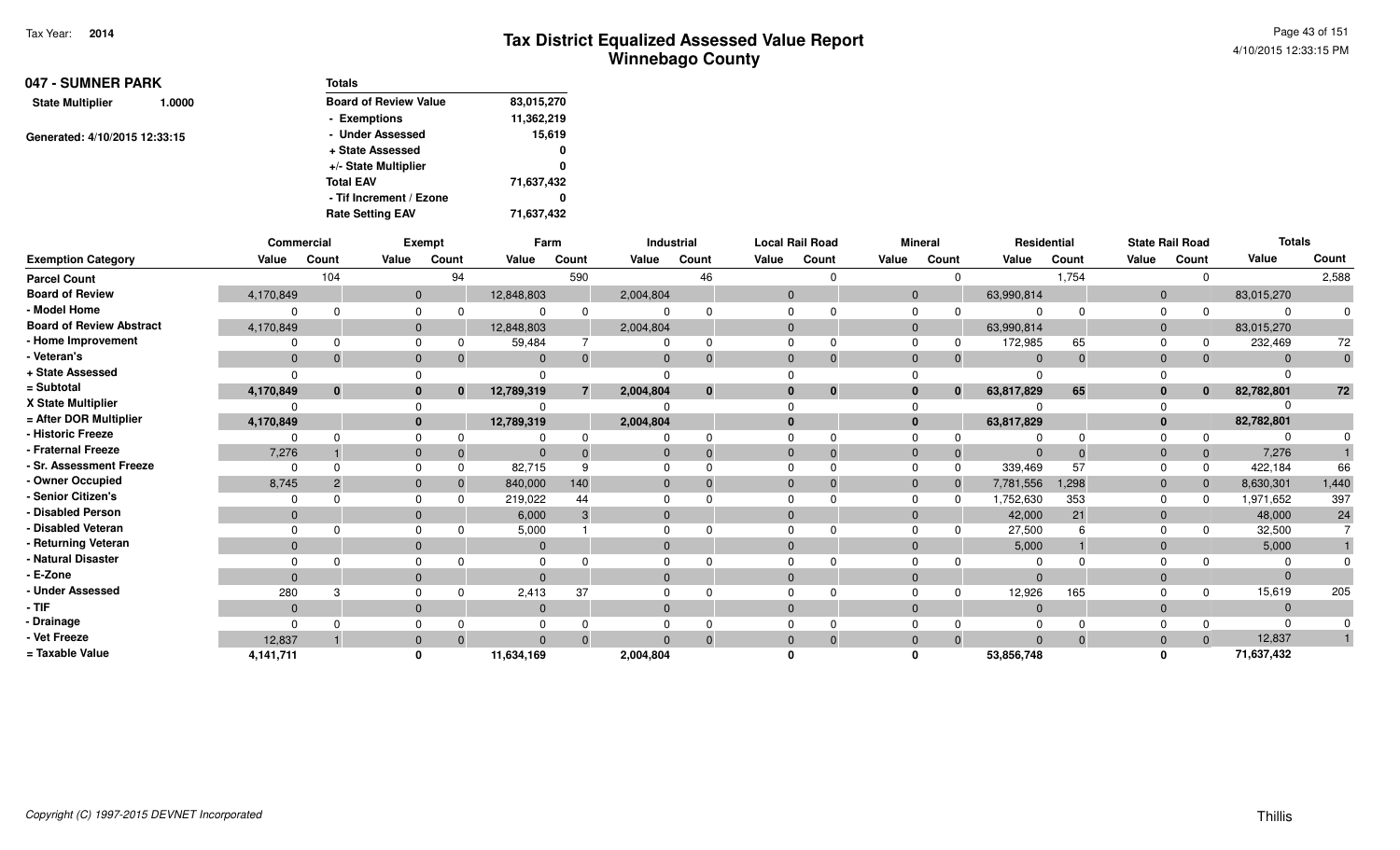| Totals                       |             |
|------------------------------|-------------|
| <b>Board of Review Value</b> | 104,586,521 |
| - Exemptions                 | 12,891,067  |
| - Under Assessed             | 20,905      |
| + State Assessed             | 582,941     |
| +/- State Multiplier         | 0           |
| <b>Total EAV</b>             | 92,257,490  |
| - Tif Increment / Ezone      | 0           |
| <b>Rate Setting EAV</b>      | 92,257,490  |
|                              |             |

|                                 |                | Commercial   |              | Exempt   |              | Farm  |              | Industrial   |              | <b>Local Rail Road</b> |              | <b>Mineral</b> |                | Residential |                | <b>State Rail Road</b> | <b>Totals</b> |          |
|---------------------------------|----------------|--------------|--------------|----------|--------------|-------|--------------|--------------|--------------|------------------------|--------------|----------------|----------------|-------------|----------------|------------------------|---------------|----------|
| <b>Exemption Category</b>       | Value          | Count        | Value        | Count    | Value        | Count | Value        | Count        | Value        | Count                  | Value        | Count          | Value          | Count       | Value          | Count                  | Value         | Count    |
| <b>Parcel Count</b>             |                | 82           |              | 65       |              | 374   |              | 26           |              | 2                      |              | $\Omega$       |                | 2,096       |                | $\Omega$               |               | 2,645    |
| <b>Board of Review</b>          | 6,484,953      |              | $\Omega$     |          | 10,282,623   |       | 2,684,557    |              | 539,387      |                        | $\Omega$     |                | 84,595,001     |             | $\overline{0}$ |                        | 104,586,521   |          |
| - Model Home                    |                |              |              |          |              |       |              | $\Omega$     |              |                        |              |                |                |             |                |                        |               |          |
| <b>Board of Review Abstract</b> | 6,484,953      |              | $\mathbf{0}$ |          | 10,282,623   |       | 2,684,557    |              | 539,387      |                        | $\Omega$     |                | 84,595,001     |             |                |                        | 104,586,521   |          |
| - Home Improvement              |                |              | $\Omega$     |          | 30,711       | 3     |              | -0           | $\Omega$     | 0                      |              |                | 265,974        | 63          |                |                        | 296,685       | 66       |
| - Veteran's                     | $\mathbf{0}$   | $\Omega$     | $\mathbf{0}$ |          | $\Omega$     |       | $\Omega$     |              | $\Omega$     | $\Omega$               | $\Omega$     |                | $\Omega$       |             | $\Omega$       |                        |               |          |
| + State Assessed                |                |              |              |          |              |       |              |              |              |                        |              |                |                |             | 582,941        |                        | 582,941       |          |
| = Subtotal                      | 6,484,953      | $\mathbf{0}$ |              | $\bf{0}$ | 10,251,912   | 3     | 2,684,557    | $\mathbf{0}$ | 539,387      | $\mathbf{0}$           |              | $\mathbf{0}$   | 84,329,027     | 63          | 582,941        | $\bf{0}$               | 104,872,777   | 66       |
| X State Multiplier              |                |              |              |          |              |       |              |              |              |                        |              |                |                |             |                |                        |               |          |
| = After DOR Multiplier          | 6,484,953      |              | $\mathbf{0}$ |          | 10,251,912   |       | 2,684,557    |              | 539,387      |                        | 0            |                | 84,329,027     |             | 582,941        |                        | 104,872,777   |          |
| - Historic Freeze               |                |              |              |          |              |       |              |              |              |                        |              |                |                |             |                |                        |               |          |
| - Fraternal Freeze              | 12,956         |              | $\mathbf{0}$ |          | $\Omega$     |       | $\mathbf{0}$ |              | $\mathbf{0}$ |                        | $\mathbf{0}$ |                |                |             |                |                        | 12,956        |          |
| - Sr. Assessment Freeze         |                |              | $\Omega$     |          | 61,060       |       |              |              | $\Omega$     |                        |              |                | 530,062        | 74          |                |                        | 591,122       | 79       |
| - Owner Occupied                | 6,000          |              | $\Omega$     |          | 426,000      | 71    | $\Omega$     |              | $\mathbf{0}$ |                        | $\mathbf{0}$ |                | 9,471,167      | 1,581       |                |                        | 9,903,167     | 1,653    |
| - Senior Citizen's              |                |              |              |          | 185,000      | 37    |              |              |              |                        |              |                | 1,784,137      | 359         |                |                        | 1,969,137     | 396      |
| <b>Disabled Person</b>          | $\Omega$       |              | $\mathbf{0}$ |          | 2,000        |       | $\Omega$     |              | $\Omega$     |                        | $\Omega$     |                | 56,000         | 28          |                |                        | 58,000        | 29       |
| Disabled Veteran                |                |              |              |          | 5,000        |       | $\Omega$     |              | $\Omega$     |                        |              |                | 55,000         | 11          |                |                        | 60,000        | 12       |
| - Returning Veteran             | $\overline{0}$ |              | $\mathbf{0}$ |          | $\mathbf{0}$ |       | $\mathbf{0}$ |              | $\mathbf{0}$ |                        | $\mathbf{0}$ |                | $\overline{0}$ |             | 0              |                        | $\Omega$      |          |
| - Natural Disaster              |                |              |              |          |              |       |              |              |              |                        |              |                |                |             |                |                        |               |          |
| - E-Zone                        | $\Omega$       |              | $\Omega$     |          | $\Omega$     |       | $\Omega$     |              | $\Omega$     |                        |              |                |                |             |                |                        |               |          |
| <b>Under Assessed</b>           | 193            | 2            |              |          | 218          |       |              |              |              |                        |              |                | 20,494         | 215         |                |                        | 20,905        | 222      |
| - TIF-                          | $\Omega$       |              | $\mathbf{0}$ |          | $\mathbf{0}$ |       | $\Omega$     |              | $\Omega$     |                        | $\Omega$     |                | $\Omega$       |             |                |                        |               |          |
| - Drainage                      |                |              |              |          |              |       |              |              |              |                        |              |                |                |             |                |                        |               |          |
| - Vet Freeze                    | $\Omega$       | $\Omega$     |              |          | $\Omega$     |       | $\Omega$     |              | $\Omega$     |                        |              |                |                |             |                |                        |               | $\Omega$ |
| = Taxable Value                 | 6,465,804      |              |              |          | 9,572,634    |       | 2,684,557    |              | 539,387      |                        |              |                | 72,412,167     |             | 582,941        |                        | 92,257,490    |          |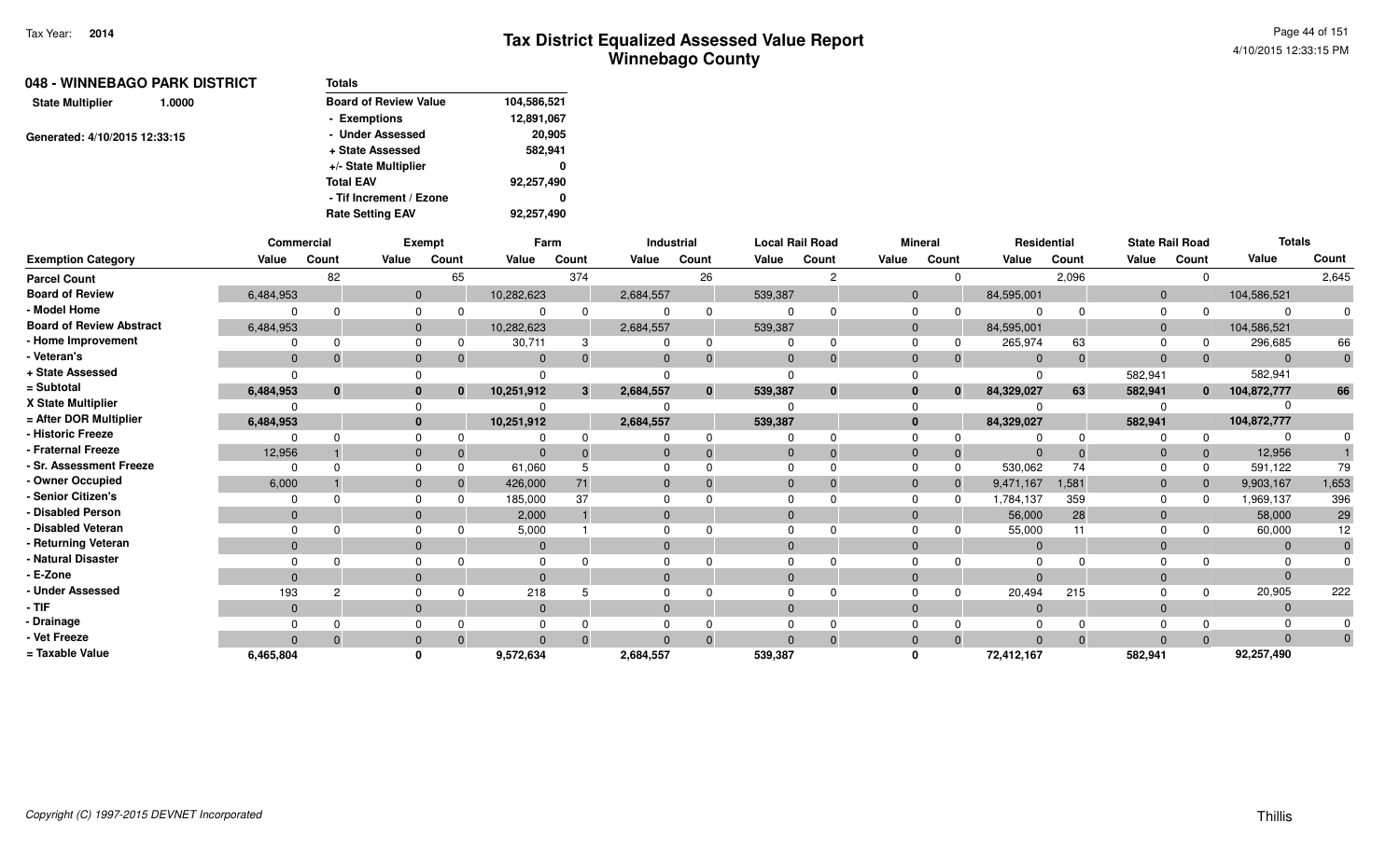| 049 - SEWARD PARK DISTRICT        | <b>Totals</b>                |            |
|-----------------------------------|------------------------------|------------|
| <b>State Multiplier</b><br>1.0000 | <b>Board of Review Value</b> | 16,895,526 |
|                                   | - Exemptions                 | 1,649,969  |
| Generated: 4/10/2015 12:33:15     | - Under Assessed             | 863        |
|                                   | + State Assessed             | 678,325    |
|                                   | +/- State Multiplier         | 0          |
|                                   | <b>Total EAV</b>             | 15,923,019 |
|                                   | - Tif Increment / Ezone      | 0          |
|                                   | <b>Rate Setting EAV</b>      | 15,923,019 |

|                                 |                | Commercial   |              | Exempt |                | Farm  |              | Industrial   | <b>Local Rail Road</b> |               |       | <b>Mineral</b> |              | Residential | <b>State Rail Road</b> |              | <b>Totals</b> |       |
|---------------------------------|----------------|--------------|--------------|--------|----------------|-------|--------------|--------------|------------------------|---------------|-------|----------------|--------------|-------------|------------------------|--------------|---------------|-------|
| <b>Exemption Category</b>       | Value          | Count        | Value        | Count  | Value          | Count | Value        | Count        | Value                  | Count         | Value | Count          | Value        | Count       | Value                  | Count        | Value         | Count |
| <b>Parcel Count</b>             |                | 40           |              | 12     |                | 292   |              |              |                        | $\mathcal{P}$ |       | $\Omega$       |              | 172         |                        | $\Omega$     |               | 522   |
| <b>Board of Review</b>          | 2,660,202      |              | $\mathbf{0}$ |        | 8,221,210      |       | 178,114      |              | 589                    |               |       |                | 5,835,411    |             | $\overline{0}$         |              | 16,895,526    |       |
| - Model Home                    |                |              |              |        |                |       |              |              |                        |               |       |                |              |             |                        | $\Omega$     |               |       |
| <b>Board of Review Abstract</b> | 2,660,202      |              | $\mathbf{0}$ |        | 8,221,210      |       | 178,114      |              | 589                    |               |       |                | 5,835,411    |             | 0                      |              | 16,895,526    |       |
| - Home Improvement              |                |              | $\Omega$     |        | 22,531         |       | $\Omega$     | $\Omega$     |                        |               |       |                | 23,105       |             |                        | 0            | 45,636        |       |
| - Veteran's                     | $\mathbf{0}$   | $\Omega$     | $\mathbf{0}$ |        | $\Omega$       |       | $\Omega$     |              | $\Omega$               |               |       |                | $\Omega$     | $\Omega$    | $\Omega$               | $\mathbf{0}$ | $\Omega$      |       |
| + State Assessed                |                |              |              |        |                |       |              |              |                        |               |       |                |              |             | 678,325                |              | 678,325       |       |
| = Subtotal                      | 2,660,202      | $\mathbf{0}$ | $\bf{0}$     | 0      | 8,198,679      | 4     | 178,114      | $\mathbf{0}$ | 589                    | $\bf{0}$      |       | $\bf{0}$       | 5,812,306    | 5           | 678,325                | $\mathbf{0}$ | 17,528,215    |       |
| X State Multiplier              |                |              |              |        |                |       |              |              |                        |               |       |                |              |             |                        |              |               |       |
| = After DOR Multiplier          | 2,660,202      |              | $\mathbf{0}$ |        | 8,198,679      |       | 178,114      |              | 589                    |               |       |                | 5,812,306    |             | 678,325                |              | 17,528,215    |       |
| - Historic Freeze               |                |              |              |        |                |       |              |              |                        |               |       |                |              |             |                        | $\Omega$     |               |       |
| - Fraternal Freeze              | $\overline{0}$ |              | $\mathbf{0}$ |        | $\Omega$       |       | $\Omega$     |              | 0                      |               |       |                |              |             |                        | $\mathbf 0$  |               |       |
| - Sr. Assessment Freeze         |                |              | $\Omega$     |        | 70,698         |       | $\Omega$     |              |                        |               |       |                | 92,584       | 10          | 0                      | 0            | 163,282       | 17    |
| - Owner Occupied                | 6,000          |              | $\mathbf{0}$ |        | 360,000        | 60    | $\mathbf{0}$ |              |                        |               |       |                | 760,551      | 127         | 0                      | $\mathbf{0}$ | 1,126,551     | 188   |
| - Senior Citizen's              |                |              |              |        | 135,000        | 27    |              |              |                        |               |       |                | 175,000      | 35          |                        | $\Omega$     | 310,000       | 62    |
| - Disabled Person               | 2,000          |              | $\mathbf{0}$ |        | $\Omega$       |       | $\Omega$     |              |                        |               |       |                |              |             | $\overline{0}$         |              | 2,000         |       |
| - Disabled Veteran              |                |              | $\Omega$     |        | $\Omega$       |       | $\Omega$     |              |                        |               |       |                | 2,500        |             |                        | <sup>n</sup> | 2,500         |       |
| - Returning Veteran             | $\mathbf{0}$   |              | $\mathbf{0}$ |        | $\overline{0}$ |       | $\mathbf{0}$ |              | $\Omega$               |               |       |                | $\mathbf{0}$ |             | $\mathbf{0}$           |              | $\Omega$      |       |
| - Natural Disaster              |                |              |              |        |                |       |              |              |                        |               |       |                |              |             |                        |              |               |       |
| - E-Zone                        |                |              | $\mathbf{0}$ |        | $\Omega$       |       | $\mathbf{0}$ |              |                        |               |       |                |              |             | $\Omega$               |              |               |       |
| - Under Assessed                | 84             |              | $\Omega$     |        | 539            |       | $\Omega$     |              | 136                    |               |       |                | 104          |             |                        | <sup>n</sup> | 863           |       |
| - TIF                           | $\Omega$       |              | $\mathbf{0}$ |        | $\Omega$       |       | $\mathbf{0}$ |              | $\Omega$               |               |       |                | $\Omega$     |             | $\Omega$               |              | $\Omega$      |       |
| · Drainage                      |                |              |              |        |                |       |              |              |                        |               |       |                |              |             |                        |              |               |       |
| - Vet Freeze                    |                |              | $\mathbf{0}$ |        | $\Omega$       |       | $\Omega$     |              |                        |               |       |                |              |             |                        | $\Omega$     |               |       |
| = Taxable Value                 | 2,652,118      |              |              |        | 7,632,442      |       | 178,114      |              | 453                    |               |       |                | 4,781,567    |             | 678,325                |              | 15,923,019    |       |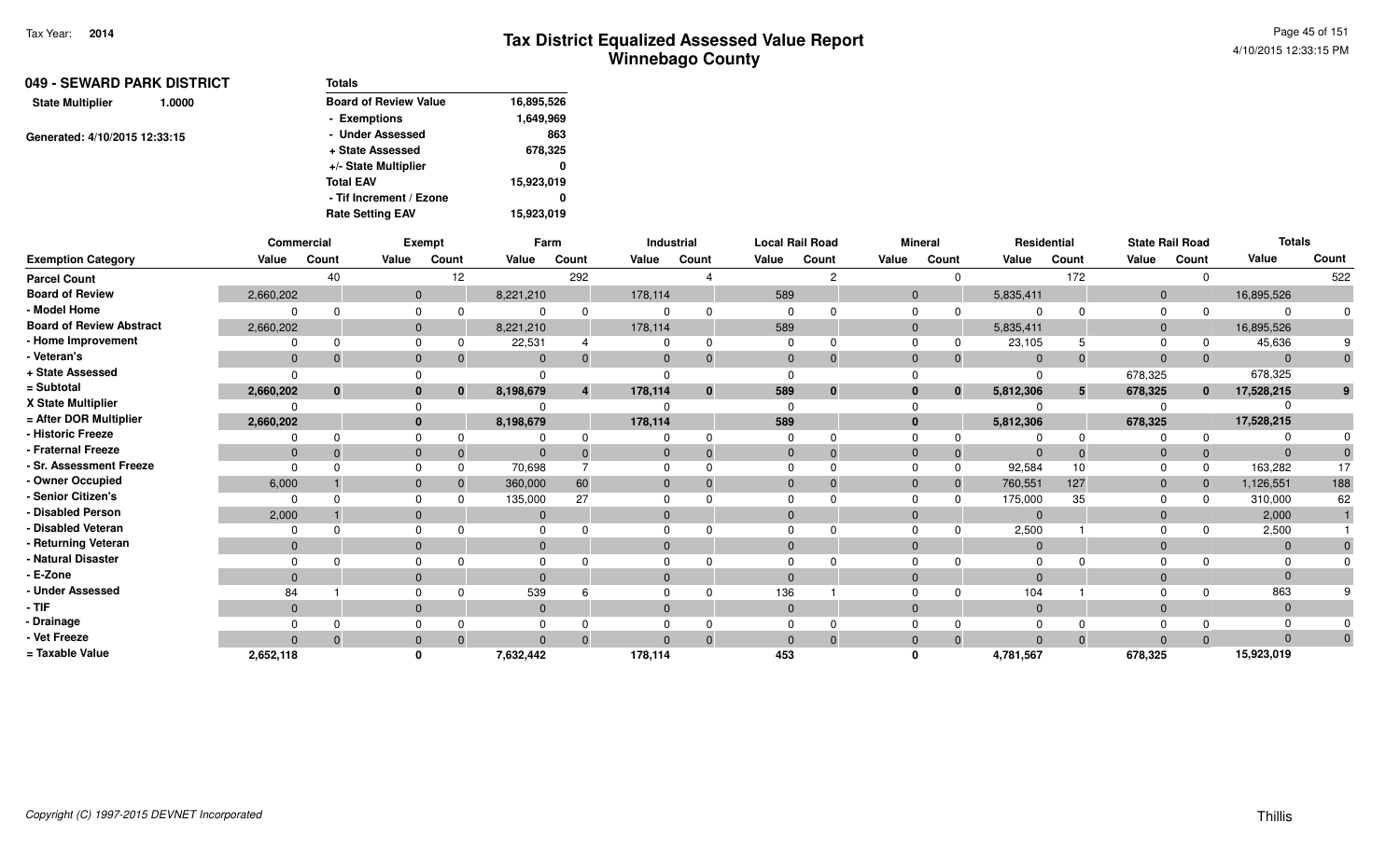| 050 - DURAND SANITARY         |        | <b>Totals</b>                |            |
|-------------------------------|--------|------------------------------|------------|
| <b>State Multiplier</b>       | 1.0000 | <b>Board of Review Value</b> | 18,163,538 |
|                               |        | - Exemptions                 | 2,839,468  |
| Generated: 4/10/2015 12:33:15 |        | - Under Assessed             | 227        |
|                               |        | + State Assessed             | 0          |
|                               |        | +/- State Multiplier         | 0          |
|                               |        | <b>Total EAV</b>             | 15,323,843 |
|                               |        | - Tif Increment / Ezone      | 249,316    |
|                               |        | <b>Rate Setting EAV</b>      | 15,074,527 |

|                                 |              | Commercial   |              | <b>Exempt</b> |                | Farm         |          | Industrial   |              | <b>Local Rail Road</b> |                | <b>Mineral</b> |                | Residential |                | <b>State Rail Road</b> | <b>Totals</b> |              |
|---------------------------------|--------------|--------------|--------------|---------------|----------------|--------------|----------|--------------|--------------|------------------------|----------------|----------------|----------------|-------------|----------------|------------------------|---------------|--------------|
| <b>Exemption Category</b>       | Value        | Count        | Value        | Count         | Value          | Count        | Value    | Count        | Value        | Count                  | Value          | Count          | Value          | Count       | Value          | Count                  | Value         | Count        |
| <b>Parcel Count</b>             |              | 75           |              | 27            |                | 13           |          | 16           |              |                        |                |                |                | 520         |                |                        |               | 651          |
| <b>Board of Review</b>          | 3,503,873    |              | $\mathbf{0}$ |               | 81,470         |              | 224,762  |              | $\mathbf{0}$ |                        | $\overline{0}$ |                | 14,353,433     |             | $\overline{0}$ |                        | 18,163,538    |              |
| - Model Home                    |              |              |              |               |                | $\Omega$     |          |              |              |                        |                |                |                |             |                |                        | $\Omega$      |              |
| <b>Board of Review Abstract</b> | 3,503,873    |              |              |               | 81,470         |              | 224,762  |              | $\mathbf{0}$ |                        | $\mathbf 0$    |                | 14,353,433     |             | $\Omega$       |                        | 18,163,538    |              |
| - Home Improvement              |              |              |              |               |                | 0            |          |              |              |                        |                |                |                |             |                |                        |               |              |
| - Veteran's                     | $\mathbf{0}$ |              |              |               | $\Omega$       | $\Omega$     |          |              | $\mathbf{0}$ | $\mathbf 0$            | $\Omega$       | 0              | $\overline{0}$ | $\Omega$    | $\Omega$       |                        | $\Omega$      |              |
| + State Assessed                | $\Omega$     |              |              |               |                |              |          |              |              |                        |                |                |                |             |                |                        |               |              |
| = Subtotal                      | 3,503,873    | $\mathbf{0}$ |              | $\bf{0}$      | 81,470         | $\mathbf{0}$ | 224,762  | $\mathbf{0}$ | $\mathbf{0}$ | $\mathbf{0}$           |                | $\mathbf{0}$   | 14,353,433     | $\bf{0}$    | $\bf{0}$       | $\mathbf{0}$           | 18,163,538    | $\mathbf{0}$ |
| X State Multiplier              |              |              |              |               |                |              |          |              |              |                        |                |                |                |             |                |                        |               |              |
| = After DOR Multiplier          | 3,503,873    |              |              |               | 81,470         |              | 224,762  |              | $\bf{0}$     |                        | $\bf{0}$       |                | 14,353,433     |             | $\mathbf{0}$   |                        | 18,163,538    |              |
| - Historic Freeze               |              |              |              |               |                |              |          |              |              |                        |                |                |                |             |                |                        |               |              |
| - Fraternal Freeze              | 24,922       |              |              |               | $\overline{0}$ | $\Omega$     |          |              | $\mathbf 0$  | $\Omega$               |                | $\mathbf 0$    | $\overline{0}$ | $\Omega$    | $\mathbf{0}$   |                        | 24,922        |              |
| - Sr. Assessment Freeze         | $\Omega$     |              |              |               | 11,235         |              |          |              | $\Omega$     |                        |                | $\Omega$       | 158,073        | 25          |                |                        | 169,308       | 26           |
| - Owner Occupied                | 6,000        |              |              |               | 6,000          |              |          |              | $\Omega$     | $\Omega$               |                | $\Omega$       | 2,136,000      | 356         | $\Omega$       |                        | 2,148,000     | 358          |
| - Senior Citizen's              | 5,000        |              |              |               | 5,000          |              |          |              | $\Omega$     |                        |                |                | 439,800        | 88          |                |                        | 449,800       | 90           |
| - Disabled Person               | $\Omega$     |              |              |               | 0              |              |          |              | $\Omega$     |                        |                |                | 6,000          | 3           | $\Omega$       |                        | 6,000         |              |
| - Disabled Veteran              | $\Omega$     |              |              |               |                |              |          |              | $\Omega$     |                        |                |                | 5,000          |             |                |                        | 5,000         |              |
| - Returning Veteran             | $\mathbf{0}$ |              |              |               | $\mathbf{0}$   |              | $\Omega$ |              | $\mathbf{0}$ |                        |                |                | $\overline{0}$ |             | $\Omega$       |                        | $\mathbf{0}$  |              |
| - Natural Disaster              |              |              |              |               |                |              |          |              | $\Omega$     |                        |                |                | $\Omega$       |             |                |                        | $\Omega$      |              |
| - E-Zone                        | $\Omega$     |              |              |               | $\Omega$       |              |          |              | $\Omega$     |                        |                |                | $\Omega$       |             | $\Omega$       |                        | $\Omega$      |              |
| <b>Under Assessed</b>           | <sup>n</sup> |              |              |               | 10             |              |          |              |              |                        |                |                | 217            | റ           |                |                        | 227           |              |
| - TIF                           | 159,826      |              |              |               | $\mathbf{0}$   |              | 37,702   |              | $\mathbf{0}$ |                        |                |                | 51,788         |             | $\Omega$       |                        | 249,316       |              |
| · Drainage                      |              |              |              |               |                |              |          |              | 0            |                        |                |                |                |             |                |                        |               |              |
| - Vet Freeze                    | 36,438       |              |              |               | $\overline{0}$ | $\Omega$     |          |              | $\Omega$     | $\Omega$               |                | $\Omega$       | $\Omega$       | $\Omega$    |                |                        | 36,438        |              |
| = Taxable Value                 | 3,271,687    |              |              |               | 59,225         |              | 187,060  |              |              |                        |                |                | 11,556,555     |             |                |                        | 15,074,527    |              |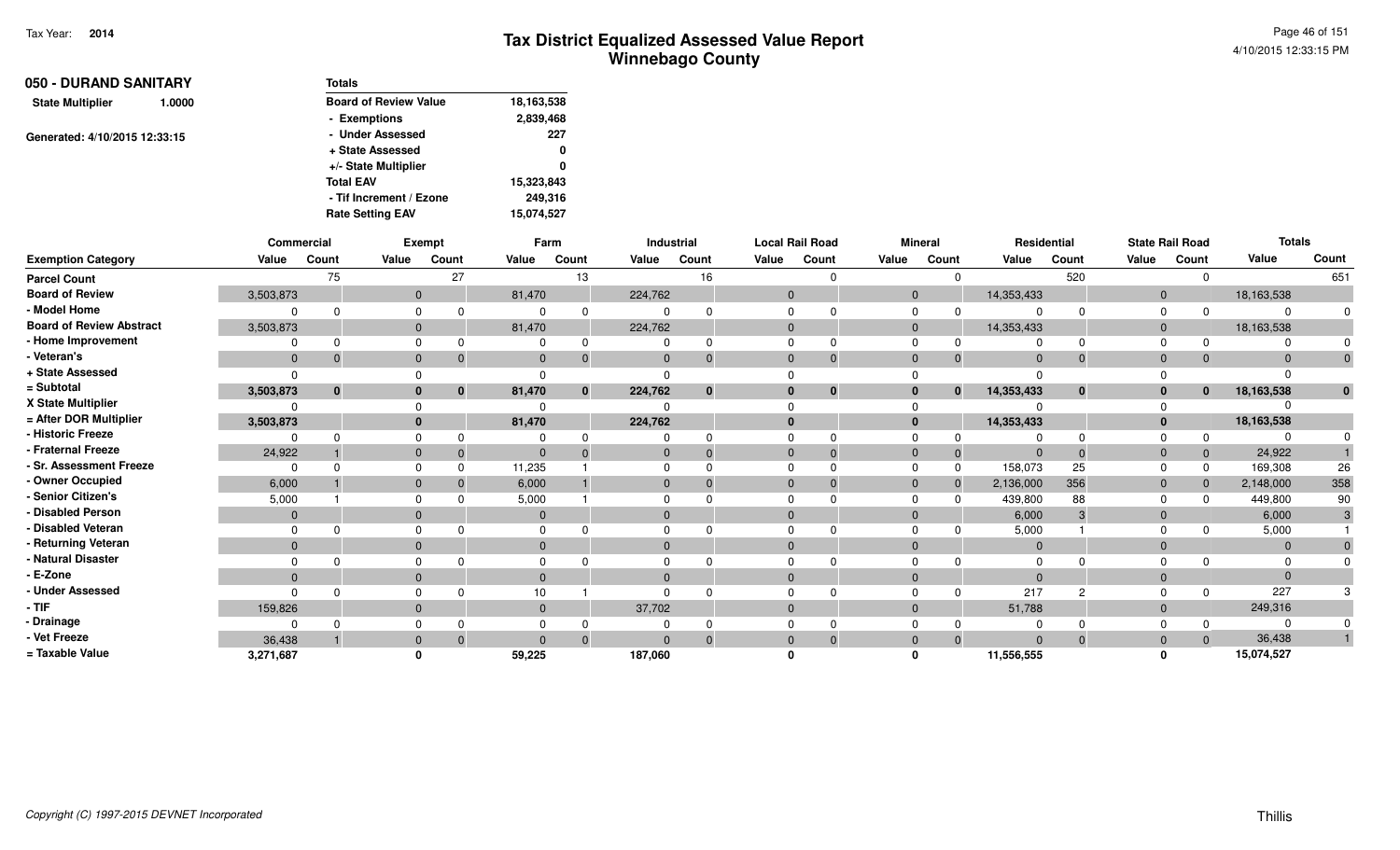| 051 - ROCK RIVER WATER REC        | Totals                       |               |
|-----------------------------------|------------------------------|---------------|
| <b>State Multiplier</b><br>1.0000 | <b>Board of Review Value</b> | 2,879,024,059 |
|                                   | - Exemptions                 | 426,641,915   |
| Generated: 4/10/2015 12:33:15     | - Under Assessed             | 115.490       |
|                                   | + State Assessed             | 4,188,575     |
|                                   | +/- State Multiplier         | 0             |
|                                   | <b>Total EAV</b>             | 2,456,455,229 |
|                                   | - Tif Increment / Ezone      | 39,296,801    |
|                                   | <b>Rate Setting EAV</b>      | 2,417,158,428 |

|                                 |              | <b>Commercial</b> |              | Exempt       |              | Farm  |             | Industrial   |              | <b>Local Rail Road</b> |                | <b>Mineral</b> |               | <b>Residential</b> | <b>State Rail Road</b> |          | <b>Totals</b>   |                |
|---------------------------------|--------------|-------------------|--------------|--------------|--------------|-------|-------------|--------------|--------------|------------------------|----------------|----------------|---------------|--------------------|------------------------|----------|-----------------|----------------|
| <b>Exemption Category</b>       | Value        | Count             | Value        | Count        | Value        | Count | Value       | Count        | Value        | Count                  | Value          | Count          | Value         | Count              | Value                  | Count    | Value           | Count          |
| <b>Parcel Count</b>             |              | 5,097             |              | 3,106        |              | 384   |             | 2,344        |              | 31                     |                | $\Omega$       |               | 77,675             |                        | $\Omega$ |                 | 88,637         |
| <b>Board of Review</b>          | 592,483,264  |                   | $\mathbf{0}$ |              | 3,015,097    |       | 217,886,874 |              | 113,303      |                        | $\mathbf{0}$   |                | 2,065,525,521 |                    | $\overline{0}$         |          | 2,879,024,059   |                |
| - Model Home                    |              |                   |              | 0            |              |       |             |              | $\Omega$     |                        | $\mathbf 0$    |                | $\Omega$      | 6                  | $\Omega$               | $\Omega$ |                 |                |
| <b>Board of Review Abstract</b> | 592,483,264  |                   |              | $\mathbf{0}$ | 3,015,097    |       | 217,886,874 |              | 113,303      |                        | $\overline{0}$ |                | 2,065,525,521 |                    | $\mathbf{0}$           |          | 2,879,024,059   |                |
| - Home Improvement              |              |                   |              | 0            |              |       |             |              | $\Omega$     |                        | $\mathbf 0$    | 0              | 2,681,667     | 1,608              | 0                      | 0        | 2,681,667       | 1,608          |
| - Veteran's                     | $\Omega$     |                   | $\mathbf{0}$ |              | $\Omega$     |       | $\Omega$    |              | $\Omega$     | $\Omega$               | $\mathbf{0}$   | $\Omega$       | 267,546       |                    | $\mathbf 0$            | $\Omega$ | 267,546         | $\overline{7}$ |
| + State Assessed                |              |                   |              |              |              |       |             |              |              |                        | $\Omega$       |                | $\Omega$      |                    | 4,188,575              |          | 4,188,575       |                |
| = Subtotal                      | 592,483,264  | $\bf{0}$          | $\bf{0}$     |              | 3,015,097    |       | 217,886,874 | $\mathbf{0}$ | 113,303      | $\bf{0}$               | $\mathbf{0}$   | $\bf{0}$       | 2,062,576,308 | 1.621              | 4,188,575              |          | 0 2,880,263,421 | 1,621          |
| X State Multiplier              |              |                   |              |              |              |       |             |              |              |                        | $\Omega$       |                |               |                    |                        |          |                 |                |
| = After DOR Multiplier          | 592,483,264  |                   | $\bf{0}$     |              | 3,015,097    |       | 217,886,874 |              | 113,303      |                        | $\bf{0}$       |                | 2,062,576,308 |                    | 4,188,575              |          | 2,880,263,421   |                |
| - Historic Freeze               |              |                   | 0            |              |              |       |             |              | $\Omega$     |                        | $\Omega$       |                | 39,849        |                    |                        | $\Omega$ | 39,849          |                |
| - Fraternal Freeze              | 692,001      | 9                 | $\mathbf{0}$ |              | $\mathbf{0}$ |       | $\mathbf 0$ |              | $\mathbf 0$  | $\Omega$               | $\overline{0}$ | $\Omega$       | $\mathbf 0$   | $\Omega$           | $\mathbf{0}$           | $\Omega$ | 692,001         |                |
| - Sr. Assessment Freeze         | 229,260      | 20                |              | 0            | O            |       | $\Omega$    |              | $\Omega$     |                        | $\Omega$       | $\Omega$       | 10,131,376    | 2,629              | $\Omega$               | $\Omega$ | 10,360,636      | 2,649          |
| - Owner Occupied                | 5,596,688    | 125               | $\Omega$     |              | 186,000      | 31    | 32,926      |              | $\Omega$     |                        | $\mathbf{0}$   | $\Omega$       | 322,328,161   | 55,179             | $\mathbf 0$            | $\Omega$ | 328, 143, 775   | 55,341         |
| - Senior Citizen's              | 4,227,931    | 72                |              | 0            | 60,000       | 12    | 15,000      |              | $\Omega$     |                        | 0              | $\Omega$       | 75,509,149    | 15,309             | $\Omega$               | n        | 79,812,080      | 15,396         |
| - Disabled Person               | $\Omega$     |                   | $\Omega$     |              | 2,000        |       | 2,000       |              | $\Omega$     |                        | $\mathbf{0}$   |                | 3,102,000     | 1,551              | $\mathbf 0$            |          | 3,106,000       | 1,553          |
| - Disabled Veteran              |              |                   | 0            |              |              |       | 0           |              | $\Omega$     |                        | $\Omega$       | 0              | 1,272,500     | 298                | $\Omega$               | 0        | 1,272,500       | 298            |
| - Returning Veteran             | $\mathbf{0}$ |                   | $\mathbf{0}$ |              | $\mathbf{0}$ |       | $\mathbf 0$ |              | $\mathbf{0}$ |                        | $\mathbf{0}$   |                | 25,000        | 5                  | $\mathbf 0$            |          | 25,000          | 5              |
| - Natural Disaster              |              |                   |              | 0            |              |       | $\Omega$    |              | $\Omega$     |                        | $\Omega$       |                | $\Omega$      |                    |                        |          |                 |                |
| - E-Zone                        | $\Omega$     |                   | $\Omega$     |              |              |       | 145,864     |              | $\Omega$     |                        | $\Omega$       |                | $\Omega$      |                    | $\Omega$               |          | 145,864         |                |
| - Under Assessed                | 7,440        | 90                |              | 0            | 3,419        | 57    | 3,709       | 45           | 527          |                        | $\Omega$       | $\Omega$       | 100,395       | 1.226              | $\Omega$               | $\Omega$ | 115,490         | 1,426          |
| - TIF                           | 24,309,579   |                   | $\mathbf{0}$ |              | 40,219       |       | 9,914,248   |              | $\mathbf{0}$ |                        | $\mathbf{0}$   |                | 4,886,891     |                    | $\mathbf{0}$           |          | 39,150,937      |                |
| - Drainage                      |              |                   |              | 0            |              |       |             |              | $\Omega$     |                        | $\Omega$       |                |               |                    |                        |          |                 |                |
| - Vet Freeze                    | 240,861      |                   |              |              |              |       |             |              | $\Omega$     | $\Omega$               | $\Omega$       |                | $\Omega$      | $\Omega$           | $\Omega$               | $\Omega$ | 240,861         |                |
| = Taxable Value                 | 557,179,504  |                   | 0            |              | 2,723,459    |       | 207,773,127 |              | 112,776      |                        | 0              |                | 1,645,180,987 |                    | 4,188,575              |          | 2,417,158,428   |                |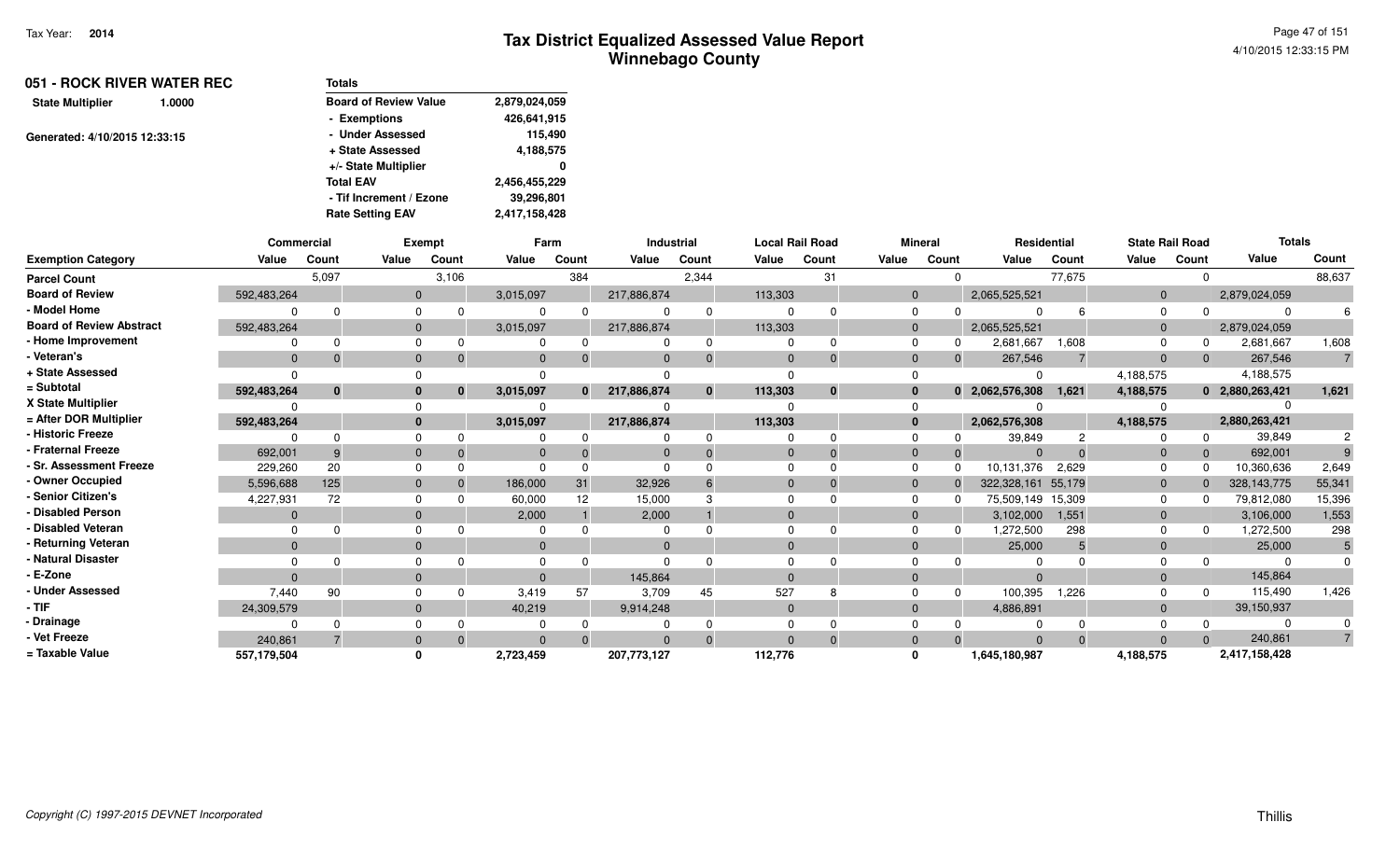| 052 - PRESTON & CENTRAL TIF       | <b>Totals</b>                |           |
|-----------------------------------|------------------------------|-----------|
| <b>State Multiplier</b><br>1.0000 | <b>Board of Review Value</b> | 1,966,072 |
|                                   | - Exemptions                 | 0         |
| Generated: 4/10/2015 12:33:15     | - Under Assessed             | 140       |
|                                   | + State Assessed             | 0         |
|                                   | +/- State Multiplier         | 0         |
|                                   | <b>Total EAV</b>             | 1,965,932 |
|                                   | - Tif Increment / Ezone      | 503,980   |
|                                   | <b>Rate Setting EAV</b>      | 1,461,952 |

|                                 |              | Commercial   |              | Exempt       |       | Farm                     |           | Industrial   |                | <b>Local Rail Road</b> |          | <b>Mineral</b> |                | Residential  |              | <b>State Rail Road</b> | <b>Totals</b> |       |
|---------------------------------|--------------|--------------|--------------|--------------|-------|--------------------------|-----------|--------------|----------------|------------------------|----------|----------------|----------------|--------------|--------------|------------------------|---------------|-------|
| <b>Exemption Category</b>       | Value        | Count        | Value        | Count        | Value | Count                    | Value     | Count        | Value          | Count                  | Value    | Count          | Value          | Count        | Value        | Count                  | Value         | Count |
| <b>Parcel Count</b>             |              |              |              |              |       |                          |           | 48           |                |                        |          |                |                |              |              |                        |               | 70    |
| <b>Board of Review</b>          | 52,995       |              | $\mathbf{0}$ |              |       | $\mathbf{0}$             | 1,909,392 |              | $\overline{0}$ |                        | $\Omega$ |                | 3,685          |              | $\mathbf 0$  |                        | 1,966,072     |       |
| - Model Home                    |              |              |              |              |       |                          |           |              |                |                        |          |                | - 0            |              |              |                        | $\Omega$      |       |
| <b>Board of Review Abstract</b> | 52,995       |              | $\mathbf{0}$ |              |       | $\mathbf{0}$             | 1,909,392 |              | $\mathbf{0}$   |                        | $\Omega$ |                | 3,685          |              | $\mathbf 0$  |                        | 1,966,072     |       |
| - Home Improvement              |              |              |              |              |       |                          |           |              |                |                        |          |                | $\Omega$       |              |              |                        | $\Omega$      |       |
| - Veteran's                     | $\mathbf 0$  | 0            | $\Omega$     |              |       | $\mathbf{0}$<br>$\Omega$ |           | 0            | $\Omega$       | 0                      | $\Omega$ |                | $\overline{0}$ | $\mathbf{0}$ | $\Omega$     |                        | $\Omega$      |       |
| + State Assessed                | $\Omega$     |              |              |              |       |                          |           |              |                |                        |          |                | $\Omega$       |              |              |                        | $\Omega$      |       |
| = Subtotal                      | 52,995       | $\mathbf{0}$ | $\bf{0}$     | $\mathbf{0}$ |       | $\mathbf{0}$             | 1,909,392 | $\mathbf{0}$ | $\bf{0}$       | $\bf{0}$               |          | $\mathbf{0}$   | 3,685          | $\mathbf{0}$ | $\mathbf{0}$ | $\mathbf{0}$           | 1,966,072     |       |
| X State Multiplier              |              |              |              |              |       |                          |           |              |                |                        |          |                |                |              |              |                        |               |       |
| = After DOR Multiplier          | 52,995       |              | $\bf{0}$     |              |       |                          | 1,909,392 |              | $\Omega$       |                        |          |                | 3,685          |              |              |                        | 1,966,072     |       |
| - Historic Freeze               |              |              |              |              |       |                          |           |              | $\Omega$       |                        |          |                | $\Omega$       |              |              |                        | $\Omega$      |       |
| - Fraternal Freeze              | $\mathbf 0$  |              | $\Omega$     |              |       | $\Omega$                 |           |              | $\Omega$       | $\Omega$               | 0        |                | $\overline{0}$ | $\Omega$     | $\Omega$     |                        | $\Omega$      |       |
| - Sr. Assessment Freeze         |              |              |              |              |       |                          |           |              |                |                        |          |                | $\Omega$       |              |              |                        | $\Omega$      |       |
| - Owner Occupied                | $\mathbf{0}$ |              | $\Omega$     |              |       |                          |           |              | $\Omega$       |                        |          |                | $\Omega$       | $\Omega$     |              |                        | $\mathbf{0}$  |       |
| - Senior Citizen's              |              |              |              |              |       |                          |           |              |                |                        |          |                |                |              |              |                        |               |       |
| - Disabled Person               | $\mathbf{0}$ |              | $\Omega$     |              |       | $\Omega$                 |           |              | $\Omega$       |                        | $\Omega$ |                | $\Omega$       |              | $\Omega$     |                        | $\mathbf{0}$  |       |
| - Disabled Veteran              |              |              |              |              |       |                          |           |              |                |                        |          |                | $\Omega$       |              |              |                        | $\mathbf 0$   |       |
| - Returning Veteran             | $\mathbf{0}$ |              | $\Omega$     |              |       | $\mathbf{0}$             | $\Omega$  |              | $\Omega$       |                        | $\Omega$ |                | $\overline{0}$ |              | $\Omega$     |                        | $\mathbf{0}$  |       |
| - Natural Disaster              |              |              |              |              |       |                          |           |              |                |                        |          |                | $\Omega$       |              |              |                        | $\Omega$      |       |
| - E-Zone                        | $\mathbf{0}$ |              | $\Omega$     |              |       | $\Omega$                 |           |              | $\Omega$       |                        | $\Omega$ |                | $\Omega$       |              | $\Omega$     |                        | $\mathbf{0}$  |       |
| - Under Assessed                |              |              |              |              |       | $\Omega$                 |           |              |                |                        |          |                | 140            |              |              |                        | 140           |       |
| - TIF                           | $\mathbf{0}$ |              | $\Omega$     |              |       | $\mathbf{0}$             | 503,980   |              | $\Omega$       |                        | $\Omega$ |                | $\overline{0}$ |              | $\Omega$     |                        | 503,980       |       |
| - Drainage                      |              |              |              |              |       |                          |           |              |                |                        |          |                |                |              |              |                        | $\Omega$      |       |
| - Vet Freeze                    | $\Omega$     |              | $\Omega$     |              |       | $\Omega$                 |           | $\Omega$     | $\Omega$       | $\Omega$               |          | $\Omega$       | $\Omega$       | $\Omega$     |              |                        | $\Omega$      |       |
| = Taxable Value                 | 52.995       |              |              |              |       |                          | 1,405,412 |              |                |                        |          |                | 3,545          |              |              |                        | 1,461,952     |       |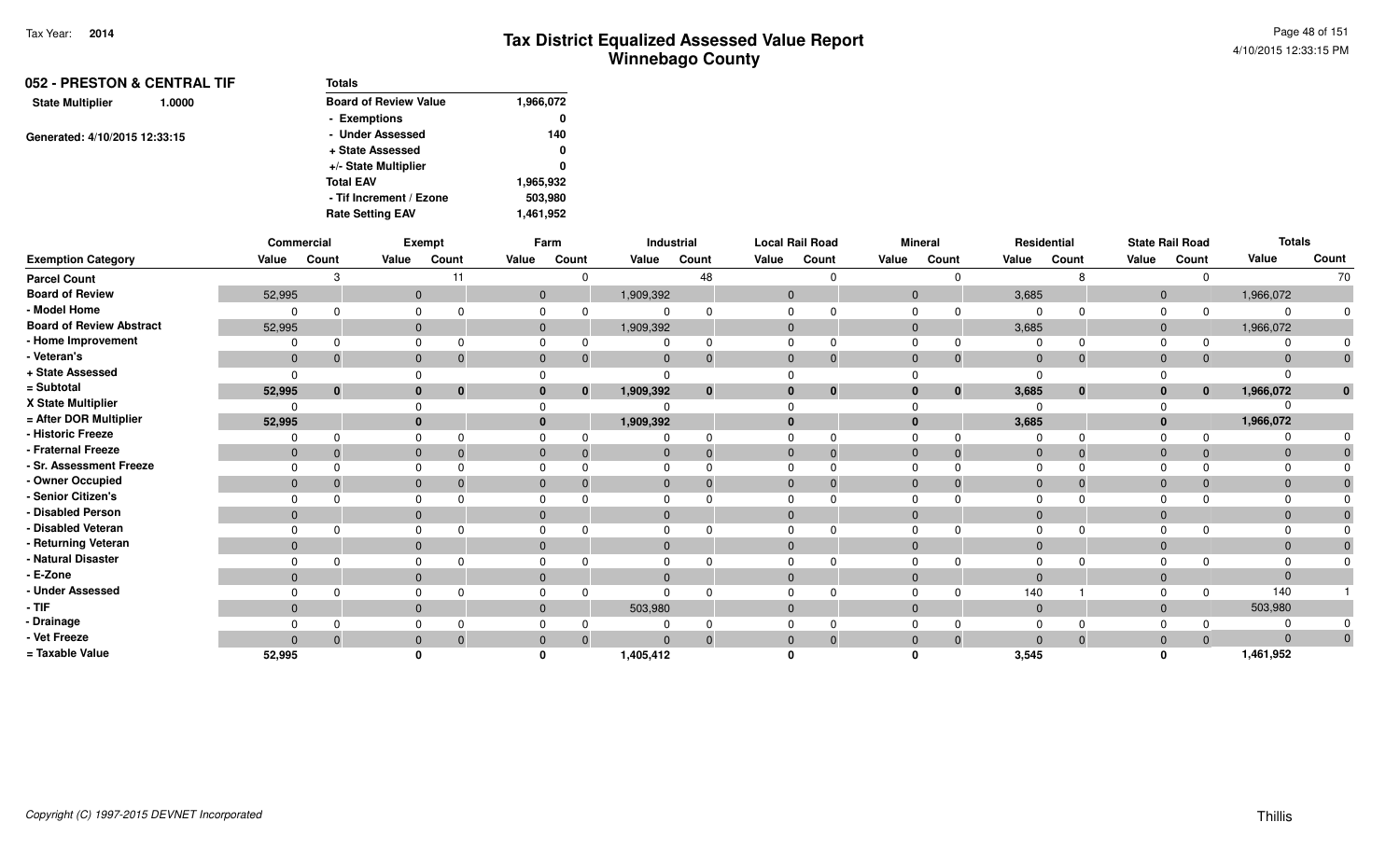Page 49 of 1514/10/2015 12:33:15 PM

| 053 - SEWARD SANITARY         |                         | <b>Totals</b>                |           |
|-------------------------------|-------------------------|------------------------------|-----------|
| <b>State Multiplier</b>       | 1.0000                  | <b>Board of Review Value</b> | 4,721,912 |
|                               |                         | - Exemptions                 | 562,476   |
| Generated: 4/10/2015 12:33:15 |                         | - Under Assessed             | 366       |
|                               |                         | + State Assessed             | 60,304    |
|                               |                         | +/- State Multiplier         | 0         |
|                               |                         | <b>Total EAV</b>             | 4,219,374 |
|                               |                         | - Tif Increment / Ezone      | 0         |
|                               | <b>Rate Setting EAV</b> | 4,219,374                    |           |

|                                 | Commercial     |              |              | Exempt       |              | Farm         |          | Industrial | <b>Local Rail Road</b> |          |                | <b>Mineral</b> |           | Residential |                | <b>State Rail Road</b> | <b>Totals</b> |       |
|---------------------------------|----------------|--------------|--------------|--------------|--------------|--------------|----------|------------|------------------------|----------|----------------|----------------|-----------|-------------|----------------|------------------------|---------------|-------|
| <b>Exemption Category</b>       | Value          | Count        | Value        | Count        | Value        | Count        | Value    | Count      | Value                  | Count    | Value          | Count          | Value     | Count       | Value          | Count                  | Value         | Count |
| <b>Parcel Count</b>             |                | 33           |              | 10           |              | 11           |          |            |                        | c        |                | ∩              |           | 96          |                |                        |               | 156   |
| <b>Board of Review</b>          | 1,791,959      |              | $\mathbf{0}$ |              | 146,306      |              | 178,114  |            | 589                    |          | $\overline{0}$ |                | 2,604,944 |             | $\overline{0}$ |                        | 4,721,912     |       |
| - Model Home                    |                |              | $\Omega$     |              |              |              |          |            |                        |          | $\Omega$       |                |           |             | $\Omega$       | <sup>0</sup>           |               |       |
| <b>Board of Review Abstract</b> | 1,791,959      |              | $\mathbf{0}$ |              | 146,306      |              | 178,114  |            | 589                    |          | $\mathbf{0}$   |                | 2,604,944 |             | $\overline{0}$ |                        | 4,721,912     |       |
| - Home Improvement              |                |              | $\Omega$     |              |              |              |          | $\Omega$   |                        |          | $\Omega$       | 0              | 145       |             | $\Omega$       |                        | 145           |       |
| - Veteran's                     | $\mathbf 0$    | $\Omega$     | $\mathbf{0}$ |              | $\mathbf{0}$ |              | $\Omega$ | $\Omega$   | $\mathbf{0}$           |          | $\Omega$       | $\mathbf 0$    | $\Omega$  |             | $\Omega$       | $\mathbf{0}$           | $\Omega$      |       |
| + State Assessed                |                |              |              |              |              |              |          |            |                        |          |                |                |           |             | 60,304         |                        | 60,304        |       |
| = Subtotal                      | 1,791,959      | $\mathbf{0}$ | $\bf{0}$     | $\mathbf{0}$ | 146,306      | $\mathbf{0}$ | 178,114  | $\bf{0}$   | 589                    | $\bf{0}$ | $\bf{0}$       | $\bf{0}$       | 2,604,799 |             | 60,304         | $\mathbf{0}$           | 4,782,071     |       |
| X State Multiplier              |                |              |              |              |              |              |          |            |                        |          |                |                |           |             |                |                        |               |       |
| = After DOR Multiplier          | 1,791,959      |              | $\mathbf{0}$ |              | 146,306      |              | 178,114  |            | 589                    |          | $\mathbf{0}$   |                | 2,604,799 |             | 60,304         |                        | 4,782,071     |       |
| - Historic Freeze               |                |              |              |              |              |              |          |            |                        |          |                |                |           |             |                | $\Omega$               |               |       |
| - Fraternal Freeze              | $\mathbf{0}$   |              | $\mathbf{0}$ |              | $\mathbf{0}$ |              |          | 0          | $\overline{0}$         |          | $\Omega$       | $\overline{0}$ | $\Omega$  |             | $\Omega$       | $\mathbf{0}$           |               |       |
| - Sr. Assessment Freeze         |                |              | $\Omega$     |              |              |              |          |            |                        |          |                | $\mathbf 0$    | 62,280    |             |                | 0                      | 62,280        |       |
| - Owner Occupied                | 6,000          |              | $\mathbf{0}$ |              | 12,000       |              |          | $\Omega$   | $\Omega$               |          | $\Omega$       | $\overline{0}$ | 382,551   | 64          | $\Omega$       | $\mathbf 0$            | 400,551       | 67    |
| - Senior Citizen's              |                |              |              |              |              |              |          |            |                        |          |                |                | 95,000    | 19          |                | $\Omega$               | 95,000        | 19    |
| - Disabled Person               | 2,000          |              | $\mathbf{0}$ |              | $\Omega$     |              | $\Omega$ |            | $\Omega$               |          | $\Omega$       |                | $\Omega$  |             | $\Omega$       |                        | 2,000         |       |
| Disabled Veteran                |                |              | $\Omega$     |              |              |              |          |            |                        |          | $\Omega$       |                | 2,500     |             | $\Omega$       |                        | 2,500         |       |
| - Returning Veteran             | $\overline{0}$ |              | $\Omega$     |              | $\Omega$     |              | $\Omega$ |            | $\Omega$               |          | $\Omega$       |                | $\Omega$  |             | $\Omega$       |                        |               |       |
| - Natural Disaster              |                |              |              |              |              |              |          |            |                        |          |                |                |           |             |                |                        |               |       |
| - E-Zone                        | $\overline{0}$ |              | $\mathbf{0}$ |              | $\Omega$     |              | $\Omega$ |            |                        |          | $\Omega$       |                | $\Omega$  |             | $\Omega$       |                        |               |       |
| <b>Under Assessed</b>           | 84             |              |              |              | 146          |              |          |            | 136                    |          |                |                |           |             |                |                        | 366           |       |
| $-$ TIF                         | $\overline{0}$ |              | $\mathbf{0}$ |              | $\Omega$     |              | $\Omega$ |            | $\Omega$               |          | $\Omega$       |                | $\Omega$  |             | $\Omega$       |                        |               |       |
| - Drainage                      |                |              |              |              |              |              |          |            |                        |          |                |                |           |             |                |                        |               |       |
| - Vet Freeze                    | $\Omega$       | $\Omega$     | $\mathbf{0}$ | $\Omega$     | $\Omega$     | $\Omega$     | $\Omega$ | $\Omega$   | $\Omega$               | $\Omega$ | $\Omega$       | $\overline{0}$ | $\Omega$  | $\Omega$    | $\Omega$       | $\Omega$               | $\Omega$      |       |
| = Taxable Value                 | 1,783,875      |              |              |              | 134,160      |              | 178,114  |            | 453                    |          |                |                | 2,062,468 |             | 60,304         |                        | 4,219,374     |       |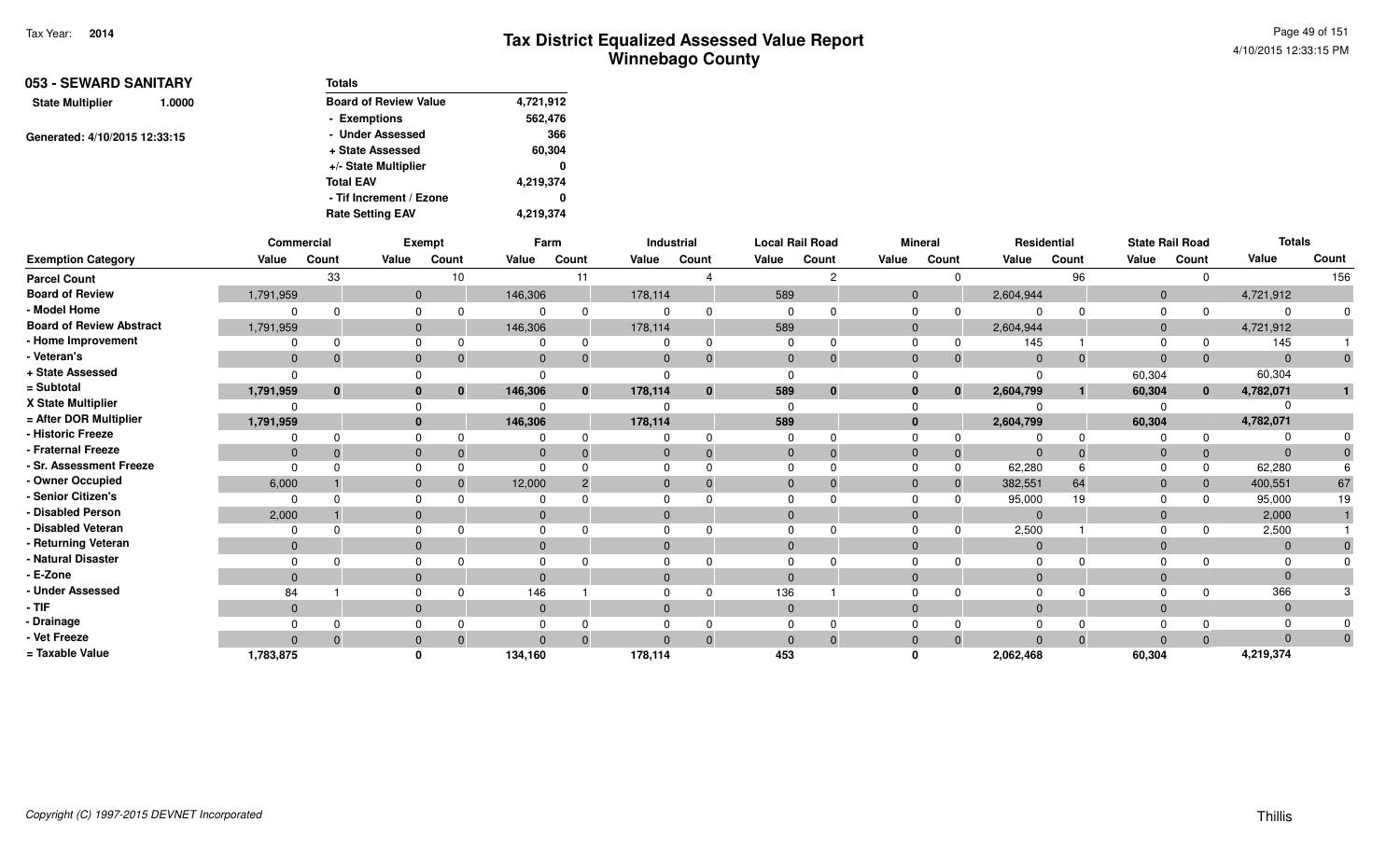| 054 - CHERRY VALLEY LIBRARY<br>1.0000 | <b>Totals</b>                |              |
|---------------------------------------|------------------------------|--------------|
| <b>State Multiplier</b>               | <b>Board of Review Value</b> | 281,393,310  |
|                                       | - Exemptions                 | 41,308,778   |
| Generated: 4/10/2015 12:33:15         | - Under Assessed             | 5.092        |
|                                       | + State Assessed             | 822,012      |
|                                       | +/- State Multiplier         | $\mathbf{0}$ |
|                                       | <b>Total EAV</b>             | 240,901,452  |
|                                       | - Tif Increment / Ezone      | 49.409       |
|                                       | <b>Rate Setting EAV</b>      | 240,852,043  |

|                                 | Commercial   |              |          | Exempt |              | Farm                  |           | Industrial |              | <b>Local Rail Road</b> |          | <b>Mineral</b> | Residential    |              | <b>State Rail Road</b> |             | <b>Totals</b> |       |
|---------------------------------|--------------|--------------|----------|--------|--------------|-----------------------|-----------|------------|--------------|------------------------|----------|----------------|----------------|--------------|------------------------|-------------|---------------|-------|
| <b>Exemption Category</b>       | Value        | Count        | Value    | Count  | Value        | Count                 | Value     | Count      | Value        | Count                  | Value    | Count          | Value          | Count        | Value                  | Count       | Value         | Count |
| <b>Parcel Count</b>             |              | 204          |          | 170    |              | 300                   |           | 48         |              | $\Omega$               |          |                |                | 5,635        |                        |             |               | 6,357 |
| <b>Board of Review</b>          | 43,393,517   |              | $\Omega$ |        | 5,782,776    |                       | 3,481,674 |            | $\Omega$     |                        | $\Omega$ |                | 228,735,343    |              | $\Omega$               |             | 281,393,310   |       |
| - Model Home                    |              |              |          |        |              | $\Omega$              |           |            | <sup>0</sup> |                        |          |                | $\Omega$       |              |                        |             | $\Omega$      |       |
| <b>Board of Review Abstract</b> | 43,393,517   |              | 0        |        | 5,782,776    |                       | 3,481,674 |            | $\Omega$     |                        | $\Omega$ |                | 228,735,343    |              | $\Omega$               |             | 281,393,310   |       |
| - Home Improvement              |              | O            |          |        | 24,982       |                       |           |            |              | 0                      |          |                | 469,516        | 177          |                        |             | 494,498       | 181   |
| - Veteran's                     | $\Omega$     |              |          |        | $\Omega$     |                       |           |            | $\Omega$     | $\mathbf 0$            |          |                | $\Omega$       | $\mathbf{0}$ | $\Omega$               |             | $\mathbf{0}$  |       |
| + State Assessed                |              |              |          |        |              |                       |           |            |              |                        |          |                | $\Omega$       |              | 822,012                |             | 822,012       |       |
| = Subtotal                      | 43,393,517   | $\mathbf{0}$ |          |        | 5,757,794    | $\boldsymbol{\Delta}$ | 3,481,674 | $\bf{0}$   | $\mathbf{0}$ | $\bf{0}$               |          | $\mathbf{0}$   | 228, 265, 827  | 177          | 822,012                | $\mathbf 0$ | 281,720,824   | 181   |
| X State Multiplier              |              |              |          |        |              |                       |           |            |              |                        |          |                |                |              |                        |             |               |       |
| = After DOR Multiplier          | 43,393,517   |              |          |        | 5,757,794    |                       | 3,481,674 |            | $\mathbf{0}$ |                        | $\Omega$ |                | 228, 265, 827  |              | 822,012                |             | 281,720,824   |       |
| - Historic Freeze               |              |              |          |        |              |                       |           |            |              |                        |          |                |                |              |                        |             |               |       |
| - Fraternal Freeze              | 365,453      |              |          |        |              |                       |           |            | $\Omega$     | $\Omega$               | $\Omega$ |                | $\Omega$       |              | $\Omega$               |             | 365,453       |       |
| - Sr. Assessment Freeze         |              |              |          |        | 28,697       |                       |           |            | <sup>n</sup> |                        |          |                | 1,258,635      | 224          |                        |             | 1,287,332     | 228   |
| - Owner Occupied                | 6,000        |              |          |        | 366,000      | 61                    |           |            | $\Omega$     |                        |          |                | 29,876,360     | 4,985        | $\Omega$               |             | 30,248,360    | 5,047 |
| - Senior Citizen's              | 5,000        |              |          |        | 145,000      | 29                    |           |            |              |                        |          |                | 8,372,635      | 1,683        |                        |             | 8,522,635     | 1,713 |
| - Disabled Person               | $\Omega$     |              |          |        | $\mathbf 0$  |                       |           |            | $\Omega$     |                        |          |                | 238,000        | 119          | $\overline{0}$         |             | 238,000       | 119   |
| - Disabled Veteran              |              |              |          |        |              |                       |           |            | $\Omega$     |                        |          |                | 152,500        | 35           |                        |             | 152,500       | 35    |
| - Returning Veteran             | $\mathbf{0}$ |              | $\Omega$ |        | $\mathbf{0}$ |                       | $\Omega$  |            | $\Omega$     |                        |          |                | $\overline{0}$ |              | $\Omega$               |             | $\mathbf{0}$  |       |
| - Natural Disaster              |              |              |          |        |              |                       |           |            |              |                        |          |                | $\Omega$       |              |                        |             |               |       |
| - E-Zone                        | $\Omega$     |              |          |        | $\Omega$     |                       |           |            | $\Omega$     |                        |          |                | $\Omega$       |              |                        |             | $\Omega$      |       |
| <b>Under Assessed</b>           | 233          |              |          |        | 1,254        | 18                    |           |            |              |                        |          |                | 3,605          | 43           |                        |             | 5,092         | 64    |
| - TIF-                          | $\Omega$     |              | $\Omega$ |        | 37,298       |                       | $\Omega$  |            | $\Omega$     |                        | $\Omega$ |                | 12,111         |              | $\Omega$               |             | 49,409        |       |
| - Drainage                      |              |              |          |        |              |                       |           |            |              |                        |          |                |                |              |                        |             |               |       |
| - Vet Freeze                    | $\Omega$     |              |          |        | $\Omega$     | $\Omega$              |           |            | $\Omega$     | $\Omega$               |          |                | $\Omega$       | $\Omega$     |                        |             | $\Omega$      |       |
| = Taxable Value                 | 43,016,831   |              |          |        | 5,179,545    |                       | 3,481,674 |            |              |                        |          |                | 188,351,981    |              | 822,012                |             | 240,852,043   |       |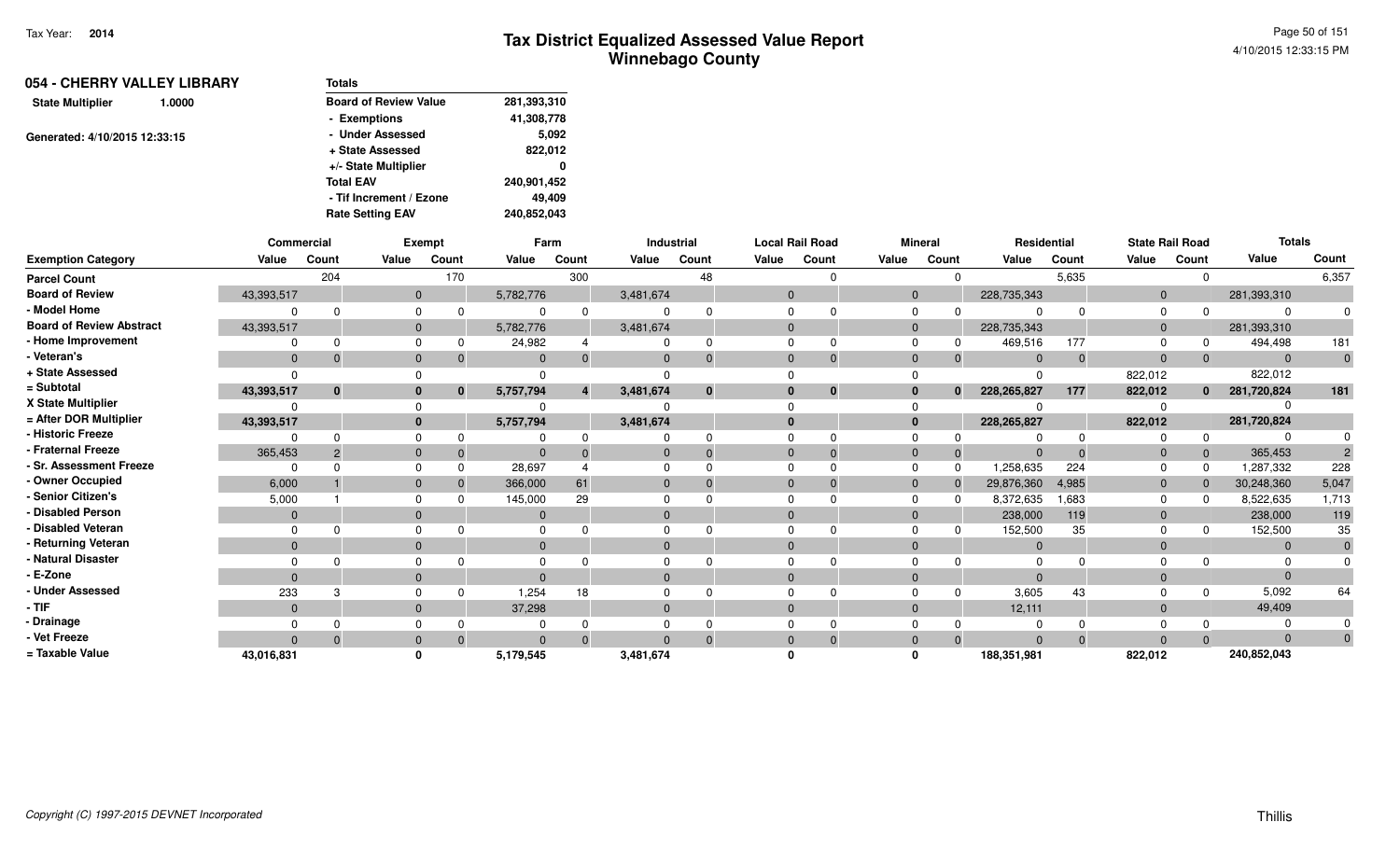|                               | 055 - NORTH SUBURBAN LIBRARY | <b>Totals</b>                |               |
|-------------------------------|------------------------------|------------------------------|---------------|
| <b>State Multiplier</b>       | 1.0000                       | <b>Board of Review Value</b> | 1,244,128,155 |
|                               |                              | - Exemptions                 | 158,602,214   |
| Generated: 4/10/2015 12:33:15 |                              | - Under Assessed             | 75,222        |
|                               |                              | + State Assessed             | 744,822       |
|                               |                              | +/- State Multiplier         | 0             |
|                               |                              | <b>Total EAV</b>             | 1,086,195,541 |
|                               |                              | - Tif Increment / Ezone      | 13,110,744    |
|                               |                              | <b>Rate Setting EAV</b>      | 1,073,084,797 |
|                               |                              |                              |               |

|                                 |              | Commercial   |                | <b>Exempt</b> |           | Farm  |              | Industrial |              | <b>Local Rail Road</b> |       | <b>Mineral</b> |              | <b>Residential</b> |                | <b>State Rail Road</b> |          | <b>Totals</b>   |        |
|---------------------------------|--------------|--------------|----------------|---------------|-----------|-------|--------------|------------|--------------|------------------------|-------|----------------|--------------|--------------------|----------------|------------------------|----------|-----------------|--------|
| <b>Exemption Category</b>       | Value        | Count        | Value          | Count         | Value     | Count | Value        | Count      | Value        | Count                  | Value | Count          |              | Value              | Count          | Value                  | Count    | Value           | Count  |
| <b>Parcel Count</b>             |              | 1,278        |                | 680           |           | 459   |              | 737        |              |                        |       |                | $\Omega$     |                    | 26,281         |                        | $\Omega$ |                 | 29,436 |
| <b>Board of Review</b>          | 166,017,153  |              | $\overline{0}$ |               | 7,914,702 |       | 78,273,055   |            | 28           |                        |       | $\mathbf{0}$   |              | 991,923,217        |                | $\mathbf{0}$           |          | 1,244,128,155   |        |
| - Model Home                    | $\Omega$     |              | 0              |               | 0         |       |              |            |              |                        |       | $\mathbf 0$    |              | 0                  | 2              | $\mathbf 0$            | $\Omega$ |                 |        |
| <b>Board of Review Abstract</b> | 166,017,153  |              | $\mathbf{0}$   |               | 7,914,702 |       | 78,273,055   |            | 28           |                        |       | $\overline{0}$ |              | 991,923,217        |                | $\mathbf{0}$           |          | 1,244,128,155   |        |
| - Home Improvement              |              |              | $\Omega$       |               | 28,173    |       |              |            | $\Omega$     |                        |       | $\Omega$       | 0            | 1,757,608          | 627            | $\Omega$               | $\Omega$ | 1,785,781       | 631    |
| - Veteran's                     | $\Omega$     | -0           | $\mathbf{0}$   |               | $\Omega$  |       | $\mathbf{0}$ |            | $\mathbf{0}$ |                        |       | $\mathbf{0}$   | $\Omega$     | 120,840            | 3              | $\mathbf{0}$           | $\Omega$ | 120,840         | 3      |
| + State Assessed                | $\Omega$     |              | $\Omega$       |               | 0         |       |              |            |              |                        |       |                |              | $\Omega$           |                | 744,822                |          | 744,822         |        |
| = Subtotal                      | 166,017,153  | $\mathbf{0}$ | $\mathbf{0}$   |               | 7,886,529 |       | 78,273,055   |            | 28           | $\bf{0}$               |       | $\mathbf{0}$   | $\mathbf{0}$ | 990,044,769        | 632            | 744,822                |          | 0 1,242,966,356 | 636    |
| X State Multiplier              | $\Omega$     |              | $\Omega$       |               | 0         |       |              |            |              |                        |       | $\Omega$       |              |                    |                |                        |          |                 |        |
| = After DOR Multiplier          | 166,017,153  |              | $\mathbf{0}$   |               | 7,886,529 |       | 78,273,055   |            | 28           |                        |       | $\bf{0}$       |              | 990,044,769        |                | 744,822                |          | 1,242,966,356   |        |
| - Historic Freeze               | $\Omega$     |              | 0              |               |           |       |              |            |              |                        |       | $\mathbf 0$    |              | O                  | $\Omega$       |                        | $\Omega$ |                 |        |
| - Fraternal Freeze              | 62,671       | -2           | $\mathbf{0}$   | $\Omega$      | $\Omega$  |       | $\mathbf{0}$ |            | $\Omega$     |                        |       | $\mathbf{0}$   | $\Omega$     | $\Omega$           | $\Omega$       | $\mathbf 0$            | $\Omega$ | 62,671          |        |
| - Sr. Assessment Freeze         | 728          |              | $\mathbf 0$    |               | 24,049    |       | $\Omega$     |            |              |                        |       | $\mathbf 0$    | $\Omega$     | 5,618,804          | 962            | $\Omega$               | $\Omega$ | 5,643,581       | 967    |
| - Owner Occupied                | 138,000      | 23           | $\mathbf{0}$   |               | 468,000   | 78    | 12,000       |            |              |                        |       | $\mathbf{0}$   |              | 123,827,483 20,688 |                | $\mathbf{0}$           | $\Omega$ | 124,445,483     | 20,791 |
| - Senior Citizen's              | 20,000       |              | 0              |               | 160,000   | 32    | 0            |            |              |                        |       | $\Omega$       |              | 24,700,091         | 4,963          | $\Omega$               | $\Omega$ | 24,880,091      | 4,999  |
| - Disabled Person               | $\mathbf{0}$ |              | $\mathbf{0}$   |               | 6,000     | 3     | $\mathbf 0$  |            |              |                        |       | $\mathbf{0}$   |              | 968,000            | 484            | $\mathbf 0$            |          | 974,000         | 487    |
| - Disabled Veteran              | $\Omega$     |              | $\Omega$       |               | $\Omega$  |       | 0            |            |              |                        |       | $\Omega$       |              | 535,000            | 128            | $\Omega$               |          | 535,000         | 128    |
| - Returning Veteran             | $\Omega$     |              | $\mathbf{0}$   |               | 5,000     |       | $\mathbf{0}$ |            | $\Omega$     |                        |       | $\mathbf{0}$   |              | 10,000             | $\overline{2}$ | $\mathbf 0$            |          | 15,000          | 3      |
| - Natural Disaster              |              |              | $\Omega$       |               | 0         |       |              |            |              |                        |       |                |              |                    |                |                        |          |                 |        |
| - E-Zone                        | $\Omega$     |              | $\mathbf{0}$   |               | $\Omega$  |       | $\Omega$     |            | $\Omega$     |                        |       | $\Omega$       |              | $\Omega$           |                | $\Omega$               |          | $\Omega$        |        |
| - Under Assessed                | 3,277        | 37           | $\Omega$       |               | 3,322     | 53    | 1,742        | 22         | 28           |                        |       | 0              |              | 66,853             | 801            | 0                      | $\Omega$ | 75,222          | 914    |
| - TIF                           | 8,280,321    |              | $\mathbf{0}$   |               | 49,048    |       | 4,584,061    |            | $\mathbf{0}$ |                        |       | $\mathbf{0}$   |              | 197,314            |                | $\mathbf{0}$           |          | 13,110,744      |        |
| - Drainage                      | $\Omega$     |              | 0              |               | 0         |       |              |            |              |                        |       | 0              |              | 0                  | $\Omega$       | 0                      | $\Omega$ |                 |        |
| - Vet Freeze                    | 139.767      | 3            | $\mathbf{0}$   |               | $\Omega$  |       | $\Omega$     |            | $\Omega$     |                        |       | $\mathbf{0}$   | $\Omega$     | $\Omega$           | $\Omega$       | $\mathbf{0}$           | $\Omega$ | 139,767         | 3      |
| = Taxable Value                 | 157,372,389  |              | 0              |               | 7,171,110 |       | 73,675,252   |            |              |                        |       | $\Omega$       |              | 834,121,224        |                | 744,822                |          | 1,073,084,797   |        |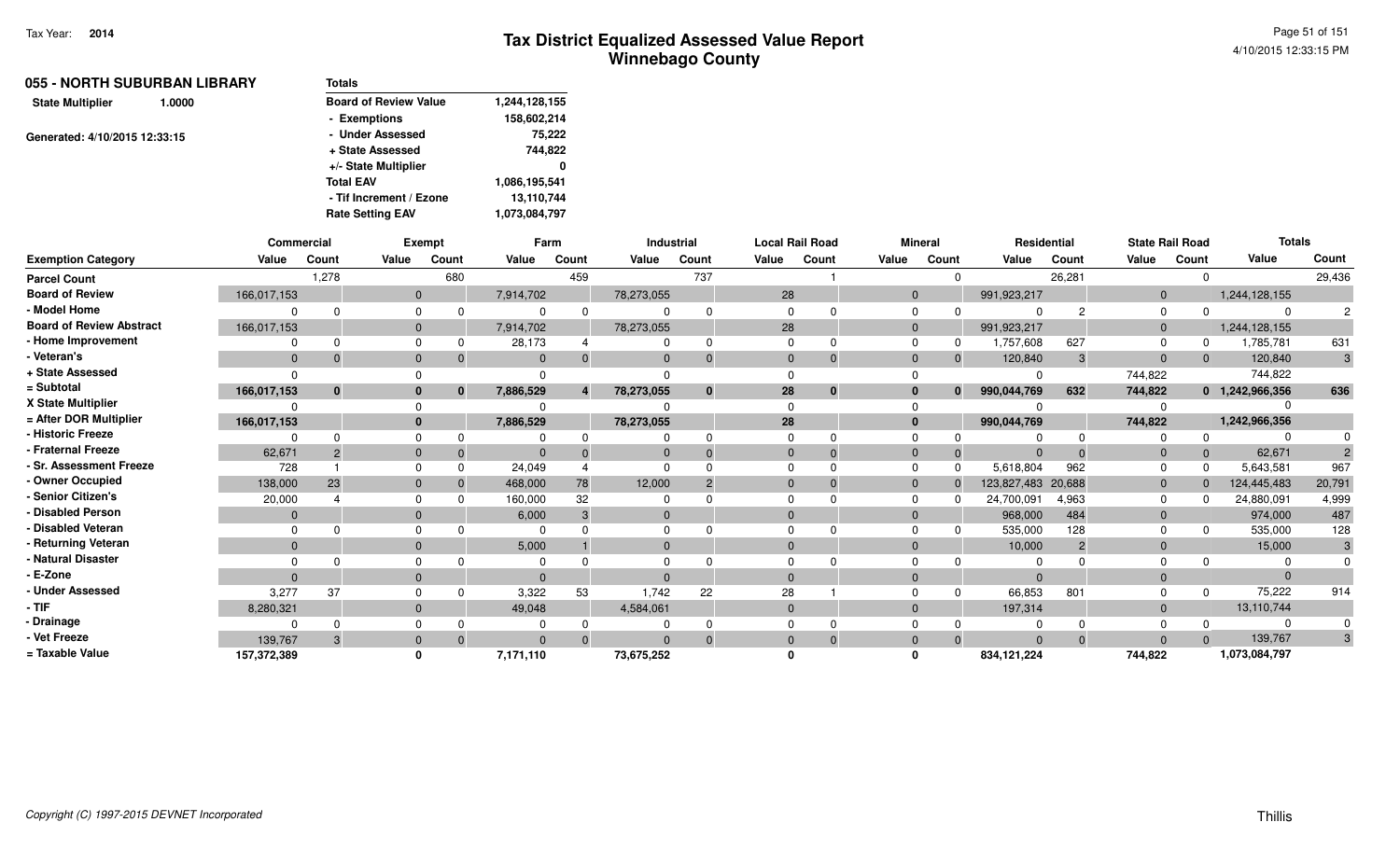| Totals                       |            |
|------------------------------|------------|
| <b>Board of Review Value</b> | 94,738,695 |
| - Exemptions                 | 12,854,951 |
| - Under Assessed             | 21,305     |
| + State Assessed             | 0          |
| +/- State Multiplier         | 0          |
| <b>Total EAV</b>             | 81,862,439 |
| - Tif Increment / Ezone      | 0          |
| <b>Rate Setting EAV</b>      | 81,862,439 |
|                              |            |

|                                 | Commercial     |                |              | Exempt   |              | Farm  |           | Industrial |          | <b>Local Rail Road</b> |              | <b>Mineral</b> | Residential |       |                | <b>State Rail Road</b> | <b>Totals</b> |              |
|---------------------------------|----------------|----------------|--------------|----------|--------------|-------|-----------|------------|----------|------------------------|--------------|----------------|-------------|-------|----------------|------------------------|---------------|--------------|
| <b>Exemption Category</b>       | Value          | Count          | Value        | Count    | Value        | Count | Value     | Count      | Value    | Count                  | Value        | Count          | Value       | Count | Value          | Count                  | Value         | Count        |
| <b>Parcel Count</b>             |                | 113            |              | 100      |              | 807   |           | 46         |          |                        |              | $\Omega$       |             | 1,969 |                | $\Omega$               |               | 3,035        |
| <b>Board of Review</b>          | 4,688,952      |                | $\mathbf{0}$ |          | 17,880,586   |       | 2,004,804 |            | $\Omega$ |                        | $\mathbf{0}$ |                | 70,164,353  |       | $\overline{0}$ |                        | 94,738,695    |              |
| - Model Home                    |                | $\Omega$       | $\Omega$     |          |              |       |           |            |          |                        |              |                |             |       | $\Omega$       |                        |               |              |
| <b>Board of Review Abstract</b> | 4,688,952      |                | $\mathbf{0}$ |          | 17,880,586   |       | 2,004,804 |            |          |                        | $\Omega$     |                | 70,164,353  |       | $\overline{0}$ |                        | 94,738,695    |              |
| - Home Improvement              | 0              | <sup>0</sup>   | $\Omega$     |          | 71,682       | 10    |           | $\Omega$   |          |                        |              |                | 198,702     | 70    | $\Omega$       |                        | 270,384       | 80           |
| - Veteran's                     | $\mathbf{0}$   | $\Omega$       | $\mathbf{0}$ |          | $\Omega$     |       |           | $\Omega$   |          |                        | $\Omega$     | 0              | $\Omega$    |       | $\Omega$       | $\mathbf{0}$           |               | $\mathbf{0}$ |
| + State Assessed                |                |                |              |          |              |       |           |            |          |                        |              |                |             |       |                |                        |               |              |
| = Subtotal                      | 4,688,952      | $\mathbf{0}$   | $\bf{0}$     | $\bf{0}$ | 17,808,904   | 10    | 2,004,804 | $\bf{0}$   |          | $\bf{0}$               | $\bf{0}$     | $\mathbf{0}$   | 69,965,651  | 70    | $\mathbf{0}$   | $\mathbf{0}$           | 94,468,311    | 80           |
| X State Multiplier              |                |                |              |          |              |       |           |            |          |                        |              |                |             |       |                |                        |               |              |
| = After DOR Multiplier          | 4,688,952      |                | $\mathbf{0}$ |          | 17,808,904   |       | 2,004,804 |            |          |                        | $\mathbf{0}$ |                | 69,965,651  |       | $\mathbf{0}$   |                        | 94,468,311    |              |
| - Historic Freeze               | ŋ              |                |              |          |              |       |           |            |          |                        |              |                |             |       |                | $\Omega$               |               |              |
| - Fraternal Freeze              | 7,276          |                | $\mathbf{0}$ |          | $\Omega$     |       |           | $\Omega$   |          |                        |              | $\overline{0}$ | $\Omega$    |       | $\Omega$       | $\mathbf 0$            | 7,276         |              |
| - Sr. Assessment Freeze         | $\Omega$       |                | $\Omega$     |          | 100,084      |       |           |            |          |                        | $\Omega$     | $\mathbf 0$    | 402,682     | 62    | $\Omega$       | 0                      | 502,766       | 73           |
| - Owner Occupied                | 8,745          | $\overline{2}$ | $\mathbf{0}$ |          | 1,179,468    | 197   |           |            |          |                        | $\Omega$     | $\mathbf 0$    | 8,510,556   | 1,420 | $\Omega$       | $\mathbf{0}$           | 9,698,769     | 1,619        |
| - Senior Citizen's              | $\Omega$       |                |              |          | 366,912      | 74    |           |            |          |                        |              | $\Omega$       | 1,903,507   | 384   | $\Omega$       | $\Omega$               | 2,270,419     | 458          |
| - Disabled Person               | $\Omega$       |                | $\mathbf{0}$ |          | 8,000        |       |           |            |          |                        | $\Omega$     |                | 42,000      | 21    | $\Omega$       |                        | 50,000        | 25           |
| - Disabled Veteran              | $\Omega$       |                | $\Omega$     |          | 7,500        |       |           |            |          |                        |              |                | 30,000      |       | $\Omega$       | 0                      | 37,500        |              |
| - Returning Veteran             | $\mathbf{0}$   |                | $\mathbf{0}$ |          | $\mathbf{0}$ |       | $\Omega$  |            | $\Omega$ |                        | $\Omega$     |                | 5,000       |       | $\Omega$       |                        | 5,000         |              |
| - Natural Disaster              |                |                |              |          |              |       |           |            |          |                        |              |                |             |       |                |                        |               |              |
| - E-Zone                        | $\Omega$       |                | $\Omega$     |          | $\Omega$     |       |           |            |          |                        | $\Omega$     |                |             |       | $\Omega$       |                        |               |              |
| - Under Assessed                | 280            | 3              | $\Omega$     |          | 3,220        | 54    |           |            |          |                        |              | $\Omega$       | 17,805      | 226   |                | $\Omega$               | 21,305        | 283          |
| - TIF                           | $\overline{0}$ |                | $\mathbf{0}$ |          | $\mathbf{0}$ |       | $\Omega$  |            | $\Omega$ |                        | $\Omega$     |                | $\Omega$    |       | $\Omega$       |                        |               |              |
| Drainage                        | $\Omega$       |                |              |          |              |       |           |            |          |                        |              |                |             |       |                |                        |               |              |
| - Vet Freeze                    | 12,837         |                | $\Omega$     |          | $\Omega$     |       |           |            |          |                        | $\Omega$     | $\Omega$       |             |       | $\Omega$       | $\Omega$               | 12,837        |              |
| = Taxable Value                 | 4,659,814      |                | <sup>0</sup> |          | 16,143,720   |       | 2,004,804 |            |          |                        |              |                | 59.054,101  |       |                |                        | 81,862,439    |              |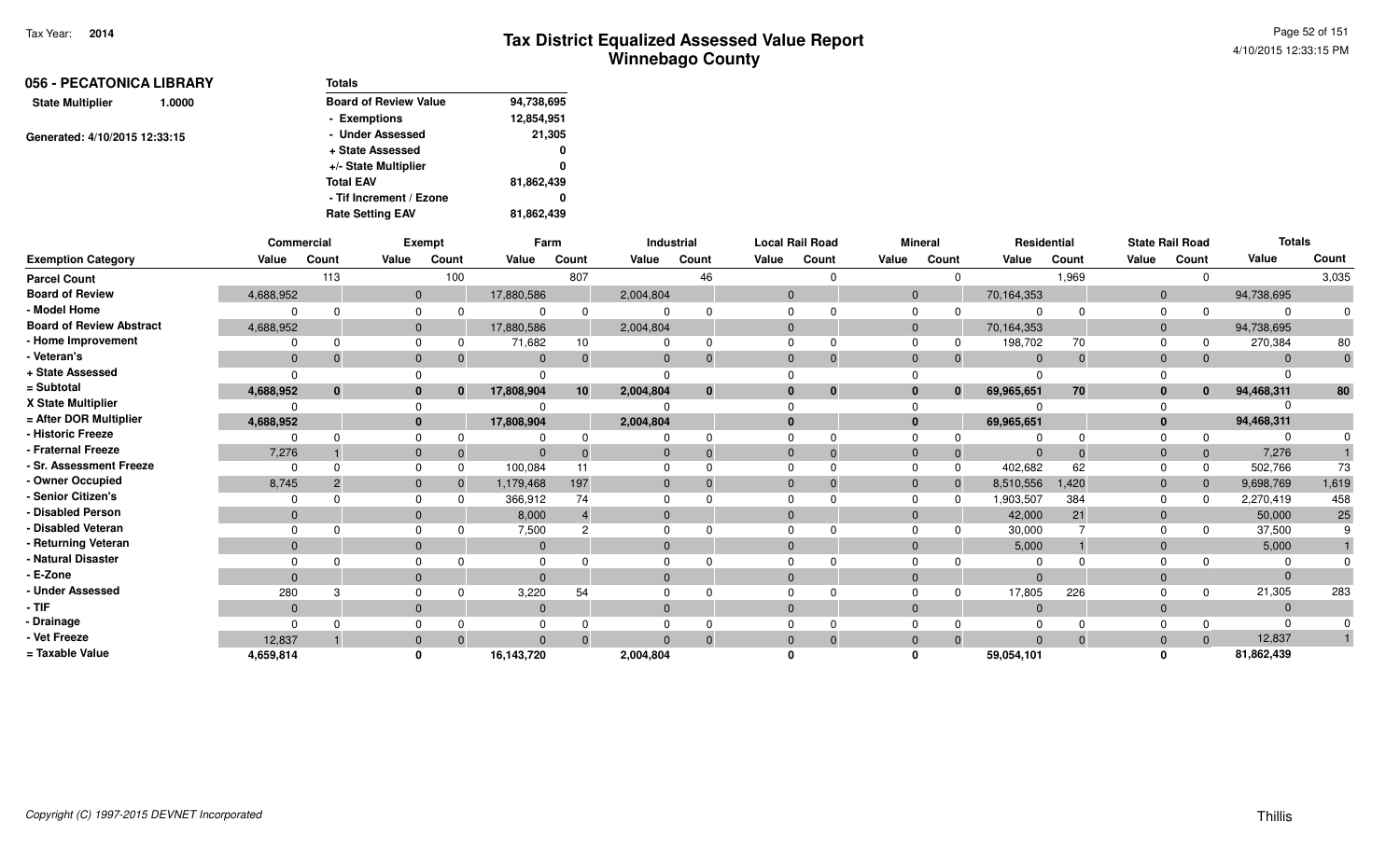| 057 - TALCOTT FREE LIBRARY<br>1.0000 | Totals                       |             |
|--------------------------------------|------------------------------|-------------|
| <b>State Multiplier</b>              | <b>Board of Review Value</b> | 206,929,105 |
|                                      | - Exemptions                 | 27,533,316  |
| Generated: 4/10/2015 12:33:15        | - Under Assessed             | 4.460       |
|                                      | + State Assessed             | 305,371     |
|                                      | +/- State Multiplier         | 0           |
|                                      | <b>Total EAV</b>             | 179,696,700 |
|                                      | - Tif Increment / Ezone      | 3.224.944   |
|                                      | <b>Rate Setting EAV</b>      | 176.471.756 |

|                                 | Commercial   |       |              | Exempt       |              | Farm     |           | Industrial |              | <b>Local Rail Road</b> |          | <b>Mineral</b> | Residential    |                | <b>State Rail Road</b> |              | <b>Totals</b> |                |
|---------------------------------|--------------|-------|--------------|--------------|--------------|----------|-----------|------------|--------------|------------------------|----------|----------------|----------------|----------------|------------------------|--------------|---------------|----------------|
| <b>Exemption Category</b>       | Value        | Count | Value        | Count        | Value        | Count    | Value     | Count      | Value        | Count                  | Value    | Count          | Value          | Count          | Value                  | Count        | Value         | Count          |
| <b>Parcel Count</b>             |              | 190   |              | 139          |              | 328      |           | 33         |              | $\Omega$               |          |                |                | 4,182          |                        |              |               | 4,872          |
| <b>Board of Review</b>          | 12,225,171   |       | $\Omega$     |              | 8,242,999    |          | 7,277,215 |            | $\Omega$     |                        | $\Omega$ |                | 179,183,720    |                | $\Omega$               |              | 206,929,105   |                |
| - Model Home                    |              |       |              |              |              | $\Omega$ |           |            |              |                        |          |                | റ              |                |                        |              | $\Omega$      |                |
| <b>Board of Review Abstract</b> | 12,225,171   |       | $\Omega$     |              | 8,242,999    |          | 7,277,215 |            | $\Omega$     |                        | 0        |                | 179,183,720    |                | $\Omega$               |              | 206,929,105   |                |
| - Home Improvement              | 820          |       |              |              | 60,893       | 10       |           | 0          | $\Omega$     | 0                      |          |                | 451,785        | 166            |                        |              | 513,498       | 177            |
| - Veteran's                     | $\mathbf{0}$ |       | $\Omega$     |              | $\Omega$     |          |           |            | $\Omega$     | $\Omega$               |          |                | 123,933        | $\overline{2}$ | $\Omega$               |              | 123,933       | $\overline{2}$ |
| + State Assessed                |              |       |              |              |              |          |           |            |              |                        |          |                |                |                | 305,371                |              | 305,371       |                |
| = Subtotal                      | 12,224,351   |       | 0            | $\mathbf{0}$ | 8,182,106    | 10       | 7,277,215 | $\bf{0}$   | $\mathbf{0}$ | $\bf{0}$               |          | $\mathbf{0}$   | 178,608,002    | 168            | 305,371                | $\mathbf{0}$ | 206,597,045   | 179            |
| X State Multiplier              |              |       |              |              |              |          |           |            |              |                        |          |                |                |                |                        |              |               |                |
| = After DOR Multiplier          | 12,224,351   |       | $\bf{0}$     |              | 8,182,106    |          | 7,277,215 |            | $\mathbf{0}$ |                        | $\bf{0}$ |                | 178,608,002    |                | 305,371                |              | 206,597,045   |                |
| - Historic Freeze               |              |       |              |              |              |          |           |            |              |                        |          |                |                |                |                        |              |               |                |
| - Fraternal Freeze              | $\Omega$     |       | $\mathbf{0}$ |              |              |          |           |            | $\Omega$     | $\Omega$               | $\Omega$ |                | $\Omega$       |                |                        |              | $\Omega$      |                |
| - Sr. Assessment Freeze         | 6,874        |       |              |              | 31,650       |          |           |            |              |                        |          |                | 1,290,117      | 162            |                        |              | 1,328,641     | 167            |
| - Owner Occupied                | 48,000       |       | $\Omega$     |              | 534,000      | 89       | 6,000     |            | $\Omega$     |                        |          |                | 19,817,237     | 3,312          | $\Omega$               |              | 20,405,237    | 3,410          |
| - Senior Citizen's              | 10,000       | 2     |              |              | 190,000      | 38       |           |            |              |                        |          |                | 4,533,591      | 911            |                        |              | 4,733,591     | 951            |
| - Disabled Person               | $\Omega$     |       | $\Omega$     |              |              |          |           |            | $\Omega$     |                        |          |                | 112,000        | 56             | $\Omega$               |              | 112,000       | 56             |
| - Disabled Veteran              |              |       |              |              |              |          |           |            | $\Omega$     | ∩                      |          |                | 115,000        | 28             |                        |              | 115,000       | 28             |
| - Returning Veteran             | $\mathbf{0}$ |       | $\Omega$     |              | $\mathbf{0}$ |          | $\Omega$  |            | $\Omega$     |                        | $\Omega$ |                | $\overline{0}$ |                | $\Omega$               |              | $\Omega$      |                |
| - Natural Disaster              |              |       |              |              |              |          |           |            |              |                        |          |                | $\Omega$       |                |                        |              |               |                |
| - E-Zone                        | $\Omega$     |       | $\Omega$     |              |              |          |           |            | $\Omega$     |                        |          |                | $\Omega$       |                |                        |              | $\Omega$      |                |
| - Under Assessed                |              |       |              |              | 2,324        | 47       |           |            |              |                        |          |                | 2,136          | 40             |                        |              | 4,460         | 87             |
| · TIF                           | 1,101,721    |       | $\Omega$     |              | $\Omega$     |          | 2,117,932 |            | $\Omega$     |                        | $\Omega$ |                | 5,291          |                | $\Omega$               |              | 3,224,944     |                |
| - Drainage                      |              |       |              |              |              |          |           |            |              |                        |          |                |                |                |                        |              |               |                |
| - Vet Freeze                    | 201,416      |       |              |              |              | $\Omega$ |           |            | $\Omega$     |                        |          |                | $\Omega$       | $\Omega$       |                        |              | 201,416       |                |
| = Taxable Value                 | 10,856,340   |       |              |              | 7,424,132    |          | 5,153,283 |            |              |                        |          |                | 152,732,630    |                | 305,371                |              | 176,471,756   |                |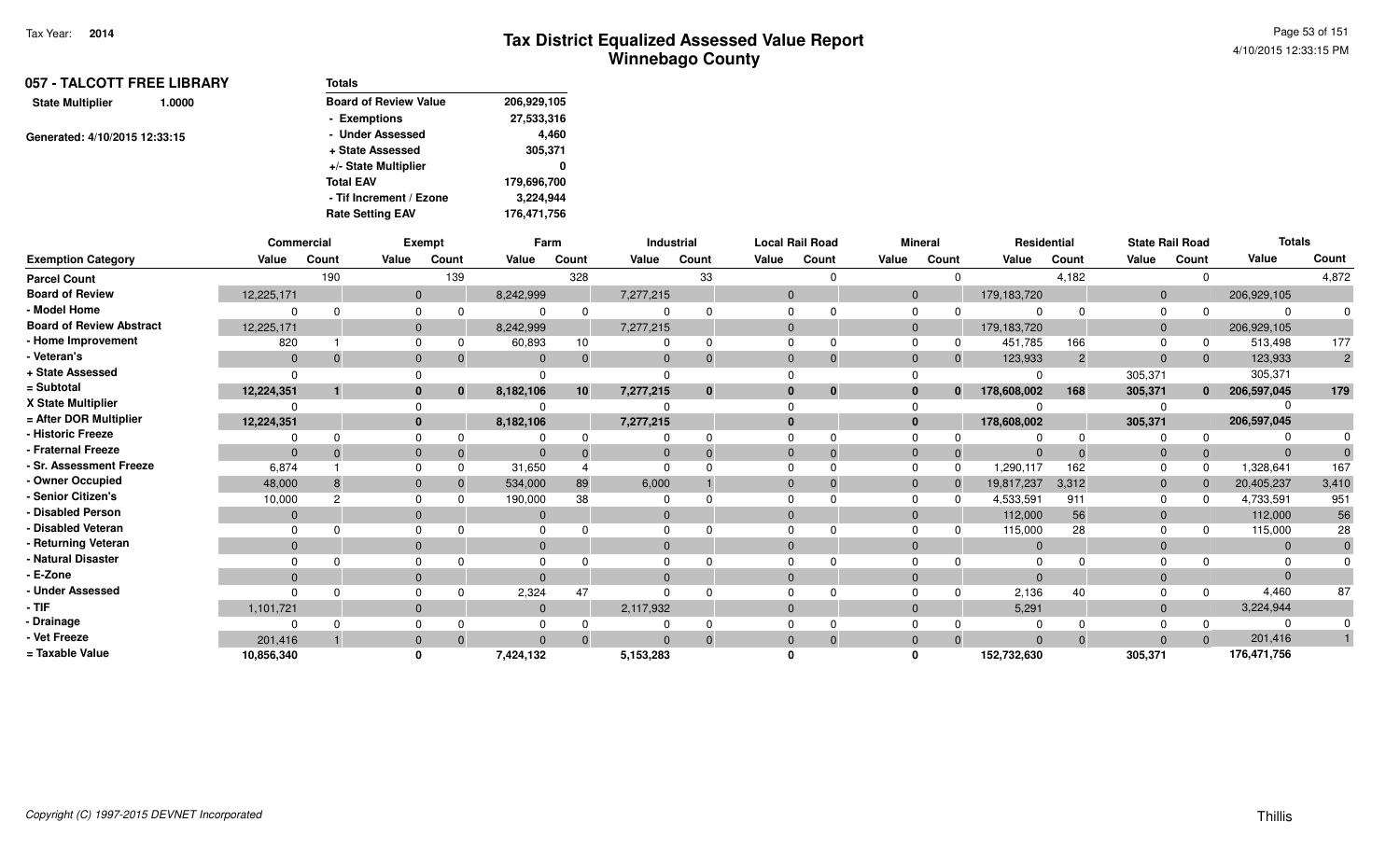| 058 - WINNEBAGO LIBRARY       | <b>Totals</b>                |             |
|-------------------------------|------------------------------|-------------|
| 1.0000                        | <b>Board of Review Value</b> | 158,377,977 |
|                               | - Exemptions                 | 19,700,245  |
| Generated: 4/10/2015 12:33:15 | - Under Assessed             | 23,166      |
|                               | + State Assessed             | 0           |
|                               | +/- State Multiplier         | 0           |
|                               | <b>Total EAV</b>             | 138,654,566 |
|                               | - Tif Increment / Ezone      | 0           |
|                               | <b>Rate Setting EAV</b>      | 138,654,566 |
|                               |                              |             |

|                                 |                | Commercial   |                | Exempt   |              | Farm     |              | Industrial |              | <b>Local Rail Road</b> |             | <b>Mineral</b>           |                | Residential |              | <b>State Rail Road</b> | <b>Totals</b> |             |
|---------------------------------|----------------|--------------|----------------|----------|--------------|----------|--------------|------------|--------------|------------------------|-------------|--------------------------|----------------|-------------|--------------|------------------------|---------------|-------------|
| <b>Exemption Category</b>       | Value          | Count        | Value          | Count    | Value        | Count    | Value        | Count      | Value        | Count                  | Value       | Count                    | Value          | Count       | Value        | Count                  | Value         | Count       |
| <b>Parcel Count</b>             |                | 132          |                | 88       |              | 1,037    |              | 34         |              |                        |             | $\Omega$                 |                | 2,880       |              | 0                      |               | 4,175       |
| <b>Board of Review</b>          | 9,863,055      |              | $\overline{0}$ |          | 27,413,290   |          | 2,964,273    |            | 539,976      |                        |             | $\mathbf{0}$             | 117,597,383    |             | $\mathbf{0}$ |                        | 158,377,977   |             |
| - Model Home                    | $\Omega$       |              | 0              |          |              |          |              |            |              |                        | $\mathbf 0$ |                          | $\Omega$       | $\Omega$    | $\mathbf 0$  | $\Omega$               |               |             |
| <b>Board of Review Abstract</b> | 9,863,055      |              | $\mathbf{0}$   |          | 27,413,290   |          | 2,964,273    |            | 539,976      |                        |             | $\overline{0}$           | 117,597,383    |             | $\mathbf{0}$ |                        | 158,377,977   |             |
| - Home Improvement              | $\Omega$       |              | $\Omega$       |          | 85,667       | 11       |              |            |              |                        | $\Omega$    |                          | 429,975        | 99          | $\Omega$     | $\Omega$               | 515,642       | 110         |
| - Veteran's                     | $\Omega$       | -0           | $\mathbf{0}$   |          | $\Omega$     |          | $\mathbf{0}$ |            | $\mathbf{0}$ |                        |             | $\mathbf 0$              | $\mathbf{0}$   | $\Omega$    | $\mathbf 0$  |                        | $\Omega$      | $\mathbf 0$ |
| + State Assessed                | $\Omega$       |              | $\Omega$       |          | 0            |          |              |            |              |                        |             |                          | ∩              |             |              |                        |               |             |
| = Subtotal                      | 9,863,055      | $\mathbf{0}$ | $\bf{0}$       |          | 27,327,623   | 11       | 2,964,273    |            | 539,976      | $\bf{0}$               |             | $\mathbf{0}$<br>$\bf{0}$ | 117, 167, 408  | 99          | $\mathbf{0}$ | $\mathbf{0}$           | 157,862,335   | 110         |
| X State Multiplier              |                |              | $\Omega$       |          |              |          |              |            |              |                        |             |                          |                |             |              |                        |               |             |
| = After DOR Multiplier          | 9,863,055      |              | $\mathbf{0}$   |          | 27,327,623   |          | 2,964,273    |            | 539,976      |                        |             | $\bf{0}$                 | 117,167,408    |             | $\mathbf{0}$ |                        | 157,862,335   |             |
| - Historic Freeze               | $\Omega$       |              | 0              |          |              |          |              |            |              |                        | $\mathbf 0$ |                          | O              |             | $\Omega$     |                        |               |             |
| - Fraternal Freeze              | 12,956         |              | $\mathbf{0}$   | $\Omega$ | $\Omega$     |          | $\mathbf{0}$ |            | $\mathbf{0}$ |                        |             | $\mathbf{0}$<br>$\Omega$ | $\Omega$       | $\Omega$    | $\mathbf 0$  | $\mathbf{0}$           | 12,956        |             |
| - Sr. Assessment Freeze         | $\Omega$       | $\Omega$     | $\mathbf 0$    |          | 174,095      | 17       | 0            |            |              |                        |             | $\mathbf 0$<br>$\Omega$  | 1,018,197      | 116         | $\Omega$     | $\Omega$               | 1,192,292     | 133         |
| - Owner Occupied                | 18,000         |              | $\mathbf{0}$   |          | 1,344,000    | 224      | $\mathbf{0}$ |            |              |                        |             | $\mathbf{0}$<br>$\Omega$ | 13,327,718     | 2,224       | $\mathbf{0}$ | $\mathbf{0}$           | 14,689,718    | 2,451       |
| - Senior Citizen's              | $\Omega$       |              | 0              |          | 470,000      | 94       | 0            |            |              |                        |             | $\Omega$                 | 2,664,137      | 535         | $\Omega$     | $\Omega$               | 3,134,137     | 629         |
| - Disabled Person               | 2,000          |              | $\mathbf{0}$   |          | 8,000        |          | $\mathbf 0$  |            |              |                        |             | $\mathbf{0}$             | 68,000         | 34          | $\mathbf{0}$ |                        | 78,000        | 39          |
| - Disabled Veteran              | $\Omega$       |              | $\Omega$       |          | 5,000        |          | 0            |            |              |                        | $\Omega$    |                          | 72,500         | 15          | $\Omega$     |                        | 77,500        | 16          |
| - Returning Veteran             | $\overline{0}$ |              | $\mathbf{0}$   |          | $\mathbf{0}$ |          | $\mathbf{0}$ |            | $\Omega$     |                        |             | $\mathbf{0}$             | $\overline{0}$ |             | $\mathbf{0}$ |                        | $\Omega$      | $\mathbf 0$ |
| - Natural Disaster              | $\Omega$       |              | $\Omega$       |          | 0            |          |              |            |              |                        |             |                          | $\Omega$       |             |              |                        |               |             |
| - E-Zone                        | $\Omega$       |              | $\mathbf{0}$   |          | $\Omega$     |          | $\Omega$     |            | $\Omega$     |                        | $\Omega$    |                          | $\Omega$       |             | $\Omega$     |                        | $\Omega$      |             |
| - Under Assessed                | 277            |              | $\Omega$       |          | 1,915        | 33       | 0            |            | 136          |                        |             |                          | 20,838         | 219         | 0            | <sup>0</sup>           | 23,166        | 256         |
| $-$ TIF                         | $\mathbf{0}$   |              | $\mathbf{0}$   |          | $\mathbf{0}$ |          | $\mathbf{0}$ |            | $\mathbf{0}$ |                        |             | $\mathbf{0}$             | $\overline{0}$ |             | $\mathbf{0}$ |                        | $\Omega$      |             |
| - Drainage                      | $\Omega$       |              | 0              |          | 0            |          | 0            |            |              |                        |             | 0                        | $\Omega$       | $\Omega$    | 0            |                        |               |             |
| - Vet Freeze                    | $\Omega$       | $\Omega$     | $\mathbf{0}$   |          | $\Omega$     | $\Omega$ | $\Omega$     |            | $\Omega$     |                        |             | $\mathbf{0}$<br>$\Omega$ | $\mathbf{0}$   | $\Omega$    | $\mathbf{0}$ | $\Omega$               | $\Omega$      |             |
| = Taxable Value                 | 9,829,822      |              | 0              |          | 25,324,613   |          | 2,964,273    |            | 539,840      |                        | $\Omega$    |                          | 99,996,018     |             | $\Omega$     |                        | 138,654,566   |             |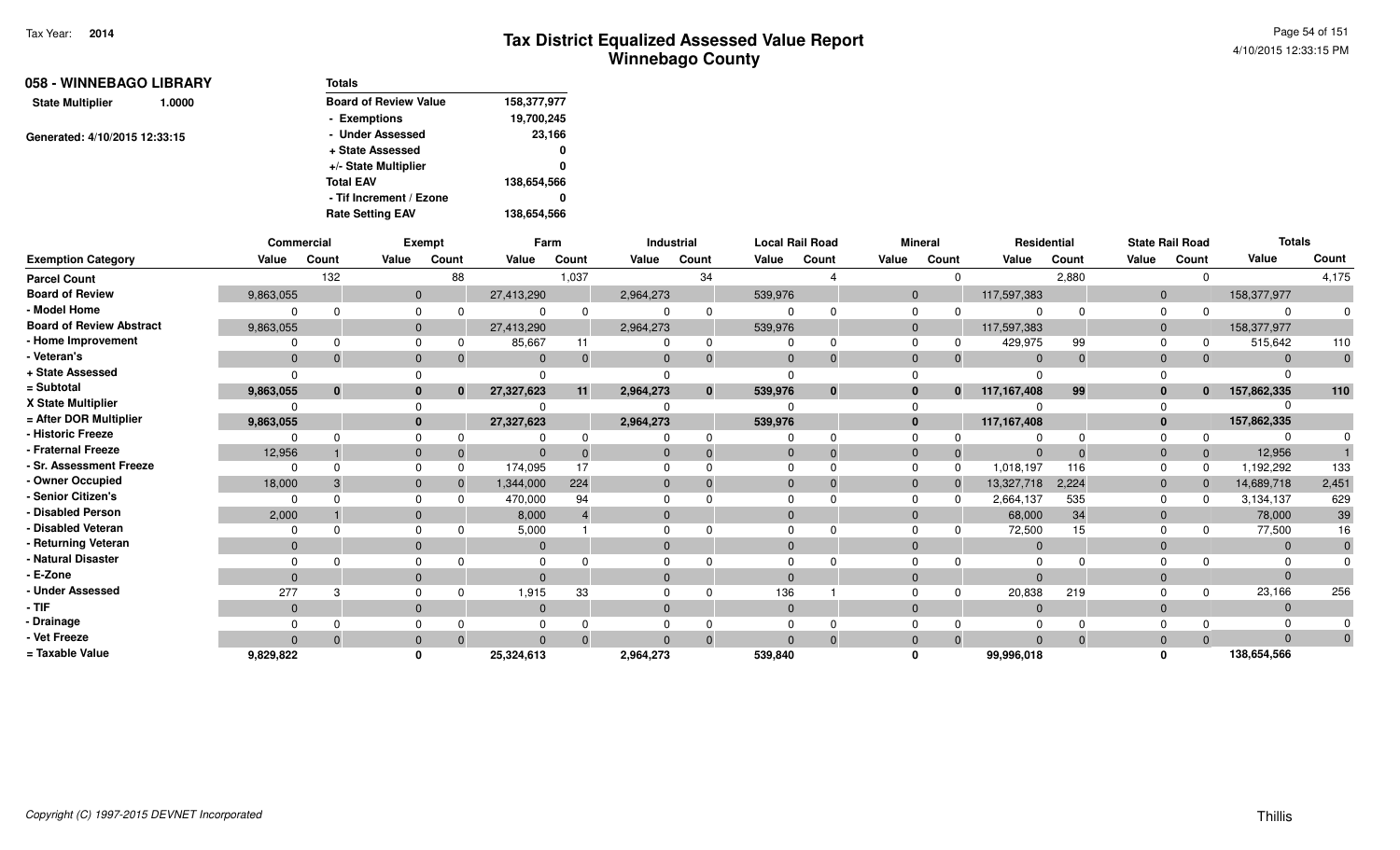| 059 - ROCKFORD CITY LIBRARY<br>1.0000 | <b>Totals</b>                |               |
|---------------------------------------|------------------------------|---------------|
| <b>State Multiplier</b>               | <b>Board of Review Value</b> | 1,748,488,456 |
|                                       | - Exemptions                 | 271,284,511   |
| Generated: 4/10/2015 12:33:15         | - Under Assessed             | 48.905        |
|                                       | + State Assessed             | 3,105,256     |
|                                       | +/- State Multiplier         | 0             |
|                                       | <b>Total EAV</b>             | 1,480,260,296 |
|                                       | - Tif Increment / Ezone      | 28,355,580    |
|                                       | <b>Rate Setting EAV</b>      | 1,451,904,716 |

|                                 |                | <b>Commercial</b> |              | <b>Exempt</b> |                | Farm         |                | Industrial   |                | <b>Local Rail Road</b> |       | <b>Mineral</b>   |                                | Residential | <b>State Rail Road</b> |             | <b>Totals</b>   |                |
|---------------------------------|----------------|-------------------|--------------|---------------|----------------|--------------|----------------|--------------|----------------|------------------------|-------|------------------|--------------------------------|-------------|------------------------|-------------|-----------------|----------------|
| <b>Exemption Category</b>       | Value          | Count             | Value        | Count         | Value          | Count        | Value          | Count        | Value          | Count                  | Value | Count            | Value                          | Count       | Value                  | Count       | Value           | Count          |
| <b>Parcel Count</b>             |                | 3,706             |              | 2,523         |                | 176          |                | 1,707        |                | 30                     |       |                  | $\Omega$                       | 50,257      |                        | $\Omega$    |                 | 58,399         |
| <b>Board of Review</b>          | 392,582,665    |                   | $\Omega$     |               | 1,076,785      |              | 149,878,919    |              | 113,275        |                        |       | $\mathbf 0$      | 1,204,836,812                  |             | $\mathbf 0$            |             | 1,748,488,456   |                |
| - Model Home                    |                |                   | $\Omega$     |               | $\Omega$       | $\Omega$     | $\Omega$       | $\Omega$     | $\Omega$       | $\Omega$               |       | $\mathbf 0$      | $\Omega$                       |             | $\Omega$               | $\Omega$    |                 |                |
| <b>Board of Review Abstract</b> | 392,582,665    |                   | $\mathbf 0$  |               | 1,076,785      |              | 149,878,919    |              | 113,275        |                        |       | $\mathbf 0$      | 1,204,836,812                  |             | $\mathbf 0$            |             | 1,748,488,456   |                |
| - Home Improvement              |                |                   | $\Omega$     |               | $\Omega$       | $\Omega$     | $\Omega$       | $\Omega$     | $\Omega$       | $\Omega$               |       | $\Omega$         | 1,419,906<br>0                 | 1,016       | $\Omega$               | $\Omega$    | 1,419,906       | 1,016          |
| - Veteran's                     | $\overline{0}$ |                   | $\mathbf{0}$ |               | $\overline{0}$ |              | $\overline{0}$ | $\Omega$     | $\overline{0}$ | $\Omega$               |       | $\mathbf 0$      | 97,711<br>$\Omega$             | 3           | $\mathbf 0$            | $\Omega$    | 97,711          | 3              |
| + State Assessed                |                |                   |              |               | $\Omega$       |              |                |              | $\Omega$       |                        |       | $\Omega$         |                                |             | 3,105,256              |             | 3,105,256       |                |
| = Subtotal                      | 392,582,665    | $\mathbf{0}$      | $\bf{0}$     | $\bf{0}$      | 1,076,785      | $\mathbf{0}$ | 149,878,919    | $\mathbf{0}$ | 113,275        | $\bf{0}$               |       | $\bf{0}$         | 1,203,319,195<br>$\mathbf{0}$  | 1,023       | 3,105,256              |             | 0 1,750,076,095 | 1,023          |
| X State Multiplier              |                |                   |              |               |                |              | $\Omega$       |              |                |                        |       | $\Omega$         |                                |             |                        |             |                 |                |
| = After DOR Multiplier          | 392,582,665    |                   | $\bf{0}$     |               | 1,076,785      |              | 149,878,919    |              | 113,275        |                        |       | $\bf{0}$         | 1,203,319,195                  |             | 3,105,256              |             | 1,750,076,095   |                |
| - Historic Freeze               |                |                   |              |               |                |              | 0              | $\Omega$     | $\Omega$       | $\Omega$               |       | $\Omega$         | 39,849                         |             |                        | $\Omega$    | 39,849          | $\overline{c}$ |
| - Fraternal Freeze              | 263,877        |                   | $\mathbf{0}$ | 0             | $\Omega$       | $\Omega$     | $\overline{0}$ | $\Omega$     | $\mathbf{0}$   | $\Omega$               |       | $\mathbf 0$      | $\Omega$<br>$\Omega$           |             | $\mathbf{0}$           | $\mathbf 0$ | 263,877         |                |
| - Sr. Assessment Freeze         | 228,532        | 19                | $\Omega$     |               | 7.474          |              | $\Omega$       |              | $\Omega$       | $\Omega$               |       | $\Omega$         | 4,827,730<br>$\Omega$          | 1,565       | $\Omega$               | $\Omega$    | 5,063,736       | 1,585          |
| - Owner Occupied                | 5,519,612      | 112               | $\Omega$     |               | 18,000         | 3            | 8,926          |              | $\mathbf{0}$   | $\Omega$               |       | $\mathbf{0}$     | 201,555,719 34,870<br>$\Omega$ |             | $\mathbf 0$            | $\Omega$    | 207,102,257     | 34,987         |
| - Senior Citizen's              | 4,278,602      | 83                | $\Omega$     |               | 15,000         | 3            | 5,000          |              | $\Omega$       |                        |       | $\mathbf 0$<br>n | 50,016,979 10,158              |             | 0                      | $\Omega$    | 54,315,581      | 10,245         |
| - Disabled Person               | $\overline{0}$ |                   | $\mathbf{0}$ |               | $\mathbf{0}$   |              | $\overline{0}$ |              | $\Omega$       |                        |       | $\mathbf 0$      | 2,098,000                      | 1,049       | $\mathbf{0}$           |             | 2,098,000       | 1,049          |
| - Disabled Veteran              |                |                   | $\Omega$     |               | $\Omega$       |              | $\Omega$       |              | $\Omega$       | $\Omega$               |       | $\Omega$         | 767,500                        | 179         | $\Omega$               |             | 767,500         | 179            |
| - Returning Veteran             | $\Omega$       |                   | $\Omega$     |               | $\Omega$       |              | $\mathbf{0}$   |              | $\Omega$       |                        |       | $\mathbf 0$      | 15,000                         | 3           | $\Omega$               |             | 15,000          | 3              |
| - Natural Disaster              |                |                   |              |               | 0              |              | O              |              |                |                        |       | 0                |                                |             |                        |             |                 |                |
| - E-Zone                        | $\Omega$       |                   | $\Omega$     |               | $\Omega$       |              | 145.864        |              | $\Omega$       |                        |       | $\mathbf{0}$     | $\Omega$                       |             | $\Omega$               |             | 145,864         |                |
| - Under Assessed                | 4,678          | 59                |              |               | 1,125          | 20           | 2,534          | 30           | 499            |                        |       | $\Omega$         | 40,069<br>$\Omega$             | 509         |                        |             | 48,905          | 625            |
| - TIF                           | 16,666,515     |                   | $\mathbf{0}$ |               | 121,335        |              | 6,706,696      |              | $\overline{0}$ |                        |       | $\mathbf{0}$     | 4,715,170                      |             | $\mathbf{0}$           |             | 28,209,716      |                |
| - Drainage                      |                |                   | $\Omega$     |               |                |              |                | $\Omega$     | $\Omega$       | $\Omega$               |       | $\mathbf 0$      | $\Omega$                       | $\Omega$    |                        |             |                 |                |
| - Vet Freeze                    | 101.094        |                   | $\Omega$     | $\Omega$      | $\Omega$       | $\Omega$     | $\Omega$       | $\Omega$     | $\Omega$       | $\Omega$               |       | $\mathbf{0}$     | $\Omega$<br>$\Omega$           | $\Omega$    | $\Omega$               | $\Omega$    | 101,094         | 4              |
| = Taxable Value                 | 365,519,755    |                   |              |               | 913,851        |              | 143,009,899    |              | 112,776        |                        |       | $\mathbf{0}$     | 939,243,179                    |             | 3,105,256              |             | 1,451,904,716   |                |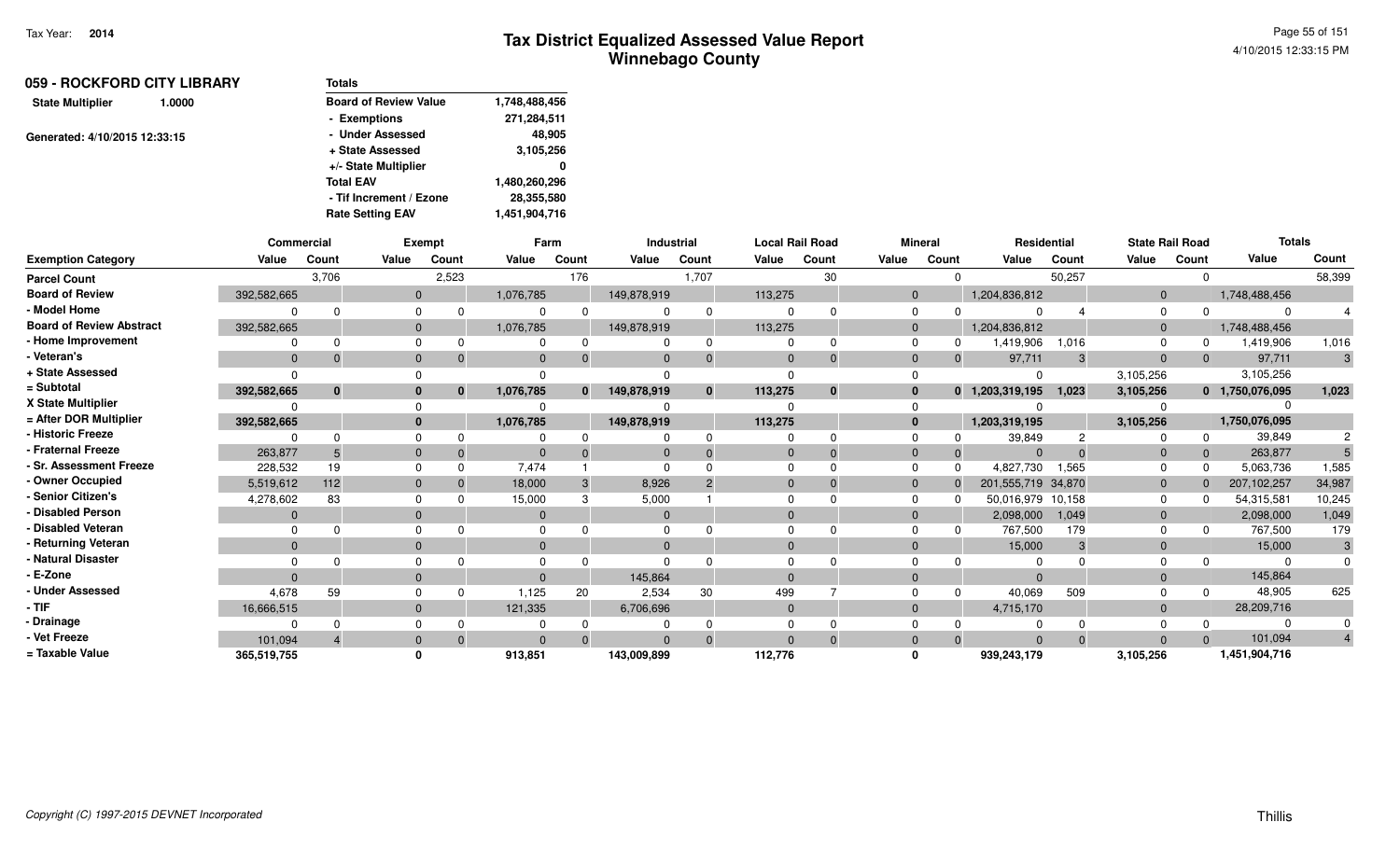| 060 - GREATER RKFD AIRPORT<br>1.0000 |  | Totals                       |               |
|--------------------------------------|--|------------------------------|---------------|
| <b>State Multiplier</b>              |  | <b>Board of Review Value</b> | 3,171,794,948 |
|                                      |  | - Exemptions                 | 487,484,512   |
| Generated: 4/10/2015 12:33:15        |  | - Under Assessed             | 88.516        |
|                                      |  | + State Assessed             | 5,379,925     |
|                                      |  | +/- State Multiplier         | 0             |
|                                      |  | <b>Total EAV</b>             | 2,689,601,845 |
|                                      |  | - Tif Increment / Ezone      | 41,501,824    |
|                                      |  | <b>Rate Setting EAV</b>      | 2,648,100,021 |

|                                 |                | <b>Commercial</b> |              | Exempt |              | Farm           |                | <b>Industrial</b> |                | <b>Local Rail Road</b> |              | <b>Mineral</b> |                    | <b>Residential</b> | <b>State Rail Road</b> |          | <b>Totals</b>   |                |
|---------------------------------|----------------|-------------------|--------------|--------|--------------|----------------|----------------|-------------------|----------------|------------------------|--------------|----------------|--------------------|--------------------|------------------------|----------|-----------------|----------------|
| <b>Exemption Category</b>       | Value          | Count             | Value        | Count  | Value        | Count          | Value          | Count             | Value          | Count                  | Value        | Count          | Value              | Count              | Value                  | Count    | Value           | Count          |
| <b>Parcel Count</b>             |                | 5,135             |              | 3,485  |              | 1,429          |                | 2,509             |                | 31                     |              | $\Omega$       |                    | 85,834             |                        | $\Omega$ |                 | 98,423         |
| <b>Board of Review</b>          | 567,774,496    |                   | $\mathbf{0}$ |        | 22,752,218   |                | 225,355,538    |                   | 113,303        |                        | $\mathbf 0$  |                | 2,355,799,393      |                    | $\mathbf{0}$           |          | 3,171,794,948   |                |
| - Model Home                    |                |                   | $\Omega$     |        | 0            | $\Omega$       | $\Omega$       | $\Omega$          | $\Omega$       | $\Omega$               | 0            | $\Omega$       |                    |                    | $\Omega$               | $\Omega$ |                 |                |
| <b>Board of Review Abstract</b> | 567,774,496    |                   | $\mathbf 0$  |        | 22,752,218   |                | 225,355,538    |                   | 113,303        |                        | $\mathbf 0$  |                | 2,355,799,393      |                    | $\mathbf{0}$           |          | 3,171,794,948   |                |
| - Home Improvement              |                |                   | $\Omega$     |        | 30,996       | 6              | $\Omega$       | $\Omega$          | $\Omega$       | $\Omega$               | $\Omega$     | 0              | 3,242,618          | 1,800              | $\Omega$               | 0        | 3,273,614       | 1,806          |
| - Veteran's                     | $\Omega$       |                   | $\mathbf{0}$ |        | $\Omega$     |                | $\Omega$       | $\Omega$          | $\Omega$       | $\Omega$               | $\mathbf 0$  | $\Omega$       | 267,546            |                    | $\mathbf{0}$           | $\Omega$ | 267,546         | $\overline{7}$ |
| + State Assessed                |                |                   |              |        |              |                |                |                   | $\Omega$       |                        | $\Omega$     |                |                    |                    | 5,379,925              |          | 5,379,925       |                |
| = Subtotal                      | 567,774,496    | $\mathbf{0}$      | $\bf{0}$     | n      | 22,721,222   | 6              | 225,355,538    | $\bf{0}$          | 113,303        | $\bf{0}$               | $\mathbf{0}$ | $\mathbf{0}$   | 2,352,289,229      | 1,813              | 5,379,925              |          | 0 3,173,633,713 | 1,819          |
| X State Multiplier              |                |                   |              |        |              |                |                |                   |                |                        | $\Omega$     |                |                    |                    |                        |          |                 |                |
| = After DOR Multiplier          | 567,774,496    |                   | $\bf{0}$     |        | 22,721,222   |                | 225,355,538    |                   | 113,303        |                        | $\mathbf{0}$ |                | 2,352,289,229      |                    | 5,379,925              |          | 3,173,633,713   |                |
| - Historic Freeze               |                |                   | $\Omega$     |        |              |                | $\Omega$       | $\Omega$          | $\Omega$       | $\Omega$               | $\Omega$     |                | 39,849             | 2                  |                        | $\Omega$ | 39,849          | $\overline{c}$ |
| - Fraternal Freeze              | 678,267        |                   | $\mathbf{0}$ |        | $\Omega$     |                | $\overline{0}$ |                   | $\mathbf{0}$   | $\Omega$               | $\mathbf{0}$ | $\Omega$       | $\Omega$           | $\Omega$           | $\mathbf{0}$           | $\Omega$ | 678,267         |                |
| - Sr. Assessment Freeze         | 229,260        | 20                | $\Omega$     |        | 76,007       | 11             | $\Omega$       |                   | $\Omega$       | $\Omega$               | $\Omega$     | $\Omega$       | 13,168,673         | 3,113              | $\Omega$               | $\Omega$ | 13,473,940      | 3,144          |
| - Owner Occupied                | 5,698,688      | 142               | $\mathbf{0}$ |        | 1,338,000    | 223            | 32,926         | 6                 | $\Omega$       | $\Omega$               | $\mathbf{0}$ | $\Omega$       | 363,516,919 62,068 |                    | $\mathbf{0}$           | $\Omega$ | 370,586,533     | 62,439         |
| - Senior Citizen's              | 4,318,602      | 91                | $\Omega$     |        | 447,000      | 90             | 15,000         |                   | $\Omega$       |                        | $\Omega$     | n              | 89,088,768         | 18,034             | $\Omega$               | n        | 93,869,370      | 18,218         |
| - Disabled Person               | $\overline{0}$ |                   | $\mathbf{0}$ |        | 4,000        | $\overline{2}$ | 2,000          |                   | $\Omega$       |                        | $\mathbf{0}$ |                | 3,582,000          | 1.791              | $\mathbf{0}$           |          | 3,588,000       | 1,794          |
| - Disabled Veteran              |                |                   | $\Omega$     |        | 5,000        |                | $\mathbf 0$    |                   | $\Omega$       | $\Omega$               | $\Omega$     | 0              | 1,516,679          | 352                | $\Omega$               | 0        | 1,521,679       | 353            |
| - Returning Veteran             | $\overline{0}$ |                   | $\mathbf{0}$ |        | $\mathbf{0}$ |                | $\mathbf{0}$   |                   | $\mathbf{0}$   |                        | $\mathbf 0$  |                | 25,000             | 5                  | $\mathbf{0}$           |          | 25,000          | 5              |
| - Natural Disaster              |                |                   |              |        | $\Omega$     |                | $\Omega$       |                   |                |                        | 0            |                |                    |                    |                        |          |                 |                |
| - E-Zone                        | $\Omega$       |                   | $\Omega$     |        | $\Omega$     |                | 145,864        |                   | $\Omega$       |                        | $\mathbf{0}$ |                | $\Omega$           |                    | $\Omega$               |          | 145,864         |                |
| - Under Assessed                | 6,845          | 84                | $\Omega$     |        | 8,556        | 130            | 4,276          | 52                | 527            | 8                      | $\Omega$     | $\Omega$       | 68,312             | 882                |                        | $\Omega$ | 88,516          | 1,156          |
| - TIF -                         | 24,941,335     |                   | $\mathbf{0}$ |        | 207,681      |                | 11,285,849     |                   | $\overline{0}$ |                        | $\mathbf{0}$ |                | 4,921,095          |                    | $\mathbf{0}$           |          | 41,355,960      |                |
| - Drainage                      |                |                   | $\Omega$     |        |              |                |                |                   | $\Omega$       |                        | $\Omega$     |                |                    |                    |                        |          |                 |                |
| - Vet Freeze                    | 160.714        |                   | $\mathbf{0}$ |        | $\Omega$     | $\Omega$       | $\Omega$       | $\Omega$          | $\Omega$       | $\Omega$               | $\mathbf{0}$ | $\Omega$       | $\Omega$           | $\Omega$           | $\Omega$               | $\Omega$ | 160,714         | 6              |
| = Taxable Value                 | 531,740,785    |                   |              |        | 20,634,978   |                | 213,869,623    |                   | 112,776        |                        | $\Omega$     |                | 1,876,361,934      |                    | 5,379,925              |          | 2,648,100,021   |                |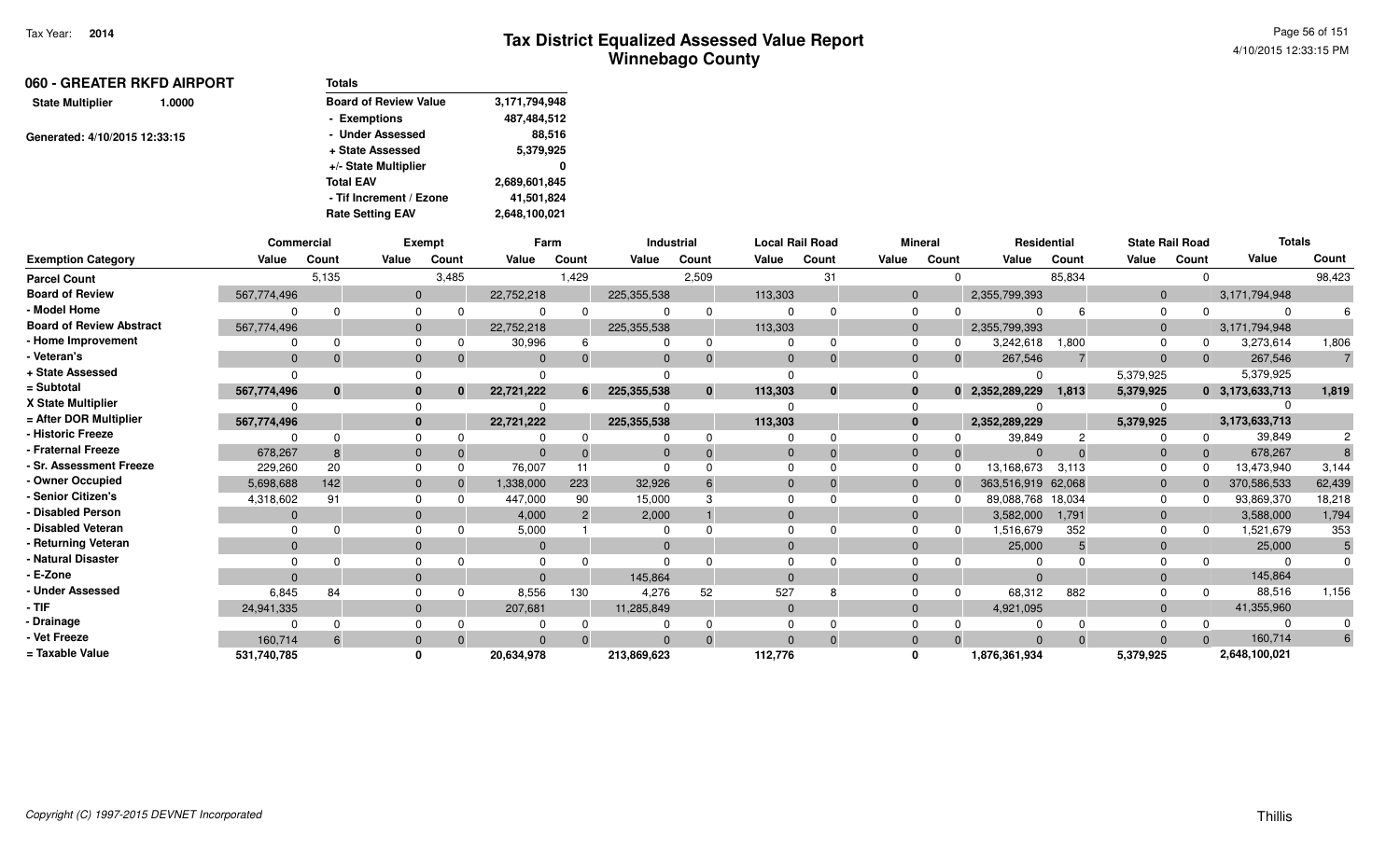| 061 - SOUTH BELOIT CITY LIBRARY   | <b>Totals</b>                |             |
|-----------------------------------|------------------------------|-------------|
| <b>State Multiplier</b><br>1.0000 | <b>Board of Review Value</b> | 116,817,845 |
|                                   | - Exemptions                 | 14,712,190  |
| Generated: 4/10/2015 12:33:15     | - Under Assessed             | 11.400      |
|                                   | + State Assessed             | 875,454     |
|                                   | +/- State Multiplier         | 0           |
|                                   | <b>Total EAV</b>             | 102,969,709 |
|                                   | - Tif Increment / Ezone      | 0           |
|                                   | <b>Rate Setting EAV</b>      | 102,969,709 |

|                                 | Commercial   |          |                | Exempt       |                | Farm         |              | Industrial   |              | <b>Local Rail Road</b> |              | <b>Mineral</b> | Residential    |          | <b>State Rail Road</b> |       | <b>Totals</b>  |       |
|---------------------------------|--------------|----------|----------------|--------------|----------------|--------------|--------------|--------------|--------------|------------------------|--------------|----------------|----------------|----------|------------------------|-------|----------------|-------|
| <b>Exemption Category</b>       | Value        | Count    | Value          | Count        | Value          | Count        | Value        | Count        | Value        | Count                  | Value        | Count          | Value          | Count    | Value                  | Count | Value          | Count |
| <b>Parcel Count</b>             |              | 287      |                | 89           |                | 41           |              | 143          |              |                        |              |                |                | 3,073    |                        |       |                | 3,633 |
| <b>Board of Review</b>          | 20,178,102   |          | $\overline{0}$ |              | 192,038        |              | 12,758,165   |              | $\Omega$     |                        | $\mathbf 0$  |                | 83,689,540     |          | $\mathbf 0$            |       | 116,817,845    |       |
| - Model Home                    |              |          | $\Omega$       | ∩            |                |              |              | <sup>n</sup> |              |                        |              |                |                |          |                        |       | $\Omega$       |       |
| <b>Board of Review Abstract</b> | 20,178,102   |          | $\overline{0}$ |              | 192,038        |              | 12,758,165   |              |              |                        | $\mathbf{0}$ |                | 83,689,540     |          | $\Omega$               |       | 116,817,845    |       |
| - Home Improvement              |              |          | $\Omega$       |              |                |              |              | 0            |              |                        |              |                | 138,706        | 68       |                        |       | 138,706        | 68    |
| - Veteran's                     | $\mathbf{0}$ |          | $\mathbf{0}$   |              |                |              | $\Omega$     | $\Omega$     | $\Omega$     |                        | $\Omega$     | 0              | 18,992         |          | $\Omega$               |       | 18,992         |       |
| + State Assessed                |              |          |                |              |                |              |              |              |              |                        |              |                | $\Omega$       |          | 875,454                |       | 875,454        |       |
| = Subtotal                      | 20,178,102   | $\bf{0}$ | $\bf{0}$       | $\mathbf{0}$ | 192,038        | $\mathbf{0}$ | 12,758,165   | $\mathbf{0}$ |              | $\mathbf{0}$           | $\bf{0}$     | $\bf{0}$       | 83,531,842     | 70       | 875,454                | 0     | 117,535,601    | 70    |
| X State Multiplier              |              |          |                |              |                |              |              |              |              |                        |              |                |                |          |                        |       |                |       |
| = After DOR Multiplier          | 20,178,102   |          | $\mathbf{0}$   |              | 192,038        |              | 12,758,165   |              | $\mathbf{0}$ |                        | $\mathbf{0}$ |                | 83,531,842     |          | 875,454                |       | 117,535,601    |       |
| - Historic Freeze               |              |          | $\Omega$       |              |                |              |              |              |              |                        |              |                |                |          |                        |       |                |       |
| - Fraternal Freeze              | $\mathbf{0}$ |          | $\mathbf{0}$   |              |                |              | 0            | $\Omega$     | $\Omega$     | -0                     | $\Omega$     | 0              | -0             | $\Omega$ |                        |       | $\mathbf{0}$   |       |
| - Sr. Assessment Freeze         |              |          | $\Omega$       |              |                |              |              |              |              |                        | 0            |                | 293,900        | 70       |                        |       | 293,900        | 70    |
| - Owner Occupied                | 24,000       |          | $\Omega$       |              | 6,000          |              | $\Omega$     | $\Omega$     | $\Omega$     |                        | $\Omega$     |                | 12,167,462     | 2,044    | $\Omega$               |       | 12,197,462     | 2,049 |
| <b>Senior Citizen's</b>         | 5,000        |          | <sup>n</sup>   |              | 5,000          |              |              |              |              |                        |              |                | 1,846,968      | 379      |                        |       | 1,856,968      | 381   |
| <b>Disabled Person</b>          | $\mathbf 0$  |          | $\Omega$       |              |                |              |              |              |              |                        | $\Omega$     |                | 68,000         | 34       |                        |       | 68,000         | 34    |
| Disabled Veteran                |              |          | $\Omega$       |              |                |              |              |              |              |                        |              |                | 62,500         | 15       |                        |       | 62,500         | 15    |
| - Returning Veteran             | $\mathbf{0}$ |          | $\mathbf{0}$   |              |                |              | $\mathbf{0}$ |              | $\mathbf{0}$ |                        | $\mathbf{0}$ |                | $\overline{0}$ |          | $\Omega$               |       | $\overline{0}$ |       |
| Natural Disaster                |              |          | $\Omega$       |              |                |              |              |              |              |                        |              |                | $\Omega$       |          |                        |       | $\Omega$       |       |
| - E-Zone                        | $\Omega$     |          | $\Omega$       |              |                |              | $\Omega$     |              | $\Omega$     |                        | $\Omega$     |                | $\Omega$       |          |                        |       | $\Omega$       |       |
| <b>Under Assessed</b>           | 815          | O        | $\Omega$       |              | 630            | 14           | 114          | C            |              |                        |              |                | 9,841          | 129      |                        |       | 11,400         | 154   |
| $-$ TIF                         | $\mathbf{0}$ |          | $\mathbf{0}$   |              | $\overline{0}$ |              | $\mathbf{0}$ |              | $\mathbf{0}$ |                        | $\Omega$     |                | $\overline{0}$ |          | $\Omega$               |       | $\overline{0}$ |       |
| - Drainage                      |              |          |                |              |                |              |              |              |              |                        |              |                |                |          |                        |       | $\Omega$       |       |
| - Vet Freeze                    | 75,662       |          | $\mathbf{0}$   |              |                |              |              | $\Omega$     |              |                        |              |                |                | $\Omega$ |                        |       | 75,662         |       |
| = Taxable Value                 | 20,072,625   |          |                |              | 180,408        |              | 12,758,051   |              |              |                        |              |                | 69,083,171     |          | 875,454                |       | 102,969,709    |       |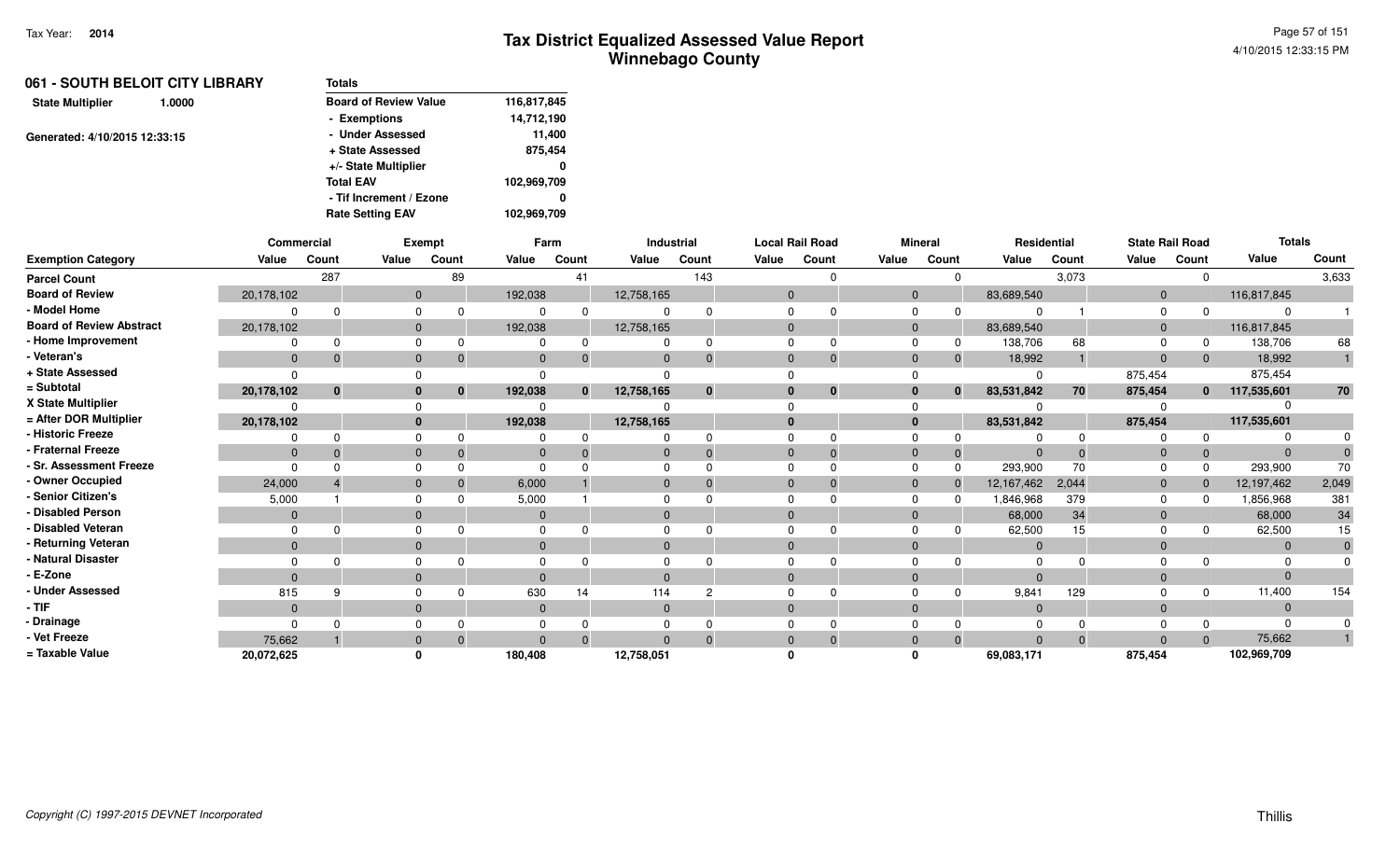| 062 - RKFD - WINN DRAINAGE        | <b>Totals</b>                |            |  |  |  |  |  |  |  |  |
|-----------------------------------|------------------------------|------------|--|--|--|--|--|--|--|--|
| <b>State Multiplier</b><br>1.0000 | <b>Board of Review Value</b> | 12,163,987 |  |  |  |  |  |  |  |  |
|                                   | - Exemptions                 | 2,335,900  |  |  |  |  |  |  |  |  |
| Generated: 4/10/2015 12:33:15     | - Under Assessed             | 325        |  |  |  |  |  |  |  |  |
|                                   | + State Assessed             | 0          |  |  |  |  |  |  |  |  |
|                                   | +/- State Multiplier         | 0          |  |  |  |  |  |  |  |  |
|                                   | <b>Total EAV</b>             | 9,827,762  |  |  |  |  |  |  |  |  |
|                                   | - Tif Increment / Ezone      | 0          |  |  |  |  |  |  |  |  |
|                                   | <b>Rate Setting EAV</b>      | 9,827,762  |  |  |  |  |  |  |  |  |

|                                 |                | Commercial |              | <b>Exempt</b> |                | Farm         |              | <b>Industrial</b> |                | <b>Local Rail Road</b> |       | <b>Mineral</b> |                           | Residential              |                | <b>State Rail Road</b> | <b>Totals</b> |              |
|---------------------------------|----------------|------------|--------------|---------------|----------------|--------------|--------------|-------------------|----------------|------------------------|-------|----------------|---------------------------|--------------------------|----------------|------------------------|---------------|--------------|
| <b>Exemption Category</b>       | Value          | Count      | Value        | Count         | Value          | Count        | Value        | Count             | Value          | Count                  | Value | Count          | Value                     | Count                    | Value          | Count                  | Value         | Count        |
| <b>Parcel Count</b>             |                | 29         |              | 13            |                | 30           |              | 12                |                | 0                      |       |                | $\mathbf 0$               | 438                      |                | $\Omega$               |               | 522          |
| <b>Board of Review</b>          | 2,161,589      |            | $\mathbf 0$  |               | 278,771        |              | 896,845      |                   | $\overline{0}$ |                        |       | $\overline{0}$ | 8,826,782                 |                          | $\mathbf 0$    |                        | 12,163,987    |              |
| - Model Home                    |                | $\Omega$   | $\Omega$     | $\Omega$      | $\Omega$       | $\Omega$     | $\Omega$     | $\Omega$          | $\Omega$       | $\Omega$               |       | $\Omega$       | $\Omega$                  | $\Omega$                 | 0              |                        |               |              |
| <b>Board of Review Abstract</b> | 2,161,589      |            | $\mathbf 0$  |               | 278,771        |              | 896,845      |                   | $\mathbf{0}$   |                        |       | $\mathbf 0$    | 8,826,782                 |                          | $\mathbf 0$    |                        | 12,163,987    |              |
| - Home Improvement              |                | $\Omega$   | $\Omega$     | 0             | 0              | $\Omega$     | $\Omega$     | <sup>0</sup>      | $\Omega$       | 0                      |       | $\Omega$       | 19,596<br>0               |                          | $\Omega$       | 0                      | 19,596        |              |
| - Veteran's                     | $\mathbf 0$    | $\Omega$   | $\mathbf 0$  | $\Omega$      | $\mathbf{0}$   | $\Omega$     | $\mathbf{0}$ | $\Omega$          | $\mathbf{0}$   | $\Omega$               |       | $\mathbf 0$    | $\Omega$                  | $\mathbf{0}$<br>$\Omega$ | $\mathbf{0}$   | $\Omega$               | $\Omega$      | $\mathbf{0}$ |
| + State Assessed                | $\Omega$       |            |              |               | $\Omega$       |              |              |                   |                |                        |       |                |                           |                          |                |                        |               |              |
| = Subtotal                      | 2,161,589      | $\bf{0}$   | $\mathbf{0}$ | $\bf{0}$      | 278,771        | $\mathbf{0}$ | 896,845      | $\mathbf{0}$      | $\mathbf{0}$   | $\bf{0}$               |       | $\mathbf{0}$   | 8,807,186<br>$\mathbf{0}$ | $\overline{7}$           | $\mathbf{0}$   | $\bf{0}$               | 12,144,391    |              |
| X State Multiplier              |                |            |              |               |                |              |              |                   |                |                        |       |                |                           |                          |                |                        |               |              |
| = After DOR Multiplier          | 2,161,589      |            | $\bf{0}$     |               | 278,771        |              | 896,845      |                   | $\mathbf{0}$   |                        |       | $\mathbf{0}$   | 8,807,186                 |                          | $\bf{0}$       |                        | 12,144,391    |              |
| - Historic Freeze               |                |            | $\Omega$     |               | 0              | $\Omega$     | $\Omega$     |                   |                | $\Omega$               |       | 0              |                           | $\Omega$                 |                |                        |               |              |
| - Fraternal Freeze              | $\mathbf 0$    | $\Omega$   | $\mathbf 0$  | $\Omega$      | $\mathbf 0$    | $\Omega$     | $\mathbf{0}$ | $\Omega$          | $\mathbf{0}$   | $\Omega$               |       | $\mathbf{0}$   | 0                         | $\Omega$<br>$\Omega$     | $\mathbf{0}$   | 0                      |               |              |
| - Sr. Assessment Freeze         | $\Omega$       |            | $\Omega$     |               | $\Omega$       |              | $\Omega$     |                   | $\Omega$       | $\Omega$               |       | $\Omega$       | 234,485<br>$\Omega$       | 28                       | $\Omega$       | 0                      | 234,485       | 28           |
| - Owner Occupied                | $\mathbf{0}$   | $\Omega$   | $\Omega$     |               | 18,000         | 3            | $\mathbf 0$  |                   | $\Omega$       | $\Omega$               |       | $\mathbf 0$    | 1,552,035<br>$\Omega$     | 264                      | $\mathbf{0}$   | $\Omega$               | 1,570,035     | 267          |
| - Senior Citizen's              | $\Omega$       |            | $\Omega$     |               | 5,000          |              | $\Omega$     |                   | $\Omega$       |                        |       | $\Omega$       | 471,784<br><sup>0</sup>   | 96                       | $\Omega$       |                        | 476,784       | 97           |
| - Disabled Person               | $\mathbf{0}$   |            | $\mathbf 0$  |               | $\overline{0}$ |              | $\mathbf{0}$ |                   | $\Omega$       |                        |       | $\mathbf{0}$   | 30,000                    | 15                       | $\mathbf{0}$   |                        | 30,000        | 15           |
| - Disabled Veteran              | $\Omega$       | $\Omega$   | $\Omega$     |               | $\Omega$       | $\Omega$     | $\Omega$     |                   | O              | <sup>0</sup>           |       | $\Omega$       | 5,000                     |                          | $\Omega$       |                        | 5,000         |              |
| - Returning Veteran             | $\overline{0}$ |            | $\mathbf 0$  |               | $\overline{0}$ |              | $\mathbf 0$  |                   | $\overline{0}$ |                        |       | $\mathbf 0$    |                           | $\mathbf 0$              | $\mathbf{0}$   |                        | $\Omega$      |              |
| - Natural Disaster              |                |            | $\Omega$     |               | $\Omega$       |              | $\Omega$     |                   |                |                        |       | $\Omega$       |                           |                          |                |                        |               |              |
| - E-Zone                        | $\mathbf{0}$   |            | $\mathbf{0}$ |               | $\Omega$       |              | $\mathbf{0}$ |                   | $\Omega$       |                        |       | $\mathbf{0}$   |                           | $\Omega$                 | $\Omega$       |                        |               |              |
| <b>Under Assessed</b>           |                |            | $\Omega$     |               |                |              | $\Omega$     |                   |                | $\Omega$               |       | $\Omega$       |                           | 325<br>3                 |                |                        | 325           |              |
| - TIF                           | $\mathbf 0$    |            | $\mathbf{0}$ |               | $\mathbf{0}$   |              | $\mathbf{0}$ |                   | $\mathbf{0}$   |                        |       | $\mathbf{0}$   |                           | $\mathbf{0}$             | $\mathbf 0$    |                        | $\Omega$      |              |
| - Drainage                      |                |            | $\Omega$     |               | $\Omega$       |              | $\Omega$     |                   |                |                        |       |                |                           |                          |                |                        |               |              |
| - Vet Freeze                    | $\Omega$       | $\Omega$   | $\Omega$     | $\Omega$      | $\Omega$       | $\Omega$     | $\Omega$     | $\Omega$          | $\Omega$       | $\mathbf{0}$           |       | $\mathbf{0}$   | $\Omega$                  | $\Omega$<br>$\Omega$     | $\overline{0}$ | $\Omega$               | $\Omega$      |              |
| = Taxable Value                 | 2,161,589      |            |              |               | 255,771        |              | 896,845      |                   |                |                        |       |                | 6,513,557                 |                          |                |                        | 9,827,762     |              |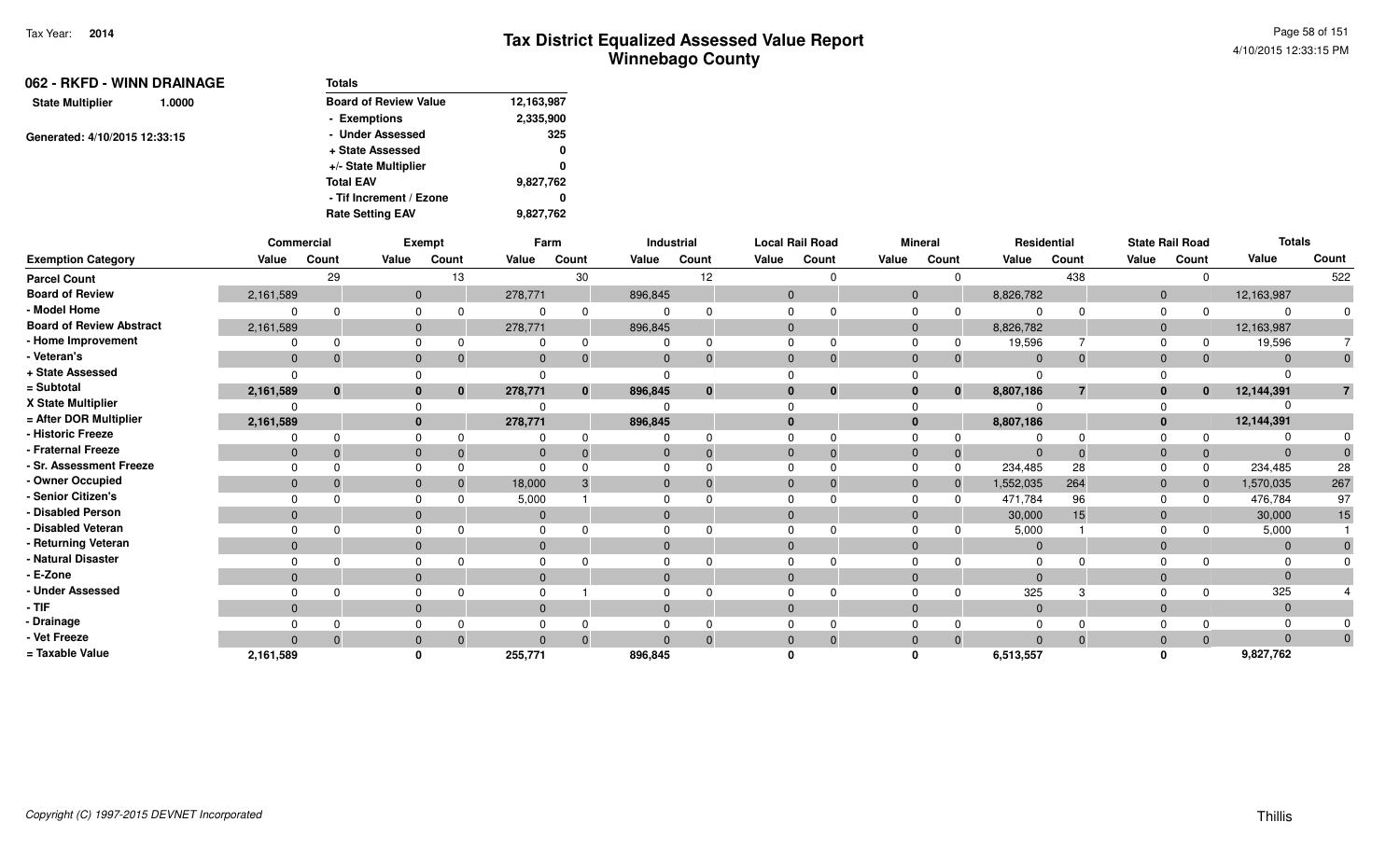| 063 - WESTSIDE TIF #2         |        | <b>Totals</b>                |         |
|-------------------------------|--------|------------------------------|---------|
| <b>State Multiplier</b>       | 1.0000 | <b>Board of Review Value</b> | 341,824 |
|                               |        | - Exemptions                 | 0       |
| Generated: 4/10/2015 12:33:15 |        | - Under Assessed             | 0       |
|                               |        | + State Assessed             | 0       |
|                               |        | +/- State Multiplier         | 0       |
|                               |        | <b>Total EAV</b>             | 341,824 |
|                               |        | - Tif Increment / Ezone      | 4,183   |
|                               |        | <b>Rate Setting EAV</b>      | 337,641 |

|                                 |              | Commercial |                | <b>Exempt</b> |                | Farm                     |              | Industrial |                | <b>Local Rail Road</b> |              | <b>Mineral</b> |                | Residential  |              | <b>State Rail Road</b> | <b>Totals</b> |              |
|---------------------------------|--------------|------------|----------------|---------------|----------------|--------------------------|--------------|------------|----------------|------------------------|--------------|----------------|----------------|--------------|--------------|------------------------|---------------|--------------|
| <b>Exemption Category</b>       | Value        | Count      | Value          | Count         | Value          | Count                    | Value        | Count      | Value          | Count                  | Value        | Count          | Value          | Count        | Value        | Count                  | Value         | Count        |
| <b>Parcel Count</b>             |              |            |                | 16            |                |                          |              |            |                | $\Omega$               |              | $\Omega$       |                | $\Omega$     |              |                        |               | 31           |
| <b>Board of Review</b>          | 213,411      |            | $\mathbf{0}$   |               |                | $\mathbf{0}$             | 128,413      |            | $\overline{0}$ |                        | $\mathbf{0}$ |                | $\overline{0}$ |              | $\mathbf 0$  |                        | 341,824       |              |
| - Model Home                    |              |            |                |               |                |                          | 0            |            | $\Omega$       | $\Omega$               | $\mathbf 0$  |                |                |              |              |                        |               | $\Omega$     |
| <b>Board of Review Abstract</b> | 213,411      |            |                | $\mathbf 0$   |                | $\mathbf{0}$             | 128,413      |            | $\overline{0}$ |                        | $\mathbf{0}$ |                | $\mathbf 0$    |              | $\mathbf 0$  |                        | 341,824       |              |
| - Home Improvement              | $\Omega$     |            | 0              |               |                |                          | 0            |            | $\Omega$       | $\Omega$               | $\mathbf 0$  |                |                |              |              |                        |               | $\Omega$     |
| - Veteran's                     | $\mathbf 0$  |            | $\mathbf 0$    |               | $\mathbf 0$    |                          | $\mathbf 0$  | $\Omega$   | $\mathbf 0$    | $\mathbf{0}$           | $\mathbf 0$  | 0              | $\mathbf{0}$   | $\mathbf{0}$ | $\mathbf 0$  |                        |               | $\mathbf 0$  |
| + State Assessed                | $\Omega$     |            |                |               |                |                          |              |            |                |                        |              |                |                |              |              |                        |               |              |
| = Subtotal                      | 213,411      | $\bf{0}$   | $\bf{0}$       |               |                | $\mathbf{0}$<br>$\bf{0}$ | 128,413      | $\bf{0}$   | $\mathbf{0}$   | $\bf{0}$               | $\mathbf 0$  | $\bf{0}$       | $\mathbf{0}$   | $\bf{0}$     | $\mathbf{0}$ | $\mathbf{0}$           | 341,824       | $\mathbf{0}$ |
| X State Multiplier              |              |            |                |               |                |                          |              |            |                |                        |              |                |                |              |              |                        |               |              |
| = After DOR Multiplier          | 213,411      |            |                | $\mathbf{0}$  |                | $\mathbf{0}$             | 128,413      |            | $\mathbf{0}$   |                        | $\mathbf{0}$ |                | $\bf{0}$       |              | $\mathbf{0}$ |                        | 341,824       |              |
| - Historic Freeze               | 0            |            |                |               |                |                          | 0            |            | $\Omega$       | $\Omega$               | 0            | $\Omega$       |                | $\Omega$     |              |                        |               |              |
| - Fraternal Freeze              | $\mathbf{0}$ | $\Omega$   | $\mathbf{0}$   |               |                | $\mathbf{0}$<br>$\Omega$ | $\mathbf 0$  | $\Omega$   | $\mathbf 0$    | $\Omega$               | $\mathbf 0$  | $\Omega$       | $\mathbf{0}$   | $\Omega$     | $\mathbf{0}$ |                        |               | $\mathbf{0}$ |
| - Sr. Assessment Freeze         | $\Omega$     |            | $\Omega$       |               | $\Omega$       |                          | $\Omega$     |            | $\Omega$       | $\Omega$               | $\Omega$     |                |                |              | $\Omega$     |                        |               | $\Omega$     |
| - Owner Occupied                | $\Omega$     |            | $\mathbf{0}$   |               | $\Omega$       |                          | $\mathbf 0$  |            | $\mathbf{0}$   | $\Omega$               | $\mathbf 0$  |                | $\Omega$       | $\Omega$     | $\mathbf{0}$ |                        |               |              |
| - Senior Citizen's              |              |            |                |               |                |                          | $\Omega$     |            | $\Omega$       |                        | $\Omega$     |                |                |              |              |                        |               |              |
| - Disabled Person               | $\Omega$     |            | $\mathbf{0}$   |               | $\mathbf 0$    |                          | $\mathbf{0}$ |            | $\mathbf{0}$   |                        | $\mathbf{0}$ |                | $\Omega$       |              | $\mathbf{0}$ |                        |               | $\mathbf{0}$ |
| - Disabled Veteran              | $\Omega$     |            | 0              |               | $\Omega$       |                          | $\Omega$     |            | $\Omega$       | $\Omega$               | $\Omega$     |                |                | <sup>0</sup> | $\Omega$     |                        |               | $\Omega$     |
| - Returning Veteran             | $\mathbf{0}$ |            | $\mathbf 0$    |               |                | $\mathbf{0}$             | $\mathbf{0}$ |            | $\mathbf{0}$   |                        | $\mathbf{0}$ |                | $\mathbf 0$    |              | $\mathbf 0$  |                        | $\Omega$      | $\mathbf 0$  |
| - Natural Disaster              |              |            |                | 0             | $\Omega$       |                          | $\Omega$     |            | $\Omega$       |                        | $\Omega$     |                |                |              |              |                        |               | $\Omega$     |
| - E-Zone                        | $\Omega$     |            | $\mathbf{0}$   |               | $\Omega$       |                          | $\mathbf{0}$ |            | $\mathbf{0}$   |                        | $\mathbf 0$  |                | $\Omega$       |              | $\Omega$     |                        |               |              |
| - Under Assessed                | $\Omega$     |            |                |               |                |                          | $\Omega$     |            | $\Omega$       | $\Omega$               | $\mathbf 0$  |                |                | $\Omega$     |              |                        |               | $\Omega$     |
| - TIF                           | 4,183        |            | $\mathbf 0$    |               | $\mathbf 0$    |                          | $\mathbf{0}$ |            | $\mathbf 0$    |                        | $\mathbf{0}$ |                | $\mathbf{0}$   |              | $\mathbf{0}$ |                        | 4,183         |              |
| - Drainage                      | 0            |            |                | 0             |                |                          | $\Omega$     |            | $\Omega$       |                        | $\Omega$     |                |                |              |              |                        |               | 0            |
| - Vet Freeze                    | $\Omega$     |            | $\overline{0}$ |               | $\overline{0}$ | $\Omega$                 | $\Omega$     | $\Omega$   | $\overline{0}$ | $\mathbf{0}$           | $\mathbf 0$  | $\Omega$       | $\mathbf{0}$   | $\mathbf 0$  | $\mathbf{0}$ |                        | $\Omega$      | $\mathbf 0$  |
| = Taxable Value                 | 209,228      |            |                |               |                |                          | 128,413      |            |                |                        |              |                |                |              |              |                        | 337,641       |              |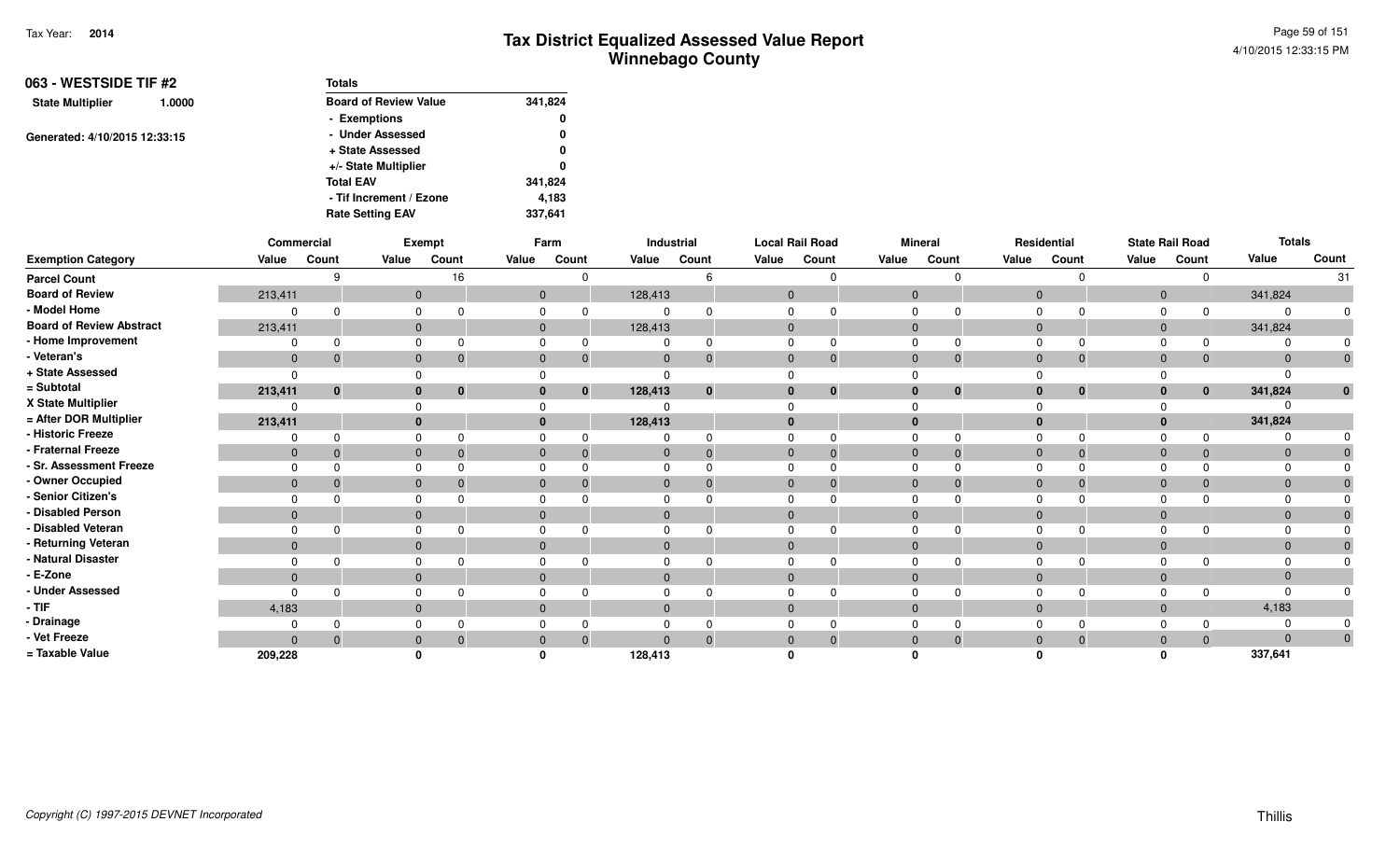| <b>Totals</b>                |         |
|------------------------------|---------|
| <b>Board of Review Value</b> | 975,513 |
| - Exemptions                 | 363,110 |
| - Under Assessed             | 0       |
| + State Assessed             | 0       |
| +/- State Multiplier         | 0       |
| <b>Total EAV</b>             | 612.403 |
| - Tif Increment / Ezone      |         |
| <b>Rate Setting EAV</b>      | 612,403 |
|                              |         |

|                                 |              | Commercial |       | Exempt                   |          | Farm                         |                | Industrial  |             | <b>Local Rail Road</b> |             | <b>Mineral</b> |             | Residential |                | <b>State Rail Road</b> | <b>Totals</b> |                |
|---------------------------------|--------------|------------|-------|--------------------------|----------|------------------------------|----------------|-------------|-------------|------------------------|-------------|----------------|-------------|-------------|----------------|------------------------|---------------|----------------|
| <b>Exemption Category</b>       | Value        | Count      | Value | Count                    | Value    | Count                        | Value          | Count       | Value       | Count                  | Value       | Count          | Value       | Count       | Value          | Count                  | Value         | Count          |
| <b>Parcel Count</b>             |              |            |       |                          |          | n                            |                | O           |             | n                      |             |                |             | 94          |                | $\Omega$               |               | 94             |
| <b>Board of Review</b>          | $\mathbf{0}$ |            |       | $\overline{0}$           |          | $\mathbf{0}$                 | $\overline{0}$ |             | $\Omega$    |                        |             | $\mathbf{0}$   | 975,513     |             | $\mathbf{0}$   |                        | 975,513       |                |
| - Model Home                    |              |            |       | $\Omega$                 |          | $\Omega$                     | $\Omega$       |             |             |                        |             |                |             |             |                |                        |               |                |
| <b>Board of Review Abstract</b> | $\mathbf{0}$ |            |       | $\mathbf{0}$             |          | $\mathbf{0}$                 | $\mathbf 0$    |             | $\mathbf 0$ |                        |             | $\mathbf{0}$   | 975,513     |             | $\mathbf{0}$   |                        | 975,513       |                |
| - Home Improvement              |              |            |       |                          |          |                              |                |             |             |                        |             |                |             |             |                |                        |               |                |
| - Veteran's                     | $\mathbf{0}$ |            |       | $\mathbf{0}$             |          | $\mathbf{0}$<br>$\mathbf 0$  | $\mathbf 0$    | 0           | $\mathbf 0$ | $\boldsymbol{0}$       |             | $\mathbf 0$    | $\mathbf 0$ |             | $\overline{0}$ |                        |               |                |
| + State Assessed                |              |            |       |                          | $\Omega$ |                              |                |             |             |                        |             |                |             |             |                |                        |               |                |
| = Subtotal                      | $\bf{0}$     | $\bf{0}$   |       | $\mathbf{0}$<br>$\bf{0}$ |          | $\mathbf{0}$<br>$\mathbf{0}$ | $\bf{0}$       | $\mathbf 0$ | $\bf{0}$    | $\bf{0}$               |             | $\bf{0}$       | 975,513     | $\bf{0}$    | 0              | $\mathbf{0}$           | 975,513       |                |
| X State Multiplier              |              |            |       |                          |          | $\Omega$                     |                |             |             |                        |             |                |             |             |                |                        |               |                |
| = After DOR Multiplier          | $\bf{0}$     |            |       | $\mathbf{0}$             |          | $\mathbf{0}$                 | $\bf{0}$       |             |             |                        |             |                | 975,513     |             |                |                        | 975,513       |                |
| - Historic Freeze               |              |            |       |                          |          | $\Omega$                     |                |             |             |                        |             |                |             |             |                |                        |               |                |
| - Fraternal Freeze              | $\mathbf{0}$ |            |       | $\Omega$                 |          | $\Omega$                     | $\mathbf{0}$   |             | $\Omega$    |                        |             |                | $\Omega$    |             |                |                        |               |                |
| - Sr. Assessment Freeze         |              |            |       |                          |          |                              |                |             |             |                        |             |                | 1,985       |             |                |                        | 1,985         |                |
| - Owner Occupied                | $\mathbf 0$  |            |       | $\mathbf{0}$             |          | $\mathbf{0}$                 | $\mathbf{0}$   |             | $\Omega$    |                        | $\mathbf 0$ |                | 275,900     | 58          | 0              |                        | 275,900       | 58             |
| Senior Citizen's                |              |            |       |                          | $\Omega$ |                              |                |             |             |                        |             |                | 69,225      | 14          |                |                        | 69,225        | 14             |
| Disabled Person                 | $\mathbf{0}$ |            |       | $\mathbf{0}$             |          | $\mathbf{0}$                 | $\mathbf{0}$   |             | $\Omega$    |                        |             | $\Omega$       | 16,000      |             | $\mathbf{0}$   |                        | 16,000        |                |
| Disabled Veteran                |              |            |       |                          |          |                              |                |             |             |                        |             |                |             |             |                |                        |               |                |
| Returning Veteran               | $\mathbf{0}$ |            |       | $\mathbf{0}$             |          | $\mathbf{0}$                 | $\mathbf 0$    |             | $\Omega$    |                        |             | $\Omega$       | $\Omega$    |             | $\Omega$       |                        |               |                |
| Natural Disaster                |              |            |       | $\Omega$                 |          | $\Omega$                     | $\Omega$       |             |             |                        |             |                |             |             |                |                        |               |                |
| E-Zone                          | $\mathbf{0}$ |            |       | $\mathbf{0}$             |          | $\Omega$                     | $\mathbf{0}$   |             | $\Omega$    |                        | $\Omega$    |                |             |             | 0              |                        |               |                |
| <b>Under Assessed</b>           |              |            |       | $\Omega$                 | $\Omega$ |                              |                |             |             |                        |             |                |             |             |                |                        |               |                |
| - TIF                           | $\mathbf{0}$ |            |       | $\mathbf{0}$             |          | $\mathbf{0}$                 | $\mathbf{0}$   |             | $\Omega$    |                        | $\Omega$    |                |             |             |                |                        |               |                |
| Drainage                        |              |            |       |                          |          | 0                            |                |             |             |                        |             |                |             |             |                |                        |               |                |
| - Vet Freeze                    | $\mathbf{0}$ |            |       | $\mathbf{0}$             |          | $\mathbf{0}$<br>$\mathbf 0$  | $\mathbf{0}$   | $\Omega$    | $\Omega$    | $\mathbf 0$            |             |                |             |             |                |                        |               | $\overline{0}$ |
| = Taxable Value                 |              |            |       |                          |          |                              |                |             |             |                        |             |                | 612,403     |             |                |                        | 612,403       |                |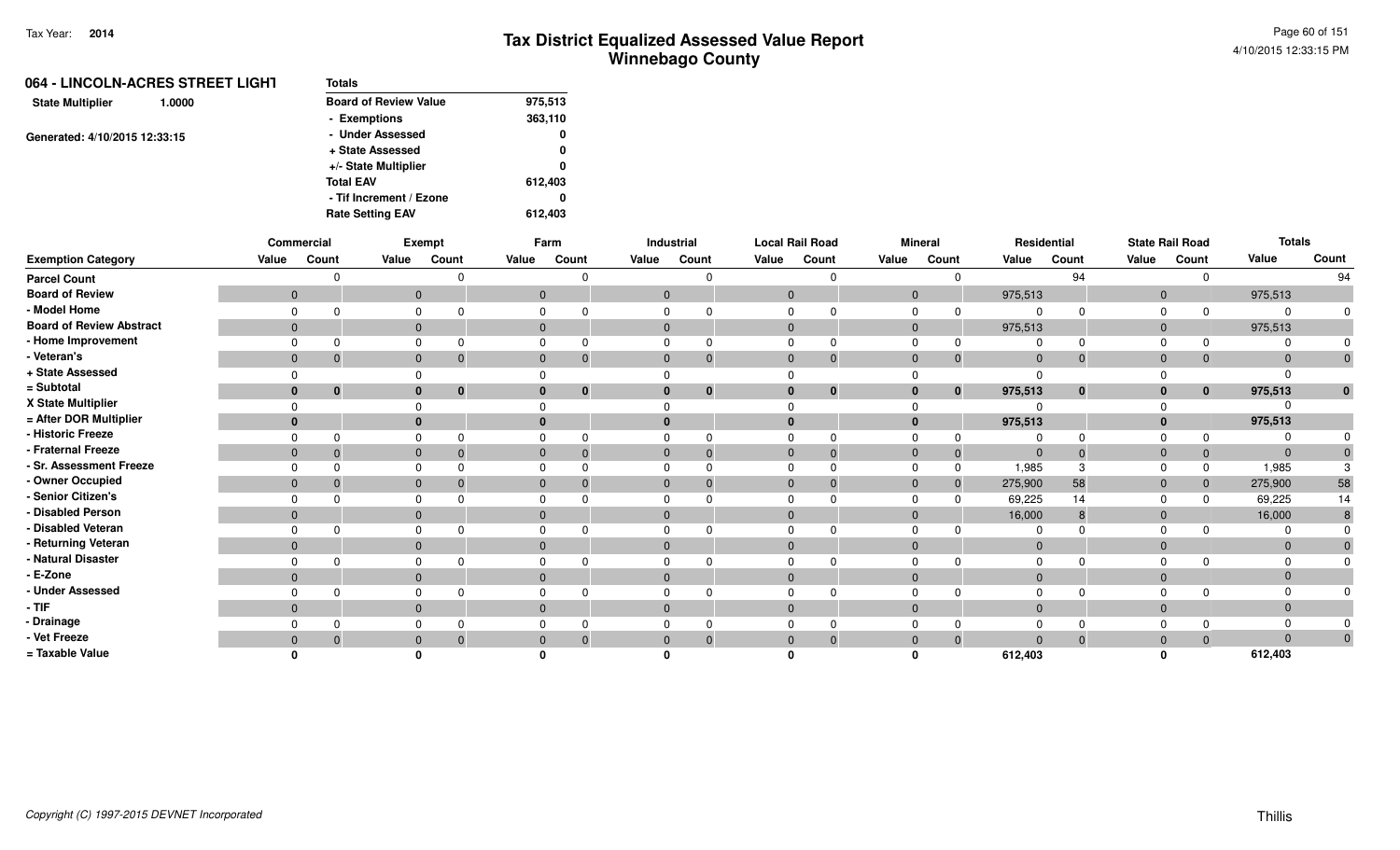|                               | 065 - WASHINGTON PARK STREET LI( | <b>Totals</b>                |           |
|-------------------------------|----------------------------------|------------------------------|-----------|
| <b>State Multiplier</b>       | 1.0000                           | <b>Board of Review Value</b> | 2,283,785 |
|                               |                                  | - Exemptions                 | 765,119   |
| Generated: 4/10/2015 12:33:15 |                                  | - Under Assessed             | 429       |
|                               |                                  | + State Assessed             | 0         |
|                               |                                  | +/- State Multiplier         | 0         |
|                               |                                  | <b>Total EAV</b>             | 1,518,237 |
|                               |                                  | - Tif Increment / Ezone      | 0         |
|                               |                                  | <b>Rate Setting EAV</b>      | 1,518,237 |
|                               |                                  |                              |           |

|                                 |              | Commercial   |              | Exempt               |                | Farm                     |                | Industrial |              | <b>Local Rail Road</b> |                | <b>Mineral</b> |              | Residential  |                | <b>State Rail Road</b> | <b>Totals</b>  |                |
|---------------------------------|--------------|--------------|--------------|----------------------|----------------|--------------------------|----------------|------------|--------------|------------------------|----------------|----------------|--------------|--------------|----------------|------------------------|----------------|----------------|
| <b>Exemption Category</b>       | Value        | Count        | Value        | Count                | Value          | Count                    | Value          | Count      | Value        | Count                  | Value          | Count          | Value        | Count        | Value          | Count                  | Value          | Count          |
| <b>Parcel Count</b>             |              |              |              | 11                   |                |                          |                |            |              | $\Omega$               |                | $\Omega$       |              | 547          |                | $\Omega$               |                | 564            |
| <b>Board of Review</b>          | 13,377       |              | $\mathbf{0}$ |                      |                | $\mathbf{0}$             | 82,210         |            | $\mathbf 0$  |                        | $\mathbf{0}$   |                | 2,188,198    |              | $\mathbf{0}$   |                        | 2,283,785      |                |
| - Model Home                    |              |              |              |                      | $\Omega$       |                          | 0              |            | $\Omega$     |                        | $\mathbf 0$    | $\Omega$       | $\Omega$     | $\Omega$     | $\mathbf 0$    | $\Omega$               | $\Omega$       | $\Omega$       |
| <b>Board of Review Abstract</b> | 13,377       |              |              | $\mathbf{0}$         |                | $\overline{0}$           | 82,210         |            | $\mathbf{0}$ |                        | $\overline{0}$ |                | 2,188,198    |              | $\mathbf{0}$   |                        | 2,283,785      |                |
| - Home Improvement              |              |              |              |                      | $\Omega$       |                          |                |            | $\Omega$     | $\Omega$               | $\mathbf 0$    | $\Omega$       | 14,087       |              | 0              | $\Omega$               | 14,087         | $\overline{7}$ |
| - Veteran's                     | $\mathbf{0}$ |              | $\mathbf{0}$ |                      | $\Omega$       | $\Omega$                 | $\mathbf 0$    | $\Omega$   | $\mathbf{0}$ | $\mathbf{0}$           | $\mathbf{0}$   | $\mathbf 0$    | $\mathbf{0}$ | $\mathbf{0}$ | $\mathbf{0}$   | $\Omega$               | $\Omega$       | $\mathbf{0}$   |
| + State Assessed                | $\Omega$     |              |              |                      |                |                          | $\Omega$       |            |              |                        | $\Omega$       |                | $\Omega$     |              |                |                        |                |                |
| = Subtotal                      | 13,377       | $\mathbf{0}$ |              | $\bf{0}$<br>$\bf{0}$ |                | $\mathbf{0}$<br>$\bf{0}$ | 82,210         | $\bf{0}$   | $\mathbf{0}$ | $\mathbf 0$            | $\mathbf{0}$   | $\mathbf{0}$   | 2,174,111    | 7            | $\bf{0}$       | $\mathbf{0}$           | 2,269,698      |                |
| X State Multiplier              |              |              |              |                      |                |                          | $\Omega$       |            | $\Omega$     |                        | $\Omega$       |                |              |              | $\Omega$       |                        |                |                |
| = After DOR Multiplier          | 13,377       |              |              | $\mathbf{0}$         | $\mathbf{0}$   |                          | 82,210         |            | $\bf{0}$     |                        | $\mathbf{0}$   |                | 2,174,111    |              | $\mathbf{0}$   |                        | 2,269,698      |                |
| - Historic Freeze               |              |              |              |                      |                |                          | 0              |            | $\Omega$     | $\Omega$               | $\Omega$       |                | $\Omega$     | $\Omega$     | $\Omega$       |                        |                |                |
| - Fraternal Freeze              | $\mathbf 0$  | 0            | $\mathbf{0}$ |                      | $\overline{0}$ | $\Omega$                 | $\mathbf 0$    | $\Omega$   | $\mathbf{0}$ | $\Omega$               | $\mathbf{0}$   | $\Omega$       | $\mathbf{0}$ | $\Omega$     | $\overline{0}$ | $\Omega$               | $\Omega$       |                |
| - Sr. Assessment Freeze         |              |              | $\Omega$     |                      | $\Omega$       |                          | $\Omega$       |            | $\Omega$     | $\Omega$               | $\mathbf 0$    | $\Omega$       | 22,223       | 12           | $\mathbf 0$    | $\Omega$               | 22,223         | 12             |
| - Owner Occupied                | $\mathbf 0$  |              | $\mathbf{0}$ |                      | $\overline{0}$ |                          | $\overline{0}$ |            | $\mathbf{0}$ | $\Omega$               | $\overline{0}$ | $\Omega$       | 539,898      | 137          | $\mathbf 0$    | $\Omega$               | 539,898        | 137            |
| - Senior Citizen's              |              |              | 0            |                      | $\Omega$       |                          | $\Omega$       |            | $\Omega$     |                        | $\Omega$       | $\Omega$       | 172,411      | 40           | $\Omega$       | <sup>0</sup>           | 172,411        | 40             |
| - Disabled Person               | $\mathbf{0}$ |              | $\mathbf{0}$ |                      | $\mathbf{0}$   |                          | $\mathbf{0}$   |            | $\mathbf{0}$ |                        | $\mathbf{0}$   |                | 14,000       |              | $\mathbf{0}$   |                        | 14,000         |                |
| - Disabled Veteran              |              |              | $\Omega$     |                      | $\Omega$       |                          | $\Omega$       |            | $\Omega$     | $\Omega$               | $\mathbf 0$    | $\Omega$       | 2,500        |              | $\mathbf 0$    | $\Omega$               | 2,500          |                |
| - Returning Veteran             | $\mathbf{0}$ |              |              | $\mathbf{0}$         | $\mathbf{0}$   |                          | $\mathbf{0}$   |            | $\mathbf{0}$ |                        | $\mathbf{0}$   |                | $\mathbf{0}$ |              | $\mathbf{0}$   |                        | $\overline{0}$ | $\Omega$       |
| - Natural Disaster              |              |              | $\Omega$     |                      | $\Omega$       |                          | $\Omega$       |            | $\Omega$     |                        | $\Omega$       |                | $\Omega$     |              | $\Omega$       |                        |                |                |
| - E-Zone                        | $\mathbf{0}$ |              | $\mathbf{0}$ |                      | $\Omega$       |                          | $\mathbf{0}$   |            | $\Omega$     |                        | $\mathbf{0}$   |                | $\Omega$     |              | $\overline{0}$ |                        |                |                |
| - Under Assessed                |              |              |              |                      |                |                          | $\Omega$       |            | $\Omega$     | $\Omega$               | $\mathbf 0$    |                | 429          |              | $\Omega$       |                        | 429            |                |
| - TIF-                          | $\mathbf{0}$ |              |              | $\mathbf{0}$         | $\mathbf{0}$   |                          | $\mathbf{0}$   |            | $\mathbf{0}$ |                        | $\mathbf{0}$   |                | $\mathbf 0$  |              | $\mathbf{0}$   |                        | $\Omega$       |                |
| - Drainage                      |              |              | $\Omega$     |                      |                |                          | $\Omega$       |            | $\Omega$     |                        | $\Omega$       |                | $\Omega$     |              | $\Omega$       |                        |                |                |
| - Vet Freeze                    |              |              |              |                      |                | $\Omega$                 | $\Omega$       |            | $\Omega$     | $\Omega$               | $\overline{0}$ | $\Omega$       | $\Omega$     | $\Omega$     | $\mathbf 0$    | $\Omega$               | $\Omega$       | $\Omega$       |
| = Taxable Value                 | 13,377       |              |              |                      |                |                          | 82,210         |            |              |                        | n              |                | 1,422,650    |              | $\Omega$       |                        | 1,518,237      |                |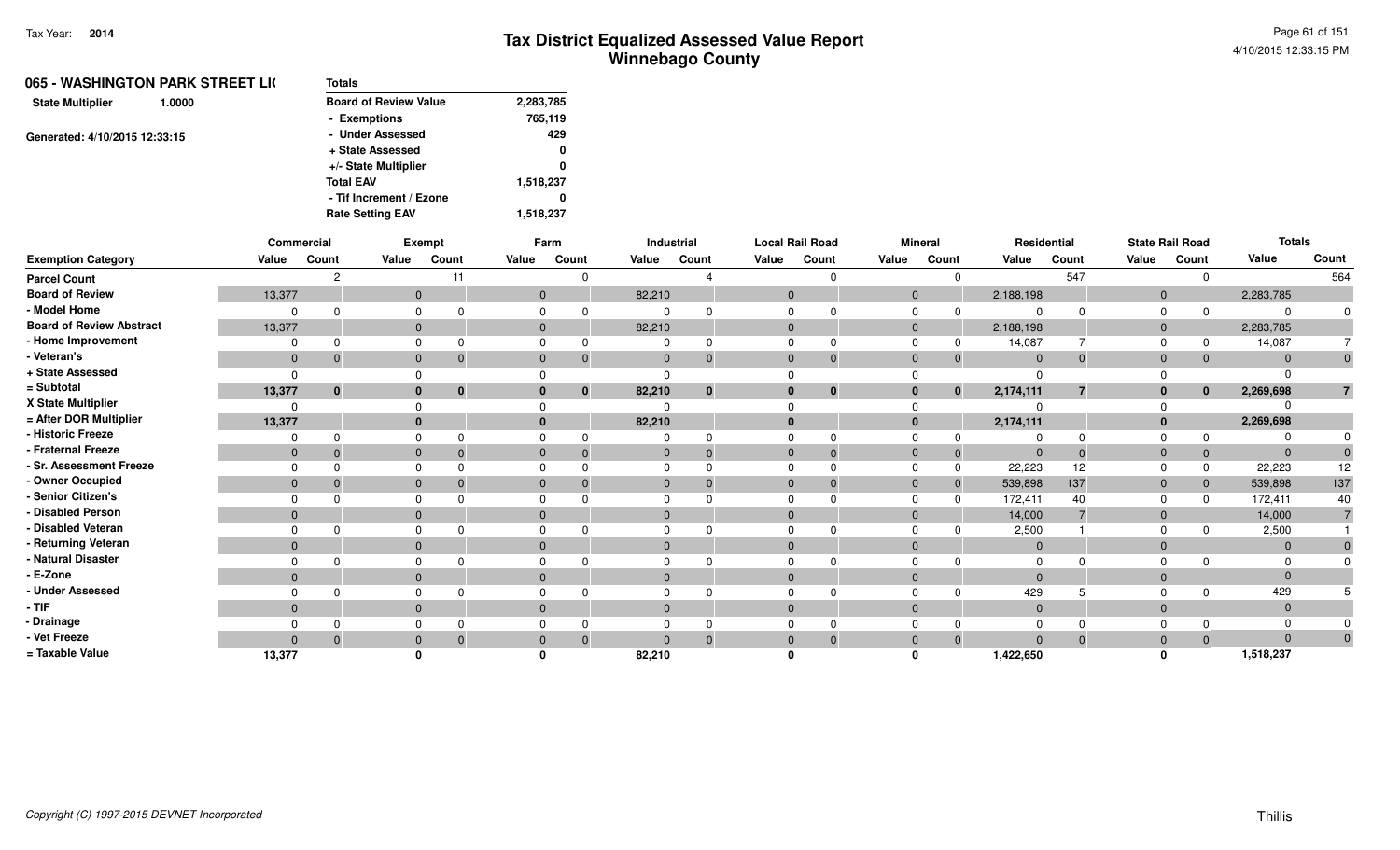| 066 - EAST STATE & ALPINE TIF     | Totals                       |            |  |  |
|-----------------------------------|------------------------------|------------|--|--|
| <b>State Multiplier</b><br>1.0000 | <b>Board of Review Value</b> | 11,271,193 |  |  |
|                                   | - Exemptions                 | 0          |  |  |
| Generated: 4/10/2015 12:33:15     | - Under Assessed             | 0          |  |  |
|                                   | + State Assessed             | 0          |  |  |
|                                   | +/- State Multiplier         | 0          |  |  |
|                                   | <b>Total EAV</b>             | 11,271,193 |  |  |
|                                   | - Tif Increment / Ezone      | 777,323    |  |  |
|                                   | <b>Rate Setting EAV</b>      | 10,493,870 |  |  |

|                                 |              | Commercial     |          | Exempt                       |              | Farm         |              | Industrial   |              | <b>Local Rail Road</b> |                | <b>Mineral</b> |          | Residential                    |                | <b>State Rail Road</b> | <b>Totals</b> |              |
|---------------------------------|--------------|----------------|----------|------------------------------|--------------|--------------|--------------|--------------|--------------|------------------------|----------------|----------------|----------|--------------------------------|----------------|------------------------|---------------|--------------|
| <b>Exemption Category</b>       | Value        | Count          | Value    | Count                        | Value        | Count        | Value        | Count        | Value        | Count                  | Value          | Count          | Value    | Count                          | Value          | Count                  | Value         | Count        |
| <b>Parcel Count</b>             |              | 71             |          |                              |              |              |              |              |              |                        |                | $\Omega$       |          | $\Omega$                       |                | 0                      |               | 77           |
| <b>Board of Review</b>          | 11,271,193   |                |          | $\mathbf{0}$                 | $\mathbf{0}$ |              | $\mathbf 0$  |              | $\mathbf 0$  |                        | $\overline{0}$ |                |          | $\overline{0}$                 | $\mathbf{0}$   |                        | 11,271,193    |              |
| - Model Home                    | $\Omega$     |                | 0        |                              | 0            |              |              |              |              |                        | 0              |                |          | $\Omega$<br>$\Omega$           | $\mathbf 0$    | $\Omega$               |               | 0            |
| <b>Board of Review Abstract</b> | 11,271,193   |                |          | $\mathbf{0}$                 |              | $\mathbf 0$  | $\mathbf 0$  |              | $\mathbf 0$  |                        | $\mathbf{0}$   |                |          | $\overline{0}$                 | $\mathbf{0}$   |                        | 11,271,193    |              |
| - Home Improvement              | $\Omega$     |                |          | 0                            | $\Omega$     |              |              |              |              |                        | $\Omega$       |                | $\Omega$ | $\Omega$                       | $\Omega$       | $\Omega$               |               |              |
| - Veteran's                     | $\mathbf 0$  | -0             |          | $\mathbf{0}$<br>- 0          | $\mathbf{0}$ | 0            | $\mathbf 0$  |              | $\mathbf{0}$ | $\Omega$               | $\mathbf{0}$   | $\Omega$       |          | $\overline{0}$<br>$\mathbf 0$  | $\overline{0}$ | $\Omega$               | $\Omega$      | $\mathbf 0$  |
| + State Assessed                | $\Omega$     |                | 0        |                              |              |              |              |              |              |                        |                |                |          |                                |                |                        |               |              |
| = Subtotal                      | 11,271,193   | $\mathbf{0}$   |          | $\mathbf{0}$<br>$\mathbf{0}$ | $\bf{0}$     | $\mathbf{0}$ | $\bf{0}$     | $\mathbf{0}$ | $\bf{0}$     | $\mathbf{0}$           | $\bf{0}$       | $\mathbf{0}$   |          | $\bf{0}$<br>$\mathbf{0}$       | $\mathbf{0}$   | $\bf{0}$               | 11,271,193    | $\mathbf{0}$ |
| X State Multiplier              | 0            |                |          | $\Omega$                     |              |              |              |              |              |                        |                |                |          |                                |                |                        |               |              |
| = After DOR Multiplier          | 11,271,193   |                |          | $\mathbf{0}$                 | $\bf{0}$     |              | $\mathbf{0}$ |              | $\bf{0}$     |                        | $\bf{0}$       |                |          | $\mathbf{0}$                   | $\mathbf{0}$   |                        | 11,271,193    |              |
| - Historic Freeze               | 0            |                | 0        |                              | 0            |              |              |              | $\Omega$     |                        | $\Omega$       | 0              | $\Omega$ | $\Omega$                       | 0              |                        |               |              |
| - Fraternal Freeze              | $\mathbf 0$  | $\overline{0}$ |          | $\mathbf{0}$<br>- 0          | $\mathbf{0}$ | $\Omega$     | $\mathbf{0}$ |              | $\mathbf 0$  | $\Omega$               | $\mathbf 0$    | $\Omega$       |          | $\overline{0}$<br>$\mathbf{0}$ | $\mathbf 0$    | $\mathbf{0}$           | $\Omega$      |              |
| - Sr. Assessment Freeze         | $\Omega$     |                |          | $\mathbf 0$                  |              | 0            | $\mathbf 0$  |              | $\Omega$     |                        | $\mathbf 0$    |                | $\Omega$ | $\Omega$                       | $\Omega$       |                        |               |              |
| - Owner Occupied                | $\mathbf 0$  | 0              |          | $\mathbf{0}$                 | $\mathbf 0$  |              | $\mathbf 0$  |              | $\mathbf 0$  |                        | $\mathbf 0$    |                |          | $\mathbf 0$<br>$\Omega$        | $\mathbf 0$    | $\Omega$               |               |              |
| - Senior Citizen's              | $\Omega$     |                |          | $\mathbf 0$                  | 0            |              | 0            |              | $\Omega$     |                        | $\mathbf 0$    |                |          | $\Omega$                       | $\Omega$       |                        |               |              |
| - Disabled Person               | $\mathbf{0}$ |                |          | $\mathbf{0}$                 | $\Omega$     |              | $\mathbf{0}$ |              | $\Omega$     |                        | $\mathbf 0$    |                | $\Omega$ |                                | $\mathbf 0$    |                        |               |              |
| - Disabled Veteran              | $\Omega$     |                | $\Omega$ |                              | 0            |              | $\Omega$     |              | $\Omega$     |                        | $\Omega$       |                |          | $\Omega$<br>$\Omega$           | $\Omega$       | n                      |               |              |
| - Returning Veteran             | $\mathbf{0}$ |                |          | $\mathbf{0}$                 | $\mathbf{0}$ |              | $\mathbf{0}$ |              | $\mathbf{0}$ |                        | $\mathbf{0}$   |                |          | $\mathbf 0$                    | $\mathbf{0}$   |                        | $\mathbf 0$   |              |
| - Natural Disaster              | $\Omega$     |                |          | 0                            |              | 0            | 0            |              | $\Omega$     |                        | $\mathbf 0$    |                |          | $\Omega$<br>$\Omega$           | $\Omega$       |                        |               |              |
| - E-Zone                        | $\mathbf{0}$ |                |          | $\mathbf{0}$                 | $\mathbf{0}$ |              | $\mathbf{0}$ |              |              |                        | $\mathbf{0}$   |                | $\Omega$ |                                | $\mathbf 0$    |                        | $\Omega$      |              |
| - Under Assessed                | $\Omega$     | $\Omega$       | 0        |                              |              |              | 0            |              | $\Omega$     |                        | $\Omega$       |                | $\Omega$ | $\Omega$                       | $\Omega$       | $\Omega$               |               |              |
| - TIF                           | 777,323      |                |          | $\mathbf{0}$                 | $\mathbf{0}$ |              | $\mathbf 0$  |              | $\mathbf{0}$ |                        | $\overline{0}$ |                |          | $\overline{0}$                 | $\overline{0}$ |                        | 777,323       |              |
| - Drainage                      | $\Omega$     |                |          | $\mathbf 0$                  |              | 0            | $\Omega$     |              | $\Omega$     |                        | $\Omega$       |                |          | $\Omega$<br>$\Omega$           | $\Omega$       |                        |               |              |
| - Vet Freeze                    | $\mathbf{0}$ | $\Omega$       |          | $\mathbf{0}$<br>- 0          | $\mathbf{0}$ | 0            | $\mathbf{0}$ |              | $\mathbf{0}$ | $\Omega$               | $\mathbf 0$    | $\Omega$       |          | $\mathbf 0$<br>$\mathbf{0}$    | $\mathbf{0}$   | $\Omega$               | $\Omega$      | $\mathbf{0}$ |
| = Taxable Value                 | 10,493,870   |                |          |                              |              |              |              |              |              |                        |                |                |          |                                | O              |                        | 10,493,870    |              |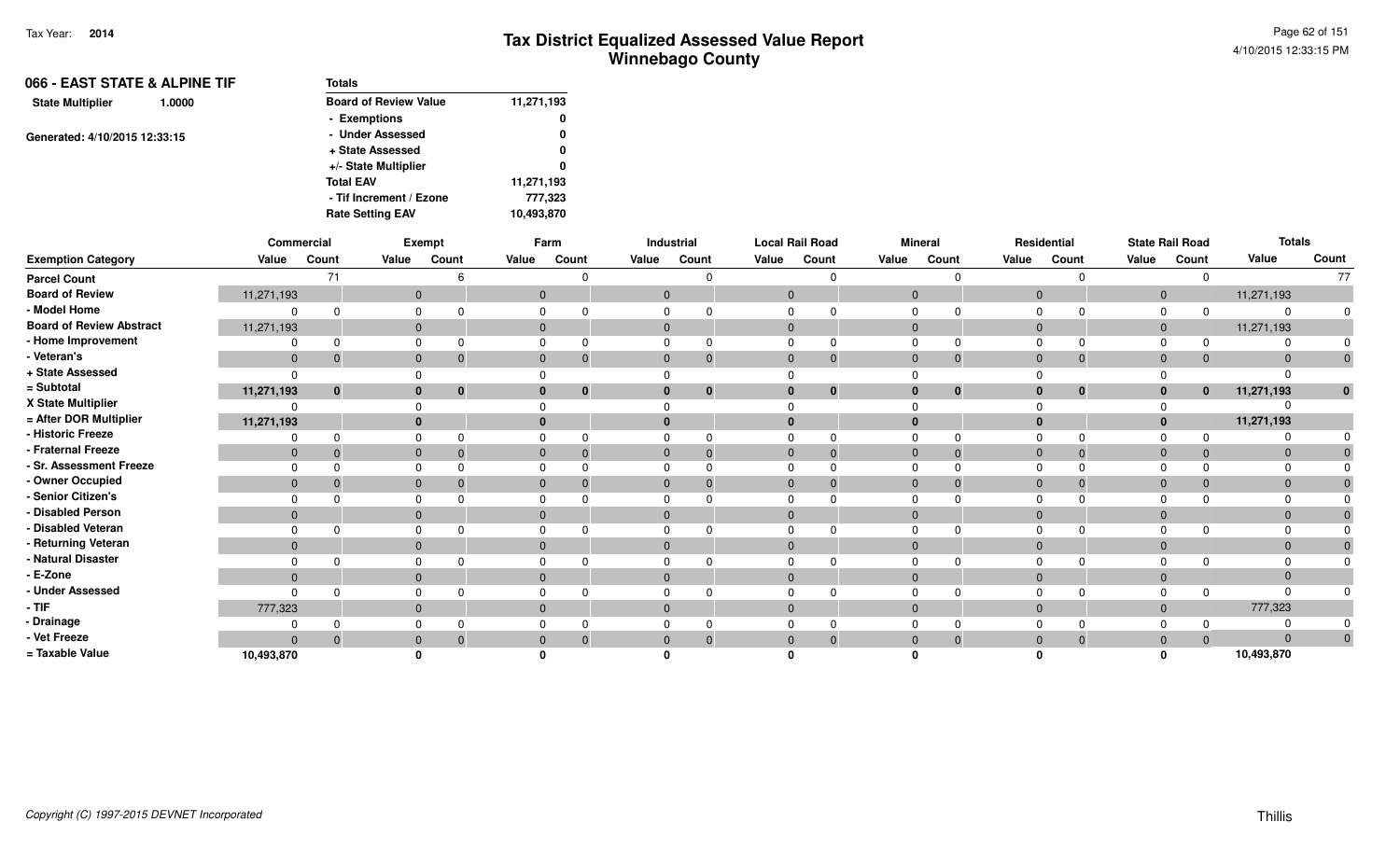| 067 - WEST STATE & CENTRAL TIF    | Totals                       |            |
|-----------------------------------|------------------------------|------------|
| <b>State Multiplier</b><br>1.0000 | <b>Board of Review Value</b> | 14,695,624 |
|                                   | - Exemptions                 | 3,743,141  |
| Generated: 4/10/2015 12:33:15     | - Under Assessed             | 1,249      |
|                                   | + State Assessed             | 0          |
|                                   | +/- State Multiplier         | 0          |
|                                   | <b>Total EAV</b>             | 10,951,234 |
|                                   | - Tif Increment / Ezone      | 372,709    |
|                                   | <b>Rate Setting EAV</b>      | 10,578,525 |

|                                 |                | Commercial   |              | Exempt      |              | Farm     |                | Industrial | <b>Local Rail Road</b> |              |                | <b>Mineral</b> |                | Residential     |                | <b>State Rail Road</b> | <b>Totals</b> |       |
|---------------------------------|----------------|--------------|--------------|-------------|--------------|----------|----------------|------------|------------------------|--------------|----------------|----------------|----------------|-----------------|----------------|------------------------|---------------|-------|
| <b>Exemption Category</b>       | Value          | Count        | Value        | Count       | Value        | Count    | Value          | Count      | Value                  | Count        | Value          | Count          | Value          | Count           | Value          | Count                  | Value         | Count |
| <b>Parcel Count</b>             |                | 42           |              | 190         |              |          |                | 16         |                        |              |                |                |                | 1,764           |                |                        |               | 2,012 |
| <b>Board of Review</b>          | 547,647        |              | $\mathbf{0}$ |             | $\mathbf{0}$ |          | 82,591         |            | $\mathbf{0}$           |              | $\mathbf{0}$   |                | 14,065,386     |                 | $\overline{0}$ |                        | 14,695,624    |       |
| - Model Home                    |                |              |              |             |              |          |                |            |                        |              |                |                |                |                 |                |                        | 0             |       |
| <b>Board of Review Abstract</b> | 547,647        |              | $\mathbf{0}$ |             | $\Omega$     |          | 82,591         |            | $\Omega$               |              | $\mathbf{0}$   |                | 14,065,386     |                 | $\Omega$       |                        | 14,695,624    |       |
| - Home Improvement              |                |              |              |             |              |          |                | $\Omega$   |                        |              |                |                | 9,794          | 17              |                |                        | 9,794         | 17    |
| - Veteran's                     | $\overline{0}$ | $\Omega$     | $\mathbf{0}$ |             | $\Omega$     |          | $\Omega$       | $\Omega$   | $\Omega$               |              | $\overline{0}$ | $\Omega$       | $\mathbf 0$    | $\Omega$        | $\Omega$       |                        | $\Omega$      |       |
| + State Assessed                | $\Omega$       |              |              |             |              |          |                |            |                        |              |                |                |                |                 |                |                        |               |       |
| = Subtotal                      | 547,647        | $\mathbf{0}$ | $\mathbf{0}$ | $\mathbf 0$ |              | $\bf{0}$ | 82,591         | $\bf{0}$   |                        | $\mathbf{0}$ | $\bf{0}$       | $\mathbf{0}$   | 14,055,592     | 17              |                | $\mathbf{0}$           | 14,685,830    | 17    |
| X State Multiplier              |                |              |              |             |              |          |                |            |                        |              |                |                |                |                 |                |                        |               |       |
| = After DOR Multiplier          | 547,647        |              | $\mathbf{0}$ |             |              |          | 82,591         |            | $\Omega$               |              | $\mathbf{0}$   |                | 14,055,592     |                 |                |                        | 14,685,830    |       |
| - Historic Freeze               |                |              |              |             |              |          |                | $\Omega$   |                        |              |                |                |                |                 |                |                        |               |       |
| - Fraternal Freeze              | $\mathbf{0}$   |              | $\mathbf{0}$ |             | $\mathbf{0}$ |          | $\mathbf{0}$   | $\Omega$   | $\Omega$               |              | $\Omega$       | $\Omega$       | $\overline{0}$ | $\Omega$        | $\Omega$       |                        | $\mathbf{0}$  |       |
| - Sr. Assessment Freeze         | $\Omega$       |              | $\Omega$     |             |              |          |                | $\Omega$   |                        |              | $\Omega$       |                | 92,304         | 48              |                |                        | 92,304        | 48    |
| - Owner Occupied                | $\overline{0}$ |              | $\mathbf{0}$ |             | $\Omega$     |          | $\Omega$       | $\Omega$   | $\Omega$               |              | $\Omega$       | $\mathbf 0$    | 2,728,345      | 685             | $\Omega$       |                        | 2,728,345     | 685   |
| - Senior Citizen's              |                |              |              |             |              |          |                |            |                        |              |                |                | 807,698        | 177             |                |                        | 807,698       | 177   |
| - Disabled Person               | $\mathbf{0}$   |              | $\mathbf{0}$ |             |              |          |                |            |                        |              | $\Omega$       |                | 90,000         | 45              | $\mathbf{0}$   |                        | 90,000        | 45    |
| - Disabled Veteran              |                |              | $\Omega$     |             |              |          |                |            |                        |              | $\Omega$       |                | 15,000         |                 |                |                        | 15,000        |       |
| - Returning Veteran             | $\overline{0}$ |              | $\mathbf{0}$ |             | $\mathbf 0$  |          | $\overline{0}$ |            | $\Omega$               |              | $\mathbf{0}$   |                | $\overline{0}$ |                 | $\Omega$       |                        | $\mathbf{0}$  |       |
| - Natural Disaster              |                |              | $\Omega$     |             |              |          |                |            |                        |              | <sup>0</sup>   |                | $\Omega$       |                 |                |                        | $\Omega$      |       |
| - E-Zone                        | $\Omega$       |              | $\Omega$     |             |              |          | $\Omega$       |            | $\Omega$               |              | $\Omega$       |                | $\Omega$       |                 |                |                        | $\Omega$      |       |
| - Under Assessed                |                |              |              |             |              |          |                |            |                        |              |                |                | 1,249          | 12 <sup>2</sup> |                |                        | 1,249         | 12    |
| - TIF                           | 56,392         |              | $\mathbf{0}$ |             | $\Omega$     |          | $\Omega$       |            | $\Omega$               |              | $\mathbf{0}$   |                | 316,317        |                 | $\Omega$       |                        | 372,709       |       |
| - Drainage                      |                |              |              |             |              |          |                |            |                        |              |                |                |                |                 |                |                        |               |       |
| - Vet Freeze                    | $\Omega$       | $\Omega$     | $\Omega$     |             | $\Omega$     |          | $\Omega$       | $\Omega$   | $\Omega$               |              | $\Omega$       | $\Omega$       | $\Omega$       | $\Omega$        | $\Omega$       |                        | $\Omega$      |       |
| = Taxable Value                 | 491,255        |              |              |             |              |          | 82,591         |            |                        |              |                |                | 10,004,679     |                 |                |                        | 10,578,525    |       |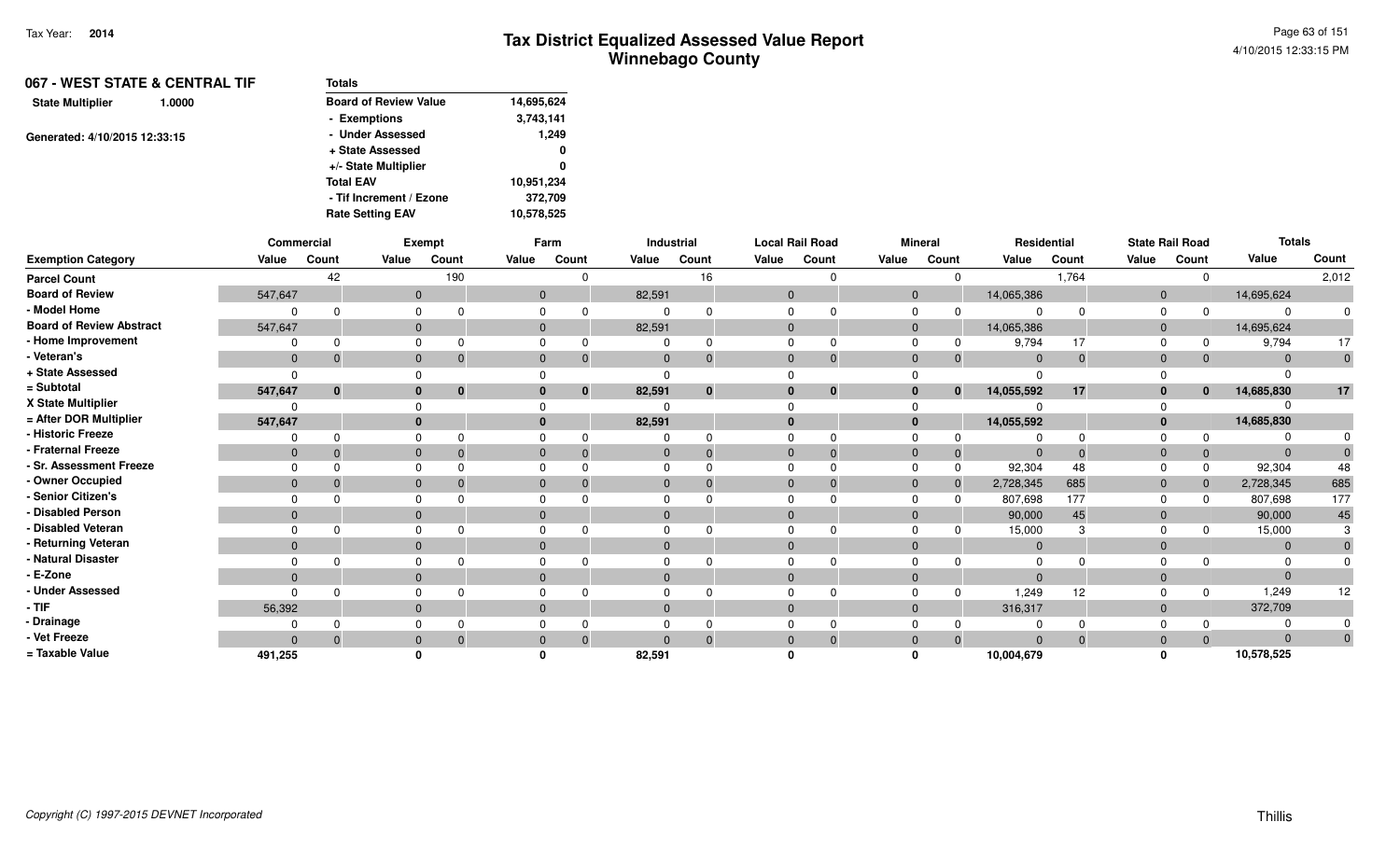| 068 - WEST STATE & KILBURN TIF    | <b>Totals</b>                |         |
|-----------------------------------|------------------------------|---------|
| <b>State Multiplier</b><br>1.0000 | <b>Board of Review Value</b> | 943,961 |
|                                   | - Exemptions                 | 38,598  |
| Generated: 4/10/2015 12:33:15     | - Under Assessed             | 385     |
|                                   | + State Assessed             | 0       |
|                                   | +/- State Multiplier         | 0       |
|                                   | <b>Total EAV</b>             | 904,978 |
|                                   | - Tif Increment / Ezone      | 63,139  |
|                                   | <b>Rate Setting EAV</b>      | 841.839 |

|                                 |                | Commercial |       | Exempt       |          | Farm         |                         | Industrial     |              | <b>Local Rail Road</b>   |              | <b>Mineral</b> | Residential    |              |          | <b>State Rail Road</b> | <b>Totals</b>  |          |
|---------------------------------|----------------|------------|-------|--------------|----------|--------------|-------------------------|----------------|--------------|--------------------------|--------------|----------------|----------------|--------------|----------|------------------------|----------------|----------|
| <b>Exemption Category</b>       | Value          | Count      | Value | Count        | Value    | Count        | Value                   | Count          | Value        | Count                    | Value        | Count          | Value          | Count        | Value    | Count                  | Value          | Count    |
| <b>Parcel Count</b>             |                |            |       | 63           |          |              |                         | 58             |              |                          |              |                |                | 16           |          |                        |                | 145      |
| <b>Board of Review</b>          | 20,102         |            |       | $\mathbf{0}$ |          | $\Omega$     | 819,052                 |                |              | $\Omega$                 | $\Omega$     |                | 104,807        |              | $\Omega$ |                        | 943,961        |          |
| - Model Home                    |                |            |       | $\Omega$     |          |              |                         |                |              |                          |              |                | $\Omega$       |              |          |                        | $\Omega$       |          |
| <b>Board of Review Abstract</b> | 20,102         |            |       | $\mathbf{0}$ |          | $\mathbf{0}$ | 819,052                 |                |              | $\Omega$                 | $\mathbf{0}$ |                | 104,807        |              | $\Omega$ |                        | 943,961        |          |
| - Home Improvement              |                |            |       | $\Omega$     |          |              |                         |                |              |                          |              |                |                |              |          |                        |                |          |
| - Veteran's                     | $\mathbf 0$    |            |       | $\mathbf{0}$ | 0        | $\mathbf 0$  | $\overline{0}$          | $\mathbf{0}$   |              | $\mathbf{0}$<br>0        | $\Omega$     | 0              | $\Omega$       | $\Omega$     | $\Omega$ | 0                      | $\mathbf{0}$   |          |
| + State Assessed                |                |            |       |              |          |              |                         |                |              |                          |              |                | $\Omega$       |              |          |                        | $\Omega$       |          |
| = Subtotal                      | 20,102         | $\bf{0}$   |       | $\mathbf{0}$ | $\bf{0}$ |              | 819,052<br>$\mathbf{0}$ | $\mathbf 0$    |              | $\mathbf{0}$<br>$\bf{0}$ | $\bf{0}$     | $\mathbf{0}$   | 104,807        | $\mathbf{0}$ |          | $\mathbf{0}$           | 943,961        | $\bf{0}$ |
| X State Multiplier              |                |            |       |              |          |              |                         |                |              |                          |              |                |                |              |          |                        |                |          |
| = After DOR Multiplier          | 20,102         |            |       | $\mathbf{0}$ |          |              | 819,052                 |                | $\mathbf{0}$ |                          | $\mathbf{0}$ |                | 104,807        |              |          |                        | 943,961        |          |
| - Historic Freeze               |                |            |       | $\Omega$     |          |              |                         |                |              |                          |              |                |                |              |          |                        | $\Omega$       |          |
| - Fraternal Freeze              | $\mathbf{0}$   |            |       | $\Omega$     |          | $\Omega$     | 0                       | $\overline{0}$ |              | $\Omega$                 | $\Omega$     | $\overline{0}$ | $\overline{0}$ | $\Omega$     | $\Omega$ | $\mathbf{0}$           | $\overline{0}$ |          |
| - Sr. Assessment Freeze         |                |            |       | $\Omega$     |          |              |                         |                |              |                          |              |                | 4,336          |              |          |                        | 4,336          |          |
| - Owner Occupied                | $\mathbf 0$    |            |       | $\Omega$     |          |              | $\Omega$                | $\Omega$       | $\Omega$     |                          | $\Omega$     |                | 27,562         |              |          |                        | 27,562         |          |
| - Senior Citizen's              |                |            |       |              |          |              |                         |                |              |                          |              |                | 6,700          |              |          |                        | 6,700          |          |
| - Disabled Person               | $\Omega$       |            |       | $\mathbf{0}$ |          |              | $\Omega$                |                | $\Omega$     |                          | $\Omega$     |                | $\overline{0}$ |              |          |                        | $\Omega$       |          |
| - Disabled Veteran              |                |            |       | $\Omega$     |          |              |                         |                |              |                          |              |                | $\Omega$       |              |          |                        | $\Omega$       |          |
| - Returning Veteran             | $\mathbf{0}$   |            |       | $\mathbf{0}$ |          |              | $\mathbf{0}$            |                |              | $\Omega$                 | $\Omega$     |                | $\overline{0}$ |              | $\Omega$ |                        | $\overline{0}$ |          |
| - Natural Disaster              |                |            |       |              |          |              |                         |                |              |                          |              |                | $\Omega$       |              |          |                        | $\Omega$       |          |
| - E-Zone                        | $\overline{0}$ |            |       | $\mathbf{0}$ |          |              | $\Omega$                |                | $\Omega$     |                          | $\Omega$     |                | $\Omega$       |              | $\Omega$ |                        | $\Omega$       |          |
| - Under Assessed                | 237            | З          |       | $\Omega$     |          |              | 148                     |                |              |                          |              |                | $\Omega$       | $\Omega$     |          |                        | 385            |          |
| $-$ TIF                         | 6,210          |            |       | $\mathbf{0}$ |          | $\mathbf 0$  | 45,280                  |                |              | $\mathbf{0}$             | $\Omega$     |                | 11,649         |              | $\Omega$ |                        | 63,139         |          |
| - Drainage                      |                |            |       |              |          |              |                         | $\Omega$       |              |                          |              |                |                |              |          |                        | $\Omega$       |          |
| - Vet Freeze                    | $\Omega$       |            |       | $\mathbf{0}$ |          |              | $\Omega$                | $\Omega$       | $\Omega$     |                          | $\Omega$     | $\Omega$       | $\Omega$       | $\Omega$     |          |                        | $\Omega$       |          |
| = Taxable Value                 | 13,655         |            |       |              |          |              | 773,624                 |                |              |                          |              |                | 54,560         |              |          |                        | 841,839        |          |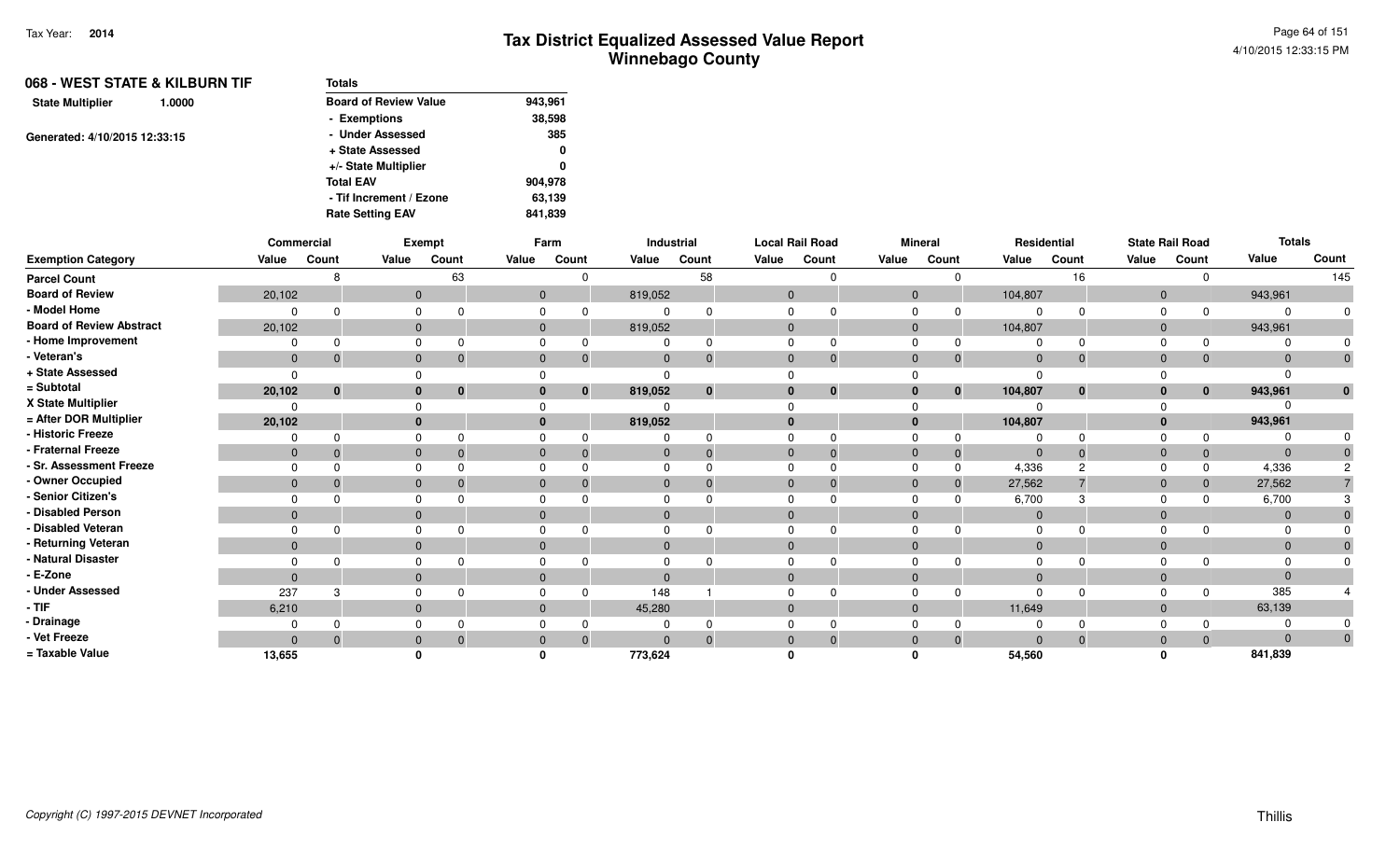| 070 - HARLEM SCHOOL DIST 122<br>1.0000 | <b>Totals</b>                |             |  |  |  |
|----------------------------------------|------------------------------|-------------|--|--|--|
| <b>State Multiplier</b>                | <b>Board of Review Value</b> | 677,451,873 |  |  |  |
|                                        | - Exemptions                 | 101,341,539 |  |  |  |
| Generated: 4/10/2015 12:33:15          | - Under Assessed             | 17,008      |  |  |  |
|                                        | + State Assessed             | 413,139     |  |  |  |
|                                        | +/- State Multiplier         | 0           |  |  |  |
|                                        | <b>Total EAV</b>             | 576,506,465 |  |  |  |
|                                        | - Tif Increment / Ezone      | 9,474,900   |  |  |  |
|                                        | <b>Rate Setting EAV</b>      | 567,031,565 |  |  |  |

|                                 | <b>Commercial</b> |               |       | <b>Exempt</b> |                | Farm         |            | <b>Industrial</b> | <b>Local Rail Road</b> |             |          | <b>Mineral</b> |             | Residential    | <b>State Rail Road</b> |              | <b>Totals</b> |                |
|---------------------------------|-------------------|---------------|-------|---------------|----------------|--------------|------------|-------------------|------------------------|-------------|----------|----------------|-------------|----------------|------------------------|--------------|---------------|----------------|
| <b>Exemption Category</b>       | Value             | Count         | Value | Count         | Value          | Count        | Value      | Count             | Value                  | Count       | Value    | Count          | Value       | Count          | Value                  | Count        | Value         | Count          |
| <b>Parcel Count</b>             |                   | 967           |       | 460           |                | 46           |            | 592               |                        |             |          |                |             | 16,175         |                        |              |               | 18,241         |
| <b>Board of Review</b>          | 107,282,686       |               |       |               | 439,250        |              | 54,326,155 |                   | 28                     |             | $\Omega$ |                | 515,403,754 |                | $\Omega$               |              | 677,451,873   |                |
| - Model Home                    |                   |               |       |               |                | $\Omega$     |            |                   | $\Omega$               |             |          |                |             |                |                        |              | $\Omega$      |                |
| <b>Board of Review Abstract</b> | 107,282,686       |               |       |               | 439,250        |              | 54,326,155 |                   | 28                     |             |          |                | 515,403,754 |                | $\Omega$               |              | 677,451,873   |                |
| - Home Improvement              |                   | 0             |       |               |                | 0            |            |                   | $\Omega$               |             |          |                | 699,760     | 311            |                        |              | 699,760       | 311            |
| - Veteran's                     | $\Omega$          |               |       |               | $\Omega$       | $\Omega$     |            |                   | $\Omega$               | $\Omega$    |          | $\Omega$       | 120,840     | 3              | $\Omega$               |              | 120,840       |                |
| + State Assessed                | <sup>n</sup>      |               |       |               |                |              |            |                   |                        |             |          |                |             |                | 413,139                |              | 413,139       |                |
| = Subtotal                      | 107,282,686       | $\mathbf{0}$  |       | $\bf{0}$      | 439,250        | $\mathbf{0}$ | 54,326,155 | $\bf{0}$          | 28                     | $\mathbf 0$ |          | $\bf{0}$       | 514,583,154 | 316            | 413,139                | $\mathbf{0}$ | 677,044,412   | 316            |
| X State Multiplier              |                   |               |       |               |                |              |            |                   |                        |             |          |                |             |                |                        |              |               |                |
| = After DOR Multiplier          | 107,282,686       |               |       |               | 439,250        |              | 54,326,155 |                   | 28                     |             | $\bf{0}$ |                | 514,583,154 |                | 413,139                |              | 677,044,412   |                |
| - Historic Freeze               |                   |               |       |               |                |              |            |                   | <sup>0</sup>           |             |          |                |             |                |                        |              |               |                |
| - Fraternal Freeze              | 83,462            |               |       |               | $\overline{0}$ |              |            |                   | $\mathbf{0}$           | $\Omega$    |          |                | $\Omega$    |                | $\mathbf{0}$           |              | 83,462        |                |
| - Sr. Assessment Freeze         | 33,094            |               |       |               |                |              |            |                   | $\Omega$               |             |          |                | 4,090,866   | 763            |                        |              | 4,123,960     | 767            |
| - Owner Occupied                | 486,000           | 21            |       |               | 30,000         |              | 6,000      |                   | $\Omega$               | $\Omega$    |          |                | 77,483,390  | 12,957         | $\overline{0}$         |              | 78,005,390    | 12,984         |
| - Senior Citizen's              | 330,000           |               |       |               | 15,000         |              |            |                   | $\Omega$               |             |          |                | 16,812,507  | 3,379          | $\Omega$               |              | 17,157,507    | 3,388          |
| <b>Disabled Person</b>          | $\Omega$          |               |       |               | $\overline{0}$ |              |            |                   | $\Omega$               |             |          |                | 746,000     | 373            | $\Omega$               |              | 746,000       | 373            |
| - Disabled Veteran              | $\Omega$          |               |       |               |                |              |            |                   | $\Omega$               |             |          |                | 335,000     | 79             |                        |              | 335,000       | 79             |
| - Returning Veteran             | $\Omega$          |               |       |               | $\overline{0}$ |              | $\Omega$   |                   | $\mathbf{0}$           |             |          |                | 10,000      | $\overline{2}$ | $\Omega$               |              | 10,000        |                |
| - Natural Disaster              |                   |               |       |               |                |              |            |                   |                        |             |          |                | 0           |                |                        |              |               |                |
| - E-Zone                        | $\Omega$          |               |       |               | $\Omega$       |              |            |                   | $\Omega$               |             |          |                | $\Omega$    |                |                        |              | $\Omega$      |                |
| <b>Under Assessed</b>           | 1,600             | 19            |       |               | 813            | 10           | 1.742      | 22                | 28                     |             |          |                | 12,825      | 175            |                        |              | 17,008        | 227            |
| - TIF                           | 8,280,321         |               |       |               | 846            |              | 996,419    |                   | $\mathbf{0}$           |             |          |                | 197,314     |                | $\Omega$               |              | 9,474,900     |                |
| <b>Drainage</b>                 |                   |               |       |               |                |              |            |                   | $\Omega$               |             |          |                |             |                |                        |              |               |                |
| - Vet Freeze                    | 59,620            | $\mathcal{P}$ |       |               | $\Omega$       | $\Omega$     |            |                   | $\Omega$               |             |          |                | $\Omega$    | $\Omega$       |                        |              | 59,620        | $\overline{2}$ |
| = Taxable Value                 | 98,008,589        |               |       |               | 392,591        |              | 53,321,994 |                   |                        |             |          |                | 414,895,252 |                | 413,139                |              | 567,031,565   |                |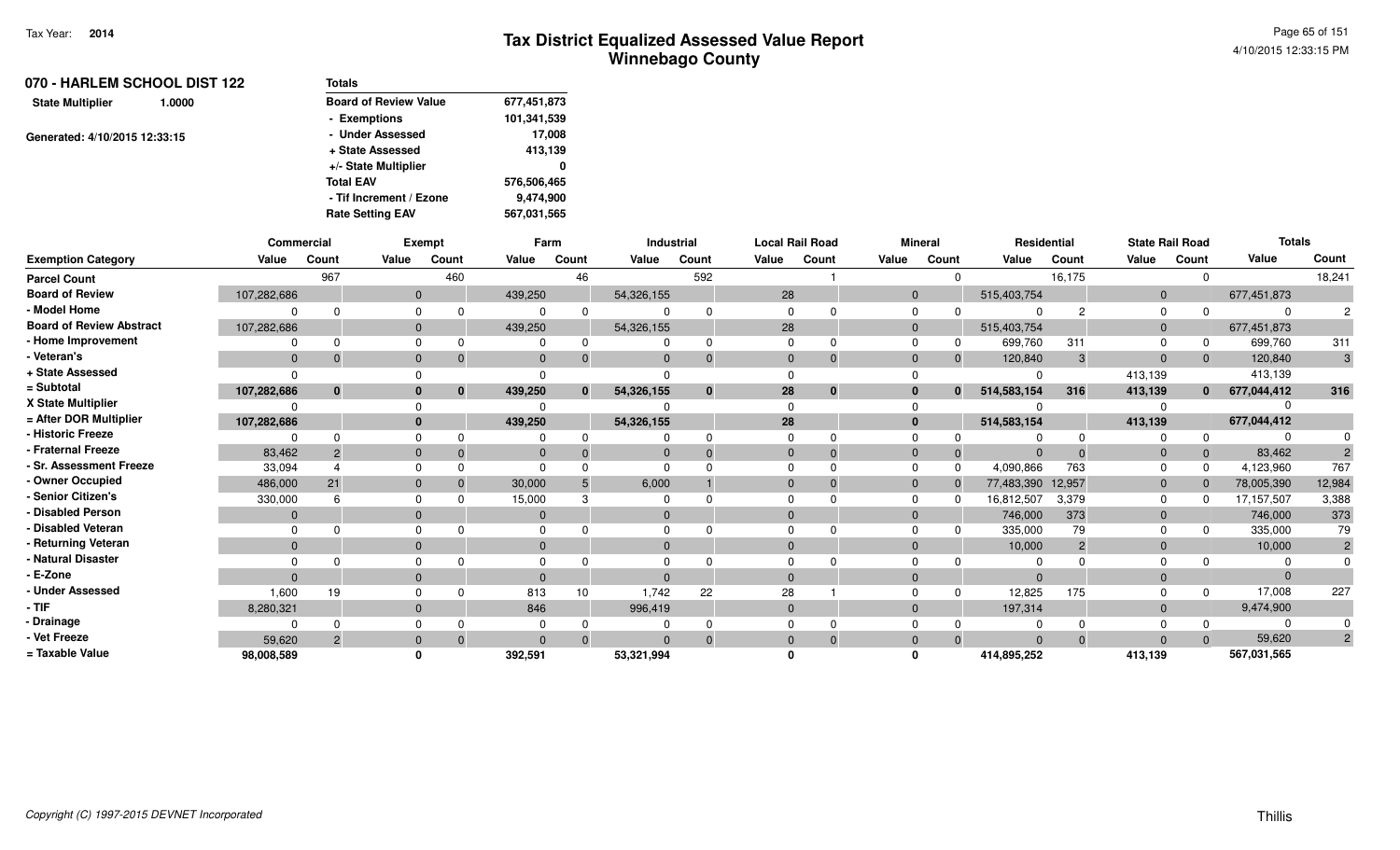Page 66 of 1514/10/2015 12:33:15 PM

| 071 - KINNIKINNICK SD #131    |        | Totals                       |             |  |  |  |
|-------------------------------|--------|------------------------------|-------------|--|--|--|
| <b>State Multiplier</b>       | 1.0000 | <b>Board of Review Value</b> | 323,397,557 |  |  |  |
|                               |        | - Exemptions                 | 34,145,183  |  |  |  |
| Generated: 4/10/2015 12:33:15 |        | - Under Assessed             | 8,643       |  |  |  |
|                               |        | + State Assessed             | 77.994      |  |  |  |
|                               |        | +/- State Multiplier         | 0           |  |  |  |
|                               |        | <b>Total EAV</b>             | 289,321,725 |  |  |  |
|                               |        | - Tif Increment / Ezone      | 4.908       |  |  |  |
|                               |        | <b>Rate Setting EAV</b>      | 289,316,817 |  |  |  |

|                                 |              | Commercial |              | Exempt       |              | Farm     |              | Industrial   |              | <b>Local Rail Road</b> |       | <b>Mineral</b> |                             | Residential                |                | <b>State Rail Road</b> | <b>Totals</b>  |              |
|---------------------------------|--------------|------------|--------------|--------------|--------------|----------|--------------|--------------|--------------|------------------------|-------|----------------|-----------------------------|----------------------------|----------------|------------------------|----------------|--------------|
| <b>Exemption Category</b>       | Value        | Count      | Value        | Count        | Value        | Count    | Value        | Count        | Value        | Count                  | Value | Count          | Value                       | Count                      | Value          | Count                  | Value          | Count        |
| <b>Parcel Count</b>             |              | 204        |              | 131          |              | 114      |              | 51           |              |                        |       |                | $\Omega$                    | 5,296                      |                | 0                      |                | 5,796        |
| <b>Board of Review</b>          | 44,166,902   |            | $\mathbf 0$  |              | 2,784,013    |          | 6,147,070    |              | $\mathbf{0}$ |                        |       | $\mathbf{0}$   | 270,299,572                 |                            | $\mathbf{0}$   |                        | 323, 397, 557  |              |
| - Model Home                    |              |            | 0            |              | 0            | $\Omega$ | 0            |              |              |                        |       | 0              |                             | $\Omega$<br>$\Omega$       | $\mathbf 0$    | $\Omega$               |                |              |
| <b>Board of Review Abstract</b> | 44,166,902   |            | $\mathbf 0$  |              | 2,784,013    |          | 6,147,070    |              | $\mathbf{0}$ |                        |       | $\mathbf 0$    | 270,299,572                 |                            | $\mathbf{0}$   |                        | 323, 397, 557  |              |
| - Home Improvement              |              |            | $\Omega$     |              | 28,173       |          | $\Omega$     |              |              |                        |       | $\Omega$       | 620,568                     | 167                        | $\Omega$       | 0                      | 648,741        | 171          |
| - Veteran's                     | $\Omega$     |            | $\mathbf 0$  |              | $\mathbf{0}$ | $\Omega$ | $\mathbf{0}$ |              | $\mathbf{0}$ |                        |       | $\mathbf 0$    |                             | $\Omega$<br>$\overline{0}$ | $\overline{0}$ | $\Omega$               | $\overline{0}$ | $\mathbf{0}$ |
| + State Assessed                | $\Omega$     |            | $\Omega$     |              | $\Omega$     |          | $\Omega$     |              |              |                        |       |                |                             | ∩                          | 77,994         |                        | 77,994         |              |
| = Subtotal                      | 44,166,902   | $\bf{0}$   |              | $\mathbf{0}$ | 2,755,840    |          | 6,147,070    | $\mathbf{0}$ | $\mathbf{0}$ | $\Omega$               |       | $\bf{0}$       | 269,679,004<br>$\mathbf{0}$ | 167                        | 77,994         | $\bf{0}$               | 322,826,810    | 171          |
| X State Multiplier              |              |            | $\Omega$     |              | 0            |          | 0            |              |              |                        |       |                |                             |                            |                |                        |                |              |
| = After DOR Multiplier          | 44,166,902   |            |              | $\mathbf{0}$ | 2,755,840    |          | 6,147,070    |              | $\bf{0}$     |                        |       | $\bf{0}$       | 269,679,004                 |                            | 77,994         |                        | 322,826,810    |              |
| - Historic Freeze               |              |            | $\Omega$     |              | 0            | $\Omega$ | 0            |              |              |                        |       | 0              |                             | $\Omega$<br>U              | 0              | $\Omega$               |                |              |
| - Fraternal Freeze              | 13,734       |            | $\mathbf 0$  | -0           | $\mathbf{0}$ | $\Omega$ | $\mathbf 0$  |              | $\mathbf{0}$ |                        |       | $\mathbf 0$    |                             | $\mathbf 0$<br>$\Omega$    | $\mathbf{0}$   | $\mathbf{0}$           | 13,734         |              |
| - Sr. Assessment Freeze         | $\Omega$     |            | $\Omega$     |              | 2,250        | 2        | $\Omega$     |              |              |                        |       | $\mathbf 0$    | 1,054,341<br>$\Omega$       | 138                        | $\Omega$       | $\Omega$               | 1,056,591      | 140          |
| - Owner Occupied                | 24,000       |            |              | $\mathbf{0}$ | 174,000      | 29       | $\mathbf{0}$ |              | $\Omega$     |                        |       | $\mathbf{0}$   | 27,060,272                  | 4,513                      | $\mathbf{0}$   | $\Omega$               | 27,258,272     | 4,546        |
| - Senior Citizen's              | 5,000        |            | 0            |              | 70,000       | 14       | 0            |              |              |                        |       | $\Omega$       | 4,810,698                   | 965                        | $\mathbf 0$    | $\Omega$               | 4,885,698      | 980          |
| - Disabled Person               | $\Omega$     |            | $\mathbf{0}$ |              | $\mathbf{0}$ |          | $\mathbf{0}$ |              | $\Omega$     |                        |       | $\mathbf{0}$   | 122,000                     | 61                         | $\mathbf{0}$   |                        | 122,000        | 61           |
| - Disabled Veteran              | $\Omega$     |            | $\Omega$     |              | $\Omega$     |          | $\Omega$     |              |              |                        |       | $\Omega$       | 80,000                      | 21                         | $\Omega$       |                        | 80,000         | 21           |
| - Returning Veteran             | $\Omega$     |            | $\mathbf 0$  |              | $\mathbf{0}$ |          | $\mathbf{0}$ |              | $\Omega$     |                        |       | $\mathbf{0}$   |                             | $\mathbf 0$                | $\mathbf 0$    |                        | $\Omega$       | $\mathbf{0}$ |
| - Natural Disaster              |              |            | 0            |              | 0            |          | 0            |              |              |                        |       |                |                             |                            | 0              |                        |                |              |
| - E-Zone                        | $\Omega$     |            |              | $\mathbf{0}$ | $\Omega$     |          | $\mathbf{0}$ |              | $\Omega$     |                        |       | $\mathbf{0}$   |                             | $\Omega$                   | $\mathbf 0$    |                        |                |              |
| - Under Assessed                | 743          |            | $\Omega$     |              | 739          | 13       | $\Omega$     |              |              |                        |       |                |                             | 7,161<br>90                | $\Omega$       | <sup>0</sup>           | 8,643          | 111          |
| $-$ TIF                         | $\mathbf{0}$ |            | $\mathbf 0$  |              | $\mathbf{0}$ |          | 4,908        |              | $\mathbf{0}$ |                        |       | $\mathbf{0}$   |                             | $\overline{0}$             | $\mathbf{0}$   |                        | 4,908          |              |
| - Drainage                      | $\Omega$     |            | 0            |              | 0            |          | 0            |              |              |                        |       | $\mathbf 0$    |                             | $\Omega$<br>$\Omega$       | 0              | $\Omega$               |                |              |
| - Vet Freeze                    | 80,147       |            | $\mathbf{0}$ |              | $\Omega$     | - 0      | $\Omega$     |              | $\Omega$     |                        |       | $\mathbf{0}$   | $\Omega$                    | $\mathbf{0}$<br>$\Omega$   | $\Omega$       | $\Omega$               | 80,147         |              |
| = Taxable Value                 | 44,043,278   |            | $\bf{0}$     |              | 2,508,851    |          | 6,142,162    |              |              |                        |       | $\mathbf{0}$   | 236,544,532                 |                            | 77,994         |                        | 289,316,817    |              |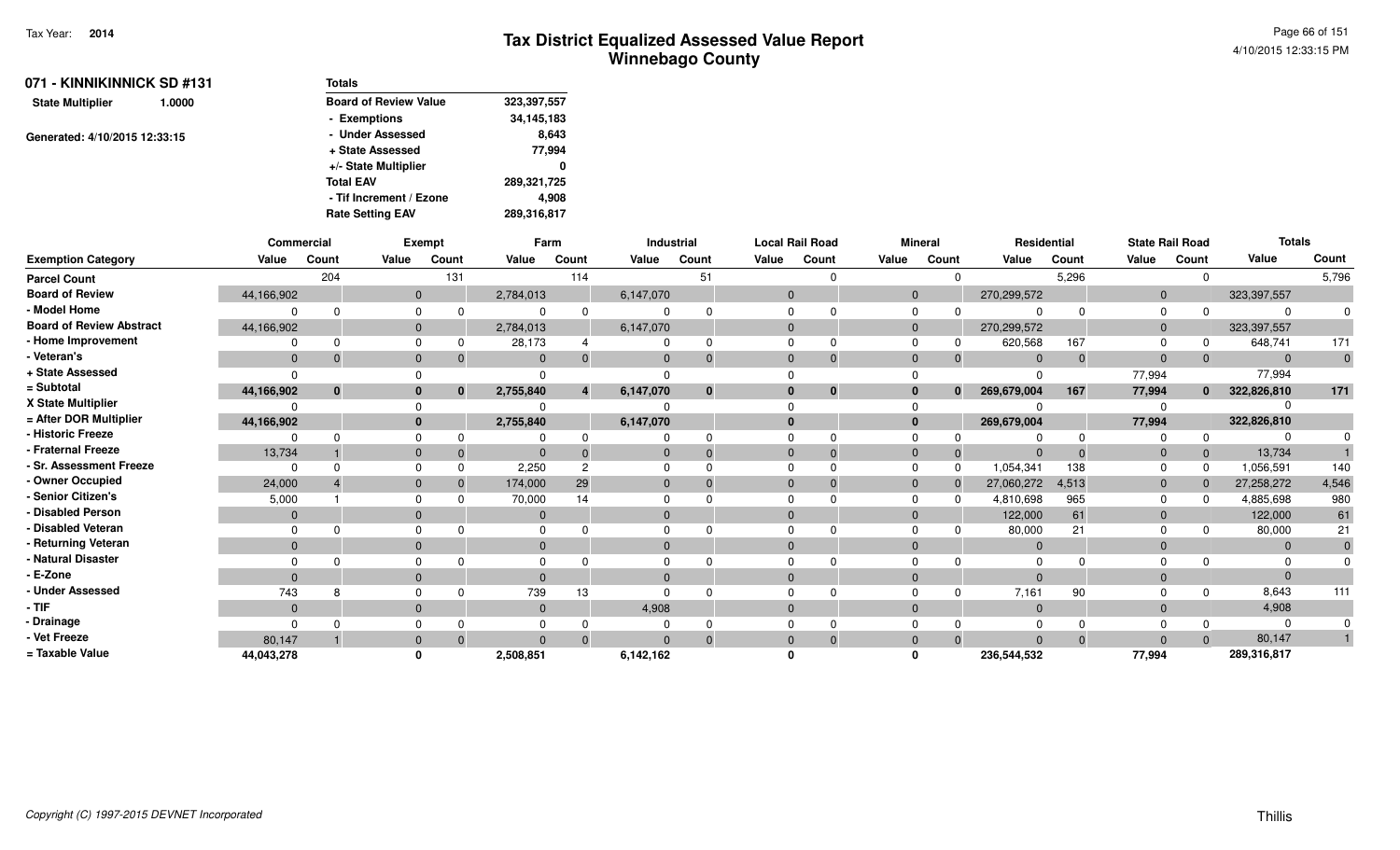| 072 - PRAIRIE HILL SCH DIST 133   | <b>Totals</b>                |             |
|-----------------------------------|------------------------------|-------------|
| <b>State Multiplier</b><br>1.0000 | <b>Board of Review Value</b> | 122,246,271 |
|                                   | - Exemptions                 | 11,782,921  |
| Generated: 4/10/2015 12:33:15     | - Under Assessed             | 15,521      |
|                                   | + State Assessed             | 0           |
|                                   | +/- State Multiplier         | 0           |
|                                   | <b>Total EAV</b>             | 110,447,829 |
|                                   | - Tif Increment / Ezone      | 0           |
|                                   | <b>Rate Setting EAV</b>      | 110,447,829 |
|                                   |                              |             |

|                                 |                | Commercial   |              | <b>Exempt</b> |                | Farm         |                | Industrial |                | <b>Local Rail Road</b> |       | <b>Mineral</b>              |                | Residential |              | <b>State Rail Road</b> | <b>Totals</b> |             |
|---------------------------------|----------------|--------------|--------------|---------------|----------------|--------------|----------------|------------|----------------|------------------------|-------|-----------------------------|----------------|-------------|--------------|------------------------|---------------|-------------|
| <b>Exemption Category</b>       | Value          | Count        | Value        | Count         | Value          | Count        | Value          | Count      | Value          | Count                  | Value | Count                       | Value          | Count       | Value        | Count                  | Value         | Count       |
| <b>Parcel Count</b>             |                | 51           |              | 21            |                | 132          |                | q          |                | $\Omega$               |       | $\Omega$                    |                | 2,028       |              | $\Omega$               |               | 2,241       |
| <b>Board of Review</b>          | 8,776,537      |              | $\mathbf{0}$ |               | 2,718,661      |              | 2,150,352      |            | $\mathbf{0}$   |                        |       | $\mathbf{0}$                | 108,600,721    |             | $\mathbf 0$  |                        | 122,246,271   |             |
| - Model Home                    |                |              |              |               |                | $\Omega$     | $\Omega$       |            | $\Omega$       |                        |       | $\mathbf 0$<br>$\Omega$     | $\Omega$       | $\Omega$    | $\Omega$     | $\Omega$               |               |             |
| <b>Board of Review Abstract</b> | 8,776,537      |              | $\mathbf{0}$ |               | 2,718,661      |              | 2,150,352      |            | $\mathbf 0$    |                        |       | $\mathbf{0}$                | 108,600,721    |             | $\mathbf 0$  |                        | 122,246,271   |             |
| - Home Improvement              |                |              | 0            |               | 0              | $\Omega$     | 0              | $\Omega$   | $\Omega$       | 0                      |       | $\mathbf 0$<br>0            | 288,657        | 87          | $\mathbf 0$  | 0                      | 288,657       | 87          |
| - Veteran's                     | $\mathbf{0}$   |              | $\mathbf{0}$ |               | $\mathbf{0}$   |              | $\mathbf{0}$   |            | $\mathbf 0$    | $\mathbf 0$            |       | $\mathbf{0}$<br>$\Omega$    | $\overline{0}$ | $\mathbf 0$ | $\mathbf{0}$ | $\Omega$               | $\Omega$      | $\mathbf 0$ |
| + State Assessed                |                |              |              |               |                |              |                |            |                |                        |       |                             |                |             |              |                        |               |             |
| = Subtotal                      | 8,776,537      | $\mathbf{0}$ | $\bf{0}$     |               | 2,718,661      | $\mathbf{0}$ | 2,150,352      | $\bf{0}$   | $\mathbf{0}$   | $\mathbf{0}$           |       | $\bf{0}$<br>$\bf{0}$        | 108,312,064    | 87          | $\bf{0}$     | $\mathbf{0}$           | 121,957,614   | 87          |
| X State Multiplier              |                |              |              |               |                |              |                |            |                |                        |       | $\Omega$                    |                |             |              |                        |               |             |
| = After DOR Multiplier          | 8,776,537      |              | $\mathbf{0}$ |               | 2,718,661      |              | 2,150,352      |            | $\bf{0}$       |                        |       | $\bf{0}$                    | 108,312,064    |             | $\mathbf{0}$ |                        | 121,957,614   |             |
| - Historic Freeze               |                |              |              |               |                |              |                |            | $\Omega$       | $\Omega$               |       | $\mathbf 0$<br>0            |                | $\Omega$    | $\Omega$     |                        |               |             |
| - Fraternal Freeze              | $\mathbf{0}$   |              | $\mathbf{0}$ |               | $\Omega$       |              | $\overline{0}$ | $\Omega$   | $\overline{0}$ | $\Omega$               |       | $\mathbf 0$<br>$\mathbf{0}$ | $\Omega$       | $\Omega$    | $\mathbf 0$  | $\Omega$               |               |             |
| - Sr. Assessment Freeze         |                |              | $\Omega$     |               | 19,439         |              | $\Omega$       |            | $\Omega$       | $\Omega$               |       | $\Omega$<br>$\Omega$        | 265,075        | 33          | $\Omega$     | $\Omega$               | 284,514       | 34          |
| - Owner Occupied                | $\Omega$       |              | $\Omega$     |               | 150,000        | 25           | $\mathbf{0}$   |            | $\mathbf{0}$   | $\Omega$               |       | $\mathbf{0}$<br>$\Omega$    | 9,592,011      | 1,599       | $\mathbf 0$  | $\Omega$               | 9,742,011     | 1,624       |
| - Senior Citizen's              |                |              |              |               | 45,000         |              | $\Omega$       |            | $\Omega$       |                        |       | $\Omega$<br><sup>0</sup>    | 1,305,739      | 263         | 0            | <sup>0</sup>           | 1,350,739     | 272         |
| <b>Disabled Person</b>          | $\Omega$       |              | $\mathbf{0}$ |               | 6,000          |              | $\mathbf{0}$   |            | $\Omega$       |                        |       | $\mathbf{0}$                | 46,000         | 23          | $\mathbf{0}$ |                        | 52,000        | 26          |
| - Disabled Veteran              |                |              |              |               | $\Omega$       |              | $\Omega$       |            | $\Omega$       | $\Omega$               |       | $\mathbf 0$                 | 60,000         | 14          | $\Omega$     | <sup>0</sup>           | 60,000        | 14          |
| - Returning Veteran             | $\mathbf{0}$   |              | $\mathbf{0}$ |               | 5,000          |              | $\mathbf 0$    |            | $\mathbf{0}$   |                        |       | $\mathbf{0}$                | $\overline{0}$ |             | $\mathbf 0$  |                        | 5,000         |             |
| - Natural Disaster              |                |              |              |               | $\Omega$       |              | $\Omega$       |            | $\Omega$       |                        |       | $\Omega$                    |                |             |              |                        |               |             |
| - E-Zone                        | $\overline{0}$ |              | $\mathbf{0}$ |               | $\overline{0}$ |              | $\mathbf 0$    |            | $\Omega$       |                        |       | $\overline{0}$              | $\Omega$       |             | $\mathbf{0}$ |                        |               |             |
| <b>Under Assessed</b>           | 1,085          | 12           |              |               | 979            | 14           | $\Omega$       |            | $\Omega$       | $\Omega$               |       | $\Omega$<br>$\Omega$        | 13,457         | 151         |              | $\Omega$               | 15,521        | 177         |
| - TIF-                          | $\mathbf{0}$   |              | $\mathbf{0}$ |               | $\mathbf{0}$   |              | $\mathbf 0$    |            | $\mathbf 0$    |                        |       | $\mathbf{0}$                | $\overline{0}$ |             | $\mathbf 0$  |                        | $\Omega$      |             |
| - Drainage                      |                |              |              |               |                |              |                |            | $\Omega$       |                        |       | $\Omega$                    |                |             |              |                        |               |             |
| - Vet Freeze                    |                |              |              |               | $\Omega$       |              | $\Omega$       |            | $\Omega$       | $\Omega$               |       | $\mathbf{0}$<br>$\Omega$    | $\Omega$       | $\Omega$    | $\mathbf{0}$ | $\Omega$               | $\Omega$      |             |
| = Taxable Value                 | 8,775,452      |              |              |               | 2,492,243      |              | 2,150,352      |            |                |                        |       | O                           | 97,029,782     |             |              |                        | 110,447,829   |             |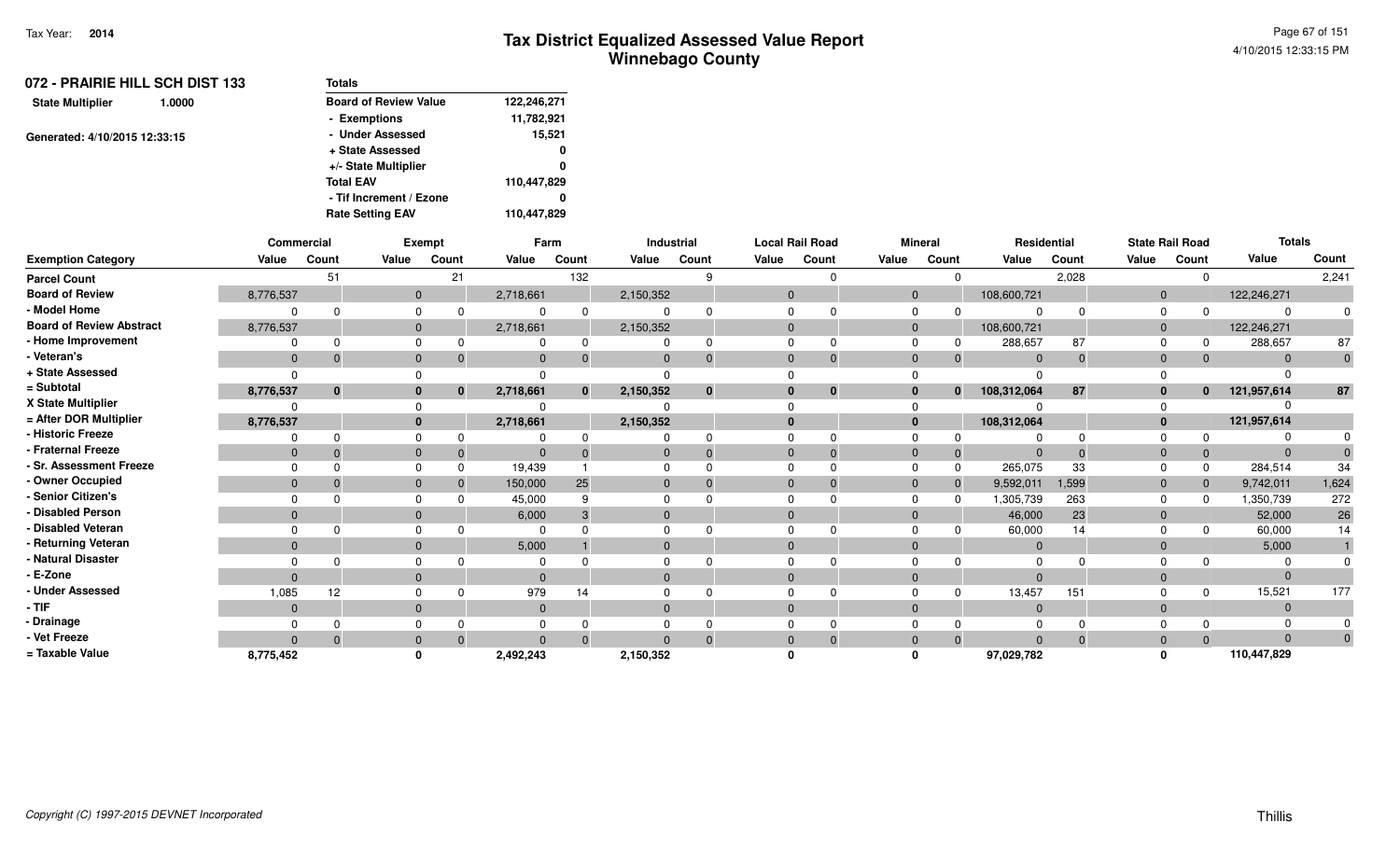| 073 - SHIRLAND SCHOOL DIST 134<br><b>Totals</b> |            |  |  |
|-------------------------------------------------|------------|--|--|
| <b>Board of Review Value</b>                    | 31,835,388 |  |  |
| - Exemptions                                    | 3,909,695  |  |  |
| - Under Assessed                                | 2,956      |  |  |
| + State Assessed                                | 0          |  |  |
| +/- State Multiplier                            | 0          |  |  |
| <b>Total EAV</b>                                | 27,922,737 |  |  |
| - Tif Increment / Ezone                         | 0          |  |  |
| <b>Rate Setting EAV</b>                         | 27,922,737 |  |  |
|                                                 |            |  |  |

|                                 |                | <b>Commercial</b> |              | <b>Exempt</b> |                | Farm           |              | <b>Industrial</b> | <b>Local Rail Road</b> |              |                | <b>Mineral</b> |                | Residential  |              | <b>State Rail Road</b> | <b>Totals</b> |                |
|---------------------------------|----------------|-------------------|--------------|---------------|----------------|----------------|--------------|-------------------|------------------------|--------------|----------------|----------------|----------------|--------------|--------------|------------------------|---------------|----------------|
| <b>Exemption Category</b>       | Value          | Count             | Value        | Count         | Value          | Count          | Value        | Count             | Value                  | Count        | Value          | Count          | Value          | Count        | Value        | Count                  | Value         | Count          |
| <b>Parcel Count</b>             |                | 22                |              | 55            |                | 380            |              | $\Omega$          |                        | $\Omega$     |                | $\Omega$       |                | 642          |              | $\Omega$               |               | 1,099          |
| <b>Board of Review</b>          | 992,852        |                   |              | $\mathbf{0}$  | 8,851,094      |                | $\mathbf 0$  |                   | $\mathbf{0}$           |              | $\mathbf{0}$   |                | 21,991,442     |              | $\mathbf 0$  |                        | 31,835,388    |                |
| - Model Home                    |                |                   |              | 0             | $\Omega$       |                | $\Omega$     |                   | $\Omega$               |              | 0              | $\Omega$       | $\Omega$       | $\Omega$     | 0            | $\Omega$               | O             |                |
| <b>Board of Review Abstract</b> | 992,852        |                   |              | $\mathbf{0}$  | 8,851,094      |                | $\mathbf 0$  |                   | $\mathbf 0$            |              | $\mathbf{0}$   |                | 21,991,442     |              | $\mathbf 0$  |                        | 31,835,388    |                |
| - Home Improvement              |                |                   |              | $\Omega$      | 12,056         |                | $\Omega$     |                   | $\Omega$               | $\Omega$     | $\mathbf 0$    | 0              | 96,271         | 14           | $\Omega$     | 0                      | 108,327       | 17             |
| - Veteran's                     | $\mathbf{0}$   |                   |              | $\mathbf{0}$  | $\mathbf{0}$   |                | $\mathbf 0$  |                   | $\mathbf 0$            | $\mathbf{0}$ | $\mathbf{0}$   | $\Omega$       | $\mathbf{0}$   | $\mathbf{0}$ | $\mathbf 0$  | $\Omega$               | $\Omega$      | $\mathbf 0$    |
| + State Assessed                | $\Omega$       |                   |              |               | $\Omega$       |                |              |                   | ∩                      |              | $\Omega$       |                | $\Omega$       |              |              |                        |               |                |
| = Subtotal                      | 992,852        | $\mathbf{0}$      |              | $\bf{0}$      | 8,839,038      | 3              | $\bf{0}$     | $\bf{0}$          | $\bf{0}$               | $\bf{0}$     | $\mathbf{0}$   | $\bf{0}$       | 21,895,171     | 14           | $\bf{0}$     | $\mathbf 0$            | 31,727,061    | 17             |
| X State Multiplier              |                |                   |              |               |                |                |              |                   |                        |              | $\Omega$       |                |                |              |              |                        |               |                |
| = After DOR Multiplier          | 992,852        |                   |              | $\mathbf{0}$  | 8,839,038      |                | $\bf{0}$     |                   | $\bf{0}$               |              | $\bf{0}$       |                | 21,895,171     |              | $\mathbf{0}$ |                        | 31,727,061    |                |
| - Historic Freeze               |                |                   |              |               |                |                | $\Omega$     |                   | $\Omega$               | $\Omega$     | $\mathbf 0$    | $\Omega$       | ∩              | $\Omega$     | $\Omega$     |                        |               |                |
| - Fraternal Freeze              | $\mathbf{0}$   |                   |              | $\mathbf{0}$  | $\Omega$       |                | $\mathbf 0$  | 0                 | $\mathbf 0$            | $\mathbf{0}$ | $\mathbf{0}$   | $\mathbf 0$    | $\Omega$       | $\mathbf 0$  | $\mathbf 0$  | 0                      |               |                |
| - Sr. Assessment Freeze         | $\Omega$       |                   |              | $\Omega$      | 112,743        | 13             | $\Omega$     |                   | $\Omega$               | $\Omega$     | $\mathbf 0$    | $\Omega$       | 198,828        | 16           | $\Omega$     | $\Omega$               | 311,571       | 29             |
| - Owner Occupied                | 12,000         |                   |              | $\mathbf{0}$  | 660,000        | 110            | $\mathbf{0}$ |                   | $\mathbf{0}$           | $\mathbf 0$  | $\mathbf{0}$   | $\Omega$       | 2,091,163      | 349          | $\mathbf 0$  | $\overline{0}$         | 2,763,163     | 461            |
| - Senior Citizen's              |                |                   |              | $\Omega$      | 228,168        | 46             | $\mathbf 0$  |                   | $\Omega$               |              | $\mathbf 0$    |                | 469,466        | 95           | $\Omega$     | $\Omega$               | 697,634       | 141            |
| - Disabled Person               | $\overline{0}$ |                   | $\mathbf{0}$ |               | 4,000          | $\overline{2}$ | $\mathbf 0$  |                   | $\mathbf{0}$           |              | $\mathbf{0}$   |                | 10,000         | 5            | $\mathbf{0}$ |                        | 14,000        | $\overline{7}$ |
| - Disabled Veteran              | 5,000          |                   | $\Omega$     |               | $\Omega$       |                | $\Omega$     |                   | $\Omega$               | $\Omega$     | $\Omega$       |                | 10,000         | 3            | $\Omega$     |                        | 15,000        |                |
| - Returning Veteran             | $\mathbf{0}$   |                   |              | $\mathbf{0}$  | $\mathbf{0}$   |                | $\mathbf{0}$ |                   | $\mathbf{0}$           |              | $\mathbf{0}$   |                | $\overline{0}$ |              | $\mathbf{0}$ |                        | $\Omega$      |                |
| - Natural Disaster              |                |                   |              |               | $\Omega$       |                | $\Omega$     |                   | $\Omega$               |              | $\Omega$       |                |                |              |              |                        |               |                |
| - E-Zone                        | $\mathbf{0}$   |                   | $\mathbf{0}$ |               | $\overline{0}$ |                | $\Omega$     |                   | $\mathbf{0}$           |              | $\mathbf{0}$   |                | $\Omega$       |              | $\mathbf{0}$ |                        |               |                |
| <b>Under Assessed</b>           |                |                   |              |               | 2,580          | 45             | $\Omega$     |                   | $\Omega$               | $\Omega$     | $\Omega$       | $\Omega$       | 376            |              |              | $\Omega$               | 2,956         | 49             |
| - TIF                           | $\Omega$       |                   |              | $\mathbf{0}$  | $\mathbf{0}$   |                | $\mathbf 0$  |                   | $\mathbf 0$            |              | $\mathbf{0}$   |                | $\mathbf{0}$   |              | $\mathbf 0$  |                        | $\Omega$      |                |
| - Drainage                      |                |                   |              |               |                |                | $\Omega$     |                   | $\Omega$               |              | $\mathbf 0$    |                |                |              |              |                        |               |                |
| - Vet Freeze                    |                |                   | $\Omega$     |               | $\Omega$       |                | $\Omega$     | $\Omega$          | $\Omega$               | $\Omega$     | $\overline{0}$ | $\Omega$       | $\Omega$       | $\Omega$     | $\mathbf{0}$ | $\Omega$               | $\Omega$      |                |
| = Taxable Value                 | 975,852        |                   |              |               | 7,831,547      |                |              |                   |                        |              | O              |                | 19,115,338     |              |              |                        | 27,922,737    |                |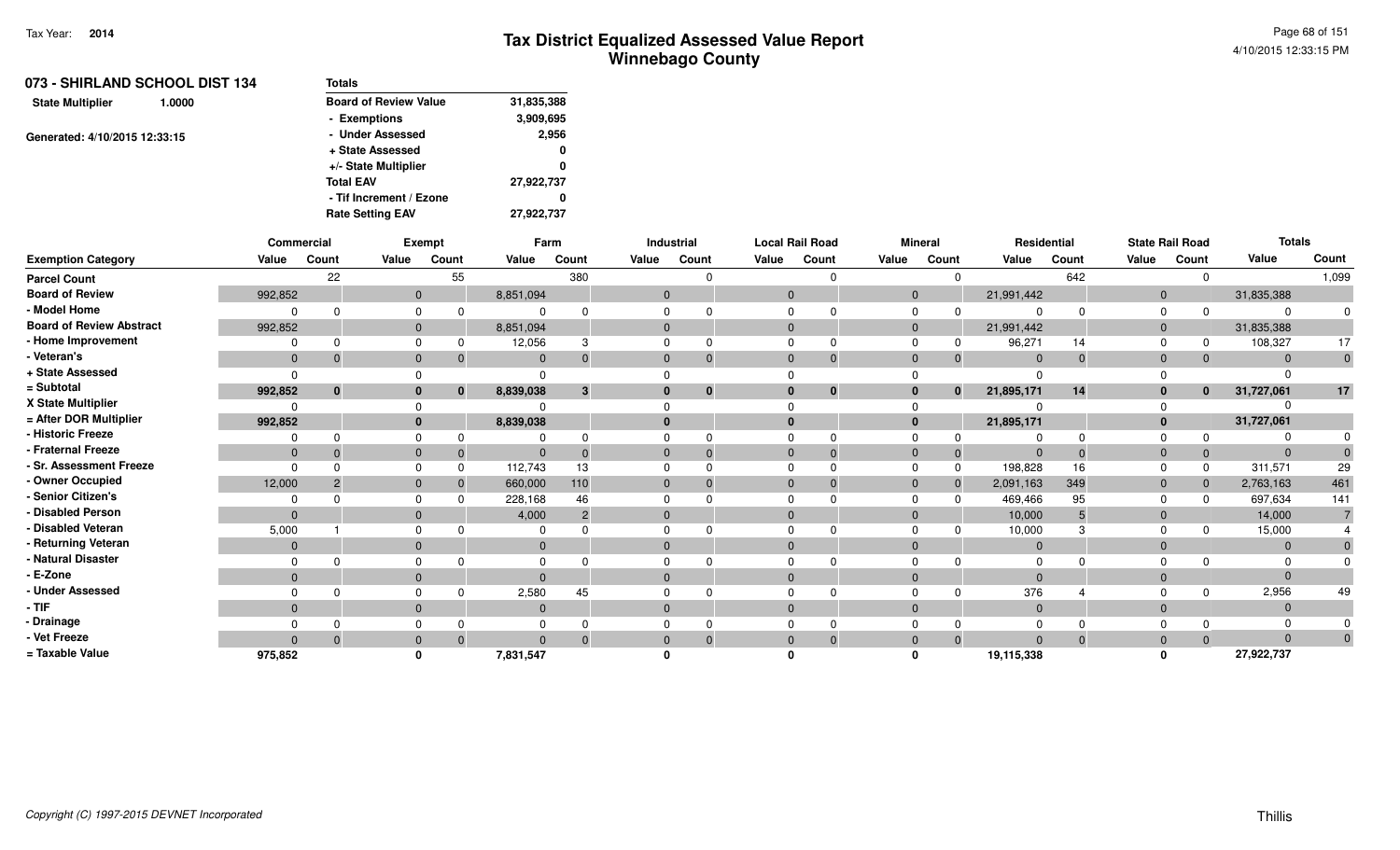| 074 - ROCKTON SCHOOL DIST 140     | <b>Totals</b>                |             |
|-----------------------------------|------------------------------|-------------|
| <b>State Multiplier</b><br>1.0000 | <b>Board of Review Value</b> | 238,621,209 |
|                                   | - Exemptions                 | 29,704,618  |
| Generated: 4/10/2015 12:33:15     | - Under Assessed             | 39,490      |
|                                   | + State Assessed             | 404,205     |
|                                   | +/- State Multiplier         | 0           |
|                                   | <b>Total EAV</b>             | 209,281,306 |
|                                   | - Tif Increment / Ezone      | 3,224,944   |
|                                   | <b>Rate Setting EAV</b>      | 206.056.362 |

|                                 | <b>Commercial</b> |       |              | Exempt       |            | Farm  |            | <b>Industrial</b> |          | <b>Local Rail Road</b> |              | <b>Mineral</b> | <b>Residential</b> |                | <b>State Rail Road</b> |              | <b>Totals</b> |       |
|---------------------------------|-------------------|-------|--------------|--------------|------------|-------|------------|-------------------|----------|------------------------|--------------|----------------|--------------------|----------------|------------------------|--------------|---------------|-------|
| <b>Exemption Category</b>       | Value             | Count | Value        | Count        | Value      | Count | Value      | Count             | Value    | Count                  | Value        | Count          | Value              | Count          | Value                  | Count        | Value         | Count |
| <b>Parcel Count</b>             |                   | 159   |              | 126          |            | 488   |            | 56                |          |                        |              | $\Omega$       |                    | 4,847          |                        | $\Omega$     |               | 5,676 |
| <b>Board of Review</b>          | 11,656,421        |       | $\Omega$     |              | 11,932,152 |       | 12,559,019 |                   | $\Omega$ |                        | $\Omega$     |                | 202,473,617        |                | $\overline{0}$         |              | 238,621,209   |       |
| - Model Home                    |                   |       | 0            |              |            |       |            |                   |          |                        |              |                |                    |                | $\Omega$               |              |               |       |
| <b>Board of Review Abstract</b> | 11,656,421        |       | $\Omega$     |              | 11,932,152 |       | 12,559,019 |                   |          |                        | $\Omega$     |                | 202,473,617        |                | $\Omega$               |              | 238,621,209   |       |
| - Home Improvement              | 820               |       | $\Omega$     |              | 52,264     |       |            | 0                 |          |                        | <sup>n</sup> | 0              | 409,393            | 140            | $\Omega$               | 0            | 462,477       | 149   |
| - Veteran's                     | $\mathbf{0}$      |       | $\Omega$     |              | $\Omega$   |       | $\Omega$   | $\mathbf{0}$      | $\Omega$ |                        | $\Omega$     | $\mathbf{0}$   | 123,933            | $\overline{2}$ | $\Omega$               | $\mathbf{0}$ | 123,933       |       |
| + State Assessed                |                   |       |              |              |            |       |            |                   |          |                        |              |                |                    |                | 404,205                |              | 404,205       |       |
| = Subtotal                      | 11,655,601        |       | $\bf{0}$     | $\mathbf{0}$ | 11,879,888 | 8     | 12,559,019 | $\mathbf{0}$      |          | $\bf{0}$               | $\bf{0}$     | $\bf{0}$       | 201,940,291        | 142            | 404,205                | $\mathbf{0}$ | 238,439,004   | 151   |
| X State Multiplier              |                   |       |              |              |            |       |            |                   |          |                        |              |                |                    |                |                        |              |               |       |
| = After DOR Multiplier          | 11,655,601        |       | $\mathbf{0}$ |              | 11,879,888 |       | 12,559,019 |                   | $\Omega$ |                        | $\bf{0}$     |                | 201,940,291        |                | 404,205                |              | 238,439,004   |       |
| - Historic Freeze               |                   |       | <sup>n</sup> |              |            |       |            |                   |          |                        |              |                |                    |                |                        | <sup>0</sup> |               |       |
| - Fraternal Freeze              | $\mathbf{0}$      |       | $\mathbf{0}$ |              |            |       |            | $\Omega$          |          |                        | $\Omega$     | 0              |                    |                | $\mathbf 0$            | $\mathbf{0}$ |               |       |
| - Sr. Assessment Freeze         |                   |       | $\Omega$     |              | 35,501     |       |            |                   |          |                        | $\Omega$     | $\Omega$       | 1,318,106          | 151            |                        | $\Omega$     | 1,353,607     | 155   |
| - Owner Occupied                | 30,000            |       | $\mathbf{0}$ |              | 720,000    | 120   | 6,000      |                   |          |                        | $\Omega$     |                | 21,674,739         | 3,621          | $\overline{0}$         | $\mathbf{0}$ | 22,430,739    | 3,747 |
| - Senior Citizen's              | 5,000             |       |              |              | 255,000    | 51    |            |                   |          |                        |              |                | 4,630,946          | 930            | $\Omega$               | <sup>0</sup> | 4,890,946     | 982   |
| - Disabled Person               | $\Omega$          |       | $\Omega$     |              |            |       | $\Omega$   |                   |          |                        | $\Omega$     |                | 124,000            | 62             | $\Omega$               |              | 124,000       | 62    |
| - Disabled Veteran              |                   |       | $\Omega$     |              |            |       |            |                   |          |                        | $\Omega$     |                | 117,500            | 30             | $\Omega$               |              | 117,500       | 30    |
| - Returning Veteran             | $\Omega$          |       | $\Omega$     |              | $\Omega$   |       | $\Omega$   |                   | $\Omega$ |                        | $\Omega$     |                | $\overline{0}$     |                | $\Omega$               |              | $\Omega$      |       |
| - Natural Disaster              |                   |       |              |              |            |       |            |                   |          |                        |              |                |                    |                |                        |              |               |       |
| - E-Zone                        | $\Omega$          |       | $\Omega$     |              |            |       | $\Omega$   |                   |          |                        | $\Omega$     |                |                    |                | $\Omega$               |              |               |       |
| - Under Assessed                |                   |       | $\Omega$     |              | 1,863      | 37    |            |                   |          |                        |              |                | 37,627             | 436            |                        | $\Omega$     | 39,490        | 473   |
| · TIF                           | 1,101,721         |       | $\Omega$     |              | $\Omega$   |       | 2,117,932  |                   | $\Omega$ |                        | $\Omega$     |                | 5,291              |                | $\overline{0}$         |              | 3,224,944     |       |
| - Drainage                      |                   |       |              |              |            |       |            |                   |          |                        |              |                |                    |                |                        |              |               |       |
| - Vet Freeze                    | 201,416           |       | $\Omega$     |              |            |       |            | $\Omega$          |          |                        | $\Omega$     | $\Omega$       |                    |                | $\Omega$               | $\Omega$     | 201,416       |       |
| = Taxable Value                 | 10,317,464        |       |              |              | 10,867,524 |       | 10,435,087 |                   |          |                        |              |                | 174,032,082        |                | 404,205                |              | 206,056,362   |       |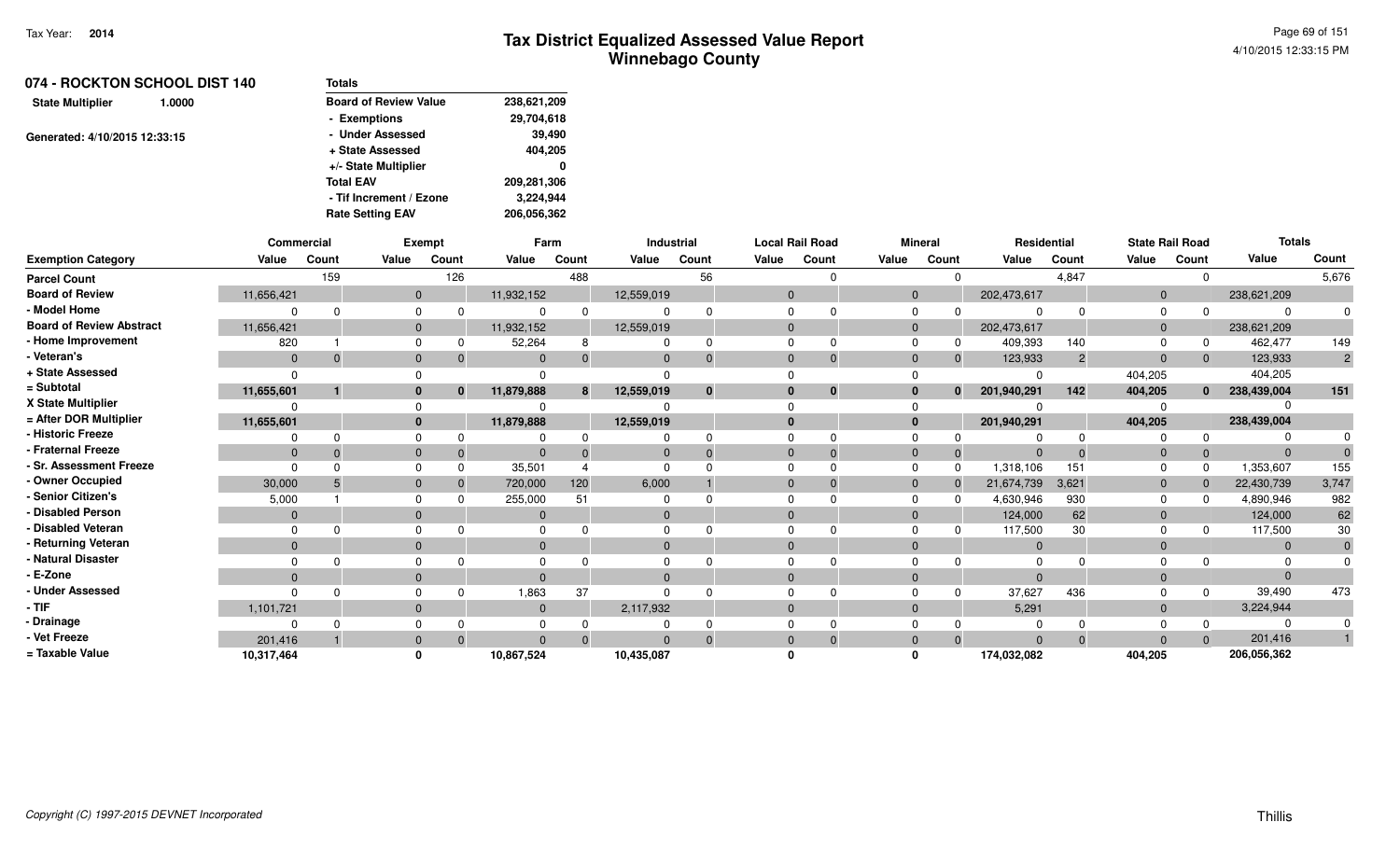| 075 - NORTH BOONE SD #200         | Totals                       |         |
|-----------------------------------|------------------------------|---------|
| <b>State Multiplier</b><br>1.0000 | <b>Board of Review Value</b> | 801,579 |
|                                   | - Exemptions                 | 53,360  |
| Generated: 4/10/2015 12:33:15     | - Under Assessed             | 0       |
|                                   | + State Assessed             | 0       |
|                                   | +/- State Multiplier         | 0       |
|                                   | <b>Total EAV</b>             | 748.219 |
|                                   | - Tif Increment / Ezone      | 0       |
|                                   | <b>Rate Setting EAV</b>      | 748.219 |

|                                 |              | Commercial   |              | <b>Exempt</b> |              | Farm         |              | Industrial |                | <b>Local Rail Road</b> |             | <b>Mineral</b> |                | Residential    |                | <b>State Rail Road</b> | <b>Totals</b> |       |
|---------------------------------|--------------|--------------|--------------|---------------|--------------|--------------|--------------|------------|----------------|------------------------|-------------|----------------|----------------|----------------|----------------|------------------------|---------------|-------|
| <b>Exemption Category</b>       | Value        | Count        | Value        | Count         | Value        | Count        | Value        | Count      | Value          | Count                  | Value       | Count          | Value          | Count          | Value          | Count                  | Value         | Count |
| <b>Parcel Count</b>             |              |              |              |               |              |              |              |            |                |                        |             |                |                |                |                |                        |               |       |
| <b>Board of Review</b>          | 301,479      |              | $\mathbf{0}$ |               | 158,511      |              | $\mathbf{0}$ |            | $\overline{0}$ |                        | $\Omega$    |                | 341,589        |                | $\mathbf{0}$   |                        | 801,579       |       |
| - Model Home                    |              |              |              |               |              | $\Omega$     |              |            | $\Omega$       |                        |             |                |                |                | $\Omega$       | $\Omega$               |               |       |
| <b>Board of Review Abstract</b> | 301,479      |              |              |               | 158,511      |              |              |            | $\Omega$       |                        | $\mathbf 0$ |                | 341,589        |                | $\overline{0}$ |                        | 801,579       |       |
| - Home Improvement              |              |              |              |               |              | $\Omega$     |              |            |                | 0                      |             |                |                | $\Omega$       |                | 0                      |               |       |
| - Veteran's                     | $\mathbf 0$  | $\Omega$     |              |               | $\mathbf{0}$ | $\Omega$     | $\Omega$     | 0          | $\Omega$       | $\mathbf{0}$           | $\Omega$    | 0              | $\overline{0}$ | $\Omega$       | $\mathbf{0}$   | $\mathbf{0}$           |               |       |
| + State Assessed                |              |              |              |               |              |              |              |            |                |                        |             |                |                |                |                |                        |               |       |
| = Subtotal                      | 301,479      | $\mathbf{0}$ |              | $\bf{0}$      | 158,511      | $\bf{0}$     |              | $\bf{0}$   | $\bf{0}$       | $\mathbf 0$            | $\bf{0}$    | $\bf{0}$       | 341,589        | $\bf{0}$       | $\bf{0}$       | $\mathbf{0}$           | 801,579       |       |
| X State Multiplier              |              |              |              |               |              |              |              |            |                |                        |             |                |                |                |                |                        |               |       |
| = After DOR Multiplier          | 301,479      |              |              |               | 158,511      |              |              |            | $\mathbf{0}$   |                        | $\bf{0}$    |                | 341,589        |                | $\Omega$       |                        | 801,579       |       |
| - Historic Freeze               |              |              |              |               |              | <sup>0</sup> |              |            |                |                        |             |                |                |                |                | $\Omega$               |               |       |
| Fraternal Freeze                | $\mathbf 0$  |              |              |               | $\mathbf{0}$ | $\Omega$     |              | 0          | $\mathbf{0}$   | $\Omega$               | $\mathbf 0$ | 0              | $\overline{0}$ | $\Omega$       | $\overline{0}$ | $\mathbf{0}$           | $\Omega$      |       |
| Sr. Assessment Freeze           | $\Omega$     |              |              |               | 2,360        |              |              |            | $\Omega$       |                        |             |                | $\Omega$       |                |                | 0                      | 2,360         |       |
| - Owner Occupied                | 6,000        |              |              |               | 18,000       | 3            |              |            | $\Omega$       | $\Omega$               | $\Omega$    | $\mathbf{0}$   | 12,000         | $\overline{2}$ | $\Omega$       | $\mathbf 0$            | 36,000        |       |
| - Senior Citizen's              |              |              |              |               | 5,000        |              |              |            | $\Omega$       |                        |             |                | 10,000         |                |                |                        | 15,000        |       |
| <b>Disabled Person</b>          | $\mathbf{0}$ |              |              |               | $\mathbf{0}$ |              | $\Omega$     |            | $\Omega$       |                        | $\Omega$    |                | $\overline{0}$ |                | $\Omega$       |                        | $\Omega$      |       |
| <b>Disabled Veteran</b>         | $\Omega$     |              |              |               | $\Omega$     |              |              |            | $\Omega$       | n                      |             |                | 0              |                |                |                        |               |       |
| Returning Veteran               | $\mathbf{0}$ |              |              |               | $\mathbf{0}$ |              | $\Omega$     |            | $\Omega$       |                        | $\Omega$    |                | $\Omega$       |                | $\Omega$       |                        | $\Omega$      |       |
| Natural Disaster                |              |              |              |               |              |              |              |            |                |                        |             |                |                |                |                |                        |               |       |
| E-Zone                          | $\mathbf{0}$ |              |              |               | $\Omega$     |              | $\Omega$     |            | $\Omega$       |                        | $\Omega$    |                | $\Omega$       |                | $\Omega$       |                        |               |       |
| <b>Under Assessed</b>           |              |              |              |               |              |              |              |            |                |                        |             |                |                |                |                |                        |               |       |
| - TIF                           | $\mathbf{0}$ |              |              |               | $\mathbf{0}$ |              |              |            | $\overline{0}$ |                        | $\Omega$    |                | $\mathbf 0$    |                | $\overline{0}$ |                        |               |       |
| - Drainage                      |              |              |              |               |              |              |              |            |                |                        |             |                | 0              |                |                |                        |               |       |
| - Vet Freeze                    | $\Omega$     | $\Omega$     | $\Omega$     | $\Omega$      | $\mathbf{0}$ | $\Omega$     | $\Omega$     | $\Omega$   | $\mathbf{0}$   | $\overline{0}$         | $\Omega$    | $\overline{0}$ | $\Omega$       | $\Omega$       | $\mathbf{0}$   | $\overline{0}$         | $\Omega$      | 0     |
| = Taxable Value                 | 295,479      |              |              |               | 133,151      |              |              |            |                |                        |             |                | 319,589        |                |                |                        | 748,219       |       |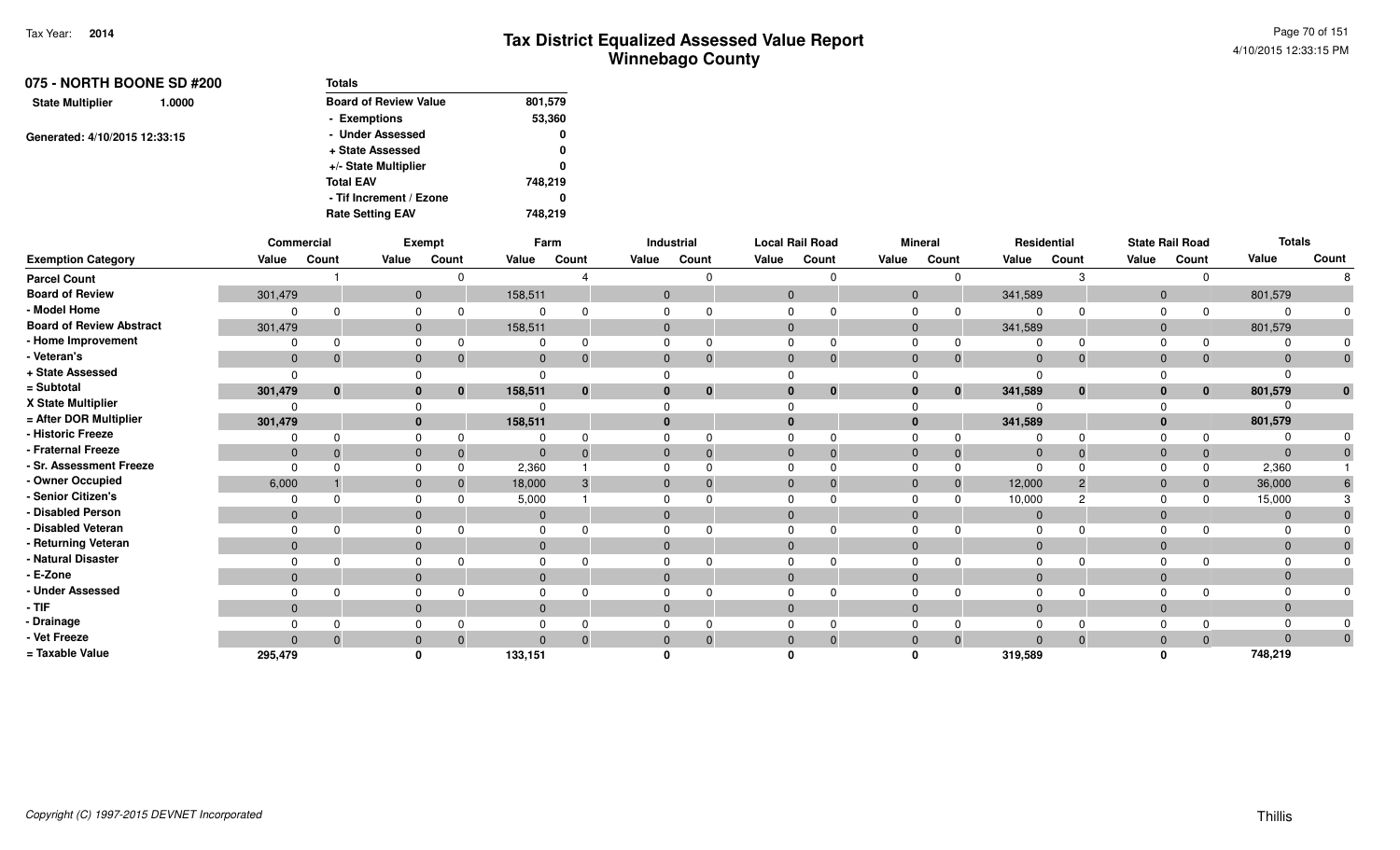| 076 - ROCKFORD SCHOOL DIST 205    | <b>Totals</b>                |               |
|-----------------------------------|------------------------------|---------------|
| <b>State Multiplier</b><br>1.0000 | <b>Board of Review Value</b> | 2,416,755,283 |
|                                   | - Exemptions                 | 375,797,990   |
| Generated: 4/10/2015 12:33:15     | - Under Assessed             | 66,321        |
|                                   | + State Assessed             | 4,760,979     |
|                                   | +/- State Multiplier         | 0             |
|                                   | <b>Total EAV</b>             | 2,045,651,951 |
|                                   | - Tif Increment / Ezone      | 31,946,717    |
|                                   | <b>Rate Setting EAV</b>      | 2,013,705,234 |

|                                 |              | <b>Commercial</b> |              | <b>Exempt</b> |              | Farm           |                | <b>Industrial</b> | <b>Local Rail Road</b> |              |                | <b>Mineral</b> |                    | Residential | <b>State Rail Road</b> |          | <b>Totals</b>   |                |
|---------------------------------|--------------|-------------------|--------------|---------------|--------------|----------------|----------------|-------------------|------------------------|--------------|----------------|----------------|--------------------|-------------|------------------------|----------|-----------------|----------------|
| <b>Exemption Category</b>       | Value        | Count             | Value        | Count         | Value        | Count          | Value          | Count             | Value                  | Count        | Value          | Count          | Value              | Count       | Value                  | Count    | Value           | Count          |
| <b>Parcel Count</b>             |              | 4,190             |              | 3,002         |              | 1,121          |                | 1,915             |                        | 30           |                | $\Omega$       |                    | 68,125      |                        | $\Omega$ |                 | 78,383         |
| <b>Board of Review</b>          | 460,948,566  |                   | $\mathbf{0}$ |               | 15,886,716   |                | 169,533,491    |                   | 113,275                |              | $\mathbf{0}$   |                | 1,770,273,235      |             | $\overline{0}$         |          | 2,416,755,283   |                |
| - Model Home                    |              |                   | $\Omega$     |               | $\Omega$     | $\Omega$       | $\Omega$       | $\Omega$          | $\Omega$               | $\Omega$     | $\Omega$       | $\Omega$       |                    |             | $\Omega$               |          |                 |                |
| <b>Board of Review Abstract</b> | 460,948,566  |                   | $\mathbf{0}$ |               | 15,886,716   |                | 169,533,491    |                   | 113,275                |              | $\mathbf 0$    |                | 1,770,273,235      |             | $\mathbf 0$            |          | 2,416,755,283   |                |
| - Home Improvement              |              |                   | $\Omega$     |               | 24,982       |                | $\Omega$       | $\Omega$          | $\Omega$               | $\Omega$     | $\mathbf 0$    | 0              | 2,371,770          | 1,433       | $\Omega$               | 0        | 2,396,752       | 1,437          |
| - Veteran's                     | $\mathbf{0}$ |                   | $\mathbf{0}$ |               | $\Omega$     |                | $\Omega$       | $\Omega$          | $\Omega$               | $\Omega$     | $\mathbf 0$    | $\Omega$       | 146,706            |             | $\mathbf{0}$           | $\Omega$ | 146,706         | $\overline{4}$ |
| + State Assessed                |              |                   |              |               |              |                |                |                   | $\Omega$               |              | $\Omega$       |                |                    |             | 4,760,979              |          | 4,760,979       |                |
| = Subtotal                      | 460,948,566  | $\mathbf{0}$      | $\bf{0}$     | $\bf{0}$      | 15,861,734   |                | 169,533,491    | $\bf{0}$          | 113,275                | $\mathbf{0}$ | $\mathbf 0$    | $\mathbf{0}$   | 1,767,754,759      | 1.441       | 4,760,979              |          | 0 2,418,972,804 | 1,445          |
| X State Multiplier              |              |                   |              |               |              |                | $\Omega$       |                   |                        |              | $\Omega$       |                |                    |             |                        |          |                 |                |
| = After DOR Multiplier          | 460.948.566  |                   | $\bf{0}$     |               | 15,861,734   |                | 169,533,491    |                   | 113,275                |              | $\mathbf{0}$   |                | 1,767,754,759      |             | 4,760,979              |          | 2,418,972,804   |                |
| - Historic Freeze               |              |                   | $\Omega$     |               |              |                | 0              |                   | $\Omega$               | $\Omega$     | $\Omega$       |                | 39,849             |             |                        | $\Omega$ | 39,849          |                |
| - Fraternal Freeze              | 594,805      |                   | $\mathbf{0}$ | $\Omega$      | $\Omega$     | $\Omega$       | $\overline{0}$ | $\Omega$          | $\mathbf 0$            | $\Omega$     | $\mathbf{0}$   | $\Omega$       | $\Omega$           | $\Omega$    | $\mathbf{0}$           | $\Omega$ | 594,805         |                |
| - Sr. Assessment Freeze         | 196,166      | 16                | $\Omega$     |               | 66,528       | 10             | $\Omega$       |                   | $\Omega$               | $\Omega$     | $\Omega$       | $\Omega$       | 8,680,179          | 2,301       | $\Omega$               | $\Omega$ | 8,942,873       | 2,327          |
| - Owner Occupied                | 5,212,688    | 121               | $\Omega$     |               | 948,000      | 158            | 26,926         |                   | $\Omega$               | $\Omega$     | $\mathbf 0$    | $\Omega$       | 278,377,522 47,835 |             | $\mathbf 0$            | $\Omega$ | 284,565,136     | 48,119         |
| - Senior Citizen's              | 3,988,602    | 85                | $\Omega$     |               | 332,000      | 67             | 15,000         |                   | $\Omega$               | $\Omega$     | $\Omega$       | $\Omega$       | 70,689,494 14,337  |             | 0                      | n        | 75,025,096      | 14,492         |
| <b>Disabled Person</b>          | $\Omega$     |                   | $\Omega$     |               | 4,000        | $\overline{2}$ | 2,000          |                   | $\Omega$               |              | $\mathbf 0$    |                | 2,808,000          | 1,404       | $\mathbf{0}$           |          | 2,814,000       | 1,407          |
| - Disabled Veteran              |              |                   | $\Omega$     |               | 5,000        |                | $\Omega$       |                   | $\Omega$               | $\Omega$     | $\Omega$       | 0              | 1,151,679          | 267         | $\Omega$               | 0        | 1,156,679       | 268            |
| - Returning Veteran             | $\mathbf{0}$ |                   | $\mathbf{0}$ |               | $\mathbf{0}$ |                | $\mathbf{0}$   |                   | $\mathbf{0}$           |              | $\mathbf 0$    |                | 15,000             | 3           | $\mathbf{0}$           |          | 15,000          | 3              |
| - Natural Disaster              |              |                   | $\Omega$     |               | $\Omega$     |                | $\Omega$       |                   | $\Omega$               |              | $\Omega$       |                |                    |             |                        |          |                 |                |
| - E-Zone                        |              |                   | $\Omega$     |               | $\mathbf{0}$ |                | 145,864        |                   | $\Omega$               |              | $\Omega$       |                | $\Omega$           |             | $\Omega$               |          | 145,864         |                |
| - Under Assessed                | 5,245        | 65                | $\Omega$     |               | 6,903        | 106            | 2,534          | 30                | 499                    |              | $\Omega$       | $\Omega$       | 51,140             | 651         | $\Omega$               | $\Omega$ | 66,321          | 859            |
| - TIF -                         | 16,666,515   |                   | $\mathbf{0}$ |               | 117,627      |                | 10,289,430     |                   | $\overline{0}$         |              | $\overline{0}$ |                | 4,727,281          |             | $\mathbf 0$            |          | 31,800,853      |                |
| - Drainage                      |              |                   | $\Omega$     |               |              |                |                |                   | $\Omega$               |              | $\Omega$       |                |                    |             |                        |          |                 |                |
| - Vet Freeze                    | 101.094      |                   |              |               | $\Omega$     |                | $\Omega$       | $\Omega$          | $\Omega$               | $\Omega$     | $\mathbf{0}$   |                | $\Omega$           | $\Omega$    | $\Omega$               |          | 101,094         | 4              |
| = Taxable Value                 | 434.183.451  |                   |              |               | 14.381.676   |                | 159,051,737    |                   | 112,776                |              | $\mathbf{0}$   |                | 1,401,214,615      |             | 4,760,979              |          | 2,013,705,234   |                |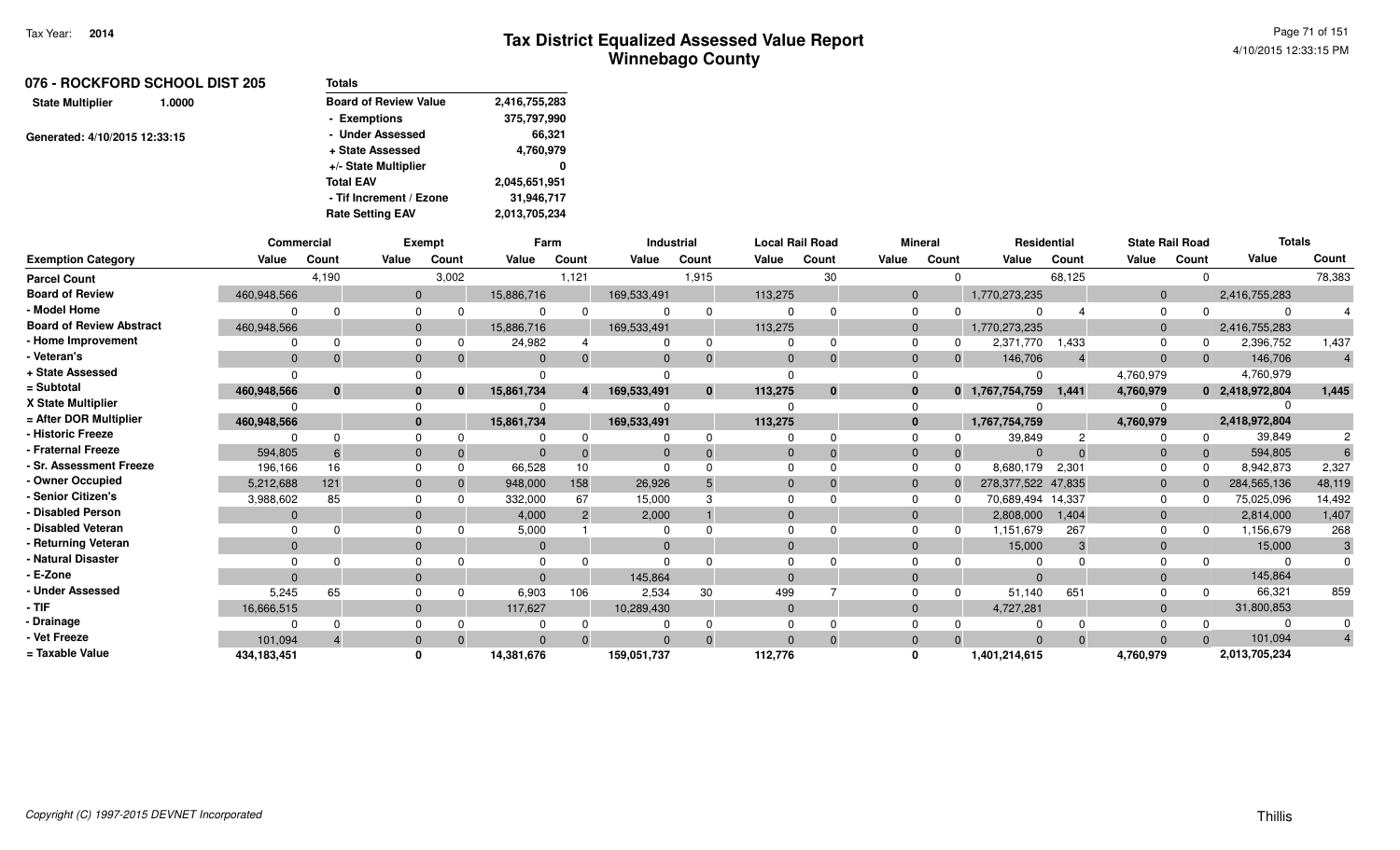| 077 - HONONEGAH HIGH SD #207  |        | <b>Totals</b>                |             |
|-------------------------------|--------|------------------------------|-------------|
| <b>State Multiplier</b>       | 1.0000 | <b>Board of Review Value</b> | 716,100,425 |
|                               |        | - Exemptions                 | 79,542,417  |
| Generated: 4/10/2015 12:33:15 |        | - Under Assessed             | 66,610      |
|                               |        | + State Assessed             | 482,199     |
|                               |        | +/- State Multiplier         | 0           |
|                               |        | <b>Total EAV</b>             | 636,973,597 |
|                               |        | - Tif Increment / Ezone      | 3,229,852   |
|                               |        | <b>Rate Setting EAV</b>      | 633,743,745 |

|                                 |              | <b>Commercial</b> |              | <b>Exempt</b> |                | Farm     |              | <b>Industrial</b> |                | <b>Local Rail Road</b> |       | <b>Mineral</b>           |                   | Residential  | <b>State Rail Road</b> |              | <b>Totals</b> |                |
|---------------------------------|--------------|-------------------|--------------|---------------|----------------|----------|--------------|-------------------|----------------|------------------------|-------|--------------------------|-------------------|--------------|------------------------|--------------|---------------|----------------|
| <b>Exemption Category</b>       | Value        | Count             | Value        | Count         | Value          | Count    | Value        | Count             | Value          | Count                  | Value | Count                    | Value             | Count        | Value                  | Count        | Value         | Count          |
| <b>Parcel Count</b>             |              | 436               |              | 333           |                | 1,114    |              | 116               |                | $\Omega$               |       | 0                        |                   | 12,813       |                        | $\mathbf 0$  |               | 14,812         |
| <b>Board of Review</b>          | 65,592,712   |                   | $\mathbf{0}$ |               | 26,285,920     |          | 20,856,441   |                   | $\overline{0}$ |                        |       | $\mathbf 0$              | 603,365,352       |              | $\overline{0}$         |              | 716,100,425   |                |
| - Model Home                    |              | $\Omega$          | $\Omega$     | $\Omega$      | $\Omega$       | $\Omega$ | $\Omega$     | $\Omega$          |                | $\Omega$               |       | $\Omega$<br><sup>0</sup> |                   | $\Omega$     | $\Omega$               |              |               |                |
| <b>Board of Review Abstract</b> | 65,592,712   |                   | $\mathbf 0$  |               | 26,285,920     |          | 20,856,441   |                   | $\mathbf{0}$   |                        |       | $\mathbf 0$              | 603,365,352       |              | $\mathbf 0$            |              | 716,100,425   |                |
| - Home Improvement              | 820          |                   | $\Omega$     | 0             | 92,493         | 15       | $\Omega$     | <sup>0</sup>      |                | <sup>0</sup>           |       | $\Omega$<br>0            | 1,414,889         | 408          | $\Omega$               | 0            | 1,508,202     | 424            |
| - Veteran's                     | $\mathbf 0$  | $\Omega$          | $\mathbf 0$  |               | $\Omega$       | $\Omega$ | $\mathbf{0}$ | $\Omega$          | $\mathbf{0}$   | $\Omega$               |       | $\mathbf 0$<br>$\Omega$  | 123,933           | 2            | $\mathbf{0}$           | $\Omega$     | 123,933       | $\overline{2}$ |
| + State Assessed                | $\Omega$     |                   |              |               |                |          |              |                   |                |                        |       |                          |                   |              | 482,199                |              | 482,199       |                |
| = Subtotal                      | 65,591,892   |                   | $\mathbf{0}$ | $\Omega$      | 26, 193, 427   | 15       | 20,856,441   | $\mathbf{0}$      | $\mathbf{0}$   | $\mathbf{0}$           |       | $\mathbf{0}$<br>$\bf{0}$ | 601,826,530       | 410          | 482,199                | $\bf{0}$     | 714,950,489   | 426            |
| X State Multiplier              |              |                   | $\Omega$     |               |                |          |              |                   |                |                        |       |                          |                   |              |                        |              |               |                |
| = After DOR Multiplier          | 65,591,892   |                   | $\bf{0}$     |               | 26, 193, 427   |          | 20,856,441   |                   | $\mathbf{0}$   |                        |       | $\bf{0}$                 | 601,826,530       |              | 482,199                |              | 714,950,489   |                |
| - Historic Freeze               |              |                   | $\Omega$     |               | 0              |          | 0            |                   |                | $\Omega$               |       | $\Omega$                 |                   | <sup>0</sup> |                        |              |               |                |
| - Fraternal Freeze              | 13,734       |                   | $\mathbf 0$  | $\mathbf 0$   | $\overline{0}$ | $\Omega$ | $\mathbf{0}$ | $\Omega$          | $\mathbf{0}$   | $\Omega$               |       | $\mathbf{0}$<br>0        | $\Omega$          | $\Omega$     | $\mathbf{0}$           | $\mathbf{0}$ | 13,734        |                |
| - Sr. Assessment Freeze         | $\Omega$     | $\Omega$          | $\Omega$     | $\Omega$      | 169,933        | 20       | $\Omega$     |                   |                | $\Omega$               |       | $\Omega$<br>$\Omega$     | 2,836,350         | 338          | $\Omega$               | 0            | 3,006,283     | 358            |
| - Owner Occupied                | 66,000       | 11                | $\mathbf{0}$ | $\Omega$      | 1,704,000      | 284      | 6,000        |                   | $\Omega$       | $\Omega$               |       | $\mathbf 0$<br>$\Omega$  | 60,418,185 10,082 |              | $\mathbf{0}$           | $\Omega$     | 62,194,185    | 10,378         |
| <b>Senior Citizen's</b>         | 10,000       | 2                 | $\Omega$     | $\Omega$      | 598,168        | 120      | $\Omega$     |                   | $\Omega$       |                        |       | $\Omega$<br><sup>0</sup> | 11,216,849        | 2,253        | 0                      | O            | 11,825,017    | 2,375          |
| - Disabled Person               | $\Omega$     |                   | $\mathbf 0$  |               | 10,000         | 5        | $\mathbf{0}$ |                   | $\Omega$       |                        |       | $\mathbf{0}$             | 302,000           | 151          | $\mathbf{0}$           |              | 312,000       | 156            |
| - Disabled Veteran              | 5,000        |                   | $\Omega$     |               | $\Omega$       |          | $\Omega$     |                   |                | <sup>0</sup>           |       | $\Omega$                 | 267,500           | 68           | $\Omega$               |              | 272,500       | 69             |
| - Returning Veteran             | $\mathbf{0}$ |                   | $\mathbf{0}$ |               | 5,000          |          | $\mathbf 0$  |                   | $\mathbf{0}$   |                        |       | $\mathbf 0$              | $\mathbf 0$       |              | $\mathbf{0}$           |              | 5,000         |                |
| - Natural Disaster              |              |                   | $\Omega$     |               | 0              |          | $\Omega$     |                   |                |                        |       | $\Omega$                 |                   |              |                        |              |               |                |
| - E-Zone                        | $\Omega$     |                   | $\mathbf{0}$ |               | $\Omega$       |          | $\Omega$     |                   | $\Omega$       |                        |       | $\Omega$                 | $\Omega$          |              |                        |              |               |                |
| <b>Under Assessed</b>           | 1,828        | 20                | $\Omega$     |               | 6,161          | 109      | $\Omega$     |                   |                | $\Omega$               |       | $\Omega$                 | 58,621            | 681          |                        | 0            | 66,610        | 810            |
| - TIF                           | 1,101,721    |                   | $\mathbf 0$  |               | $\mathbf 0$    |          | 2,122,840    |                   | $\mathbf{0}$   |                        |       | $\mathbf 0$              | 5,291             |              | $\mathbf{0}$           |              | 3,229,852     |                |
| - Drainage                      |              |                   | $\Omega$     |               | $\Omega$       |          |              |                   |                |                        |       |                          |                   |              |                        |              |               |                |
| - Vet Freeze                    | 281,563      | $\overline{2}$    | $\mathbf{0}$ | $\Omega$      | $\Omega$       | $\Omega$ | $\Omega$     | $\Omega$          | $\Omega$       | $\Omega$               |       | $\mathbf{0}$<br>$\Omega$ | $\Omega$          | $\Omega$     | $\Omega$               | $\Omega$     | 281,563       | $\overline{2}$ |
| = Taxable Value                 | 64,112,046   |                   | ŋ            |               | 23,700,165     |          | 18,727,601   |                   |                |                        |       |                          | 526,721,734       |              | 482,199                |              | 633,743,745   |                |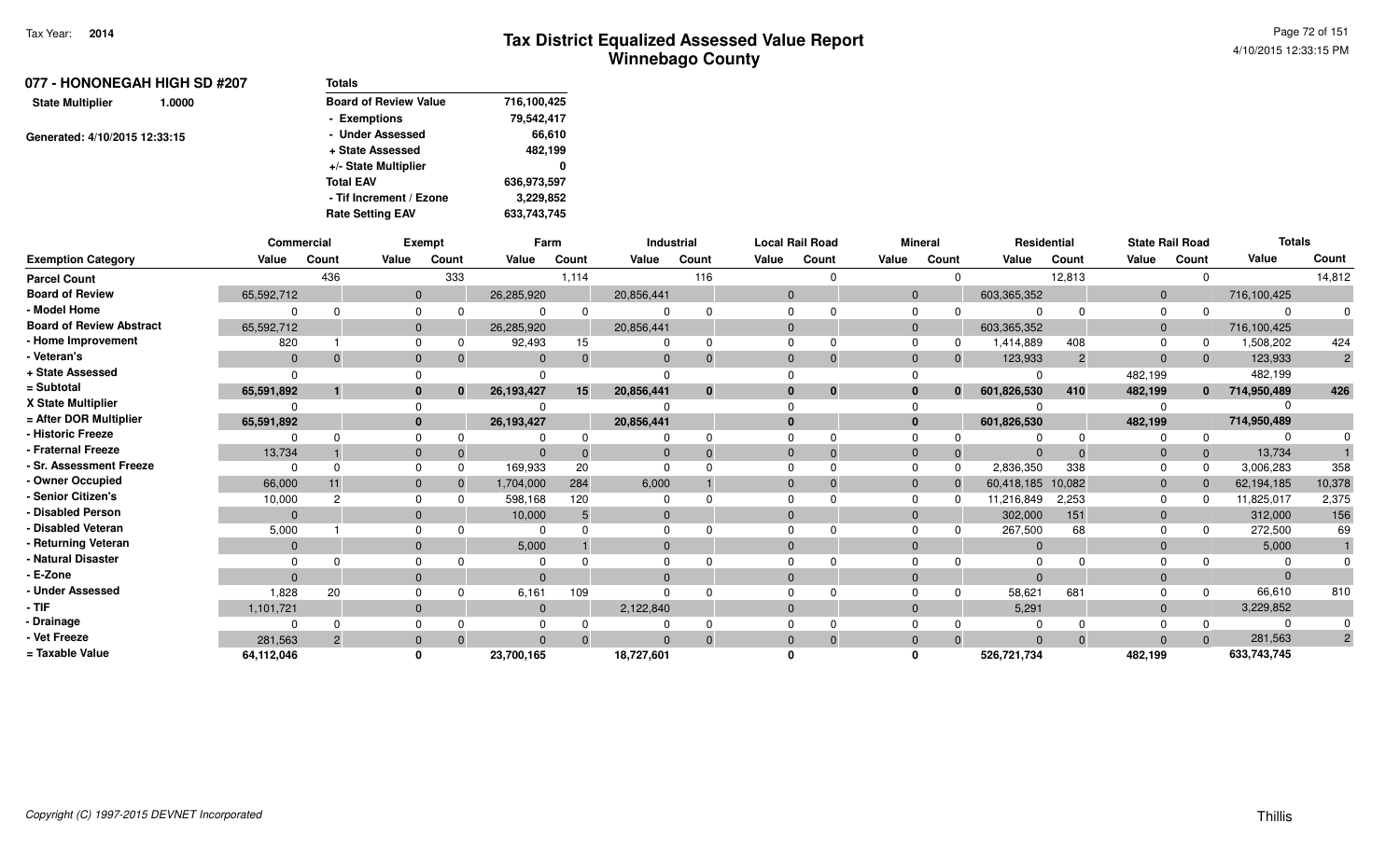|                               | 078 - MERIDIAN SCHOOL DIST 223 | <b>Totals</b>                |            |
|-------------------------------|--------------------------------|------------------------------|------------|
| <b>State Multiplier</b>       | 1.0000                         | <b>Board of Review Value</b> | 12,621,228 |
|                               |                                | - Exemptions                 | 1,566,742  |
| Generated: 4/10/2015 12:33:15 |                                | - Under Assessed             | 512        |
|                               |                                | + State Assessed             | 11,758     |
|                               |                                | +/- State Multiplier         | 0          |
|                               |                                | <b>Total EAV</b>             | 11,065,732 |
|                               |                                | - Tif Increment / Ezone      | 89.208     |
|                               | <b>Rate Setting EAV</b>        | 10,976,524                   |            |

|                                 |                | Commercial   |              | Exempt   |              | Farm         |                | Industrial               |              | <b>Local Rail Road</b> |       | <b>Mineral</b> |              | Residential      | <b>State Rail Road</b> |              | <b>Totals</b> |       |
|---------------------------------|----------------|--------------|--------------|----------|--------------|--------------|----------------|--------------------------|--------------|------------------------|-------|----------------|--------------|------------------|------------------------|--------------|---------------|-------|
| <b>Exemption Category</b>       | Value          | Count        | Value        | Count    | Value        | Count        | Value          | Count                    | Value        | Count                  | Value | Count          | Value        | Count            | Value                  | Count        | Value         | Count |
| <b>Parcel Count</b>             |                | 8            |              |          |              | 104          |                |                          |              |                        |       |                |              | 239              |                        | $\Omega$     |               | 358   |
| <b>Board of Review</b>          | 251,094        |              | $\mathbf{0}$ |          | 1,804,188    |              | $\overline{0}$ |                          | $\mathbf{0}$ |                        |       | $\overline{0}$ | 10,565,946   |                  | $\mathbf{0}$           |              | 12,621,228    |       |
| - Model Home                    |                | <sup>n</sup> |              |          |              |              | $\Omega$       |                          |              |                        |       |                |              |                  | 0                      |              |               |       |
| <b>Board of Review Abstract</b> | 251,094        |              | $\mathbf{0}$ |          | 1,804,188    |              | $\Omega$       |                          | $\Omega$     |                        |       | $\mathbf{0}$   | 10,565,946   |                  | 0                      |              | 12,621,228    |       |
| - Home Improvement              |                | $\Omega$     |              |          |              |              | $\Omega$       |                          |              |                        |       |                | 21,245       |                  |                        | 0            | 21,245        |       |
| - Veteran's                     | $\mathbf{0}$   | $\Omega$     | $\mathbf{0}$ |          | $\mathbf 0$  |              | $\mathbf{0}$   |                          | $\Omega$     |                        |       |                | $\Omega$     |                  | $\Omega$               | $\Omega$     | $\Omega$      |       |
| + State Assessed                |                |              |              |          | $\Omega$     |              |                |                          |              |                        |       |                |              |                  | 11,758                 |              | 11,758        |       |
| = Subtotal                      | 251,094        | $\bf{0}$     | $\mathbf{0}$ | $\bf{0}$ | 1,804,188    | $\mathbf{0}$ |                | $\bf{0}$<br>$\mathbf{0}$ | $\bf{0}$     | $\mathbf 0$            |       | $\bf{0}$       | 10,544,701   | 5                | 11,758                 | $\mathbf{0}$ | 12,611,741    |       |
| X State Multiplier              |                |              |              |          |              |              |                |                          |              |                        |       |                |              |                  |                        |              |               |       |
| = After DOR Multiplier          | 251,094        |              | $\mathbf{0}$ |          | 1,804,188    |              |                | $\mathbf{0}$             | $\bf{0}$     |                        |       |                | 10,544,701   |                  | 11,758                 |              | 12,611,741    |       |
| - Historic Freeze               |                | <sup>0</sup> |              |          |              |              | $\Omega$       |                          |              |                        |       |                |              |                  |                        | 0            |               |       |
| - Fraternal Freeze              | $\overline{0}$ | $\Omega$     | $\mathbf 0$  |          | $\mathbf{0}$ |              | $\Omega$       |                          | $\Omega$     |                        |       |                | $\Omega$     |                  | 0                      | $\mathbf 0$  |               |       |
| - Sr. Assessment Freeze         | $\Omega$       |              |              |          | $\Omega$     |              | $\Omega$       |                          |              |                        |       |                | 100,497      | 10 <sup>10</sup> | 0                      | $\Omega$     | 100,497       | 10    |
| - Owner Occupied                | $\mathbf{0}$   | $\mathbf 0$  | $\mathbf{0}$ |          | 60,000       | 10           | $\mathbf{0}$   |                          | $\Omega$     |                        |       |                | 1,089,000    | 182              | 0                      | $\mathbf 0$  | 1,149,000     | 192   |
| - Senior Citizen's              | $\Omega$       |              |              |          | 5,000        |              | 0              |                          |              |                        |       |                | 275,000      | 55               |                        | $\Omega$     | 280,000       | 56    |
| - Disabled Person               | $\Omega$       |              | $\mathbf{0}$ |          | $\Omega$     |              | $\Omega$       |                          |              |                        |       |                | 6,000        | 3                | $\overline{0}$         |              | 6,000         |       |
| - Disabled Veteran              | $\Omega$       | $\Omega$     | $\Omega$     |          | $\Omega$     |              | $\Omega$       |                          |              |                        |       |                | 10,000       | $\Omega$         | 0                      | $\Omega$     | 10,000        |       |
| - Returning Veteran             | $\overline{0}$ |              | $\Omega$     |          | $\mathbf{0}$ |              |                | $\mathbf{0}$             | $\Omega$     |                        |       |                | $\Omega$     |                  | $\Omega$               |              | $\Omega$      |       |
| - Natural Disaster              |                |              |              |          |              |              | <sup>0</sup>   |                          |              |                        |       |                |              |                  |                        |              |               |       |
| - E-Zone                        | $\mathbf{0}$   |              | $\mathbf{0}$ |          | $\Omega$     |              | $\Omega$       |                          |              |                        |       |                |              |                  | $\Omega$               |              |               |       |
| - Under Assessed                |                | ∩            |              |          | 309          |              | 0              |                          |              |                        |       |                | 203          | റ                |                        | $\Omega$     | 512           |       |
| - TIF-                          | $\mathbf{0}$   |              | $\mathbf{0}$ |          | 89,208       |              | $\mathbf{0}$   |                          | $\mathbf{0}$ |                        |       |                | $\mathbf{0}$ |                  | $\overline{0}$         |              | 89,208        |       |
| - Drainage                      |                |              |              |          |              |              |                |                          |              |                        |       |                |              |                  |                        |              |               |       |
| - Vet Freeze                    | $\Omega$       | $\mathbf 0$  | $\mathbf{0}$ |          | $\Omega$     |              | $\mathbf{0}$   |                          |              |                        |       |                |              |                  | $\Omega$               | $\Omega$     |               |       |
| = Taxable Value                 | 251,094        |              |              |          | 1,649,671    |              |                |                          |              |                        |       |                | 9,064,001    |                  | 11,758                 |              | 10,976,524    |       |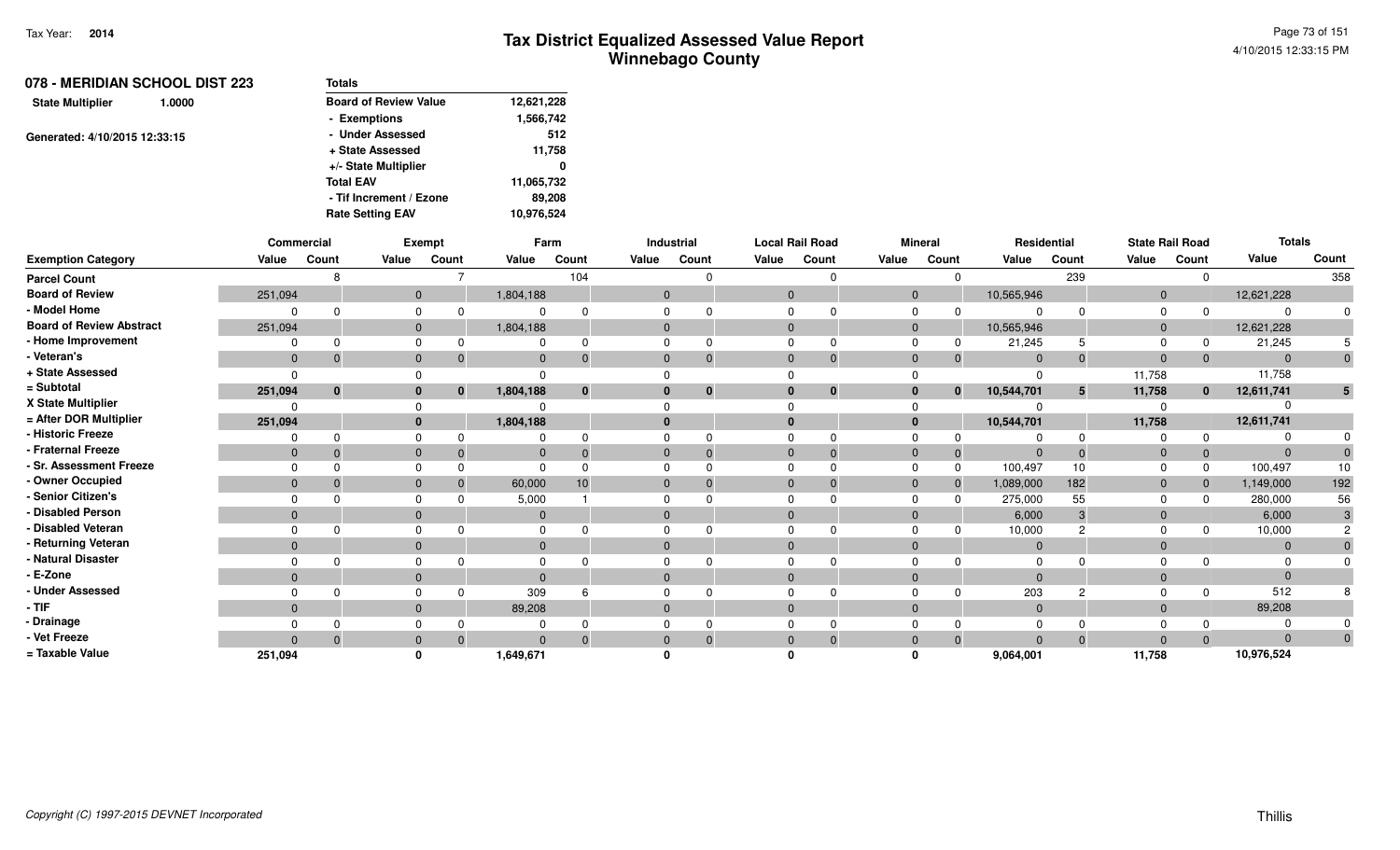| 079 - SOUTH BELOIT SD #320<br><b>State Multiplier</b><br>1.0000 | <b>Totals</b>                |            |
|-----------------------------------------------------------------|------------------------------|------------|
|                                                                 | <b>Board of Review Value</b> | 81,194,784 |
|                                                                 | - Exemptions                 | 11,377,229 |
| Generated: 4/10/2015 12:33:15                                   | - Under Assessed             | 2,456      |
|                                                                 | + State Assessed             | 955,497    |
|                                                                 | +/- State Multiplier         | 0          |
|                                                                 | <b>Total EAV</b>             | 70,770,596 |
|                                                                 | - Tif Increment / Ezone      | 0          |
|                                                                 | <b>Rate Setting EAV</b>      | 70,770,596 |

|                                 | Commercial   |          |              | Exempt       |             | Farm           |              | Industrial |          | <b>Local Rail Road</b> |                | <b>Mineral</b> |                | Residential |                | <b>State Rail Road</b> | <b>Totals</b> |       |
|---------------------------------|--------------|----------|--------------|--------------|-------------|----------------|--------------|------------|----------|------------------------|----------------|----------------|----------------|-------------|----------------|------------------------|---------------|-------|
| <b>Exemption Category</b>       | Value        | Count    | Value        | Count        | Value       | Count          | Value        | Count      | Value    | Count                  | Value          | Count          | Value          | Count       | Value          | Count                  | Value         | Count |
| <b>Parcel Count</b>             |              | 309      |              | 91           |             | 25             |              | 158        |          |                        |                | $\Omega$       |                | 2,511       |                | $\Omega$               |               | 3,094 |
| <b>Board of Review</b>          | 15,029,586   |          |              | $\mathbf{0}$ | 255,115     |                | 11,524,555   |            | $\Omega$ |                        | $\overline{0}$ |                | 54,385,528     |             | $\overline{0}$ |                        | 81,194,784    |       |
| - Model Home                    |              |          | $\Omega$     |              |             |                |              |            |          |                        | $\Omega$       |                |                |             | $\Omega$       |                        |               |       |
| <b>Board of Review Abstract</b> | 15,029,586   |          | $\Omega$     |              | 255,115     |                | 11,524,555   |            |          |                        | $\Omega$       |                | 54,385,528     |             | $\overline{0}$ |                        | 81,194,784    |       |
| - Home Improvement              |              |          | $\Omega$     |              | 7,568       |                |              | $\Omega$   |          |                        |                | 0              | 170,283        | 82          | $\Omega$       | 0                      | 177,851       | 84    |
| - Veteran's                     | $\mathbf{0}$ |          | $\mathbf{0}$ |              |             |                | $\Omega$     | $\Omega$   | $\Omega$ |                        | $\Omega$       | $\mathbf 0$    | 18,992         |             | $\Omega$       | $\mathbf{0}$           | 18,992        |       |
| + State Assessed                |              |          |              |              |             |                |              |            |          |                        |                |                |                |             | 955,497        |                        | 955,497       |       |
| = Subtotal                      | 15,029,586   | $\bf{0}$ | $\bf{0}$     | $\mathbf{0}$ | 247,547     | $\overline{2}$ | 11,524,555   | $\bf{0}$   |          | $\bf{0}$               | $\bf{0}$       | $\mathbf{0}$   | 54, 196, 253   | 84          | 955,497        | $\mathbf{0}$           | 81,953,438    | 86    |
| X State Multiplier              |              |          |              |              |             |                |              |            |          |                        |                |                |                |             |                |                        |               |       |
| = After DOR Multiplier          | 15,029,586   |          |              | $\mathbf{0}$ | 247,547     |                | 11,524,555   |            | $\Omega$ |                        | $\mathbf{0}$   |                | 54, 196, 253   |             | 955,497        |                        | 81,953,438    |       |
| - Historic Freeze               |              |          | $\Omega$     |              |             |                |              |            |          |                        |                |                |                |             |                | $\Omega$               |               |       |
| - Fraternal Freeze              | $\Omega$     |          | $\Omega$     |              |             |                |              | $\Omega$   |          |                        | $\Omega$       | $\overline{0}$ |                |             | - 0            | $\mathbf 0$            |               |       |
| - Sr. Assessment Freeze         | 6,874        |          | $\Omega$     |              |             |                |              |            |          |                        | $\Omega$       | $\Omega$       | 427,972        | 92          |                | $\Omega$               | 434,846       | 93    |
| - Owner Occupied                | 42,000       |          | $\Omega$     |              | 18,000      |                | 6,000        |            |          |                        | $\Omega$       | $\Omega$       | 8,628,546      | 1,457       | $\Omega$       | $\Omega$               | 8,694,546     | 1,468 |
| - Senior Citizen's              | 10,000       | 2        | $\Omega$     |              |             |                |              |            |          |                        |                | $\Omega$       | 1,841,832      | 379         | $\Omega$       | $\Omega$               | 1,851,832     | 381   |
| - Disabled Person               | $\mathbf{0}$ |          | $\Omega$     |              |             |                |              |            |          |                        | $\Omega$       |                | 76,000         | 38          | $\Omega$       |                        | 76,000        | 38    |
| - Disabled Veteran              |              |          | $\Omega$     |              |             |                |              |            |          |                        |                |                | 47,500         | 11          | $\Omega$       |                        | 47,500        | 11    |
| - Returning Veteran             | $\mathbf{0}$ |          | $\Omega$     |              | $\Omega$    |                | $\Omega$     |            | $\Omega$ |                        | $\Omega$       |                | $\overline{0}$ |             | $\Omega$       |                        | $\Omega$      |       |
| - Natural Disaster              |              |          |              |              |             |                |              |            |          |                        |                |                |                |             |                |                        |               |       |
| - E-Zone                        | $\Omega$     |          | $\Omega$     |              |             |                | $\Omega$     |            |          |                        | $\Omega$       |                |                |             | $\Omega$       |                        |               |       |
| <b>Under Assessed</b>           | 330          |          | $\Omega$     |              | 308         | 11             | 114          | റ          |          |                        |                | ŋ              | 1,704          | 37          |                | $\Omega$               | 2,456         | 54    |
| - TIF-                          | $\Omega$     |          | $\Omega$     |              | $\mathbf 0$ |                | $\mathbf{0}$ |            | $\Omega$ |                        | $\Omega$       |                | $\overline{0}$ |             | $\overline{0}$ |                        |               |       |
| - Drainage                      |              |          |              |              |             |                |              |            |          |                        |                |                |                |             |                |                        |               |       |
| - Vet Freeze                    | 75,662       |          | $\Omega$     |              |             |                |              | $\Omega$   |          |                        | $\Omega$       | $\Omega$       |                |             | $\Omega$       | $\Omega$               | 75,662        |       |
| = Taxable Value                 | 14,894,720   |          |              |              | 229,239     |                | 11,518,441   |            |          |                        |                |                | 43,172,699     |             | 955,497        |                        | 70,770,596    |       |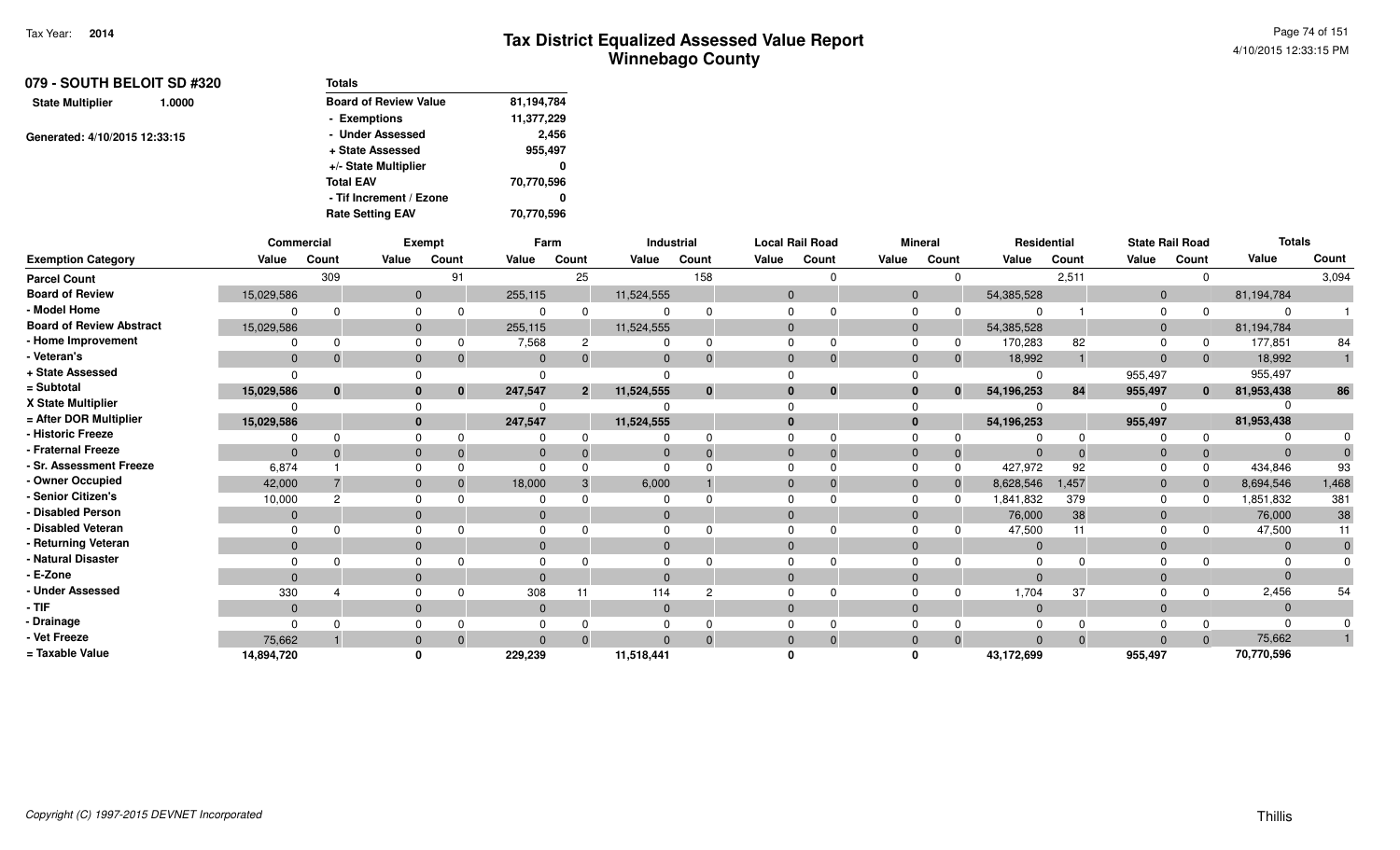| 080 - PECATONICA UNIT SD #321     |  | <b>Totals</b>                |            |  |  |  |
|-----------------------------------|--|------------------------------|------------|--|--|--|
| <b>State Multiplier</b><br>1.0000 |  | <b>Board of Review Value</b> | 90,883,679 |  |  |  |
|                                   |  | - Exemptions                 | 12,455,321 |  |  |  |
| Generated: 4/10/2015 12:33:15     |  | - Under Assessed             | 21,070     |  |  |  |
|                                   |  | + State Assessed             | 0          |  |  |  |
|                                   |  | +/- State Multiplier         | 0          |  |  |  |
|                                   |  | <b>Total EAV</b>             | 78,407,288 |  |  |  |
|                                   |  | - Tif Increment / Ezone      | 0          |  |  |  |
|                                   |  | <b>Rate Setting EAV</b>      | 78,407,288 |  |  |  |
|                                   |  |                              |            |  |  |  |

|                                 |              | <b>Commercial</b> |              | Exempt       |              | Farm  |           | Industrial   |              | <b>Local Rail Road</b> |          | <b>Mineral</b> | Residential    |          |              | <b>State Rail Road</b> | <b>Totals</b> |       |
|---------------------------------|--------------|-------------------|--------------|--------------|--------------|-------|-----------|--------------|--------------|------------------------|----------|----------------|----------------|----------|--------------|------------------------|---------------|-------|
| <b>Exemption Category</b>       | Value        | Count             | Value        | Count        | Value        | Count | Value     | Count        | Value        | Count                  | Value    | Count          | Value          | Count    | Value        | Count                  | Value         | Count |
| <b>Parcel Count</b>             |              | 111               |              | 104          |              | 707   |           | 46           |              | $\Omega$               |          |                |                | 1,944    |              |                        |               | 2,912 |
| <b>Board of Review</b>          | 4,637,037    |                   | $\mathbf{0}$ |              | 15,182,646   |       | 2,004,804 |              | $\Omega$     |                        | $\Omega$ |                | 69,059,192     |          | $\Omega$     |                        | 90,883,679    |       |
| - Model Home                    |              |                   | <sup>n</sup> |              |              |       |           |              |              |                        |          |                |                |          |              |                        | $\Omega$      |       |
| <b>Board of Review Abstract</b> | 4,637,037    |                   | $\mathbf{0}$ |              | 15,182,646   |       | 2,004,804 |              | $\Omega$     |                        | $\Omega$ |                | 69,059,192     |          | $\Omega$     |                        | 90,883,679    |       |
| - Home Improvement              |              |                   | $\Omega$     |              | 69,521       | 9     |           | 0            | $\Omega$     |                        |          |                | 185,396        | 69       |              |                        | 254,917       | 78    |
| - Veteran's                     | $\mathbf{0}$ |                   | $\mathbf{0}$ |              | $\mathbf 0$  |       |           | $\Omega$     | $\Omega$     |                        | $\Omega$ |                | $\overline{0}$ | $\Omega$ | $\Omega$     |                        | $\Omega$      |       |
| + State Assessed                |              |                   |              |              |              |       |           |              |              |                        |          |                |                |          |              |                        |               |       |
| = Subtotal                      | 4,637,037    | $\bf{0}$          | $\bf{0}$     | $\mathbf{0}$ | 15, 113, 125 | 9     | 2,004,804 | $\mathbf{0}$ | $\Omega$     | $\bf{0}$               | 0        | $\Omega$       | 68,873,796     | 69       |              | $\bf{0}$               | 90,628,762    | 78    |
| X State Multiplier              |              |                   |              |              |              |       |           |              |              |                        |          |                |                |          |              |                        |               |       |
| = After DOR Multiplier          | 4,637,037    |                   | $\mathbf{0}$ |              | 15,113,125   |       | 2,004,804 |              | $\mathbf{0}$ |                        | $\bf{0}$ |                | 68,873,796     |          | $\mathbf{0}$ |                        | 90,628,762    |       |
| - Historic Freeze               |              |                   | $\Omega$     |              |              |       |           |              |              |                        |          |                |                |          |              |                        |               |       |
| - Fraternal Freeze              | 7,276        |                   | $\Omega$     |              |              |       |           | $\Omega$     | $\Omega$     | $\Omega$               |          |                |                | $\Omega$ |              |                        | 7,276         |       |
| - Sr. Assessment Freeze         | n            |                   | $\Omega$     |              | 85,804       |       |           |              | $\Omega$     |                        |          |                | 389,299        | 61       |              |                        | 475,103       | 70    |
| - Owner Occupied                | 8,745        |                   | $\mathbf{0}$ |              | 1,041,468    | 174   | 0         | $\Omega$     | $\Omega$     |                        | $\Omega$ |                | 8,384,556      | 1,399    | $\Omega$     |                        | 9,434,769     | 1,575 |
| - Senior Citizen's              |              |                   | $\Omega$     |              | 306,912      | 62    |           |              |              |                        |          |                | 1,873,507      | 378      |              |                        | 2,180,419     | 440   |
| - Disabled Person               | $\Omega$     |                   | $\Omega$     |              | 8,000        |       |           |              | $\Omega$     |                        |          |                | 42,000         | 21       |              |                        | 50,000        | 25    |
| - Disabled Veteran              |              |                   | $\Omega$     |              | 5,000        |       |           |              |              |                        |          |                | 30,000         |          |              |                        | 35,000        |       |
| - Returning Veteran             | $\mathbf{0}$ |                   | $\mathbf{0}$ |              | $\mathbf 0$  |       | $\Omega$  |              | $\Omega$     |                        | $\Omega$ |                | 5,000          |          | $\Omega$     |                        | 5,000         |       |
| - Natural Disaster              |              |                   |              |              |              |       |           |              |              |                        |          |                |                |          |              |                        |               |       |
| - E-Zone                        | $\Omega$     |                   | $\Omega$     |              |              |       |           |              | $\Omega$     |                        |          |                | $\Omega$       |          |              |                        | $\Omega$      |       |
| - Under Assessed                | 280          |                   | $\Omega$     |              | 2,985        | 49    |           |              |              |                        |          |                | 17,805         | 226      |              |                        | 21,070        | 278   |
| - TIF-                          | $\mathbf{0}$ |                   | $\mathbf{0}$ |              | $\mathbf{0}$ |       | $\Omega$  |              | $\Omega$     |                        | $\Omega$ |                | $\overline{0}$ |          | $\Omega$     |                        | $\Omega$      |       |
| - Drainage                      |              |                   |              |              |              |       |           |              |              |                        |          |                |                |          |              |                        | $\Omega$      |       |
| - Vet Freeze                    | 12,837       |                   | $\Omega$     |              |              |       |           |              | $\Omega$     |                        |          |                | $\Omega$       |          |              |                        | 12,837        |       |
| = Taxable Value                 | 4,607,899    |                   |              |              | 13,662,956   |       | 2,004,804 |              |              |                        |          |                | 58,131,629     |          |              |                        | 78,407,288    |       |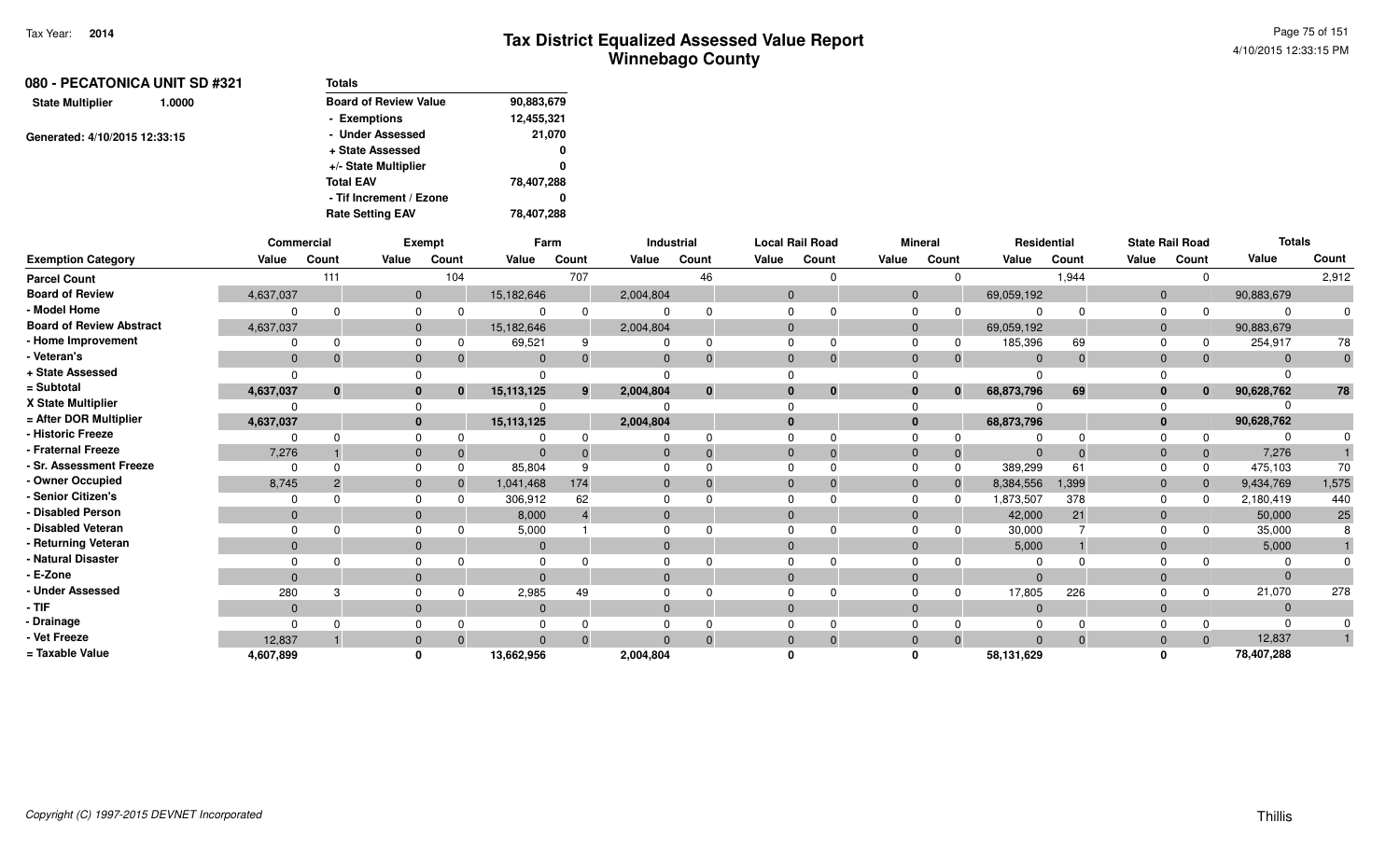| 081 - DURAND UNIT SD #322     | Totals                       |            |
|-------------------------------|------------------------------|------------|
| 1.0000                        | <b>Board of Review Value</b> | 85,983,133 |
|                               | - Exemptions                 | 10,969,624 |
|                               | - Under Assessed             | 7.913      |
| Generated: 4/10/2015 12:33:15 | + State Assessed             | 0          |
|                               | +/- State Multiplier         | 0          |
|                               | <b>Total EAV</b>             | 75,005,596 |
|                               | - Tif Increment / Ezone      | 249.316    |
|                               | <b>Rate Setting EAV</b>      | 74,756,280 |
|                               |                              |            |

|                                 |                | <b>Commercial</b> |              | Exempt   |              | Farm           |          | Industrial   | <b>Local Rail Road</b> |          |              | <b>Mineral</b> | Residential |          |                | <b>State Rail Road</b> | <b>Totals</b> |       |
|---------------------------------|----------------|-------------------|--------------|----------|--------------|----------------|----------|--------------|------------------------|----------|--------------|----------------|-------------|----------|----------------|------------------------|---------------|-------|
| <b>Exemption Category</b>       | Value          | Count             | Value        | Count    | Value        | Count          | Value    | Count        | Value                  | Count    | Value        | Count          | Value       | Count    | Value          | Count                  | Value         | Count |
| <b>Parcel Count</b>             |                | 95                |              | 68       |              | 993            |          | 18           |                        |          |              | $\Omega$       |             | 2,135    |                |                        |               | 3,309 |
| <b>Board of Review</b>          | 4,627,873      |                   | $\mathbf{0}$ |          | 18,391,475   |                | 292,573  |              | $\Omega$               |          | $\mathbf{0}$ |                | 62,671,212  |          | $\Omega$       |                        | 85,983,133    |       |
| - Model Home                    |                | $\Omega$          | $\Omega$     |          |              |                |          |              |                        |          | <sup>0</sup> |                |             |          |                |                        | $\Omega$      |       |
| <b>Board of Review Abstract</b> | 4,627,873      |                   | $\mathbf{0}$ |          | 18,391,475   |                | 292,573  |              |                        |          | $\mathbf{0}$ |                | 62,671,212  |          | $\overline{0}$ |                        | 85,983,133    |       |
| - Home Improvement              | $\Omega$       | $\Omega$          | $\Omega$     |          | 16,439       | 2              |          | $\Omega$     |                        |          | <sup>0</sup> |                | 94,422      | 12       |                |                        | 110,861       | 14    |
| - Veteran's                     | $\overline{0}$ | $\Omega$          | $\mathbf{0}$ |          | $\mathbf{0}$ |                |          | $\Omega$     | $\Omega$               |          | $\Omega$     | 0              | $\Omega$    | $\Omega$ | $\Omega$       |                        | $\Omega$      |       |
| + State Assessed                | $\Omega$       |                   |              |          |              |                |          |              |                        |          |              |                |             |          |                |                        | $\Omega$      |       |
| = Subtotal                      | 4,627,873      | $\bf{0}$          | $\bf{0}$     | $\bf{0}$ | 18,375,036   | $\overline{2}$ | 292,573  | $\mathbf{0}$ |                        | $\bf{0}$ | $\bf{0}$     | $\bf{0}$       | 62,576,790  | 12       | $\bf{0}$       | $\mathbf{0}$           | 85,872,272    | 14    |
| X State Multiplier              |                |                   |              |          |              |                |          |              |                        |          |              |                |             |          |                |                        |               |       |
| = After DOR Multiplier          | 4,627,873      |                   | $\bf{0}$     |          | 18,375,036   |                | 292,573  |              |                        |          | $\bf{0}$     |                | 62,576,790  |          |                |                        | 85,872,272    |       |
| - Historic Freeze               |                | <sup>n</sup>      |              |          |              |                |          |              |                        |          |              |                |             |          |                |                        |               |       |
| - Fraternal Freeze              | 24,922         |                   | $\mathbf 0$  |          | $\Omega$     |                |          | $\Omega$     |                        |          | $\Omega$     | -0             |             |          | $\Omega$       |                        | 24,922        |       |
| - Sr. Assessment Freeze         | $\Omega$       | ∩                 | $\Omega$     |          | 173,319      | 22             |          |              |                        |          | $\Omega$     | $\Omega$       | 526,678     | 65       |                |                        | 699,997       | 87    |
| - Owner Occupied                | 6,000          |                   | $\mathbf{0}$ |          | 1,311,788    | 219            |          | $\Omega$     | $\Omega$               |          | $\Omega$     | $\overline{0}$ | 6,360,000   | 1,060    | $\Omega$       |                        | 7,677,788     | 1,280 |
| - Senior Citizen's              | 5,000          |                   |              |          | 426,257      | 86             |          |              |                        |          |              |                | 1,903,361   | 382      |                |                        | 2,334,618     | 469   |
| - Disabled Person               | $\overline{0}$ |                   | $\mathbf{0}$ |          | 10,000       |                | $\Omega$ |              | $\Omega$               |          | $\Omega$     |                | 40,000      | 20       | $\Omega$       |                        | 50,000        | 25    |
| - Disabled Veteran              | $\Omega$       | ∩                 | $\Omega$     |          | 10,000       |                |          |              |                        |          | $\Omega$     |                | 25,000      |          |                |                        | 35,000        |       |
| - Returning Veteran             | $\Omega$       |                   | $\Omega$     |          | $\Omega$     |                | $\Omega$ |              | $\Omega$               |          | $\Omega$     |                | $\Omega$    |          | $\Omega$       |                        | $\Omega$      |       |
| - Natural Disaster              |                |                   |              |          |              |                |          |              |                        |          |              |                |             |          |                |                        |               |       |
| - E-Zone                        | $\Omega$       |                   | $\mathbf{0}$ |          | $\Omega$     |                | $\Omega$ |              | $\Omega$               |          | $\Omega$     |                | $\Omega$    |          |                |                        | $\Omega$      |       |
| - Under Assessed                | $\Omega$       | $\Omega$          |              |          | 4,118        | 67             |          |              |                        |          |              |                | 3,795       | 97       |                |                        | 7,913         | 164   |
| $-$ TIF                         | 159,826        |                   | $\Omega$     |          | $\Omega$     |                | 37,702   |              |                        |          | $\Omega$     |                | 51,788      |          | $\Omega$       |                        | 249,316       |       |
| - Drainage                      |                | <sup>n</sup>      |              |          |              |                |          |              |                        |          |              |                |             |          |                |                        | $\Omega$      |       |
| - Vet Freeze                    | 36,438         |                   | $\mathbf{0}$ |          | $\Omega$     | $\Omega$       | $\Omega$ | $\Omega$     | $\Omega$               |          | $\Omega$     | $\Omega$       | $\Omega$    | $\Omega$ | $\Omega$       | $\Omega$               | 36,438        |       |
| = Taxable Value                 | 4,395,687      |                   | $\Omega$     |          | 16,439,554   |                | 254,871  |              |                        |          |              |                | 53,666,168  |          |                |                        | 74,756,280    |       |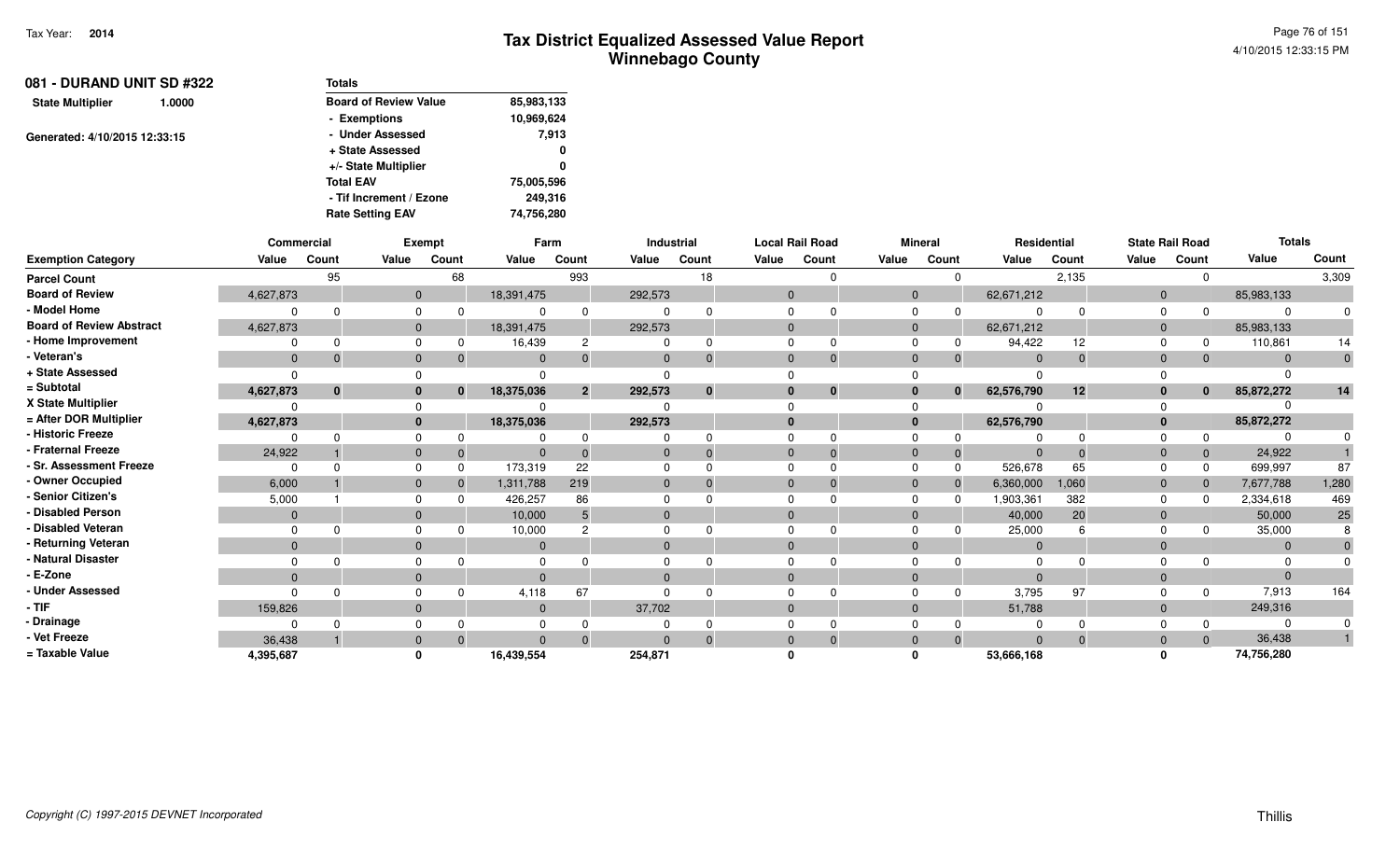| 082 - WINNEBAGO UNIT SD #323      | Totals                       |             |
|-----------------------------------|------------------------------|-------------|
| <b>State Multiplier</b><br>1.0000 | <b>Board of Review Value</b> | 168,778,048 |
|                                   | - Exemptions                 | 20,814,094  |
| Generated: 4/10/2015 12:33:15     | - Under Assessed             | 29,801      |
|                                   | + State Assessed             | 1,414,768   |
|                                   | +/- State Multiplier         | 0           |
|                                   | <b>Total EAV</b>             | 149,348,921 |
|                                   | - Tif Increment / Ezone      | 0           |
|                                   | <b>Rate Setting EAV</b>      | 149,348,921 |
|                                   |                              |             |

|                                 | Commercial   |              |              | <b>Exempt</b> |              | Farm  |           | <b>Industrial</b> |              | <b>Local Rail Road</b> |              | <b>Mineral</b> | <b>Residential</b> |          |                | <b>State Rail Road</b> | <b>Totals</b> |          |
|---------------------------------|--------------|--------------|--------------|---------------|--------------|-------|-----------|-------------------|--------------|------------------------|--------------|----------------|--------------------|----------|----------------|------------------------|---------------|----------|
| <b>Exemption Category</b>       | Value        | Count        | Value        | Count         | Value        | Count | Value     | Count             | Value        | Count                  | Value        | Count          | Value              | Count    | Value          | Count                  | Value         | Count    |
| <b>Parcel Count</b>             |              | 135          |              | 103           |              | 1,143 |           | 39                |              |                        |              | $\Omega$       |                    | 3,130    |                | $\Omega$               |               | 4,554    |
| <b>Board of Review</b>          | 9,943,909    |              | $\Omega$     |               | 30,167,409   |       | 4,399,881 |                   | 539,976      |                        | $\Omega$     |                | 123,726,873        |          | $\overline{0}$ |                        | 168,778,048   |          |
| - Model Home                    |              |              | $\Omega$     |               |              |       |           | $\mathbf 0$       |              |                        |              |                |                    |          | O              |                        |               |          |
| <b>Board of Review Abstract</b> | 9,943,909    |              | $\Omega$     |               | 30,167,409   |       | 4,399,881 |                   | 539,976      |                        | $\Omega$     |                | 123,726,873        |          | $\Omega$       |                        | 168,778,048   |          |
| - Home Improvement              |              |              | $\Omega$     |               | 87,828       | 12    |           | 0                 |              |                        | $\Omega$     |                | 455,670            | 116      | $\Omega$       |                        | 543,498       | 128      |
| - Veteran's                     | $\mathbf{0}$ |              | $\Omega$     |               | $\Omega$     |       | $\Omega$  | $\mathbf{0}$      | $\Omega$     |                        | $\Omega$     | $\mathbf{0}$   | $\Omega$           | $\Omega$ | $\Omega$       | $\mathbf{0}$           | $\Omega$      |          |
| + State Assessed                |              |              |              |               |              |       |           |                   |              |                        |              |                |                    |          | 1,414,768      |                        | 1,414,768     |          |
| = Subtotal                      | 9,943,909    | $\mathbf{0}$ | $\bf{0}$     | $\mathbf{0}$  | 30,079,581   | 12    | 4,399,881 | $\mathbf{0}$      | 539,976      | $\bf{0}$               | $\bf{0}$     | $\mathbf{0}$   | 123,271,203        | 116      | 1,414,768      | $\mathbf{0}$           | 169,649,318   | 128      |
| X State Multiplier              |              |              |              |               |              |       |           |                   |              |                        |              |                |                    |          |                |                        |               |          |
| = After DOR Multiplier          | 9,943,909    |              | $\mathbf{0}$ |               | 30,079,581   |       | 4,399,881 |                   | 539,976      |                        | $\bf{0}$     |                | 123,271,203        |          | 1,414,768      |                        | 169,649,318   |          |
| - Historic Freeze               |              |              | $\Omega$     |               |              |       |           | 0                 |              |                        |              |                |                    |          |                | $\Omega$               |               |          |
| - Fraternal Freeze              | 12,956       |              | $\mathbf{0}$ |               |              |       | 0         | $\Omega$          | $\mathbf{0}$ |                        | $\Omega$     | 0              |                    |          | $\mathbf 0$    | $\mathbf{0}$           | 12,956        |          |
| - Sr. Assessment Freeze         |              |              | $\Omega$     | $\Omega$      | 188,375      | 19    |           |                   |              |                        | $\Omega$     |                | 1,061,410          | 118      |                | $\Omega$               | 1,249,785     | 137      |
| - Owner Occupied                | 18,000       |              | $\mathbf{0}$ |               | 1,482,000    | 247   | $\Omega$  | $\Omega$          | $\Omega$     |                        | $\Omega$     | $\mathbf{0}$   | 14,083,718         | 2,350    | $\overline{0}$ | $\mathbf{0}$           | 15,583,718    | 2,600    |
| - Senior Citizen's              |              |              |              |               | 525,000      | 105   |           |                   |              |                        |              | $\Omega$       | 2,734,137          | 549      | $\Omega$       | n                      | 3,259,137     | 654      |
| - Disabled Person               | 2,000        |              | $\Omega$     |               | 8,000        |       | $\Omega$  |                   |              |                        | $\Omega$     |                | 70,000             | 35       | $\Omega$       |                        | 80,000        | 40       |
| - Disabled Veteran              |              |              | $\Omega$     |               | 7,500        |       |           |                   |              |                        | <sup>0</sup> |                | 77,500             | 16       | $\Omega$       |                        | 85,000        | 18       |
| - Returning Veteran             | $\mathbf{0}$ |              | $\Omega$     |               | $\mathbf{0}$ |       | $\Omega$  |                   | $\Omega$     |                        | $\Omega$     |                | $\overline{0}$     |          | $\Omega$       |                        | $\Omega$      |          |
| - Natural Disaster              |              |              |              |               |              |       |           |                   |              |                        |              |                |                    |          |                |                        |               |          |
| - E-Zone                        | $\Omega$     |              | $\Omega$     |               |              |       | $\Omega$  |                   |              |                        | $\Omega$     |                |                    |          | $\Omega$       |                        |               |          |
| - Under Assessed                | 277          |              | $\Omega$     |               | 2,150        | 38    |           | <sup>n</sup>      | 136          |                        |              |                | 27,238             | 299      |                | $\Omega$               | 29,801        | 341      |
| · TIF                           | $\Omega$     |              | $\Omega$     |               | $\Omega$     |       | $\Omega$  |                   | $\Omega$     |                        | $\Omega$     |                | $\Omega$           |          | $\Omega$       |                        |               |          |
| - Drainage                      |              |              |              |               |              |       |           |                   |              |                        |              |                |                    |          |                |                        |               |          |
| - Vet Freeze                    | $\Omega$     |              | $\Omega$     |               |              |       |           | $\Omega$          | $\Omega$     |                        | $\Omega$     |                |                    |          |                | $\Omega$               |               | $\Omega$ |
| = Taxable Value                 | 9,910,676    |              |              |               | 27,866,556   |       | 4,399,881 |                   | 539,840      |                        |              |                | 105,217,200        |          | 1,414,768      |                        | 149,348,921   |          |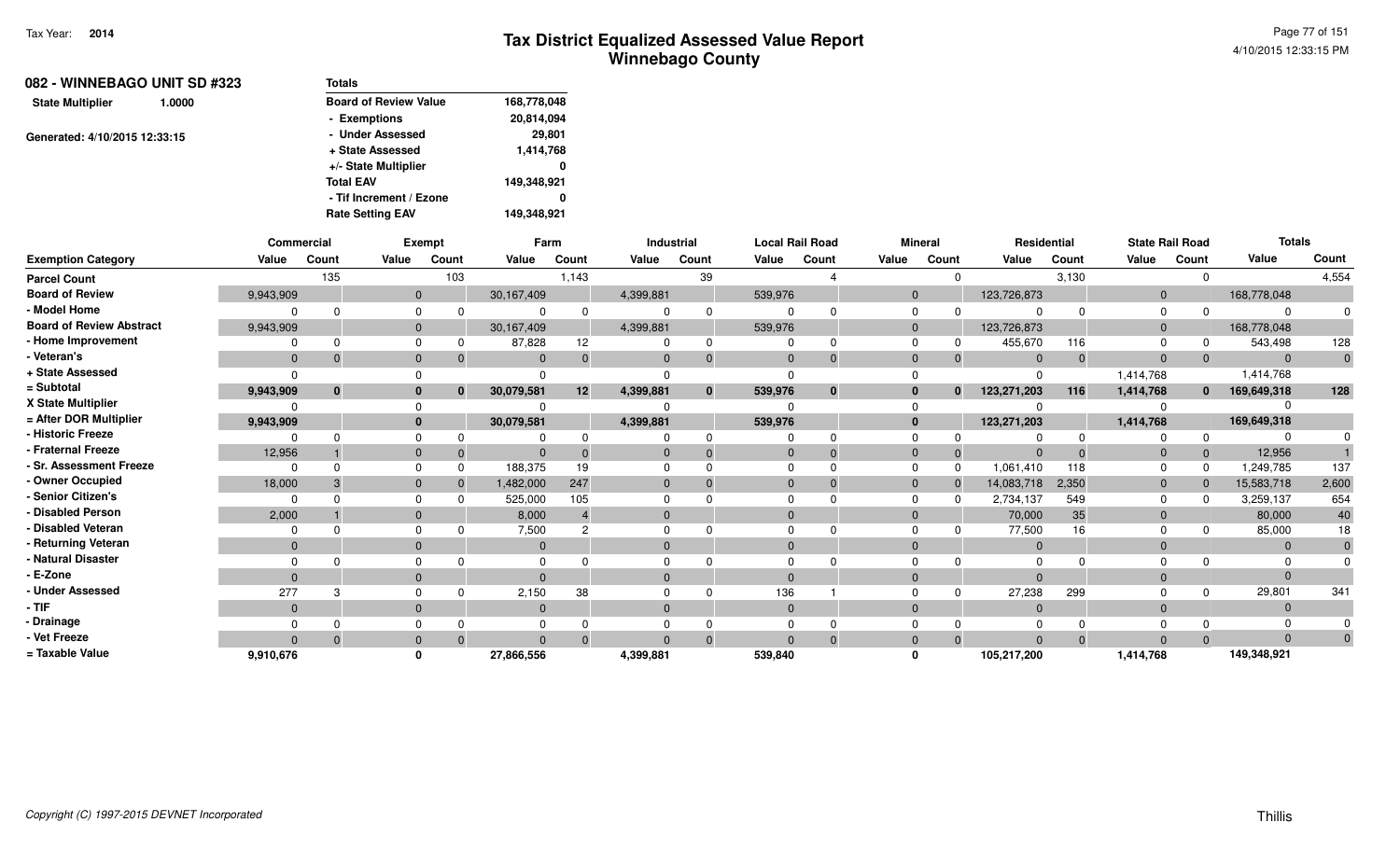| 083 - HIAWATHA SCHOOL DIST 426    | <b>Totals</b>                |         |
|-----------------------------------|------------------------------|---------|
| <b>State Multiplier</b><br>1.0000 | <b>Board of Review Value</b> | 626,696 |
|                                   | - Exemptions                 | 82,654  |
| Generated: 4/10/2015 12:33:15     | - Under Assessed             | 0       |
|                                   | + State Assessed             | 0       |
|                                   | +/- State Multiplier         | 0       |
|                                   | <b>Total EAV</b>             | 544.042 |
|                                   | - Tif Increment / Ezone      | 0       |
|                                   | <b>Rate Setting EAV</b>      | 544.042 |

|                                 |                | Commercial |              | Exempt                   |              | Farm     |              | Industrial |              | <b>Local Rail Road</b> |              | <b>Mineral</b> |              | Residential    |              | <b>State Rail Road</b> | <b>Totals</b> |              |
|---------------------------------|----------------|------------|--------------|--------------------------|--------------|----------|--------------|------------|--------------|------------------------|--------------|----------------|--------------|----------------|--------------|------------------------|---------------|--------------|
| <b>Exemption Category</b>       | Value          | Count      | Value        | Count                    | Value        | Count    | Value        | Count      | Value        | Count                  | Value        | Count          | Value        | Count          | Value        | Count                  | Value         | Count        |
| <b>Parcel Count</b>             |                |            |              |                          |              | 12       |              |            |              |                        |              |                |              | 9              |              | $\Omega$               |               | 21           |
| <b>Board of Review</b>          | $\overline{0}$ |            |              | $\mathbf 0$              | 235,441      |          | $\mathbf 0$  |            | $\mathbf{0}$ |                        | $\mathbf{0}$ |                | 391,255      |                | $\mathbf 0$  |                        | 626,696       |              |
| - Model Home                    | $\Omega$       |            | $\Omega$     |                          |              |          | $\Omega$     |            |              |                        |              |                |              | <sup>0</sup>   |              | $\Omega$               | ∩             | 0            |
| <b>Board of Review Abstract</b> | $\mathbf{0}$   |            |              | $\mathbf 0$              | 235,441      |          | $\mathbf 0$  |            | $\mathbf{0}$ |                        | $\mathbf{0}$ |                | 391,255      |                | $\mathbf 0$  |                        | 626,696       |              |
| - Home Improvement              |                |            |              |                          |              |          |              |            |              |                        |              |                |              |                |              |                        |               |              |
| Veteran's                       | $\mathbf{0}$   |            |              | $\mathbf{0}$             | $\mathbf{0}$ |          | $\mathbf{0}$ |            | $\mathbf{0}$ | $\Omega$               | $\mathbf{0}$ |                | $\mathbf{0}$ | $\mathbf 0$    | $\mathbf 0$  | $\Omega$               | $\Omega$      | $\mathbf{0}$ |
| + State Assessed                | $\Omega$       |            |              |                          | $\Omega$     |          |              |            |              |                        |              |                |              |                |              |                        |               |              |
| = Subtotal                      | $\bf{0}$       | $\bf{0}$   |              | $\mathbf{0}$<br>$\bf{0}$ | 235,441      | $\bf{0}$ | $\bf{0}$     | $\bf{0}$   | $\bf{0}$     | $\bf{0}$               | $\bf{0}$     | $\bf{0}$       | 391,255      | $\mathbf{0}$   | $\bf{0}$     | $\bf{0}$               | 626,696       | $\mathbf{0}$ |
| X State Multiplier              |                |            |              |                          |              |          |              |            |              |                        |              |                |              |                |              |                        |               |              |
| = After DOR Multiplier          | $\bf{0}$       |            |              | $\mathbf{0}$             | 235,441      |          | $\bf{0}$     |            | $\Omega$     |                        | $\bf{0}$     |                | 391,255      |                | $\bf{0}$     |                        | 626,696       |              |
| - Historic Freeze               |                |            | $\Omega$     |                          |              |          | $\Omega$     |            |              |                        |              |                |              |                |              |                        |               |              |
| - Fraternal Freeze              | $\mathbf{0}$   |            |              | $\mathbf{0}$             | $\mathbf{0}$ |          | $\Omega$     |            | $\mathbf{0}$ |                        | $\Omega$     |                | $\Omega$     | $\Omega$       | $\mathbf{0}$ | $\mathbf{0}$           | $\Omega$      |              |
| <b>Sr. Assessment Freeze</b>    |                |            | $\Omega$     |                          | $\Omega$     |          |              |            |              |                        |              |                | 14,654       | $\overline{c}$ |              | $\Omega$               | 14,654        |              |
| - Owner Occupied                | $\mathbf{0}$   |            |              | $\mathbf{0}$             | 18,000       |          | $\mathbf{0}$ |            | $\Omega$     |                        | $\Omega$     |                | 30,000       |                | $\mathbf{0}$ | $\Omega$               | 48,000        |              |
| Senior Citizen's                |                |            | $\Omega$     |                          | 10,000       |          | $\Omega$     |            |              |                        |              |                | 10,000       | റ              | $\Omega$     | n                      | 20,000        |              |
| <b>Disabled Person</b>          | $\mathbf{0}$   |            |              | $\mathbf{0}$             | $\mathbf{0}$ |          | $\mathbf{0}$ |            | $\Omega$     |                        | $\mathbf{0}$ |                | $\Omega$     |                | $\mathbf{0}$ |                        | $\Omega$      |              |
| - Disabled Veteran              | $\Omega$       |            | $\Omega$     |                          | $\Omega$     |          | $\Omega$     |            |              |                        | 0            |                |              | <sup>0</sup>   | 0            |                        |               |              |
| - Returning Veteran             | $\mathbf{0}$   |            |              | $\mathbf{0}$             | $\mathbf{0}$ |          | $\mathbf{0}$ |            | $\mathbf{0}$ |                        | $\mathbf{0}$ |                | $\Omega$     |                | $\mathbf{0}$ |                        | $\Omega$      | $\Omega$     |
| - Natural Disaster              |                |            | $\Omega$     |                          |              |          |              |            |              |                        |              |                |              |                |              |                        |               |              |
| ⋅ E-Zone                        | $\mathbf{0}$   |            |              | $\mathbf{0}$             | $\mathbf{0}$ |          | $\mathbf{0}$ |            | $\Omega$     |                        | $\mathbf{0}$ |                |              |                | $\mathbf{0}$ |                        |               |              |
| - Under Assessed                |                |            | $\Omega$     |                          |              |          | $\Omega$     |            |              |                        |              |                |              | <sup>0</sup>   |              |                        |               | $\Omega$     |
| · TIF                           | $\mathbf{0}$   |            |              | $\mathbf{0}$             | $\mathbf{0}$ |          | $\mathbf{0}$ |            | $\mathbf{0}$ |                        | $\mathbf{0}$ |                | $\Omega$     |                | $\mathbf{0}$ |                        | $\Omega$      |              |
| Drainage                        |                |            |              |                          |              |          |              |            |              |                        |              |                |              |                |              |                        |               |              |
| Vet Freeze                      | $\mathbf{0}$   |            | $\mathbf{0}$ |                          | $\Omega$     |          | $\mathbf{0}$ |            | $\mathbf{0}$ | 0                      | $\mathbf 0$  |                | $\Omega$     | $\mathbf{0}$   | $\mathbf{0}$ | $\Omega$               | $\Omega$      | $\mathbf{0}$ |
| = Taxable Value                 |                |            |              |                          | 207,441      |          |              |            |              |                        |              |                | 336,601      |                |              |                        | 544,042       |              |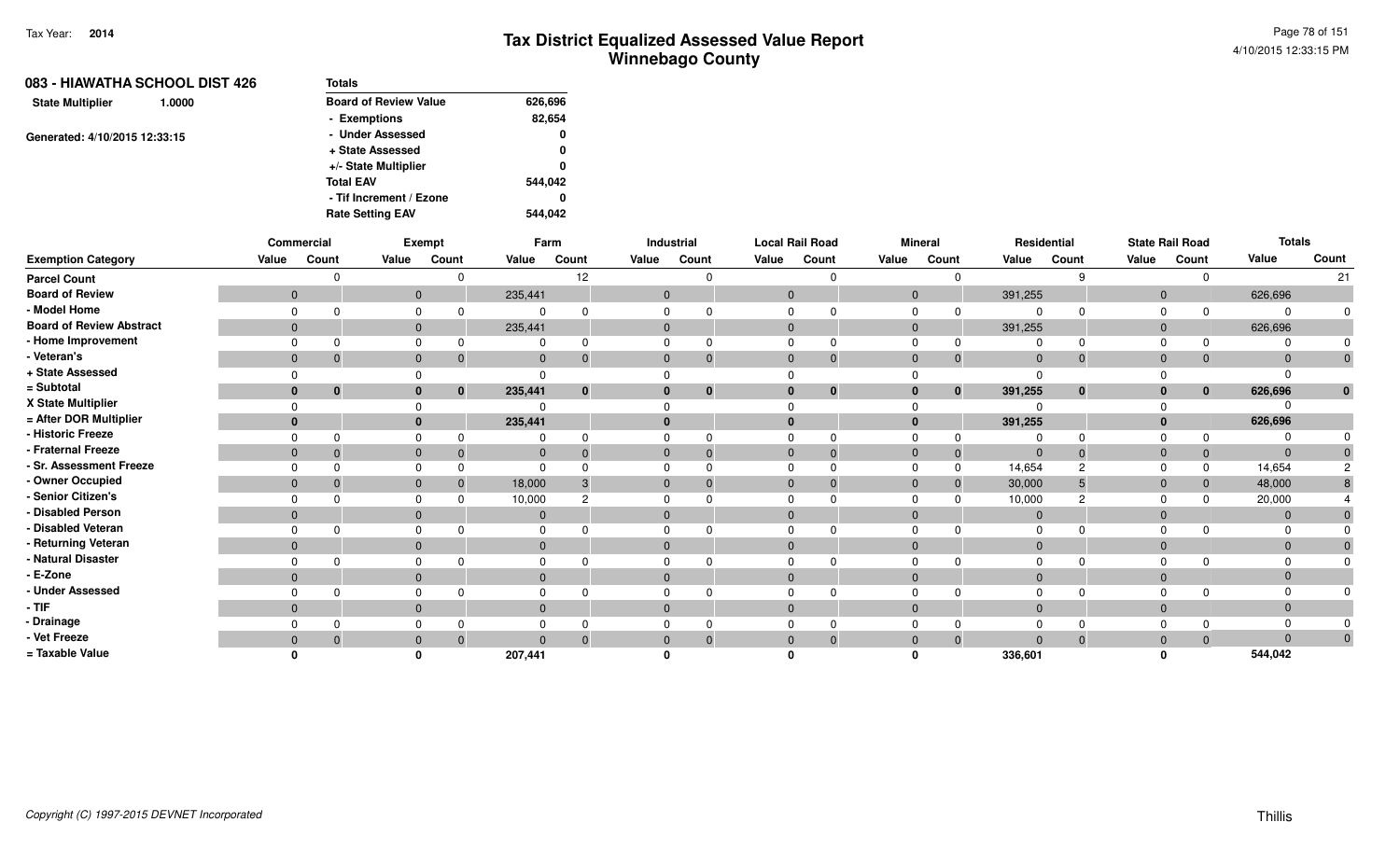| 084 - COMMUNITY COLLEGE 511       | <b>Totals</b>                |               |
|-----------------------------------|------------------------------|---------------|
| <b>State Multiplier</b><br>1.0000 | <b>Board of Review Value</b> | 4,250,570,032 |
|                                   | - Exemptions                 | 613,918,316   |
| Generated: 4/10/2015 12:33:15     | - Under Assessed             | 211,691       |
|                                   | + State Assessed             | 8,038,340     |
|                                   | +/- State Multiplier         | 0             |
|                                   | <b>Total EAV</b>             | 3,644,478,365 |
|                                   | - Tif Increment / Ezone      | 44,989,993    |
|                                   | <b>Rate Setting EAV</b>      | 3,599,488,372 |

|                                 | Commercial  |       |          | <b>Exempt</b> | Farm        |          | <b>Industrial</b> |              |                | <b>Local Rail Road</b> |                | <b>Mineral</b> | Residential        |          | <b>State Rail Road</b> |       | <b>Totals</b>   |         |
|---------------------------------|-------------|-------|----------|---------------|-------------|----------|-------------------|--------------|----------------|------------------------|----------------|----------------|--------------------|----------|------------------------|-------|-----------------|---------|
| <b>Exemption Category</b>       | Value       | Count | Value    | Count         | Value       | Count    | Value             | Count        | Value          | Count                  | Value          | Count          | Value              | Count    | Value                  | Count | Value           | Count   |
| <b>Parcel Count</b>             |             | 6,252 |          | 4,168         |             | 5,257    |                   | 2,884        |                | 35                     |                | $\Omega$       |                    | 107,075  |                        |       |                 | 125,671 |
| <b>Board of Review</b>          | 668,614,942 |       | $\Omega$ |               | 108,571,230 |          | 262,937,900       |              | 653,279        |                        | $\Omega$       |                | 3,209,792,681      |          | $\Omega$               |       | 4,250,570,032   |         |
| - Model Home                    |             |       |          |               |             |          |                   | റ            |                |                        |                |                |                    |          |                        |       | $\Omega$        |         |
| <b>Board of Review Abstract</b> | 668,614,942 |       | $\Omega$ |               | 108,571,230 |          | 262,937,900       |              | 653,279        |                        | -0             |                | 3,209,792,681      |          | $\Omega$               |       | 4,250,570,032   |         |
| - Home Improvement              | 820         |       |          |               | 298,831     | 44       |                   | 0            |                |                        |                |                | 5,413,435          | 2,436    |                        |       | 5,713,086       | 2,481   |
| · Veteran's                     |             |       |          | $\Omega$      |             |          | $\Omega$          | $\mathbf 0$  | $\Omega$       |                        |                | $\Omega$       | 410,471            | 10       | $\Omega$               |       | 410,471         | 10      |
| + State Assessed                |             |       |          |               |             |          |                   |              |                |                        |                |                |                    |          | 8,038,340              |       | 8,038,340       |         |
| = Subtotal                      | 668,614,122 |       |          | $\mathbf{0}$  | 108,272,399 | 44       | 262,937,900       | $\mathbf{0}$ | 653,279        | $\bf{0}$               |                |                | 0 3,203,968,775    | 2,453    | 8,038,340              |       | 0 4,252,484,815 | 2,498   |
| X State Multiplier              |             |       |          |               |             |          |                   |              |                |                        |                |                |                    |          |                        |       |                 |         |
| = After DOR Multiplier          | 668,614,122 |       | 0        |               | 108,272,399 |          | 262,937,900       |              | 653,279        |                        |                |                | 3,203,968,775      |          | 8,038,340              |       | 4,252,484,815   |         |
| - Historic Freeze               |             |       |          |               |             |          |                   |              |                |                        |                |                | 39,849             |          |                        |       | 39,849          |         |
| <b>Fraternal Freeze</b>         | 737,155     | 12    |          | $\Omega$      |             |          |                   | $\Omega$     | $\overline{0}$ |                        | $\overline{0}$ | $\Omega$       | $\Omega$           |          | $\mathbf 0$            |       | 737,155         | 12      |
| <b>Sr. Assessment Freeze</b>    | 236,134     | 21    |          | $\Omega$      | 686,319     | 81       |                   |              |                |                        |                |                | 18,113,251         | 3,748    | $\Omega$               |       | 19,035,704      | 3,850   |
| - Owner Occupied                | 5,845,433   | 167   | $\Omega$ | $\Omega$      | 6,613,256   | 1,103    | 44,926            |              | $\Omega$       |                        |                |                | 454,836,917 77,324 |          | $\Omega$               |       | 467,340,532     | 78,602  |
| Senior Citizen's                | 4,343,602   | 96    |          | $\Omega$      | 2,213,337   | 445      | 15,000            |              |                |                        |                |                | 107,356,687 21,714 |          | $\Omega$               |       | 113,928,626     | 22,258  |
| <b>Disabled Person</b>          | 2,000       |       | $\Omega$ |               | 40,000      | 20       | 2,000             |              | $\Omega$       |                        |                |                | 4,090,000          | 2,045    | $\Omega$               |       | 4,134,000       | 2,067   |
| <b>Disabled Veteran</b>         | 5,000       |       |          |               | 27,500      |          |                   |              |                |                        |                |                | 1,944,179          | 456      | $\Omega$               |       | 1,976,679       | 463     |
| Returning Veteran               | $\Omega$    |       | $\Omega$ |               | 5,000       |          | $\Omega$          |              | $\Omega$       |                        |                |                | 30,000             | 6        | $\Omega$               |       | 35,000          |         |
| <b>Natural Disaster</b>         |             |       |          |               |             |          |                   |              |                |                        |                |                |                    |          |                        |       |                 |         |
| E-Zone                          |             |       | $\Omega$ |               |             |          | 145.864           |              | $\cap$         |                        |                |                | $\Omega$           |          | $\Omega$               |       | 145,864         |         |
| <b>Under Assessed</b>           | 9,560       | 114   |          |               | 23,747      | 396      | 4,390             | 54           | 663            |                        |                | $\Omega$       | 173,331            | 2,168    |                        |       | 211,691         | 2,741   |
| · TIF                           | 26,208,383  |       | $\Omega$ |               | 207,681     |          | 13,446,391        |              | $\Omega$       |                        | $\Omega$       |                | 4,981,674          |          | $\Omega$               |       | 44,844,129      |         |
| Drainage                        |             |       |          |               |             |          |                   |              |                |                        |                |                |                    |          |                        |       | $\Omega$        |         |
| Vet Freeze                      | 567,214     | 11    | $\Omega$ | $\Omega$      |             | $\Omega$ | $\Omega$          | $\Omega$     | $\Omega$       | $\Omega$               | $\Omega$       | $\Omega$       | $\Omega$           | $\Omega$ | $\Omega$               |       | 567,214         | 11      |
| = Taxable Value                 | 630,659,641 |       |          |               | 98,455,559  |          | 249,279,329       |              | 652,616        |                        |                |                | 2,612,402,887      |          | 8,038,340              |       | 3,599,488,372   |         |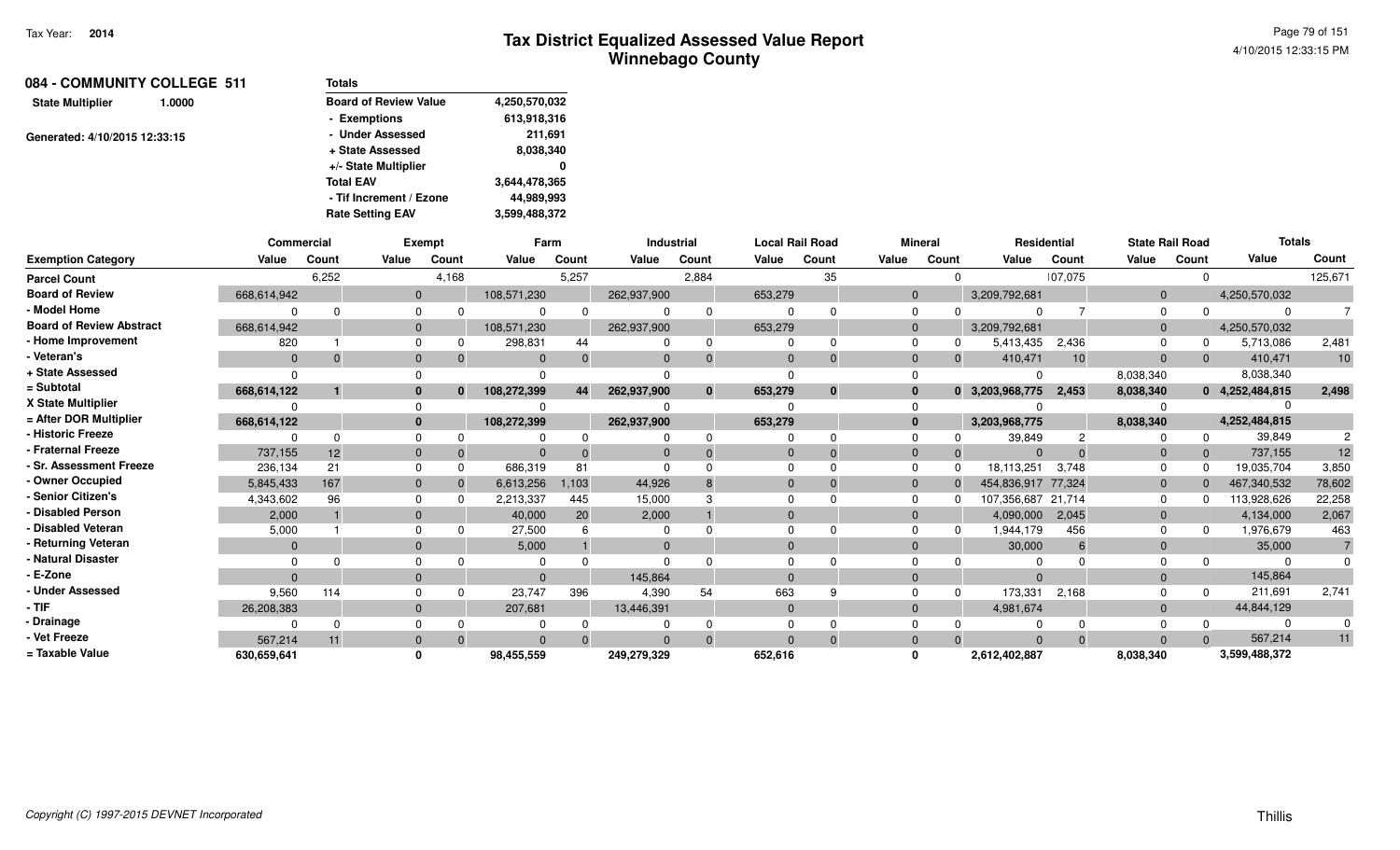| 085 - COMMUNITY COLLEGE 523       | <b>Totals</b>                |         |
|-----------------------------------|------------------------------|---------|
| <b>State Multiplier</b><br>1.0000 | <b>Board of Review Value</b> | 626,696 |
|                                   | - Exemptions                 | 82,654  |
| Generated: 4/10/2015 12:33:15     | - Under Assessed             | 0       |
|                                   | + State Assessed             | 0       |
|                                   | +/- State Multiplier         | 0       |
|                                   | <b>Total EAV</b>             | 544.042 |
|                                   | - Tif Increment / Ezone      | 0       |
|                                   | <b>Rate Setting EAV</b>      | 544.042 |

|                                 |              | Commercial   |          | Exempt                   |                | Farm         |              | Industrial   | <b>Local Rail Road</b> |          |              | <b>Mineral</b> |                | Residential |                | <b>State Rail Road</b> | <b>Totals</b> |       |
|---------------------------------|--------------|--------------|----------|--------------------------|----------------|--------------|--------------|--------------|------------------------|----------|--------------|----------------|----------------|-------------|----------------|------------------------|---------------|-------|
| <b>Exemption Category</b>       | Value        | Count        | Value    | Count                    | Value          | Count        | Value        | Count        | Value                  | Count    | Value        | Count          | Value          | Count       | Value          | Count                  | Value         | Count |
| <b>Parcel Count</b>             |              |              |          | $\Omega$                 |                | 12           |              | <sup>n</sup> |                        |          |              |                |                |             |                |                        |               | 21    |
| <b>Board of Review</b>          | $\mathbf{0}$ |              |          | $\overline{0}$           | 235,441        |              |              | $\mathbf{0}$ | $\mathbf{0}$           |          | $\mathbf{0}$ |                | 391,255        |             | $\overline{0}$ |                        | 626,696       |       |
| - Model Home                    |              |              |          | $\Omega$                 |                |              |              |              |                        |          |              |                |                |             |                | $\Omega$               |               |       |
| <b>Board of Review Abstract</b> | $\mathbf{0}$ |              |          | $\mathbf{0}$             | 235,441        |              | $\Omega$     |              | $\mathbf{0}$           |          | $\mathbf{0}$ |                | 391,255        |             | $\mathbf{0}$   |                        | 626,696       |       |
| - Home Improvement              |              |              |          |                          |                |              |              |              |                        |          |              |                |                |             |                | $\Omega$               |               |       |
| - Veteran's                     | $\mathbf 0$  |              |          | $\mathbf{0}$<br>0        | 0              |              | $\mathbf{0}$ | $\mathbf{0}$ | $\mathbf{0}$           |          | $\mathbf{0}$ | $\mathbf 0$    | $\overline{0}$ |             | $\overline{0}$ | $\mathbf{0}$           |               |       |
| + State Assessed                |              |              |          |                          |                |              |              |              |                        |          |              |                |                |             |                |                        |               |       |
| = Subtotal                      | $\mathbf{0}$ | $\mathbf{0}$ |          | $\bf{0}$<br>$\mathbf{0}$ | 235,441        | $\mathbf{0}$ | 0            | $\bf{0}$     | $\bf{0}$               | $\bf{0}$ | $\bf{0}$     | $\mathbf{0}$   | 391,255        | $\bf{0}$    | $\bf{0}$       | $\mathbf{0}$           | 626,696       |       |
| X State Multiplier              |              |              |          |                          |                |              |              |              |                        |          |              |                |                |             |                |                        |               |       |
| = After DOR Multiplier          | $\mathbf{0}$ |              |          | $\mathbf{0}$             | 235,441        |              | $\bf{0}$     |              |                        |          | $\bf{0}$     |                | 391,255        |             | $\mathbf{0}$   |                        | 626,696       |       |
| - Historic Freeze               |              |              | $\Omega$ |                          |                |              |              |              |                        |          | $\Omega$     |                |                |             |                | $\Omega$               |               |       |
| - Fraternal Freeze              | $\mathbf{0}$ |              |          | $\Omega$                 | $\Omega$       |              | $\Omega$     | $\mathbf{0}$ | $\Omega$               |          | $\Omega$     | $\overline{0}$ | $\Omega$       |             | $\Omega$       | $\mathbf 0$            | $\Omega$      |       |
| - Sr. Assessment Freeze         |              |              |          |                          |                |              |              |              |                        |          |              | $\Omega$       | 14,654         |             |                | 0                      | 14,654        |       |
| - Owner Occupied                | $\mathbf{0}$ |              |          | $\mathbf{0}$             | 18,000         |              | $\Omega$     | $\Omega$     | $\Omega$               |          | $\Omega$     | $\overline{0}$ | 30,000         |             | $\mathbf{0}$   | $\mathbf{0}$           | 48,000        |       |
| - Senior Citizen's              |              |              | $\Omega$ |                          | 10,000         |              |              |              |                        |          | $\Omega$     |                | 10,000         |             |                | $\Omega$               | 20,000        |       |
| - Disabled Person               | $\mathbf{0}$ |              |          | $\mathbf{0}$             | 0              |              | $\Omega$     |              | $\Omega$               |          | $\mathbf{0}$ |                | $\mathbf 0$    |             | $\overline{0}$ |                        |               |       |
| - Disabled Veteran              |              |              |          |                          |                |              |              |              |                        |          |              |                |                |             |                |                        |               |       |
| - Returning Veteran             | $\mathbf{0}$ |              |          | $\mathbf{0}$             | $\overline{0}$ |              | $\Omega$     |              | $\Omega$               |          | $\Omega$     |                | $\Omega$       |             | $\overline{0}$ |                        | $\Omega$      |       |
| - Natural Disaster              |              |              |          | 0                        |                |              |              |              |                        |          |              |                |                |             |                |                        |               |       |
| - E-Zone                        | $\mathbf{0}$ |              |          | $\Omega$                 |                |              | $\Omega$     |              | $\Omega$               |          | $\Omega$     |                | $\Omega$       |             | $\Omega$       |                        |               |       |
| - Under Assessed                |              |              | $\Omega$ |                          |                |              |              |              |                        |          |              |                |                |             |                |                        |               |       |
| - TIF                           | $\mathbf{0}$ |              |          | $\Omega$                 |                |              | $\Omega$     |              | $\Omega$               |          | $\Omega$     |                | $\Omega$       |             | $\Omega$       |                        | $\Omega$      |       |
| - Drainage                      |              |              |          |                          |                |              |              |              |                        |          |              |                |                |             |                |                        |               |       |
| - Vet Freeze                    | $\Omega$     |              |          | $\Omega$<br>$\Omega$     |                |              | $\Omega$     | $\Omega$     |                        |          | $\Omega$     | $\overline{0}$ |                |             | $\Omega$       | $\mathbf{0}$           |               | 0     |
| = Taxable Value                 |              |              |          |                          | 207,441        |              |              |              |                        |          |              |                | 336.601        |             |                |                        | 544,042       |       |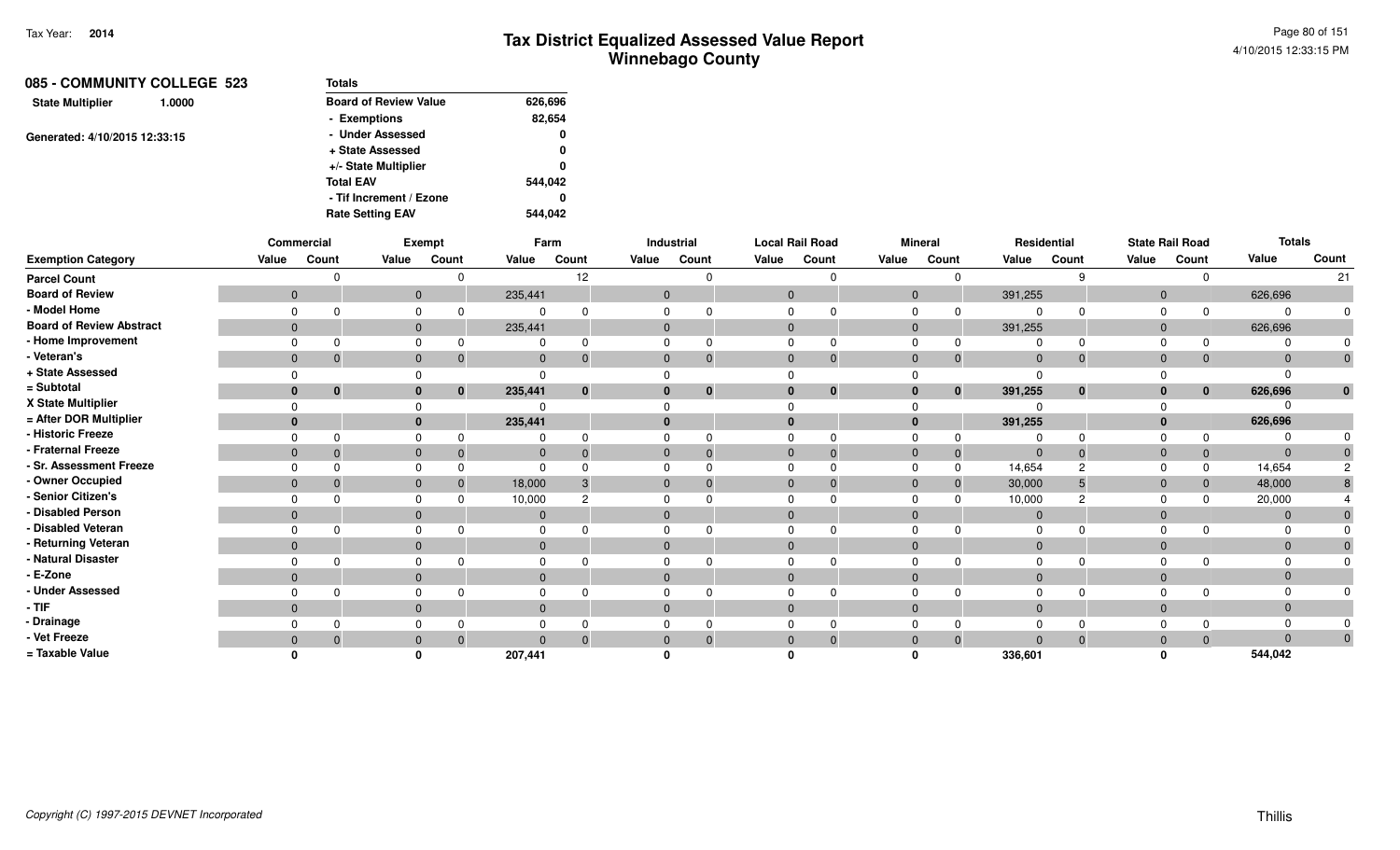| 088 - NORTH MAIN & AUBURN TIF     | Totals                       |           |
|-----------------------------------|------------------------------|-----------|
| <b>State Multiplier</b><br>1.0000 | <b>Board of Review Value</b> | 1,362,505 |
|                                   | - Exemptions                 | 75,993    |
| Generated: 4/10/2015 12:33:15     | - Under Assessed             | 0         |
|                                   | + State Assessed             | 0         |
|                                   | +/- State Multiplier         | 0         |
|                                   | <b>Total EAV</b>             | 1,286,512 |
|                                   | - Tif Increment / Ezone      | 9,001     |
|                                   | <b>Rate Setting EAV</b>      | 1,277,511 |

|                                 |                | Commercial |              | Exempt                       |              | Farm                          |              | Industrial |              | <b>Local Rail Road</b> |                | <b>Mineral</b>       |             | Residential  |                | <b>State Rail Road</b> | <b>Totals</b> |              |
|---------------------------------|----------------|------------|--------------|------------------------------|--------------|-------------------------------|--------------|------------|--------------|------------------------|----------------|----------------------|-------------|--------------|----------------|------------------------|---------------|--------------|
| <b>Exemption Category</b>       | Value          | Count      | Value        | Count                        | Value        | Count                         | Value        | Count      | Value        | Count                  | Value          | Count                | Value       | Count        | Value          | Count                  | Value         | Count        |
| <b>Parcel Count</b>             |                | 35         |              |                              |              |                               |              |            |              |                        |                | $\Omega$             |             | 32           |                | 0                      |               | 72           |
| <b>Board of Review</b>          | 857,447        |            | $\mathbf{0}$ |                              |              | $\mathbf{0}$                  | 40,395       |            | $\mathbf{0}$ |                        | $\overline{0}$ |                      | 464,663     |              | $\mathbf{0}$   |                        | 1,362,505     |              |
| - Model Home                    | $\Omega$       |            | 0            |                              | 0            |                               | 0            |            |              |                        | 0              | $\Omega$             | $\Omega$    | $\Omega$     | 0              | $\Omega$               |               | 0            |
| <b>Board of Review Abstract</b> | 857,447        |            | $\mathbf{0}$ |                              |              | $\mathbf{0}$                  | 40,395       |            | $\mathbf{0}$ |                        |                | $\mathbf{0}$         | 464,663     |              | $\overline{0}$ |                        | 1,362,505     |              |
| - Home Improvement              |                |            | $\Omega$     |                              |              |                               |              |            |              |                        | $\Omega$       |                      | 0           | $\Omega$     | $\Omega$       | $\Omega$               |               |              |
| - Veteran's                     | $\mathbf{0}$   | -0         | $\mathbf{0}$ | -0                           |              | $\mathbf 0$<br>$\overline{0}$ | $\mathbf 0$  |            | $\mathbf{0}$ |                        | $\mathbf 0$    | $\Omega$             | $\mathbf 0$ | $\mathbf{0}$ | $\mathbf{0}$   | 0                      | $\Omega$      | $\mathbf 0$  |
| + State Assessed                | $\Omega$       |            | $\Omega$     |                              |              |                               | $\Omega$     |            |              |                        |                |                      | $\Omega$    |              |                |                        |               |              |
| = Subtotal                      | 857,447        | $\bf{0}$   |              | $\mathbf{0}$<br>$\mathbf{0}$ | $\bf{0}$     | $\mathbf{0}$                  | 40,395       |            |              | $\bf{0}$               |                | $\bf{0}$<br>$\bf{0}$ | 464,663     | $\bf{0}$     | $\mathbf{0}$   | $\bf{0}$               | 1,362,505     | $\mathbf{0}$ |
| X State Multiplier              | $\Omega$       |            | $\Omega$     |                              |              |                               |              |            |              |                        |                |                      | $\Omega$    |              |                |                        |               |              |
| = After DOR Multiplier          | 857,447        |            | $\bf{0}$     |                              | $\bf{0}$     |                               | 40,395       |            | $\bf{0}$     |                        | $\bf{0}$       |                      | 464,663     |              | $\mathbf{0}$   |                        | 1,362,505     |              |
| - Historic Freeze               | 0              | $\Omega$   | $\mathbf 0$  |                              | 0            |                               | 0            |            | $\Omega$     |                        | $\Omega$       |                      | $\Omega$    | $\Omega$     | $\Omega$       |                        |               |              |
| - Fraternal Freeze              | $\mathbf{0}$   | - 0        | $\mathbf{0}$ | - 0                          |              | $\mathbf{0}$<br>$\Omega$      | $\mathbf 0$  |            | $\mathbf{0}$ |                        | $\mathbf 0$    | $\Omega$             | $\mathbf 0$ | $\Omega$     | $\mathbf 0$    | $\Omega$               | $\Omega$      |              |
| - Sr. Assessment Freeze         | $\Omega$       |            | 0            |                              | 0            |                               | 0            |            |              |                        | $\Omega$       |                      | $\Omega$    | $\Omega$     | $\Omega$       |                        |               |              |
| - Owner Occupied                | $\Omega$       |            | $\mathbf{0}$ |                              | $\Omega$     |                               | $\mathbf 0$  |            | $\Omega$     |                        | $\mathbf{0}$   |                      | 68,993      | 12           | $\mathbf{0}$   | $\Omega$               | 68,993        | 12           |
| - Senior Citizen's              | $\Omega$       |            | $\mathbf 0$  |                              | 0            |                               | 0            |            |              |                        | $\Omega$       |                      | 5,000       |              | $\Omega$       |                        | 5,000         |              |
| - Disabled Person               | $\Omega$       |            | $\mathbf{0}$ |                              | $\Omega$     |                               | $\mathbf{0}$ |            | $\Omega$     |                        | $\mathbf{0}$   |                      | 2,000       |              | $\mathbf{0}$   |                        | 2,000         |              |
| - Disabled Veteran              | $\Omega$       | $\Omega$   | 0            |                              | 0            |                               | 0            |            | $\Omega$     |                        | $\Omega$       |                      | $\Omega$    | $\Omega$     | $\Omega$       |                        |               |              |
| - Returning Veteran             | $\overline{0}$ |            | $\mathbf{0}$ |                              | $\mathbf{0}$ |                               | $\mathbf{0}$ |            | $\mathbf{0}$ |                        |                | $\mathbf{0}$         | $\mathbf 0$ |              | $\mathbf{0}$   |                        | $\Omega$      |              |
| - Natural Disaster              | $\Omega$       |            | $\mathbf 0$  |                              | 0            |                               | 0            |            |              |                        | $\mathbf 0$    |                      | $\Omega$    |              | $\Omega$       |                        |               |              |
| - E-Zone                        | $\Omega$       |            | $\mathbf{0}$ |                              | $\Omega$     |                               | $\mathbf{0}$ |            | $\Omega$     |                        | $\overline{0}$ |                      | $\Omega$    |              | $\mathbf{0}$   |                        |               |              |
| - Under Assessed                | $\Omega$       | $\Omega$   | $\Omega$     |                              | $\Omega$     |                               | 0            |            |              |                        | $\Omega$       |                      | $\Omega$    | $\Omega$     | $\Omega$       |                        |               |              |
| - TIF-                          | 5,501          |            | $\mathbf{0}$ |                              | $\mathbf{0}$ |                               | $\mathbf{0}$ |            | $\mathbf{0}$ |                        | $\mathbf{0}$   |                      | 3,500       |              | $\mathbf{0}$   |                        | 9,001         |              |
| - Drainage                      | $\Omega$       |            | $\mathbf 0$  |                              | 0            |                               | 0            |            |              |                        | $\Omega$       |                      | 0           |              | $\Omega$       |                        |               |              |
| - Vet Freeze                    | $\Omega$       | $\Omega$   | $\mathbf{0}$ |                              | $\mathbf 0$  | $\Omega$                      |              |            |              |                        | $\mathbf{0}$   | $\Omega$             | $\Omega$    | $\mathbf{0}$ | $\mathbf{0}$   | $\Omega$               | $\Omega$      | $\mathbf 0$  |
| = Taxable Value                 | 851,946        |            | $\mathbf{0}$ |                              |              |                               | 40,395       |            |              |                        |                |                      | 385,170     |              | $\Omega$       |                        | 1,277,511     |              |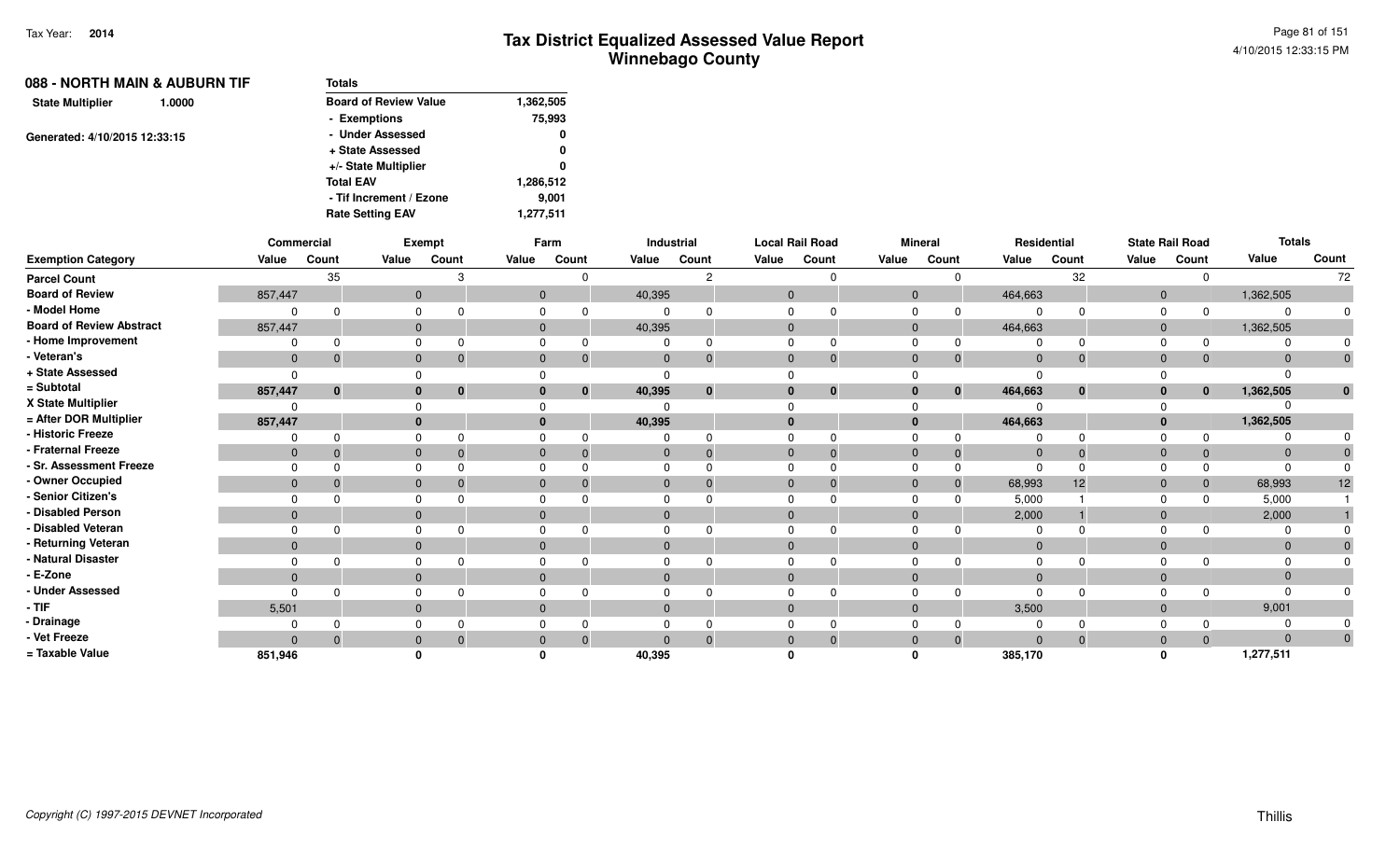| 089 - JACKSON SCHOOL TIF      |        | Totals                       |           |  |  |
|-------------------------------|--------|------------------------------|-----------|--|--|
| <b>State Multiplier</b>       | 1.0000 | <b>Board of Review Value</b> | 8,634,985 |  |  |
|                               |        | - Exemptions                 | 1,530,218 |  |  |
| Generated: 4/10/2015 12:33:15 |        | - Under Assessed             | 241       |  |  |
|                               |        | + State Assessed             | 0         |  |  |
|                               |        | +/- State Multiplier         | 0         |  |  |
|                               |        | <b>Total EAV</b>             | 7,104,526 |  |  |
|                               |        | - Tif Increment / Ezone      | 215,765   |  |  |
|                               |        | <b>Rate Setting EAV</b>      | 6,888,761 |  |  |

|                                 |                | Commercial   |          | <b>Exempt</b> |              | Farm         |       | Industrial   | <b>Local Rail Road</b> |          |              | <b>Mineral</b> |           | Residential |              | <b>State Rail Road</b> | <b>Totals</b> |       |
|---------------------------------|----------------|--------------|----------|---------------|--------------|--------------|-------|--------------|------------------------|----------|--------------|----------------|-----------|-------------|--------------|------------------------|---------------|-------|
| <b>Exemption Category</b>       | Value          | Count        | Value    | Count         | Value        | Count        | Value | Count        | Value                  | Count    | Value        | Count          | Value     | Count       | Value        | Count                  | Value         | Count |
| <b>Parcel Count</b>             |                | 46           |          |               |              | $\Omega$     |       |              |                        |          |              |                |           | 423         |              | $\Omega$               |               | 476   |
| <b>Board of Review</b>          | 2,094,713      |              | $\Omega$ |               |              | $\mathbf{0}$ | 7,273 |              | $\Omega$               |          | $\mathbf{0}$ |                | 6,532,999 |             | $\mathbf{0}$ |                        | 8,634,985     |       |
| - Model Home                    |                |              |          |               |              |              |       |              |                        |          |              |                |           |             |              |                        |               |       |
| <b>Board of Review Abstract</b> | 2,094,713      |              | $\Omega$ |               | $\mathbf{0}$ |              | 7,273 |              | $\Omega$               |          | $\mathbf{0}$ |                | 6,532,999 |             | $\mathbf{0}$ |                        | 8,634,985     |       |
| - Home Improvement              |                |              |          |               |              |              |       |              |                        |          |              |                | 4,677     |             |              |                        | 4,677         |       |
| - Veteran's                     | $\mathbf{0}$   | $\Omega$     | $\Omega$ |               | $\mathbf{0}$ | $\Omega$     |       | 0            | $\Omega$               | 0        | $\Omega$     | 0              | $\Omega$  | $\Omega$    | $\mathbf{0}$ | $\mathbf{0}$           |               |       |
| + State Assessed                | $\Omega$       |              |          |               |              |              |       |              |                        |          |              |                |           |             |              |                        |               |       |
| = Subtotal                      | 2,094,713      | $\mathbf{0}$ |          |               |              | $\mathbf{0}$ | 7,273 | $\mathbf{0}$ | $\mathbf{0}$           | $\bf{0}$ | $\bf{0}$     | $\mathbf{0}$   | 6,528,322 | 5           | $\bf{0}$     | $\mathbf{0}$           | 8,630,308     |       |
| X State Multiplier              |                |              |          |               |              |              |       |              |                        |          |              |                |           |             |              |                        |               |       |
| = After DOR Multiplier          | 2,094,713      |              |          |               |              |              | 7,273 |              | $\Omega$               |          | $\bf{0}$     |                | 6,528,322 |             | $\mathbf{0}$ |                        | 8,630,308     |       |
| - Historic Freeze               |                |              |          |               |              |              |       |              |                        |          |              |                |           |             |              |                        |               |       |
| - Fraternal Freeze              | $\Omega$       |              |          |               | $\Omega$     | $\Omega$     |       |              | $\Omega$               |          | $\Omega$     | 0              | $\Omega$  | $\Omega$    | $\Omega$     | $\mathbf{0}$           | $\Omega$      |       |
| - Sr. Assessment Freeze         | 563            |              |          |               |              |              |       |              |                        |          |              |                | 33,241    |             |              | $\Omega$               | 33,804        | 12    |
| - Owner Occupied                | 2,836          |              |          |               |              |              |       |              | $\Omega$               |          | $\Omega$     | $\mathbf 0$    | 1,289,833 | 225         | $\Omega$     | $\mathbf{0}$           | 1,292,669     | 226   |
| - Senior Citizen's              | 5,000          |              |          |               |              |              |       |              |                        |          |              |                | 188,068   | 39          |              | <sup>0</sup>           | 193,068       | 40    |
| <b>Disabled Person</b>          | $\Omega$       |              |          |               | $\Omega$     |              |       |              | $\Omega$               |          | $\Omega$     |                | 6,000     | 3           | $\Omega$     |                        | 6,000         |       |
| - Disabled Veteran              | 0              |              |          |               |              |              |       |              |                        |          |              |                |           |             |              |                        |               |       |
| - Returning Veteran             | $\overline{0}$ |              | $\Omega$ |               | $\mathbf{0}$ |              |       |              | $\Omega$               |          | $\Omega$     |                | $\Omega$  |             | $\Omega$     |                        | $\Omega$      |       |
| - Natural Disaster              | $\Omega$       |              |          |               |              |              |       |              |                        |          |              |                |           |             |              |                        |               |       |
| - E-Zone                        | $\Omega$       |              |          |               | $\Omega$     |              |       |              | $\Omega$               |          | $\Omega$     |                |           |             | $\Omega$     |                        |               |       |
| - Under Assessed                | 77             | 2            |          |               |              |              |       |              |                        |          |              |                | 164       | $\Omega$    |              | $\Omega$               | 241           |       |
| - TIF                           | 185,761        |              |          |               | $\Omega$     |              | 595   |              | $\Omega$               |          | $\Omega$     |                | 29,409    |             | $\Omega$     |                        | 215,765       |       |
| - Drainage                      |                |              |          |               |              |              |       |              |                        |          |              |                |           |             |              |                        |               |       |
| - Vet Freeze                    | $\Omega$       |              |          |               |              | $\Omega$     |       |              | $\Omega$               | $\Omega$ |              | $\Omega$       |           |             | $\Omega$     | $\Omega$               |               |       |
| = Taxable Value                 | 1,900,476      |              |          |               |              |              | 6,678 |              |                        |          |              |                | 4,981,607 |             |              |                        | 6,888,761     |       |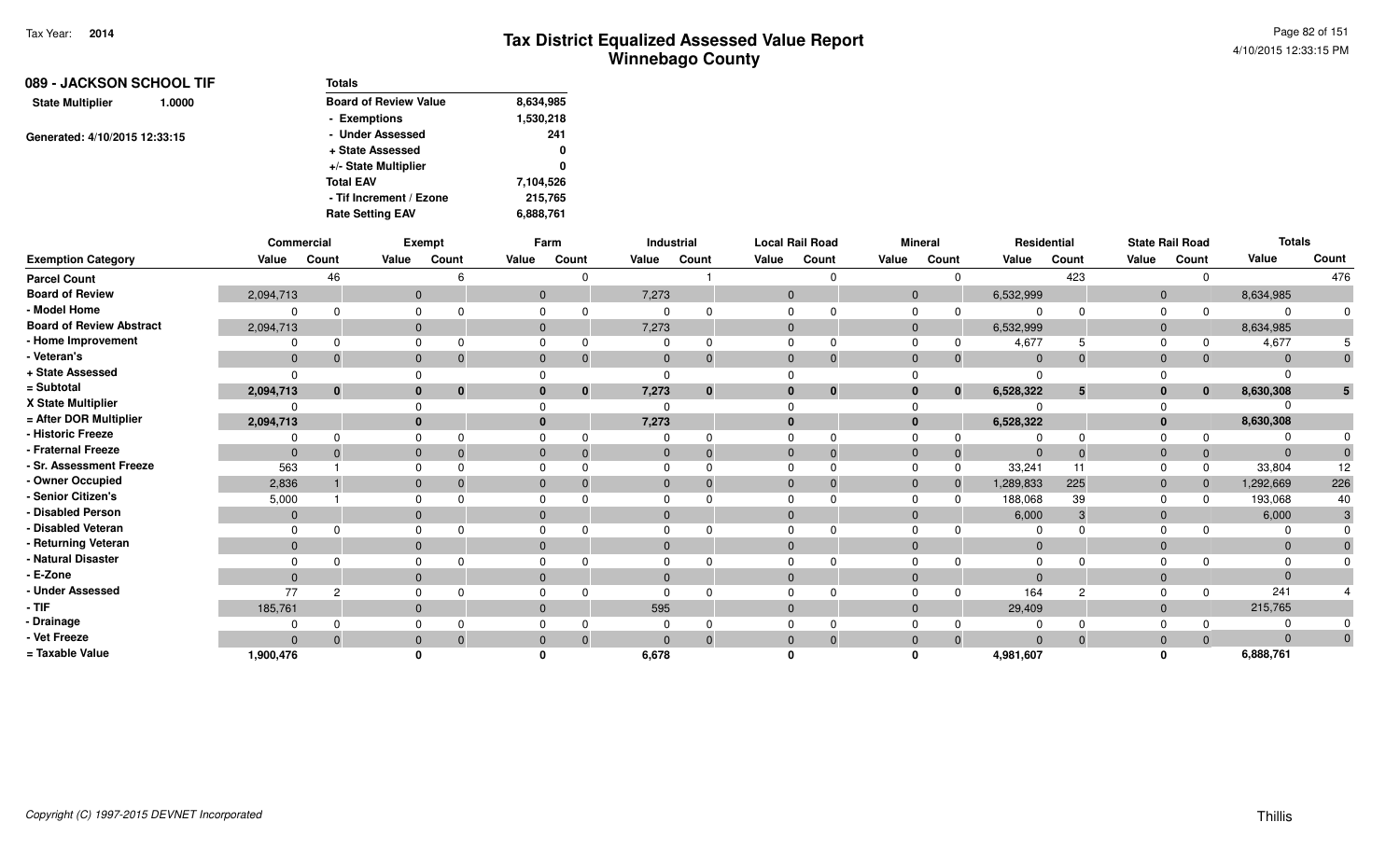| 090 - EASTSIDE TIF<br>1.0000  | <b>Totals</b>                |           |
|-------------------------------|------------------------------|-----------|
| <b>State Multiplier</b>       | <b>Board of Review Value</b> | 4,002,623 |
|                               | - Exemptions                 | 47,000    |
| Generated: 4/10/2015 12:33:15 | - Under Assessed             | 0         |
|                               | + State Assessed             | 0         |
|                               | +/- State Multiplier         | 0         |
|                               | <b>Total EAV</b>             | 3,955,623 |
|                               | - Tif Increment / Ezone      | 2,153,688 |
|                               | <b>Rate Setting EAV</b>      | 1,801,935 |

|                                 |                | Commercial  |              | Exempt   |                | Farm         |              | Industrial | <b>Local Rail Road</b> |          |                | <b>Mineral</b> |             | <b>Residential</b> |                | <b>State Rail Road</b> | <b>Totals</b> |       |
|---------------------------------|----------------|-------------|--------------|----------|----------------|--------------|--------------|------------|------------------------|----------|----------------|----------------|-------------|--------------------|----------------|------------------------|---------------|-------|
| <b>Exemption Category</b>       | Value          | Count       | Value        | Count    | Value          | Count        | Value        | Count      | Value                  | Count    | Value          | Count          | Value       | Count              | Value          | Count                  | Value         | Count |
| <b>Parcel Count</b>             |                | 50          |              | 12       |                | 0            |              |            |                        | O        |                | $\Omega$       |             |                    |                | $\Omega$               |               | 70    |
| <b>Board of Review</b>          | 3,825,283      |             | $\mathbf{0}$ |          | $\overline{0}$ |              | 50,933       |            | $\mathbf{0}$           |          | $\overline{0}$ |                | 126,407     |                    | $\overline{0}$ |                        | 4,002,623     |       |
| - Model Home                    | 0              | $\Omega$    |              |          |                |              |              |            |                        |          |                |                |             |                    | $\Omega$       |                        |               |       |
| <b>Board of Review Abstract</b> | 3,825,283      |             | $\mathbf{0}$ |          | $\mathbf{0}$   |              | 50,933       |            | $\Omega$               |          | $\Omega$       |                | 126,407     |                    | $\Omega$       |                        | 4,002,623     |       |
| - Home Improvement              |                |             |              |          |                |              |              |            |                        |          |                |                |             |                    |                |                        |               |       |
| - Veteran's                     | $\overline{0}$ | $\mathbf 0$ | $\mathbf{0}$ |          | $\Omega$       | 0            | $\mathbf{0}$ | 0          | $\Omega$               | $\Omega$ | $\Omega$       | $\mathbf 0$    | $\Omega$    |                    | $\Omega$       | $\mathbf{0}$           |               |       |
| + State Assessed                | $\Omega$       |             |              |          |                |              |              |            |                        |          |                |                |             |                    |                |                        |               |       |
| = Subtotal                      | 3,825,283      | $\bf{0}$    | $\bf{0}$     | $\bf{0}$ | $\bf{0}$       | $\mathbf{0}$ | 50,933       | $\bf{0}$   |                        | $\bf{0}$ | $\bf{0}$       | $\mathbf{0}$   | 126,407     | $\bf{0}$           | $\bf{0}$       | $\mathbf{0}$           | 4,002,623     |       |
| X State Multiplier              | $\Omega$       |             |              |          |                |              |              |            |                        |          |                |                |             |                    |                |                        |               |       |
| = After DOR Multiplier          | 3,825,283      |             | $\mathbf{0}$ |          | $\mathbf{0}$   |              | 50,933       |            |                        |          | $\mathbf{0}$   |                | 126,407     |                    | $\Omega$       |                        | 4,002,623     |       |
| - Historic Freeze               | 0              |             |              |          |                |              |              |            |                        |          |                |                |             |                    |                | $\Omega$               |               |       |
| - Fraternal Freeze              | $\mathbf 0$    | $\Omega$    | $\Omega$     |          | $\mathbf{0}$   |              | 0            | $\Omega$   | 0                      |          | $\Omega$       | $\overline{0}$ | $\mathbf 0$ |                    | $\Omega$       | $\mathbf{0}$           | $\Omega$      |       |
| - Sr. Assessment Freeze         | $\Omega$       |             | $\Omega$     |          |                |              |              |            |                        |          |                | $\Omega$       | 0           |                    |                | $\Omega$               |               |       |
| - Owner Occupied                | 6,000          |             | $\mathbf{0}$ |          | $\Omega$       |              |              |            |                        |          | $\Omega$       | $\Omega$       | 36,000      |                    | $\Omega$       | $\mathbf{0}$           | 42,000        |       |
| - Senior Citizen's              | 5,000          |             |              |          |                |              |              |            |                        |          |                |                |             |                    |                | <sup>n</sup>           | 5,000         |       |
| - Disabled Person               | $\mathbf{0}$   |             | $\mathbf{0}$ |          | $\mathbf{0}$   |              |              |            |                        |          | $\Omega$       |                |             |                    |                |                        |               |       |
| - Disabled Veteran              | $\Omega$       |             | $\Omega$     |          |                |              |              |            |                        |          |                |                |             |                    | $\Omega$       |                        |               |       |
| - Returning Veteran             | $\overline{0}$ |             | $\mathbf{0}$ |          | $\mathbf{0}$   |              | $\Omega$     |            | $\Omega$               |          | $\Omega$       |                | $\Omega$    |                    | $\Omega$       |                        | $\Omega$      |       |
| - Natural Disaster              |                |             |              |          |                |              |              |            |                        |          |                |                |             |                    |                |                        |               |       |
| - E-Zone                        | $\mathbf{0}$   |             | $\mathbf{0}$ |          | $\Omega$       |              |              |            |                        |          | $\Omega$       |                | $\Omega$    |                    | $\Omega$       |                        |               |       |
| - Under Assessed                | $\Omega$       | ∩           |              |          |                |              |              |            |                        |          |                |                |             |                    |                |                        |               |       |
| - TIF                           | 2,076,213      |             | $\Omega$     |          | $\Omega$       |              | 34,167       |            | $\Omega$               |          | $\Omega$       |                | 43,308      |                    | $\Omega$       |                        | 2,153,688     |       |
| - Drainage                      |                | $\Omega$    |              |          |                |              |              |            |                        |          |                |                |             |                    | $\Omega$       |                        |               |       |
| - Vet Freeze                    | $\mathbf{0}$   | $\Omega$    | $\mathbf{0}$ |          | $\mathbf{0}$   | $\Omega$     | $\Omega$     | $\Omega$   | $\mathbf{0}$           | $\Omega$ | $\Omega$       | $\overline{0}$ | $\Omega$    | $\Omega$           | $\Omega$       | $\Omega$               | $\Omega$      | 0     |
| = Taxable Value                 | 1,738,070      |             |              |          |                |              | 16,766       |            |                        |          |                |                | 47,099      |                    | ŋ              |                        | 1,801,935     |       |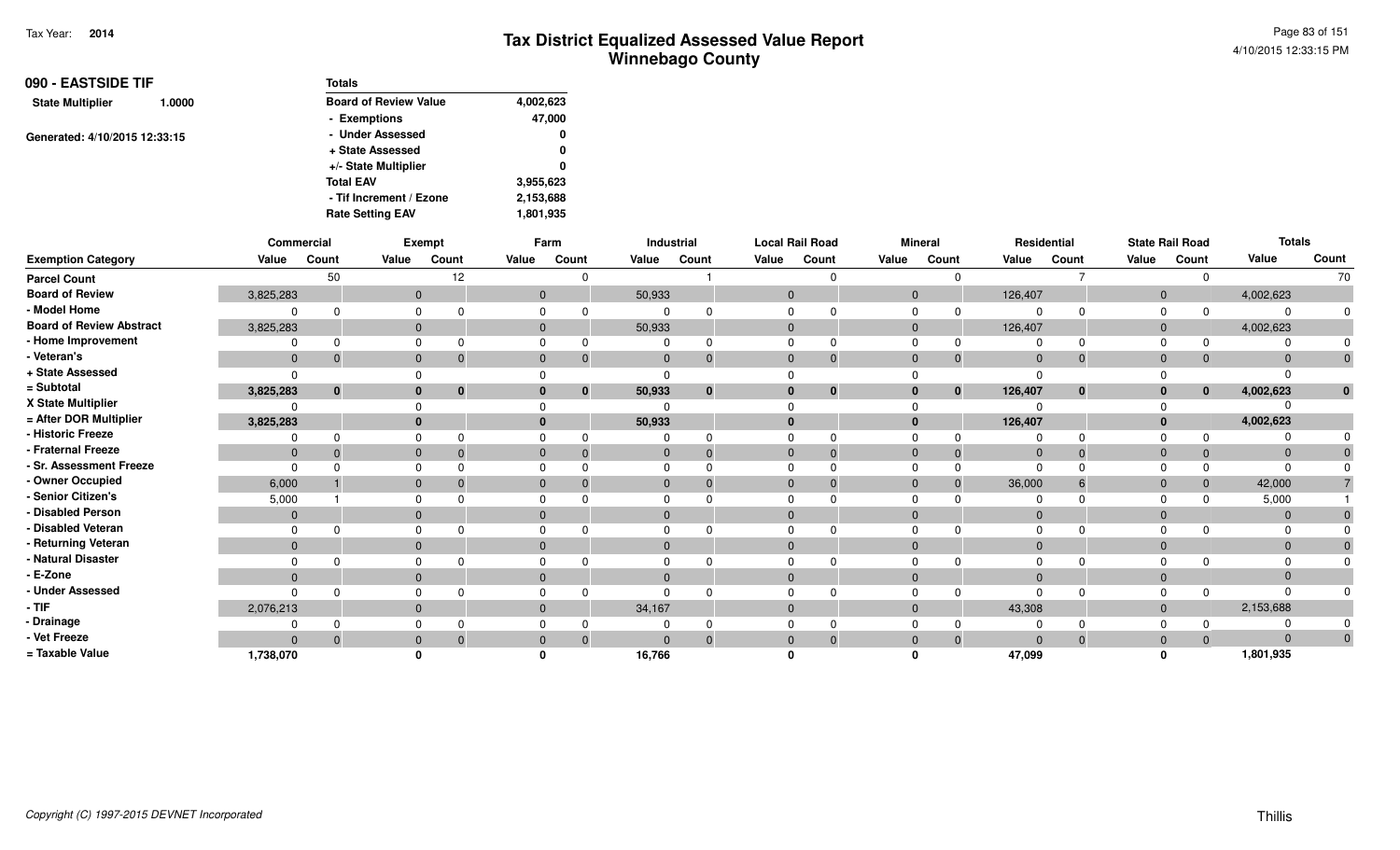| 091 - WESTSIDE TIF                | Totals                       |           |  |  |  |
|-----------------------------------|------------------------------|-----------|--|--|--|
| <b>State Multiplier</b><br>1.0000 | <b>Board of Review Value</b> | 6,701,453 |  |  |  |
|                                   | - Exemptions                 | 0         |  |  |  |
| Generated: 4/10/2015 12:33:15     | - Under Assessed             | 0         |  |  |  |
|                                   | + State Assessed             | 0         |  |  |  |
|                                   | +/- State Multiplier         | 0         |  |  |  |
|                                   | <b>Total EAV</b>             | 6,701,453 |  |  |  |
|                                   | - Tif Increment / Ezone      | 3,278,964 |  |  |  |
|                                   | <b>Rate Setting EAV</b>      | 3,422,489 |  |  |  |

|                                 |                | Commercial  |              | Exempt   |              | Farm     |              | Industrial   | <b>Local Rail Road</b> |          |                | <b>Mineral</b> |                | Residential  |                | <b>State Rail Road</b> | <b>Totals</b> |       |
|---------------------------------|----------------|-------------|--------------|----------|--------------|----------|--------------|--------------|------------------------|----------|----------------|----------------|----------------|--------------|----------------|------------------------|---------------|-------|
| <b>Exemption Category</b>       | Value          | Count       | Value        | Count    | Value        | Count    | Value        | Count        | Value                  | Count    | Value          | Count          | Value          | Count        | Value          | Count                  | Value         | Count |
| <b>Parcel Count</b>             |                | 67          |              | 37       |              |          |              |              |                        |          |                |                |                |              |                |                        |               | 108   |
| <b>Board of Review</b>          | 6,520,360      |             | $\mathbf{0}$ |          | $\mathbf{0}$ |          | 181,093      |              | $\mathbf{0}$           |          | $\mathbf{0}$   |                | $\Omega$       |              | $\overline{0}$ |                        | 6,701,453     |       |
| - Model Home                    |                |             | $\Omega$     |          |              |          |              |              |                        |          |                |                |                |              | $\Omega$       | 0                      |               |       |
| <b>Board of Review Abstract</b> | 6,520,360      |             | $\mathbf{0}$ |          | $\Omega$     |          | 181,093      |              | $\Omega$               |          | $\Omega$       |                | $\overline{0}$ |              | $\overline{0}$ |                        | 6,701,453     |       |
| - Home Improvement              |                |             |              |          |              |          |              |              |                        |          |                |                |                |              | $\Omega$       | 0                      |               |       |
| - Veteran's                     | $\mathbf 0$    | $\Omega$    | $\mathbf{0}$ |          | $\mathbf{0}$ |          | $\Omega$     | $\Omega$     | $\mathbf{0}$           | $\Omega$ | $\Omega$       | $\mathbf 0$    | $\overline{0}$ |              | $\overline{0}$ | $\mathbf{0}$           |               |       |
| + State Assessed                |                |             |              |          |              |          |              |              |                        |          |                |                |                |              |                |                        |               |       |
| = Subtotal                      | 6,520,360      | $\mathbf 0$ | $\mathbf{0}$ | $\bf{0}$ |              | $\bf{0}$ | 181,093      | $\mathbf{0}$ |                        | $\bf{0}$ | $\bf{0}$       | $\mathbf 0$    |                | $\mathbf{0}$ | $\mathbf{0}$   | $\mathbf{0}$           | 6,701,453     |       |
| X State Multiplier              |                |             |              |          |              |          |              |              |                        |          |                |                |                |              |                |                        |               |       |
| = After DOR Multiplier          | 6,520,360      |             | $\mathbf{0}$ |          |              |          | 181,093      |              |                        |          | $\mathbf{0}$   |                |                |              | $\mathbf{0}$   |                        | 6,701,453     |       |
| - Historic Freeze               |                |             | $\Omega$     |          |              |          |              |              |                        |          |                |                |                |              |                | 0                      |               |       |
| - Fraternal Freeze              | $\mathbf{0}$   | $\Omega$    | $\mathbf{0}$ |          | $\Omega$     |          | $\Omega$     | $\mathbf{0}$ | $\Omega$               |          | $\Omega$       | $\overline{0}$ | $\mathbf 0$    |              | $\Omega$       | $\mathbf{0}$           | $\Omega$      |       |
| - Sr. Assessment Freeze         |                |             | $\Omega$     |          |              |          |              |              |                        |          |                |                |                |              |                |                        |               |       |
| - Owner Occupied                | $\mathbf{0}$   |             | $\mathbf{0}$ |          | $\Omega$     |          |              | $\Omega$     | $\Omega$               |          | $\Omega$       | $\mathbf 0$    | $\Omega$       |              | $\Omega$       | $\mathbf{0}$           |               |       |
| - Senior Citizen's              |                |             |              |          |              |          |              |              |                        |          |                |                |                |              |                |                        |               |       |
| - Disabled Person               | $\Omega$       |             | $\mathbf{0}$ |          |              |          |              |              |                        |          | $\Omega$       |                |                |              | $\Omega$       |                        |               |       |
| - Disabled Veteran              |                |             | $\Omega$     |          |              |          |              |              |                        |          | $\Omega$       |                |                |              |                |                        |               |       |
| - Returning Veteran             | $\overline{0}$ |             | $\mathbf{0}$ |          | $\mathbf{0}$ |          | $\mathbf{0}$ |              | $\mathbf{0}$           |          | $\overline{0}$ |                | $\overline{0}$ |              | $\overline{0}$ |                        | $\Omega$      |       |
| - Natural Disaster              |                |             | $\Omega$     |          |              |          |              |              |                        |          |                |                |                |              |                |                        |               |       |
| - E-Zone                        | $\Omega$       |             | $\Omega$     |          | $\Omega$     |          |              |              |                        |          | $\Omega$       |                |                |              | $\Omega$       |                        |               |       |
| - Under Assessed                |                |             |              |          |              |          |              |              |                        |          |                |                |                |              |                |                        |               |       |
| $-$ TIF                         | 3,270,104      |             | $\mathbf{0}$ |          | $\Omega$     |          | 8,860        |              | $\Omega$               |          | $\Omega$       |                | $\overline{0}$ |              | $\overline{0}$ |                        | 3,278,964     |       |
| - Drainage                      |                |             |              |          |              |          |              |              |                        |          |                |                |                |              |                |                        |               |       |
| - Vet Freeze                    | $\Omega$       | $\Omega$    | $\mathbf{0}$ |          | $\Omega$     |          | $\Omega$     | $\Omega$     | $\Omega$               |          | $\Omega$       | $\Omega$       | $\Omega$       |              | $\Omega$       | $\Omega$               | $\Omega$      | 0     |
| = Taxable Value                 | 3,250,256      |             |              |          |              |          | 172,233      |              |                        |          |                |                |                |              |                |                        | 3,422,489     |       |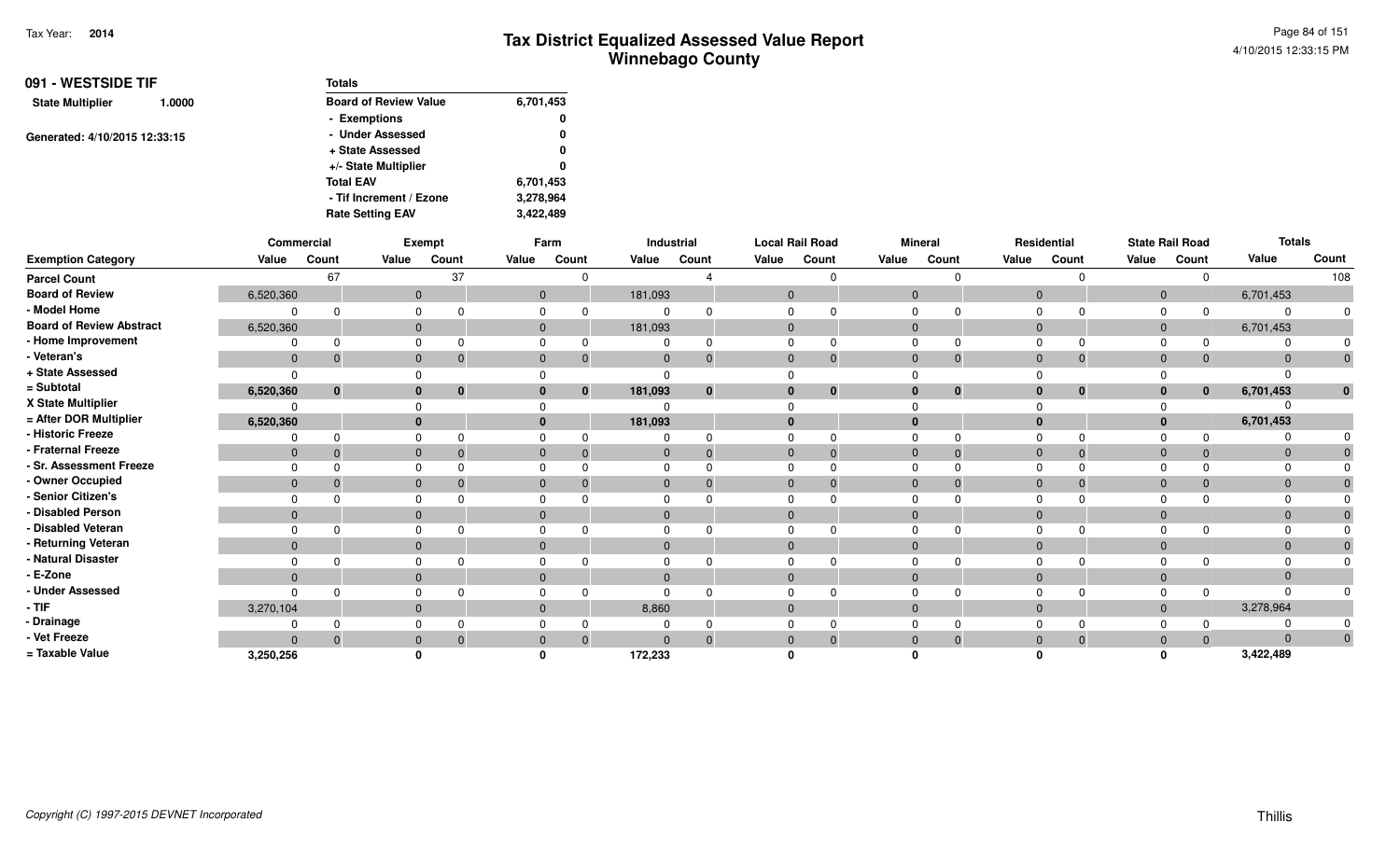| 092 - SEVENTH ST TIF<br>1.0000 | <b>Totals</b>                |            |
|--------------------------------|------------------------------|------------|
| <b>State Multiplier</b>        | <b>Board of Review Value</b> | 11,263,609 |
|                                | - Exemptions                 | 795,296    |
| Generated: 4/10/2015 12:33:15  | - Under Assessed             | 243        |
|                                | + State Assessed             | 0          |
|                                | +/- State Multiplier         | 0          |
|                                | <b>Total EAV</b>             | 10,468,070 |
|                                | - Tif Increment / Ezone      | 5,183,746  |
|                                | <b>Rate Setting EAV</b>      | 5,284,324  |

|                                 | Commercial   |              |              | Exempt                  |              | Farm         |              | Industrial   | <b>Local Rail Road</b> |          |              | <b>Mineral</b> |                | Residential   |                | <b>State Rail Road</b> | <b>Totals</b>  |       |
|---------------------------------|--------------|--------------|--------------|-------------------------|--------------|--------------|--------------|--------------|------------------------|----------|--------------|----------------|----------------|---------------|----------------|------------------------|----------------|-------|
| <b>Exemption Category</b>       | Value        | Count        | Value        | Count                   | Value        | Count        | Value        | Count        | Value                  | Count    | Value        | Count          | Value          | Count         | Value          | Count                  | Value          | Count |
| <b>Parcel Count</b>             |              | 97           |              | 51                      |              |              |              | 12           |                        |          |              |                |                | 308           |                |                        |                | 468   |
| <b>Board of Review</b>          | 7,417,273    |              | $\mathbf{0}$ |                         | $\mathbf{0}$ |              | 238,313      |              | $\mathbf{0}$           |          | $\mathbf{0}$ |                | 3,608,023      |               | $\overline{0}$ |                        | 11,263,609     |       |
| - Model Home                    | n            | $\Omega$     |              |                         |              |              |              |              |                        |          | 0            |                |                |               |                |                        | $\Omega$       |       |
| <b>Board of Review Abstract</b> | 7,417,273    |              | $\mathbf{0}$ |                         | $\Omega$     |              | 238,313      |              | $\Omega$               |          | $\mathbf{0}$ |                | 3,608,023      |               | $\overline{0}$ |                        | 11,263,609     |       |
| - Home Improvement              |              |              |              |                         |              |              |              |              |                        |          |              |                | 3,000          |               |                |                        | 3,000          |       |
| - Veteran's                     | $\mathbf{0}$ | $\Omega$     | $\mathbf{0}$ |                         | $\Omega$     |              |              | $\Omega$     | $\Omega$               |          | $\mathbf{0}$ | -0             | $\Omega$       | $\Omega$      | $\Omega$       | $\Omega$               | $\Omega$       |       |
| + State Assessed                | $\Omega$     |              |              |                         |              |              |              |              |                        |          |              |                |                |               |                |                        |                |       |
| = Subtotal                      | 7,417,273    | $\mathbf{0}$ | $\mathbf{0}$ | $\overline{\mathbf{0}}$ | $\bf{0}$     | $\mathbf{0}$ | 238,313      | $\mathbf{0}$ |                        | $\bf{0}$ | $\mathbf{0}$ | $\mathbf{0}$   | 3,605,023      |               | $\bf{0}$       | $\mathbf{0}$           | 11,260,609     |       |
| X State Multiplier              |              |              |              |                         |              |              |              |              |                        |          |              |                |                |               |                |                        |                |       |
| = After DOR Multiplier          | 7,417,273    |              | $\bf{0}$     |                         | $\bf{0}$     |              | 238,313      |              |                        |          | $\bf{0}$     |                | 3,605,023      |               | $\bf{0}$       |                        | 11,260,609     |       |
| - Historic Freeze               | 0            | <sup>0</sup> |              |                         |              |              |              |              |                        |          |              |                |                |               |                |                        |                |       |
| - Fraternal Freeze              | $\mathbf{0}$ | $\Omega$     | $\Omega$     |                         | $\Omega$     |              |              | $\Omega$     | $\Omega$               |          | $\Omega$     | $\overline{0}$ | $\overline{0}$ | $\Omega$      | $\Omega$       | $\mathbf{0}$           | $\Omega$       |       |
| - Sr. Assessment Freeze         | $\Omega$     |              | $\Omega$     |                         |              |              |              |              |                        |          |              | $\Omega$       | 1,422          | $\mathcal{P}$ |                |                        | 1,422          |       |
| - Owner Occupied                | $\mathbf{0}$ | $\Omega$     | $\mathbf{0}$ |                         | $\Omega$     |              |              |              |                        |          | $\Omega$     | $\mathbf{0}$   | 628,420        | 120           |                | $\Omega$               | 628,420        | 120   |
| - Senior Citizen's              | $\Omega$     |              |              |                         |              |              |              |              |                        |          |              | n              | 109,652        | 22            |                |                        | 109,652        | 22    |
| - Disabled Person               | $\mathbf{0}$ |              | $\mathbf{0}$ |                         | $\Omega$     |              |              |              |                        |          | $\Omega$     |                | 14,000         |               | $\Omega$       |                        | 14,000         |       |
| - Disabled Veteran              | $\Omega$     | n            | $\Omega$     |                         |              |              |              |              |                        |          | <sup>0</sup> |                | 2,500          |               |                |                        | 2,500          |       |
| - Returning Veteran             | $\mathbf{0}$ |              | $\mathbf{0}$ |                         | $\mathbf{0}$ |              | $\mathbf{0}$ |              | $\mathbf{0}$           |          | $\mathbf{0}$ |                | $\overline{0}$ |               | $\Omega$       |                        | $\overline{0}$ |       |
| - Natural Disaster              | 0            |              |              |                         |              |              |              |              |                        |          | <sup>0</sup> |                | $\Omega$       |               |                |                        | $\Omega$       |       |
| - E-Zone                        | $\Omega$     |              | $\Omega$     |                         | $\Omega$     |              |              |              |                        |          | $\Omega$     |                |                |               |                |                        | $\Omega$       |       |
| - Under Assessed                | 61           |              |              |                         |              |              |              |              |                        |          |              |                | 182            |               |                |                        | 243            |       |
| $-$ TIF                         | 4,387,710    |              | $\Omega$     |                         | $\Omega$     |              | 70,800       |              | $\mathbf{0}$           |          | $\Omega$     |                | 725,236        |               | $\Omega$       |                        | 5,183,746      |       |
| - Drainage                      |              |              |              |                         |              |              |              |              |                        |          |              |                |                |               |                |                        | 0              |       |
| - Vet Freeze                    | 36,302       |              | $\Omega$     |                         | $\Omega$     | $\Omega$     | $\Omega$     | $\Omega$     | $\Omega$               |          | $\Omega$     | $\Omega$       | $\Omega$       | $\Omega$      | $\Omega$       | $\Omega$               | 36,302         |       |
| = Taxable Value                 | 2,993,200    |              |              |                         |              |              | 167,513      |              |                        |          |              |                | 2,123,611      |               |                |                        | 5,284,324      |       |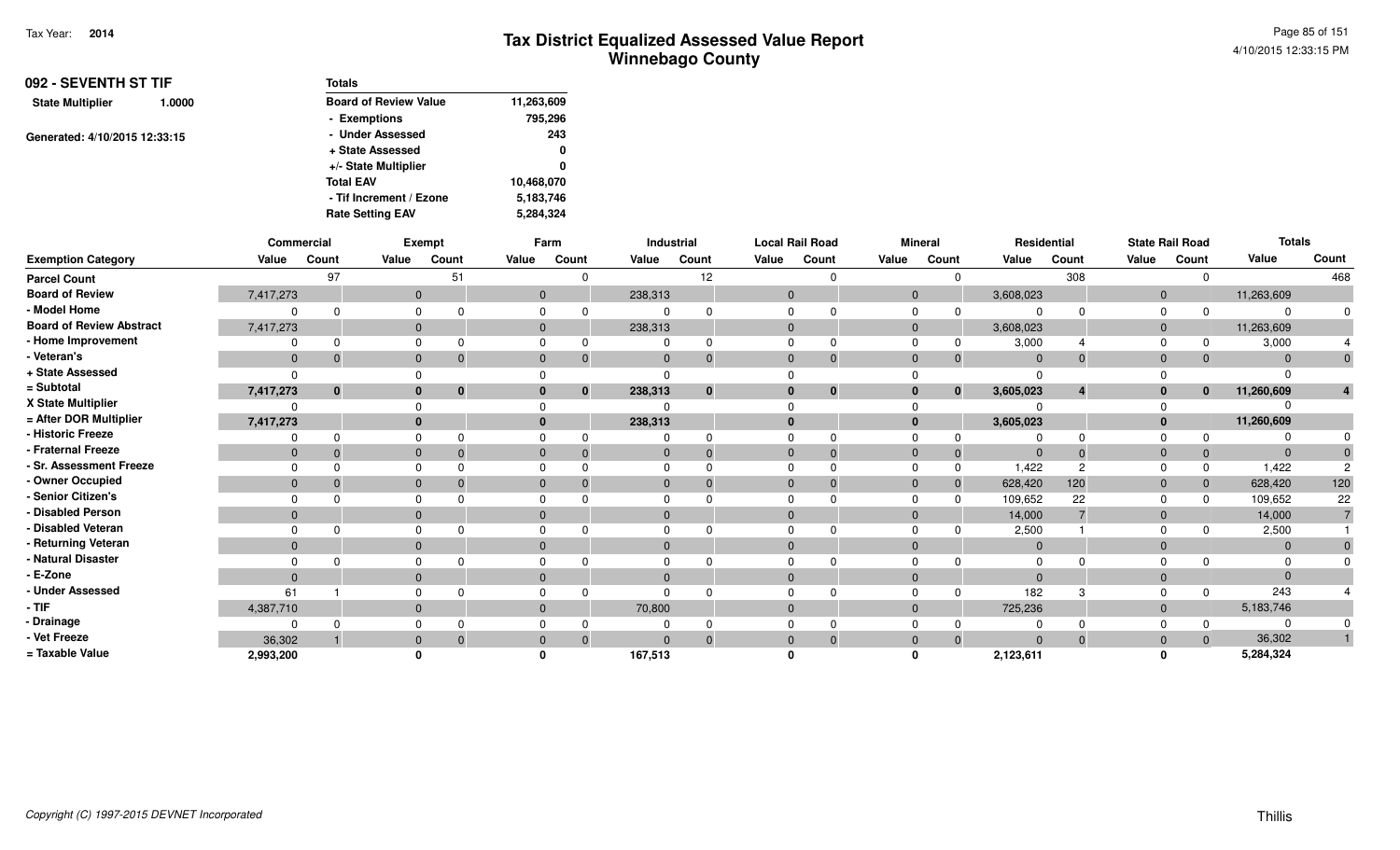| 093 - NORTH MAIN TIF<br><b>State Multiplier</b><br>1.0000<br>Generated: 4/10/2015 12:33:15 | <b>Totals</b> |                              |           |  |  |  |  |  |  |
|--------------------------------------------------------------------------------------------|---------------|------------------------------|-----------|--|--|--|--|--|--|
|                                                                                            |               | <b>Board of Review Value</b> | 1,204,926 |  |  |  |  |  |  |
|                                                                                            |               | - Exemptions                 | 83,000    |  |  |  |  |  |  |
|                                                                                            |               | - Under Assessed             | 0         |  |  |  |  |  |  |
|                                                                                            |               | + State Assessed             | 0         |  |  |  |  |  |  |
|                                                                                            |               | +/- State Multiplier         | 0         |  |  |  |  |  |  |
|                                                                                            |               | <b>Total EAV</b>             | 1,121,926 |  |  |  |  |  |  |
|                                                                                            |               | - Tif Increment / Ezone      | 301,625   |  |  |  |  |  |  |
|                                                                                            |               | <b>Rate Setting EAV</b>      | 820,301   |  |  |  |  |  |  |

|                                 |              | <b>Commercial</b> |              | Exempt |              | Farm         |              | Industrial |                | <b>Local Rail Road</b> |              | <b>Mineral</b>               |                | Residential  |                | <b>State Rail Road</b> | <b>Totals</b>  |                |
|---------------------------------|--------------|-------------------|--------------|--------|--------------|--------------|--------------|------------|----------------|------------------------|--------------|------------------------------|----------------|--------------|----------------|------------------------|----------------|----------------|
| <b>Exemption Category</b>       | Value        | Count             | Value        | Count  | Value        | Count        | Value        | Count      | Value          | Count                  | Value        | Count                        | Value          | Count        | Value          | Count                  | Value          | Count          |
| <b>Parcel Count</b>             |              | $12 \overline{ }$ |              |        |              |              |              | 11         |                | $\Omega$               |              | $\Omega$                     |                | 17           |                | $\Omega$               |                | 40             |
| <b>Board of Review</b>          | 594,142      |                   | $\mathbf 0$  |        |              | $\mathbf{0}$ | 269,555      |            | $\mathbf{0}$   |                        |              | $\overline{0}$               | 341,229        |              | $\overline{0}$ |                        | 1,204,926      |                |
| - Model Home                    |              |                   | 0            |        |              |              | $\mathbf 0$  |            | $\Omega$       |                        | $\mathbf 0$  | $\Omega$                     | $\Omega$       | $\Omega$     | $\Omega$       | $\Omega$               |                |                |
| <b>Board of Review Abstract</b> | 594,142      |                   | $\mathbf{0}$ |        |              | $\mathbf{0}$ | 269,555      |            | $\mathbf{0}$   |                        |              | $\mathbf{0}$                 | 341,229        |              | $\mathbf 0$    |                        | 1,204,926      |                |
| - Home Improvement              |              |                   | 0            |        |              |              |              |            |                |                        | $\Omega$     | $\Omega$                     |                | $\Omega$     |                | $\Omega$               |                |                |
| - Veteran's                     | $\mathbf{0}$ | $\mathbf 0$       | $\mathbf{0}$ |        | $\mathbf{0}$ |              | $\mathbf 0$  |            | $\mathbf 0$    | $\mathbf{0}$           |              | $\mathbf{0}$<br>$\mathbf 0$  | $\overline{0}$ | $\mathbf{0}$ | $\mathbf 0$    | 0                      | $\Omega$       | $\overline{0}$ |
| + State Assessed                | $\Omega$     |                   |              |        |              |              | $\Omega$     |            | $\Omega$       |                        | $\Omega$     |                              | $\Omega$       |              |                |                        |                |                |
| = Subtotal                      | 594,142      | 0                 | $\bf{0}$     |        |              |              | 269,555      | $\bf{0}$   |                | $\bf{0}$               |              | $\mathbf{0}$<br>$\mathbf{0}$ | 341,229        | $\mathbf{0}$ | $\mathbf{0}$   | $\bf{0}$               | 1,204,926      | $\mathbf{0}$   |
| X State Multiplier              | $\Omega$     |                   |              |        |              |              | $\Omega$     |            | $\Omega$       |                        |              |                              | $\Omega$       |              |                |                        |                |                |
| = After DOR Multiplier          | 594,142      |                   | $\bf{0}$     |        | $\bf{0}$     |              | 269,555      |            |                |                        |              | $\bf{0}$                     | 341,229        |              | $\mathbf 0$    |                        | 1,204,926      |                |
| - Historic Freeze               | 0            |                   | 0            |        |              |              | $\Omega$     |            | $\Omega$       | $\Omega$               | $\mathbf 0$  |                              | $\Omega$       | $\Omega$     | $\Omega$       |                        |                |                |
| - Fraternal Freeze              | $\mathbf{0}$ | $\Omega$          | $\mathbf{0}$ |        | $\mathbf{0}$ |              | $\mathbf{0}$ |            | $\mathbf{0}$   | $\Omega$               |              | $\mathbf{0}$<br>$\Omega$     | $\overline{0}$ | $\Omega$     | $\mathbf 0$    | $\Omega$               | $\Omega$       |                |
| - Sr. Assessment Freeze         | $\Omega$     |                   | 0            |        |              |              | $\Omega$     |            | $\Omega$       |                        | $\Omega$     |                              | $\Omega$       | $\Omega$     |                |                        |                |                |
| - Owner Occupied                | $\mathbf{0}$ |                   | $\mathbf{0}$ |        | $\mathbf 0$  |              | $\mathbf{0}$ |            | $\overline{0}$ | $\Omega$               |              | $\overline{0}$<br>$\Omega$   | 78,000         | 13           | $\mathbf{0}$   | $\Omega$               | 78,000         | 13             |
| - Senior Citizen's              | 0            |                   | 0            |        |              |              | 0            |            | $\Omega$       |                        | $\mathbf 0$  |                              | 5,000          |              | $\Omega$       |                        | 5,000          |                |
| - Disabled Person               | $\mathbf{0}$ |                   | $\mathbf 0$  |        | $\mathbf{0}$ |              | $\mathbf 0$  |            | $\mathbf 0$    |                        |              | $\mathbf{0}$                 | $\mathbf{0}$   |              | $\mathbf{0}$   |                        | $\overline{0}$ |                |
| - Disabled Veteran              | $\Omega$     |                   | 0            |        |              |              | $\Omega$     |            | $\Omega$       | $\Omega$               | $\mathbf 0$  |                              | $\Omega$       | $\Omega$     | $\Omega$       |                        |                |                |
| - Returning Veteran             | $\mathbf{0}$ |                   | $\mathbf{0}$ |        | $\Omega$     |              | $\mathbf{0}$ |            | $\mathbf{0}$   |                        |              | $\mathbf{0}$                 | $\mathbf{0}$   |              | $\mathbf{0}$   |                        | $\Omega$       |                |
| - Natural Disaster              |              |                   | 0            |        |              |              | $\Omega$     |            | U              |                        | $\mathbf 0$  |                              | $\Omega$       | $\Omega$     | $\Omega$       |                        |                |                |
| - E-Zone                        | $\Omega$     |                   | $\mathbf{0}$ |        | $\Omega$     |              | $\mathbf{0}$ |            | $\Omega$       |                        |              | $\mathbf{0}$                 | $\Omega$       |              | $\Omega$       |                        |                |                |
| - Under Assessed                | $\Omega$     |                   | 0            |        |              |              | $\Omega$     |            | $\Omega$       |                        | $\Omega$     |                              | $\Omega$       | $\Omega$     |                | $\Omega$               |                |                |
| - TIF                           | 159,779      |                   | $\mathbf{0}$ |        | $\mathbf 0$  |              | 3,817        |            | $\mathbf 0$    |                        |              | $\mathbf{0}$                 | 138,029        |              | $\mathbf 0$    |                        | 301,625        |                |
| - Drainage                      | 0            |                   | 0            |        |              |              | 0            |            | $\Omega$       | $\Omega$               |              | $\Omega$                     | $\Omega$       |              | 0              |                        |                |                |
| - Vet Freeze                    | $\Omega$     |                   | 0            |        |              |              | $\Omega$     |            | $\Omega$       | $\Omega$               | $\mathbf{0}$ | $\Omega$                     | $\Omega$       | $\mathbf{0}$ | $\mathbf 0$    | $\Omega$               | $\Omega$       | $\mathbf 0$    |
| = Taxable Value                 | 434,363      |                   |              |        |              |              | 265,738      |            |                |                        |              |                              | 120,200        |              |                |                        | 820,301        |                |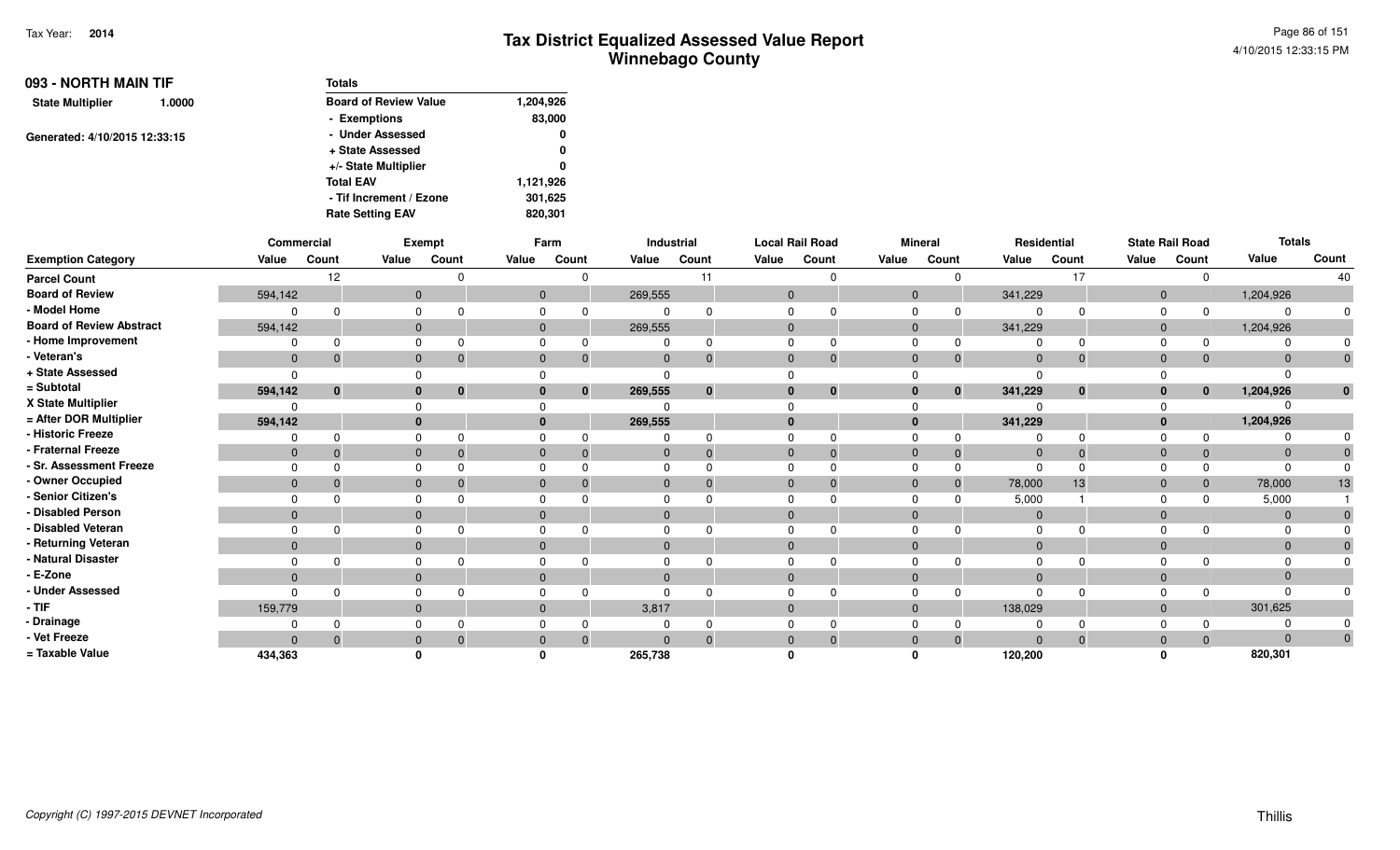| 094 - GLOBAL TRADE TIF #1         | <b>Totals</b>                |            |
|-----------------------------------|------------------------------|------------|
| <b>State Multiplier</b><br>1.0000 | <b>Board of Review Value</b> | 26,943,319 |
|                                   | - Exemptions                 | 0          |
| Generated: 4/10/2015 12:33:15     | - Under Assessed             | 1,326      |
|                                   | + State Assessed             | 0          |
|                                   | +/- State Multiplier         | 0          |
|                                   | <b>Total EAV</b>             | 26,941,993 |
|                                   | - Tif Increment / Ezone      | 5,398,749  |
|                                   | <b>Rate Setting EAV</b>      | 21,543,244 |

|                                 |                | Commercial   |                | Exempt   |                | Farm     |              | Industrial |              | <b>Local Rail Road</b> |                | <b>Mineral</b> |          | Residential                  |                | <b>State Rail Road</b> | <b>Totals</b> |              |
|---------------------------------|----------------|--------------|----------------|----------|----------------|----------|--------------|------------|--------------|------------------------|----------------|----------------|----------|------------------------------|----------------|------------------------|---------------|--------------|
| <b>Exemption Category</b>       | Value          | Count        | Value          | Count    | Value          | Count    | Value        | Count      | Value        | Count                  | Value          | Count          | Value    | Count                        | Value          | Count                  | Value         | Count        |
| <b>Parcel Count</b>             |                | 26           |                | 60       |                | 12       |              | 115        |              |                        |                | $\Omega$       |          | $\Omega$                     |                | $\Omega$               |               | 213          |
| <b>Board of Review</b>          | 1,272,574      |              | $\mathbf{0}$   |          | 23,084         |          | 25,647,661   |            | $\mathbf{0}$ |                        | $\overline{0}$ |                |          | $\mathbf 0$                  | $\mathbf{0}$   |                        | 26,943,319    |              |
| - Model Home                    | $\Omega$       |              | 0              |          | 0              |          | $\mathbf 0$  |            |              |                        | 0              |                |          | $\Omega$<br>$\Omega$         | 0              | $\Omega$               |               | 0            |
| <b>Board of Review Abstract</b> | 1,272,574      |              | $\overline{0}$ |          | 23,084         |          | 25,647,661   |            | $\mathbf{0}$ |                        | $\mathbf 0$    |                |          | $\mathbf{0}$                 | $\overline{0}$ |                        | 26,943,319    |              |
| - Home Improvement              | 0              |              | $\Omega$       |          | 0              |          |              |            |              |                        |                |                |          | $\Omega$<br>$\Omega$         | $\Omega$       | $\Omega$               |               |              |
| - Veteran's                     | $\mathbf{0}$   | -0           | $\mathbf{0}$   | -0       | $\mathbf{0}$   | -0       | $\mathbf{0}$ |            | $\mathbf{0}$ |                        | $\mathbf 0$    | $\Omega$       |          | $\mathbf 0$<br>$\mathbf{0}$  | $\mathbf 0$    | 0                      | $\Omega$      | $\mathbf 0$  |
| + State Assessed                | $\Omega$       |              | $\Omega$       |          | $\Omega$       |          |              |            |              |                        |                |                |          |                              |                |                        |               |              |
| = Subtotal                      | 1,272,574      | $\mathbf{0}$ | $\bf{0}$       | 0        | 23,084         |          | 25,647,661   |            |              | $\bf{0}$               |                | $\bf{0}$       |          | $\bf{0}$<br>$\bf{0}$         | $\mathbf{0}$   | $\bf{0}$               | 26,943,319    | $\mathbf{0}$ |
| X State Multiplier              | $\Omega$       |              | $\Omega$       |          | $\Omega$       |          |              |            |              |                        |                |                |          |                              |                |                        |               |              |
| = After DOR Multiplier          | 1,272,574      |              | $\mathbf{0}$   |          | 23,084         |          | 25,647,661   |            | $\bf{0}$     |                        | $\bf{0}$       |                |          | $\bf{0}$                     | $\mathbf{0}$   |                        | 26,943,319    |              |
| - Historic Freeze               | 0              | $\Omega$     | $\Omega$       |          | $\Omega$       |          | 0            |            | $\Omega$     |                        | $\Omega$       |                |          | $\Omega$<br>$\Omega$         | $\Omega$       |                        |               |              |
| - Fraternal Freeze              | $\mathbf{0}$   | - 0          | $\mathbf{0}$   | $\Omega$ | $\mathbf{0}$   | -0       | $\mathbf 0$  |            | $\mathbf{0}$ |                        | $\mathbf{0}$   | $\Omega$       |          | $\mathbf 0$<br>$\Omega$      | $\mathbf 0$    | $\Omega$               | $\Omega$      |              |
| - Sr. Assessment Freeze         | $\Omega$       |              | 0              |          | $\Omega$       |          | 0            |            |              |                        | $\Omega$       |                |          | $\Omega$<br>$\Omega$         | $\Omega$       |                        |               |              |
| - Owner Occupied                | $\Omega$       |              | $\mathbf{0}$   |          | $\Omega$       |          | $\mathbf{0}$ |            | $\Omega$     |                        | $\mathbf{0}$   |                | $\Omega$ | $\Omega$                     | $\mathbf 0$    |                        |               |              |
| - Senior Citizen's              | $\Omega$       |              | $\mathbf 0$    |          | 0              |          | 0            |            |              |                        | $\Omega$       |                | $\Omega$ |                              | $\Omega$       |                        |               |              |
| - Disabled Person               | $\Omega$       |              | $\mathbf{0}$   |          | $\Omega$       |          | $\mathbf{0}$ |            | $\Omega$     |                        | $\mathbf 0$    |                | $\Omega$ |                              | $\mathbf 0$    |                        |               |              |
| - Disabled Veteran              | $\Omega$       | $\Omega$     | 0              |          | 0              |          | 0            |            |              |                        | $\Omega$       |                |          | $\Omega$<br>$\Omega$         | $\Omega$       |                        |               |              |
| - Returning Veteran             | $\overline{0}$ |              | $\mathbf{0}$   |          | $\mathbf{0}$   |          | $\mathbf{0}$ |            | $\mathbf{0}$ |                        |                | $\mathbf{0}$   |          | $\mathbf{0}$                 | $\mathbf{0}$   |                        | $\Omega$      |              |
| - Natural Disaster              | $\Omega$       |              | 0              |          | 0              |          | 0            |            |              |                        | $\Omega$       |                | $\Omega$ |                              | 0              |                        |               |              |
| - E-Zone                        | $\Omega$       |              | $\mathbf{0}$   |          | $\overline{0}$ |          | $\mathbf{0}$ |            |              |                        | $\mathbf{0}$   |                | $\Omega$ |                              | $\mathbf 0$    |                        |               |              |
| - Under Assessed                | 354            |              | $\Omega$       |          | 320            |          | 652          |            |              |                        | $\Omega$       |                |          | $\Omega$<br>$\Omega$         | $\Omega$       | $\Omega$               | 1,326         | 14           |
| - TIF-                          | 23,681         |              | $\mathbf{0}$   |          | 8,916          |          | 5,366,152    |            | $\mathbf{0}$ |                        | $\mathbf{0}$   |                |          | $\mathbf 0$                  | $\mathbf{0}$   |                        | 5,398,749     |              |
| - Drainage                      | $\Omega$       |              | $\mathbf 0$    |          | 0              |          | 0            |            |              |                        | $\Omega$       |                | $\Omega$ | $\Omega$                     | $\Omega$       |                        |               |              |
| - Vet Freeze                    | $\Omega$       |              | $\mathbf{0}$   |          | $\Omega$       | $\Omega$ | $\Omega$     |            |              |                        |                | $\Omega$       |          | $\mathbf{0}$<br>$\mathbf{0}$ | $\mathbf 0$    | $\Omega$               | $\Omega$      | $\mathbf 0$  |
| = Taxable Value                 | 1,248,539      |              | $\mathbf{0}$   |          | 13,848         |          | 20,280,857   |            |              |                        |                |                |          |                              | $\Omega$       |                        | 21,543,244    |              |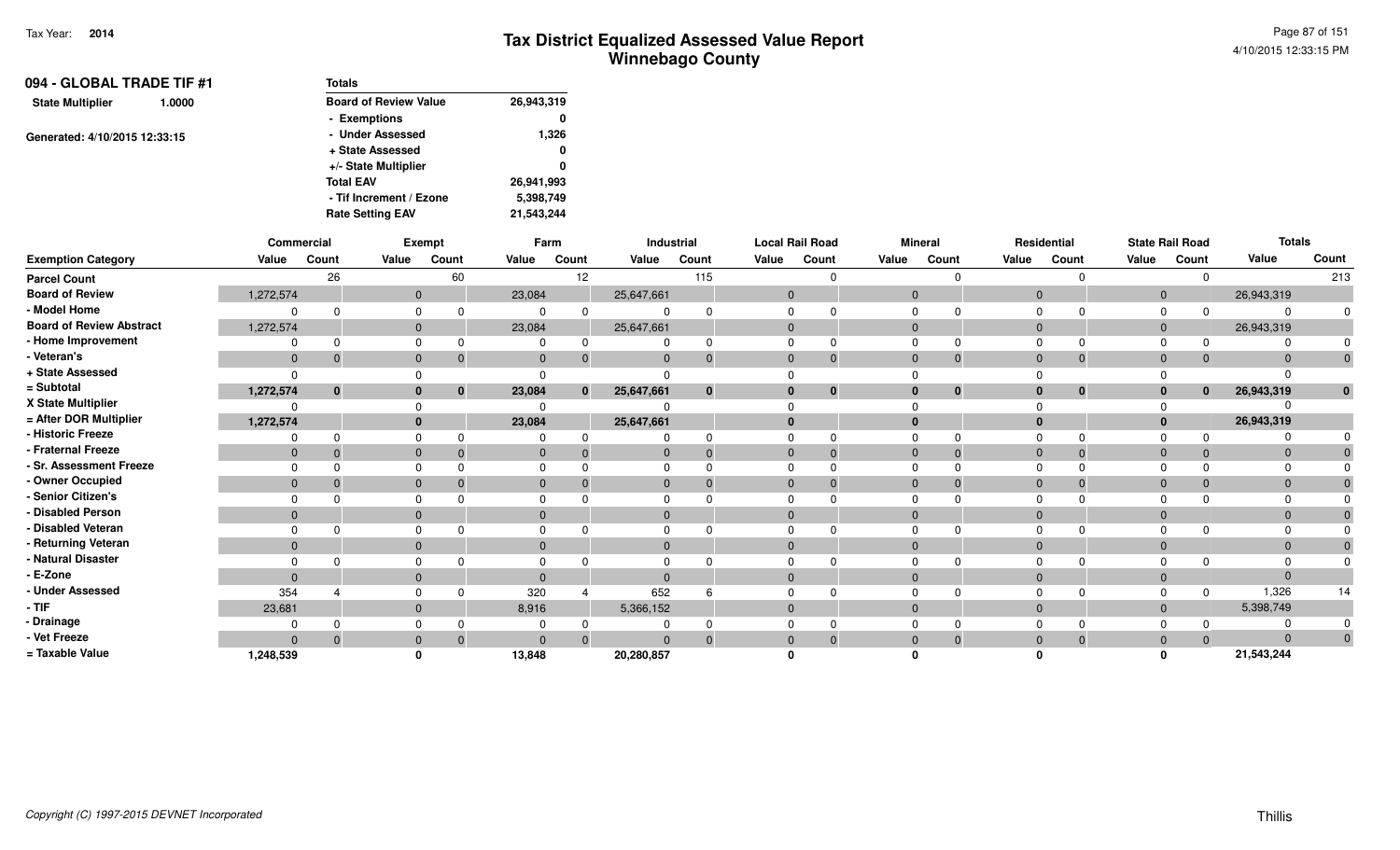| 098 - MACHESNEY PARK TIF<br><b>State Multiplier</b><br>1.0000 | <b>Totals</b>                |           |
|---------------------------------------------------------------|------------------------------|-----------|
|                                                               | <b>Board of Review Value</b> | 8,019,154 |
|                                                               | - Exemptions                 | 0         |
| Generated: 4/10/2015 12:33:15                                 | - Under Assessed             | 0         |
|                                                               | + State Assessed             | 0         |
|                                                               | +/- State Multiplier         | 0         |
|                                                               | <b>Total EAV</b>             | 8,019,154 |
|                                                               | - Tif Increment / Ezone      | 7,437,198 |
|                                                               | <b>Rate Setting EAV</b>      | 581,956   |

|                                 |                | Commercial |              | Exempt                   |              | Farm     |              | Industrial   | <b>Local Rail Road</b> |          |                | <b>Mineral</b> |                | Residential |                | <b>State Rail Road</b> | <b>Totals</b> |       |
|---------------------------------|----------------|------------|--------------|--------------------------|--------------|----------|--------------|--------------|------------------------|----------|----------------|----------------|----------------|-------------|----------------|------------------------|---------------|-------|
| <b>Exemption Category</b>       | Value          | Count      | Value        | Count                    | Value        | Count    | Value        | Count        | Value                  | Count    | Value          | Count          | Value          | Count       |                | Count                  | Value         | Count |
| <b>Parcel Count</b>             |                | 24         |              |                          |              |          |              | $\Omega$     |                        |          |                | ∩              |                |             |                |                        |               | 29    |
| <b>Board of Review</b>          | 7,937,324      |            |              | $\mathbf 0$              | $\Omega$     |          | $\mathbf{0}$ |              | $\Omega$               |          | $\Omega$       |                | 81,830         |             | $\overline{0}$ |                        | 8,019,154     |       |
| - Model Home                    |                |            | $\Omega$     |                          |              |          |              |              |                        |          |                |                |                |             | $\Omega$       | $\Omega$               |               |       |
| <b>Board of Review Abstract</b> | 7,937,324      |            |              | $\mathbf{0}$             | $\mathbf{0}$ |          | $\mathbf{0}$ |              | $\mathbf{0}$           |          | $\overline{0}$ |                | 81,830         |             | $\overline{0}$ |                        | 8,019,154     |       |
| - Home Improvement              |                |            |              |                          |              |          |              |              |                        |          |                |                |                |             | $\Omega$       | 0                      |               |       |
| - Veteran's                     | $\mathbf 0$    | $\Omega$   |              | $\mathbf 0$              | $\Omega$     |          | $\Omega$     | $\mathbf{0}$ | $\Omega$               | $\Omega$ | $\Omega$       | $\overline{0}$ | $\mathbf{0}$   |             | $\Omega$       | $\mathbf{0}$           | $\Omega$      |       |
| + State Assessed                |                |            |              |                          |              |          |              |              |                        |          |                |                |                |             |                |                        |               |       |
| = Subtotal                      | 7,937,324      | $\bf{0}$   |              | $\bf{0}$<br>$\mathbf{0}$ |              | $\bf{0}$ |              | $\bf{0}$     |                        | $\bf{0}$ | $\bf{0}$       | $\mathbf{0}$   | 81,830         | $\bf{0}$    | $\bf{0}$       | $\mathbf{0}$           | 8,019,154     |       |
| X State Multiplier              |                |            |              |                          |              |          |              |              |                        |          |                |                |                |             |                |                        |               |       |
| = After DOR Multiplier          | 7,937,324      |            |              | $\mathbf{0}$             |              |          |              |              |                        |          | $\mathbf{0}$   |                | 81,830         |             | $\mathbf{0}$   |                        | 8,019,154     |       |
| - Historic Freeze               |                |            | $\Omega$     |                          |              |          |              |              |                        |          |                |                |                |             |                | $\Omega$               |               |       |
| - Fraternal Freeze              | $\mathbf 0$    |            |              | $\mathbf{0}$             | $\Omega$     |          |              | $\Omega$     | $\Omega$               |          | $\Omega$       | $\overline{0}$ | $\mathbf 0$    |             | $\Omega$       | $\mathbf{0}$           | $\Omega$      |       |
| - Sr. Assessment Freeze         |                |            |              |                          |              |          |              |              |                        |          |                |                |                |             |                |                        |               |       |
| - Owner Occupied                | $\mathbf 0$    |            |              | $\mathbf{0}$             | $\Omega$     |          |              | $\Omega$     | $\Omega$               |          | $\Omega$       | $\mathbf 0$    | $\Omega$       |             | $\Omega$       | $\mathbf{0}$           |               |       |
| - Senior Citizen's              |                |            |              |                          |              |          |              |              |                        |          |                |                |                |             |                |                        |               |       |
| - Disabled Person               | $\Omega$       |            |              | $\mathbf{0}$             |              |          |              |              |                        |          | $\Omega$       |                | $\Omega$       |             | $\Omega$       |                        |               |       |
| - Disabled Veteran              |                |            | $\Omega$     |                          |              |          |              |              |                        |          |                |                |                |             | $\Omega$       |                        |               |       |
| - Returning Veteran             | $\overline{0}$ |            |              | $\mathbf{0}$             | $\mathbf{0}$ |          | $\mathbf{0}$ |              | $\Omega$               |          | $\mathbf{0}$   |                | $\overline{0}$ |             | $\Omega$       |                        |               |       |
| - Natural Disaster              |                |            |              |                          |              |          |              |              |                        |          |                |                |                |             |                |                        |               |       |
| - E-Zone                        | $\mathbf{0}$   |            |              | $\mathbf{0}$             |              |          |              |              |                        |          | $\Omega$       |                |                |             | $\Omega$       |                        |               |       |
| - Under Assessed                |                |            | $\Omega$     |                          |              |          |              |              |                        |          |                | ŋ              |                |             |                |                        |               |       |
| $-$ TIF                         | 7,414,605      |            |              | $\mathbf{0}$             | $\mathbf{0}$ |          | $\mathbf{0}$ |              | $\mathbf{0}$           |          | $\Omega$       |                | 22,593         |             | $\overline{0}$ |                        | 7,437,198     |       |
| - Drainage                      |                |            |              |                          |              |          |              |              |                        |          |                |                |                |             |                |                        |               |       |
| - Vet Freeze                    | $\Omega$       |            | $\mathbf{0}$ |                          |              |          |              | $\Omega$     |                        |          | $\Omega$       | $\Omega$       | $\Omega$       |             | $\Omega$       | $\mathbf{0}$           | $\Omega$      | 0     |
| = Taxable Value                 | 522,719        |            |              |                          |              |          |              |              |                        |          |                |                | 59,237         |             |                |                        | 581,956       |       |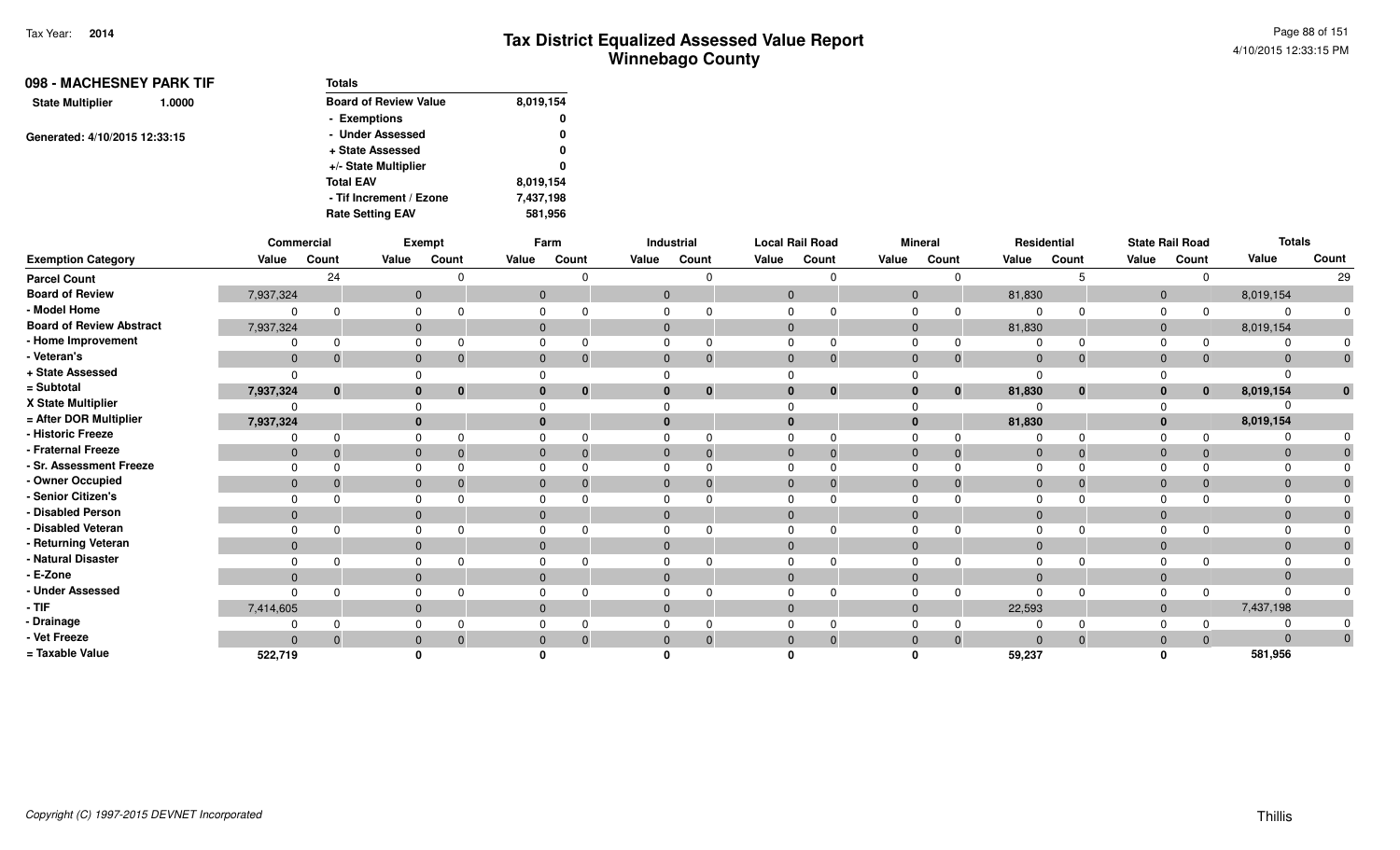| Totals                       |            |  |  |  |  |  |  |  |
|------------------------------|------------|--|--|--|--|--|--|--|
| <b>Board of Review Value</b> | 40,242,577 |  |  |  |  |  |  |  |
| - Exemptions                 | 5,128,183  |  |  |  |  |  |  |  |
| - Under Assessed             | 7,206      |  |  |  |  |  |  |  |
| + State Assessed             | 0          |  |  |  |  |  |  |  |
| +/- State Multiplier         | 0          |  |  |  |  |  |  |  |
| <b>Total EAV</b>             | 35,107,188 |  |  |  |  |  |  |  |
| - Tif Increment / Ezone      | 0          |  |  |  |  |  |  |  |
| <b>Rate Setting EAV</b>      | 35,107,188 |  |  |  |  |  |  |  |
|                              |            |  |  |  |  |  |  |  |

|                                 |                | Commercial   |              | Exempt       |              | Farm     |              | Industrial | <b>Local Rail Road</b> |              |             | <b>Mineral</b> | Residential |       |                | <b>State Rail Road</b> | <b>Totals</b> |       |
|---------------------------------|----------------|--------------|--------------|--------------|--------------|----------|--------------|------------|------------------------|--------------|-------------|----------------|-------------|-------|----------------|------------------------|---------------|-------|
| <b>Exemption Category</b>       | Value          | Count        | Value        | Count        | Value        | Count    | Value        | Count      | Value                  | Count        | Value       | Count          | Value       | Count | Value          | Count                  | Value         | Count |
| <b>Parcel Count</b>             |                | 22           |              | 37           |              | 805      |              |            |                        |              |             | $\Omega$       |             | 585   |                | $\Omega$               |               | 1,449 |
| <b>Board of Review</b>          | 1,427,376      |              | $\mathbf{0}$ |              | 16,958,432   |          | $\mathbf{0}$ |            | $\mathbf{0}$           |              | $\mathbf 0$ |                | 21,856,769  |       | $\overline{0}$ |                        | 40,242,577    |       |
| - Model Home                    |                | $\Omega$     | 0            |              | $\Omega$     |          |              |            |                        |              |             |                |             |       | $\Omega$       |                        |               |       |
| <b>Board of Review Abstract</b> | 1,427,376      |              | $\mathbf{0}$ |              | 16,958,432   |          |              |            | $\Omega$               |              | $\Omega$    |                | 21,856,769  |       | $\overline{0}$ |                        | 40,242,577    |       |
| - Home Improvement              |                | $\Omega$     |              |              | 55,842       | 8        |              |            |                        |              |             |                | 114,144     | 19    | $\Omega$       | 0                      | 169,986       | 27    |
| - Veteran's                     | $\mathbf 0$    | $\Omega$     | $\mathbf{0}$ |              | $\Omega$     |          |              |            | $\Omega$               | $\Omega$     | $\Omega$    | -0             | $\Omega$    |       | $\Omega$       | $\mathbf{0}$           |               | 0     |
| + State Assessed                |                |              |              |              | $\Omega$     |          |              |            |                        |              |             |                |             |       |                |                        |               |       |
| = Subtotal                      | 1,427,376      | $\bf{0}$     | $\bf{0}$     | $\bf{0}$     | 16,902,590   | 8        |              | $\bf{0}$   | $\bf{0}$               | $\mathbf{0}$ | $\bf{0}$    | $\mathbf{0}$   | 21,742,625  | 19    | $\mathbf{0}$   | $\mathbf{0}$           | 40,072,591    | 27    |
| X State Multiplier              |                |              |              |              |              |          |              |            |                        |              |             |                |             |       |                |                        |               |       |
| = After DOR Multiplier          | 1,427,376      |              |              | $\mathbf{0}$ | 16,902,590   |          |              |            | $\bf{0}$               |              | $\bf{0}$    |                | 21,742,625  |       | $\Omega$       |                        | 40,072,591    |       |
| - Historic Freeze               |                | $\Omega$     | 0            |              |              |          |              |            |                        |              |             |                |             |       |                |                        |               |       |
| - Fraternal Freeze              | $\overline{0}$ | $\Omega$     | $\mathbf{0}$ |              | $\Omega$     |          |              |            | 0                      | $\Omega$     |             | $\overline{0}$ | $\Omega$    |       | $\Omega$       | $\mathbf 0$            |               |       |
| - Sr. Assessment Freeze         | $\Omega$       | <sup>n</sup> | $\Omega$     |              | 84,573       | 8        |              |            |                        |              |             | $\Omega$       | 439,526     | 24    | $\Omega$       | 0                      | 524,099       | 32    |
| - Owner Occupied                | 6,000          |              | $\mathbf{0}$ |              | 1,101,468    | 184      |              |            | $\Omega$               |              | $\Omega$    | $\overline{0}$ | 2,379,000   | 397   | $\Omega$       | $\mathbf{0}$           | 3,486,468     | 582   |
| - Senior Citizen's              | $\Omega$       |              |              |              | 342,890      | 69       |              |            |                        |              |             | $\Omega$       | 566,740     | 115   | $\Omega$       | $\Omega$               | 909,630       | 184   |
| - Disabled Person               | $\mathbf{0}$   |              | $\mathbf{0}$ |              | 10,000       |          |              |            |                        |              | $\Omega$    |                | 18,000      | 9     | $\Omega$       |                        | 28,000        | 14    |
| - Disabled Veteran              | $\Omega$       | $\Omega$     | $\Omega$     |              | 2,500        |          |              |            |                        |              | $\Omega$    |                | 7,500       |       | $\Omega$       |                        | 10,000        |       |
| - Returning Veteran             | $\mathbf{0}$   |              | $\mathbf{0}$ |              | $\mathbf{0}$ |          |              |            | $\Omega$               |              | $\Omega$    |                | $\Omega$    |       | $\Omega$       |                        | $\Omega$      |       |
| - Natural Disaster              |                |              |              |              | $\Omega$     |          |              |            |                        |              |             |                |             |       |                |                        |               |       |
| - E-Zone                        | $\mathbf{0}$   |              | $\mathbf{0}$ |              | $\Omega$     |          |              |            | $\Omega$               |              | $\Omega$    |                | $\Omega$    |       | $\Omega$       |                        |               |       |
| - Under Assessed                |                | n            |              |              | 2,327        | 47       |              |            |                        |              |             |                | 4,879       | 61    |                | $\Omega$               | 7,206         | 108   |
| $-$ TIF                         | $\mathbf{0}$   |              | $\mathbf{0}$ |              | $\mathbf{0}$ |          |              |            | $\Omega$               |              | $\Omega$    |                | $\Omega$    |       | $\Omega$       |                        |               |       |
| - Drainage                      |                | $\Omega$     |              |              | $\Omega$     |          |              |            |                        |              |             |                |             |       |                |                        |               |       |
| - Vet Freeze                    | $\Omega$       | $\Omega$     | $\mathbf{0}$ |              | $\Omega$     | $\Omega$ |              | $\Omega$   | $\mathbf{0}$           | $\Omega$     | $\Omega$    | $\overline{0}$ | $\Omega$    |       | $\Omega$       | $\Omega$               | $\Omega$      | 0     |
| = Taxable Value                 | 1,421,376      |              | $\Omega$     |              | 15,358,832   |          |              |            |                        |              |             |                | 18,326,980  |       | O              |                        | 35,107,188    |       |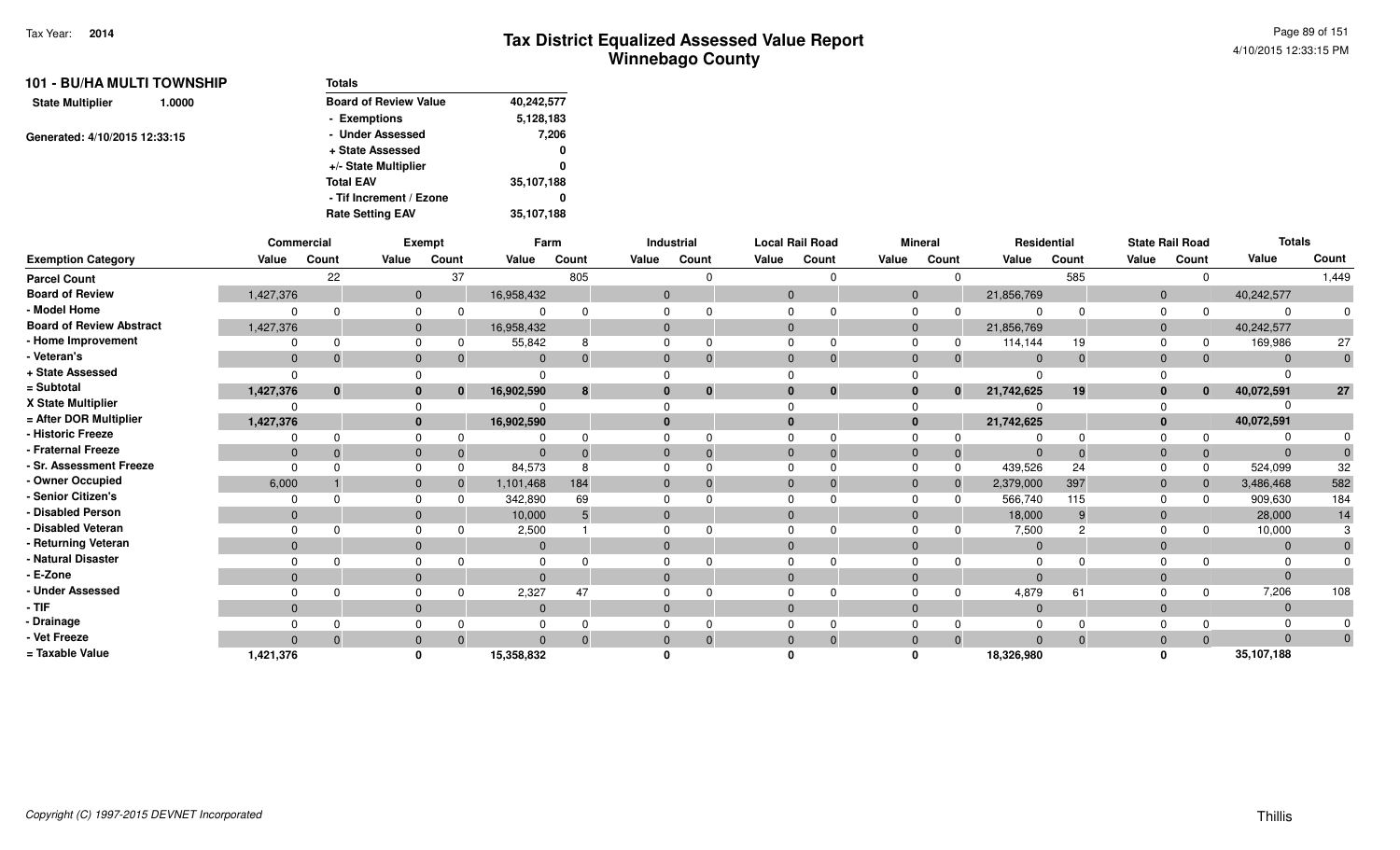| Totals                       |            |
|------------------------------|------------|
| <b>Board of Review Value</b> | 79,067,613 |
| - Exemptions                 | 10,164,571 |
| - Under Assessed             | 7,184      |
| + State Assessed             | 0          |
| +/- State Multiplier         | 0          |
| <b>Total EAV</b>             | 68,895,858 |
| - Tif Increment / Ezone      | 249.316    |
| <b>Rate Setting EAV</b>      | 68,646,542 |
|                              |            |

|                                 |              | Commercial   |              | <b>Exempt</b> |                | Farm     |              | Industrial   |                | <b>Local Rail Road</b> |       | <b>Mineral</b> |              |              | Residential |              | <b>State Rail Road</b> | <b>Totals</b> |       |
|---------------------------------|--------------|--------------|--------------|---------------|----------------|----------|--------------|--------------|----------------|------------------------|-------|----------------|--------------|--------------|-------------|--------------|------------------------|---------------|-------|
| <b>Exemption Category</b>       | Value        | Count        | Value        | Count         | Value          | Count    | Value        | Count        | Value          | Count                  | Value | Count          |              | Value        | Count       | Value        | Count                  | Value         | Count |
| <b>Parcel Count</b>             |              | 90           |              | 65            |                | 799      |              | 18           |                |                        |       |                | $\Omega$     |              | 2,057       |              |                        |               | 3,029 |
| <b>Board of Review</b>          | 4,328,758    |              |              | $\mathbf{0}$  | 15,257,140     |          | 292,573      |              | $\Omega$       |                        |       | $\mathbf{0}$   |              | 59,189,142   |             | $\Omega$     |                        | 79,067,613    |       |
| - Model Home                    | $\Omega$     | $\cap$       |              | 0             |                | $\Omega$ | <sup>0</sup> |              |                |                        |       | $\Omega$       |              |              |             |              |                        |               |       |
| <b>Board of Review Abstract</b> | 4,328,758    |              |              | $\mathbf{0}$  | 15,257,140     |          | 292,573      |              | $\Omega$       |                        |       | $\mathbf{0}$   |              | 59,189,142   |             |              |                        | 79,067,613    |       |
| - Home Improvement              | $\Omega$     |              |              | $\mathbf{0}$  | 5,220          |          | $\Omega$     | 0            | $\Omega$       |                        |       | $\Omega$       |              | 77,051       | 10          |              |                        | 82,271        | 11    |
| - Veteran's                     | $\mathbf{0}$ |              |              | $\mathbf{0}$  | $\overline{0}$ | $\Omega$ | $\mathbf{0}$ | $\Omega$     | $\mathbf{0}$   |                        |       | $\mathbf{0}$   |              | $\mathbf{0}$ | $\Omega$    |              |                        |               |       |
| + State Assessed                | $\Omega$     |              |              |               |                |          |              |              |                |                        |       |                |              |              |             |              |                        |               |       |
| = Subtotal                      | 4,328,758    | $\mathbf{0}$ |              | $\bf{0}$      | 15,251,920     |          | 292,573      | $\mathbf{0}$ | $\bf{0}$       | $\bf{0}$               |       | $\bf{0}$       | $\mathbf{0}$ | 59,112,091   | 10          |              | $\bf{0}$               | 78,985,342    | 11    |
| X State Multiplier              | $\Omega$     |              |              |               |                |          |              |              |                |                        |       |                |              |              |             |              |                        |               |       |
| = After DOR Multiplier          | 4,328,758    |              |              | $\mathbf{0}$  | 15,251,920     |          | 292,573      |              | $\bf{0}$       |                        |       | $\mathbf{0}$   |              | 59,112,091   |             |              |                        | 78,985,342    |       |
| - Historic Freeze               | <sup>0</sup> |              |              | 0             |                | $\Omega$ |              |              |                |                        |       | $\Omega$       |              |              |             |              |                        |               |       |
| - Fraternal Freeze              | 24,922       |              |              | $\mathbf 0$   | $\overline{0}$ | $\Omega$ | $\mathbf{0}$ | $\Omega$     | $\mathbf{0}$   |                        |       | $\mathbf{0}$   |              | $\Omega$     |             |              |                        | 24,922        |       |
| - Sr. Assessment Freeze         | $\Omega$     |              |              | $\Omega$      | 139,809        | 20       | $\Omega$     |              | $\Omega$       |                        |       | $\Omega$       |              | 515,588      | 64          |              |                        | 655,397       | 84    |
| - Owner Occupied                | 6,000        |              |              | $\mathbf{0}$  | 1,089,788      | 182      | $\mathbf{0}$ |              | $\mathbf{0}$   |                        |       | $\mathbf{0}$   |              | 6,012,000    | 1,002       | $\mathbf{0}$ |                        | 7,107,788     | 1,185 |
| - Senior Citizen's              | 5,000        |              |              | 0             | 371,257        | 75       |              |              |                |                        |       | $\Omega$       |              | ,802,498     | 361         |              |                        | 2,178,755     | 437   |
| - Disabled Person               | $\mathbf{0}$ |              |              | $\mathbf{0}$  | 8,000          |          | $\mathbf{0}$ |              | $\Omega$       |                        |       | $\mathbf{0}$   |              | 36,000       | 18          |              |                        | 44,000        | 22    |
| - Disabled Veteran              | $\Omega$     |              |              | 0             | 10,000         | 2        | $\Omega$     |              |                |                        |       | $\Omega$       |              | 25,000       |             |              |                        | 35,000        |       |
| - Returning Veteran             | $\mathbf{0}$ |              |              | $\mathbf{0}$  | $\mathbf 0$    |          | $\mathbf{0}$ |              | $\mathbf{0}$   |                        |       | $\Omega$       |              | $\mathbf{0}$ |             |              |                        |               |       |
| - Natural Disaster              | $\Omega$     |              |              | 0             |                |          |              |              |                |                        |       |                |              |              |             |              |                        |               |       |
| - E-Zone                        | $\mathbf{0}$ |              | $\mathbf{0}$ |               | $\Omega$       |          | $\mathbf{0}$ |              | $\Omega$       |                        |       | $\Omega$       |              | $\Omega$     |             |              |                        |               |       |
| - Under Assessed                | $\Omega$     |              |              | 0             | 3,389          | 53       | $\Omega$     |              |                |                        |       | $\Omega$       |              | 3,795        | 97          |              |                        | 7,184         | 150   |
| $-$ TIF                         | 159,826      |              |              | $\mathbf{0}$  | $\overline{0}$ |          | 37,702       |              | $\mathbf{0}$   |                        |       | $\mathbf{0}$   |              | 51,788       |             |              |                        | 249,316       |       |
| - Drainage                      | $\Omega$     |              |              | 0             | 0              |          |              |              |                |                        |       |                |              |              |             |              |                        |               |       |
| - Vet Freeze                    | 36,438       |              | $\mathbf{0}$ |               | $\Omega$       | $\Omega$ | $\Omega$     | $\Omega$     | $\overline{0}$ |                        |       | $\mathbf{0}$   |              | $\Omega$     |             |              |                        | 36,438        |       |
| = Taxable Value                 | 4,096,572    |              | 0            |               | 13,629,677     |          | 254,871      |              |                |                        |       | n              |              | 50,665,422   |             |              |                        | 68,646,542    |       |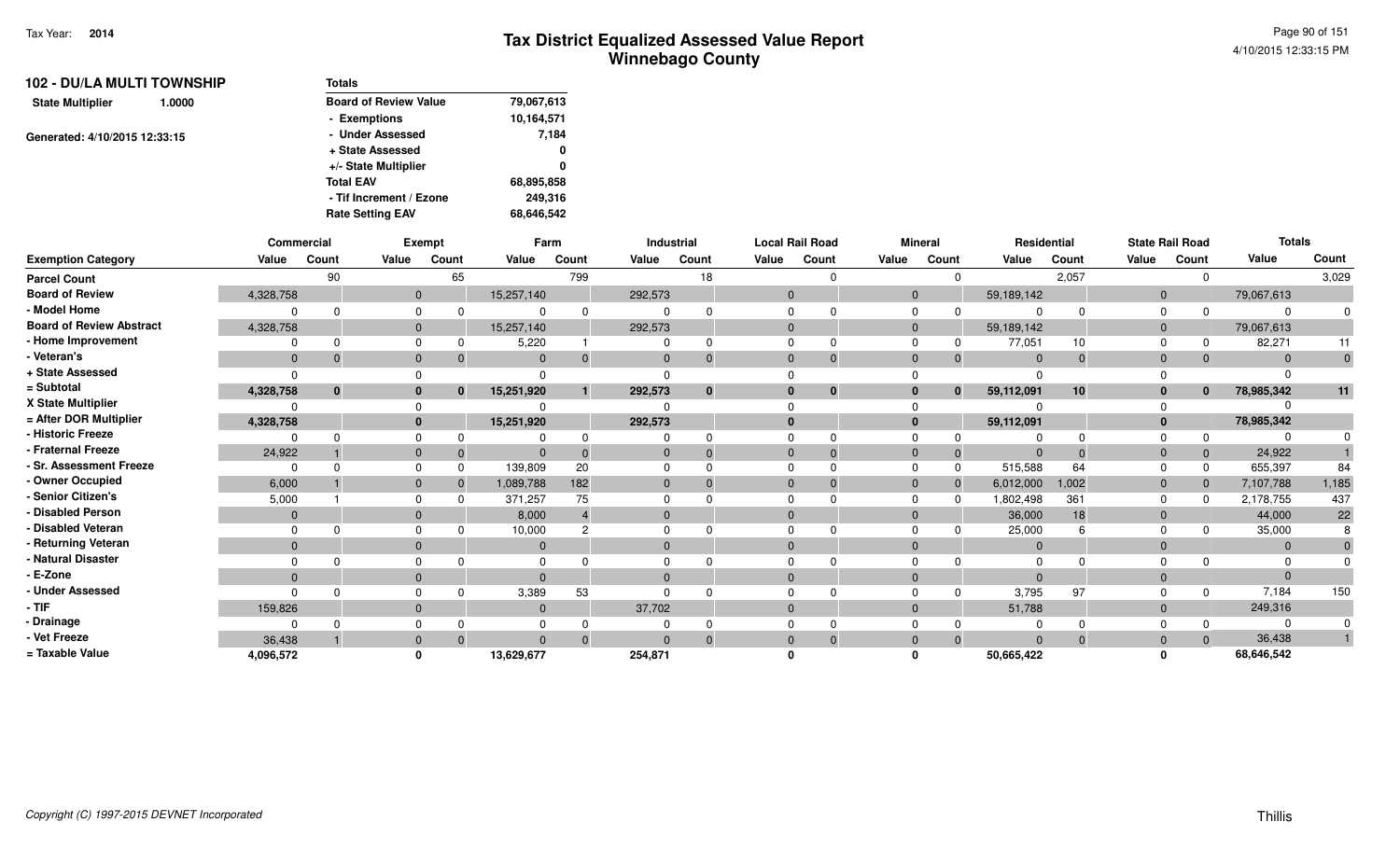| <b>104 - SOUTH ROCKFORD TIF</b>   | <b>Totals</b>                |           |
|-----------------------------------|------------------------------|-----------|
| <b>State Multiplier</b><br>1.0000 | <b>Board of Review Value</b> | 2,564,779 |
|                                   | - Exemptions                 | 185,865   |
| Generated: 4/10/2015 12:33:15     | - Under Assessed             | 327       |
|                                   | + State Assessed             | 0         |
|                                   | +/- State Multiplier         | 0         |
|                                   | <b>Total EAV</b>             | 2,378,587 |
|                                   | - Tif Increment / Ezone      | 706,906   |
|                                   | <b>Rate Setting EAV</b>      | 1,671,681 |

|                                 |              | Commercial |              | <b>Exempt</b>        |                | Farm                     |              | Industrial |              | <b>Local Rail Road</b> |       | <b>Mineral</b>              |         | Residential                 |              | <b>State Rail Road</b>   | <b>Totals</b> |              |
|---------------------------------|--------------|------------|--------------|----------------------|----------------|--------------------------|--------------|------------|--------------|------------------------|-------|-----------------------------|---------|-----------------------------|--------------|--------------------------|---------------|--------------|
| <b>Exemption Category</b>       | Value        | Count      | Value        | Count                | Value          | Count                    | Value        | Count      | Value        | Count                  | Value | Count                       | Value   | Count                       | Value        | Count                    | Value         | Count        |
| <b>Parcel Count</b>             |              | 40         |              | 81                   |                | $\Omega$                 |              | 45         |              |                        |       | $\Omega$                    |         | 46                          |              | $\mathbf 0$              |               | 213          |
| <b>Board of Review</b>          | 959,843      |            |              | $\mathbf{0}$         |                | $\mathbf{0}$             | 1,129,573    |            | 59           |                        |       | $\mathbf{0}$                | 475,304 |                             |              | $\mathbf 0$              | 2,564,779     |              |
| - Model Home                    |              |            |              |                      |                | $\Omega$                 | 0            |            | $\Omega$     |                        |       | $\mathbf 0$<br>$\Omega$     |         | $\Omega$<br>$\Omega$        | $\Omega$     | $\Omega$                 |               |              |
| <b>Board of Review Abstract</b> | 959,843      |            |              | $\mathbf{0}$         |                | $\overline{0}$           | 1,129,573    |            | 59           |                        |       | $\mathbf{0}$                | 475,304 |                             |              | $\mathbf{0}$             | 2,564,779     |              |
| - Home Improvement              |              |            |              | 0                    | $\Omega$       |                          | 0            |            | $\Omega$     | $\Omega$               |       | $\Omega$<br>$\Omega$        |         | $\Omega$<br>$\Omega$        | $\Omega$     | <sup>0</sup>             |               |              |
| - Veteran's                     | $\mathbf{0}$ |            |              | $\mathbf{0}$         | $\mathbf{0}$   | $\Omega$                 | $\mathbf{0}$ | $\Omega$   | $\mathbf{0}$ | $\Omega$               |       | $\mathbf{0}$<br>$\Omega$    |         | $\overline{0}$<br>$\Omega$  | $\mathbf{0}$ | $\Omega$                 |               | $\mathbf{0}$ |
| + State Assessed                |              |            |              |                      |                |                          |              |            | $\Omega$     |                        |       |                             |         |                             |              |                          |               |              |
| = Subtotal                      | 959,843      |            |              | $\bf{0}$<br>$\Omega$ |                | $\mathbf{0}$<br>$\bf{0}$ | 1,129,573    | $\bf{0}$   | 59           | $\bf{0}$               |       | $\bf{0}$<br>$\bf{0}$        | 475,304 | $\bf{0}$                    |              | $\bf{0}$<br>$\mathbf{0}$ | 2,564,779     | $\mathbf{0}$ |
| X State Multiplier              |              |            |              |                      |                |                          |              |            | $\Omega$     |                        |       |                             |         |                             |              |                          |               |              |
| = After DOR Multiplier          | 959,843      |            |              | $\bf{0}$             |                | $\mathbf{0}$             | 1,129,573    |            | 59           |                        |       | $\bf{0}$                    | 475,304 |                             |              | $\mathbf{0}$             | 2,564,779     |              |
| - Historic Freeze               |              |            |              |                      |                |                          | 0            |            | $\Omega$     | $\Omega$               |       | $\Omega$<br>0               |         | $\Omega$<br>$\Omega$        |              |                          |               |              |
| - Fraternal Freeze              | $\mathbf{0}$ |            |              | $\mathbf 0$          | $\overline{0}$ |                          | $\mathbf 0$  | $\Omega$   | $\mathbf{0}$ | $\Omega$               |       | $\overline{0}$<br>$\Omega$  |         | $\overline{0}$<br>$\Omega$  | $\mathbf{0}$ | $\Omega$                 | $\Omega$      |              |
| - Sr. Assessment Freeze         | 0            |            |              | 0                    | $\Omega$       |                          | $\Omega$     |            | $\Omega$     |                        |       | $\mathbf 0$                 |         | $\Omega$<br>$\Omega$        | $\Omega$     |                          |               |              |
| - Owner Occupied                | 12,000       |            | $\mathbf{0}$ |                      | $\mathbf 0$    |                          | $\mathbf 0$  |            | $\mathbf{0}$ | $\Omega$               |       | $\mathbf{0}$<br>$\Omega$    | 144,183 | 25                          | $\mathbf 0$  | $\mathbf{0}$             | 156,183       | 27           |
| - Senior Citizen's              |              |            |              |                      |                |                          | $\Omega$     |            | $\Omega$     |                        |       | $\mathbf 0$<br><sup>n</sup> | 17,117  |                             | $\Omega$     |                          | 17,117        |              |
| <b>Disabled Person</b>          | $\mathbf{0}$ |            |              | $\mathbf{0}$         | $\Omega$       |                          | $\mathbf 0$  |            | $\mathbf{0}$ |                        |       | $\mathbf{0}$                |         | 2,000                       | $\mathbf 0$  |                          | 2,000         |              |
| - Disabled Veteran              |              |            |              | 0                    | $\Omega$       |                          | $\Omega$     |            | $\Omega$     | $\Omega$               |       | $\mathbf 0$                 |         | $\Omega$                    | $\Omega$     |                          |               |              |
| - Returning Veteran             | $\mathbf{0}$ |            |              | $\mathbf{0}$         | $\mathbf 0$    |                          | $\mathbf 0$  |            | $\mathbf 0$  |                        |       | $\mathbf{0}$                |         | $\mathbf{0}$                | $\mathbf 0$  |                          | $\Omega$      |              |
| - Natural Disaster              |              |            |              | 0                    | $\Omega$       |                          | $\Omega$     |            | $\Omega$     | $\Omega$               |       | $\Omega$                    |         | $\Omega$<br><sup>n</sup>    |              | 0                        |               |              |
| - E-Zone                        | $\mathbf{0}$ |            |              | $\mathbf{0}$         | $\mathbf{0}$   |                          | $\mathbf{0}$ |            | $\Omega$     |                        |       | $\mathbf{0}$                |         | $\Omega$                    | $\mathbf 0$  |                          | $\Omega$      |              |
| - Under Assessed                | O            |            |              |                      | $\Omega$       |                          | 268          |            | 59           |                        |       | $\Omega$<br>$\Omega$        |         | $\Omega$<br>$\Omega$        | $\Omega$     | $\Omega$                 | 327           |              |
| - TIF                           | 562,900      |            |              | $\mathbf{0}$         | $\mathbf 0$    |                          | 17,164       |            | $\mathbf{0}$ |                        |       | $\mathbf{0}$                | 126,842 |                             |              | $\mathbf 0$              | 706,906       |              |
| - Drainage                      |              |            |              | 0                    |                |                          | 0            |            | $\Omega$     |                        |       | $\Omega$                    |         | $\Omega$                    |              |                          |               |              |
| - Vet Freeze                    | 10,565       |            |              |                      | $\overline{0}$ |                          | $\Omega$     |            | $\mathbf{0}$ | $\mathbf 0$            |       | $\overline{0}$<br>$\Omega$  |         | $\mathbf{0}$<br>$\mathbf 0$ | $\mathbf 0$  | $\Omega$                 | 10,565        |              |
| = Taxable Value                 | 374,378      |            |              |                      |                |                          | 1,112,141    |            |              |                        |       | ŋ                           | 185,162 |                             |              |                          | 1,671,681     |              |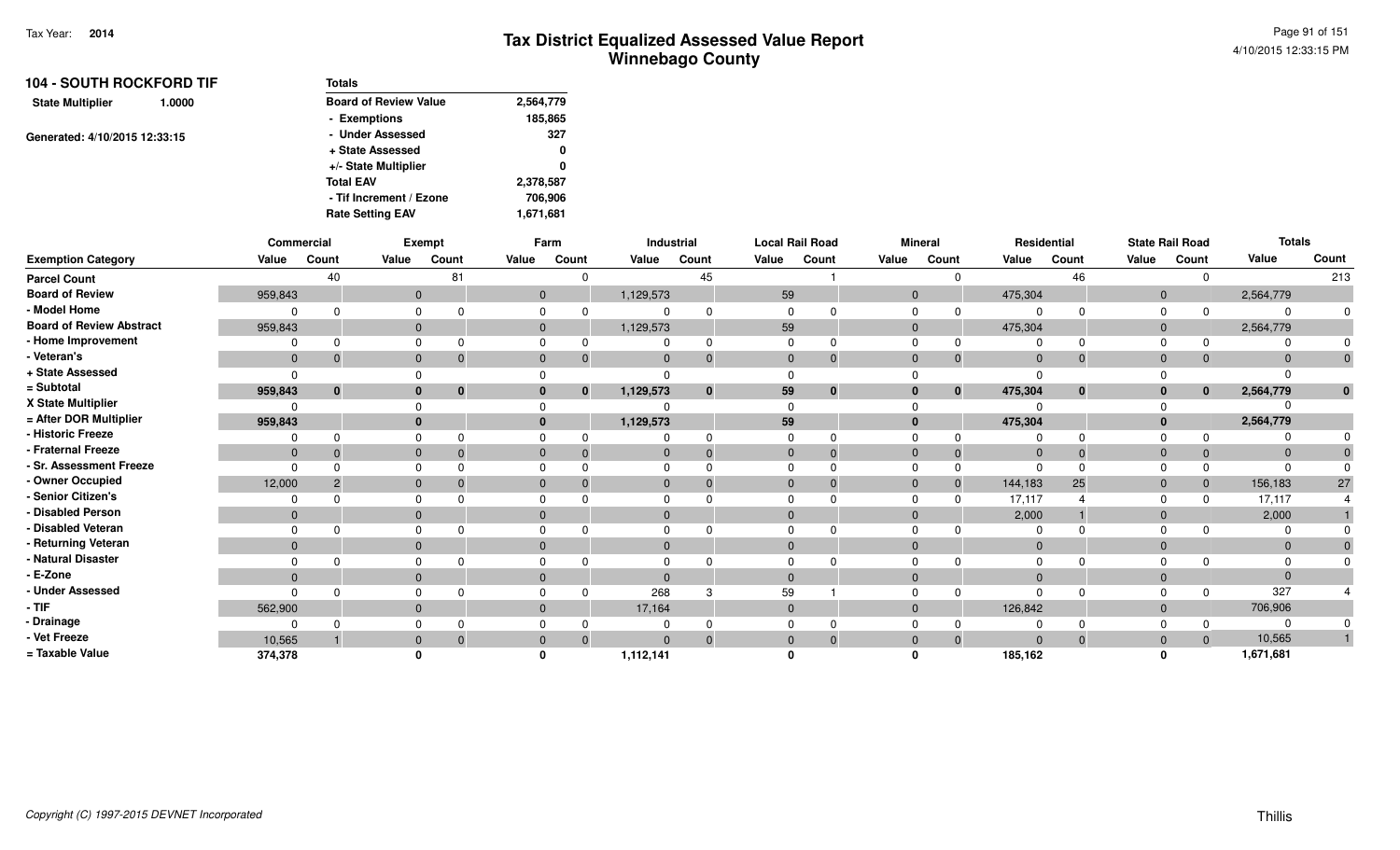| <b>105 - LINCOLNWOOD TIF</b>      | <b>Totals</b>                |         |
|-----------------------------------|------------------------------|---------|
| <b>State Multiplier</b><br>1.0000 | <b>Board of Review Value</b> | 590,430 |
|                                   | - Exemptions                 | 165,000 |
| Generated: 4/10/2015 12:33:15     | - Under Assessed             | 0       |
|                                   | + State Assessed             | 0       |
|                                   | +/- State Multiplier         | 0       |
|                                   | <b>Total EAV</b>             | 425,430 |
|                                   | - Tif Increment / Ezone      | 421,569 |
|                                   | <b>Rate Setting EAV</b>      | 3,861   |

|                                 |                | Commercial   |              | Exempt |              | Farm         |              | Industrial     | <b>Local Rail Road</b> |          |                | <b>Mineral</b> |                | Residential  |                | <b>State Rail Road</b> | <b>Totals</b>  |              |
|---------------------------------|----------------|--------------|--------------|--------|--------------|--------------|--------------|----------------|------------------------|----------|----------------|----------------|----------------|--------------|----------------|------------------------|----------------|--------------|
| <b>Exemption Category</b>       | Value          | Count        | Value        | Count  | Value        | Count        | Value        | Count          | Value                  | Count    | Value          | Count          | Value          | Count        | Value          | Count                  | Value          | Count        |
| <b>Parcel Count</b>             |                | $\Omega$     |              |        |              | n            |              | $\cap$         |                        | ∩        |                | n              |                | 26           |                |                        |                | 26           |
| <b>Board of Review</b>          | $\overline{0}$ |              | $\mathbf{0}$ |        | $\mathbf{0}$ |              | $\mathbf{0}$ |                | $\mathbf{0}$           |          | $\overline{0}$ |                | 590,430        |              | $\overline{0}$ |                        | 590,430        |              |
| - Model Home                    | $\Omega$       | ∩            | $\Omega$     |        |              |              |              |                |                        |          | $\Omega$       | 0              | $\Omega$       |              |                |                        | $\Omega$       |              |
| <b>Board of Review Abstract</b> | $\overline{0}$ |              | $\mathbf{0}$ |        | $\mathbf{0}$ |              | $\mathbf{0}$ |                | $\mathbf{0}$           |          | $\mathbf{0}$   |                | 590,430        |              | $\Omega$       |                        | 590,430        |              |
| - Home Improvement              | $\Omega$       | $\Omega$     | $\Omega$     |        |              |              |              | $\Omega$       |                        |          | $\Omega$       |                |                | $\Omega$     |                |                        | $\Omega$       |              |
| - Veteran's                     | $\mathbf{0}$   | $\mathbf 0$  | $\mathbf{0}$ | 0      | $\mathbf{0}$ | $\mathbf 0$  | $\mathbf{0}$ | $\mathbf{0}$   | $\mathbf{0}$           | $\Omega$ | $\mathbf{0}$   | $\overline{0}$ | $\overline{0}$ | $\mathbf{0}$ | $\mathbf{0}$   | $\mathbf{0}$           | $\mathbf{0}$   |              |
| + State Assessed                |                |              |              |        |              |              |              |                |                        |          |                |                | $\Omega$       |              |                |                        | $\Omega$       |              |
| = Subtotal                      | $\bf{0}$       | $\mathbf{0}$ | $\bf{0}$     | 0      | $\bf{0}$     | $\mathbf{0}$ |              | $\bf{0}$       |                        | $\bf{0}$ | $\bf{0}$       | $\bf{0}$       | 590,430        | $\bf{0}$     |                | $\mathbf{0}$           | 590,430        | $\mathbf{0}$ |
| X State Multiplier              | $\Omega$       |              |              |        |              |              |              |                |                        |          |                |                |                |              |                |                        |                |              |
| = After DOR Multiplier          | $\bf{0}$       |              | $\bf{0}$     |        | $\bf{0}$     |              |              |                |                        |          | $\bf{0}$       |                | 590,430        |              |                |                        | 590,430        |              |
| - Historic Freeze               | $\Omega$       | $\Omega$     | $\Omega$     |        |              |              |              | $\Omega$       |                        |          | $\Omega$       |                |                | $\Omega$     |                |                        | $\Omega$       |              |
| - Fraternal Freeze              | $\overline{0}$ | $\mathbf{0}$ | $\mathbf{0}$ |        | $\mathbf{0}$ |              | $\mathbf{0}$ | $\overline{0}$ | $\mathbf{0}$           |          | $\mathbf{0}$   | $\overline{0}$ | $\overline{0}$ | $\Omega$     | $\Omega$       | $\mathbf{0}$           | $\mathbf 0$    |              |
| - Sr. Assessment Freeze         | $\Omega$       | $\Omega$     |              |        |              |              |              |                |                        |          |                | 0              | $\Omega$       |              |                |                        | $\Omega$       |              |
| - Owner Occupied                | $\overline{0}$ | $\mathbf{0}$ | $\mathbf{0}$ |        | $\mathbf{0}$ |              | $\Omega$     | $\Omega$       | $\mathbf{0}$           |          | $\mathbf{0}$   | $\overline{0}$ | 150,000        | 25           | $\Omega$       | $\mathbf{0}$           | 150,000        | 25           |
| - Senior Citizen's              | $\Omega$       | ∩            |              |        |              |              |              |                |                        |          | $\Omega$       |                | 15,000         |              |                |                        | 15,000         |              |
| - Disabled Person               | $\mathbf{0}$   |              | $\mathbf{0}$ |        | $\Omega$     |              | $\Omega$     |                | $\Omega$               |          | $\Omega$       |                | $\overline{0}$ |              | $\Omega$       |                        | $\mathbf{0}$   |              |
| - Disabled Veteran              | $\Omega$       | ∩            |              |        |              |              |              |                |                        |          |                |                |                |              |                |                        | 0              |              |
| - Returning Veteran             | $\overline{0}$ |              | $\mathbf{0}$ |        | $\mathbf{0}$ |              | $\Omega$     |                | $\Omega$               |          | $\Omega$       |                | $\Omega$       |              | $\Omega$       |                        | $\Omega$       |              |
| - Natural Disaster              | $\Omega$       | ∩            | $\Omega$     |        |              |              |              |                |                        |          | <sup>n</sup>   |                |                |              |                |                        | $\Omega$       |              |
| - E-Zone                        | $\overline{0}$ |              | $\mathbf{0}$ |        | $\Omega$     |              | $\Omega$     |                |                        |          | $\Omega$       |                | $\Omega$       |              | $\Omega$       |                        | $\mathbf{0}$   |              |
| - Under Assessed                | $\Omega$       | $\Omega$     | $\Omega$     |        |              |              |              | $\Omega$       |                        |          | $\Omega$       |                | $\Omega$       | $\Omega$     |                |                        | $\Omega$       |              |
| $-TIF$                          | $\mathbf{0}$   |              | $\mathbf{0}$ |        | $\mathbf{0}$ |              | $\Omega$     |                | $\mathbf{0}$           |          | $\mathbf{0}$   |                | 421,569        |              | $\Omega$       |                        | 421,569        |              |
| - Drainage                      |                |              |              |        |              |              |              |                |                        |          |                |                |                |              |                |                        | $\Omega$       |              |
| - Vet Freeze                    | $\overline{0}$ | $\mathbf{0}$ | $\mathbf{0}$ |        | $\Omega$     |              |              | $\Omega$       |                        |          | $\Omega$       | $\Omega$       | $\Omega$       | $\Omega$     |                |                        | $\overline{0}$ |              |
| = Taxable Value                 |                |              |              |        |              |              |              |                |                        |          |                |                | 3,861          |              |                |                        | 3,861          |              |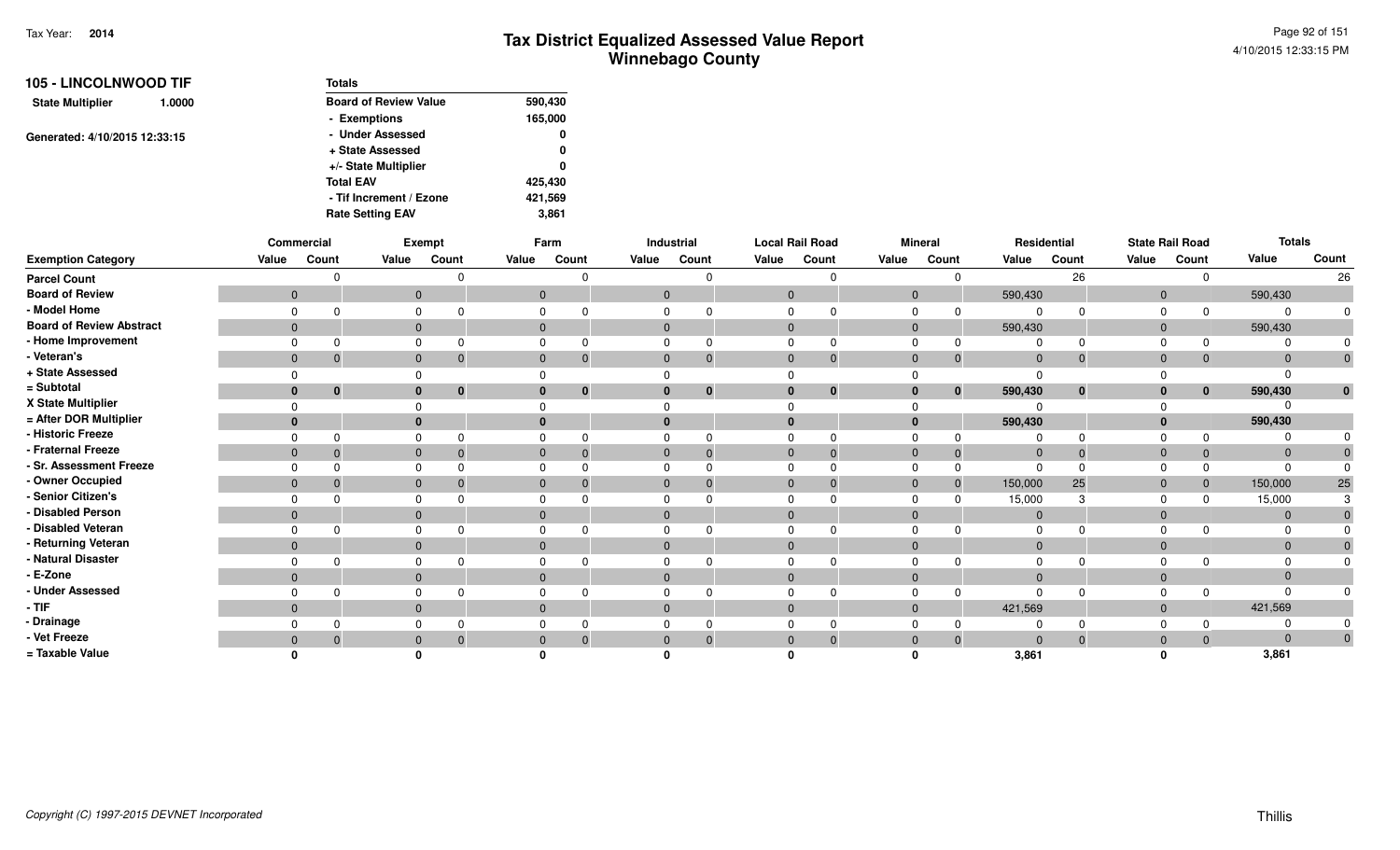| <b>106 - DURAND VILLAGE TIF</b>   | <b>Totals</b>                |           |
|-----------------------------------|------------------------------|-----------|
| <b>State Multiplier</b><br>1.0000 | <b>Board of Review Value</b> | 1,688,823 |
|                                   | - Exemptions                 | 115,970   |
| Generated: 4/10/2015 12:33:15     | - Under Assessed             | 0         |
|                                   | + State Assessed             | 0         |
|                                   | +/- State Multiplier         | 0         |
|                                   | <b>Total EAV</b>             | 1,572,853 |
|                                   | - Tif Increment / Ezone      | 249,316   |
|                                   | <b>Rate Setting EAV</b>      | 1,323,537 |

|                                 |              | Commercial   |          | Exempt                       |              | Farm                 |              | Industrial |                | <b>Local Rail Road</b> |                | <b>Mineral</b>           |                | Residential    |              | <b>State Rail Road</b> | <b>Totals</b> |              |
|---------------------------------|--------------|--------------|----------|------------------------------|--------------|----------------------|--------------|------------|----------------|------------------------|----------------|--------------------------|----------------|----------------|--------------|------------------------|---------------|--------------|
| <b>Exemption Category</b>       | Value        | Count        | Value    | Count                        | Value        | Count                | Value        | Count      | Value          | Count                  | Value          | Count                    | Value          | Count          | Value        | Count                  | Value         | Count        |
| <b>Parcel Count</b>             |              | 51           |          |                              |              |                      |              | 13         |                |                        |                | $\Omega$                 |                | 25             |              | $\Omega$               |               | 96           |
| <b>Board of Review</b>          | 1,180,433    |              |          | $\mathbf 0$                  |              | $\mathbf{0}$         | 148,407      |            | $\mathbf{0}$   |                        |                | $\mathbf 0$              | 359,983        |                | $\mathbf{0}$ |                        | 1,688,823     |              |
| - Model Home                    | $\Omega$     |              |          | 0                            |              | 0                    |              |            |                |                        | $\Omega$       | $\Omega$                 | $\Omega$       | $\Omega$       | $\Omega$     | $\Omega$               |               | $\Omega$     |
| <b>Board of Review Abstract</b> | 1,180,433    |              |          | $\mathbf{0}$                 |              | $\mathbf{0}$         | 148,407      |            | $\mathbf{0}$   |                        |                | $\overline{0}$           | 359,983        |                | $\mathbf{0}$ |                        | 1,688,823     |              |
| - Home Improvement              |              |              |          | 0                            |              | 0                    |              |            | $\Omega$       |                        | 0              | $\Omega$                 | $\Omega$       | $\Omega$       | $\Omega$     | $\Omega$               |               |              |
| - Veteran's                     | $\mathbf 0$  | $\mathbf 0$  |          | $\mathbf 0$                  |              | $\mathbf{0}$<br>0    | $\mathbf 0$  |            | $\Omega$       | $\Omega$               | $\mathbf 0$    | 0                        | $\mathbf{0}$   | $\mathbf{0}$   | $\mathbf 0$  | 0                      | $\Omega$      | $\mathbf 0$  |
| + State Assessed                | $\Omega$     |              | $\Omega$ |                              |              |                      |              |            |                |                        |                |                          | $\Omega$       |                |              |                        |               |              |
| = Subtotal                      | 1,180,433    | $\mathbf{0}$ |          | $\mathbf{0}$<br>$\mathbf{0}$ |              | $\bf{0}$<br>$\bf{0}$ | 148,407      | $\Omega$   | $\Omega$       | $\bf{0}$               |                | $\mathbf{0}$<br>$\bf{0}$ | 359,983        | $\mathbf{0}$   | $\mathbf{0}$ | $\bf{0}$               | 1,688,823     | $\mathbf{0}$ |
| X State Multiplier              | 0            |              |          | $\Omega$                     |              |                      |              |            |                |                        |                |                          | $\Omega$       |                |              |                        |               |              |
| = After DOR Multiplier          | 1,180,433    |              |          | $\mathbf{0}$                 |              | $\bf{0}$             | 148,407      |            | $\mathbf{0}$   |                        |                | $\mathbf{0}$             | 359,983        |                | $\mathbf{0}$ |                        | 1,688,823     |              |
| - Historic Freeze               | $\Omega$     |              |          | 0                            |              | 0                    |              |            | $\Omega$       |                        | $\Omega$       |                          | $\Omega$       | $\Omega$       | $\Omega$     | 0                      |               |              |
| - Fraternal Freeze              | 24,922       |              |          | $\mathbf{0}$<br>- 0          |              | $\mathbf{0}$<br>0    | $\mathbf{0}$ |            | $\overline{0}$ | $\Omega$               | $\mathbf 0$    | $\Omega$                 | $\overline{0}$ | $\Omega$       | $\mathbf{0}$ | $\mathbf 0$            | 24,922        |              |
| - Sr. Assessment Freeze         | $\Omega$     |              |          | $\mathbf 0$                  |              | 0                    | $\Omega$     |            | $\Omega$       |                        | $\mathbf 0$    | $\Omega$                 | 10,084         |                | $\Omega$     | $\Omega$               | 10,084        |              |
| - Owner Occupied                | 6,000        |              |          | $\mathbf{0}$                 | $\Omega$     |                      | $\mathbf{0}$ |            | $\Omega$       |                        | $\overline{0}$ | $\Omega$                 | 60,000         | 10             | $\mathbf 0$  | $\Omega$               | 66,000        | 11           |
| - Senior Citizen's              | 5,000        |              |          | 0                            |              | 0                    | $\Omega$     |            | $\Omega$       |                        | $\Omega$       |                          | 9,964          | $\overline{2}$ | $\Omega$     | <sup>0</sup>           | 14,964        |              |
| - Disabled Person               | $\mathbf{0}$ |              |          | $\mathbf{0}$                 | $\mathbf{0}$ |                      | $\mathbf{0}$ |            | $\mathbf{0}$   |                        | $\mathbf{0}$   |                          | $\mathbf{0}$   |                | $\mathbf{0}$ |                        | $\Omega$      |              |
| - Disabled Veteran              | $\Omega$     |              | 0        |                              |              | 0                    | $\mathbf 0$  |            | $\Omega$       |                        | $\Omega$       |                          | $\Omega$       | $\Omega$       | $\Omega$     |                        |               |              |
| - Returning Veteran             | $\mathbf{0}$ |              |          | $\mathbf{0}$                 |              | $\mathbf{0}$         | $\mathbf{0}$ |            | $\mathbf{0}$   |                        |                | $\mathbf{0}$             | $\mathbf{0}$   |                | $\mathbf{0}$ |                        | $\Omega$      |              |
| - Natural Disaster              | $\Omega$     |              |          | $\mathbf 0$                  |              | 0                    | 0            |            | $\Omega$       |                        | $\Omega$       |                          | $\Omega$       |                | $\Omega$     |                        |               |              |
| - E-Zone                        | $\mathbf{0}$ |              |          | $\mathbf{0}$                 | $\Omega$     |                      | $\mathbf{0}$ |            |                |                        | $\mathbf{0}$   |                          | $\Omega$       |                | $\mathbf{0}$ |                        |               |              |
| - Under Assessed                | $\Omega$     |              |          | 0                            |              |                      | $\Omega$     |            |                |                        | $\Omega$       |                          | $\Omega$       | $\Omega$       | $\Omega$     | $\Omega$               |               |              |
| - TIF                           | 159,826      |              |          | $\mathbf{0}$                 |              | $\mathbf{0}$         | 37,702       |            | $\mathbf{0}$   |                        | $\mathbf{0}$   |                          | 51,788         |                | $\mathbf{0}$ |                        | 249,316       |              |
| - Drainage                      | 0            |              |          | 0                            |              | 0                    |              |            |                |                        | $\Omega$       |                          | 0              |                | $\Omega$     |                        |               |              |
| - Vet Freeze                    | $\Omega$     | $\Omega$     |          | $\mathbf{0}$                 |              | $\Omega$             |              |            |                | $\Omega$               | $\mathbf{0}$   | $\Omega$                 | $\Omega$       | $\Omega$       | $\mathbf 0$  | $\Omega$               | $\Omega$      | $\Omega$     |
| = Taxable Value                 | 984,685      |              |          |                              |              |                      | 110,705      |            |                |                        |                |                          | 228,147        |                |              |                        | 1,323,537     |              |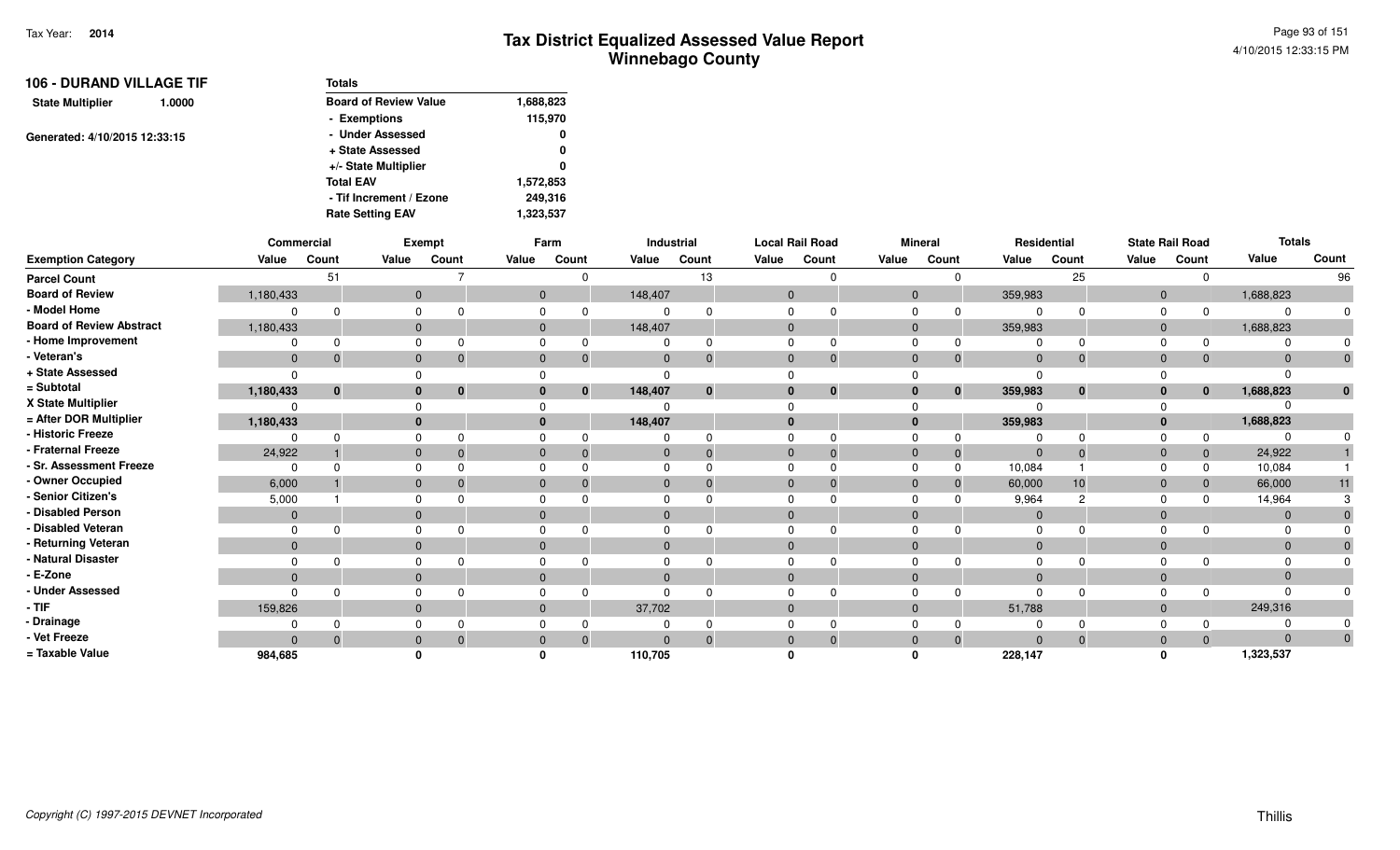| <b>107 - SPRINGFIELD CORNERS TIF</b> | <b>Totals</b>                |           |
|--------------------------------------|------------------------------|-----------|
| <b>State Multiplier</b><br>1.0000    | <b>Board of Review Value</b> | 1,883,771 |
|                                      | - Exemptions                 | 261,450   |
| Generated: 4/10/2015 12:33:15        | - Under Assessed             | 0         |
|                                      | + State Assessed             | 0         |
|                                      | +/- State Multiplier         | 0         |
|                                      | <b>Total EAV</b>             | 1,622,321 |
|                                      | - Tif Increment / Ezone      | 1,443,830 |
|                                      | <b>Rate Setting EAV</b>      | 178.491   |

|                                 |              | Commercial   |              | Exempt   |                | Farm                         |                | <b>Industrial</b> | <b>Local Rail Road</b> |              |                | <b>Mineral</b> |             | Residential             |                | <b>State Rail Road</b> | <b>Totals</b> |              |
|---------------------------------|--------------|--------------|--------------|----------|----------------|------------------------------|----------------|-------------------|------------------------|--------------|----------------|----------------|-------------|-------------------------|----------------|------------------------|---------------|--------------|
| <b>Exemption Category</b>       | Value        | Count        | Value        | Count    | Value          | Count                        | Value          | Count             | Value                  | Count        | Value          | Count          | Value       | Count                   | Value          | Count                  | Value         | Count        |
| <b>Parcel Count</b>             |              | 22           |              | 14       |                | $\Omega$                     |                | $\Omega$          |                        | 0            |                | $\Omega$       |             | 73                      |                | $\Omega$               |               | 109          |
| <b>Board of Review</b>          | 869,698      |              | $\mathbf 0$  |          | $\overline{0}$ |                              | $\mathbf{0}$   |                   | $\overline{0}$         |              | $\overline{0}$ |                | 1,014,073   |                         | $\overline{0}$ |                        | 1,883,771     |              |
| - Model Home                    | 0            | $\Omega$     | 0            |          | $\Omega$       |                              |                |                   |                        |              | $\Omega$       | 0              |             |                         | $\Omega$       |                        |               |              |
| <b>Board of Review Abstract</b> | 869,698      |              | $\mathbf 0$  |          | $\mathbf{0}$   |                              | $\overline{0}$ |                   | $\mathbf{0}$           |              | $\mathbf{0}$   |                | 1,014,073   |                         | $\overline{0}$ |                        | 1,883,771     |              |
| - Home Improvement              |              | $\Omega$     |              |          | $\Omega$       |                              |                |                   |                        |              |                |                | 1,024       |                         | $\Omega$       |                        | 1,024         |              |
| - Veteran's                     | $\mathbf 0$  | $\mathbf{0}$ | $\mathbf 0$  |          | $\mathbf{0}$   | 0                            |                |                   | $\mathbf{0}$           | $\mathbf 0$  | $\Omega$       | $\mathbf 0$    | $\Omega$    |                         | $\Omega$       | $\mathbf{0}$           | $\Omega$      |              |
| + State Assessed                | $\Omega$     |              |              |          |                |                              |                |                   |                        |              |                |                | $\Omega$    |                         |                |                        |               |              |
| = Subtotal                      | 869,698      | $\mathbf{0}$ | $\bf{0}$     | $\bf{0}$ |                | $\mathbf{0}$<br>$\mathbf{0}$ |                | $\mathbf{0}$      | $\bf{0}$               | $\mathbf{0}$ | 0              | $\mathbf{0}$   | 1,013,049   | $\overline{\mathbf{2}}$ | 0              | $\mathbf{0}$           | 1,882,747     | $\mathbf{2}$ |
| X State Multiplier              | $\Omega$     |              |              |          | $\Omega$       |                              |                |                   |                        |              |                |                |             |                         |                |                        |               |              |
| = After DOR Multiplier          | 869,698      |              | $\bf{0}$     |          | $\bf{0}$       |                              |                |                   |                        |              | $\bf{0}$       |                | 1,013,049   |                         |                |                        | 1,882,747     |              |
| - Historic Freeze               | $\Omega$     | $\Omega$     | <sup>n</sup> |          | $\Omega$       |                              |                |                   |                        |              |                |                |             |                         | $\Omega$       | $\Omega$               |               |              |
| - Fraternal Freeze              | $\mathbf 0$  | $\Omega$     | $\mathbf{0}$ |          | $\mathbf{0}$   |                              |                |                   | $\mathbf{0}$           | $\Omega$     | $\Omega$       | $\overline{0}$ | $\mathbf 0$ |                         | $\Omega$       | $\mathbf 0$            | $\Omega$      |              |
| - Sr. Assessment Freeze         | $\Omega$     | $\Omega$     |              |          | $\Omega$       |                              |                |                   |                        |              |                | $\Omega$       | 3,670       | റ                       | $\Omega$       | $\Omega$               | 3,670         |              |
| - Owner Occupied                | $\mathbf 0$  | $\Omega$     | $\mathbf{0}$ |          | $\mathbf{0}$   |                              |                |                   | $\Omega$               |              | $\Omega$       | -0             | 204,000     | 34                      | $\Omega$       | $\mathbf{0}$           | 204,000       | 34           |
| - Senior Citizen's              | $\Omega$     |              |              |          | $\Omega$       |                              |                |                   |                        |              |                |                | 48,756      | 10                      | $\cap$         | $\Omega$               | 48,756        | 10           |
| - Disabled Person               | $\mathbf 0$  |              | $\mathbf{0}$ |          | $\Omega$       |                              |                |                   | $\Omega$               |              | $\Omega$       |                | 4,000       | 2                       | $\Omega$       |                        | 4,000         |              |
| - Disabled Veteran              | $\Omega$     | $\Omega$     | U            |          | $\Omega$       |                              |                |                   |                        |              |                |                |             |                         | $\Omega$       |                        |               |              |
| - Returning Veteran             | $\mathbf{0}$ |              | $\mathbf{0}$ |          | $\overline{0}$ |                              |                |                   | $\Omega$               |              | $\Omega$       |                | $\Omega$    |                         | $\Omega$       |                        | $\Omega$      |              |
| - Natural Disaster              | $\Omega$     | <sup>n</sup> |              |          | $\Omega$       |                              |                |                   |                        |              |                |                |             |                         |                |                        |               |              |
| - E-Zone                        | $\mathbf{0}$ |              | $\mathbf 0$  |          | $\Omega$       |                              |                |                   |                        |              | $\Omega$       |                |             |                         | $\Omega$       |                        | $\Omega$      |              |
| - Under Assessed                | $\Omega$     | $\Omega$     | $\Omega$     |          | $\Omega$       |                              |                |                   |                        |              |                | $\Omega$       | n           |                         |                |                        |               |              |
| - TIF                           | 709,148      |              | $\mathbf{0}$ |          | $\mathbf{0}$   |                              |                |                   | $\mathbf{0}$           |              | $\Omega$       |                | 734,682     |                         | $\overline{0}$ |                        | 1,443,830     |              |
| - Drainage                      |              |              |              |          | $\Omega$       |                              |                |                   |                        |              |                | $\Omega$       |             |                         | $\Omega$       |                        |               |              |
| - Vet Freeze                    | $\Omega$     | $\Omega$     | $\mathbf{0}$ |          | $\mathbf{0}$   | $\Omega$                     |                |                   | 0                      | $\Omega$     |                | $\Omega$       | $\Omega$    |                         | $\Omega$       | $\mathbf{0}$           | $\Omega$      | 0            |
| = Taxable Value                 | 160,550      |              |              |          |                |                              |                |                   |                        |              |                |                | 17,941      |                         |                |                        | 178,491       |              |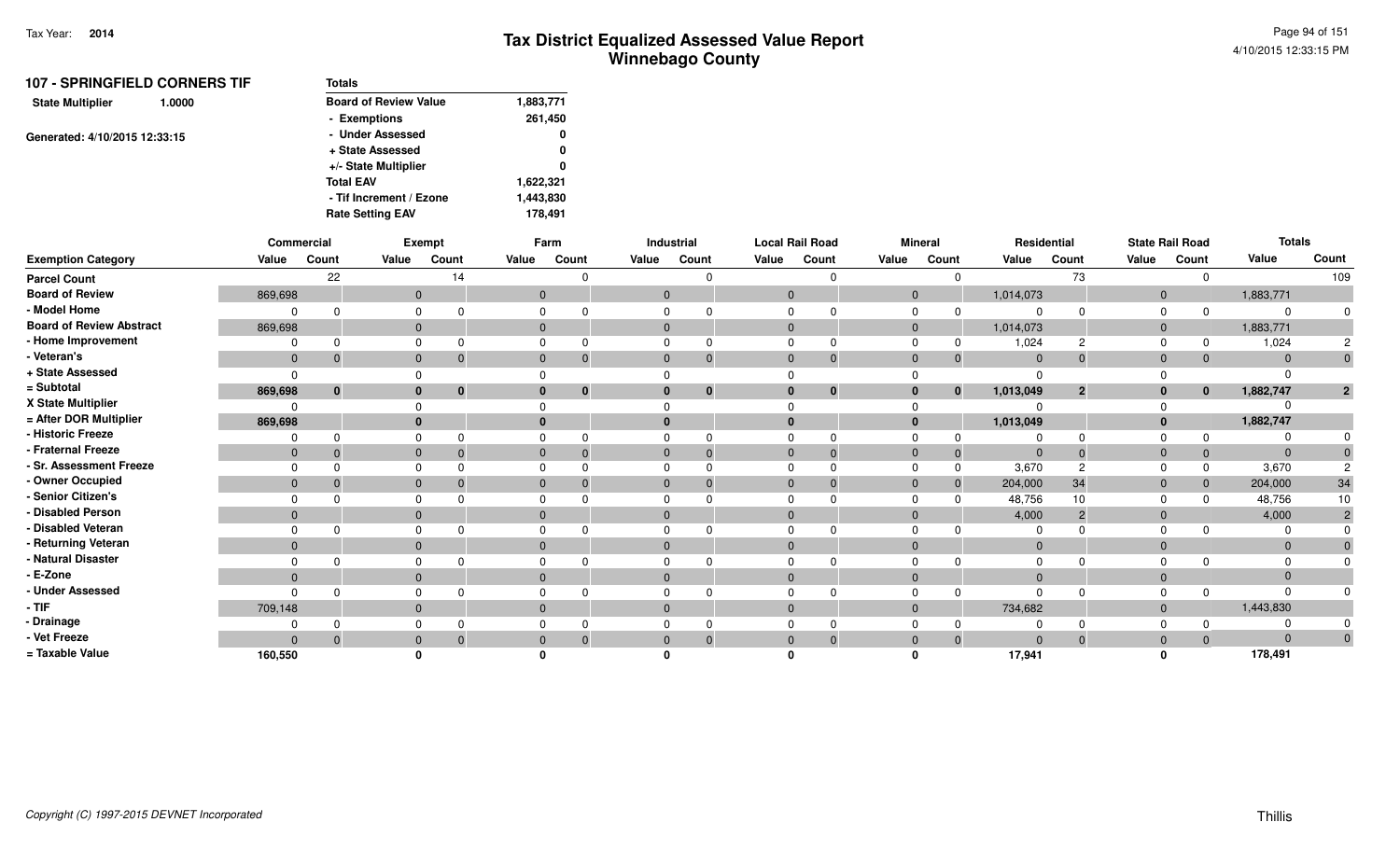| <b>109 - COUNTRY OAKS SSA</b><br>1.0000 | <b>Totals</b>                |         |
|-----------------------------------------|------------------------------|---------|
| <b>State Multiplier</b>                 | <b>Board of Review Value</b> | 379,193 |
|                                         | - Exemptions                 | 69,000  |
| Generated: 4/10/2015 12:33:15           | - Under Assessed             | 0       |
|                                         | + State Assessed             | 0       |
|                                         | +/- State Multiplier         | 0       |
|                                         | <b>Total EAV</b>             | 310,193 |
|                                         | - Tif Increment / Ezone      | 0       |
|                                         | <b>Rate Setting EAV</b>      | 310.193 |

|                                 |                | Commercial |                | Exempt            |              | Farm                             |              | Industrial |              | <b>Local Rail Road</b> |                | <b>Mineral</b> |                | Residential  |                | <b>State Rail Road</b> | <b>Totals</b> |              |
|---------------------------------|----------------|------------|----------------|-------------------|--------------|----------------------------------|--------------|------------|--------------|------------------------|----------------|----------------|----------------|--------------|----------------|------------------------|---------------|--------------|
| <b>Exemption Category</b>       | Value          | Count      | Value          | Count             | Value        | Count                            | Value        | Count      | Value        | Count                  | Value          | Count          | Value          | Count        | Value          | Count                  | Value         | Count        |
| <b>Parcel Count</b>             |                |            |                |                   |              |                                  |              |            |              |                        |                | $\Omega$       |                | g            |                | O                      |               | 9            |
| <b>Board of Review</b>          | $\mathbf{0}$   |            | $\overline{0}$ |                   | $\mathbf 0$  |                                  | $\mathbf 0$  |            | $\mathbf{0}$ |                        | $\overline{0}$ |                | 379,193        |              | $\overline{0}$ |                        | 379,193       |              |
| - Model Home                    |                |            |                | 0                 | 0            |                                  | 0            |            |              |                        | 0              |                | $\mathbf 0$    | $\Omega$     | $\Omega$       |                        |               | $\Omega$     |
| <b>Board of Review Abstract</b> | $\mathbf{0}$   |            | $\overline{0}$ |                   |              | $\overline{0}$                   | $\mathbf 0$  |            | $\mathbf{0}$ |                        | $\mathbf 0$    |                | 379,193        |              | $\mathbf 0$    |                        | 379,193       |              |
| - Home Improvement              |                |            |                | 0                 | $\Omega$     |                                  | 0            |            |              |                        | 0              |                | 0              | $\Omega$     |                |                        |               |              |
| - Veteran's                     | $\mathbf{0}$   | C          |                | $\mathbf{0}$      |              | $\mathbf{0}$<br>- 0              | $\mathbf{0}$ | -0         | $\mathbf 0$  |                        | $\mathbf{0}$   | $\mathbf 0$    | $\mathbf 0$    | $\mathbf 0$  | $\mathbf{0}$   | 0                      |               | $\pmb{0}$    |
| + State Assessed                |                |            | $\Omega$       |                   | $\Omega$     |                                  | 0            |            |              |                        |                |                | $\Omega$       |              |                |                        |               |              |
| = Subtotal                      | $\bf{0}$       | 0          |                | $\mathbf{0}$<br>0 |              | $\mathbf{0}$<br>$\bf{0}$         | $\mathbf{0}$ | 0          | $\bf{0}$     |                        | $\bf{0}$       | $\bf{0}$       | 379,193        | $\mathbf{0}$ | $\mathbf{0}$   | $\bf{0}$               | 379,193       | $\mathbf{0}$ |
| X State Multiplier              |                |            |                |                   | $\Omega$     |                                  |              |            |              |                        |                |                | $\Omega$       |              |                |                        |               |              |
| = After DOR Multiplier          |                |            |                | $\mathbf{0}$      |              | $\mathbf{0}$                     | $\bf{0}$     |            |              |                        |                |                | 379,193        |              | $\mathbf 0$    |                        | 379,193       |              |
| - Historic Freeze               |                |            | $\Omega$       |                   | $\Omega$     | $\Omega$                         | $\Omega$     |            | 0            |                        | $\Omega$       |                | $\Omega$       | $\Omega$     | $\Omega$       |                        |               |              |
| - Fraternal Freeze              | $\mathbf{0}$   |            |                | $\mathbf{0}$      |              | $\overline{0}$<br>-0             | $\mathbf 0$  |            | $\mathbf{0}$ |                        | $\mathbf{0}$   |                | $\overline{0}$ | $\mathbf{0}$ | $\mathbf 0$    |                        |               | $\mathbf{0}$ |
| - Sr. Assessment Freeze         |                |            | 0              |                   | 0            |                                  | $\mathbf 0$  |            |              |                        | 0              |                | $\Omega$       |              |                |                        |               | $\mathbf 0$  |
| - Owner Occupied                | $\overline{0}$ |            |                | $\mathbf 0$       |              | $\overline{0}$<br>-0             | $\mathbf{0}$ |            | $\mathbf{0}$ |                        | $\mathbf{0}$   | $\mathbf 0$    | 54,000         | 9            | $\overline{0}$ | $\mathbf{0}$           | 54,000        |              |
| - Senior Citizen's              |                |            |                | $\mathbf 0$       | $\Omega$     |                                  | $\mathbf 0$  |            |              |                        | 0              |                | 15,000         | 3            | $\Omega$       | 0                      | 15,000        |              |
| - Disabled Person               | $\mathbf{0}$   |            |                | $\mathbf 0$       |              | $\overline{0}$                   | $\mathbf 0$  |            | $\mathbf{0}$ |                        | $\mathbf 0$    |                | $\overline{0}$ |              | $\mathbf{0}$   |                        |               | $\mathbf{0}$ |
| - Disabled Veteran              |                |            | 0              |                   | $\Omega$     |                                  | $\mathbf 0$  |            |              |                        |                |                | $\Omega$       | $\Omega$     |                |                        |               | $\Omega$     |
| - Returning Veteran             | $\mathbf{0}$   |            |                | $\mathbf 0$       |              | $\overline{0}$                   | $\mathbf 0$  |            | $\mathbf{0}$ |                        | $\overline{0}$ |                | $\overline{0}$ |              | $\mathbf 0$    |                        |               | $\mathbf{0}$ |
| - Natural Disaster              |                |            |                | 0                 | $\Omega$     |                                  | 0            |            |              |                        | 0              |                | $\Omega$       | $\Omega$     | 0              |                        |               | $\Omega$     |
| - E-Zone                        | $\mathbf{0}$   |            | $\overline{0}$ |                   |              | $\overline{0}$                   | $\mathbf 0$  |            | $\Omega$     |                        | $\mathbf 0$    |                | $\mathbf{0}$   |              | $\mathbf 0$    |                        |               |              |
| - Under Assessed                |                |            | 0              |                   | 0            | $\cap$                           | 0            |            |              |                        | 0              |                | $\Omega$       | $\Omega$     | $\Omega$       |                        |               | $\Omega$     |
| $-$ TIF                         | $\mathbf{0}$   |            |                | $\mathbf{0}$      | $\mathbf{0}$ |                                  | $\mathbf 0$  |            | $\mathbf{0}$ |                        | $\overline{0}$ |                | $\overline{0}$ |              | $\overline{0}$ |                        |               |              |
| - Drainage                      |                |            | 0              |                   | 0            |                                  | 0            |            |              |                        |                |                | $\mathbf 0$    | 0            |                |                        |               | $\mathbf 0$  |
| - Vet Freeze                    | $\mathbf{0}$   | 0          |                | $\mathbf{0}$      |              | $\overline{0}$<br>$\overline{0}$ | $\mathbf 0$  | $\Omega$   | $\mathbf{0}$ | 0                      | $\mathbf{0}$   | $\Omega$       | $\mathbf{0}$   | $\mathbf{0}$ | $\mathbf 0$    | 0                      |               | $\mathbf 0$  |
| = Taxable Value                 |                |            |                |                   |              |                                  |              |            |              |                        |                |                | 310.193        |              |                |                        | 310,193       |              |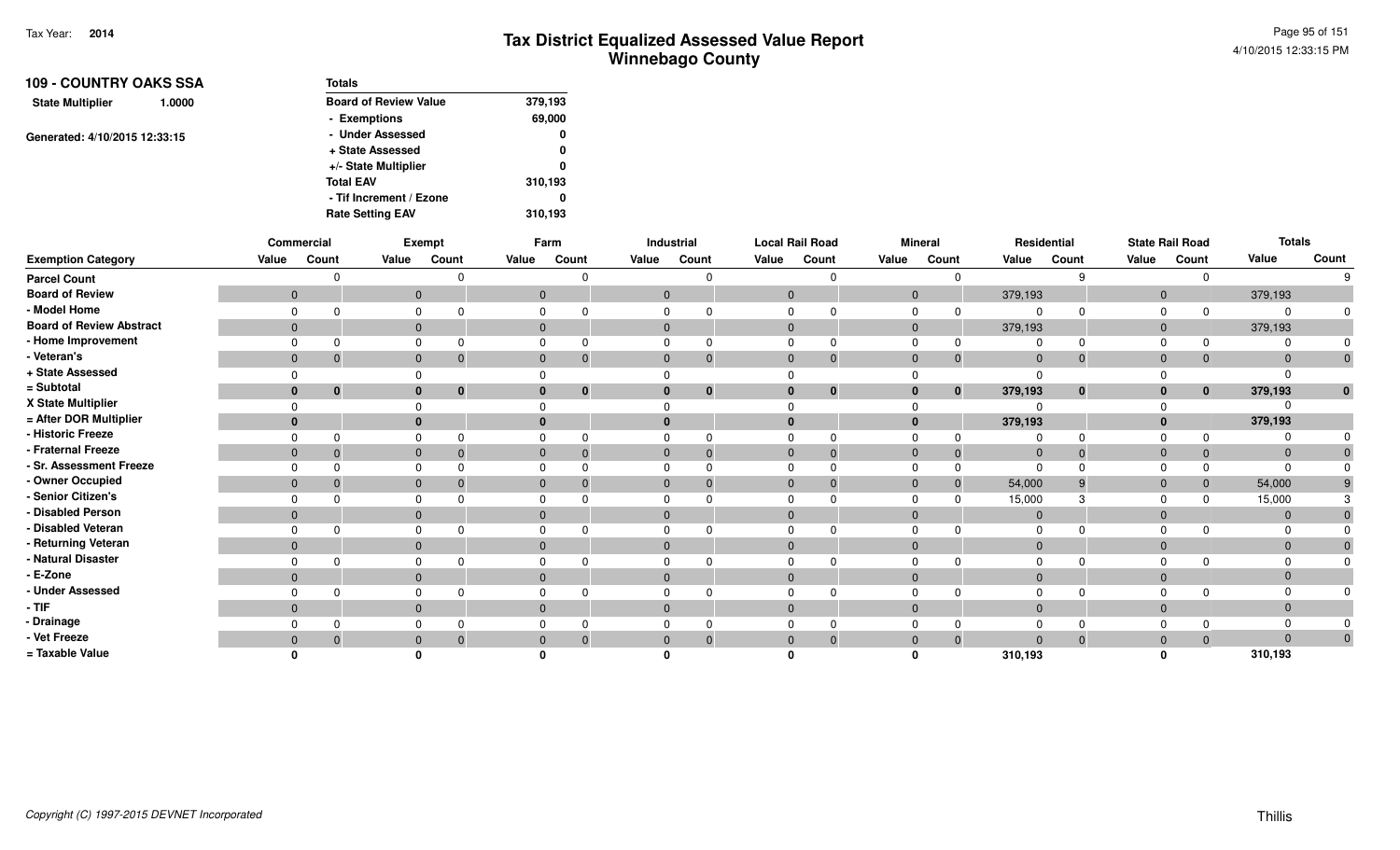| <b>110 - BURRITT TWSP ROAD</b>    | <b>Totals</b>                |            |
|-----------------------------------|------------------------------|------------|
| <b>State Multiplier</b><br>1.0000 | <b>Board of Review Value</b> | 25,721,955 |
|                                   | - Exemptions                 | 3,284,675  |
| Generated: 4/10/2015 12:33:15     | - Under Assessed             | 6,007      |
|                                   | + State Assessed             | 0          |
|                                   | +/- State Multiplier         | 0          |
|                                   | <b>Total EAV</b>             | 22,431,273 |
|                                   | - Tif Increment / Ezone      | o          |
|                                   | <b>Rate Setting EAV</b>      | 22,431,273 |

|                                 |              | Commercial |          | <b>Exempt</b> |              | Farm           |                | Industrial   |              | <b>Local Rail Road</b> |       | <b>Mineral</b> |              | Residential    |             |              | <b>State Rail Road</b> | <b>Totals</b> |                |
|---------------------------------|--------------|------------|----------|---------------|--------------|----------------|----------------|--------------|--------------|------------------------|-------|----------------|--------------|----------------|-------------|--------------|------------------------|---------------|----------------|
| <b>Exemption Category</b>       | Value        | Count      | Value    | Count         | Value        | Count          | Value          | Count        | Value        | Count                  | Value | Count          |              | Value          | Count       | Value        | Count                  | Value         | Count          |
| <b>Parcel Count</b>             |              | 15         |          | 30            |              | 486            |                |              |              | $\Omega$               |       |                | $\Omega$     |                | 351         |              | $\mathbf 0$            |               | 882            |
| <b>Board of Review</b>          | 1,087,250    |            |          | $\mathbf{0}$  | 11,672,991   |                | $\mathbf{0}$   |              | $\mathbf 0$  |                        |       | $\mathbf{0}$   |              | 12,961,714     |             | $\mathbf 0$  |                        | 25,721,955    |                |
| - Model Home                    |              |            |          | 0             |              |                |                |              | $\Omega$     |                        |       | $\mathbf 0$    | $\Omega$     | $\Omega$       | $\Omega$    | 0            | $\Omega$               |               |                |
| <b>Board of Review Abstract</b> | 1,087,250    |            |          | $\mathbf{0}$  | 11,672,991   |                | $\overline{0}$ |              | $\mathbf{0}$ |                        |       | $\mathbf{0}$   |              | 12,961,714     |             | $\mathbf 0$  |                        | 25,721,955    |                |
| - Home Improvement              | 0            |            |          | 0             | 44,623       |                | $\Omega$       |              | $\Omega$     | $\Omega$               |       | $\Omega$       | 0            | 81,217         | 13          | $\Omega$     | 0                      | 125,840       | 20             |
| - Veteran's                     | $\mathbf{0}$ |            |          | $\mathbf 0$   | $\mathbf{0}$ |                | $\mathbf 0$    |              | $\mathbf 0$  | $\Omega$               |       | $\mathbf{0}$   | $\Omega$     | $\mathbf{0}$   | $\mathbf 0$ | $\mathbf 0$  | $\Omega$               | $\Omega$      | $\mathbf 0$    |
| + State Assessed                | $\Omega$     |            |          |               |              |                |                |              |              |                        |       |                |              |                |             |              |                        |               |                |
| = Subtotal                      | 1,087,250    | $\bf{0}$   |          | $\mathbf{0}$  | 11,628,368   | $\overline{7}$ | 0              | $\mathbf{0}$ | $\mathbf{0}$ | $\mathbf 0$            |       | $\bf{0}$       | $\mathbf{0}$ | 12,880,497     | 13          | $\bf{0}$     | $\bf{0}$               | 25,596,115    | 20             |
| X State Multiplier              |              |            |          |               |              |                |                |              |              |                        |       | $\Omega$       |              |                |             |              |                        |               |                |
| = After DOR Multiplier          | 1,087,250    |            |          | $\mathbf{0}$  | 11,628,368   |                | $\mathbf{0}$   |              | $\bf{0}$     |                        |       | $\bf{0}$       |              | 12,880,497     |             | $\mathbf{0}$ |                        | 25,596,115    |                |
| - Historic Freeze               |              |            |          | 0             |              |                |                |              | $\Omega$     | $\Omega$               |       | $\Omega$       | 0            | $\Omega$       | $\Omega$    | $\Omega$     | <sup>0</sup>           |               |                |
| - Fraternal Freeze              | $\mathbf{0}$ |            |          | $\mathbf 0$   | $\mathbf 0$  |                | $\mathbf 0$    |              | $\mathbf{0}$ | $\Omega$               |       | $\mathbf{0}$   | $\Omega$     | $\mathbf{0}$   | $\Omega$    | $\mathbf 0$  | $\Omega$               |               |                |
| - Sr. Assessment Freeze         | $\Omega$     |            |          | $\Omega$      | 51,063       |                | $\Omega$       |              | $\Omega$     | $\Omega$               |       | $\Omega$       | $\Omega$     | 309,537        | 16          | $\Omega$     | $\Omega$               | 360,600       | 22             |
| - Owner Occupied                | 6,000        |            |          | $\mathbf{0}$  | 777,468      | 130            | $\mathbf 0$    |              | $\mathbf{0}$ | $\Omega$               |       | $\mathbf{0}$   | $\Omega$     | 1,407,000      | 235         | $\mathbf 0$  | $\mathbf 0$            | 2,190,468     | 366            |
| - Senior Citizen's              | 0            |            |          | 0             | 262,890      | 53             | $\mathbf 0$    |              | $\Omega$     |                        |       | $\mathbf 0$    |              | 320,877        | 65          | 0            | $\Omega$               | 583,767       | 118            |
| - Disabled Person               | $\mathbf{0}$ |            |          | $\mathbf{0}$  | 8,000        |                | $\mathbf{0}$   |              | $\Omega$     |                        |       | $\mathbf{0}$   |              | 6,000          | 3           | $\mathbf 0$  |                        | 14,000        | $\overline{7}$ |
| - Disabled Veteran              |              |            |          | 0             | 2,500        |                | $\Omega$       |              | $\Omega$     | $\Omega$               |       | $\Omega$       |              | 7,500          | 2           | $\Omega$     |                        | 10,000        |                |
| - Returning Veteran             | $\mathbf{0}$ |            |          | $\mathbf{0}$  | $\mathbf 0$  |                | $\mathbf{0}$   |              | $\Omega$     |                        |       | $\mathbf{0}$   |              | $\overline{0}$ |             | $\mathbf 0$  |                        | $\Omega$      |                |
| - Natural Disaster              |              |            |          | 0             |              |                |                |              |              |                        |       | 0              |              |                |             |              |                        |               |                |
| - E-Zone                        | $\Omega$     |            |          | $\mathbf{0}$  | $\Omega$     |                | $\mathbf{0}$   |              | $\Omega$     |                        |       | $\mathbf{0}$   |              | $\overline{0}$ |             | $\mathbf{0}$ |                        |               |                |
| - Under Assessed                |              |            |          | 0             | 1,128        | 28             |                |              |              |                        |       | $\Omega$       |              | 4,879          | 61          |              | <sup>0</sup>           | 6,007         | 89             |
| $-$ TIF                         | $\mathbf{0}$ |            |          | $\mathbf{0}$  | $\mathbf 0$  |                | $\mathbf{0}$   |              | $\mathbf{0}$ |                        |       | $\mathbf{0}$   |              | $\mathbf{0}$   |             | $\mathbf 0$  |                        | $\Omega$      |                |
| - Drainage                      |              |            |          | 0             |              |                | $\mathbf 0$    |              | $\Omega$     |                        |       | $\mathbf 0$    |              | $\Omega$       | $\Omega$    |              |                        |               |                |
| - Vet Freeze                    | $\Omega$     | $\Omega$   |          | $\mathbf{0}$  | $\mathbf{0}$ |                | $\mathbf{0}$   |              | $\mathbf{0}$ | $\Omega$               |       | $\mathbf{0}$   | $\Omega$     | $\mathbf{0}$   | $\Omega$    | $\mathbf{0}$ | $\Omega$               | $\Omega$      | $\mathbf{0}$   |
| = Taxable Value                 | 1,081,250    |            | $\Omega$ |               | 10,525,319   |                |                |              |              |                        |       | $\Omega$       |              | 10,824,704     |             |              |                        | 22,431,273    |                |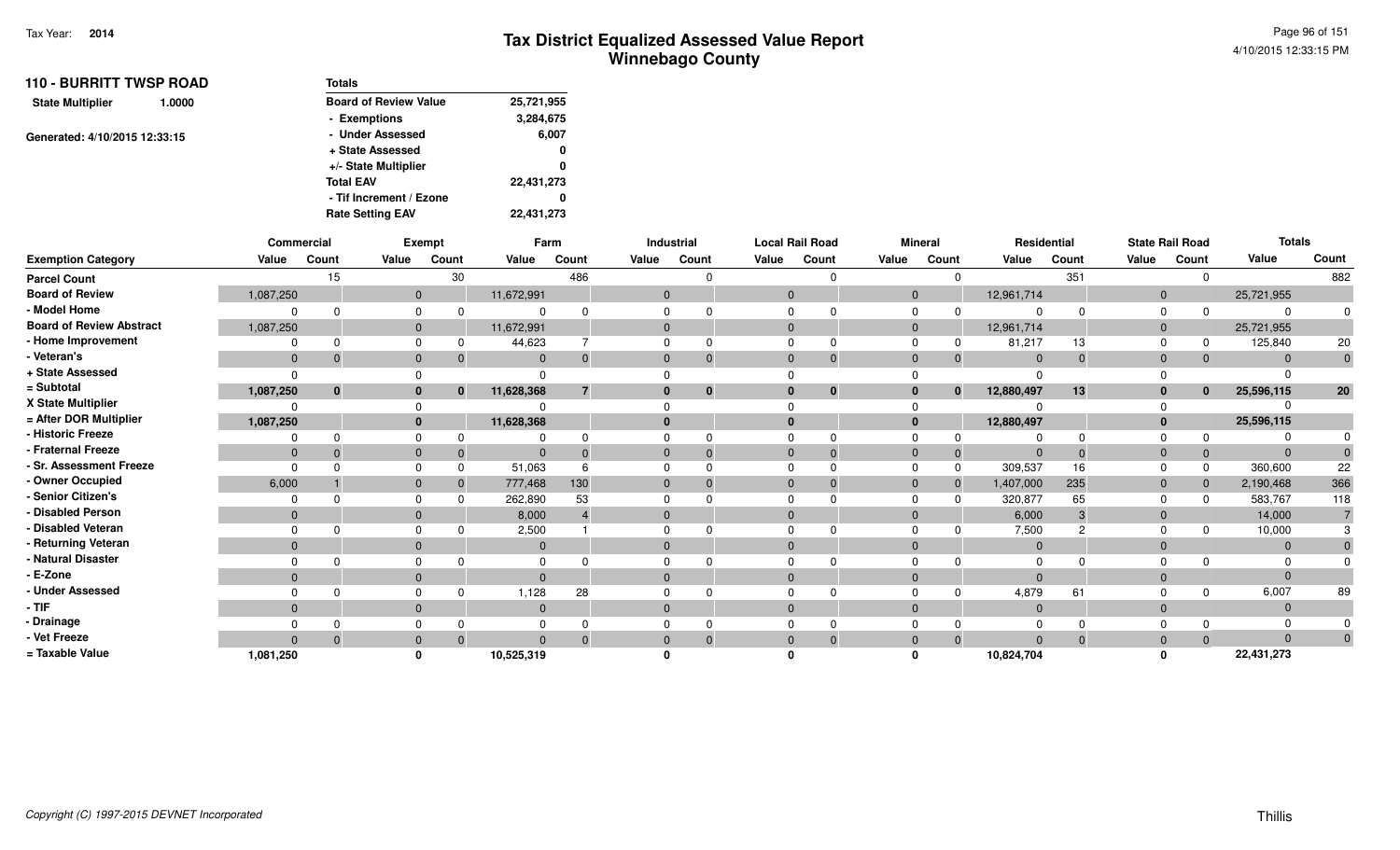| <b>111 - CHERRY VALLEY TWSP ROAD</b> | <b>Totals</b>                |             |
|--------------------------------------|------------------------------|-------------|
| <b>State Multiplier</b><br>1.0000    | <b>Board of Review Value</b> | 296,865,775 |
|                                      | - Exemptions                 | 41,083,508  |
| Generated: 4/10/2015 12:33:15        | - Under Assessed             | 17.501      |
|                                      | + State Assessed             | 1,294,515   |
|                                      | +/- State Multiplier         | 0           |
|                                      | <b>Total EAV</b>             | 257,059,281 |
|                                      | - Tif Increment / Ezone      | 14.936      |
|                                      | <b>Rate Setting EAV</b>      | 257.044.345 |

|                                 | Commercial   |          |              | Exempt                       |           | Farm  |              | Industrial   |          | <b>Local Rail Road</b> |                | <b>Mineral</b> | Residential |       |                | <b>State Rail Road</b> | <b>Totals</b> |       |
|---------------------------------|--------------|----------|--------------|------------------------------|-----------|-------|--------------|--------------|----------|------------------------|----------------|----------------|-------------|-------|----------------|------------------------|---------------|-------|
| <b>Exemption Category</b>       | Value        | Count    | Value        | Count                        | Value     | Count | Value        | Count        | Value    | Count                  | Value          | Count          | Value       | Count | Value          | Count                  | Value         | Count |
| <b>Parcel Count</b>             |              | 311      |              | 190                          |           | 247   |              | 327          |          |                        |                | $\Omega$       |             | 6,129 |                | $\Omega$               |               | 7,204 |
| <b>Board of Review</b>          | 35,636,299   |          |              | $\mathbf{0}$                 | 4,508,146 |       | 40,644,159   |              | $\Omega$ |                        | $\overline{0}$ |                | 216,077,171 |       | $\overline{0}$ |                        | 296,865,775   |       |
| - Model Home                    |              |          | $\Omega$     |                              |           |       |              |              |          |                        | $\Omega$       |                |             |       | $\Omega$       |                        |               |       |
| <b>Board of Review Abstract</b> | 35,636,299   |          | $\Omega$     |                              | 4,508,146 |       | 40,644,159   |              |          |                        | $\Omega$       |                | 216,077,171 |       | $\overline{0}$ |                        | 296,865,775   |       |
| - Home Improvement              |              |          | $\Omega$     |                              | 23,632    |       |              | $\Omega$     |          |                        |                | 0              | 381,557     | 161   | $\Omega$       |                        | 405,189       | 164   |
| - Veteran's                     | $\mathbf{0}$ |          | $\mathbf{0}$ |                              |           |       | $\Omega$     | $\Omega$     |          |                        | $\Omega$       | $\mathbf 0$    | 24,874      |       | $\Omega$       | $\mathbf{0}$           | 24,874        |       |
| + State Assessed                |              |          |              |                              |           |       |              |              |          |                        |                |                |             |       | 1,294,515      |                        | 1,294,515     |       |
| = Subtotal                      | 35,636,299   | $\bf{0}$ |              | $\mathbf{0}$<br>$\mathbf{0}$ | 4,484,514 | 3     | 40,644,159   | $\mathbf{0}$ |          | $\bf{0}$               | $\bf{0}$       | $\mathbf{0}$   | 215,670,740 | 163   | 1,294,515      | $\mathbf{0}$           | 297,730,227   | 166   |
| X State Multiplier              |              |          |              |                              |           |       |              |              |          |                        |                |                |             |       |                |                        |               |       |
| = After DOR Multiplier          | 35,636,299   |          |              | $\mathbf{0}$                 | 4,484,514 |       | 40,644,159   |              |          |                        | $\mathbf{0}$   |                | 215,670,740 |       | 1,294,515      |                        | 297,730,227   |       |
| - Historic Freeze               |              |          | $\Omega$     |                              |           |       |              |              |          |                        |                |                |             |       |                | $\Omega$               |               |       |
| - Fraternal Freeze              | 7,257        |          | $\mathbf{0}$ |                              |           |       |              | $\Omega$     |          |                        | $\Omega$       | $\mathbf 0$    |             |       | - 0            | $\mathbf{0}$           | 7,257         |       |
| - Sr. Assessment Freeze         |              |          | $\Omega$     |                              | 15,555    |       |              |              |          |                        | $\Omega$       | $\Omega$       | 1,283,186   | 213   | $\Omega$       | $\Omega$               | 1,298,741     | 216   |
| - Owner Occupied                | 12,000       |          | $\Omega$     |                              | 294,000   | 49    | 6,000        |              |          |                        | $\Omega$       | $\Omega$       | 31,019,304  | 5,184 | $\overline{0}$ | $\Omega$               | 31,331,304    | 5,236 |
| Senior Citizen's                | 5,000        |          | $\Omega$     |                              | 110,000   | 22    | 5,000        |              |          |                        | $\Omega$       | <sup>0</sup>   | 7,491,143   | 1,502 | $\Omega$       | <sup>0</sup>           | 7,611,143     | 1,526 |
| - Disabled Person               | $\Omega$     |          | $\Omega$     |                              |           |       | $\Omega$     |              |          |                        | $\Omega$       |                | 270,000     | 135   | $\Omega$       |                        | 270,000       | 135   |
| - Disabled Veteran              |              |          | $\Omega$     |                              |           |       |              |              |          |                        |                |                | 135,000     | 31    | $\Omega$       | 0                      | 135,000       | 31    |
| - Returning Veteran             | $\mathbf{0}$ |          | $\Omega$     |                              | $\Omega$  |       | $\Omega$     |              | $\Omega$ |                        | $\Omega$       |                | $\Omega$    |       | $\Omega$       |                        | $\Omega$      |       |
| - Natural Disaster              |              |          |              |                              |           |       |              |              |          |                        |                |                |             |       |                |                        |               |       |
| - E-Zone                        | $\Omega$     |          | $\Omega$     |                              |           |       | $\Omega$     |              |          |                        | $\Omega$       |                |             |       | $\Omega$       |                        |               |       |
| <b>Under Assessed</b>           | 822          |          | $\Omega$     |                              | 1,038     | 19    | 910          | 10           |          |                        |                | ŋ              | 14,731      | 168   |                | $\Omega$               | 17,501        | 205   |
| - TIF-                          | $\Omega$     |          | $\Omega$     |                              | 14,936    |       | $\mathbf{0}$ |              | $\Omega$ |                        | $\Omega$       |                | $\Omega$    |       | $\Omega$       |                        | 14,936        |       |
| - Drainage                      |              |          |              |                              |           |       |              |              |          |                        |                |                |             |       |                |                        |               |       |
| - Vet Freeze                    |              |          | $\Omega$     |                              |           |       |              | $\Omega$     |          |                        | $\Omega$       | $\Omega$       |             |       |                | $\Omega$               | $\Omega$      | 0     |
| = Taxable Value                 | 35,611,220   |          |              |                              | 4,048,985 |       | 40,632,249   |              |          |                        |                |                | 175,457,376 |       | 1,294,515      |                        | 257,044,345   |       |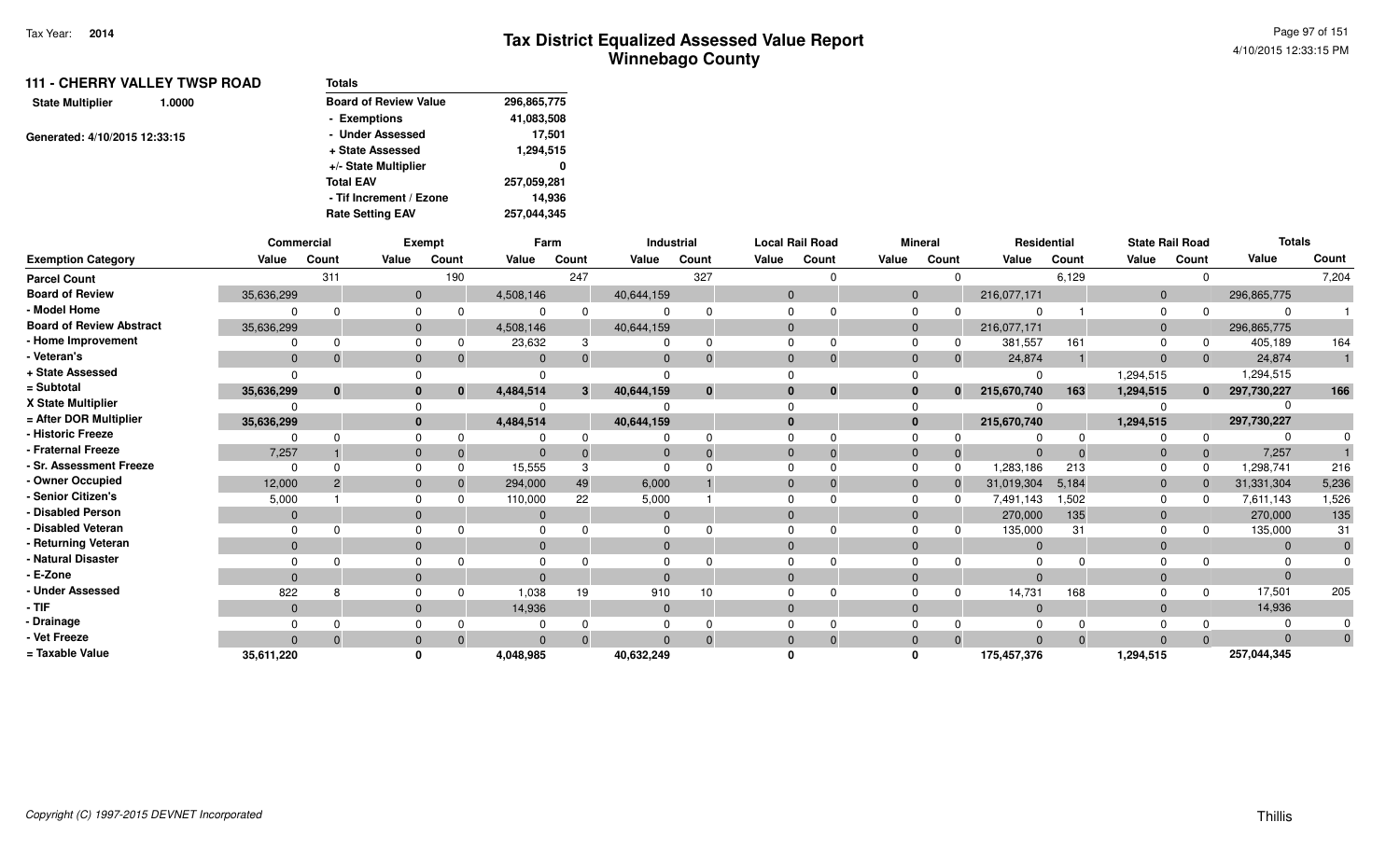| <b>112 - DURAND TWSP ROAD</b>     | <b>Totals</b>                |            |
|-----------------------------------|------------------------------|------------|
| <b>State Multiplier</b><br>1.0000 | <b>Board of Review Value</b> | 42,481,955 |
|                                   | - Exemptions                 | 5,936,594  |
| Generated: 4/10/2015 12:33:15     | - Under Assessed             | 4,302      |
|                                   | + State Assessed             | 0          |
|                                   | +/- State Multiplier         | 0          |
|                                   | <b>Total EAV</b>             | 36,541,059 |
|                                   | - Tif Increment / Ezone      | 249.316    |
|                                   | <b>Rate Setting EAV</b>      | 36,291,743 |

|                                 | Commercial   |              |          | Exempt   |              | Farm            |          | Industrial   |              | <b>Local Rail Road</b> |              | <b>Mineral</b> |                | Residential |                | <b>State Rail Road</b> | <b>Totals</b> |       |
|---------------------------------|--------------|--------------|----------|----------|--------------|-----------------|----------|--------------|--------------|------------------------|--------------|----------------|----------------|-------------|----------------|------------------------|---------------|-------|
| <b>Exemption Category</b>       | Value        | Count        | Value    | Count    | Value        | Count           | Value    | Count        | Value        | Count                  | Value        | Count          | Value          | Count       | Value          | Count                  | Value         | Count |
| <b>Parcel Count</b>             |              | 85           |          | 45       |              | 408             |          | 17           |              | $\cap$                 |              |                |                | 1,168       |                | $\Omega$               |               | 1,723 |
| <b>Board of Review</b>          | 3,954,599    |              | $\Omega$ |          | 8,600,001    |                 | 283,374  |              | $\Omega$     |                        | $\mathbf{0}$ |                | 29,643,981     |             | $\mathbf{0}$   |                        | 42,481,955    |       |
| - Model Home                    |              |              |          |          |              | $\Omega$        |          |              |              |                        | $\Omega$     |                |                |             | $\Omega$       |                        |               |       |
| <b>Board of Review Abstract</b> | 3,954,599    |              |          |          | 8,600,001    |                 | 283,374  |              | $\Omega$     |                        | $\Omega$     |                | 29,643,981     |             | $\Omega$       |                        | 42,481,955    |       |
| - Home Improvement              |              | ŋ            |          |          |              | $\Omega$        |          | 0            | $\Omega$     | O                      |              |                | 35,913         |             | $\Omega$       |                        | 35,913        |       |
| - Veteran's                     | $\mathbf{0}$ | $\Omega$     | $\Omega$ |          | $\mathbf{0}$ | $\Omega$        |          | 0            | $\Omega$     |                        | $\Omega$     | $\Omega$       | $\Omega$       | $\Omega$    | $\Omega$       | $\mathbf{0}$           |               |       |
| + State Assessed                | $\Omega$     |              |          |          |              |                 |          |              |              |                        |              |                |                |             |                |                        |               |       |
| = Subtotal                      | 3,954,599    | $\mathbf{0}$ |          | $\bf{0}$ | 8,600,001    | $\mathbf{0}$    | 283,374  | $\mathbf{0}$ | $\mathbf{0}$ | $\bf{0}$               | 0            | $\bf{0}$       | 29,608,068     | 3           | $\bf{0}$       | $\mathbf{0}$           | 42,446,042    | 3     |
| X State Multiplier              |              |              |          |          |              |                 |          |              |              |                        |              |                |                |             |                |                        |               |       |
| = After DOR Multiplier          | 3,954,599    |              |          |          | 8,600,001    |                 | 283,374  |              | $\Omega$     |                        | $\bf{0}$     |                | 29,608,068     |             | $\mathbf{0}$   |                        | 42,446,042    |       |
| - Historic Freeze               |              |              |          |          |              |                 |          |              |              |                        |              |                |                |             |                | $\Omega$               |               |       |
| - Fraternal Freeze              | 24,922       |              |          |          |              |                 |          |              | $\Omega$     | $\Omega$               | $\Omega$     | 0              |                |             | $\Omega$       | $\mathbf{0}$           | 24,922        |       |
| - Sr. Assessment Freeze         | $\Omega$     |              |          |          | 78,476       | 10 <sup>1</sup> |          |              | $\Omega$     |                        |              | $\Omega$       | 240,621        | 37          |                | 0                      | 319,097       | 47    |
| - Owner Occupied                | 6,000        |              |          |          | 538,298      | 90              |          |              | $\Omega$     |                        | $\Omega$     | $\mathbf{0}$   | 3,798,000      | 633         | $\mathbf{0}$   | $\mathbf{0}$           | 4,342,298     | 724   |
| - Senior Citizen's              | 5,000        |              |          |          | 189,784      | 38              |          |              |              |                        |              |                | 954,142        | 191         | $\Omega$       | <sup>0</sup>           | 1,148,926     | 230   |
| - Disabled Person               | $\mathbf{0}$ |              |          |          | 4,000        | $\overline{2}$  |          |              | $\Omega$     |                        | $\Omega$     |                | 20,000         | 10          | $\overline{0}$ |                        | 24,000        | 12    |
| - Disabled Veteran              | $\Omega$     |              |          |          |              |                 |          |              | $\Omega$     |                        |              |                | 5,000          |             |                |                        | 5,000         |       |
| - Returning Veteran             | $\mathbf{0}$ |              | $\Omega$ |          | $\mathbf{0}$ |                 | $\Omega$ |              | $\Omega$     |                        | $\Omega$     |                | $\overline{0}$ |             | $\Omega$       |                        | $\Omega$      |       |
| - Natural Disaster              |              |              |          |          |              |                 |          |              |              |                        |              |                |                |             |                |                        |               |       |
| - E-Zone                        | $\Omega$     |              |          |          | $\Omega$     |                 |          |              | $\Omega$     |                        | $\Omega$     |                | $\Omega$       |             | $\Omega$       |                        |               |       |
| - Under Assessed                | $\cap$       |              |          |          | 546          | 13              |          |              |              |                        |              |                | 3,756          | 58          |                | $\Omega$               | 4,302         | 71    |
| - TIF                           | 159,826      |              | $\Omega$ |          | $\mathbf{0}$ |                 | 37,702   |              | $\Omega$     |                        | $\Omega$     |                | 51,788         |             | $\Omega$       |                        | 249,316       |       |
| · Drainage                      |              |              |          |          |              |                 |          |              |              |                        |              |                |                |             |                | 0                      |               |       |
| - Vet Freeze                    | 36.438       |              | $\Omega$ |          | $\Omega$     | $\Omega$        |          | $\Omega$     | $\Omega$     |                        | $\Omega$     | $\Omega$       | $\Omega$       |             | $\Omega$       | $\Omega$               | 36,438        |       |
| = Taxable Value                 | 3,722,413    |              |          |          | 7,788,897    |                 | 245,672  |              |              |                        |              |                | 24,534,761     |             |                |                        | 36,291,743    |       |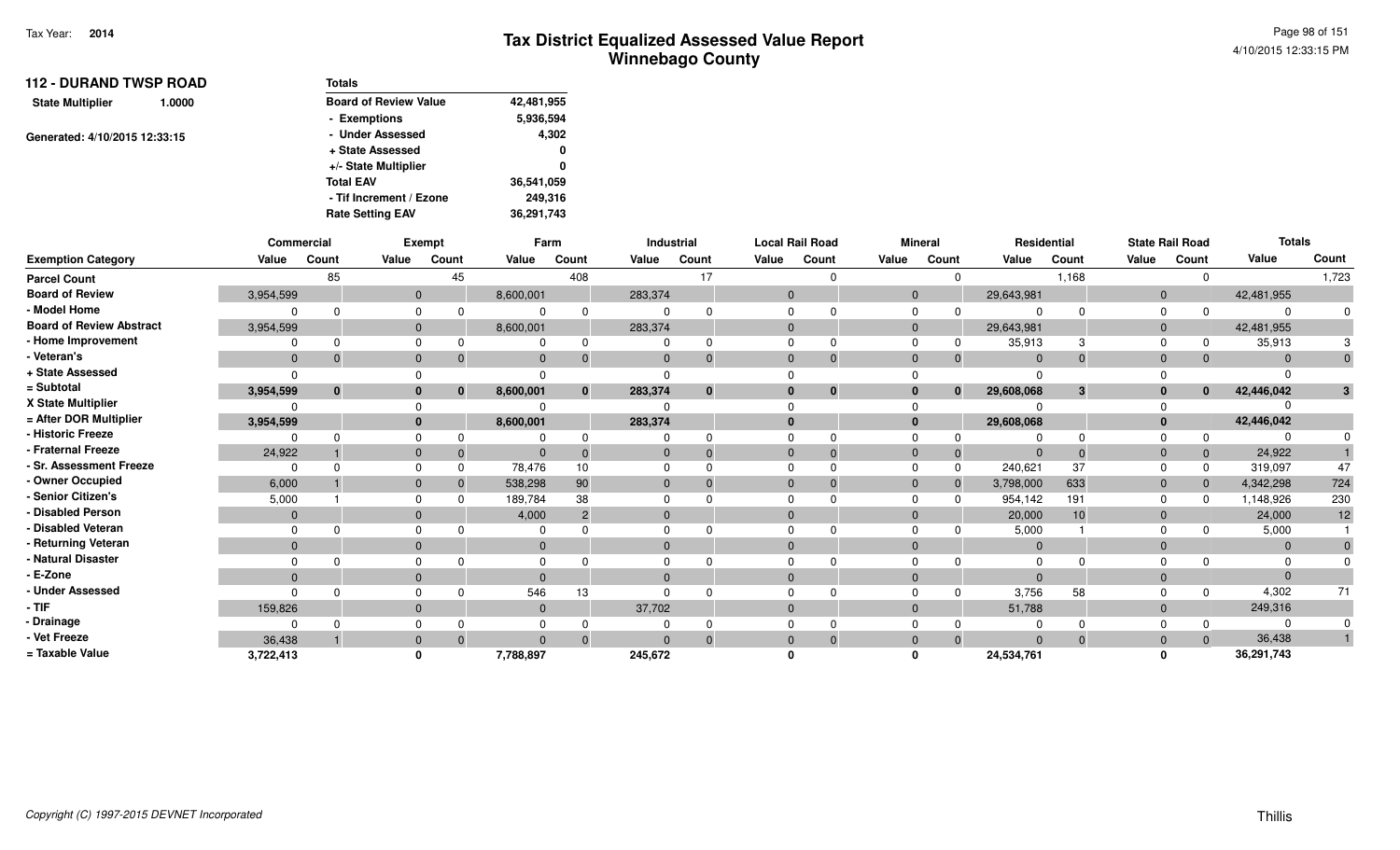| <b>113 - HARLEM TWSP ROAD</b>     | <b>Totals</b>                |             |
|-----------------------------------|------------------------------|-------------|
| <b>State Multiplier</b><br>1.0000 | <b>Board of Review Value</b> | 634,535,251 |
|                                   | - Exemptions                 | 90,634,406  |
| Generated: 4/10/2015 12:33:15     | - Under Assessed             | 20,294      |
|                                   | + State Assessed             | 0           |
|                                   | +/- State Multiplier         | 0           |
|                                   | <b>Total EAV</b>             | 543,880,551 |
|                                   | - Tif Increment / Ezone      | 12,460,886  |
|                                   | <b>Rate Setting EAV</b>      | 531,419,665 |

|                                 | Commercial |               |                | <b>Exempt</b> |           | Farm         |            | Industrial  |             | <b>Local Rail Road</b> |                | <b>Mineral</b> | Residential |                | <b>State Rail Road</b> |              | <b>Totals</b> |                |
|---------------------------------|------------|---------------|----------------|---------------|-----------|--------------|------------|-------------|-------------|------------------------|----------------|----------------|-------------|----------------|------------------------|--------------|---------------|----------------|
| <b>Exemption Category</b>       | Value      | Count         | Value          | Count         | Value     | Count        | Value      | Count       | Value       | Count                  | Value          | Count          | Value       | Count          | Value                  | Count        | Value         | Count          |
| <b>Parcel Count</b>             |            | 528           |                | 355           |           | 207          |            | 443         |             |                        |                | $\Omega$       |             | 14,895         |                        |              |               | 16,428         |
| <b>Board of Review</b>          | 71,480,205 |               | $\overline{0}$ |               | 2,878,260 |              | 43,706,505 |             | $\Omega$    |                        | $\overline{0}$ |                | 516,470,281 |                | $\Omega$               |              | 634,535,251   |                |
| - Model Home                    |            |               |                |               |           |              |            |             |             |                        |                |                |             |                | $\Omega$               |              | $\Omega$      |                |
| <b>Board of Review Abstract</b> | 71,480,205 |               | 0              |               | 2,878,260 |              | 43,706,505 |             | $\Omega$    |                        | $\overline{0}$ |                | 516,470,281 |                | $\Omega$               |              | 634,535,251   |                |
| - Home Improvement              |            |               |                | $\Omega$      |           |              |            | $\Omega$    |             |                        |                |                | 691,833     | 287            | $\Omega$               |              | 691,833       | 287            |
| Veteran's                       |            |               |                | $\Omega$      |           |              | $\Omega$   | $\mathbf 0$ | $\Omega$    |                        |                | $\overline{0}$ | 95,731      | $\overline{2}$ | $\Omega$               |              | 95,731        | $\overline{2}$ |
| + State Assessed                |            |               |                |               |           |              |            |             |             |                        |                |                |             |                |                        |              |               |                |
| = Subtotal                      | 71,480,205 | $\mathbf{0}$  |                | $\mathbf{0}$  | 2,878,260 | $\mathbf{0}$ | 43,706,505 | $\bf{0}$    | $\Omega$    | $\bf{0}$               |                | $\mathbf{0}$   | 515,682,717 | 291            | $\bf{0}$               | $\mathbf{0}$ | 633,747,687   | 291            |
| X State Multiplier              |            |               |                |               |           |              |            |             |             |                        |                |                |             |                |                        |              |               |                |
| = After DOR Multiplier          | 71,480,205 |               | 0              |               | 2,878,260 |              | 43,706,505 |             | $\bf{0}$    |                        | $\bf{0}$       |                | 515,682,717 |                | $\mathbf{0}$           |              | 633,747,687   |                |
| - Historic Freeze               |            |               |                |               |           |              |            |             |             |                        |                |                |             |                |                        |              |               |                |
| <b>Fraternal Freeze</b>         | 48,937     |               |                | $\Omega$      |           |              |            | 0           | $\mathbf 0$ |                        | $\mathbf 0$    | $\mathbf 0$    | $\Omega$    |                | $\mathbf 0$            |              | 48,937        |                |
| <b>Sr. Assessment Freeze</b>    |            |               |                |               |           |              |            |             |             |                        |                | $\Omega$       | 3,319,748   | 572            | $\Omega$               |              | 3,319,748     | 572            |
| - Owner Occupied                | 66,000     |               |                | $\Omega$      | 168,000   | 28           | 6,000      |             | $\Omega$    |                        |                |                | 71,167,697  | 11,894         | $\Omega$               |              | 71,407,697    | 11,934         |
| Senior Citizen's                |            |               |                |               | 65,000    | 13           |            |             |             |                        |                |                | 13,989,340  | 2,810          | $\Omega$               |              | 14,054,340    | 2,823          |
| <b>Disabled Person</b>          | $\Omega$   |               |                |               |           |              | $\Omega$   |             |             |                        |                |                | 614,000     | 307            | $\Omega$               |              | 614,000       | 307            |
| <b>Disabled Veteran</b>         |            |               |                |               |           |              | $\Omega$   |             |             |                        |                |                | 332,500     | 76             |                        |              | 332,500       | 76             |
| Returning Veteran               | $\Omega$   |               | $\Omega$       |               | $\Omega$  |              | $\Omega$   |             | $\Omega$    |                        |                |                | 10,000      | $\overline{2}$ | $\Omega$               |              | 10,000        |                |
| <b>Natural Disaster</b>         |            |               |                |               |           |              |            |             |             |                        |                |                |             |                |                        |              |               |                |
| E-Zone                          | $\Omega$   |               |                |               |           |              | $\Omega$   |             | $\Omega$    |                        |                |                | $\Omega$    |                | $\Omega$               |              | $\Omega$      |                |
| <b>Under Assessed</b>           | 1,432      | 16            |                |               | 1,278     | 20           | 1,713      | 21          |             |                        |                | <sup>0</sup>   | 15,871      | 206            |                        |              | 20,294        | 263            |
| - TIF                           | 8,070,859  |               | $\Omega$       |               | 46,839    |              | 4,188,648  |             | $\Omega$    |                        |                |                | 154,540     |                | $\mathbf{0}$           |              | 12,460,886    |                |
| · Drainage                      |            |               |                |               |           |              |            |             |             |                        |                |                |             |                |                        |              | $\Omega$      |                |
| Vet Freeze                      | 59,620     | $\mathcal{P}$ | $\Omega$       | $\Omega$      | $\Omega$  | $\Omega$     | $\Omega$   | $\Omega$    | $\Omega$    | $\Omega$               | $\Omega$       | $\Omega$       | $\Omega$    | $\Omega$       | $\Omega$               |              | 59,620        | $\overline{2}$ |
| = Taxable Value                 | 63,233,357 |               |                |               | 2,597,143 |              | 39,510,144 |             |             |                        |                |                | 426,079,021 |                |                        |              | 531,419,665   |                |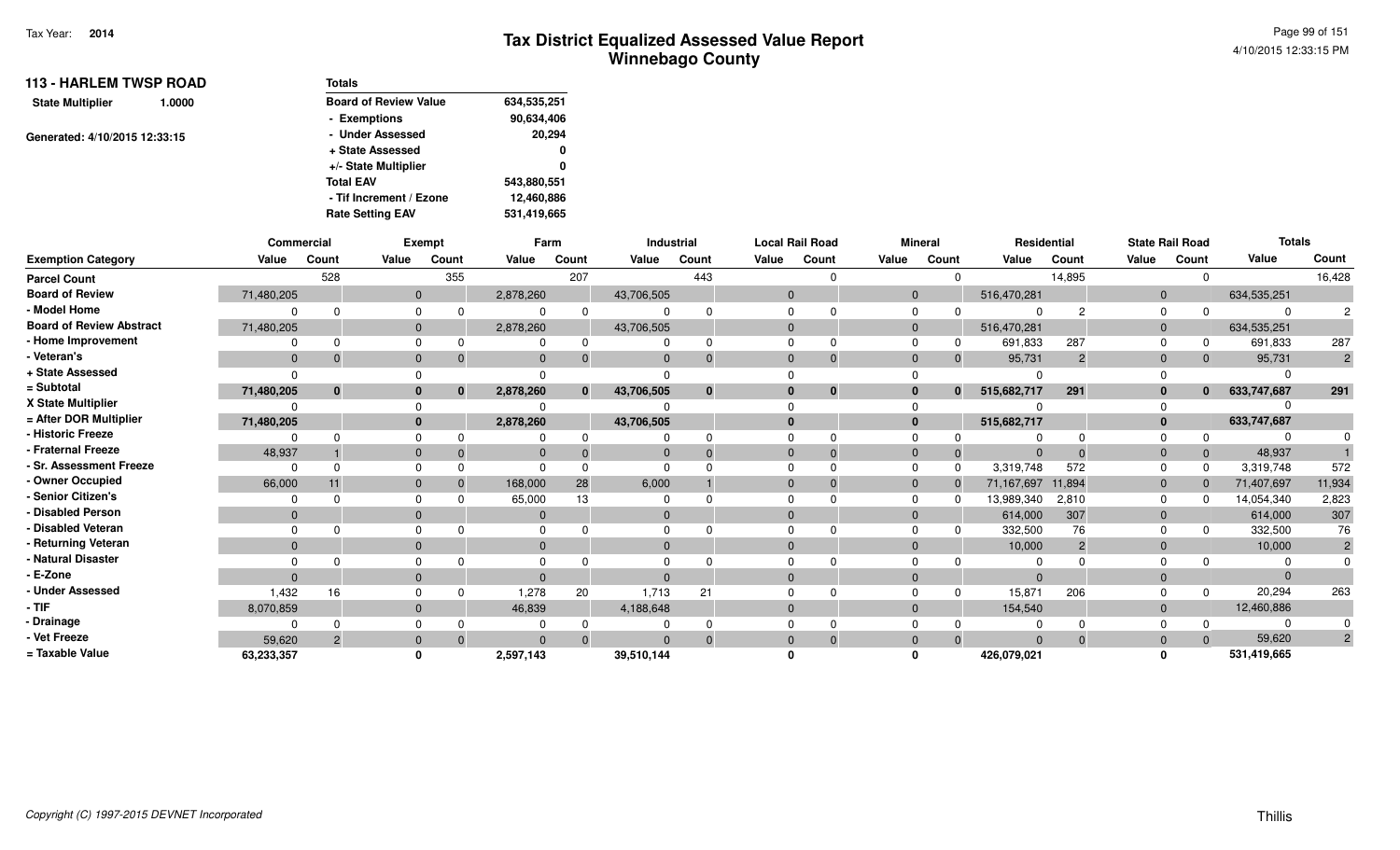| <b>114 - HARRISON TWSP ROAD</b>   | Totals                       |            |
|-----------------------------------|------------------------------|------------|
| <b>State Multiplier</b><br>1.0000 | <b>Board of Review Value</b> | 14,520,622 |
|                                   | - Exemptions                 | 1,843,508  |
| Generated: 4/10/2015 12:33:15     | - Under Assessed             | 1,199      |
|                                   | + State Assessed             | 0          |
|                                   | +/- State Multiplier         | 0          |
|                                   | <b>Total EAV</b>             | 12,675,915 |
|                                   | - Tif Increment / Ezone      | 0          |
|                                   | <b>Rate Setting EAV</b>      | 12,675,915 |

|                                 |              | Commercial   |       | <b>Exempt</b> |              | Farm           |              | Industrial |                | <b>Local Rail Road</b> |                | <b>Mineral</b> |                | Residential |              | <b>State Rail Road</b> | <b>Totals</b> |              |
|---------------------------------|--------------|--------------|-------|---------------|--------------|----------------|--------------|------------|----------------|------------------------|----------------|----------------|----------------|-------------|--------------|------------------------|---------------|--------------|
| <b>Exemption Category</b>       | Value        | Count        | Value | Count         | Value        | Count          | Value        | Count      | Value          | Count                  | Value          | Count          | Value          | Count       | Value        | Count                  | Value         | Count        |
| <b>Parcel Count</b>             |              |              |       |               |              | 319            |              |            |                | $\Omega$               |                | $\Omega$       |                | 234         |              | $\mathbf 0$            |               | 567          |
| <b>Board of Review</b>          | 340,126      |              |       | $\mathbf{0}$  | 5,285,441    |                | $\mathbf{0}$ |            | $\mathbf{0}$   |                        | $\mathbf{0}$   |                | 8,895,055      |             | $\mathbf{0}$ |                        | 14,520,622    |              |
| - Model Home                    |              |              |       | 0             |              |                |              |            | $\Omega$       |                        | $\mathbf 0$    | $\Omega$       | $\Omega$       | $\Omega$    | $\Omega$     | $\Omega$               |               |              |
| <b>Board of Review Abstract</b> | 340,126      |              |       | $\mathbf{0}$  | 5,285,441    |                | $\mathbf 0$  |            | $\overline{0}$ |                        | $\mathbf{0}$   |                | 8,895,055      |             | $\mathbf{0}$ |                        | 14,520,622    |              |
| - Home Improvement              |              |              |       | 0             | 11,219       |                | $\Omega$     |            | 0              | $\Omega$               | $\Omega$       | $\Omega$       | 32,927         | 6           | $\Omega$     | $\Omega$               | 44,146        |              |
| - Veteran's                     | $\mathbf{0}$ |              |       | $\mathbf{0}$  | $\mathbf{0}$ |                | $\mathbf{0}$ |            | $\mathbf{0}$   | $\Omega$               | $\mathbf{0}$   | $\Omega$       | $\overline{0}$ | $\Omega$    | $\mathbf{0}$ | $\Omega$               | $\Omega$      | $\mathbf{0}$ |
| + State Assessed                | $\Omega$     |              |       |               | ŋ            |                |              |            |                |                        | $\Omega$       |                | $\Omega$       |             |              |                        |               |              |
| = Subtotal                      | 340,126      | $\mathbf{0}$ |       | $\mathbf{0}$  | 5,274,222    |                | $\bf{0}$     | $\bf{0}$   | $\bf{0}$       | $\mathbf 0$            | $\bf{0}$       | $\mathbf{0}$   | 8,862,128      | 6           | $\mathbf{0}$ | $\bf{0}$               | 14,476,476    |              |
| X State Multiplier              | 0            |              |       |               |              |                |              |            |                |                        |                |                |                |             |              |                        |               |              |
| = After DOR Multiplier          | 340,126      |              |       | $\mathbf{0}$  | 5,274,222    |                | $\mathbf{0}$ |            | $\bf{0}$       |                        | $\mathbf{0}$   |                | 8,862,128      |             | $\bf{0}$     |                        | 14,476,476    |              |
| - Historic Freeze               |              |              |       | 0             |              |                | 0            |            | $\Omega$       |                        | $\Omega$       |                | $\Omega$       | $\Omega$    | 0            |                        |               |              |
| - Fraternal Freeze              | $\mathbf{0}$ | - 0          |       | $\mathbf{0}$  | $\mathbf{0}$ |                | $\mathbf{0}$ |            | $\overline{0}$ | $\Omega$               | $\overline{0}$ | $\Omega$       | $\overline{0}$ | $\Omega$    | $\mathbf{0}$ | $\Omega$               | $\Omega$      |              |
| - Sr. Assessment Freeze         | $\Omega$     |              |       | 0             | 33,510       | $\overline{c}$ | $\Omega$     |            | $\Omega$       |                        | $\Omega$       | $\Omega$       | 129,989        | 8           | $\Omega$     | $\Omega$               | 163,499       | 10           |
| - Owner Occupied                | $\mathbf{0}$ |              |       | $\mathbf{0}$  | 324,000      | 54             | $\mathbf 0$  |            | $\overline{0}$ | $\Omega$               | $\overline{0}$ | $\mathbf{0}$   | 972,000        | 162         | $\mathbf 0$  | $\mathbf{0}$           | 1,296,000     | 216          |
| - Senior Citizen's              |              |              |       | 0             | 80,000       | 16             | 0            |            | $\Omega$       |                        | $\mathbf 0$    | $\Omega$       | 245,863        | 50          | $\Omega$     | $\Omega$               | 325,863       | 66           |
| - Disabled Person               | $\Omega$     |              |       | $\mathbf{0}$  | 2,000        |                | $\mathbf{0}$ |            | $\Omega$       |                        | $\mathbf{0}$   |                | 12,000         | 6           | $\mathbf 0$  |                        | 14,000        |              |
| - Disabled Veteran              | $\Omega$     |              |       | 0             |              |                | $\Omega$     |            | $\Omega$       | $\Omega$               | $\mathbf 0$    |                | $\Omega$       |             | $\Omega$     |                        |               |              |
| - Returning Veteran             | $\mathbf{0}$ |              |       | $\mathbf{0}$  | $\mathbf{0}$ |                | $\mathbf{0}$ |            | $\mathbf{0}$   |                        | $\mathbf{0}$   |                | $\overline{0}$ |             | $\mathbf{0}$ |                        | $\Omega$      |              |
| - Natural Disaster              |              |              |       | 0             |              |                | $\Omega$     |            | $\Omega$       |                        | $\Omega$       |                | $\Omega$       | $\Omega$    | 0            |                        |               |              |
| - E-Zone                        | $\mathbf{0}$ |              |       | $\mathbf 0$   | $\mathbf 0$  |                | $\mathbf{0}$ |            | $\mathbf{0}$   |                        | $\mathbf{0}$   |                | $\Omega$       |             | $\mathbf 0$  |                        | $\Omega$      |              |
| - Under Assessed                |              |              |       | 0             | 1,199        | 19             | 0            |            | $\Omega$       | $\Omega$               | $\Omega$       |                | $\Omega$       | $\Omega$    | $\Omega$     | $\Omega$               | 1,199         | 19           |
| $-TIF$                          | $\mathbf{0}$ |              |       | $\mathbf{0}$  | $\mathbf 0$  |                | $\mathbf{0}$ |            | $\mathbf{0}$   |                        | $\mathbf{0}$   |                | $\mathbf{0}$   |             | $\mathbf 0$  |                        | $\Omega$      |              |
| - Drainage                      |              |              |       | 0             |              |                | 0            |            | $\Omega$       |                        | $\Omega$       |                | $\Omega$       |             | $\Omega$     |                        |               |              |
| - Vet Freeze                    | $\Omega$     |              |       | $\mathbf{0}$  | $\Omega$     |                | $\mathbf{0}$ |            | $\mathbf{0}$   | $\Omega$               | $\mathbf{0}$   | $\Omega$       | $\mathbf{0}$   | $\mathbf 0$ | $\mathbf 0$  | $\Omega$               | $\Omega$      |              |
| = Taxable Value                 | 340,126      |              |       | O             | 4,833,513    |                |              |            |                |                        | n              |                | 7,502,276      |             |              |                        | 12,675,915    |              |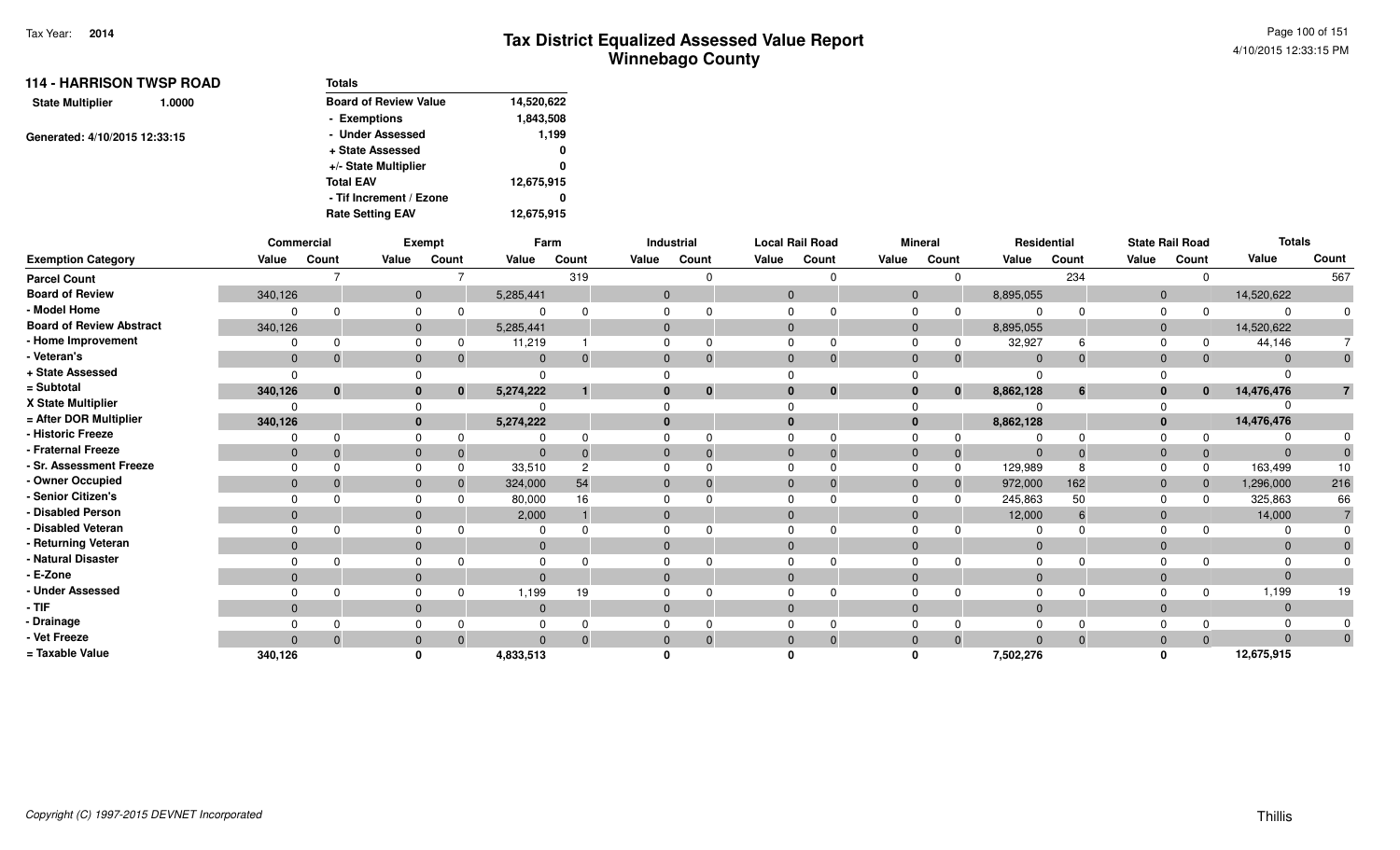| <b>115 - LAONA TWSP ROAD</b>      | <b>Totals</b>                |            |
|-----------------------------------|------------------------------|------------|
| <b>State Multiplier</b><br>1.0000 | <b>Board of Review Value</b> | 36,585,715 |
|                                   | - Exemptions                 | 4,227,977  |
| Generated: 4/10/2015 12:33:15     | - Under Assessed             | 2,939      |
|                                   | + State Assessed             | 0          |
|                                   | +/- State Multiplier         | 0          |
|                                   | <b>Total EAV</b>             | 32,354,799 |
|                                   | - Tif Increment / Ezone      | 0          |
|                                   | <b>Rate Setting EAV</b>      | 32,354,799 |

|                                 |              | Commercial   |              | Exempt       |              | Farm           |              | Industrial   |              | <b>Local Rail Road</b> |                | <b>Mineral</b> | Residential    |                |                | <b>State Rail Road</b> | <b>Totals</b> |          |
|---------------------------------|--------------|--------------|--------------|--------------|--------------|----------------|--------------|--------------|--------------|------------------------|----------------|----------------|----------------|----------------|----------------|------------------------|---------------|----------|
| <b>Exemption Category</b>       | Value        | Count        | Value        | Count        | Value        | Count          | Value        | Count        | Value        | Count                  | Value          | Count          | Value          | Count          | Value          | Count                  | Value         | Count    |
| <b>Parcel Count</b>             |              |              |              | 20           |              | 393            |              |              |              |                        |                |                |                | 889            |                | $\Omega$               |               | 1,308    |
| <b>Board of Review</b>          | 374,159      |              | $\mathbf{0}$ |              | 6,657,196    |                | 9,199        |              | $\Omega$     |                        | $\mathbf{0}$   |                | 29,545,161     |                | $\overline{0}$ |                        | 36,585,715    |          |
| - Model Home                    |              |              |              |              |              |                |              |              |              |                        | $\Omega$       |                |                |                | $\Omega$       |                        |               |          |
| <b>Board of Review Abstract</b> | 374,159      |              | $\mathbf{0}$ |              | 6,657,196    |                | 9,199        |              | $\Omega$     |                        | $\mathbf{0}$   |                | 29,545,161     |                | $\overline{0}$ |                        | 36,585,715    |          |
| - Home Improvement              |              |              |              |              | 5,220        |                |              | 0            |              |                        |                |                | 41,138         |                | $\Omega$       |                        | 46,358        |          |
| - Veteran's                     | $\mathbf{0}$ |              | $\Omega$     |              | $\mathbf 0$  |                | $\Omega$     | $\Omega$     | $\mathbf{0}$ |                        | $\overline{0}$ | 0              | $\Omega$       | $\Omega$       | $\overline{0}$ | $\mathbf{0}$           |               |          |
| + State Assessed                | $\Omega$     |              |              |              |              |                |              |              |              |                        |                |                |                |                |                |                        |               |          |
| = Subtotal                      | 374,159      | $\mathbf{0}$ | 0            | $\mathbf{0}$ | 6,651,976    |                | 9,199        | $\mathbf{0}$ | $\bf{0}$     | $\mathbf{0}$           | $\bf{0}$       | $\mathbf{0}$   | 29,504,023     | $\overline{7}$ | $\bf{0}$       | $\mathbf{0}$           | 36,539,357    |          |
| X State Multiplier              |              |              |              |              |              |                |              |              |              |                        |                |                |                |                |                |                        |               |          |
| = After DOR Multiplier          | 374.159      |              | $\bf{0}$     |              | 6,651,976    |                | 9,199        |              | $\mathbf{0}$ |                        | $\mathbf{0}$   |                | 29,504,023     |                | $\mathbf{0}$   |                        | 36,539,357    |          |
| - Historic Freeze               |              |              |              |              |              |                |              |              |              |                        |                |                |                |                |                | $\Omega$               |               |          |
| - Fraternal Freeze              | $\mathbf{0}$ |              | $\Omega$     |              | $\mathbf{0}$ |                | 0            | $\Omega$     | $\Omega$     | -0                     | $\Omega$       | $\mathbf{0}$   | $\overline{0}$ |                | -0             | $\mathbf 0$            | $\Omega$      |          |
| - Sr. Assessment Freeze         | $\Omega$     |              |              |              | 61,333       | 10             |              |              |              |                        | $\Omega$       | $\Omega$       | 274,967        | 27             | $\Omega$       | $\Omega$               | 336,300       | 37       |
| - Owner Occupied                | $\Omega$     |              | $\Omega$     |              | 551,490      | 92             | $\Omega$     | $\Omega$     | $\Omega$     |                        | $\Omega$       | $\Omega$       | 2,214,000      | 369            | $\overline{0}$ | $\Omega$               | 2,765,490     | 461      |
| - Senior Citizen's              |              |              |              |              | 181,473      | 37             |              |              |              |                        |                |                | 848,356        | 170            | $\Omega$       | <sup>n</sup>           | 1,029,829     | 207      |
| - Disabled Person               | $\Omega$     |              | $\Omega$     |              | 4,000        | $\overline{2}$ |              |              |              |                        | $\Omega$       |                | 16,000         | 8              | $\Omega$       |                        | 20,000        | 10       |
| - Disabled Veteran              | $\Omega$     |              |              |              | 10,000       | $\Omega$       |              |              |              |                        | $\Omega$       |                | 20,000         |                | $\Omega$       |                        | 30,000        |          |
| - Returning Veteran             | $\mathbf{0}$ |              | $\Omega$     |              | $\mathbf{0}$ |                | $\Omega$     |              | $\Omega$     |                        | $\mathbf{0}$   |                | $\overline{0}$ |                | $\overline{0}$ |                        | $\Omega$      |          |
| - Natural Disaster              |              |              |              |              |              |                |              |              |              |                        |                |                |                |                | $\Omega$       |                        |               |          |
| - E-Zone                        | $\Omega$     |              | $\Omega$     |              |              |                |              |              | $\Omega$     |                        | $\Omega$       |                |                |                | $\Omega$       |                        |               |          |
| - Under Assessed                |              |              |              |              | 2,900        | 42             |              |              |              |                        |                |                | 39             | 39             |                | $\Omega$               | 2,939         | 81       |
| - TIF-                          | $\mathbf{0}$ |              | $\Omega$     |              | $\mathbf{0}$ |                | $\mathbf{0}$ |              | $\Omega$     |                        | $\mathbf{0}$   |                | $\overline{0}$ |                | $\overline{0}$ |                        | $\Omega$      |          |
| - Drainage                      |              |              |              |              |              |                |              |              |              |                        |                |                |                |                |                |                        |               |          |
| - Vet Freeze                    | $\Omega$     |              |              |              | $\Omega$     |                |              | $\Omega$     |              |                        | $\Omega$       | $\Omega$       |                |                | $\Omega$       | $\Omega$               | $\Omega$      | $\Omega$ |
| = Taxable Value                 | 374,159      |              |              |              | 5,840,780    |                | 9,199        |              |              |                        |                |                | 26,130,661     |                |                |                        | 32,354,799    |          |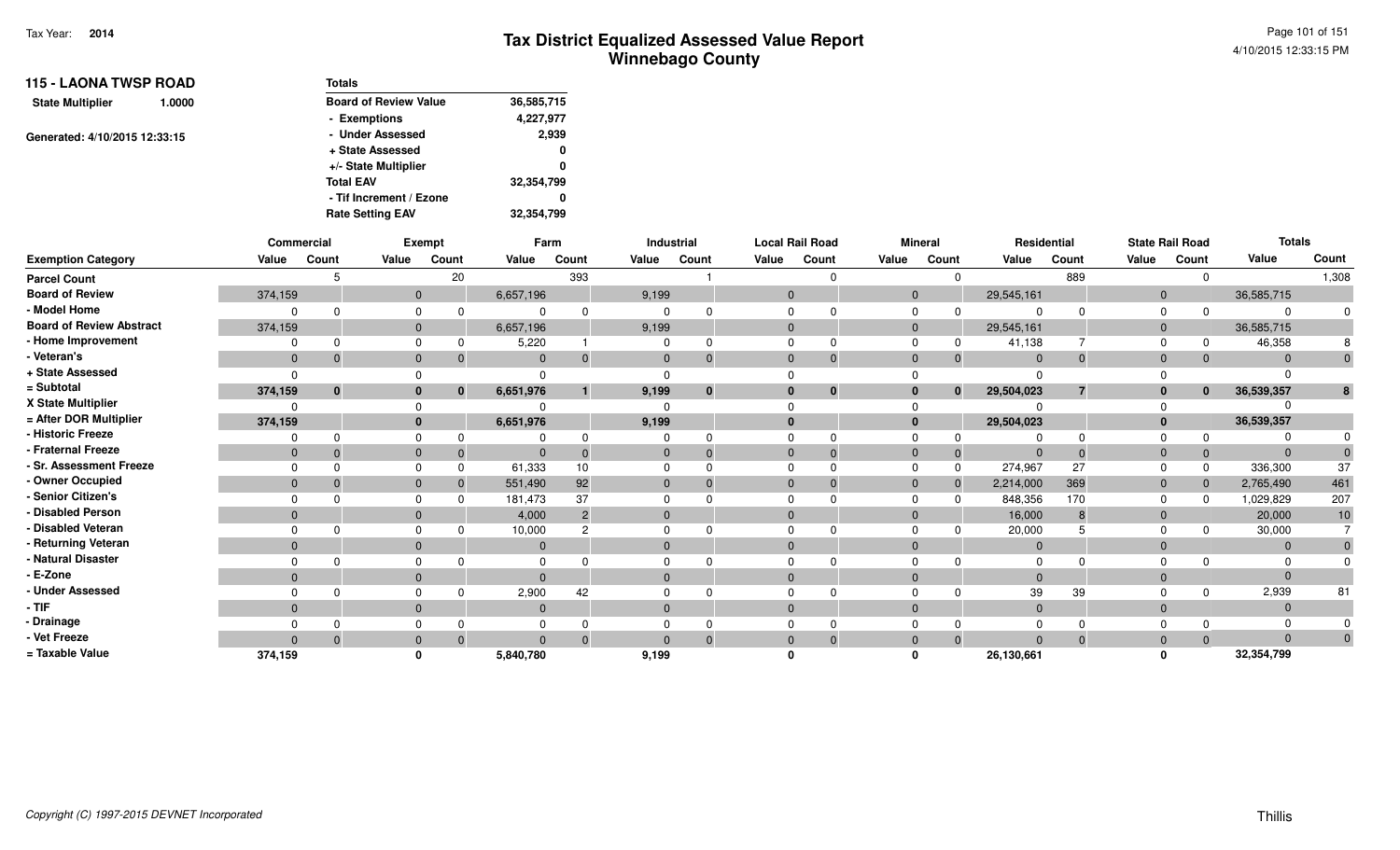| <b>116 - OWEN TWSP ROAD</b><br>1.0000 | Totals                       |            |
|---------------------------------------|------------------------------|------------|
| <b>State Multiplier</b>               | <b>Board of Review Value</b> | 87,723,984 |
|                                       | - Exemptions                 | 11,220,229 |
| Generated: 4/10/2015 12:33:15         | - Under Assessed             | 4.545      |
|                                       | + State Assessed             | 375,062    |
|                                       | +/- State Multiplier         | 0          |
|                                       | <b>Total EAV</b>             | 76,874,272 |
|                                       | - Tif Increment / Ezone      | 0          |
|                                       | <b>Rate Setting EAV</b>      | 76.874.272 |

|                                 |                | Commercial |              | Exempt   |              | Farm           |                | Industrial   |              | <b>Local Rail Road</b> |              | <b>Mineral</b> | Residential |       |                | <b>State Rail Road</b> | <b>Totals</b> |          |
|---------------------------------|----------------|------------|--------------|----------|--------------|----------------|----------------|--------------|--------------|------------------------|--------------|----------------|-------------|-------|----------------|------------------------|---------------|----------|
| <b>Exemption Category</b>       | Value          | Count      | Value        | Count    | Value        | Count          | Value          | Count        | Value        | Count                  | Value        | Count          | Value       | Count | Value          | Count                  | Value         | Count    |
| <b>Parcel Count</b>             |                | 32         |              | 51       |              | 397            |                | 45           |              |                        |              | $\Omega$       |             | 1,678 |                | $\Omega$               |               | 2,203    |
| <b>Board of Review</b>          | 1,579,460      |            | $\mathbf{0}$ |          | 7,764,321    |                | 10,935,296     |              | $\mathbf{0}$ |                        | $\mathbf{0}$ |                | 67,444,907  |       | $\overline{0}$ |                        | 87,723,984    |          |
| - Model Home                    |                | $\Omega$   |              |          | $\Omega$     |                |                |              |              |                        |              |                |             |       | $\Omega$       |                        |               |          |
| <b>Board of Review Abstract</b> | 1,579,460      |            | $\mathbf{0}$ |          | 7,764,321    |                | 10,935,296     |              | $\Omega$     |                        | $\Omega$     |                | 67,444,907  |       | $\Omega$       |                        | 87,723,984    |          |
| - Home Improvement              |                | $\Omega$   |              |          | 6,014        | $\overline{c}$ |                | <sup>0</sup> |              |                        |              |                | 44,675      | 22    | $\Omega$       |                        | 50,689        | 24       |
| - Veteran's                     | $\overline{0}$ | $\Omega$   | $\mathbf{0}$ |          | $\mathbf{0}$ |                |                |              | $\Omega$     | $\Omega$               | $\Omega$     | -0             | $\Omega$    |       | $\Omega$       | $\mathbf 0$            |               | 0        |
| + State Assessed                | $\Omega$       |            |              |          | $\Omega$     |                |                |              |              |                        |              |                |             |       | 375,062        |                        | 375,062       |          |
| = Subtotal                      | 1,579,460      | $\bf{0}$   | $\bf{0}$     | $\bf{0}$ | 7,758,307    | 2 <sup>1</sup> | 10,935,296     | $\bf{0}$     |              | $\mathbf{0}$           |              | $\mathbf{0}$   | 67,400,232  | 22    | 375,062        | $\mathbf{0}$           | 88,048,357    | 24       |
| X State Multiplier              |                |            |              |          |              |                |                |              |              |                        |              |                |             |       |                |                        |               |          |
| = After DOR Multiplier          | 1,579,460      |            | $\bf{0}$     |          | 7,758,307    |                | 10,935,296     |              | $\Omega$     |                        | $\mathbf{0}$ |                | 67,400,232  |       | 375,062        |                        | 88,048,357    |          |
| - Historic Freeze               | 0              | $\Omega$   |              |          |              |                |                |              |              |                        |              |                |             |       |                | $\Omega$               |               |          |
| - Fraternal Freeze              | $\mathbf 0$    | $\Omega$   | $\mathbf 0$  |          | $\Omega$     |                |                |              | 0            | $\Omega$               |              | $\overline{0}$ | $\Omega$    |       | 0              | $\mathbf{0}$           |               |          |
| - Sr. Assessment Freeze         | $\Omega$       |            | $\Omega$     |          | 28,272       |                |                |              |              |                        | $\Omega$     | $\Omega$       | 580,983     | 62    | $\Omega$       | $\Omega$               | 609,255       | 66       |
| - Owner Occupied                | $\overline{0}$ | $\Omega$   | $\Omega$     |          | 420,000      | 70             |                |              | $\Omega$     |                        | $\Omega$     | $\mathbf 0$    | 7,775,771   | 1,297 | $\Omega$       | $\mathbf{0}$           | 8,195,771     | 1,367    |
| - Senior Citizen's              | $\Omega$       |            |              |          | 142,000      | 29             |                |              |              |                        |              | $\Omega$       | 2,078,014   | 417   | $\Omega$       | $\Omega$               | 2,220,014     | 446      |
| - Disabled Person               | $\Omega$       |            | $\mathbf{0}$ |          | $\mathbf{0}$ |                |                |              |              |                        | $\Omega$     |                | 92,000      | 46    | $\overline{0}$ |                        | 92,000        | 46       |
| - Disabled Veteran              | $\Omega$       | $\Omega$   | $\Omega$     |          | $\Omega$     |                |                |              |              |                        |              |                | 52,500      | 11    | $\Omega$       |                        | 52,500        | 11       |
| - Returning Veteran             | $\mathbf{0}$   |            | $\mathbf 0$  |          | $\mathbf{0}$ |                | $\overline{0}$ |              | $\mathbf{0}$ |                        | $\Omega$     |                | $\Omega$    |       | $\Omega$       |                        | $\Omega$      |          |
| - Natural Disaster              |                |            |              |          |              |                |                |              |              |                        |              |                | 0           |       |                |                        |               |          |
| - E-Zone                        | $\Omega$       |            | $\Omega$     |          | $\Omega$     |                |                |              |              |                        |              |                |             |       |                |                        |               |          |
| - Under Assessed                | 159            | 3          |              |          | 1,594        | 26             | 49             |              |              |                        |              |                | 2,743       | 44    |                | $\Omega$               | 4,545         | 74       |
| $-$ TIF                         | $\mathbf{0}$   |            | $\mathbf 0$  |          | $\Omega$     |                |                |              | $\Omega$     |                        | $\Omega$     |                | $\Omega$    |       | $\Omega$       |                        |               |          |
| - Drainage                      |                |            |              |          |              |                |                |              |              |                        |              |                |             |       |                |                        |               |          |
| - Vet Freeze                    | $\Omega$       | $\Omega$   | $\Omega$     |          | $\Omega$     | $\Omega$       |                |              | $\Omega$     | $\Omega$               | $\Omega$     | $\Omega$       | $\Omega$    |       | $\Omega$       | $\Omega$               |               | $\Omega$ |
| = Taxable Value                 | 1,579,301      |            |              |          | 7,166,441    |                | 10,935,247     |              |              |                        |              |                | 56,818,221  |       | 375,062        |                        | 76,874,272    |          |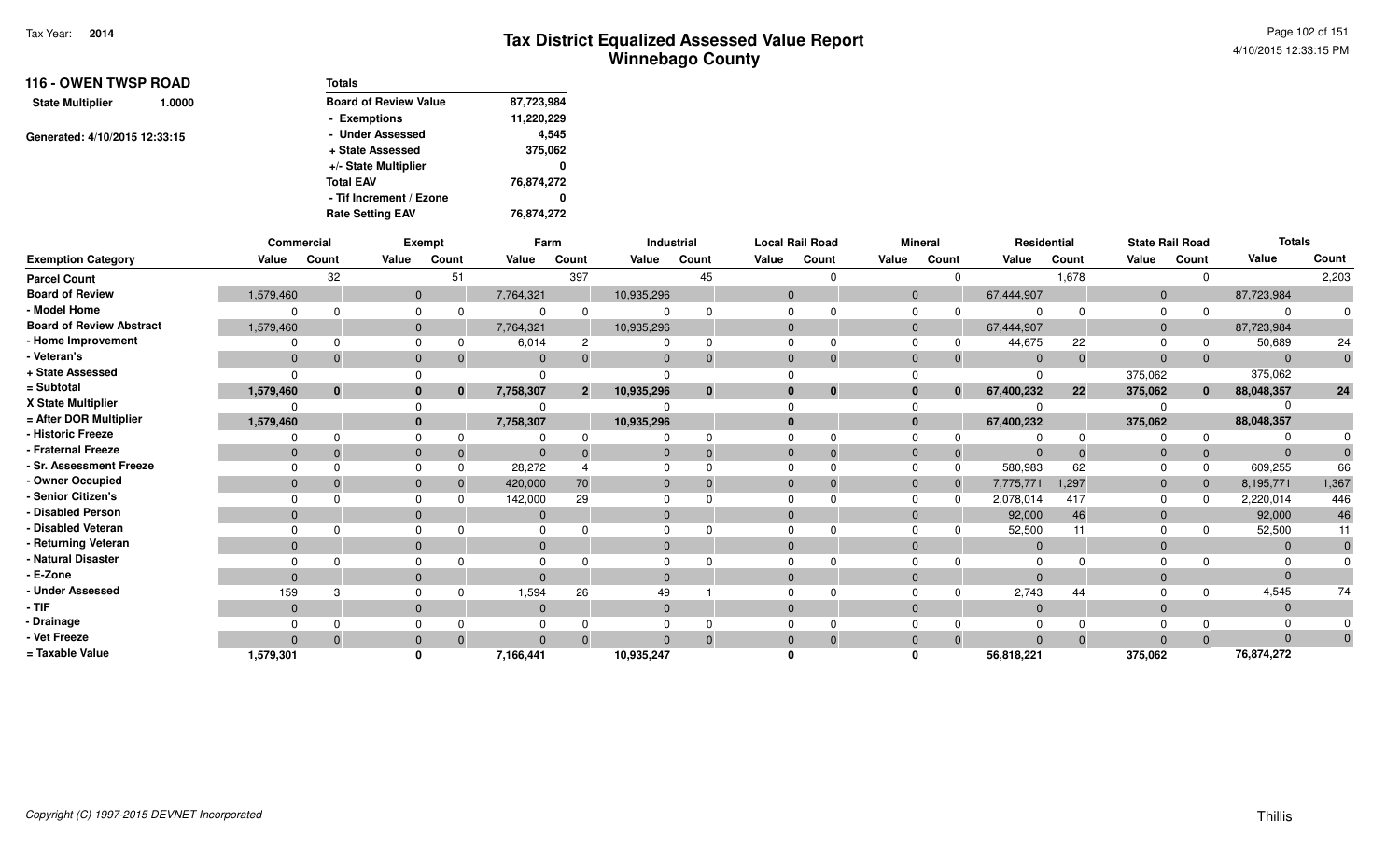| <b>117 - PECATONICA TWSP ROAD</b><br>1.0000 |  | <b>Totals</b>                |            |
|---------------------------------------------|--|------------------------------|------------|
| <b>State Multiplier</b>                     |  | <b>Board of Review Value</b> | 75,311,944 |
|                                             |  | - Exemptions                 | 10,707,830 |
| Generated: 4/10/2015 12:33:15               |  | - Under Assessed             | 15,425     |
|                                             |  | + State Assessed             | 0          |
|                                             |  | +/- State Multiplier         | 0          |
|                                             |  | <b>Total EAV</b>             | 64,588,689 |
|                                             |  | - Tif Increment / Ezone      | o          |
|                                             |  | <b>Rate Setting EAV</b>      | 64,588,689 |
|                                             |  |                              |            |

|                                 |              | Commercial   |              | <b>Exempt</b> |              | Farm           |              | Industrial |              | <b>Local Rail Road</b> |       | <b>Mineral</b> |                            | Residential |                | <b>State Rail Road</b> | <b>Totals</b> |                |
|---------------------------------|--------------|--------------|--------------|---------------|--------------|----------------|--------------|------------|--------------|------------------------|-------|----------------|----------------------------|-------------|----------------|------------------------|---------------|----------------|
| <b>Exemption Category</b>       | Value        | Count        | Value        | Count         | Value        | Count          | Value        | Count      | Value        | Count                  | Value | Count          | Value                      | Count       | Value          | Count                  | Value         | Count          |
| <b>Parcel Count</b>             |              | 94           |              | 73            |              | 444            |              | 46         |              | ∩                      |       |                | $\Omega$                   | 1,684       |                | $\Omega$               |               | 2,341          |
| <b>Board of Review</b>          | 3,515,547    |              | $\mathbf{0}$ |               | 8,794,913    |                | 2,004,804    |            | $\mathbf{0}$ |                        |       | $\mathbf{0}$   | 60,996,680                 |             | $\overline{0}$ |                        | 75,311,944    |                |
| - Model Home                    |              |              | $\mathbf 0$  | $\Omega$      |              |                |              |            | $\Omega$     |                        |       |                |                            |             |                |                        |               |                |
| <b>Board of Review Abstract</b> | 3,515,547    |              | $\mathbf{0}$ |               | 8,794,913    |                | 2,004,804    |            | $\Omega$     |                        |       | $\mathbf{0}$   | 60,996,680                 |             | $\overline{0}$ |                        | 75,311,944    |                |
| - Home Improvement              |              |              | $\Omega$     | 0             | 53,332       | 6              |              |            | $\Omega$     |                        |       |                | 156,329                    | 62          |                | 0                      | 209,661       | 68             |
| - Veteran's                     | $\mathbf{0}$ |              | $\mathbf 0$  | 0             | $\mathbf{0}$ | $\Omega$       | $\mathbf{0}$ |            | $\Omega$     | $\mathbf 0$            |       | $\Omega$       | $\Omega$                   |             | $\Omega$       | $\Omega$               | $\Omega$      | $\overline{0}$ |
| + State Assessed                |              |              |              |               |              |                |              |            |              |                        |       |                |                            |             |                |                        |               |                |
| = Subtotal                      | 3,515,547    | $\mathbf{0}$ | $\mathbf{0}$ | $\bf{0}$      | 8,741,581    | 6              | 2,004,804    | $\bf{0}$   | $\bf{0}$     | $\bf{0}$               |       | 0              | 60,840,351<br>$\mathbf{0}$ | 62          |                | $\bf{0}$               | 75,102,283    | 68             |
| X State Multiplier              |              |              | $\Omega$     |               |              |                |              |            |              |                        |       |                |                            |             |                |                        |               |                |
| = After DOR Multiplier          | 3,515,547    |              | $\mathbf{0}$ |               | 8,741,581    |                | 2,004,804    |            | $\mathbf{0}$ |                        |       | $\mathbf{0}$   | 60,840,351                 |             | $\mathbf{0}$   |                        | 75,102,283    |                |
| - Historic Freeze               |              |              | $\Omega$     | $\Omega$      |              |                |              |            | $\Omega$     |                        |       |                |                            |             |                |                        |               |                |
| - Fraternal Freeze              | 7,276        |              | $\mathbf 0$  | $\mathbf{0}$  | $\Omega$     |                | $\mathbf{0}$ |            | $\Omega$     |                        |       | $\mathbf{0}$   |                            |             | 0              | $\mathbf{0}$           | 7,276         |                |
| - Sr. Assessment Freeze         | 0            |              | $\Omega$     | $\Omega$      | 66,626       |                | $\Omega$     |            | $\Omega$     |                        |       |                | 325,977                    | 54          |                | 0                      | 392,603       | 61             |
| - Owner Occupied                | 8,745        |              | $\mathbf 0$  | $\Omega$      | 678,000      | 113            | $\mathbf 0$  |            | $\mathbf{0}$ | $\Omega$               |       | $\mathbf{0}$   | 7,448,556                  | 1,242       | $\overline{0}$ | $\mathbf 0$            | 8,135,301     | 1,357          |
| - Senior Citizen's              |              |              | $\mathbf 0$  |               | 184,022      | 37             |              |            | $\Omega$     |                        |       |                | 1,682,630                  | 339         |                | $\Omega$               | 1,866,652     | 376            |
| - Disabled Person               | $\mathbf 0$  |              | $\mathbf 0$  |               | 4,000        | $\overline{2}$ | $\mathbf{0}$ |            | $\Omega$     |                        |       | $\Omega$       | 42,000                     | 21          | $\mathbf{0}$   |                        | 46,000        | 23             |
| - Disabled Veteran              |              |              | $\Omega$     |               | 5,000        |                | $\Omega$     |            | $\Omega$     |                        |       |                | 27,500                     |             | $\Omega$       |                        | 32,500        |                |
| - Returning Veteran             | $\mathbf{0}$ |              | $\mathbf{0}$ |               | $\Omega$     |                | $\Omega$     |            | $\Omega$     |                        |       | $\Omega$       | 5,000                      |             | $\Omega$       |                        | 5,000         |                |
| - Natural Disaster              |              |              | $\Omega$     |               |              |                |              |            |              |                        |       |                |                            |             |                |                        |               |                |
| - E-Zone                        | $\Omega$     |              | $\mathbf{0}$ |               | $\Omega$     |                | $\mathbf{0}$ |            | $\Omega$     |                        |       | $\Omega$       |                            |             | $\Omega$       |                        |               |                |
| - Under Assessed                | 280          |              | $\Omega$     |               | 2,219        | 32             |              |            | $\Omega$     |                        |       |                | 12,926                     | 165         |                | n                      | 15,425        | 200            |
| - TIF                           | $\mathbf{0}$ |              | $\mathbf{0}$ |               | $\mathbf{0}$ |                | $\mathbf{0}$ |            | $\Omega$     |                        |       | $\Omega$       |                            |             | $\Omega$       |                        |               |                |
| · Drainage                      |              |              | $\Omega$     |               |              |                |              |            |              |                        |       |                |                            |             |                |                        |               |                |
| - Vet Freeze                    | 12,837       |              | $\mathbf{0}$ | $\Omega$      | $\Omega$     | $\Omega$       | $\Omega$     |            | $\Omega$     | $\Omega$               |       | $\mathbf{0}$   | $\Omega$<br>$\Omega$       |             | $\mathbf{0}$   | $\Omega$               | 12,837        |                |
| = Taxable Value                 | 3,486,409    |              | $\Omega$     |               | 7,801,714    |                | 2,004,804    |            |              |                        |       |                | 51,295,762                 |             |                |                        | 64,588,689    |                |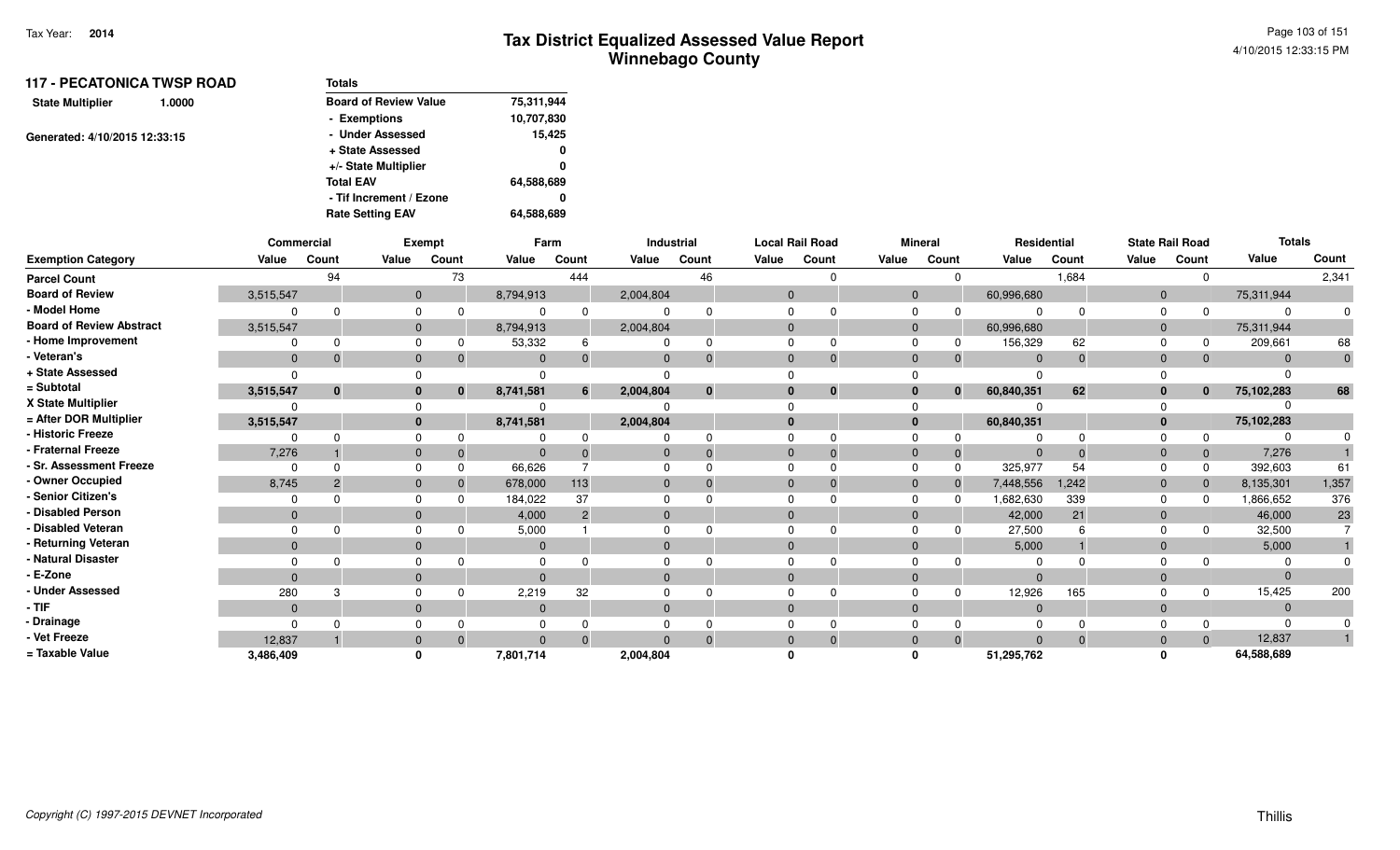| <b>118 - ROCKFORD TWSP ROAD</b>   | <b>Totals</b>                |               |
|-----------------------------------|------------------------------|---------------|
| <b>State Multiplier</b><br>1.0000 | <b>Board of Review Value</b> | 2,161,497,991 |
|                                   | - Exemptions                 | 345,534,998   |
| Generated: 4/10/2015 12:33:15     | - Under Assessed             | 48,925        |
|                                   | + State Assessed             | 3,710,348     |
|                                   | +/- State Multiplier         | 0             |
|                                   | <b>Total EAV</b>             | 1,819,624,416 |
|                                   | - Tif Increment / Ezone      | 29,035,003    |
|                                   | <b>Rate Setting EAV</b>      | 1,790,589,413 |

|                                 | Commercial  |          |          | Exempt   |              | Farm           |             | <b>Industrial</b> |              | <b>Local Rail Road</b> |              | <b>Mineral</b> | <b>Residential</b> |          | <b>State Rail Road</b> |       | <b>Totals</b>   |        |
|---------------------------------|-------------|----------|----------|----------|--------------|----------------|-------------|-------------------|--------------|------------------------|--------------|----------------|--------------------|----------|------------------------|-------|-----------------|--------|
| <b>Exemption Category</b>       | Value       | Count    | Value    | Count    | Value        | Count          | Value       | Count             | Value        | Count                  | Value        | Count          | Value              | Count    | Value                  | Count | Value           | Count  |
| <b>Parcel Count</b>             |             | 4,303    |          | 2,901    |              | 716            |             | 1,702             |              | 31                     |              |                |                    | 63,285   |                        |       |                 | 72,938 |
| <b>Board of Review</b>          | 460,107,802 |          | $\Omega$ |          | 10,306,749   |                | 130,129,103 |                   | 113,303      |                        | $\Omega$     |                | 1,560,841,034      |          | $\Omega$               |       | 2,161,497,991   |        |
| - Model Home                    |             |          |          |          |              | $\Omega$       |             | $\Omega$          |              |                        |              |                | $\Omega$           |          | $\Omega$               |       | $\Omega$        |        |
| <b>Board of Review Abstract</b> | 460,107,802 |          |          |          | 10,306,749   |                | 130,129,103 |                   | 113,303      |                        |              |                | 1,560,841,034      |          | $\Omega$               |       | 2,161,497,991   |        |
| - Home Improvement              |             |          |          |          | 1,350        |                |             | 0                 |              | ŋ                      |              |                | 2,131,033          | 1,332    |                        |       | 2,132,383       | 1,333  |
| - Veteran's                     | $\Omega$    |          |          |          | $\Omega$     | $\Omega$       |             |                   | $\Omega$     | $\Omega$               |              | $\Omega$       | 146,941            |          | $\Omega$               |       | 146,941         |        |
| + State Assessed                |             |          |          |          |              |                |             |                   | $\Omega$     |                        |              |                | $\Omega$           |          | 3,710,348              |       | 3,710,348       |        |
| = Subtotal                      | 460,107,802 | $\bf{0}$ |          | $\Omega$ | 10,305,399   |                | 130,129,103 | $\mathbf{0}$      | 113,303      | $\bf{0}$               |              |                | 0 1,558,563,060    | 1,339    | 3,710,348              |       | 0 2,162,929,015 | 1,340  |
| X State Multiplier              |             |          |          |          |              |                |             |                   |              |                        |              |                |                    |          |                        |       |                 |        |
| = After DOR Multiplier          | 460,107,802 |          |          |          | 10,305,399   |                | 130,129,103 |                   | 113,303      |                        | $\mathbf{0}$ |                | 1,558,563,060      |          | 3,710,348              |       | 2,162,929,015   |        |
| - Historic Freeze               |             |          |          |          |              |                |             |                   |              |                        |              |                | 39,849             |          |                        |       | 39,849          |        |
| <b>Fraternal Freeze</b>         | 622,073     |          |          |          |              |                |             |                   | $\Omega$     |                        |              |                | $\Omega$           |          | $\Omega$               |       | 622,073         |        |
| - Sr. Assessment Freeze         | 229,260     | 20       |          |          | 37.788       |                |             |                   | $\Omega$     |                        |              |                | 8,081,304          | 2,271    |                        |       | 8,348,352       | 2,296  |
| - Owner Occupied                | 5,620,688   | 129      |          |          | 588,000      | 98             | 20,926      |                   | $\Omega$     |                        | $\Omega$     |                | 254,097,140 43,784 |          | $\Omega$               |       | 260,326,754     | 44,015 |
| - Senior Citizen's              | 4,313,602   | 90       |          |          | 180,000      | 36             | 10,000      |                   | $\Omega$     |                        |              |                | 65,675,271         | 13,334   | $\Omega$               |       | 70,178,873      | 13,462 |
| <b>Disabled Person</b>          | $\Omega$    |          |          |          | 4,000        | $\overline{2}$ | 2,000       |                   | $\Omega$     |                        |              |                | 2,616,000          | 1,308    | $\Omega$               |       | 2,622,000       | 1,311  |
| <b>Disabled Veteran</b>         |             |          |          |          | 5,000        |                |             |                   | $\Omega$     |                        |              |                | 996,679            | 234      |                        |       | 1,001,679       | 235    |
| - Returning Veteran             | $\Omega$    |          |          |          | $\mathbf{0}$ |                | $\Omega$    |                   | $\Omega$     |                        |              |                | 15,000             | 3        | $\Omega$               |       | 15,000          |        |
| <b>Natural Disaster</b>         |             |          |          |          |              |                |             |                   |              |                        |              |                |                    |          |                        |       |                 |        |
| - E-Zone                        | $\Omega$    |          |          |          | $\Omega$     |                | 145,864     |                   | $\Omega$     |                        |              |                | $\Omega$           |          | $\Omega$               |       | 145,864         |        |
| - Under Assessed                | 4,432       | 57       |          |          | 4,754        | 68             | 1,604       | 20                | 527          |                        |              |                | 37,608             | 495      |                        |       | 48,925          | 648    |
| - TIF                           | 16,875,977  |          |          |          | 145,906      |                | 7,097,201   |                   | $\mathbf{0}$ |                        |              |                | 4,770,055          |          | $\overline{0}$         |       | 28,889,139      |        |
| <b>Drainage</b>                 |             |          |          |          |              |                |             |                   |              |                        |              |                |                    |          |                        |       | 0               |        |
| Vet Freeze                      | 101.094     |          |          |          | $\Omega$     | $\Omega$       |             |                   | $\Omega$     | $\Omega$               |              |                | $\Omega$           | $\Omega$ | $\Omega$               |       | 101,094         |        |
| = Taxable Value                 | 432,340,676 |          |          |          | 9,339,951    |                | 122,851,508 |                   | 112,776      |                        |              |                | 1,222,234,154      |          | 3,710,348              |       | 1,790,589,413   |        |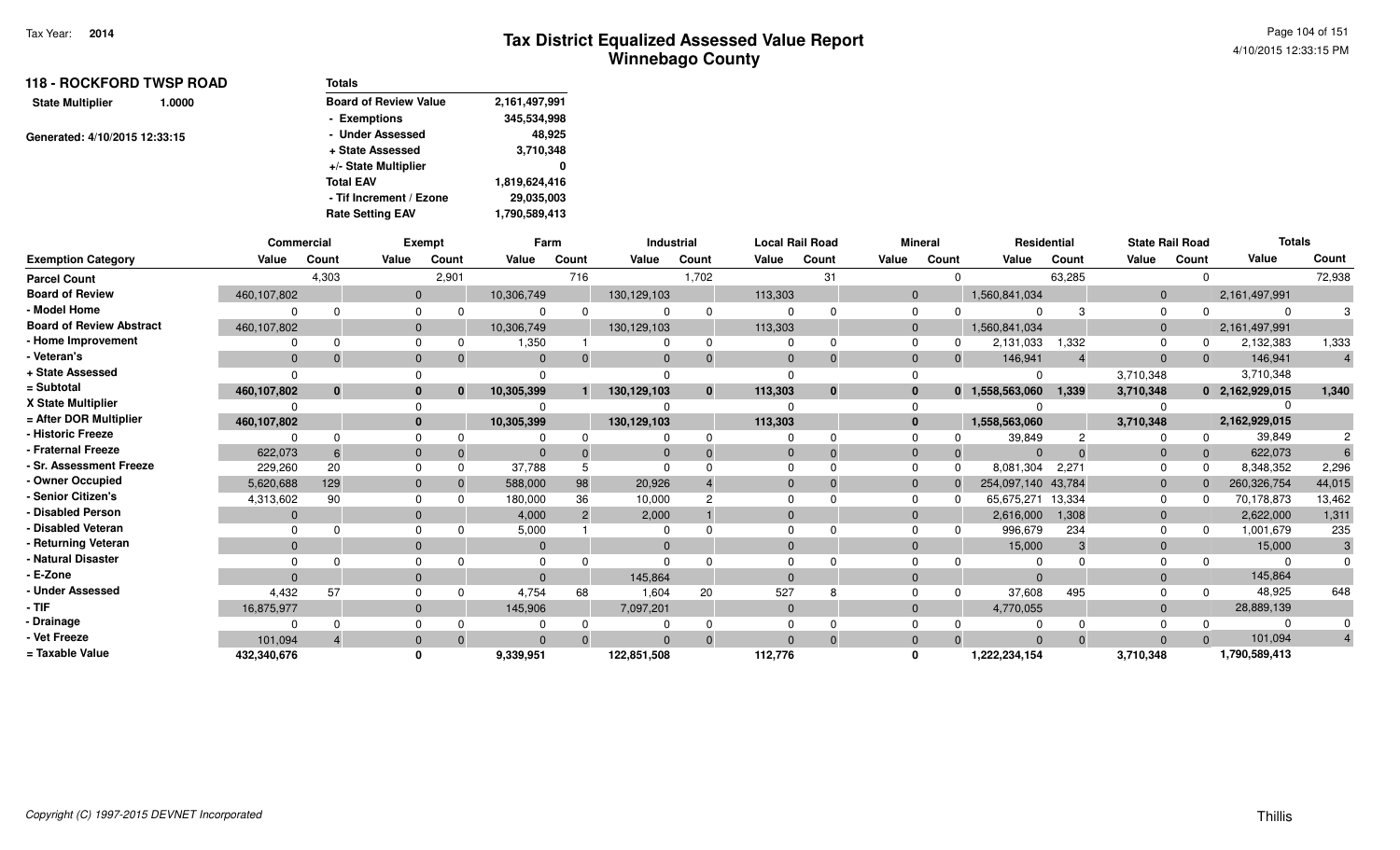| <b>119 - ROCKTON TWSP ROAD</b><br>1.0000 | <b>Totals</b>                |             |
|------------------------------------------|------------------------------|-------------|
| <b>State Multiplier</b>                  | <b>Board of Review Value</b> | 270,423,152 |
|                                          | - Exemptions                 | 36,386,054  |
| Generated: 4/10/2015 12:33:15            | - Under Assessed             | 6,333       |
|                                          | + State Assessed             | 850,987     |
|                                          | +/- State Multiplier         | 0           |
|                                          | <b>Total EAV</b>             | 234,881,752 |
|                                          | - Tif Increment / Ezone      | 3,224,944   |
|                                          | <b>Rate Setting EAV</b>      | 231,656,808 |

|                                 | <b>Commercial</b> |       |          | <b>Exempt</b> |              | Farm            |            | <b>Industrial</b> | <b>Local Rail Road</b> |          |          | <b>Mineral</b> | Residential    |          |                | <b>State Rail Road</b> | <b>Totals</b> |                |
|---------------------------------|-------------------|-------|----------|---------------|--------------|-----------------|------------|-------------------|------------------------|----------|----------|----------------|----------------|----------|----------------|------------------------|---------------|----------------|
| <b>Exemption Category</b>       | Value             | Count | Value    | Count         | Value        | Count           | Value      | Count             | Value                  | Count    | Value    | Count          | Value          | Count    | Value          | Count                  | Value         | Count          |
| <b>Parcel Count</b>             |                   | 359   |          | 209           |              | 337             |            | 151               |                        | $\Omega$ |          |                |                | 6,027    |                |                        |               | 7,083          |
| <b>Board of Review</b>          | 21,735,513        |       | $\Omega$ |               | 8,246,795    |                 | 16,789,453 |                   | $\Omega$               |          | $\Omega$ |                | 223,651,391    |          | $\mathbf{0}$   |                        | 270,423,152   |                |
| - Model Home                    |                   |       |          |               |              | $\Omega$        |            |                   |                        |          |          |                |                |          |                |                        |               |                |
| <b>Board of Review Abstract</b> | 21,735,513        |       |          |               | 8,246,795    |                 | 16,789,453 |                   | $\Omega$               |          | 0        |                | 223,651,391    |          | $\Omega$       |                        | 270,423,152   |                |
| - Home Improvement              | 820               |       |          | 0             | 60,893       | 10              |            |                   | $\Omega$               | 0        |          |                | 530,372        | 199      |                |                        | 592,085       | 210            |
| Veteran's                       | $\Omega$          |       |          |               | $\mathbf{0}$ | $\Omega$        |            |                   | $\Omega$               | $\Omega$ |          |                | 142,925        | 3        | $\Omega$       | $\mathbf{0}$           | 142,925       | 3              |
| + State Assessed                |                   |       |          |               |              |                 |            |                   |                        |          |          |                |                |          | 850,987        |                        | 850,987       |                |
| = Subtotal                      | 21,734,693        |       |          | $\mathbf{0}$  | 8,185,902    | 10 <sup>1</sup> | 16,789,453 | $\bf{0}$          | $\bf{0}$               | $\bf{0}$ |          | $\bf{0}$       | 222,978,094    | 203      | 850,987        | $\mathbf{0}$           | 270,539,129   | 214            |
| X State Multiplier              |                   |       |          |               |              |                 |            |                   |                        |          |          |                |                |          |                |                        |               |                |
| = After DOR Multiplier          | 21,734,693        |       |          |               | 8,185,902    |                 | 16,789,453 |                   | $\bf{0}$               |          | 0        |                | 222,978,094    |          | 850,987        |                        | 270,539,129   |                |
| - Historic Freeze               |                   |       |          |               |              |                 |            |                   |                        |          |          |                |                |          |                |                        |               |                |
| <b>Fraternal Freeze</b>         |                   |       |          |               | $\Omega$     | $\Omega$        |            |                   | $\Omega$               | $\Omega$ | $\Omega$ |                |                |          | $\overline{0}$ | $\mathbf{0}$           | $\Omega$      |                |
| <b>Sr. Assessment Freeze</b>    | 6,874             |       |          | $\Omega$      | 31,650       |                 |            |                   | $\Omega$               |          |          |                | 1,525,484      | 214      |                |                        | 1,564,008     | 219            |
| - Owner Occupied                | 72,000            | 12    |          |               | 534,000      | 89              | 6,000      |                   | $\Omega$               | $\Omega$ |          |                | 26,951,100     | 4,511    | $\overline{0}$ |                        | 27,563,100    | 4,613          |
| <b>Senior Citizen's</b>         | 15,000            |       |          |               | 190,000      | 38              |            |                   |                        |          |          |                | 5,748,858      | 1.160    |                |                        | 5,953,858     | 1,201          |
| <b>Disabled Person</b>          |                   |       |          |               | $\mathbf{0}$ |                 |            |                   | $\Omega$               |          |          |                | 148,000        | 74       | $\Omega$       |                        | 148,000       | 74             |
| <b>Disabled Veteran</b>         |                   |       |          |               |              |                 |            |                   | $\Omega$               |          |          |                | 145,000        | 35       |                |                        | 145,000       | 35             |
| Returning Veteran               | $\Omega$          |       | $\Omega$ |               | $\mathbf{0}$ |                 | $\Omega$   |                   | $\mathbf{0}$           |          |          |                | $\overline{0}$ |          | $\Omega$       |                        | $\Omega$      |                |
| <b>Natural Disaster</b>         |                   |       |          |               |              |                 |            |                   |                        |          |          |                | -0             |          |                |                        |               |                |
| E-Zone                          |                   |       |          |               | $\Omega$     |                 |            |                   | $\Omega$               |          |          |                | $\Omega$       |          |                |                        |               |                |
| <b>Under Assessed</b>           |                   |       |          |               | 2,419        | 53              | 104        |                   |                        |          |          |                | 3,810          | 74       |                |                        | 6,333         | 128            |
| · TIF                           | 1,101,721         |       |          |               | $\mathbf{0}$ |                 | 2,117,932  |                   | $\Omega$               |          | $\Omega$ |                | 5,291          |          | $\Omega$       |                        | 3,224,944     |                |
| Drainage                        |                   |       |          |               |              |                 |            |                   |                        |          |          |                |                |          |                |                        |               |                |
| Vet Freeze                      | 277,078           |       |          |               | $\Omega$     | $\Omega$        |            |                   | $\Omega$               |          |          |                | $\Omega$       | $\Omega$ |                | $\Omega$               | 277,078       | $\overline{2}$ |
| = Taxable Value                 | 20,262,020        |       |          |               | 7,427,833    |                 | 14,665,417 |                   |                        |          |          |                | 188,450,551    |          | 850,987        |                        | 231,656,808   |                |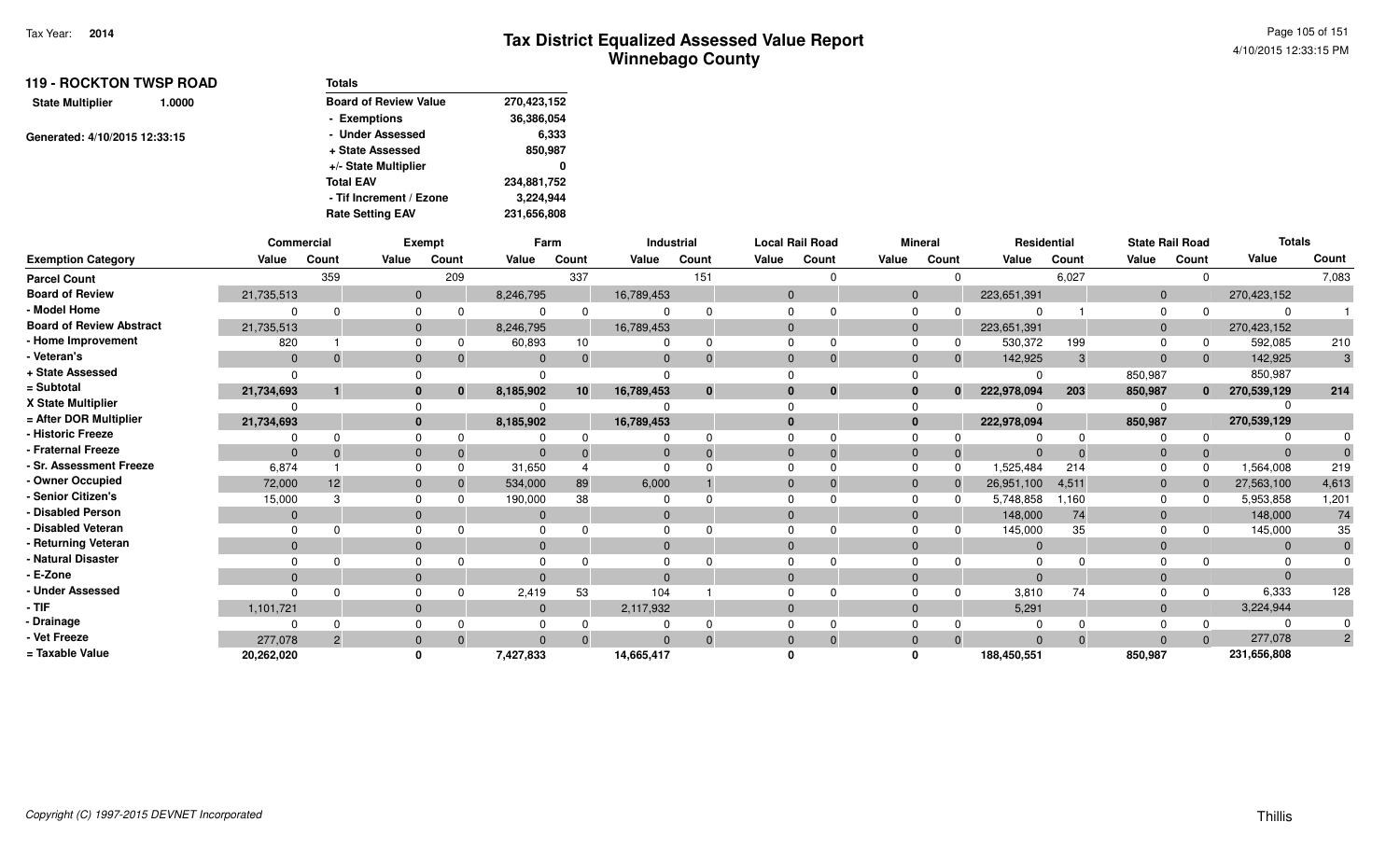| <b>120 - ROSCOE TWSP ROAD</b>     | Totals                       |             |
|-----------------------------------|------------------------------|-------------|
| <b>State Multiplier</b><br>1.0000 | <b>Board of Review Value</b> | 452,446,718 |
|                                   | - Exemptions                 | 45,081,494  |
| Generated: 4/10/2015 12:33:15     | - Under Assessed             | 59,926      |
|                                   | + State Assessed             | 546,162     |
|                                   | +/- State Multiplier         | 0           |
|                                   | <b>Total EAV</b>             | 407,851,460 |
|                                   | - Tif Increment / Ezone      | 4,908       |
|                                   | <b>Rate Setting EAV</b>      | 407,846,552 |

|                                 |                | Commercial |              | <b>Exempt</b> |                | Farm  |                | Industrial |              | <b>Local Rail Road</b> |                | <b>Mineral</b>           |                | Residential  | <b>State Rail Road</b> |              | <b>Totals</b> |              |
|---------------------------------|----------------|------------|--------------|---------------|----------------|-------|----------------|------------|--------------|------------------------|----------------|--------------------------|----------------|--------------|------------------------|--------------|---------------|--------------|
| <b>Exemption Category</b>       | Value          | Count      | Value        | Count         | Value          | Count | Value          | Count      | Value        | Count                  | Value          | Count                    | Value          | Count        | Value                  | Count        | Value         | Count        |
| <b>Parcel Count</b>             |                | 362        |              | 155           |                | 244   |                | 122        |              | $\Omega$               |                | $\Omega$                 |                | 7,879        |                        | $\Omega$     |               | 8,762        |
| <b>Board of Review</b>          | 58,185,335     |            | $\mathbf{0}$ |               | 5,326,689      |       | 15,573,336     |            | $\mathbf{0}$ |                        |                | $\mathbf{0}$             | 373,361,358    |              | $\mathbf 0$            |              | 452,446,718   |              |
| - Model Home                    |                |            |              |               |                |       | $\Omega$       |            | $\Omega$     |                        | $\mathbf 0$    | $\Omega$                 | ∩              | $\Omega$     | $\Omega$               | $\Omega$     |               |              |
| <b>Board of Review Abstract</b> | 58,185,335     |            | $\mathbf{0}$ |               | 5,326,689      |       | 15,573,336     |            | $\mathbf{0}$ |                        |                | $\mathbf{0}$             | 373, 361, 358  |              | $\mathbf{0}$           |              | 452,446,718   |              |
| - Home Improvement              |                |            | 0            |               | 28,173         |       | $\Omega$       | $\Omega$   | $\Omega$     | 0                      | $\mathbf 0$    | 0                        | 902,740        | 263          | $\Omega$               | 0            | 930,913       | 267          |
| - Veteran's                     | $\Omega$       |            | $\mathbf{0}$ |               | $\Omega$       |       | $\Omega$       | $\Omega$   | $\Omega$     | $\Omega$               |                | $\mathbf{0}$<br>$\Omega$ | $\Omega$       | $\mathbf{0}$ | $\Omega$               | $\Omega$     | $\Omega$      | $\mathbf{0}$ |
| + State Assessed                |                |            |              |               |                |       |                |            | ∩            |                        | $\Omega$       |                          |                |              | 546,162                |              | 546,162       |              |
| = Subtotal                      | 58,185,335     |            | $\bf{0}$     |               | 5,298,516      |       | 15,573,336     | $\bf{0}$   | $\bf{0}$     | $\mathbf{0}$           |                | $\bf{0}$<br>$\bf{0}$     | 372,458,618    | 263          | 546,162                | $\bf{0}$     | 452,061,967   | 267          |
| X State Multiplier              |                |            |              |               |                |       |                |            |              |                        | $\Omega$       |                          |                |              |                        |              |               |              |
| = After DOR Multiplier          | 58, 185, 335   |            | $\mathbf{0}$ |               | 5,298,516      |       | 15,573,336     |            | $\bf{0}$     |                        |                | $\mathbf{0}$             | 372,458,618    |              | 546,162                |              | 452,061,967   |              |
| - Historic Freeze               |                |            |              |               |                |       |                |            | $\Omega$     | $\Omega$               | $\mathbf 0$    | 0                        |                | $\Omega$     |                        | $\Omega$     |               |              |
| - Fraternal Freeze              | 13,734         |            | $\mathbf{0}$ |               | $\Omega$       |       | $\overline{0}$ |            | $\mathbf{0}$ | $\Omega$               | $\mathbf 0$    | $\Omega$                 | $\Omega$       | $\Omega$     | $\mathbf 0$            | $\mathbf{0}$ | 13,734        |              |
| - Sr. Assessment Freeze         | 0              |            | $\Omega$     |               | 24,049         |       | $\Omega$       |            | $\Omega$     | $\Omega$               | $\Omega$       | $\Omega$                 | 1,263,593      | 176          | $\Omega$               | $\Omega$     | 1,287,642     | 180          |
| - Owner Occupied                | 30,000         |            | $\mathbf{0}$ |               | 324,000        | 54    | 6,000          |            | $\mathbf{0}$ | $\Omega$               |                | $\mathbf{0}$<br>$\Omega$ | 35,954,468     | 6,004        | $\mathbf 0$            | $\Omega$     | 36,314,468    | 6,064        |
| - Senior Citizen's              | 5,000          |            | $\Omega$     |               | 115,000        | 23    | $\Omega$       |            | $\Omega$     |                        | $\Omega$       | <sup>0</sup>             | 5,978,590      | ,204         | 0                      | <sup>0</sup> | 6,098,590     | 1,228        |
| <b>Disabled Person</b>          | $\overline{0}$ |            | $\mathbf{0}$ |               | 6,000          |       | $\mathbf{0}$   |            | $\Omega$     |                        |                | $\mathbf{0}$             | 190,000        | 95           | $\mathbf{0}$           |              | 196,000       | 98           |
| Disabled Veteran                |                |            |              |               | $\Omega$       |       | $\Omega$       |            | $\Omega$     |                        | $\mathbf 0$    |                          | 155,000        | 40           | $\Omega$               | $\Omega$     | 155,000       | 40           |
| - Returning Veteran             | $\mathbf{0}$   |            | $\mathbf{0}$ |               | 5,000          |       | $\overline{0}$ |            | $\mathbf{0}$ |                        |                | $\mathbf{0}$             | $\mathbf{0}$   |              | $\mathbf 0$            |              | 5,000         |              |
| - Natural Disaster              |                |            |              |               | $\Omega$       |       | $\Omega$       |            | $\Omega$     |                        | $\Omega$       |                          |                |              |                        |              |               |              |
| - E-Zone                        |                |            | $\mathbf{0}$ |               | $\overline{0}$ |       | $\mathbf{0}$   |            | $\Omega$     |                        | $\overline{0}$ |                          | $\Omega$       |              | $\mathbf 0$            |              |               |              |
| <b>Under Assessed</b>           | 2,158          | 24         |              |               | 1,764          | 28    | 10             |            | $\Omega$     | $\Omega$               | $\Omega$       | $\Omega$                 | 55,994         | 638          |                        | $\Omega$     | 59,926        | 691          |
| - TIF-                          | $\mathbf{0}$   |            | $\mathbf{0}$ |               | $\mathbf 0$    |       | 4,908          |            | $\mathbf 0$  |                        |                | $\mathbf{0}$             | $\overline{0}$ |              | $\mathbf 0$            |              | 4,908         |              |
| - Drainage                      |                |            |              |               |                |       |                |            | $\Omega$     |                        | $\Omega$       |                          |                |              |                        |              |               |              |
| - Vet Freeze                    | 80,147         |            |              |               |                |       | $\Omega$       |            | $\Omega$     | $\Omega$               | $\mathbf{0}$   | $\Omega$                 | $\Omega$       | $\Omega$     | $\Omega$               | $\Omega$     | 80,147        |              |
| = Taxable Value                 | 58,054,296     |            |              |               | 4,822,703      |       | 15,562,418     |            |              |                        | O              |                          | 328,860,973    |              | 546,162                |              | 407,846,552   |              |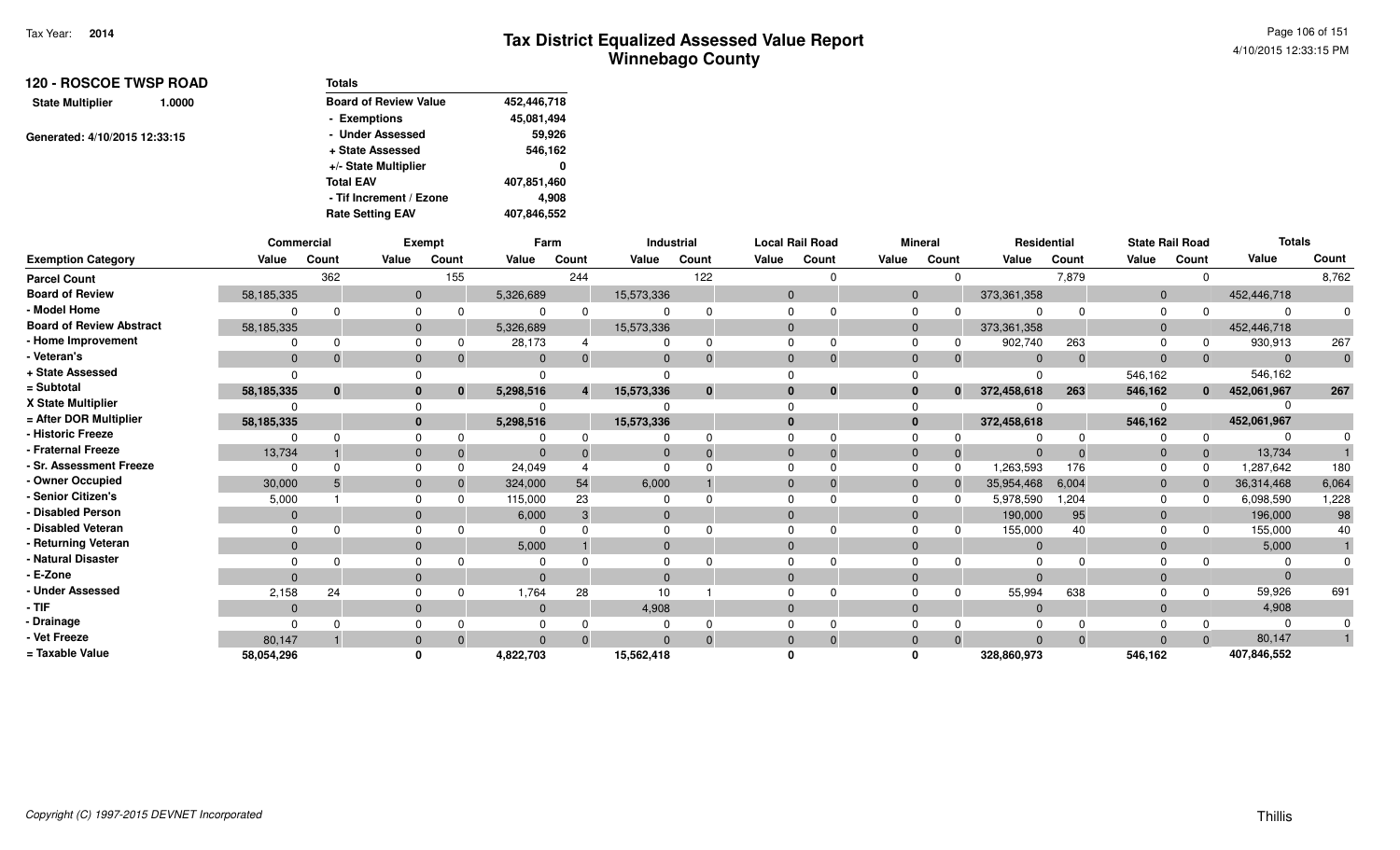Page 107 of 1514/10/2015 12:33:15 PM

| <b>121 - SEWARD TWSP ROAD</b><br>1.0000 | Totals                       |            |  |  |  |  |
|-----------------------------------------|------------------------------|------------|--|--|--|--|
| <b>State Multiplier</b>                 | <b>Board of Review Value</b> | 24,598,852 |  |  |  |  |
|                                         | - Exemptions                 | 2,304,358  |  |  |  |  |
| Generated: 4/10/2015 12:33:15           | - Under Assessed             | 1,057      |  |  |  |  |
|                                         | + State Assessed             | 678,325    |  |  |  |  |
|                                         | +/- State Multiplier         | 0          |  |  |  |  |
|                                         | <b>Total EAV</b>             | 22,971,762 |  |  |  |  |
|                                         | - Tif Increment / Ezone      | 0          |  |  |  |  |
|                                         | <b>Rate Setting EAV</b>      | 22,971,762 |  |  |  |  |

|                                 |              | Commercial   |                | Exempt       |            | Farm     |                | <b>Industrial</b> | <b>Local Rail Road</b> |              |              | <b>Mineral</b>    |                | Residential  | <b>State Rail Road</b> |              | <b>Totals</b> |                |
|---------------------------------|--------------|--------------|----------------|--------------|------------|----------|----------------|-------------------|------------------------|--------------|--------------|-------------------|----------------|--------------|------------------------|--------------|---------------|----------------|
| <b>Exemption Category</b>       | Value        | Count        | Value          | Count        | Value      | Count    | Value          | Count             | Value                  | Count        | Value        | Count             | Value          | Count        | Value                  | Count        | Value         | Count          |
| <b>Parcel Count</b>             |              | 50           |                | 33           |            | 438      |                |                   |                        | 2            |              | $\Omega$          |                | 242          |                        | $\Omega$     |               | 769            |
| <b>Board of Review</b>          | 3,315,504    |              | $\overline{0}$ |              | 12,275,100 |          | 178,114        |                   | 589                    |              |              | $\mathbf{0}$      | 8,829,545      |              | $\mathbf{0}$           |              | 24,598,852    |                |
| - Model Home                    |              |              |                |              |            | 0        |                |                   |                        |              | 0            | $\Omega$          |                | <sup>n</sup> | 0                      | $\Omega$     | $\Omega$      | 0              |
| <b>Board of Review Abstract</b> | 3,315,504    |              | $\mathbf{0}$   |              | 12,275,100 |          | 178,114        |                   | 589                    |              |              | $\mathbf{0}$      | 8,829,545      |              | $\mathbf{0}$           |              | 24,598,852    |                |
| - Home Improvement              |              |              |                |              | 28,683     | 5        | $\Omega$       | 0                 | $\Omega$               | 0            | $\Omega$     | 0                 | 39,761         | 8            | $\Omega$               | 0            | 68,444        | 13             |
| - Veteran's                     | $\mathbf{0}$ |              | $\mathbf{0}$   |              | $\Omega$   | $\Omega$ | $\mathbf{0}$   | $\Omega$          | $\Omega$               | $\mathbf{0}$ | $\mathbf{0}$ |                   | $\Omega$       | $\Omega$     | $\mathbf{0}$           | $\Omega$     | $\Omega$      | $\mathbf 0$    |
| + State Assessed                |              |              |                |              |            |          |                |                   |                        |              |              |                   |                |              | 678,325                |              | 678,325       |                |
| = Subtotal                      | 3,315,504    | $\mathbf{0}$ |                | $\mathbf{0}$ | 12,246,417 | 5        | 178,114        | $\mathbf{0}$      | 589                    | $\mathbf 0$  |              | $\mathbf{0}$<br>0 | 8,789,784      | 8            | 678,325                | $\bf{0}$     | 25,208,733    | 13             |
| X State Multiplier              |              |              |                |              |            |          |                |                   |                        |              |              |                   |                |              |                        |              |               |                |
| = After DOR Multiplier          | 3,315,504    |              | 0              |              | 12,246,417 |          | 178,114        |                   | 589                    |              |              | $\mathbf{0}$      | 8,789,784      |              | 678,325                |              | 25,208,733    |                |
| - Historic Freeze               |              |              |                |              |            |          |                |                   |                        |              | $\Omega$     |                   |                | <sup>0</sup> |                        | <sup>0</sup> |               |                |
| <b>Fraternal Freeze</b>         | $\mathbf{0}$ |              | $\mathbf{0}$   |              | $\Omega$   |          | $\overline{0}$ |                   | $\mathbf{0}$           | $\Omega$     | $\mathbf{0}$ |                   | $\mathbf{0}$   | $\Omega$     | $\mathbf 0$            |              | $\Omega$      |                |
| <b>Sr. Assessment Freeze</b>    |              |              |                |              | 86,787     | 9        |                |                   |                        |              | $\Omega$     | $\Omega$          | 106,076        | 13           | $\Omega$               | $\Omega$     | 192,863       | 22             |
| - Owner Occupied                | 6,000        |              | $\mathbf{0}$   |              | 522,000    | 87       | $\mathbf{0}$   |                   | $\Omega$               | $\Omega$     | $\mathbf{0}$ | $\Omega$          | 1,093,551      | 183          | $\mathbf{0}$           | $\mathbf 0$  | 1,621,551     | 271            |
| Senior Citizen's                |              |              |                |              | 170,000    | 34       |                |                   |                        |              |              |                   | 245,000        | 49           |                        |              | 415,000       | 83             |
| <b>Disabled Person</b>          | 2,000        |              | $\mathbf{0}$   |              | 2,000      |          | $\mathbf{0}$   |                   | $\Omega$               |              | $\mathbf{0}$ |                   | $\Omega$       |              | $\mathbf 0$            |              | 4,000         | $\overline{2}$ |
| <b>Disabled Veteran</b>         |              |              |                |              |            |          |                |                   |                        |              |              |                   | 2,500          |              |                        |              | 2,500         |                |
| Returning Veteran               | $\mathbf{0}$ |              | $\Omega$       |              | $\Omega$   |          | $\mathbf{0}$   |                   | $\Omega$               |              | $\mathbf{0}$ |                   | $\mathbf 0$    |              | $\mathbf{0}$           |              | $\Omega$      |                |
| - Natural Disaster              |              |              |                |              |            |          |                |                   |                        |              |              |                   |                |              |                        |              |               |                |
| E-Zone                          | $\Omega$     |              | $\Omega$       |              | $\Omega$   |          | $\Omega$       |                   | $\Omega$               |              | $\mathbf{0}$ |                   | $\Omega$       |              | $\mathbf{0}$           |              | $\Omega$      |                |
| <b>Under Assessed</b>           | 84           |              |                |              | 733        |          |                |                   | 136                    |              |              |                   | 104            |              |                        | $\Omega$     | 1,057         | 14             |
| - TIF                           | $\Omega$     |              | $\Omega$       |              | $\Omega$   |          | $\mathbf{0}$   |                   | $\Omega$               |              | $\mathbf{0}$ |                   | $\overline{0}$ |              | $\mathbf{0}$           |              | $\Omega$      |                |
| · Drainage                      |              |              |                |              |            |          |                |                   |                        |              |              |                   |                |              |                        |              |               |                |
| Vet Freeze                      | $\Omega$     | $\Omega$     | $\mathbf{0}$   | $\Omega$     | $\Omega$   | $\Omega$ | $\Omega$       | $\Omega$          | $\Omega$               | $\Omega$     | $\mathbf{0}$ | $\Omega$          | $\mathbf{0}$   | $\Omega$     | $\Omega$               | $\Omega$     | $\Omega$      | $\Omega$       |
| = Taxable Value                 | 3,307,420    |              |                |              | 11,464,897 |          | 178,114        |                   | 453                    |              |              |                   | 7,342,553      |              | 678,325                |              | 22,971,762    |                |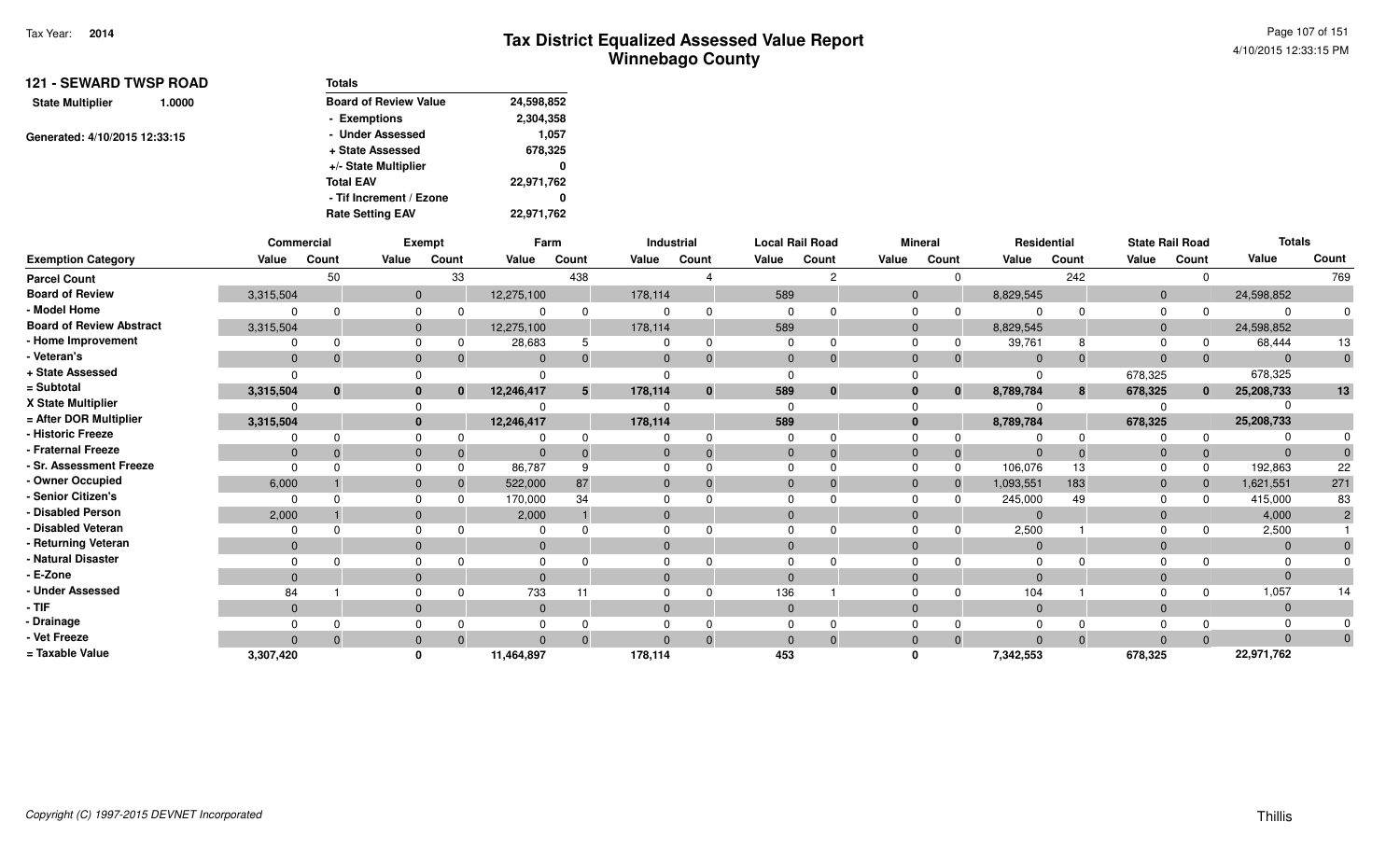Page 108 of 1514/10/2015 12:33:15 PM

| <b>122 - SHIRLAND TWSP ROAD</b>   | <b>Totals</b>                |            |  |  |
|-----------------------------------|------------------------------|------------|--|--|
| <b>State Multiplier</b><br>1.0000 | <b>Board of Review Value</b> | 23,896,293 |  |  |
|                                   | - Exemptions                 | 2,864,272  |  |  |
| Generated: 4/10/2015 12:33:15     | - Under Assessed             | 2,333      |  |  |
|                                   | + State Assessed             | 0          |  |  |
|                                   | +/- State Multiplier         | 0          |  |  |
|                                   | <b>Total EAV</b>             | 21,029,688 |  |  |
|                                   | - Tif Increment / Ezone      | 0          |  |  |
|                                   | <b>Rate Setting EAV</b>      | 21,029,688 |  |  |

|                                 |              | Commercial   |              | Exempt   |              | Farm  |              | <b>Industrial</b> |              | <b>Local Rail Road</b> |                | <b>Mineral</b>       |             | Residential  |              | <b>State Rail Road</b> | <b>Totals</b> |              |
|---------------------------------|--------------|--------------|--------------|----------|--------------|-------|--------------|-------------------|--------------|------------------------|----------------|----------------------|-------------|--------------|--------------|------------------------|---------------|--------------|
| <b>Exemption Category</b>       | Value        | Count        | Value        | Count    | Value        | Count | Value        | Count             | Value        | Count                  | Value          | Count                | Value       | Count        | Value        | Count                  | Value         | Count        |
| <b>Parcel Count</b>             |              | 19           |              | 34       |              | 259   |              |                   |              |                        |                | O                    |             | 527          |              | $\Omega$               |               | 839          |
| <b>Board of Review</b>          | 818,190      |              | $\mathbf{0}$ |          | 6,207,446    |       | $\mathbf{0}$ |                   | $\mathbf{0}$ |                        |                | $\mathbf{0}$         | 16,870,657  |              | $\mathbf{0}$ |                        | 23,896,293    |              |
| - Model Home                    |              |              | $\Omega$     |          |              |       |              |                   |              |                        |                |                      |             | <sup>0</sup> | $\Omega$     | $\Omega$               | ∩             | $\Omega$     |
| <b>Board of Review Abstract</b> | 818,190      |              | $\mathbf{0}$ |          | 6,207,446    |       | $\mathbf{0}$ |                   | $\mathbf{0}$ |                        | $\mathbf 0$    |                      | 16,870,657  |              | $\mathbf 0$  |                        | 23,896,293    |              |
| - Home Improvement              |              |              | $\Omega$     |          | 4,981        |       | $\Omega$     |                   |              |                        |                |                      | 77,966      | 10           | $\Omega$     | 0                      | 82,947        | 11           |
| Veteran's                       | $\mathbf{0}$ |              | $\mathbf 0$  |          | $\Omega$     |       | $\mathbf{0}$ |                   | $\mathbf{0}$ | $\Omega$               | $\mathbf{0}$   |                      | $\Omega$    | $\mathbf 0$  | $\mathbf 0$  | $\Omega$               | $\Omega$      | $\mathbf{0}$ |
| + State Assessed                | $\Omega$     |              |              |          | $\Omega$     |       |              |                   |              |                        |                |                      |             |              |              |                        |               |              |
| = Subtotal                      | 818,190      | $\mathbf{0}$ | $\bf{0}$     | $\bf{0}$ | 6,202,465    |       | $\bf{0}$     | $\bf{0}$          | $\bf{0}$     | $\bf{0}$               |                | $\bf{0}$<br>$\bf{0}$ | 16,792,691  | 10           | $\mathbf{0}$ | $\mathbf{0}$           | 23,813,346    | 11           |
| X State Multiplier              |              |              |              |          |              |       |              |                   |              |                        |                |                      |             |              |              |                        |               |              |
| = After DOR Multiplier          | 818,190      |              | $\mathbf{0}$ |          | 6,202,465    |       | $\mathbf{0}$ |                   | $\bf{0}$     |                        |                | $\mathbf{0}$         | 16,792,691  |              | $\mathbf{0}$ |                        | 23,813,346    |              |
| - Historic Freeze               |              |              | $\Omega$     |          |              |       |              |                   |              |                        |                |                      |             | $\Omega$     |              |                        |               |              |
| <b>Fraternal Freeze</b>         | $\mathbf{0}$ |              | $\mathbf{0}$ |          | $\Omega$     |       | $\mathbf{0}$ |                   | $\mathbf 0$  |                        | $\overline{0}$ |                      | $\Omega$    | $\Omega$     | $\mathbf{0}$ | $\Omega$               | $\Omega$      |              |
| <b>Sr. Assessment Freeze</b>    | $\Omega$     |              | $\Omega$     |          | 110,150      | 12    | $\Omega$     |                   | $\Omega$     |                        | $\Omega$       |                      | 156,378     | 13           | $\Omega$     | $\Omega$               | 266,528       | 25           |
| - Owner Occupied                | 12,000       |              | $\mathbf{0}$ |          | 486,000      | 81    | $\mathbf{0}$ |                   | $\Omega$     |                        | $\mathbf{0}$   |                      | 1,497,163   | 250          | $\mathbf 0$  | $\Omega$               | 1,995,163     | 333          |
| Senior Citizen's                |              |              | $\Omega$     |          | 168,168      | 34    |              |                   |              |                        |                |                      | 324,466     | 66           | 0            | $\Omega$               | 492,634       | 100          |
| <b>Disabled Person</b>          | $\Omega$     |              | $\mathbf{0}$ |          | 4,000        | 2     | $\mathbf{0}$ |                   |              |                        | $\mathbf{0}$   |                      | 8,000       |              | $\mathbf 0$  |                        | 12,000        | 6            |
| - Disabled Veteran              | 5,000        |              | $\Omega$     |          | 0            |       | $\Omega$     |                   |              |                        | $\Omega$       |                      | 10,000      | 3            | $\Omega$     | $\Omega$               | 15,000        |              |
| Returning Veteran               | $\mathbf{0}$ |              | $\mathbf{0}$ |          | $\mathbf{0}$ |       | $\mathbf{0}$ |                   | $\mathbf{0}$ |                        | $\mathbf{0}$   |                      | $\mathbf 0$ |              | $\mathbf 0$  |                        | $\mathbf{0}$  | $\Omega$     |
| <b>Natural Disaster</b>         |              |              |              |          |              |       |              |                   |              |                        |                |                      |             |              |              |                        |               |              |
| E-Zone                          | $\Omega$     |              | $\mathbf{0}$ |          | $\Omega$     |       | $\Omega$     |                   |              |                        | $\Omega$       |                      |             |              | $\Omega$     |                        | $\Omega$      |              |
| <b>Under Assessed</b>           |              |              | $\Omega$     |          | 1,957        | 32    | $\Omega$     |                   |              |                        |                |                      | 376         |              |              | $\Omega$               | 2,333         | 36           |
| · TIF                           | $\mathbf{0}$ |              | $\mathbf{0}$ |          | $\mathbf{0}$ |       | $\mathbf{0}$ |                   | $\mathbf{0}$ |                        | $\mathbf{0}$   |                      | $\mathbf 0$ |              | $\mathbf 0$  |                        | $\Omega$      |              |
| <b>Drainage</b>                 |              |              |              |          |              |       |              |                   |              |                        |                |                      |             |              |              |                        |               |              |
| Vet Freeze                      | $\Omega$     |              | $\Omega$     |          | $\Omega$     |       | $\mathbf{0}$ |                   |              |                        | $\Omega$       |                      | $\Omega$    | $\Omega$     | $\mathbf 0$  | $\Omega$               | $\Omega$      | $\Omega$     |
| = Taxable Value                 | 801,190      |              |              |          | 5,432,190    |       |              |                   |              |                        |                |                      | 14,796,308  |              |              |                        | 21,029,688    |              |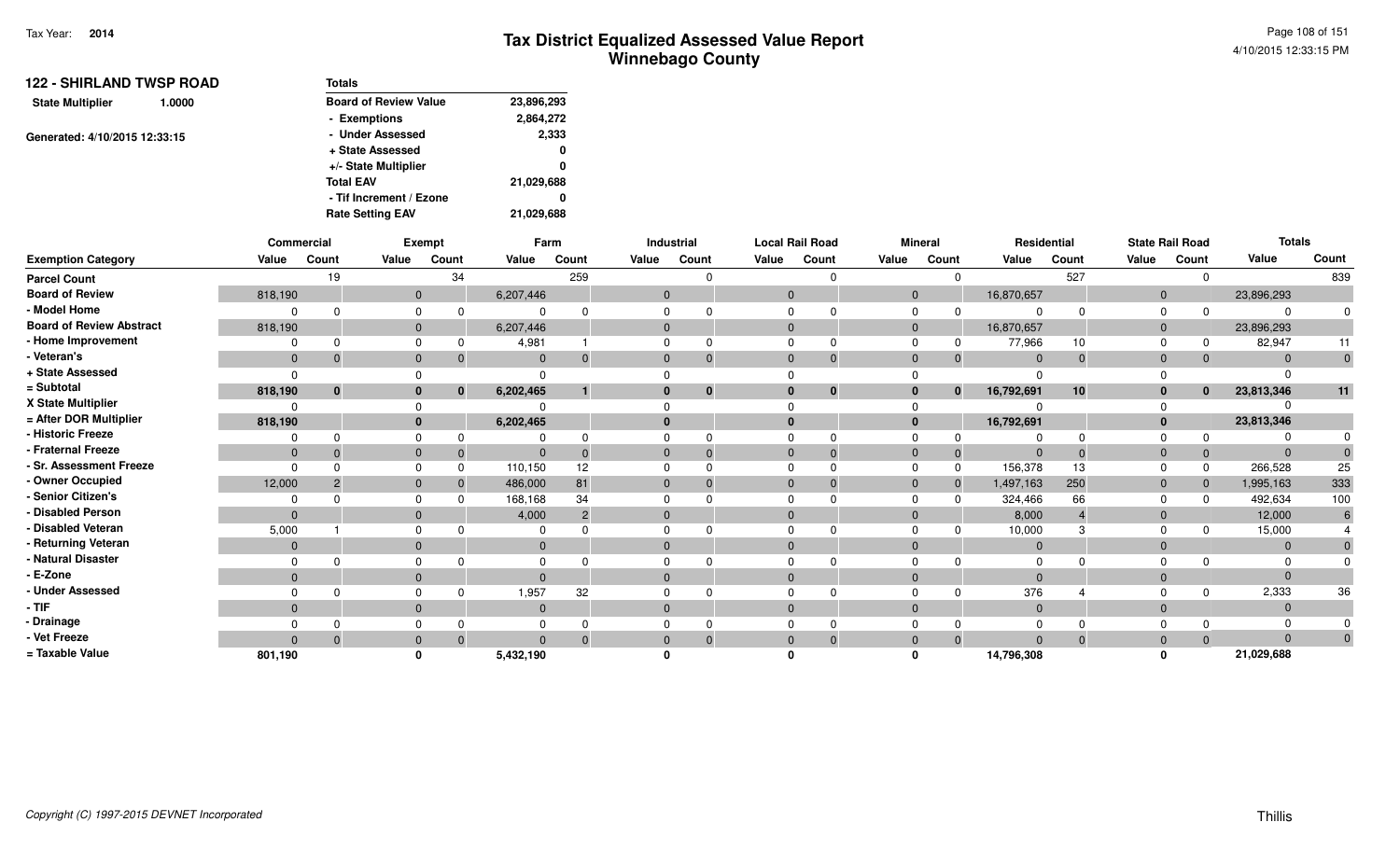| <b>123 - WINNEBAGO TWSP ROAD</b>  | Totals                       |             |  |  |  |
|-----------------------------------|------------------------------|-------------|--|--|--|
| <b>State Multiplier</b><br>1.0000 | <b>Board of Review Value</b> | 104,586,521 |  |  |  |
|                                   | - Exemptions                 | 12,891,067  |  |  |  |
| Generated: 4/10/2015 12:33:15     | - Under Assessed             | 20.905      |  |  |  |
|                                   | + State Assessed             | 582,941     |  |  |  |
|                                   | +/- State Multiplier         | 0           |  |  |  |
|                                   | <b>Total EAV</b>             | 92,257,490  |  |  |  |
|                                   | - Tif Increment / Ezone      | 0           |  |  |  |
|                                   | <b>Rate Setting EAV</b>      | 92.257.490  |  |  |  |

|                                 |                | Commercial     |              | <b>Exempt</b>  |              | Farm  |                | Industrial   | <b>Local Rail Road</b> |              |              | <b>Mineral</b> |              | Residential |                | <b>State Rail Road</b> | <b>Totals</b> |              |
|---------------------------------|----------------|----------------|--------------|----------------|--------------|-------|----------------|--------------|------------------------|--------------|--------------|----------------|--------------|-------------|----------------|------------------------|---------------|--------------|
| <b>Exemption Category</b>       | Value          | Count          | Value        | Count          | Value        | Count | Value          | Count        | Value                  | Count        | Value        | Count          | Value        | Count       | Value          | Count                  | Value         | Count        |
| <b>Parcel Count</b>             |                | 82             |              | 65             |              | 374   |                | 26           |                        | 2            |              |                |              | 2,096       |                | $\Omega$               |               | 2,645        |
| <b>Board of Review</b>          | 6,484,953      |                |              | $\overline{0}$ | 10,282,623   |       | 2,684,557      |              | 539,387                |              |              | $\Omega$       | 84,595,001   |             | $\overline{0}$ |                        | 104,586,521   |              |
| - Model Home                    |                | $\Omega$       | $\Omega$     | $\Omega$       |              |       |                | $\Omega$     |                        |              |              |                |              |             |                |                        |               |              |
| <b>Board of Review Abstract</b> | 6,484,953      |                | $\mathbf{0}$ |                | 10,282,623   |       | 2,684,557      |              | 539,387                |              | $\Omega$     |                | 84,595,001   |             | $\Omega$       |                        | 104,586,521   |              |
| - Home Improvement              | $\Omega$       | $\Omega$       | $\Omega$     | 0              | 30,711       | 3     | $\Omega$       |              | $\Omega$               | ŋ            |              |                | 265,974      | 63          |                | 0                      | 296,685       | 66           |
| - Veteran's                     | $\overline{0}$ | $\Omega$       | $\mathbf 0$  | $\Omega$       | $\mathbf{0}$ |       | $\mathbf{0}$   |              | $\Omega$               | $\Omega$     | $\Omega$     |                | $\mathbf{0}$ | $\Omega$    | $\Omega$       | $\Omega$               | $\Omega$      |              |
| + State Assessed                |                |                |              |                |              |       |                |              | <sup>n</sup>           |              |              |                |              |             | 582,941        |                        | 582,941       |              |
| = Subtotal                      | 6,484,953      | $\bf{0}$       | $\mathbf{0}$ | $\bf{0}$       | 10,251,912   | 3     | 2,684,557      | $\mathbf{0}$ | 539,387                | $\mathbf{0}$ |              | $\mathbf{0}$   | 84,329,027   | 63          | 582,941        | $\mathbf{0}$           | 104,872,777   | 66           |
| X State Multiplier              |                |                | $\Omega$     |                |              |       |                |              |                        |              |              |                |              |             |                |                        |               |              |
| = After DOR Multiplier          | 6,484,953      |                |              | $\mathbf{0}$   | 10,251,912   |       | 2,684,557      |              | 539,387                |              |              |                | 84,329,027   |             | 582,941        |                        | 104,872,777   |              |
| - Historic Freeze               |                |                | $\Omega$     | 0              |              |       |                |              |                        |              |              |                |              |             |                | $\Omega$               |               |              |
| - Fraternal Freeze              | 12,956         |                | $\mathbf{0}$ | $\mathbf{0}$   |              |       | $\Omega$       |              | $\Omega$               |              |              |                |              |             |                | $\mathbf 0$            | 12,956        |              |
| - Sr. Assessment Freeze         | $\Omega$       | $\Omega$       | $\Omega$     | $\Omega$       | 61,060       |       | $\Omega$       |              | $\Omega$               |              |              |                | 530,062      | 74          |                | $\Omega$               | 591,122       | 79           |
| - Owner Occupied                | 6,000          |                | $\mathbf{0}$ | $\Omega$       | 426,000      | 71    | $\mathbf{0}$   |              | $\Omega$               |              |              |                | 9,471,167    | 1,581       | $\Omega$       | $\mathbf 0$            | 9,903,167     | 1,653        |
| - Senior Citizen's              | 0              |                | $\Omega$     |                | 185,000      | 37    |                |              | $\Omega$               |              |              |                | 1,784,137    | 359         |                | $\Omega$               | 1,969,137     | 396          |
| - Disabled Person               | $\overline{0}$ |                | $\mathbf{0}$ |                | 2,000        |       | $\mathbf{0}$   |              | $\Omega$               |              |              |                | 56,000       | 28          | $\mathbf{0}$   |                        | 58,000        | 29           |
| - Disabled Veteran              | $\Omega$       |                | $\Omega$     |                | 5,000        |       | $\Omega$       |              | $\Omega$               |              |              |                | 55,000       | 11          |                |                        | 60,000        | 12           |
| - Returning Veteran             | $\overline{0}$ |                | $\mathbf{0}$ |                | $\mathbf{0}$ |       | $\overline{0}$ |              | $\mathbf{0}$           |              | $\mathbf{0}$ |                | $\mathbf{0}$ |             | $\mathbf{0}$   |                        | $\mathbf{0}$  |              |
| - Natural Disaster              |                |                | $\Omega$     |                |              |       |                |              |                        |              |              |                |              |             |                |                        |               |              |
| - E-Zone                        | $\overline{0}$ |                | $\mathbf{0}$ |                | $\Omega$     |       | $\Omega$       |              | $\Omega$               |              |              |                |              |             |                |                        |               |              |
| - Under Assessed                | 193            | $\overline{c}$ | $\Omega$     |                | 218          |       | $\Omega$       |              |                        |              |              |                | 20,494       | 215         |                | <sup>n</sup>           | 20,905        | 222          |
| - TIF                           | $\mathbf{0}$   |                | $\mathbf{0}$ |                | $\mathbf{0}$ |       | $\mathbf{0}$   |              | $\Omega$               |              | $\Omega$     |                | $\mathbf{0}$ |             | $\Omega$       |                        | 0             |              |
| - Drainage                      |                |                | $\Omega$     |                |              |       |                |              |                        |              |              |                |              |             |                |                        |               |              |
| - Vet Freeze                    |                | $\Omega$       | $\mathbf{0}$ | $\Omega$       | $\Omega$     |       | $\Omega$       |              | $\Omega$               |              |              |                |              |             |                | $\Omega$               |               | $\mathbf{0}$ |
| = Taxable Value                 | 6,465,804      |                | $\Omega$     |                | 9,572,634    |       | 2,684,557      |              | 539,387                |              |              |                | 72,412,167   |             | 582,941        |                        | 92,257,490    |              |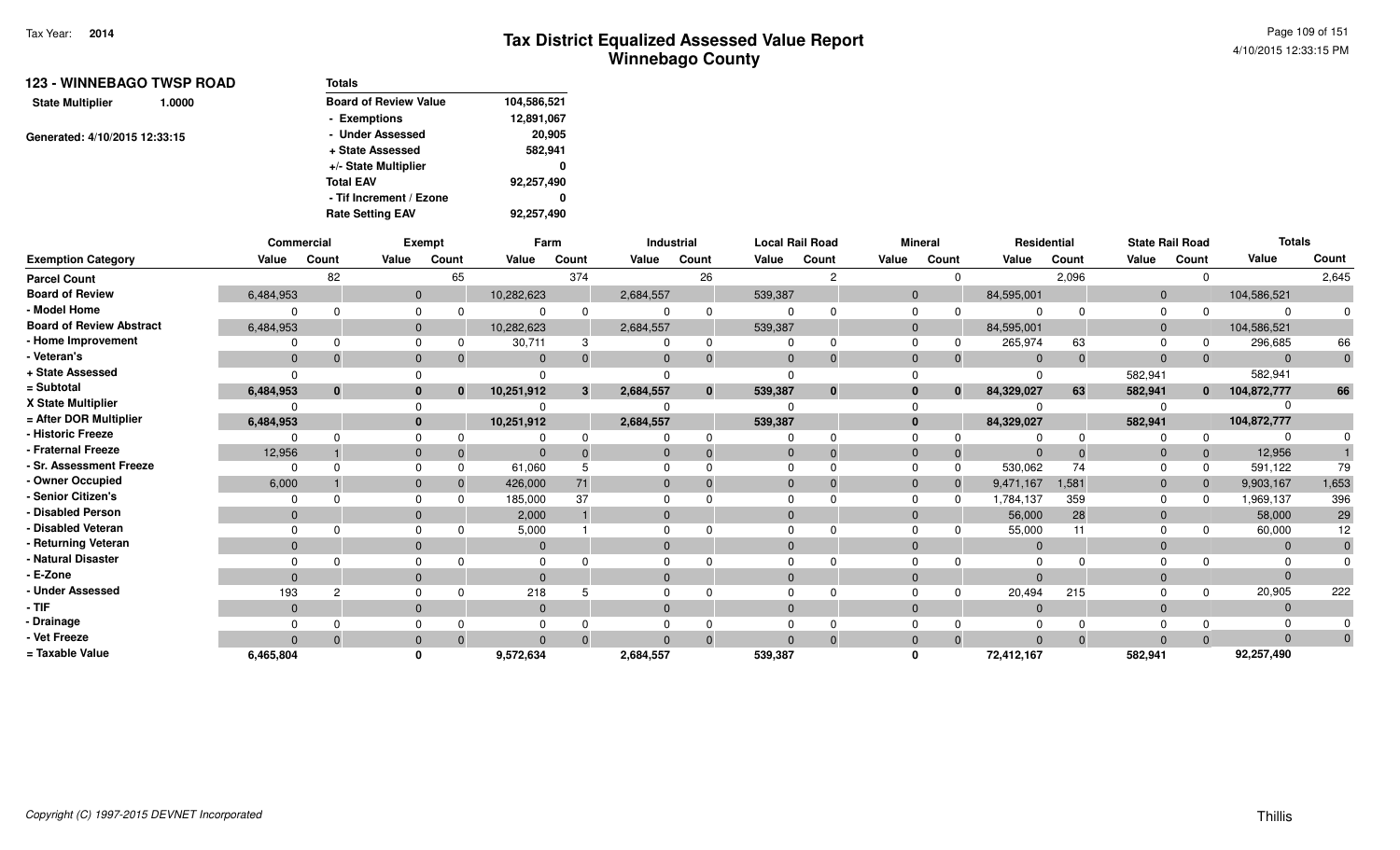| <b>Totals</b>                |            |
|------------------------------|------------|
| <b>Board of Review Value</b> | 99,910,796 |
| - Exemptions                 | 13,012,188 |
| - Under Assessed             | 16,482     |
| + State Assessed             | 0          |
| +/- State Multiplier         | 0          |
| <b>Total EAV</b>             | 86,882,126 |
| - Tif Increment / Ezone      | 0          |
| <b>Rate Setting EAV</b>      | 86,882,126 |
|                              |            |

|                                 | Commercial   |          |                | Exempt       |            | Farm  |           | Industrial   |          | <b>Local Rail Road</b> |              | <b>Mineral</b> | Residential |          |                | <b>State Rail Road</b> | <b>Totals</b> |       |
|---------------------------------|--------------|----------|----------------|--------------|------------|-------|-----------|--------------|----------|------------------------|--------------|----------------|-------------|----------|----------------|------------------------|---------------|-------|
| <b>Exemption Category</b>       | Value        | Count    | Value          | Count        | Value      | Count | Value     | Count        | Value    | Count                  | Value        | Count          | Value       | Count    | Value          | Count                  | Value         | Count |
| <b>Parcel Count</b>             |              | 144      |                | 106          |            | 882   |           | 50           |          |                        |              |                |             | 1,926    |                |                        |               | 3,110 |
| <b>Board of Review</b>          | 6,831,051    |          | $\mathbf{0}$   |              | 21,070,013 |       | 2,182,918 |              | 589      |                        | $\mathbf{0}$ |                | 69,826,225  |          | $\Omega$       |                        | 99,910,796    |       |
| - Model Home                    |              |          | $\Omega$       |              |            |       |           | <sup>n</sup> |          |                        | $\Omega$     |                |             |          |                |                        | $\Omega$      |       |
| <b>Board of Review Abstract</b> | 6,831,051    |          | $\mathbf{0}$   |              | 21,070,013 |       | 2,182,918 |              | 589      |                        | $\mathbf{0}$ |                | 69,826,225  |          | $\overline{0}$ |                        | 99,910,796    |       |
| - Home Improvement              |              |          | $\Omega$       |              | 82,015     | 11    |           | 0            |          |                        | 0            |                | 196,090     | 70       |                |                        | 278,105       | 81    |
| - Veteran's                     | $\mathbf{0}$ |          | $\mathbf{0}$   |              | $\Omega$   |       | $\Omega$  | $\mathbf 0$  | $\Omega$ |                        | $\Omega$     |                | $\Omega$    | $\Omega$ | $\Omega$       |                        | $\Omega$      |       |
| + State Assessed                |              |          |                |              |            |       |           |              |          |                        |              |                |             |          |                |                        |               |       |
| = Subtotal                      | 6,831,051    | $\bf{0}$ | $\bf{0}$       | $\mathbf{0}$ | 20,987,998 | 11    | 2,182,918 | $\mathbf 0$  | 589      | $\bf{0}$               | $\bf{0}$     | $\bf{0}$       | 69,630,135  | 70       |                | $\bf{0}$               | 99,632,691    | 81    |
| X State Multiplier              |              |          |                |              |            |       |           |              |          |                        |              |                |             |          |                |                        |               |       |
| = After DOR Multiplier          | 6,831,051    |          | $\mathbf{0}$   |              | 20,987,998 |       | 2,182,918 |              | 589      |                        | $\bf{0}$     |                | 69,630,135  |          |                |                        | 99,632,691    |       |
| - Historic Freeze               |              |          | $\Omega$       |              |            |       |           | <sup>n</sup> |          |                        |              |                |             |          |                |                        |               |       |
| - Fraternal Freeze              | 7,276        |          | $\mathbf{0}$   |              |            |       |           | $\Omega$     | $\Omega$ |                        | $\Omega$     | 0              |             |          |                |                        | 7,276         |       |
| - Sr. Assessment Freeze         |              |          | $\Omega$       | $\Omega$     | 153,413    | 16    |           |              |          |                        |              |                | 432,053     | 67       |                |                        | 585,466       | 83    |
| - Owner Occupied                | 14,745       |          | $\overline{0}$ |              | 1,200,000  | 200   | $\Omega$  | $\Omega$     | $\Omega$ |                        | $\Omega$     | $\Omega$       | 8,542,107   | 1,425    | $\Omega$       |                        | 9,756,852     | 1,628 |
| - Senior Citizen's              |              |          |                |              | 354,022    | 71    |           |              |          |                        |              |                | 1,927,630   | 388      |                |                        | 2,281,652     | 459   |
| <b>Disabled Person</b>          | 2,000        |          | $\Omega$       |              | 6,000      |       | $\Omega$  |              | $\Omega$ |                        | $\Omega$     |                | 42,000      | 21       | $\Omega$       |                        | 50,000        | 25    |
| Disabled Veteran                |              |          | $\Omega$       |              | 5,000      |       | ŋ         |              |          |                        |              |                | 30,000      |          |                |                        | 35,000        |       |
| - Returning Veteran             | $\mathbf{0}$ |          | $\Omega$       |              | $\Omega$   |       | $\Omega$  |              | $\Omega$ |                        | $\Omega$     |                | 5,000       |          | $\Omega$       |                        | 5,000         |       |
| - Natural Disaster              |              |          |                |              |            |       |           |              |          |                        |              |                |             |          |                |                        |               |       |
| · E-Zone                        | $\Omega$     |          | $\Omega$       |              |            |       | $\Omega$  |              | $\Omega$ |                        | $\Omega$     |                | $\Omega$    |          | $\Omega$       |                        | $\Omega$      |       |
| <b>Under Assessed</b>           | 364          |          | $\Omega$       |              | 2,952      | 43    |           |              | 136      |                        |              |                | 13,030      | 166      |                |                        | 16,482        | 214   |
| $-$ TIF                         | $\Omega$     |          | $\Omega$       |              |            |       | $\Omega$  |              | $\Omega$ |                        | $\Omega$     |                | $\mathbf 0$ |          | $\Omega$       |                        | $\Omega$      |       |
| - Drainage                      |              |          |                |              |            |       |           |              |          |                        |              |                | 0           |          |                |                        | $\Omega$      |       |
| - Vet Freeze                    | 12,837       |          | $\mathbf{0}$   | $\Omega$     | $\Omega$   |       | $\Omega$  | $\Omega$     | $\Omega$ | $\Omega$               | $\Omega$     | $\Omega$       | $\Omega$    | $\Omega$ | $\Omega$       | $\Omega$               | 12,837        |       |
| = Taxable Value                 | 6,793,829    |          | $\mathbf{0}$   |              | 19,266,611 |       | 2,182,918 |              | 453      |                        |              |                | 58,638,315  |          |                |                        | 86,882,126    |       |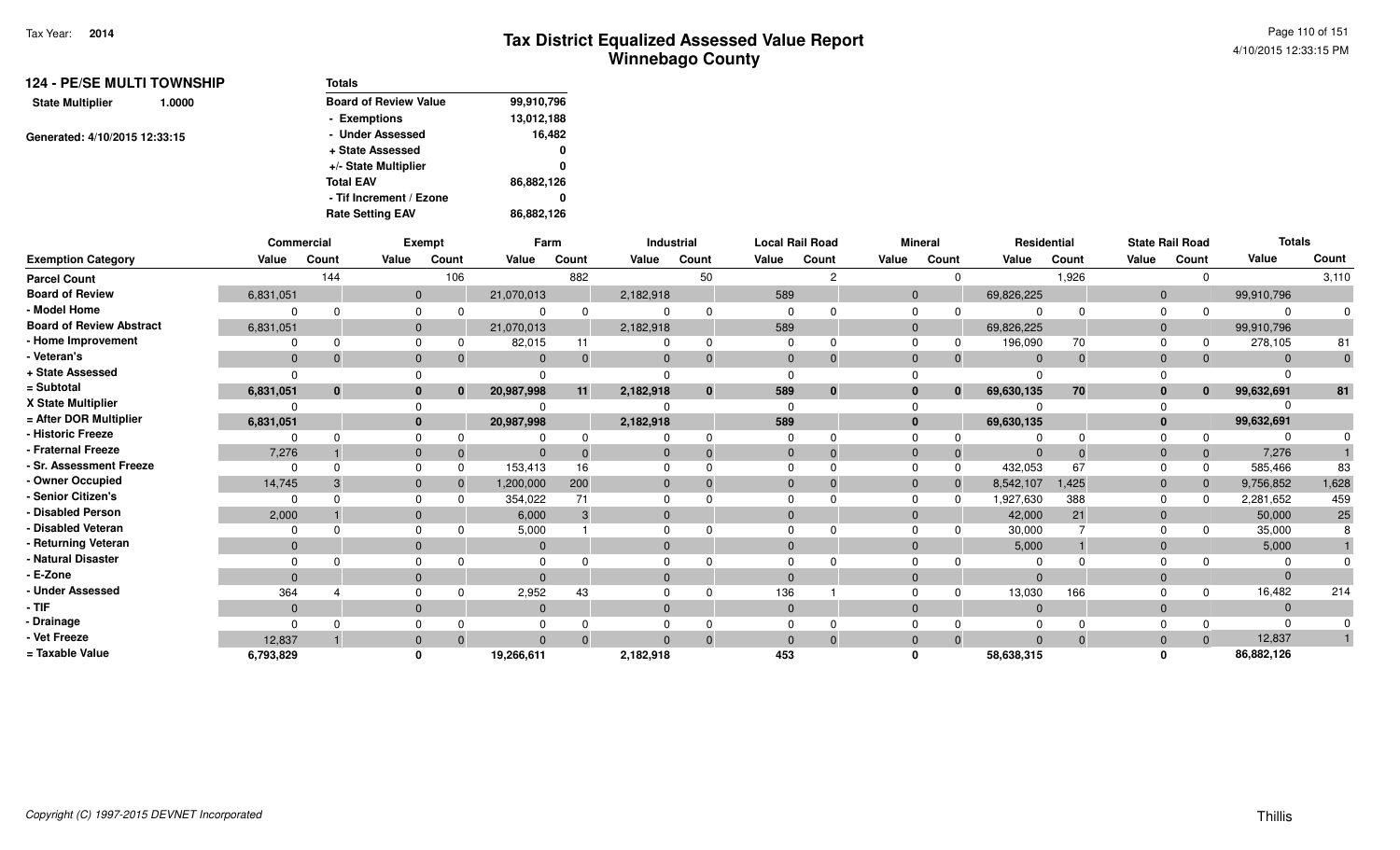| <b>125 - WAGON WHEEL TIF</b>  |                         | <b>Totals</b>                |           |
|-------------------------------|-------------------------|------------------------------|-----------|
| <b>State Multiplier</b>       | 1.0000                  | <b>Board of Review Value</b> | 1,624,399 |
|                               |                         | - Exemptions                 | 0         |
| Generated: 4/10/2015 12:33:15 |                         | - Under Assessed             | 0         |
|                               |                         | + State Assessed             | 0         |
|                               |                         | +/- State Multiplier         | 0         |
|                               |                         | <b>Total EAV</b>             | 1,624,399 |
|                               |                         | - Tif Increment / Ezone      | 1,107,012 |
|                               | <b>Rate Setting EAV</b> | 517,387                      |           |

|                                 |              | Commercial |              | Exempt   |                | Farm           |                | Industrial   |                | <b>Local Rail Road</b> |                | <b>Mineral</b>               |              | Residential |              | <b>State Rail Road</b> | <b>Totals</b>  |              |
|---------------------------------|--------------|------------|--------------|----------|----------------|----------------|----------------|--------------|----------------|------------------------|----------------|------------------------------|--------------|-------------|--------------|------------------------|----------------|--------------|
| <b>Exemption Category</b>       | Value        | Count      | Value        | Count    | Value          | Count          | Value          | Count        | Value          | Count                  | Value          | Count                        | Value        | Count       | Value        | Count                  | Value          | Count        |
| <b>Parcel Count</b>             |              | 17         |              |          |                |                |                | $\Omega$     |                | 0                      |                |                              |              |             |              |                        |                | 19           |
| <b>Board of Review</b>          | 1,605,310    |            | $\mathbf 0$  |          | $\mathbf 0$    |                | $\overline{0}$ |              | $\mathbf{0}$   |                        |                | $\mathbf 0$                  | 19,089       |             | $\mathbf{0}$ |                        | 1,624,399      |              |
| - Model Home                    | 0            |            |              |          |                |                | 0              |              | 0              | $\Omega$               |                |                              |              |             | $\mathbf 0$  |                        |                | U            |
| <b>Board of Review Abstract</b> | 1,605,310    |            | $\mathbf{0}$ |          | $\overline{0}$ |                | $\mathbf{0}$   |              | $\mathbf{0}$   |                        | $\overline{0}$ |                              | 19,089       |             | $\mathbf{0}$ |                        | 1,624,399      |              |
| - Home Improvement              |              |            |              |          |                |                | $\Omega$       |              |                | $\Omega$               |                |                              |              |             |              |                        |                |              |
| - Veteran's                     | $\mathbf 0$  | 0          | $\mathbf{0}$ |          | $\mathbf 0$    | $\overline{0}$ | $\mathbf{0}$   | $\mathbf{0}$ | $\mathbf{0}$   | $\mathbf{0}$           | $\mathbf 0$    | 0                            | $\mathbf 0$  | $\Omega$    | $\mathbf{0}$ |                        | $\Omega$       | $\mathbf 0$  |
| + State Assessed                | $\Omega$     |            |              |          |                |                | $\Omega$       |              |                |                        |                |                              |              |             |              |                        |                |              |
| = Subtotal                      | 1,605,310    |            |              | $\Omega$ |                | $\bf{0}$       | $\mathbf{0}$   | $\bf{0}$     | $\mathbf{0}$   | $\bf{0}$               |                | $\mathbf{0}$<br>$\mathbf{0}$ | 19,089       | $\bf{0}$    | $\mathbf{0}$ | $\mathbf{0}$           | 1,624,399      | $\mathbf 0$  |
| X State Multiplier              | $\Omega$     |            |              |          |                |                |                |              |                |                        |                |                              |              |             |              |                        |                |              |
| = After DOR Multiplier          | 1,605,310    |            | $\bf{0}$     |          | $\bf{0}$       |                | $\mathbf{0}$   |              | $\mathbf{0}$   |                        | $\bf{0}$       |                              | 19,089       |             | $\mathbf{0}$ |                        | 1,624,399      |              |
| - Historic Freeze               | 0            |            | 0            |          | $\Omega$       |                | $\Omega$       | $\Omega$     | $\Omega$       | $\Omega$               |                |                              |              |             | $\Omega$     |                        |                |              |
| - Fraternal Freeze              | $\mathbf 0$  | - 0        | $\mathbf{0}$ |          | $\mathbf 0$    | $\Omega$       | $\mathbf{0}$   | $\Omega$     | $\mathbf{0}$   | $\mathbf{0}$           | $\mathbf{0}$   | $\Omega$                     | $\mathbf 0$  |             | $\mathbf{0}$ |                        | $\overline{0}$ |              |
| - Sr. Assessment Freeze         | $\Omega$     |            | 0            |          | $\Omega$       |                | $\mathbf 0$    |              | $\Omega$       | $\Omega$               | $\Omega$       |                              |              |             | $\Omega$     |                        |                |              |
| - Owner Occupied                | $\mathbf 0$  |            | $\mathbf 0$  |          | $\overline{0}$ |                | $\mathbf{0}$   |              | $\mathbf{0}$   | $\Omega$               | $\mathbf 0$    |                              | $\Omega$     |             | $\mathbf{0}$ |                        |                |              |
| - Senior Citizen's              |              |            | 0            |          | $\Omega$       |                | $\mathbf 0$    |              | $\Omega$       |                        | $\Omega$       |                              |              |             |              |                        |                |              |
| - Disabled Person               | $\Omega$     |            | $\mathbf{0}$ |          | $\overline{0}$ |                | $\mathbf{0}$   |              | $\Omega$       |                        | $\mathbf{0}$   |                              | $\Omega$     |             | $\mathbf{0}$ |                        |                |              |
| - Disabled Veteran              | $\Omega$     |            | 0            |          | $\Omega$       |                | $\mathbf 0$    |              | $\Omega$       | $\Omega$               | $\Omega$       |                              |              |             | $\Omega$     |                        |                |              |
| - Returning Veteran             | $\mathbf{0}$ |            | $\mathbf{0}$ |          | $\overline{0}$ |                | $\mathbf{0}$   |              | $\overline{0}$ |                        | $\mathbf{0}$   |                              | $\mathbf{0}$ |             | $\mathbf{0}$ |                        | $\mathbf{0}$   | $\Omega$     |
| - Natural Disaster              |              |            |              |          | $\Omega$       |                | $\mathbf 0$    |              | 0              | <sup>n</sup>           |                | 0                            |              |             |              |                        |                |              |
| - E-Zone                        | $\mathbf{0}$ |            | $\mathbf{0}$ |          | $\Omega$       |                | $\mathbf{0}$   |              | $\Omega$       |                        | $\mathbf{0}$   |                              |              |             | $\mathbf 0$  |                        |                |              |
| - Under Assessed                | $\Omega$     |            |              |          |                |                | $\Omega$       |              |                | $\Omega$               |                |                              |              |             | $\Omega$     |                        |                |              |
| - TIF                           | 1,101,721    |            | $\mathbf{0}$ |          | $\mathbf 0$    |                | $\mathbf{0}$   |              | $\overline{0}$ |                        |                | $\mathbf{0}$                 | 5,291        |             | $\mathbf{0}$ |                        | 1,107,012      |              |
| - Drainage                      | 0            |            | 0            |          | $\Omega$       |                | $\Omega$       |              | $\Omega$       | $\Omega$               |                |                              |              |             |              |                        |                |              |
| - Vet Freeze                    | $\Omega$     |            |              |          |                | $\Omega$       | $\mathbf{0}$   | $\Omega$     | $\mathbf{0}$   | $\mathbf{0}$           | $\mathbf{0}$   | $\Omega$                     | $\Omega$     |             | $\mathbf 0$  |                        | $\Omega$       | $\mathbf{0}$ |
| = Taxable Value                 | 503,589      |            |              |          |                |                |                |              |                |                        |                |                              | 13,798       |             |              |                        | 517,387        |              |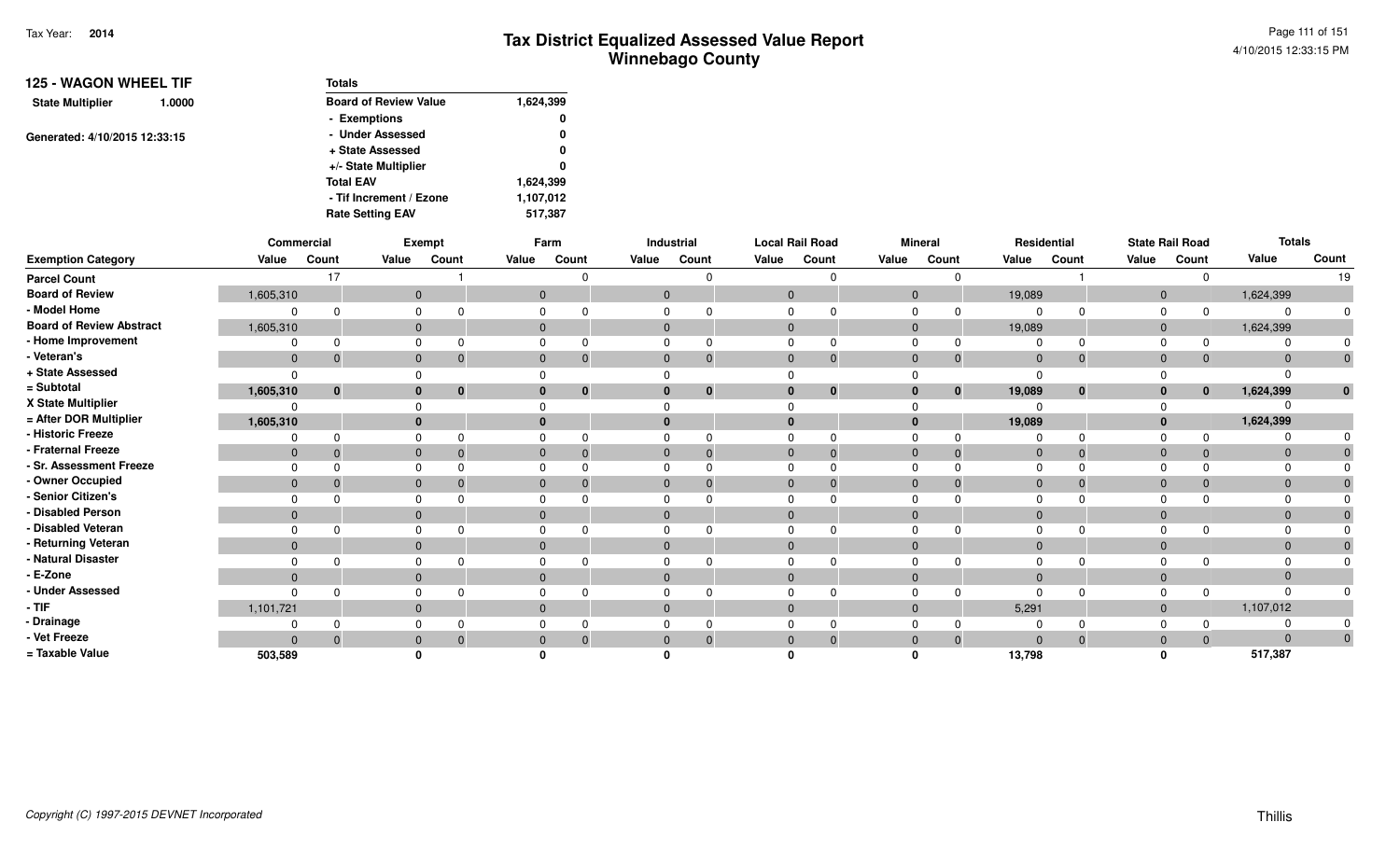| <b>126 - RIVER OAKS TIF</b>       | <b>Totals</b>                |         |
|-----------------------------------|------------------------------|---------|
| <b>State Multiplier</b><br>1.0000 | <b>Board of Review Value</b> | 310,403 |
|                                   | - Exemptions                 | 84,000  |
| Generated: 4/10/2015 12:33:15     | - Under Assessed             | 0       |
|                                   | + State Assessed             | 0       |
|                                   | +/- State Multiplier         | 0       |
|                                   | <b>Total EAV</b>             | 226,403 |
|                                   | - Tif Increment / Ezone      | 156,328 |
|                                   | <b>Rate Setting EAV</b>      | 70.075  |

|                                 |                | Commercial   |              | Exempt   |              | Farm                         |              | Industrial  | <b>Local Rail Road</b> |          |                | <b>Mineral</b> |                | Residential |                | <b>State Rail Road</b> | <b>Totals</b>  |              |
|---------------------------------|----------------|--------------|--------------|----------|--------------|------------------------------|--------------|-------------|------------------------|----------|----------------|----------------|----------------|-------------|----------------|------------------------|----------------|--------------|
| <b>Exemption Category</b>       | Value          | Count        | Value        | Count    | Value        | Count                        | Value        | Count       | Value                  | Count    | Value          | Count          | Value          | Count       | Value          | Count                  | Value          | Count        |
| <b>Parcel Count</b>             |                | $\Omega$     |              | c        |              | U                            |              |             |                        | $\Omega$ |                | $\Omega$       |                | 19          |                |                        |                | 21           |
| <b>Board of Review</b>          | $\mathbf{0}$   |              | $\mathbf 0$  |          |              | $\overline{0}$               | $\mathbf{0}$ |             | $\Omega$               |          | $\overline{0}$ |                | 310,403        |             | $\overline{0}$ |                        | 310,403        |              |
| - Model Home                    | $\Omega$       | $\Omega$     |              | 0        | $\Omega$     | ŋ                            |              |             |                        |          | $\Omega$       | $\Omega$       | 0              |             | $\Omega$       |                        | $\Omega$       |              |
| <b>Board of Review Abstract</b> | $\overline{0}$ |              | $\mathbf 0$  |          |              | $\overline{0}$               | $\mathbf{0}$ |             | $\Omega$               |          | $\overline{0}$ |                | 310,403        |             | $\overline{0}$ |                        | 310,403        |              |
| - Home Improvement              | $\Omega$       | $\Omega$     |              | 0        | $\Omega$     |                              |              |             |                        |          | $\Omega$       |                |                |             |                |                        | $\Omega$       |              |
| - Veteran's                     | $\mathbf{0}$   | $\mathbf{0}$ | $\mathbf{0}$ | $\bf{0}$ |              | $\mathbf{0}$<br>$\mathbf{0}$ | $\mathbf{0}$ | $\mathbf 0$ | $\mathbf{0}$           | 0        | $\Omega$       | $\overline{0}$ | $\overline{0}$ | $\Omega$    | $\overline{0}$ | $\mathbf 0$            | $\mathbf{0}$   |              |
| + State Assessed                |                |              |              |          |              |                              |              |             |                        |          |                |                |                |             |                |                        | $\Omega$       |              |
| = Subtotal                      | $\bf{0}$       | $\bf{0}$     | $\bf{0}$     | 0        | $\mathbf{0}$ | $\bf{0}$                     |              | $\bf{0}$    |                        | $\bf{0}$ | $\bf{0}$       | $\bf{0}$       | 310,403        | $\bf{0}$    | 0              | $\mathbf{0}$           | 310,403        | $\mathbf{0}$ |
| X State Multiplier              |                |              |              |          | $\Omega$     |                              |              |             |                        |          |                |                |                |             |                |                        | $\Omega$       |              |
| = After DOR Multiplier          | 0              |              |              |          | $\bf{0}$     |                              |              |             |                        |          | $\bf{0}$       |                | 310,403        |             | $\bf{0}$       |                        | 310,403        |              |
| - Historic Freeze               | $\Omega$       | $\Omega$     |              | U        | $\Omega$     | ŋ                            |              |             |                        |          |                | $\Omega$       |                |             |                |                        | $\Omega$       |              |
| - Fraternal Freeze              | $\overline{0}$ | $\mathbf{0}$ | $\mathbf 0$  |          | $\mathbf{0}$ |                              | $\mathbf{0}$ | $\Omega$    | $\mathbf{0}$           | $\Omega$ | $\mathbf{0}$   | $\overline{0}$ | $\overline{0}$ | $\Omega$    | $\overline{0}$ | $\overline{0}$         | $\mathbf 0$    |              |
| - Sr. Assessment Freeze         |                | $\Omega$     |              |          | $\Omega$     |                              |              |             |                        |          |                | $\Omega$       |                |             |                |                        | $\Omega$       |              |
| - Owner Occupied                | $\overline{0}$ | $\Omega$     | $\mathbf 0$  |          | $\mathbf{0}$ |                              | 0            | $\Omega$    | $\Omega$               |          | $\Omega$       | $\mathbf 0$    | 84,000         | 14          | $\Omega$       | $\Omega$               | 84,000         | 14           |
| - Senior Citizen's              |                | $\Omega$     | $\Omega$     |          | $\Omega$     |                              |              |             |                        |          | $\Omega$       |                |                |             |                |                        | $\Omega$       |              |
| - Disabled Person               | $\overline{0}$ |              | $\mathbf{0}$ |          | $\mathbf{0}$ |                              | $\Omega$     |             | $\Omega$               |          | $\mathbf{0}$   |                | $\overline{0}$ |             | $\overline{0}$ |                        | $\mathbf{0}$   |              |
| - Disabled Veteran              | $\Omega$       | $\Omega$     |              |          | $\Omega$     |                              |              |             |                        |          |                |                |                |             |                |                        | $\Omega$       |              |
| - Returning Veteran             | $\overline{0}$ |              | $\mathbf{0}$ |          |              | $\overline{0}$               | $\Omega$     |             | $\Omega$               |          | $\Omega$       |                | $\Omega$       |             | $\Omega$       |                        | $\overline{0}$ |              |
| - Natural Disaster              |                | $\Omega$     |              | 0        | $\Omega$     |                              |              |             |                        |          | $\Omega$       |                |                |             |                |                        | $\Omega$       |              |
| - E-Zone                        | $\overline{0}$ |              | $\mathbf{0}$ |          | $\Omega$     |                              |              |             |                        |          | $\Omega$       |                | $\Omega$       |             | $\Omega$       |                        | $\mathbf{0}$   |              |
| - Under Assessed                |                | $\Omega$     |              | 0        | $\Omega$     | n                            |              |             |                        |          | $\Omega$       | $\Omega$       |                |             |                |                        | $\Omega$       |              |
| $-TIF$                          | $\overline{0}$ |              | $\mathbf{0}$ |          |              | $\overline{0}$               |              |             | $\mathbf{0}$           |          | $\mathbf{0}$   |                | 156,328        |             | $\Omega$       |                        | 156,328        |              |
| - Drainage                      |                |              |              |          | 0            |                              |              |             |                        |          |                |                |                |             |                |                        | $\Omega$       |              |
| - Vet Freeze                    | $\overline{0}$ | $\Omega$     | $\mathbf{0}$ |          | $\Omega$     |                              |              | $\Omega$    |                        | $\Omega$ | $\Omega$       | $\overline{0}$ | $\Omega$       | $\Omega$    |                |                        | $\Omega$       |              |
| = Taxable Value                 |                |              |              |          |              |                              |              |             |                        |          |                |                | 70,075         |             |                |                        | 70,075         |              |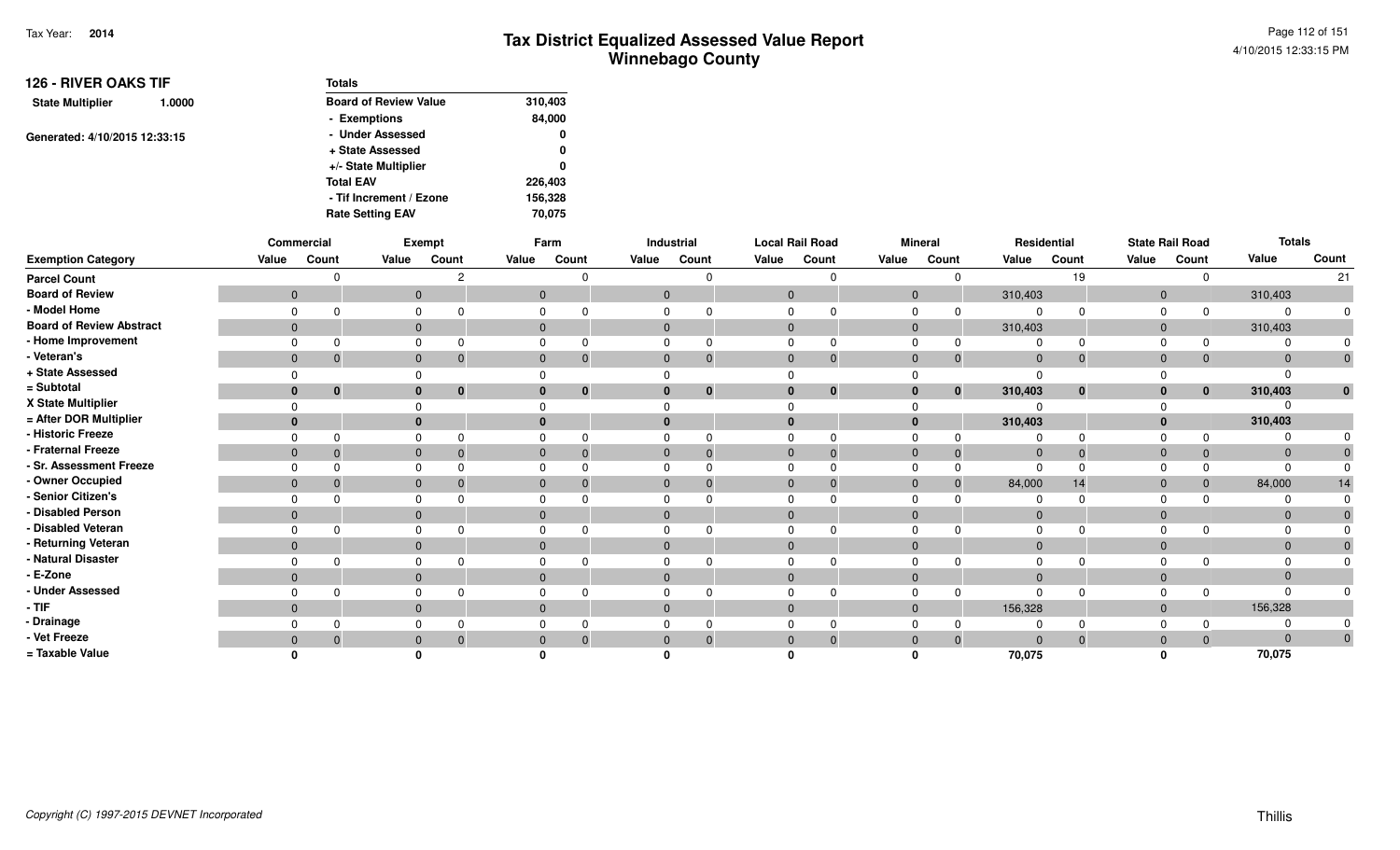| <b>127 - GARRISON SCHOOL TIF</b>  | Totals                       |           |  |  |
|-----------------------------------|------------------------------|-----------|--|--|
| <b>State Multiplier</b><br>1.0000 | <b>Board of Review Value</b> | 1,637,335 |  |  |
|                                   | - Exemptions                 | 164,726   |  |  |
| Generated: 4/10/2015 12:33:15     | - Under Assessed             | 0         |  |  |
|                                   | + State Assessed             | 0         |  |  |
|                                   | +/- State Multiplier         | 0         |  |  |
|                                   | <b>Total EAV</b>             | 1,472,609 |  |  |
|                                   | - Tif Increment / Ezone      | 445,731   |  |  |
|                                   | <b>Rate Setting EAV</b>      | 1,026,878 |  |  |

|                                 |                | Commercial   |          | <b>Exempt</b> |              | Farm         |              | Industrial   | <b>Local Rail Road</b> |              |             | <b>Mineral</b> | Residential    |              |                | <b>State Rail Road</b> | <b>Totals</b>  |              |
|---------------------------------|----------------|--------------|----------|---------------|--------------|--------------|--------------|--------------|------------------------|--------------|-------------|----------------|----------------|--------------|----------------|------------------------|----------------|--------------|
| <b>Exemption Category</b>       | Value          | Count        | Value    | Count         | Value        | Count        | Value        | Count        | Value                  | Count        | Value       | Count          | Value          | Count        | Value          | Count                  | Value          | Count        |
| <b>Parcel Count</b>             |                |              |          | $\Omega$      |              | $\Omega$     |              | O            |                        | $\Omega$     |             |                |                | 98           |                |                        |                | 111          |
| <b>Board of Review</b>          | 261,661        |              |          | $\mathbf{0}$  | $\mathbf{0}$ |              | $\mathbf{0}$ |              | $\overline{0}$         |              | $\mathbf 0$ |                | 1,375,674      |              | $\mathbf 0$    |                        | 1,637,335      |              |
| - Model Home                    |                |              |          |               |              |              |              |              |                        |              |             |                | $\Omega$       |              |                |                        | $\Omega$       |              |
| <b>Board of Review Abstract</b> | 261,661        |              |          | $\mathbf{0}$  | $\mathbf{0}$ |              | $\mathbf{0}$ |              | $\mathbf{0}$           |              | $\mathbf 0$ |                | 1,375,674      |              | $\overline{0}$ |                        | 1,637,335      |              |
| - Home Improvement              |                |              |          |               |              |              |              |              |                        |              |             |                |                |              |                |                        |                |              |
| - Veteran's                     | $\mathbf{0}$   |              |          | $\mathbf{0}$  | $\mathbf{0}$ | $\Omega$     |              | 0            | $\mathbf{0}$           | $\mathbf 0$  | $\Omega$    |                | $\overline{0}$ | $\mathbf{0}$ | $\overline{0}$ |                        | $\mathbf{0}$   |              |
| + State Assessed                | $\Omega$       |              |          |               |              |              |              |              |                        |              |             |                | $\Omega$       |              |                |                        | $\Omega$       |              |
| = Subtotal                      | 261,661        | $\mathbf{0}$ |          | $\bf{0}$<br>0 |              | $\mathbf{0}$ |              | $\mathbf{0}$ | $\bf{0}$               | $\mathbf{0}$ |             | $\mathbf{0}$   | 1,375,674      | $\mathbf{0}$ | $\mathbf{0}$   | $\mathbf{0}$           | 1,637,335      | $\mathbf{0}$ |
| X State Multiplier              |                |              |          |               |              |              |              |              |                        |              |             |                |                |              |                |                        |                |              |
| = After DOR Multiplier          | 261,661        |              | $\bf{0}$ |               |              |              |              |              | $\mathbf{0}$           |              |             |                | 1,375,674      |              | $\Omega$       |                        | 1,637,335      |              |
| - Historic Freeze               |                |              |          |               |              | $\Omega$     |              |              | $\Omega$               | $\Omega$     |             |                | $\Omega$       |              |                |                        | $\Omega$       |              |
| - Fraternal Freeze              | $\mathbf{0}$   |              | $\Omega$ |               | $\mathbf{0}$ | $\Omega$     |              |              | $\overline{0}$         | $\Omega$     | $\Omega$    |                | $\overline{0}$ | $\Omega$     | $\Omega$       |                        | $\overline{0}$ |              |
| - Sr. Assessment Freeze         |                |              |          |               |              |              |              |              |                        |              |             |                | $\Omega$       |              |                |                        | $\Omega$       |              |
| - Owner Occupied                | $\mathbf{0}$   |              | $\Omega$ |               |              |              |              |              | $\Omega$               | $\Omega$     | $\Omega$    |                | 157,315        | 30           | $\Omega$       |                        | 157,315        | 30           |
| - Senior Citizen's              |                |              |          |               |              |              |              |              |                        |              |             |                | 5,411          |              |                |                        | 5,411          |              |
| - Disabled Person               | $\mathbf{0}$   |              |          | $\Omega$      | 0            |              |              |              | $\Omega$               |              | $\Omega$    |                | 2,000          |              | $\Omega$       |                        | 2,000          |              |
| - Disabled Veteran              |                |              |          |               |              |              |              |              |                        |              |             |                | $\Omega$       |              |                |                        | $\Omega$       |              |
| - Returning Veteran             | $\overline{0}$ |              |          | $\Omega$      | $\mathbf{0}$ |              | $\Omega$     |              | $\Omega$               |              | $\Omega$    |                | $\overline{0}$ |              | $\Omega$       |                        | $\Omega$       |              |
| - Natural Disaster              |                |              |          |               |              |              |              |              | $\Omega$               |              |             |                | $\Omega$       |              |                |                        | $\Omega$       |              |
| - E-Zone                        | $\mathbf{0}$   |              |          | $\Omega$      |              |              |              |              | $\Omega$               |              |             |                | $\Omega$       |              |                |                        | $\mathbf{0}$   |              |
| - Under Assessed                |                |              |          |               |              |              |              |              |                        | ∩            |             |                | $\Omega$       |              |                |                        | $\Omega$       |              |
| - TIF-                          | 208,930        |              |          | $\Omega$      | $\mathbf{0}$ |              |              |              | $\overline{0}$         |              | $\Omega$    |                | 236,801        |              | $\Omega$       |                        | 445,731        |              |
| - Drainage                      |                |              |          |               |              |              |              |              |                        |              |             |                |                |              |                |                        | $\Omega$       |              |
| - Vet Freeze                    | $\Omega$       |              |          |               |              |              |              | 0            | $\Omega$               | $\Omega$     |             |                | $\Omega$       | $\Omega$     |                |                        | $\Omega$       |              |
| = Taxable Value                 | 52,731         |              |          |               |              |              |              |              |                        |              |             |                | 974,147        |              |                |                        | 1,026,878      |              |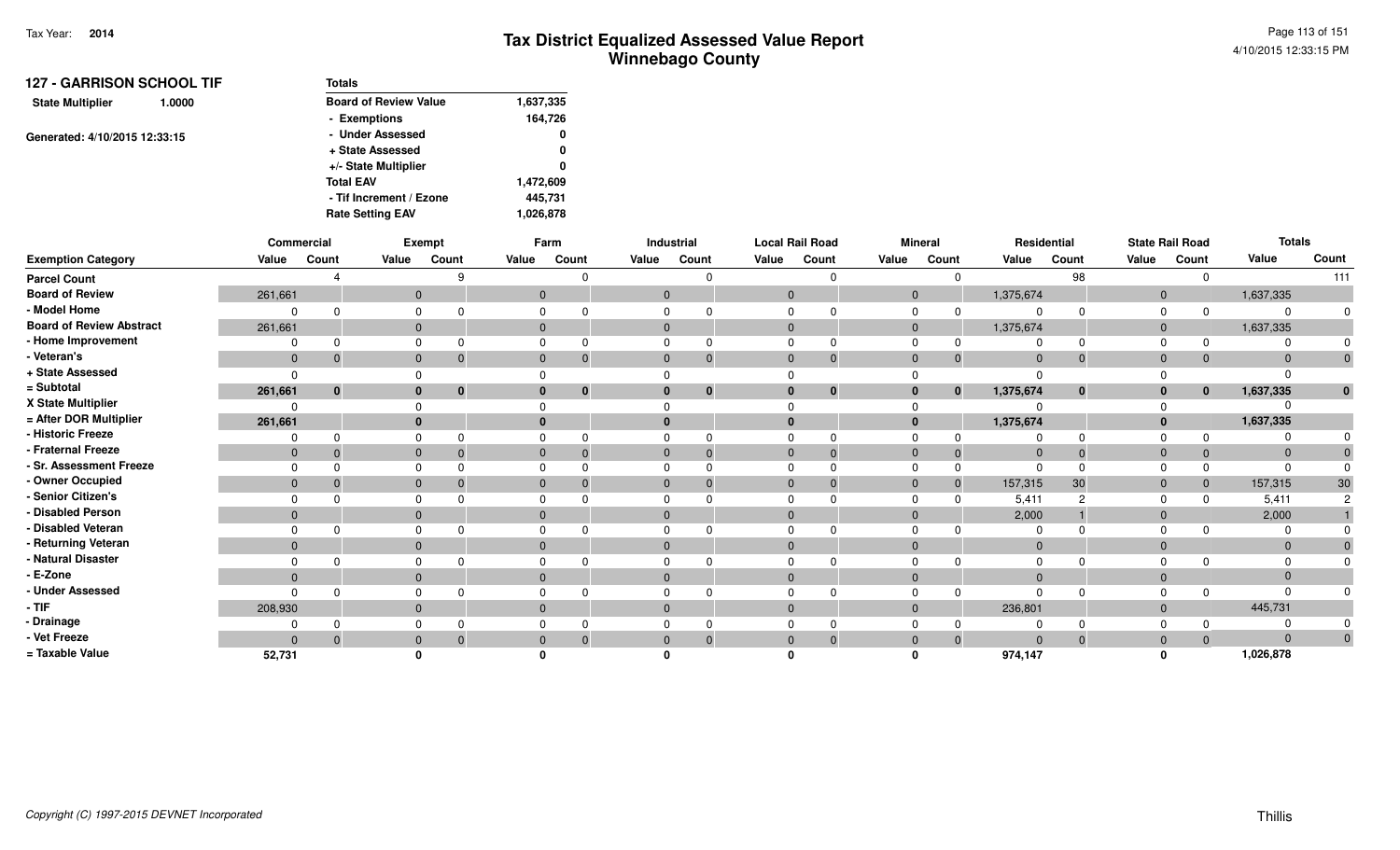|                               | 128 - KISHWAUKEE & HARRISON TIF | <b>Totals</b>                |           |  |  |  |
|-------------------------------|---------------------------------|------------------------------|-----------|--|--|--|
| <b>State Multiplier</b>       | 1.0000                          | <b>Board of Review Value</b> | 1,660,078 |  |  |  |
|                               |                                 | - Exemptions                 | 0         |  |  |  |
| Generated: 4/10/2015 12:33:15 |                                 | - Under Assessed             | 0         |  |  |  |
|                               |                                 | + State Assessed             | 0         |  |  |  |
|                               |                                 | +/- State Multiplier         | 0         |  |  |  |
|                               |                                 | <b>Total EAV</b>             | 1,660,078 |  |  |  |
|                               |                                 | - Tif Increment / Ezone      | 262,686   |  |  |  |
|                               |                                 | <b>Rate Setting EAV</b>      | 1,397,392 |  |  |  |
|                               |                                 |                              |           |  |  |  |

|                                 |                | Commercial     |              | Exempt       |                | Farm         |              | Industrial |              | <b>Local Rail Road</b> |                | <b>Mineral</b> |                | Residential  |              | <b>State Rail Road</b> | <b>Totals</b> |              |
|---------------------------------|----------------|----------------|--------------|--------------|----------------|--------------|--------------|------------|--------------|------------------------|----------------|----------------|----------------|--------------|--------------|------------------------|---------------|--------------|
| <b>Exemption Category</b>       | Value          | Count          | Value        | Count        | Value          | Count        | Value        | Count      | Value        | Count                  | Value          | Count          | Value          | Count        | Value        | Count                  | Value         | Count        |
| <b>Parcel Count</b>             |                |                |              |              |                |              |              | 24         |              |                        |                | $\Omega$       |                | $\Omega$     |              | $\Omega$               |               | 24           |
| <b>Board of Review</b>          | $\overline{0}$ |                | $\mathbf{0}$ |              | $\mathbf{0}$   |              | 1,660,078    |            | $\mathbf{0}$ |                        | $\mathbf 0$    |                | $\mathbf 0$    |              | $\mathbf{0}$ |                        | 1,660,078     |              |
| - Model Home                    | $\Omega$       |                | 0            |              | 0              |              | 0            |            |              |                        | 0              |                | $\Omega$       | $\Omega$     | $\Omega$     | $\Omega$               |               |              |
| <b>Board of Review Abstract</b> | $\overline{0}$ |                | $\mathbf{0}$ |              | $\mathbf 0$    |              | 1,660,078    |            | $\mathbf{0}$ |                        | $\overline{0}$ |                | $\mathbf{0}$   |              | $\mathbf{0}$ |                        | 1,660,078     |              |
| - Home Improvement              | $\Omega$       |                | 0            |              | 0              |              |              |            | $\Omega$     |                        | $\Omega$       |                | $\Omega$       | $\Omega$     | $\Omega$     | $\Omega$               |               |              |
| - Veteran's                     | $\mathbf{0}$   | 0              | $\mathbf{0}$ | -0           | $\mathbf 0$    | -0           | $\mathbf{0}$ |            | $\mathbf{0}$ |                        | $\mathbf{0}$   | $\Omega$       | $\mathbf 0$    | $\mathbf{0}$ | $\mathbf{0}$ | $\Omega$               | $\Omega$      | $\mathbf{0}$ |
| + State Assessed                | $\Omega$       |                | $\Omega$     |              |                |              | 0            |            |              |                        |                |                | $\Omega$       |              |              |                        |               |              |
| = Subtotal                      | $\mathbf{0}$   | $\mathbf{0}$   | $\mathbf{0}$ | $\mathbf{0}$ | $\mathbf{0}$   | $\mathbf{0}$ | 1,660,078    |            | $\bf{0}$     | $\bf{0}$               | $\mathbf{0}$   | $\bf{0}$       | $\mathbf{0}$   | $\bf{0}$     | $\mathbf{0}$ | $\bf{0}$               | 1,660,078     | $\mathbf{0}$ |
| X State Multiplier              | $\Omega$       |                | $\Omega$     |              |                |              |              |            |              |                        |                |                |                |              |              |                        |               |              |
| = After DOR Multiplier          | $\mathbf{0}$   |                | $\mathbf{0}$ |              | $\mathbf{0}$   |              | 1,660,078    |            | $\bf{0}$     |                        | $\mathbf{0}$   |                | $\mathbf{0}$   |              | $\mathbf{0}$ |                        | 1,660,078     |              |
| - Historic Freeze               | $\Omega$       |                | $\mathbf 0$  |              | 0              |              | 0            |            |              |                        | 0              |                | $\Omega$       | $\Omega$     | 0            | <sup>0</sup>           |               |              |
| - Fraternal Freeze              | $\overline{0}$ | $\overline{0}$ | $\mathbf{0}$ | $\Omega$     | $\overline{0}$ | -0           | $\mathbf{0}$ |            | $\mathbf{0}$ |                        | $\mathbf{0}$   | $\Omega$       | $\overline{0}$ | $\Omega$     | $\mathbf{0}$ | $\Omega$               | $\Omega$      |              |
| - Sr. Assessment Freeze         | $\Omega$       |                | $\mathbf 0$  |              | 0              |              | 0            |            |              |                        | $\mathbf 0$    |                | $\mathbf 0$    | $\Omega$     | $\Omega$     |                        |               |              |
| - Owner Occupied                | $\mathbf{0}$   | -0             | $\mathbf{0}$ |              | $\mathbf{0}$   |              | $\mathbf{0}$ |            | $\mathbf{0}$ |                        | $\mathbf 0$    |                | $\mathbf{0}$   | $\Omega$     | $\mathbf 0$  |                        |               |              |
| - Senior Citizen's              | $\Omega$       |                | $\Omega$     |              | 0              |              | 0            |            |              |                        | $\Omega$       |                | $\Omega$       |              | $\Omega$     |                        |               |              |
| - Disabled Person               | $\Omega$       |                | $\mathbf{0}$ |              | $\mathbf{0}$   |              | $\mathbf{0}$ |            | $\mathbf{0}$ |                        | $\overline{0}$ |                | $\mathbf{0}$   |              | $\mathbf 0$  |                        |               |              |
| - Disabled Veteran              | $\Omega$       | $\Omega$       | $\mathbf 0$  |              | 0              |              | 0            |            | $\Omega$     |                        | $\mathbf 0$    |                | $\Omega$       | $\Omega$     | $\Omega$     |                        |               |              |
| - Returning Veteran             | $\overline{0}$ |                | $\mathbf{0}$ |              | $\mathbf{0}$   |              | $\mathbf{0}$ |            | $\mathbf{0}$ |                        | $\mathbf{0}$   |                | $\mathbf{0}$   |              | $\mathbf{0}$ |                        | $\Omega$      |              |
| - Natural Disaster              | $\Omega$       |                | $\mathbf 0$  |              | $\Omega$       |              | 0            |            | $\Omega$     |                        | $\Omega$       |                | $\Omega$       | $\Omega$     | $\Omega$     |                        |               |              |
| - E-Zone                        | $\overline{0}$ |                | $\mathbf{0}$ |              | $\Omega$       |              | $\mathbf 0$  |            | $\Omega$     |                        | $\mathbf{0}$   |                | $\Omega$       |              | $\mathbf 0$  |                        |               |              |
| - Under Assessed                | $\Omega$       |                | $\mathbf 0$  |              | 0              |              | 0            |            |              |                        | $\Omega$       |                | $\Omega$       | $\Omega$     | $\Omega$     | $\Omega$               |               |              |
| - TIF                           | $\overline{0}$ |                | $\mathbf{0}$ |              | $\mathbf{0}$   |              | 262,686      |            | $\mathbf{0}$ |                        | $\mathbf{0}$   |                | $\mathbf 0$    |              | $\mathbf{0}$ |                        | 262,686       |              |
| - Drainage                      | $\Omega$       |                | $\mathbf 0$  |              | $\Omega$       |              | 0            |            |              |                        | $\Omega$       |                | $\Omega$       | $\Omega$     | $\Omega$     |                        |               |              |
| - Vet Freeze                    | $\mathbf{0}$   | -0             | $\mathbf{0}$ |              | $\mathbf 0$    | $\Omega$     | $\Omega$     |            |              |                        | $\mathbf 0$    | $\Omega$       | $\mathbf{0}$   | $\mathbf{0}$ | $\mathbf 0$  | $\Omega$               | $\Omega$      | $\mathbf 0$  |
| = Taxable Value                 |                |                | 0            |              |                |              | 1,397,392    |            |              |                        |                |                |                |              | $\Omega$     |                        | 1,397,392     |              |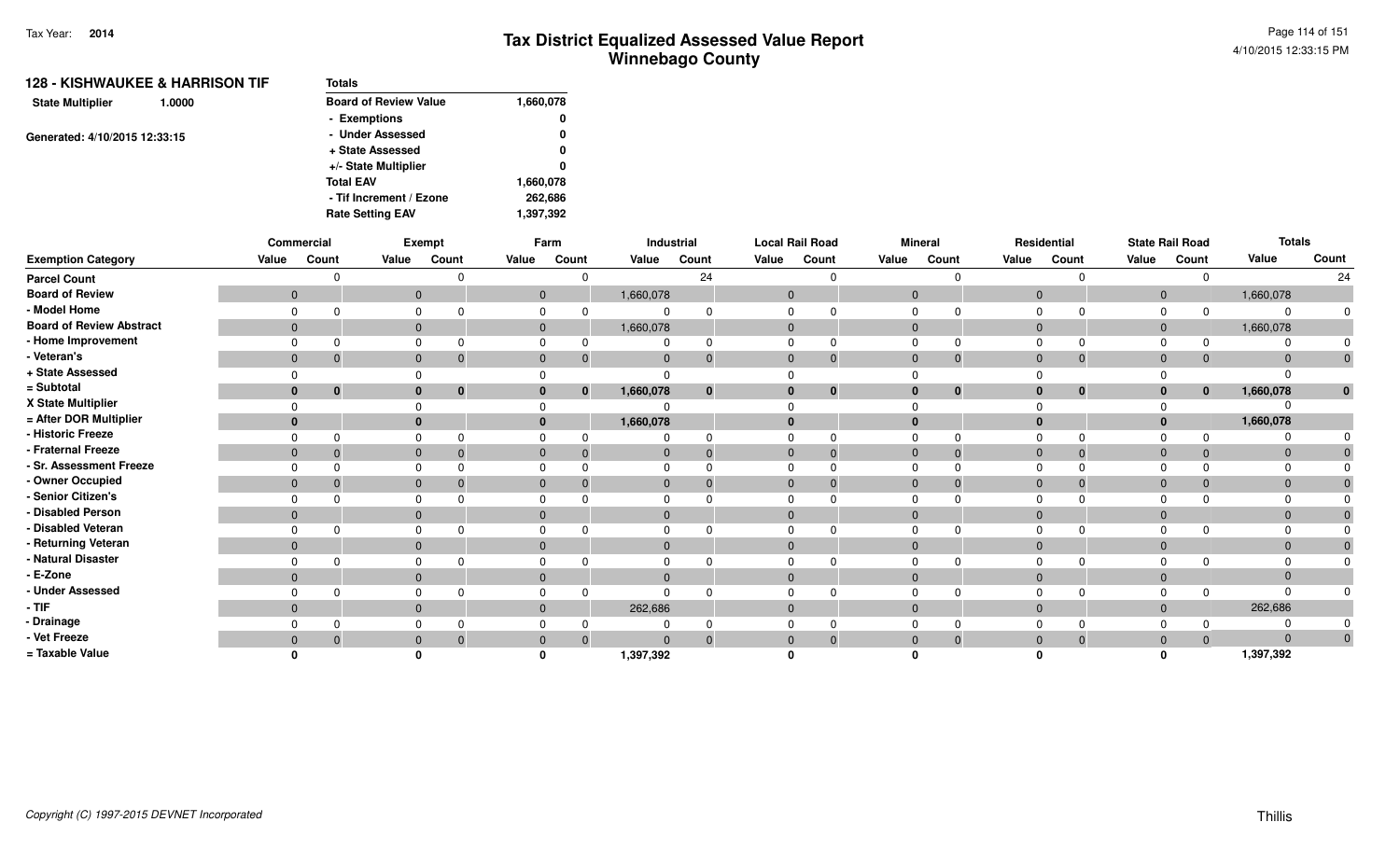| 129 - LINCOLNWOOD TIF #2          | <b>Totals</b>                |         |
|-----------------------------------|------------------------------|---------|
| <b>State Multiplier</b><br>1.0000 | <b>Board of Review Value</b> | 394,351 |
|                                   | - Exemptions                 | 102,249 |
| Generated: 4/10/2015 12:33:15     | - Under Assessed             | 0       |
|                                   | + State Assessed             | 0       |
|                                   | +/- State Multiplier         | 0       |
|                                   | <b>Total EAV</b>             | 292,102 |
|                                   | - Tif Increment / Ezone      | 281,554 |
|                                   | <b>Rate Setting EAV</b>      | 10.548  |

|                                 |                | Commercial  |              | <b>Exempt</b> |              | Farm     |                | Industrial | <b>Local Rail Road</b> |                | <b>Mineral</b> |          | Residential    |              |                | <b>State Rail Road</b> | <b>Totals</b>  |       |
|---------------------------------|----------------|-------------|--------------|---------------|--------------|----------|----------------|------------|------------------------|----------------|----------------|----------|----------------|--------------|----------------|------------------------|----------------|-------|
| <b>Exemption Category</b>       | Value          | Count       | Value        | Count         | Value        | Count    | Value          | Count      | Value                  | Count          | Value          | Count    | Value          | Count        | Value          | Count                  | Value          | Count |
| <b>Parcel Count</b>             |                |             |              |               |              |          |                |            |                        |                |                |          |                | 18           |                |                        |                | 18    |
| <b>Board of Review</b>          | $\mathbf{0}$   |             | $\mathbf 0$  |               | $\mathbf{0}$ |          | $\overline{0}$ |            | $\Omega$               |                | $\Omega$       |          | 394,351        |              | $\Omega$       |                        | 394,351        |       |
| - Model Home                    |                |             |              |               |              |          |                |            |                        |                |                |          | $\Omega$       | $\Omega$     |                |                        | $\Omega$       |       |
| <b>Board of Review Abstract</b> | $\mathbf{0}$   |             | $\mathbf{0}$ |               | $\mathbf{0}$ |          | $\mathbf{0}$   |            | $\overline{0}$         |                | $\mathbf 0$    |          | 394,351        |              | $\overline{0}$ |                        | 394,351        |       |
| - Home Improvement              |                |             |              |               |              |          |                |            | $\Omega$               |                |                |          | 249            |              |                |                        | 249            |       |
| - Veteran's                     | $\mathbf 0$    | $\mathbf 0$ | $\mathbf{0}$ | 0             | $\mathbf 0$  | $\Omega$ | $\mathbf{0}$   | 0          | $\overline{0}$         | $\overline{0}$ | $\Omega$       | 0        | $\overline{0}$ | $\mathbf{0}$ | $\Omega$       |                        | $\overline{0}$ |       |
| + State Assessed                |                |             |              |               |              |          |                |            |                        |                |                |          | $\Omega$       |              |                |                        | $\Omega$       |       |
| = Subtotal                      | $\mathbf{0}$   | $\bf{0}$    | $\bf{0}$     | $\mathbf{0}$  |              | $\bf{0}$ |                | $\bf{0}$   | $\bf{0}$               | $\mathbf{0}$   |                | $\bf{0}$ | 394,102        |              | $\mathbf{0}$   | $\mathbf{0}$           | 394,102        |       |
| X State Multiplier              |                |             |              |               |              |          |                |            |                        |                |                |          | റ              |              |                |                        |                |       |
| = After DOR Multiplier          | $\bf{0}$       |             | $\bf{0}$     |               |              |          |                |            | $\Omega$               |                |                |          | 394,102        |              |                |                        | 394,102        |       |
| - Historic Freeze               |                |             |              |               |              |          |                |            | $\Omega$               | O              |                |          | $\Omega$       |              |                |                        | $\Omega$       |       |
| - Fraternal Freeze              | $\mathbf{0}$   |             | $\Omega$     |               | $\Omega$     | $\Omega$ |                |            | $\Omega$               | $\Omega$       | $\Omega$       |          | $\overline{0}$ | $\Omega$     | $\Omega$       |                        | $\overline{0}$ |       |
| - Sr. Assessment Freeze         |                |             |              |               |              |          |                |            |                        |                |                |          | $\Omega$       |              |                |                        | $\Omega$       |       |
| - Owner Occupied                | $\mathbf 0$    |             | $\Omega$     |               |              |          |                |            | $\Omega$               | 0              |                |          | 102,000        | 17           |                |                        | 102,000        | 17    |
| - Senior Citizen's              |                |             |              |               |              |          |                |            |                        |                |                |          |                |              |                |                        |                |       |
| - Disabled Person               | $\mathbf{0}$   |             | $\mathbf{0}$ |               | $\mathbf{0}$ |          |                |            | $\Omega$               |                | $\mathbf 0$    |          | $\overline{0}$ |              | $\overline{0}$ |                        | $\mathbf{0}$   |       |
| - Disabled Veteran              |                |             |              |               |              |          |                |            |                        |                |                |          | $\Omega$       |              |                |                        | $\Omega$       |       |
| - Returning Veteran             | $\overline{0}$ |             | $\Omega$     |               | $\Omega$     |          | $\Omega$       |            | $\Omega$               |                | $\Omega$       |          | $\overline{0}$ |              | $\Omega$       |                        | $\Omega$       |       |
| - Natural Disaster              |                |             |              |               |              |          |                |            | $\Omega$               |                |                |          | $\Omega$       |              |                |                        | $\Omega$       |       |
| - E-Zone                        | $\overline{0}$ |             | $\Omega$     |               |              |          |                |            | $\Omega$               |                | $\Omega$       |          | $\Omega$       |              | $\Omega$       |                        | $\mathbf{0}$   |       |
| - Under Assessed                |                |             |              |               |              | $\Omega$ |                |            | $\Omega$               | $\Omega$       |                |          | $\Omega$       | $\Omega$     |                |                        | $\Omega$       |       |
| - TIF-                          | $\mathbf{0}$   |             | $\Omega$     |               | $\mathbf{0}$ |          |                |            | $\mathbf{0}$           |                | $\Omega$       |          | 281,554        |              | $\Omega$       |                        | 281,554        |       |
| - Drainage                      |                |             |              |               |              |          |                |            | $\Omega$               |                |                |          |                |              |                |                        | $\Omega$       |       |
| - Vet Freeze                    | $\Omega$       |             |              |               |              | $\Omega$ |                | 0          | $\Omega$               | $\Omega$       |                |          | $\Omega$       | $\Omega$     |                |                        | $\mathbf{0}$   |       |
| = Taxable Value                 |                |             |              |               |              |          |                |            |                        |                |                |          | 10,548         |              |                |                        | 10,548         |       |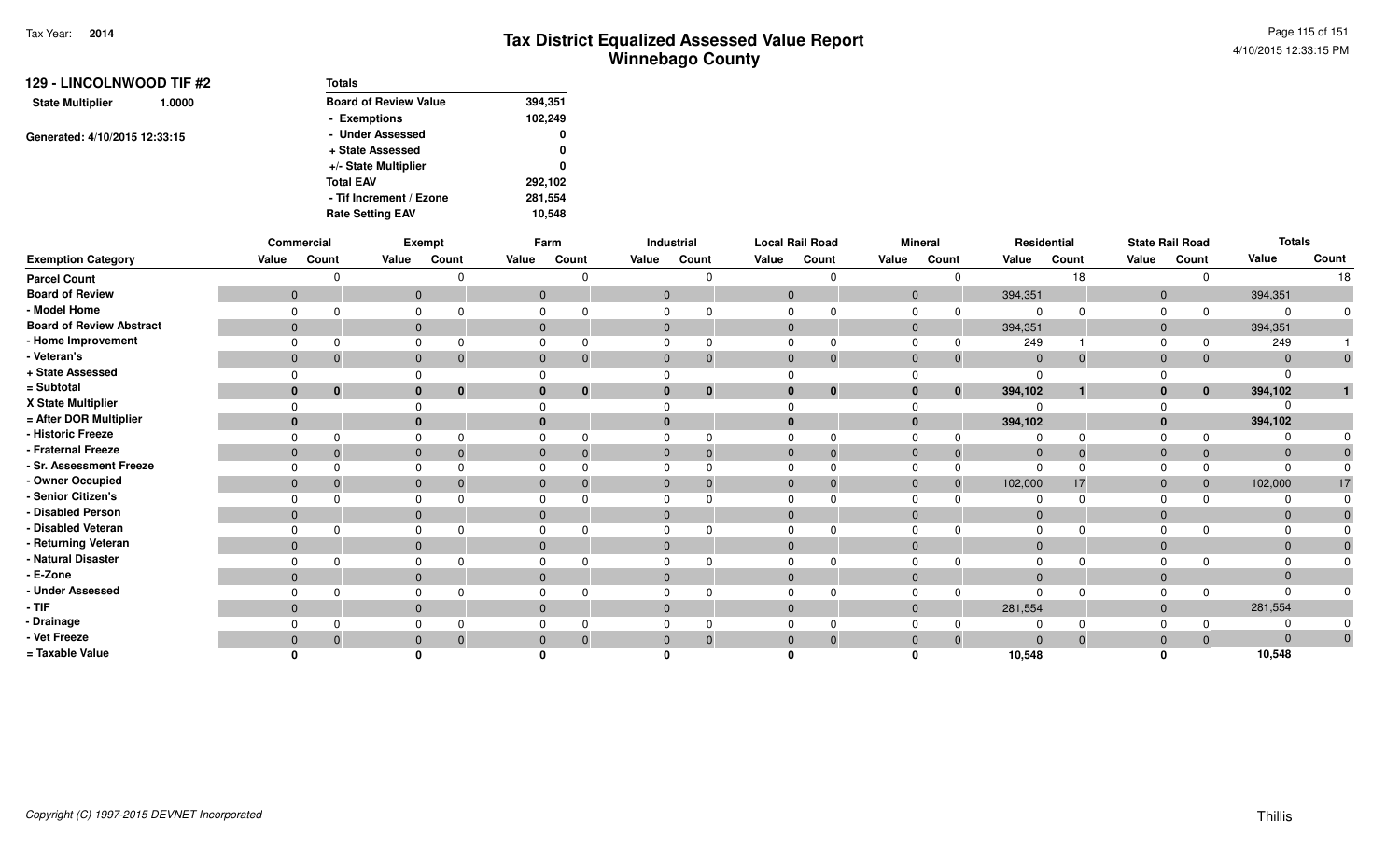| 130 - HOPE VI TIF             |        | <b>Totals</b>                |           |
|-------------------------------|--------|------------------------------|-----------|
| <b>State Multiplier</b>       | 1.0000 | <b>Board of Review Value</b> | 2,408,890 |
|                               |        | - Exemptions                 | 647,616   |
| Generated: 4/10/2015 12:33:15 |        | - Under Assessed             | 871       |
|                               |        | + State Assessed             | 0         |
|                               |        | +/- State Multiplier         | 0         |
|                               |        | <b>Total EAV</b>             | 1,760,403 |
|                               |        | - Tif Increment / Ezone      | 1,014,882 |
|                               |        | <b>Rate Setting EAV</b>      | 745.521   |

|                                 |                | Commercial |          | Exempt                   |              | Farm     |                | Industrial | <b>Local Rail Road</b> |                |              | <b>Mineral</b> |                | Residential |                | <b>State Rail Road</b> | <b>Totals</b>  |       |
|---------------------------------|----------------|------------|----------|--------------------------|--------------|----------|----------------|------------|------------------------|----------------|--------------|----------------|----------------|-------------|----------------|------------------------|----------------|-------|
| <b>Exemption Category</b>       | Value          | Count      | Value    | Count                    | Value        | Count    | Value          | Count      | Value                  | Count          | Value        | Count          | Value          | Count       | Value          | Count                  | Value          | Count |
| <b>Parcel Count</b>             |                |            |          | 16                       |              | $\Omega$ |                |            |                        |                |              |                |                | 409         |                |                        |                | 426   |
| <b>Board of Review</b>          | 4,760          |            |          | $\mathbf{0}$             | $\mathbf{0}$ |          | $\overline{0}$ |            | $\overline{0}$         |                | $\mathbf{0}$ |                | 2,404,130      |             | $\mathbf 0$    |                        | 2,408,890      |       |
| - Model Home                    |                |            |          |                          |              |          |                |            |                        |                |              |                |                |             |                |                        | $\Omega$       |       |
| <b>Board of Review Abstract</b> | 4,760          |            |          | $\Omega$                 | $\mathbf{0}$ |          | $\Omega$       |            | $\Omega$               |                | $\mathbf{0}$ |                | 2,404,130      |             | $\overline{0}$ |                        | 2,408,890      |       |
| - Home Improvement              |                |            |          |                          |              |          |                |            |                        |                |              |                | 3,105          |             |                |                        | 3,105          |       |
| - Veteran's                     | $\mathbf 0$    |            |          | $\Omega$                 | $\mathbf{0}$ | $\Omega$ |                | 0          | $\Omega$               | 0              | $\Omega$     |                | $\Omega$       | $\Omega$    | $\Omega$       |                        | $\mathbf{0}$   |       |
| + State Assessed                | $\Omega$       |            |          |                          |              |          |                |            |                        |                |              |                | $\Omega$       |             |                |                        |                |       |
| = Subtotal                      | 4,760          | $\bf{0}$   |          | $\mathbf{0}$<br>$\bf{0}$ |              | $\bf{0}$ |                | $\bf{0}$   | $\bf{0}$               | $\mathbf{0}$   |              | $\bf{0}$       | 2,401,025      |             | $\mathbf{0}$   | $\bf{0}$               | 2,405,785      |       |
| X State Multiplier              | $\Omega$       |            |          |                          |              |          |                |            |                        |                |              |                |                |             |                |                        |                |       |
| = After DOR Multiplier          | 4,760          |            | $\bf{0}$ |                          |              |          |                |            | $\Omega$               |                |              |                | 2,401,025      |             |                |                        | 2,405,785      |       |
| - Historic Freeze               |                |            |          |                          |              |          |                |            |                        | O              |              |                |                |             |                |                        |                |       |
| - Fraternal Freeze              | $\overline{0}$ |            | $\Omega$ |                          | $\Omega$     | $\Omega$ |                |            | $\Omega$               | $\Omega$       | $\Omega$     | $\Omega$       | $\overline{0}$ | $\Omega$    | $\Omega$       |                        | $\overline{0}$ |       |
| - Sr. Assessment Freeze         |                |            |          |                          |              |          |                |            |                        |                |              |                | 41,819         | 15          |                |                        | 41,819         | 15    |
| - Owner Occupied                | $\mathbf 0$    |            | $\Omega$ |                          |              |          |                |            | $\Omega$               |                | 0            |                | 513,659        | 110         | $\Omega$       |                        | 513,659        | 110   |
| - Senior Citizen's              |                |            |          |                          |              |          |                |            |                        |                |              |                | 63,033         | 23          |                |                        | 63,033         | 23    |
| - Disabled Person               | $\mathbf{0}$   |            |          | $\Omega$                 | $\Omega$     |          |                |            | $\Omega$               |                | $\Omega$     |                | 26,000         | 13          | $\Omega$       |                        | 26,000         | 13    |
| - Disabled Veteran              |                |            |          |                          |              |          |                |            |                        |                |              |                |                |             |                |                        |                |       |
| - Returning Veteran             | $\mathbf{0}$   |            |          | $\Omega$                 | $\mathbf{0}$ |          | $\Omega$       |            | $\Omega$               |                | $\Omega$     |                | $\overline{0}$ |             | $\Omega$       |                        | $\mathbf{0}$   |       |
| - Natural Disaster              |                |            |          |                          |              |          |                |            |                        |                |              |                | $\Omega$       |             |                |                        | $\Omega$       |       |
| - E-Zone                        | $\mathbf{0}$   |            |          | $\Omega$                 | $\Omega$     |          |                |            | $\Omega$               |                | $\Omega$     |                | $\Omega$       |             | $\Omega$       |                        | $\mathbf{0}$   |       |
| - Under Assessed                |                |            |          |                          |              |          |                |            |                        |                |              |                | 871            | 8           |                |                        | 871            |       |
| - TIF                           | 793            |            |          | $\Omega$                 | $\mathbf{0}$ |          |                |            | $\Omega$               |                | $\Omega$     |                | 1,014,089      |             | $\Omega$       |                        | 1,014,882      |       |
| - Drainage                      |                |            |          |                          |              |          |                |            |                        |                |              |                |                |             |                |                        | $\Omega$       |       |
| - Vet Freeze                    | $\Omega$       |            | $\Omega$ |                          |              | $\Omega$ |                | 0          | $\Omega$               | $\overline{0}$ |              | $\Omega$       | $\Omega$       | $\Omega$    |                |                        | $\Omega$       |       |
| = Taxable Value                 | 3,967          |            |          |                          |              |          |                |            |                        |                |              |                | 741.554        |             |                |                        | 745,521        |       |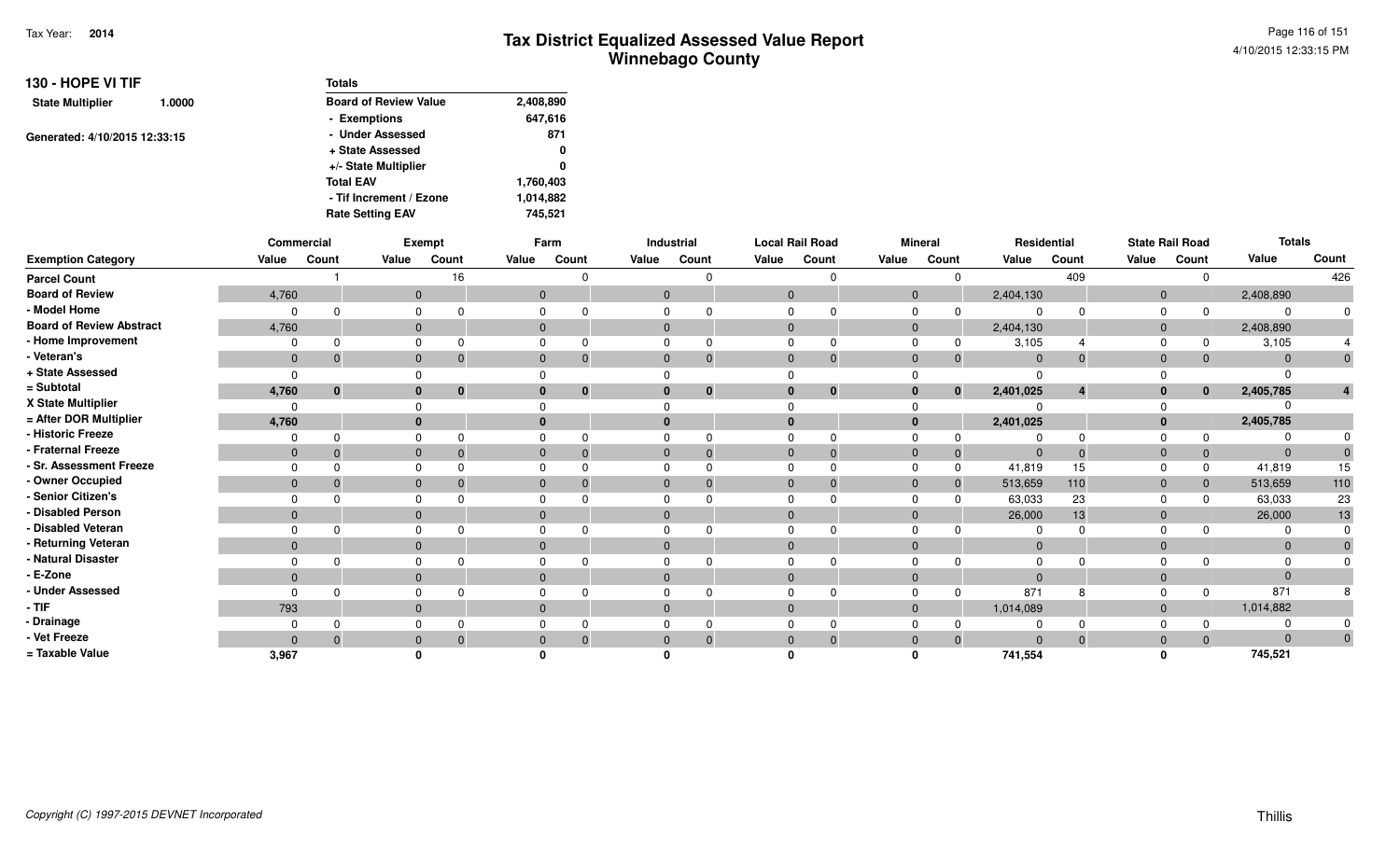| <b>131 - QUARRY TIF</b>       |        | <b>Totals</b>                |   |
|-------------------------------|--------|------------------------------|---|
| <b>State Multiplier</b>       | 1.0000 | <b>Board of Review Value</b> | 0 |
|                               |        | - Exemptions                 | 0 |
|                               |        | - Under Assessed             | 0 |
| Generated: 4/10/2015 12:33:15 |        | + State Assessed             | 0 |
|                               |        | +/- State Multiplier         | 0 |
|                               |        | <b>Total EAV</b>             | 0 |
|                               |        | - Tif Increment / Ezone      | 0 |
|                               |        | <b>Rate Setting EAV</b>      | 0 |

|                                 |                | Commercial                     |          | Exempt                         |       | Farm                        |              | Industrial |              | <b>Local Rail Road</b> |                | <b>Mineral</b> |                | Residential                  |                | <b>State Rail Road</b> |                | <b>Totals</b> |
|---------------------------------|----------------|--------------------------------|----------|--------------------------------|-------|-----------------------------|--------------|------------|--------------|------------------------|----------------|----------------|----------------|------------------------------|----------------|------------------------|----------------|---------------|
| <b>Exemption Category</b>       | Value          | Count                          | Value    | Count                          | Value | Count                       | Value        | Count      | Value        | Count                  | Value          | Count          | Value          | Count                        | Value          | Count                  | Value          | Count         |
| <b>Parcel Count</b>             |                |                                |          |                                |       |                             |              |            |              |                        |                |                |                | $\Omega$                     |                | $\Omega$               |                | $\Omega$      |
| <b>Board of Review</b>          | $\overline{0}$ |                                |          | $\mathbf 0$                    |       | $\mathbf{0}$                | $\mathbf 0$  |            | $\mathbf{0}$ |                        | $\mathbf 0$    |                | $\overline{0}$ |                              | $\mathbf{0}$   |                        | $\overline{0}$ |               |
| - Model Home                    | $\Omega$       |                                | 0        |                                |       | $\mathbf 0$                 | 0            |            |              |                        | 0              |                | $\Omega$       | $\Omega$                     | $\Omega$       | $\Omega$               |                |               |
| <b>Board of Review Abstract</b> |                | $\overline{0}$                 |          | $\mathbf{0}$                   |       | $\mathbf{0}$                | $\mathbf{0}$ |            | $\mathbf{0}$ |                        | $\mathbf{0}$   |                |                | $\mathbf{0}$                 | $\overline{0}$ |                        | $\mathbf{0}$   |               |
| - Home Improvement              | $\Omega$       |                                | 0        |                                |       | $\mathbf 0$                 | 0            |            |              |                        | 0              |                | $\mathbf 0$    | $\Omega$                     | $\mathbf 0$    | $\Omega$               |                |               |
| - Veteran's                     |                | $\mathbf{0}$<br>$\overline{0}$ |          | $\mathbf{0}$<br>$\overline{0}$ |       | $\mathbf{0}$<br>- 0         | $\mathbf{0}$ | -0         | $\mathbf{0}$ |                        | $\mathbf{0}$   | $\mathbf{0}$   |                | $\mathbf{0}$<br>$\mathbf 0$  | $\mathbf{0}$   | $\mathbf 0$            | $\mathbf 0$    | $\pmb{0}$     |
| + State Assessed                |                |                                | 0        |                                |       | $\mathbf 0$                 | 0            |            |              |                        |                |                |                |                              | $\Omega$       |                        |                |               |
| = Subtotal                      |                | $\mathbf{0}$<br>0              |          | $\mathbf{0}$<br>0              |       | $\mathbf{0}$<br>$\bf{0}$    | $\bf{0}$     | 0          | $\bf{0}$     | 0                      | $\bf{0}$       | $\bf{0}$       |                | $\bf{0}$<br>$\bf{0}$         | $\mathbf{0}$   | $\bf{0}$               | 0              | $\bf{0}$      |
| X State Multiplier              |                |                                | $\Omega$ |                                |       | 0                           |              |            |              |                        |                |                | ∩              |                              |                |                        |                |               |
| = After DOR Multiplier          | $\bf{0}$       |                                |          | $\mathbf{0}$                   |       | $\mathbf{0}$                | $\bf{0}$     |            | $\bf{0}$     |                        | $\bf{0}$       |                | $\mathbf{0}$   |                              | $\mathbf 0$    |                        | $\bf{0}$       |               |
| - Historic Freeze               | $\Omega$       |                                | $\Omega$ | $\Omega$                       |       | $\mathbf 0$<br>$\Omega$     | $\mathbf 0$  |            | $\Omega$     |                        | $\Omega$       |                | $\Omega$       | $\Omega$                     | $\Omega$       | $\Omega$               |                |               |
| - Fraternal Freeze              |                | $\overline{0}$<br>-0           |          | $\mathbf 0$<br>$\overline{0}$  |       | $\mathbf{0}$<br>$\mathbf 0$ | $\mathbf{0}$ |            | $\mathbf{0}$ |                        | $\overline{0}$ |                |                | $\mathbf{0}$<br>$\mathbf{0}$ | $\mathbf{0}$   | $\mathbf{0}$           | $\Omega$       |               |
| - Sr. Assessment Freeze         | $\Omega$       |                                | 0        |                                |       | $\mathbf 0$<br>$\Omega$     | 0            |            | 0            |                        | $\mathbf 0$    |                | $\mathbf 0$    | $\Omega$                     | $\mathbf 0$    |                        |                |               |
| - Owner Occupied                | $\overline{0}$ | -0                             |          | $\mathbf{0}$                   |       | $\mathbf{0}$<br>-0          | $\mathbf{0}$ |            | $\mathbf{0}$ |                        | $\mathbf{0}$   |                | $\mathbf{0}$   | $\mathbf{0}$                 | $\overline{0}$ | $\mathbf 0$            | $\mathbf 0$    |               |
| - Senior Citizen's              | $\Omega$       |                                | 0        |                                |       | $\mathbf 0$<br>$\Omega$     | $\mathbf 0$  |            | $\Omega$     |                        | $\mathbf 0$    |                | $\Omega$       | $\Omega$                     | $\Omega$       | $\Omega$               |                |               |
| - Disabled Person               |                | $\mathbf{0}$                   |          | $\overline{0}$                 |       | $\mathbf{0}$                | $\mathbf{0}$ |            | $\mathbf{0}$ |                        | $\mathbf 0$    |                | $\mathbf 0$    |                              | $\mathbf{0}$   |                        | $\mathbf{0}$   |               |
| - Disabled Veteran              | $\Omega$       |                                | 0        |                                |       | $\Omega$                    | $\Omega$     |            |              |                        | $\Omega$       |                | $\Omega$       | $\Omega$                     | $\Omega$       |                        |                |               |
| - Returning Veteran             | $\overline{0}$ |                                |          | $\mathbf 0$                    |       | $\mathbf{0}$                | $\mathbf{0}$ |            | $\mathbf{0}$ |                        | $\mathbf 0$    |                | $\mathbf{0}$   |                              | $\mathbf{0}$   |                        | $\Omega$       |               |
| - Natural Disaster              | $\Omega$       |                                | 0        |                                |       | $\mathbf 0$                 | 0            |            |              |                        | 0              |                | $\Omega$       | $\Omega$                     | $\Omega$       | n                      |                |               |
| - E-Zone                        | $\overline{0}$ |                                |          | $\mathbf{0}$                   |       | $\mathbf{0}$                | $\mathbf{0}$ |            | $\mathbf{0}$ |                        | $\mathbf{0}$   |                | $\mathbf{0}$   |                              | $\overline{0}$ |                        | $\Omega$       |               |
| - Under Assessed                | $\Omega$       |                                | $\Omega$ |                                |       | $\Omega$                    | $\Omega$     |            |              |                        | 0              |                | 0              | $\Omega$                     | $\Omega$       |                        |                |               |
| $-$ TIF                         |                | $\mathbf{0}$                   |          | $\mathbf 0$                    |       | $\mathbf{0}$                | $\mathbf{0}$ |            | $\mathbf{0}$ |                        | $\mathbf 0$    |                | $\mathbf{0}$   |                              | $\mathbf{0}$   |                        |                |               |
| - Drainage                      | $\Omega$       |                                | $\Omega$ |                                |       | $\mathbf 0$                 | 0            |            |              |                        | $\Omega$       |                | $\Omega$       | $\Omega$                     | $\Omega$       | $\Omega$               |                |               |
| - Vet Freeze                    |                | $\mathbf{0}$                   |          | $\mathbf{0}$                   |       | $\mathbf{0}$<br>-0          | $\mathbf{0}$ |            | $\mathbf{0}$ |                        | $\mathbf{0}$   |                | $\mathbf{0}$   | $\mathbf{0}$                 | $\mathbf{0}$   | $\mathbf 0$            | $\Omega$       | $\mathbf{0}$  |
| = Taxable Value                 |                |                                |          |                                |       |                             |              |            |              |                        |                |                |                |                              |                |                        |                |               |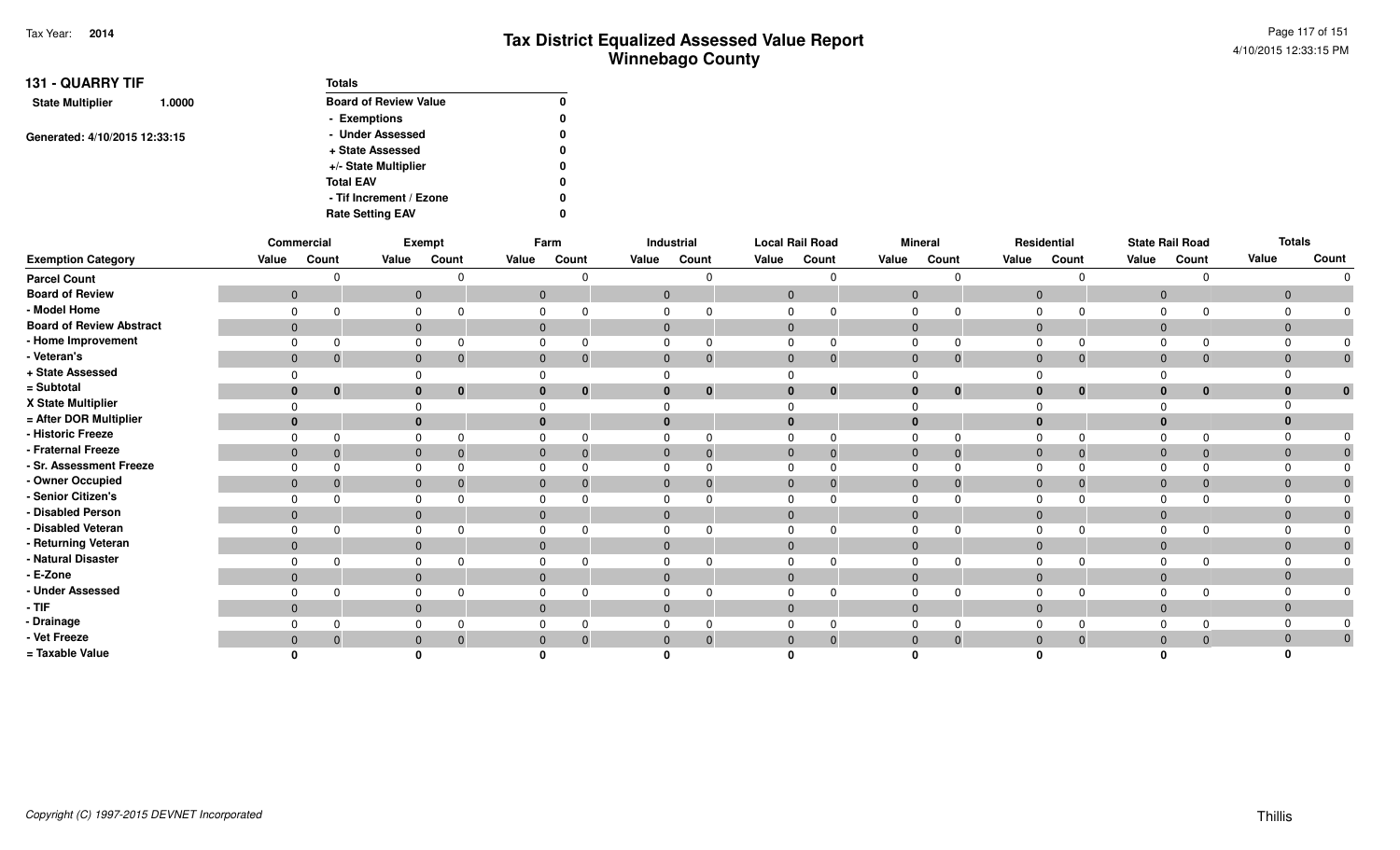| 132 - NORTH 2ND TIF LOVES PARK<br>1.0000 | <b>Totals</b>                |            |
|------------------------------------------|------------------------------|------------|
| <b>State Multiplier</b>                  | <b>Board of Review Value</b> | 11,009,742 |
|                                          | - Exemptions                 | 169,679    |
| Generated: 4/10/2015 12:33:15            | - Under Assessed             | 61         |
|                                          | + State Assessed             | 0          |
|                                          | +/- State Multiplier         | 0          |
|                                          | <b>Total EAV</b>             | 10,840,002 |
|                                          | - Tif Increment / Ezone      | 618,889    |
|                                          | <b>Rate Setting EAV</b>      | 10,221,113 |

|                                 | Commercial   |             |              | Exempt                   |             | Farm           |              | Industrial   | <b>Local Rail Road</b> |              |              | <b>Mineral</b> |                | Residential |             | <b>State Rail Road</b> | <b>Totals</b>  |       |
|---------------------------------|--------------|-------------|--------------|--------------------------|-------------|----------------|--------------|--------------|------------------------|--------------|--------------|----------------|----------------|-------------|-------------|------------------------|----------------|-------|
| <b>Exemption Category</b>       | Value        | Count       | Value        | Count                    | Value       | Count          | Value        | Count        | Value                  | Count        | Value        | Count          | Value          | Count       | Value       | Count                  | Value          | Count |
| <b>Parcel Count</b>             |              | 186         |              | 27                       |             |                |              | 30           |                        |              |              |                |                | 31          |             |                        |                | 274   |
| <b>Board of Review</b>          | 8,328,045    |             |              | $\overline{0}$           |             | $\overline{0}$ | 2,110,777    |              | $\mathbf{0}$           |              | $\mathbf{0}$ |                | 570,920        |             | $\mathbf 0$ |                        | 11,009,742     |       |
| - Model Home                    |              |             | $\Omega$     |                          |             |                |              |              |                        |              |              |                |                |             |             |                        | $\Omega$       |       |
| <b>Board of Review Abstract</b> | 8,328,045    |             | $\Omega$     |                          | $\Omega$    |                | 2,110,777    |              | $\Omega$               |              | $\Omega$     |                | 570,920        |             | $\Omega$    |                        | 11,009,742     |       |
| - Home Improvement              |              |             | $\Omega$     |                          |             |                |              | <sup>0</sup> |                        |              |              |                |                |             |             |                        |                |       |
| - Veteran's                     | $\mathbf{0}$ |             | $\mathbf{0}$ |                          |             |                | $\Omega$     | $\Omega$     | $\mathbf{0}$           |              | $\Omega$     | $\Omega$       | $\mathbf 0$    | $\Omega$    | $\Omega$    |                        | $\Omega$       |       |
| + State Assessed                |              |             |              |                          |             |                |              |              |                        |              |              |                | $\Omega$       |             |             |                        |                |       |
| = Subtotal                      | 8,328,045    | $\mathbf 0$ |              | $\bf{0}$<br>$\mathbf{0}$ |             | $\mathbf{0}$   | 2,110,777    | $\mathbf 0$  | $\bf{0}$               | $\mathbf{0}$ | $\bf{0}$     | $\bf{0}$       | 570,920        | $\bf{0}$    |             | $\mathbf{0}$           | 11,009,742     |       |
| X State Multiplier              |              |             |              |                          |             |                |              |              |                        |              |              |                |                |             |             |                        |                |       |
| = After DOR Multiplier          | 8,328,045    |             |              | $\mathbf{0}$             |             |                | 2,110,777    |              | $\mathbf{0}$           |              | $\mathbf{0}$ |                | 570,920        |             | $\Omega$    |                        | 11,009,742     |       |
| - Historic Freeze               |              |             | $\Omega$     |                          |             |                |              | 0            |                        |              |              |                |                |             |             |                        | $\Omega$       |       |
| - Fraternal Freeze              | $\mathbf{0}$ |             | $\mathbf{0}$ |                          |             |                | $\mathbf{0}$ | $\Omega$     | $\Omega$               | -0           | $\Omega$     | $\overline{0}$ | $\overline{0}$ | $\Omega$    | $\Omega$    | 0                      | $\mathbf{0}$   |       |
| - Sr. Assessment Freeze         |              |             | $\Omega$     |                          |             |                |              |              |                        |              |              | $\Omega$       | 21,080         |             |             | 0                      | 21,080         |       |
| - Owner Occupied                | 6,000        |             |              | $\overline{0}$           |             |                | $\Omega$     | $\Omega$     | $\Omega$               |              | $\Omega$     |                | 97,599         | 17          |             |                        | 103,599        | 18    |
| - Senior Citizen's              |              |             |              |                          |             |                |              |              |                        |              |              |                | 40,000         |             |             |                        | 40,000         |       |
| - Disabled Person               | $\mathbf{0}$ |             | $\mathbf{0}$ |                          |             |                | $\Omega$     |              |                        |              | $\Omega$     |                | $\Omega$       |             |             |                        | $\overline{0}$ |       |
| - Disabled Veteran              |              |             | $\Omega$     |                          |             |                |              |              |                        |              | 0            |                | 5,000          |             |             |                        | 5,000          |       |
| - Returning Veteran             | $\mathbf{0}$ |             |              | $\mathbf{0}$             | $\mathbf 0$ |                | $\mathbf{0}$ |              | $\Omega$               |              | $\Omega$     |                | $\overline{0}$ |             | $\Omega$    |                        | $\mathbf 0$    |       |
| - Natural Disaster              |              |             | $\Omega$     |                          |             |                |              |              |                        |              |              |                | $\Omega$       |             |             |                        | $\Omega$       |       |
| - E-Zone                        | $\Omega$     |             | $\Omega$     |                          |             |                | $\Omega$     |              | $\Omega$               |              | $\Omega$     |                | $\Omega$       |             |             |                        | $\Omega$       |       |
| <b>Under Assessed</b>           | 61           | 2           | $\Omega$     |                          |             |                |              |              |                        |              |              |                |                |             |             |                        | 61             |       |
| $-$ TIF                         | 201,724      |             | $\Omega$     |                          | $\Omega$    |                | 374,391      |              | $\Omega$               |              | $\Omega$     |                | 42,774         |             | $\Omega$    |                        | 618,889        |       |
| - Drainage                      |              |             |              |                          |             |                |              |              |                        |              |              |                |                |             |             |                        |                |       |
| - Vet Freeze                    | $\Omega$     |             | $\mathbf{0}$ |                          | $\Omega$    |                | $\Omega$     | $\Omega$     | $\Omega$               |              | $\Omega$     | $\Omega$       | $\Omega$       | $\Omega$    | $\Omega$    |                        | $\Omega$       |       |
| = Taxable Value                 | 8,120,260    |             |              |                          |             |                | 1,736,386    |              |                        |              |              |                | 364,467        |             |             |                        | 10,221,113     |       |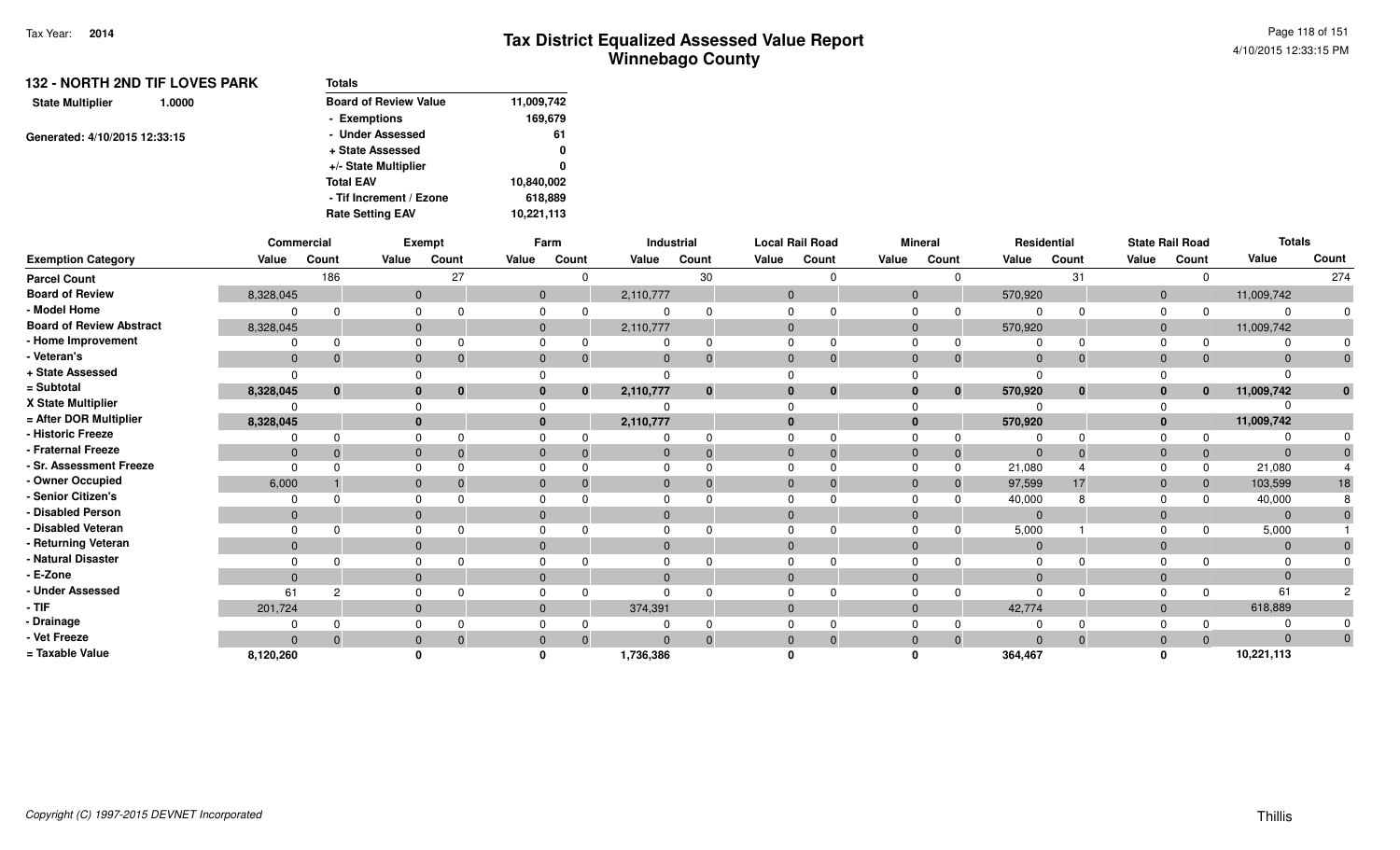| 133 - GLOBAL TRADE TIF #2         | <b>Totals</b>                |           |
|-----------------------------------|------------------------------|-----------|
| <b>State Multiplier</b><br>1.0000 | <b>Board of Review Value</b> | 8,269,496 |
|                                   | - Exemptions                 | 6,000     |
| Generated: 4/10/2015 12:33:15     | - Under Assessed             | 22        |
|                                   | + State Assessed             | 0         |
|                                   | +/- State Multiplier         | 0         |
|                                   | <b>Total EAV</b>             | 8,263,474 |
|                                   | - Tif Increment / Ezone      | 1,642,824 |
|                                   | <b>Rate Setting EAV</b>      | 6,620,650 |

|                                 |              | Commercial  |                | <b>Exempt</b> |             | Farm         |              | Industrial   |              | <b>Local Rail Road</b> |              | <b>Mineral</b> |                | Residential |              | <b>State Rail Road</b> | <b>Totals</b> |       |
|---------------------------------|--------------|-------------|----------------|---------------|-------------|--------------|--------------|--------------|--------------|------------------------|--------------|----------------|----------------|-------------|--------------|------------------------|---------------|-------|
| <b>Exemption Category</b>       | Value        | Count       | Value          | Count         | Value       | Count        | Value        | Count        | Value        | Count                  | Value        | Count          | Value          | Count       | Value        | Count                  | Value         | Count |
| <b>Parcel Count</b>             |              |             |                | ∘             |             |              |              | 21           |              |                        |              |                |                |             |              |                        |               |       |
| <b>Board of Review</b>          | 1,693,321    |             | $\overline{0}$ |               | 53,500      |              | 6,439,621    |              | $\Omega$     |                        | $\mathbf{0}$ |                | 83,054         |             | $\mathbf{0}$ |                        | 8,269,496     |       |
| - Model Home                    |              |             | $\Omega$       |               |             |              |              |              |              |                        |              |                |                |             |              |                        | $\Omega$      |       |
| <b>Board of Review Abstract</b> | 1,693,321    |             | $\mathbf{0}$   |               | 53,500      |              | 6,439,621    |              | $\Omega$     |                        | $\mathbf{0}$ |                | 83,054         |             | $\mathbf 0$  |                        | 8,269,496     |       |
| - Home Improvement              |              |             | $\Omega$       |               |             |              |              | 0            |              |                        |              |                |                |             |              |                        | $\Omega$      |       |
| - Veteran's                     | $\mathbf 0$  |             | $\mathbf{0}$   |               | $\mathbf 0$ |              | $\Omega$     | $\mathbf{0}$ | $\mathbf{0}$ | $\Omega$               | $\Omega$     | 0              | $\Omega$       | $\Omega$    | $\Omega$     |                        | $\Omega$      |       |
| + State Assessed                |              |             |                |               |             |              |              |              |              |                        |              |                |                |             |              |                        |               |       |
| = Subtotal                      | 1,693,321    | $\mathbf 0$ | $\bf{0}$       | $\mathbf{0}$  | 53,500      | $\mathbf{0}$ | 6,439,621    | $\mathbf 0$  | $\bf{0}$     | $\mathbf{0}$           | $\bf{0}$     | $\mathbf{0}$   | 83,054         | $\bf{0}$    |              | $\mathbf{0}$           | 8,269,496     |       |
| X State Multiplier              |              |             |                |               |             |              |              |              |              |                        |              |                |                |             |              |                        |               |       |
| = After DOR Multiplier          | 1,693,321    |             | $\mathbf{0}$   |               | 53,500      |              | 6,439,621    |              | $\mathbf{0}$ |                        | $\bf{0}$     |                | 83,054         |             |              |                        | 8,269,496     |       |
| - Historic Freeze               |              |             | $\Omega$       |               |             |              |              |              |              |                        |              |                |                |             |              |                        |               |       |
| - Fraternal Freeze              | $\mathbf{0}$ |             | $\mathbf{0}$   |               | 0           |              | 0            | $\mathbf{0}$ | $\Omega$     | 0                      | $\Omega$     | 0              | $\overline{0}$ | $\Omega$    | $\Omega$     |                        | $\mathbf{0}$  |       |
| - Sr. Assessment Freeze         |              |             | $\Omega$       |               |             |              |              |              |              |                        |              |                | $\Omega$       |             |              |                        | $\Omega$      |       |
| - Owner Occupied                | $\mathbf{0}$ |             | $\Omega$       |               |             |              | $\Omega$     | $\Omega$     | $\Omega$     |                        | $\Omega$     |                | 6,000          |             |              |                        | 6,000         |       |
| - Senior Citizen's              |              |             |                |               |             |              |              |              |              |                        |              |                |                |             |              |                        |               |       |
| - Disabled Person               | $\Omega$     |             | $\mathbf{0}$   |               |             |              | $\Omega$     |              | $\Omega$     |                        | $\Omega$     |                | $\Omega$       |             |              |                        | $\Omega$      |       |
| - Disabled Veteran              |              |             | $\Omega$       |               |             |              |              |              |              |                        |              |                | $\Omega$       |             |              |                        | $\Omega$      |       |
| - Returning Veteran             | $\mathbf{0}$ |             | $\mathbf{0}$   |               | $\Omega$    |              | $\mathbf{0}$ |              | $\Omega$     |                        | $\Omega$     |                | $\Omega$       |             | $\Omega$     |                        | $\Omega$      |       |
| - Natural Disaster              |              |             |                |               |             |              |              |              |              |                        |              |                | $\Omega$       |             |              |                        | $\Omega$      |       |
| - E-Zone                        | $\Omega$     |             | $\Omega$       |               |             |              | $\Omega$     |              | $\Omega$     |                        | $\Omega$     |                | $\Omega$       |             |              |                        | $\Omega$      |       |
| - Under Assessed                |              |             | $\Omega$       |               | 22          |              | U            | ∩            |              |                        |              |                | $\Omega$       |             |              |                        | 22            |       |
| $-$ TIF                         | 1,378,007    |             | $\mathbf{0}$   |               | 23,211      |              | 226,489      |              | $\Omega$     |                        | $\Omega$     |                | 15,117         |             | $\Omega$     |                        | 1,642,824     |       |
| - Drainage                      |              |             |                |               |             |              |              |              |              |                        |              |                |                |             |              |                        |               |       |
| - Vet Freeze                    | $\Omega$     |             | $\Omega$       |               |             |              | $\Omega$     | $\Omega$     |              |                        |              |                | $\Omega$       | $\Omega$    |              |                        | $\Omega$      |       |
| = Taxable Value                 | 315,314      |             |                |               | 30,267      |              | 6,213,132    |              |              |                        |              |                | 61,937         |             |              |                        | 6,620,650     |       |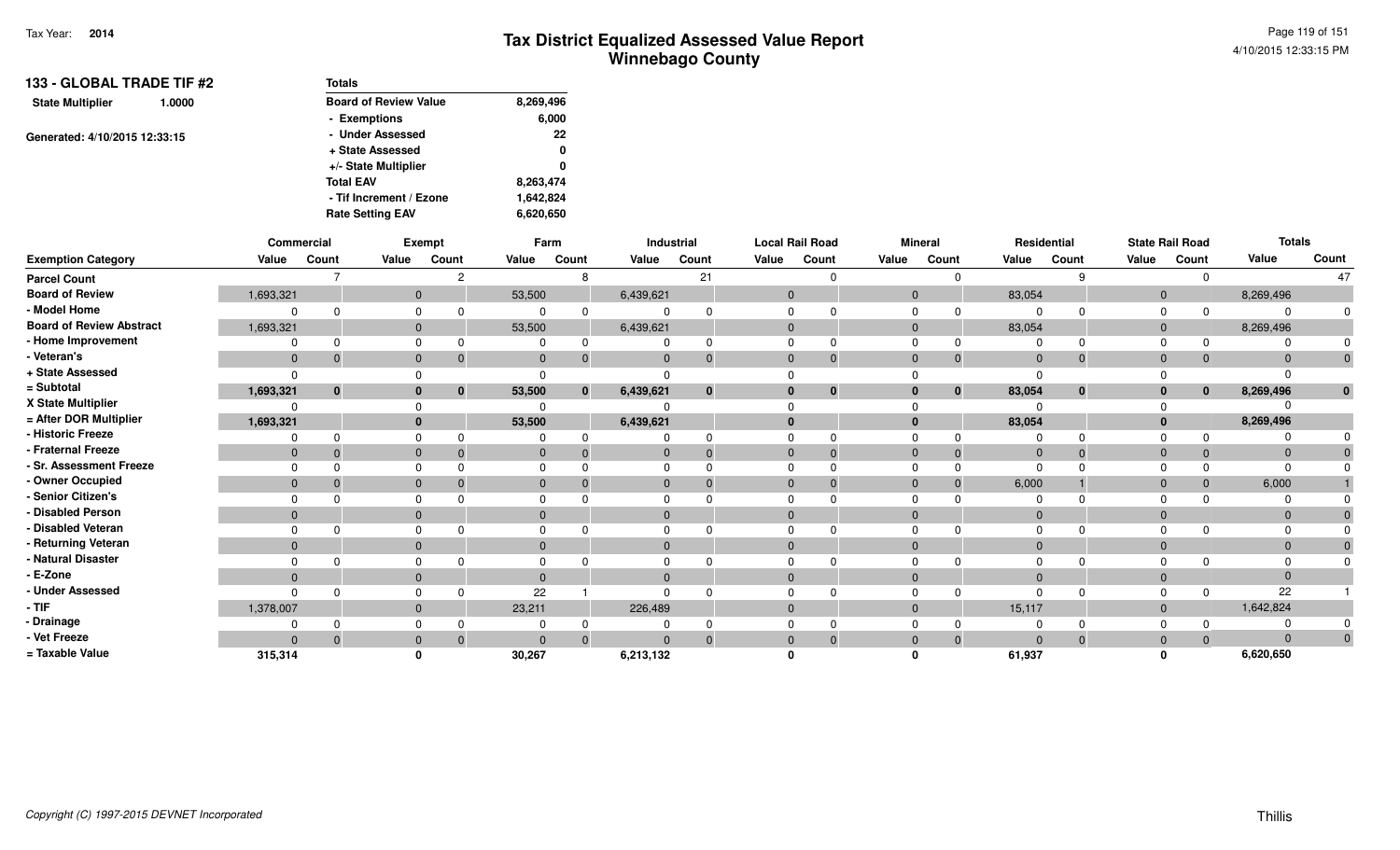| <b>134 - ASSISTED LIVING/ RIVER HOUSI</b> | <b>Totals</b>                |        |
|-------------------------------------------|------------------------------|--------|
| <b>State Multiplier</b><br>1.0000         | <b>Board of Review Value</b> | 66,399 |
|                                           | - Exemptions                 | 0      |
| Generated: 4/10/2015 12:33:15             | - Under Assessed             | 0      |
|                                           | + State Assessed             | 0      |
|                                           | +/- State Multiplier         | 0      |
|                                           | <b>Total EAV</b>             | 66,399 |
|                                           | - Tif Increment / Ezone      | 0      |
|                                           | <b>Rate Setting EAV</b>      | 66.399 |

|                                 |                | Commercial  |       | Exempt                       |              | Farm     |              | Industrial |                | <b>Local Rail Road</b> |                | <b>Mineral</b> |                | Residential  |                | <b>State Rail Road</b> | <b>Totals</b>  |                |
|---------------------------------|----------------|-------------|-------|------------------------------|--------------|----------|--------------|------------|----------------|------------------------|----------------|----------------|----------------|--------------|----------------|------------------------|----------------|----------------|
| <b>Exemption Category</b>       | Value          | Count       | Value | Count                        | Value        | Count    | Value        | Count      | Value          | Count                  | Value          | Count          | Value          | Count        | Value          | Count                  | Value          | Count          |
| <b>Parcel Count</b>             |                |             |       |                              |              |          |              |            |                |                        |                | $\Omega$       |                | $\Omega$     |                | $\Omega$               |                | $\overline{7}$ |
| <b>Board of Review</b>          | 66,399         |             |       | $\mathbf{0}$                 | $\mathbf 0$  |          | $\mathbf{0}$ |            | $\mathbf{0}$   |                        | $\overline{0}$ |                | $\mathbf 0$    |              | $\overline{0}$ |                        | 66,399         |                |
| - Model Home                    | 0              |             |       | 0                            | 0            |          |              |            | $\Omega$       |                        | $\mathbf 0$    |                | $\Omega$       | $\Omega$     | $\Omega$       | $\Omega$               |                |                |
| <b>Board of Review Abstract</b> | 66,399         |             |       | $\mathbf{0}$                 | $\mathbf{0}$ |          | $\mathbf{0}$ |            | $\mathbf{0}$   |                        | $\mathbf{0}$   |                | $\overline{0}$ |              | $\overline{0}$ |                        | 66,399         |                |
| - Home Improvement              | $\Omega$       |             |       | $\mathbf 0$                  |              |          | 0            |            |                |                        | 0              |                | $\Omega$       | $\Omega$     |                | $\Omega$               |                |                |
| - Veteran's                     | $\mathbf 0$    | - 0         |       | $\mathbf 0$<br>-0            | $\mathbf{0}$ | -0       | $\mathbf 0$  |            | $\mathbf{0}$   | $\mathbf{0}$           | $\mathbf{0}$   | $\mathbf{0}$   | $\mathbf 0$    | $\mathbf{0}$ | $\mathbf 0$    | 0                      | $\Omega$       | $\mathbf 0$    |
| + State Assessed                | $\Omega$       |             |       | $\Omega$                     |              |          |              |            |                |                        | $\Omega$       |                | $\Omega$       |              |                |                        |                |                |
| = Subtotal                      | 66,399         | $\mathbf 0$ |       | $\mathbf{0}$<br>$\mathbf{0}$ | $\bf{0}$     | $\bf{0}$ | $\bf{0}$     |            | $\bf{0}$       | $\bf{0}$               | $\bf{0}$       | $\mathbf{0}$   | $\mathbf{0}$   | $\mathbf{0}$ | $\mathbf{0}$   | $\bf{0}$               | 66,399         | $\mathbf{0}$   |
| X State Multiplier              | $\Omega$       |             |       |                              |              |          |              |            |                |                        |                |                | $\Omega$       |              |                |                        |                |                |
| = After DOR Multiplier          | 66,399         |             |       | $\mathbf{0}$                 |              |          | $\bf{0}$     |            | $\bf{0}$       |                        | $\bf{0}$       |                | $\mathbf{0}$   |              | $\mathbf{0}$   |                        | 66,399         |                |
| - Historic Freeze               | $\Omega$       | $\Omega$    | 0     |                              | 0            |          | $\Omega$     |            | $\Omega$       |                        | $\Omega$       | $\Omega$       | $\Omega$       | $\Omega$     | $\Omega$       | $\Omega$               |                |                |
| - Fraternal Freeze              | $\overline{0}$ | -0          |       | $\mathbf{0}$<br>-0           | $\mathbf{0}$ |          | $\mathbf{0}$ |            | $\overline{0}$ | $\Omega$               | $\overline{0}$ | $\Omega$       | $\overline{0}$ | $\Omega$     | $\mathbf 0$    | $\Omega$               | $\Omega$       |                |
| - Sr. Assessment Freeze         | $\Omega$       |             |       | $\Omega$                     | 0            |          |              |            | $\Omega$       |                        | $\Omega$       |                | $\Omega$       | $\Omega$     |                |                        |                |                |
| - Owner Occupied                | $\mathbf 0$    | 0           |       | $\mathbf{0}$                 | $\mathbf{0}$ |          | $\mathbf{0}$ |            | $\mathbf{0}$   |                        | $\mathbf 0$    | 0              | $\mathbf 0$    | $\Omega$     | $\mathbf{0}$   | $\Omega$               |                |                |
| - Senior Citizen's              | $\Omega$       |             |       | $\mathbf 0$                  | 0            |          | $\mathbf 0$  |            | $\Omega$       |                        | $\Omega$       |                | $\Omega$       | $\Omega$     | $\Omega$       |                        |                |                |
| - Disabled Person               | $\mathbf{0}$   |             |       | $\mathbf{0}$                 | $\mathbf{0}$ |          | $\mathbf 0$  |            | $\mathbf{0}$   |                        | $\mathbf 0$    |                | $\mathbf{0}$   |              | $\overline{0}$ |                        | $\overline{0}$ |                |
| - Disabled Veteran              | 0              |             | 0     |                              | 0            |          | 0            |            | $\Omega$       |                        | $\mathbf 0$    |                | $\Omega$       | $\Omega$     | $\Omega$       |                        |                |                |
| - Returning Veteran             | $\mathbf{0}$   |             |       | $\mathbf{0}$                 | $\mathbf{0}$ |          | $\mathbf 0$  |            | $\mathbf 0$    |                        | $\mathbf 0$    |                | $\overline{0}$ |              | $\overline{0}$ |                        | $\Omega$       |                |
| - Natural Disaster              | $\Omega$       |             |       | 0                            | 0            |          | 0            |            | $\Omega$       |                        | $\mathbf 0$    |                | $\mathbf 0$    | $\Omega$     | $\mathbf 0$    |                        |                |                |
| - E-Zone                        | $\mathbf{0}$   |             |       | $\mathbf{0}$                 | $\Omega$     |          | $\mathbf 0$  |            | $\mathbf{0}$   |                        | $\mathbf 0$    |                | $\mathbf{0}$   |              | $\Omega$       |                        |                |                |
| - Under Assessed                | $\Omega$       | $\Omega$    | 0     |                              | 0            |          | 0            |            | $\Omega$       | $\Omega$               | $\mathbf 0$    | $\Omega$       | $\mathbf 0$    | $\Omega$     | 0              | $\Omega$               |                | 0              |
| $-TIF$                          | $\mathbf{0}$   |             |       | $\mathbf{0}$                 | $\mathbf{0}$ |          | $\mathbf 0$  |            | $\mathbf 0$    |                        | $\mathbf{0}$   |                | $\mathbf 0$    |              | $\overline{0}$ |                        | $\Omega$       |                |
| - Drainage                      | $\Omega$       |             |       | 0                            | 0            |          | 0            |            |                |                        | $\mathbf 0$    |                | $\Omega$       | $\Omega$     | $\Omega$       |                        |                |                |
| - Vet Freeze                    | $\mathbf{0}$   | $\Omega$    |       | $\mathbf{0}$                 | $\mathbf{0}$ | $\Omega$ | $\mathbf{0}$ |            | $\mathbf{0}$   | $\Omega$               | $\mathbf 0$    | $\Omega$       | $\mathbf 0$    | $\mathbf 0$  | $\mathbf{0}$   | $\Omega$               | $\Omega$       | $\pmb{0}$      |
| = Taxable Value                 | 66,399         |             |       |                              |              |          |              |            |                |                        |                |                |                |              |                |                        | 66,399         |                |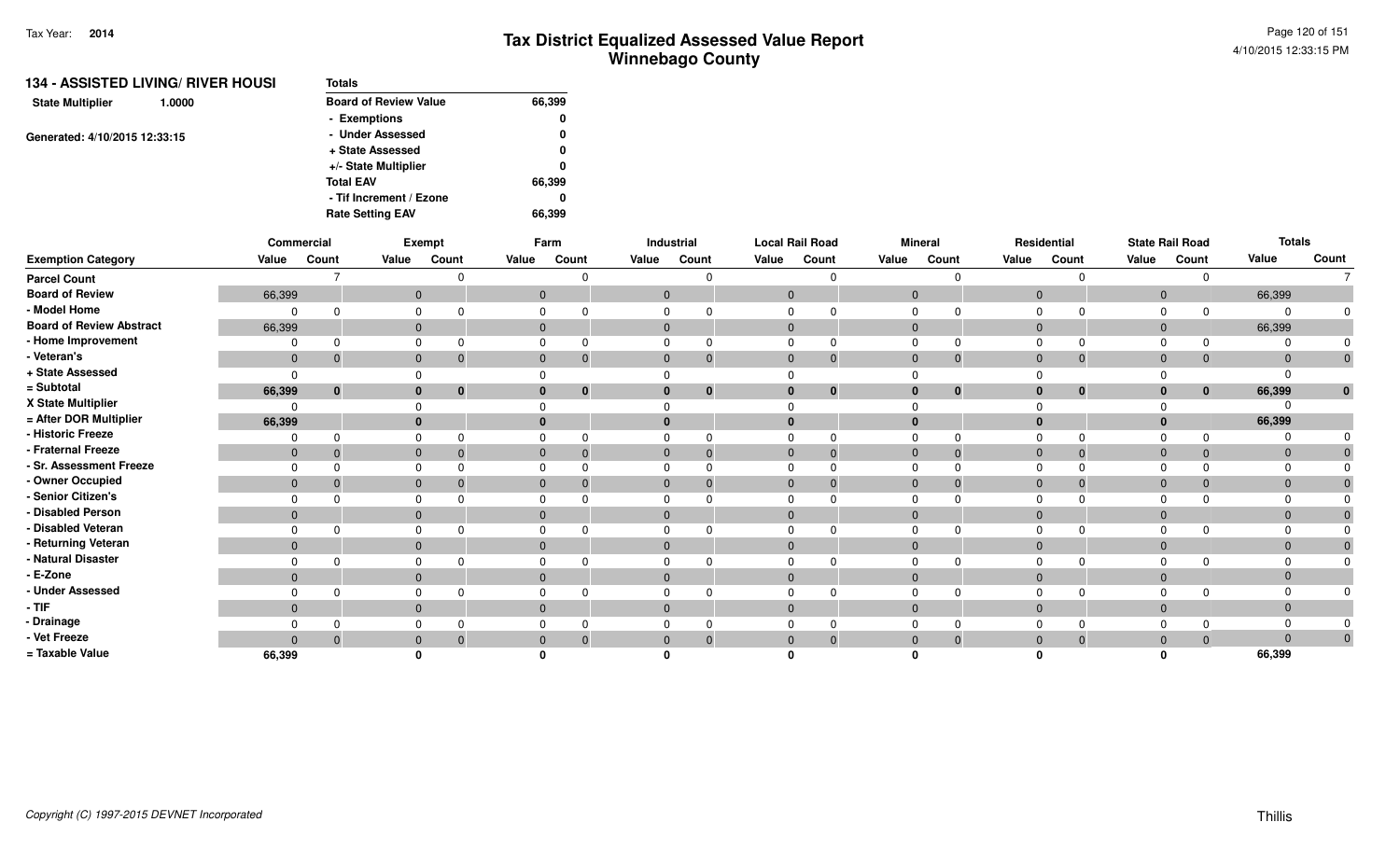| 135 - NORTH 2ND TIF MACHESNEY P/<br>1.0000 | <b>Totals</b>                |           |
|--------------------------------------------|------------------------------|-----------|
| <b>State Multiplier</b>                    | <b>Board of Review Value</b> | 9,156,324 |
|                                            | - Exemptions                 | 906,301   |
| Generated: 4/10/2015 12:33:15              | - Under Assessed             | 0         |
|                                            | + State Assessed             | 0         |
|                                            | +/- State Multiplier         | 0         |
|                                            | <b>Total EAV</b>             | 8,250,023 |
|                                            | - Tif Increment / Ezone      | 607,980   |
|                                            | <b>Rate Setting EAV</b>      | 7,642,043 |
|                                            |                              |           |

|                                 |              | Commercial   |              | Exempt                       |          | Farm              |              | Industrial |              | <b>Local Rail Road</b> |              | <b>Mineral</b> |                       | Residential                    |       | <b>State Rail Road</b>       | <b>Totals</b> |                |
|---------------------------------|--------------|--------------|--------------|------------------------------|----------|-------------------|--------------|------------|--------------|------------------------|--------------|----------------|-----------------------|--------------------------------|-------|------------------------------|---------------|----------------|
| <b>Exemption Category</b>       | Value        | Count        | Value        | Count                        | Value    | Count             | Value        | Count      | Value        | Count                  | Value        | Count          | Value                 | Count                          | Value | Count                        | Value         | Count          |
| <b>Parcel Count</b>             |              | 69           |              | 10                           |          |                   |              |            |              |                        |              |                | $\Omega$              | 195                            |       | 0                            |               | 277            |
| <b>Board of Review</b>          | 5,323,994    |              |              | $\mathbf 0$                  |          | $\mathbf{0}$      | 126,397      |            | $\mathbf 0$  |                        | $\mathbf{0}$ |                | 3,705,933             |                                |       | $\mathbf{0}$                 | 9,156,324     |                |
| - Model Home                    | $\Omega$     |              | 0            |                              |          | 0                 | 0            |            |              |                        | $\mathbf 0$  |                | 0                     | $\Omega$<br>$\Omega$           |       | 0<br>$\Omega$                |               | $\Omega$       |
| <b>Board of Review Abstract</b> | 5,323,994    |              |              | $\mathbf{0}$                 |          | $\mathbf{0}$      | 126,397      |            | $\mathbf{0}$ |                        | $\mathbf{0}$ |                | 3,705,933             |                                |       | $\overline{0}$               | 9,156,324     |                |
| - Home Improvement              | $\Omega$     |              | $\Omega$     |                              |          |                   |              |            |              |                        | $\Omega$     |                | $\Omega$              | 8,094<br>6                     |       | $\Omega$                     | 8,094         |                |
| - Veteran's                     | $\mathbf 0$  | - 0          |              | $\mathbf 0$                  |          | $\mathbf{0}$<br>0 | $\mathbf 0$  |            | $\Omega$     | $\Omega$               | $\mathbf 0$  |                | $\mathbf 0$           | $\overline{0}$<br>$\mathbf{0}$ |       | $\mathbf{0}$<br>$\Omega$     | $\Omega$      |                |
| + State Assessed                | $\Omega$     |              | $\Omega$     |                              |          |                   |              |            |              |                        |              |                |                       | $\Omega$                       |       |                              |               |                |
| = Subtotal                      | 5,323,994    | $\mathbf{0}$ |              | $\mathbf{0}$<br>$\mathbf{0}$ |          | $\mathbf{0}$      | 126,397      |            |              | $\bf{0}$               | $\bf{0}$     |                | 3,697,839<br>$\bf{0}$ | $6\phantom{1}6$                |       | $\bf{0}$<br>$\mathbf{0}$     | 9,148,230     | 6              |
| X State Multiplier              | 0            |              |              |                              |          |                   |              |            |              |                        |              |                |                       |                                |       |                              |               |                |
| = After DOR Multiplier          | 5,323,994    |              |              | $\mathbf{0}$                 |          | $\bf{0}$          | 126,397      |            | $\Omega$     |                        | $\mathbf{0}$ |                | 3,697,839             |                                |       | $\mathbf{0}$                 | 9,148,230     |                |
| - Historic Freeze               | $\Omega$     |              | $\Omega$     |                              |          | 0                 | $\Omega$     |            | $\Omega$     |                        | $\Omega$     |                |                       | $\Omega$<br>$\Omega$           |       | $\Omega$                     |               |                |
| - Fraternal Freeze              | $\mathbf 0$  | $\Omega$     |              | $\mathbf{0}$<br>- 0          |          | $\mathbf{0}$<br>0 | $\mathbf 0$  |            | $\mathbf 0$  | $\Omega$               | $\mathbf 0$  |                | $\mathbf{0}$          | $\overline{0}$<br>$\Omega$     |       | $\mathbf{0}$<br>$\mathbf{0}$ | $\Omega$      |                |
| - Sr. Assessment Freeze         | $\Omega$     |              | 0            |                              |          | 0                 | $\Omega$     |            | $\Omega$     |                        | $\Omega$     |                | 41,515<br>$\Omega$    | 9                              |       | $\Omega$<br>$\Omega$         | 41,515        |                |
| - Owner Occupied                | 6,000        |              | $\mathbf{0}$ |                              | $\Omega$ |                   | $\mathbf{0}$ |            | $\Omega$     |                        | $\mathbf 0$  |                | 721,692<br>$\Omega$   | 121                            |       | $\mathbf 0$<br>$\Omega$      | 727,692       | 122            |
| - Senior Citizen's              | $\Omega$     |              |              | 0                            |          | $\Omega$          | 0            |            |              |                        | $\Omega$     |                | 125,000<br>$\Omega$   | 25                             |       | $\Omega$<br>$\Omega$         | 125,000       | 25             |
| - Disabled Person               | $\mathbf{0}$ |              |              | $\mathbf 0$                  | $\Omega$ |                   | $\mathbf 0$  |            | $\Omega$     |                        | $\mathbf 0$  |                |                       | 4,000<br>$\overline{2}$        |       | $\mathbf 0$                  | 4,000         | $\overline{2}$ |
| - Disabled Veteran              | $\Omega$     |              | 0            |                              |          | 0                 | 0            |            | $\Omega$     |                        | $\Omega$     |                |                       | $\Omega$                       |       | $\Omega$                     |               |                |
| - Returning Veteran             | $\mathbf{0}$ |              |              | $\mathbf{0}$                 |          | $\mathbf{0}$      | $\mathbf{0}$ |            | $\mathbf{0}$ |                        | $\mathbf{0}$ |                |                       | $\overline{0}$                 |       | $\mathbf{0}$                 | $\Omega$      |                |
| - Natural Disaster              | $\Omega$     |              |              | 0                            |          |                   |              |            |              |                        | $\Omega$     |                |                       | $\Omega$                       |       | $\Omega$                     |               |                |
| - E-Zone                        | $\mathbf{0}$ |              |              | $\mathbf{0}$                 | $\Omega$ |                   | $\mathbf{0}$ |            | $\Omega$     |                        | $\mathbf{0}$ |                |                       | $\Omega$                       |       | $\mathbf 0$                  |               |                |
| - Under Assessed                | $\Omega$     |              | $\Omega$     |                              |          |                   |              |            |              |                        | $\Omega$     |                |                       | $\Omega$<br>$\Omega$           |       | $\Omega$                     |               |                |
| - TIF-                          | 476,033      |              |              | $\mathbf{0}$                 |          | $\mathbf{0}$      | $\mathbf{0}$ |            | $\mathbf{0}$ |                        | $\mathbf{0}$ |                | 131,947               |                                |       | $\mathbf{0}$                 | 607,980       |                |
| - Drainage                      | $\Omega$     |              |              | 0                            |          | 0                 |              |            |              |                        | $\Omega$     |                |                       | 0                              |       | $\Omega$                     |               |                |
| - Vet Freeze                    | $\Omega$     | $\Omega$     | $\mathbf{0}$ |                              |          | $\Omega$          |              |            |              | $\Omega$               | $\mathbf{0}$ |                | $\Omega$              | $\Omega$<br>$\Omega$           |       | $\mathbf 0$<br>$\Omega$      | $\Omega$      | $\mathbf{0}$   |
| = Taxable Value                 | 4.841.961    |              |              |                              |          |                   | 126,397      |            |              |                        | n            |                | 2,673,685             |                                |       |                              | 7,642,043     |                |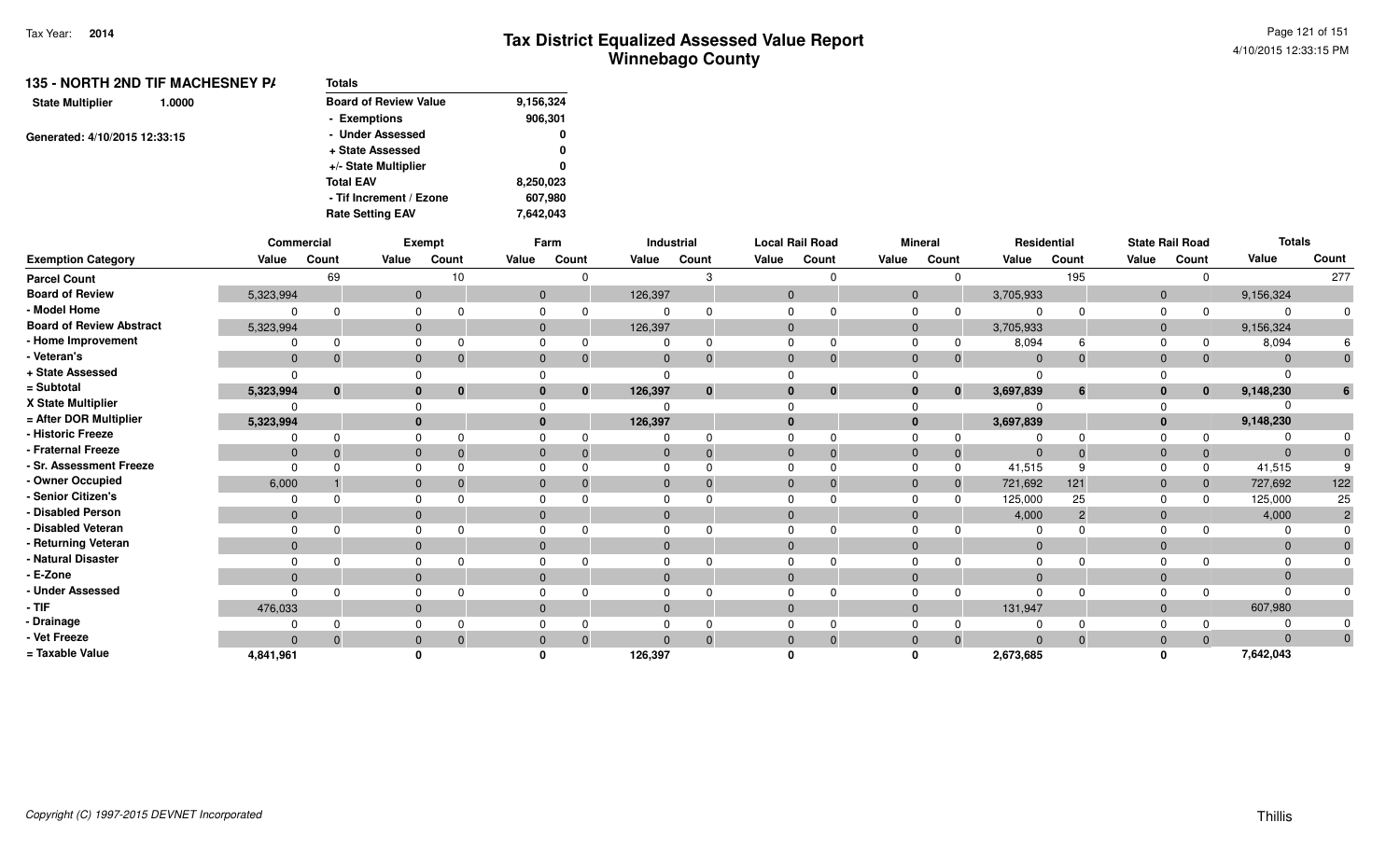| <b>136 - HARVEST HILLS SSA</b><br>1.0000 | <b>Totals</b>                |           |  |  |
|------------------------------------------|------------------------------|-----------|--|--|
| <b>State Multiplier</b>                  | <b>Board of Review Value</b> | 2,974,816 |  |  |
|                                          | - Exemptions                 | 156,862   |  |  |
| Generated: 4/10/2015 12:33:15            | - Under Assessed             | 109       |  |  |
|                                          | + State Assessed             | 0         |  |  |
|                                          | +/- State Multiplier         | 0         |  |  |
|                                          | <b>Total EAV</b>             | 2,817,845 |  |  |
|                                          | - Tif Increment / Ezone      | 0         |  |  |
|                                          | <b>Rate Setting EAV</b>      | 2,817,845 |  |  |

|                                 |              | Commercial |       | Exempt                   |          | Farm                         |                | Industrial              | <b>Local Rail Road</b> |             |       | <b>Mineral</b> |              | Residential |              | <b>State Rail Road</b> | <b>Totals</b> |              |
|---------------------------------|--------------|------------|-------|--------------------------|----------|------------------------------|----------------|-------------------------|------------------------|-------------|-------|----------------|--------------|-------------|--------------|------------------------|---------------|--------------|
| <b>Exemption Category</b>       | Value        | Count      | Value | Count                    | Value    | Count                        | Value          | Count                   | Value                  | Count       | Value | Count          | Value        | Count       | Value        | Count                  | Value         | Count        |
| <b>Parcel Count</b>             |              |            |       |                          |          |                              |                | ŋ                       |                        | n           |       |                |              | 27          |              | $\Omega$               |               | 27           |
| <b>Board of Review</b>          | $\mathbf{0}$ |            |       | $\mathbf{0}$             |          | $\mathbf{0}$                 | $\overline{0}$ |                         | $\Omega$               |             |       | $\mathbf{0}$   | 2,974,816    |             | $\mathbf{0}$ |                        | 2,974,816     |              |
| - Model Home                    |              |            |       | $\Omega$                 | $\Omega$ |                              | 0              |                         |                        |             |       |                |              |             |              |                        |               |              |
| <b>Board of Review Abstract</b> | $\mathbf{0}$ |            |       | $\mathbf{0}$             |          | $\mathbf 0$                  | $\mathbf 0$    |                         | $\mathbf{0}$           |             |       | $\mathbf{0}$   | 2,974,816    |             | $\mathbf{0}$ |                        | 2,974,816     |              |
| - Home Improvement              |              |            |       |                          |          |                              |                |                         |                        |             |       |                | 862          |             |              |                        | 862           |              |
| - Veteran's                     | $\mathbf 0$  |            |       | $\mathbf{0}$             |          | $\mathbf{0}$<br>$\mathbf 0$  | $\mathbf{0}$   | $\mathbf 0$             | $\mathbf{0}$           | $\mathbf 0$ |       | $\mathbf 0$    | $\mathbf{0}$ |             | $\mathbf 0$  |                        |               |              |
| + State Assessed                |              |            |       |                          |          |                              |                |                         |                        |             |       |                |              |             |              |                        |               |              |
| = Subtotal                      | $\mathbf{0}$ | $\bf{0}$   |       | $\mathbf{0}$<br>$\bf{0}$ |          | $\mathbf{0}$<br>$\mathbf{0}$ | $\bf{0}$       | $\overline{\mathbf{0}}$ | $\bf{0}$               | $\mathbf 0$ |       | $\bf{0}$<br>0  | 2,973,954    |             | 0            | $\mathbf{0}$           | 2,973,954     |              |
| X State Multiplier              |              |            |       |                          | $\Omega$ |                              |                |                         |                        |             |       |                |              |             |              |                        |               |              |
| = After DOR Multiplier          | $\Omega$     |            |       | $\mathbf{0}$             |          | $\mathbf{0}$                 | $\bf{0}$       |                         |                        |             |       |                | 2,973,954    |             |              |                        | 2,973,954     |              |
| <b>Historic Freeze</b>          |              |            |       | $\Omega$                 | $\Omega$ |                              | $\Omega$       |                         |                        |             |       |                |              |             |              |                        |               |              |
| Fraternal Freeze                | $\mathbf{0}$ |            |       | $\Omega$                 | $\Omega$ |                              | $\mathbf{0}$   |                         | $\Omega$               |             |       |                |              |             |              |                        |               |              |
| - Sr. Assessment Freeze         |              |            |       |                          |          |                              |                |                         |                        |             |       |                |              |             |              |                        |               |              |
| - Owner Occupied                | $\mathbf{0}$ |            |       | $\mathbf{0}$             | $\Omega$ |                              | $\mathbf{0}$   |                         | $\Omega$               |             |       |                | 144,000      | 24          |              |                        | 144,000       | 24           |
| Senior Citizen's                |              |            |       |                          | $\Omega$ |                              |                |                         |                        |             |       |                | 10,000       |             |              |                        | 10,000        |              |
| <b>Disabled Person</b>          | $\mathbf{0}$ |            |       | $\mathbf{0}$             |          | $\mathbf{0}$                 | $\mathbf{0}$   |                         | $\Omega$               |             |       | $\Omega$       | 2,000        |             | 0            |                        | 2,000         |              |
| Disabled Veteran                |              |            |       | $\Omega$                 | $\Omega$ |                              |                |                         |                        |             |       |                |              |             |              |                        |               |              |
| Returning Veteran               | $\mathbf{0}$ |            |       | $\mathbf{0}$             |          | $\mathbf{0}$                 | $\mathbf{0}$   |                         | $\Omega$               |             |       | $\Omega$       | $\Omega$     |             | $\Omega$     |                        |               |              |
| Natural Disaster                |              |            |       | $\Omega$                 | $\Omega$ |                              | $\Omega$       |                         |                        |             |       |                |              |             |              |                        |               |              |
| · E-Zone                        | $\Omega$     |            |       | $\mathbf{0}$             |          | $\Omega$                     | $\Omega$       |                         | $\Omega$               |             |       | $\Omega$       |              |             |              |                        |               |              |
| <b>Under Assessed</b>           |              |            |       | $\Omega$                 | $\Omega$ |                              | $\Omega$       |                         |                        |             |       |                | 109          |             |              |                        | 109           |              |
| - TIF                           | $\mathbf 0$  |            |       | $\mathbf{0}$             |          | $\mathbf{0}$                 | $\mathbf{0}$   |                         | $\Omega$               |             |       | $\Omega$       | $\Omega$     |             |              |                        |               |              |
| - Drainage                      |              |            |       |                          |          |                              |                |                         |                        |             |       |                |              |             |              |                        |               |              |
| - Vet Freeze                    | $\Omega$     |            |       | $\mathbf{0}$             | $\Omega$ | 0                            | $\Omega$       |                         |                        | 0           |       |                |              |             |              |                        |               | $\mathbf{0}$ |
| = Taxable Value                 |              |            |       |                          |          |                              |                |                         |                        |             |       |                | 2,817,845    |             |              |                        | 2,817,845     |              |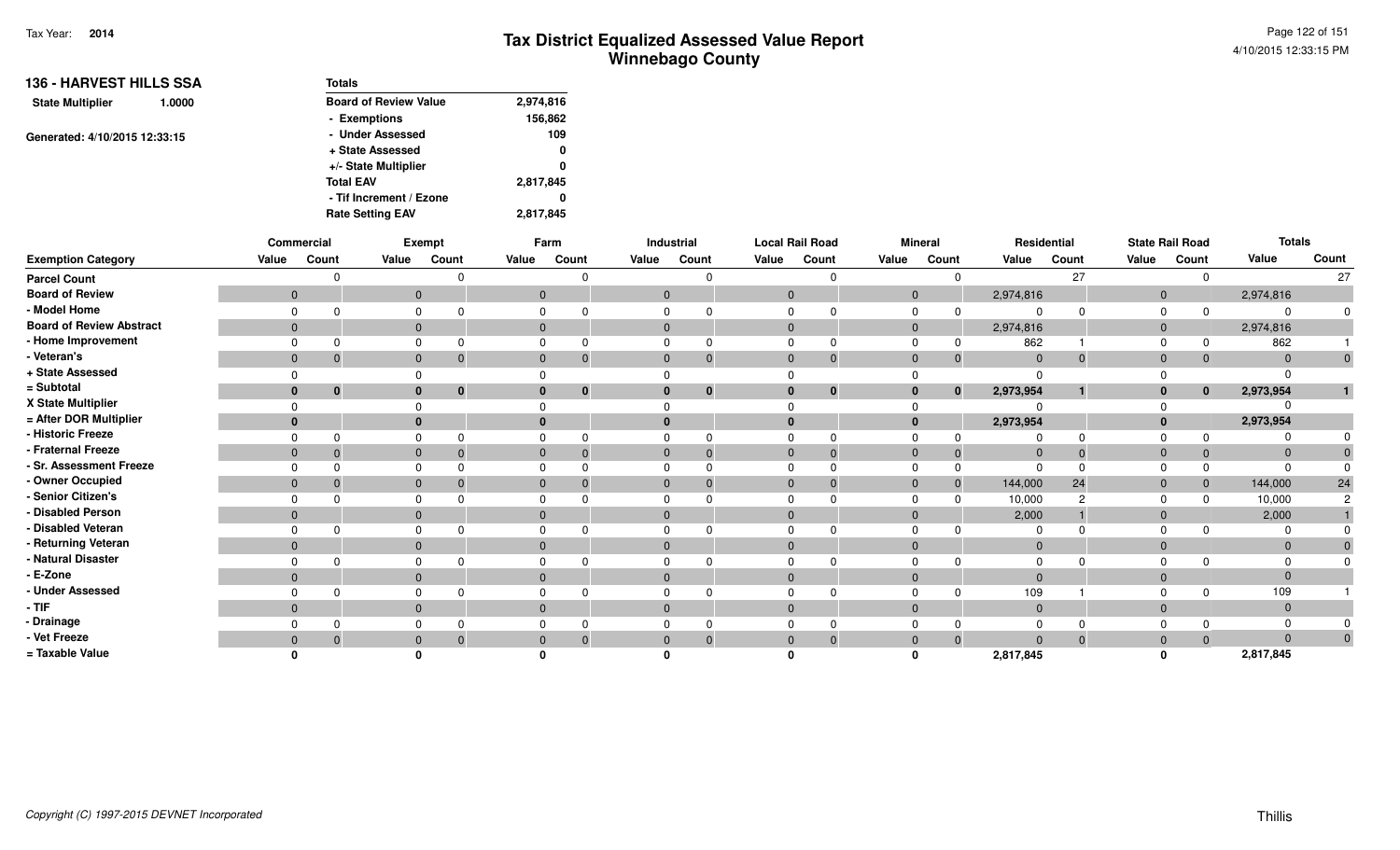| <b>137 - MAIN &amp; WHITMAN TIF</b><br><b>State Multiplier</b><br>1.0000<br>Generated: 4/10/2015 12:33:15 | <b>Totals</b>                |           |
|-----------------------------------------------------------------------------------------------------------|------------------------------|-----------|
|                                                                                                           | <b>Board of Review Value</b> | 1,039,451 |
|                                                                                                           | - Exemptions                 | 11,000    |
|                                                                                                           | - Under Assessed             | 0         |
|                                                                                                           | + State Assessed             | 0         |
|                                                                                                           | +/- State Multiplier         | 0         |
|                                                                                                           | <b>Total EAV</b>             | 1,028,451 |
|                                                                                                           | - Tif Increment / Ezone      | 129,796   |
|                                                                                                           | <b>Rate Setting EAV</b>      | 898,655   |

|                                 |                | Commercial   |              | Exempt   |              | Farm     |                | <b>Industrial</b> | <b>Local Rail Road</b> |              |              | <b>Mineral</b> |              | Residential |                | <b>State Rail Road</b> | <b>Totals</b>  |       |
|---------------------------------|----------------|--------------|--------------|----------|--------------|----------|----------------|-------------------|------------------------|--------------|--------------|----------------|--------------|-------------|----------------|------------------------|----------------|-------|
| <b>Exemption Category</b>       | Value          | Count        | Value        | Count    | Value        | Count    | Value          | Count             | Value                  | Count        | Value        | Count          | Value        | Count       | Value          | Count                  | Value          | Count |
| <b>Parcel Count</b>             |                |              |              |          |              | 0        |                |                   |                        | $\Omega$     |              | $\Omega$       |              |             |                | $\Omega$               |                |       |
| <b>Board of Review</b>          | 975,457        |              | $\mathbf{0}$ |          | $\mathbf{0}$ |          | $\overline{0}$ |                   | $\mathbf{0}$           |              | $\mathbf{0}$ |                | 63,994       |             | $\overline{0}$ |                        | 1,039,451      |       |
| - Model Home                    |                | $\Omega$     |              |          | $\Omega$     |          |                |                   |                        |              |              |                |              |             | $\Omega$       |                        |                |       |
| <b>Board of Review Abstract</b> | 975,457        |              | $\mathbf{0}$ |          | $\mathbf{0}$ |          | $\overline{0}$ |                   | $\mathbf{0}$           |              | $\mathbf{0}$ |                | 63,994       |             | $\overline{0}$ |                        | 1,039,451      |       |
| - Home Improvement              |                | $\Omega$     |              |          |              |          |                |                   |                        |              |              |                |              |             | $\Omega$       | $\Omega$               |                |       |
| - Veteran's                     | $\mathbf{0}$   | $\mathbf{0}$ | $\mathbf 0$  | 0        | $\mathbf{0}$ | 0        | $\overline{0}$ |                   | $\mathbf{0}$           | $\mathbf{0}$ | $\mathbf{0}$ | $\mathbf 0$    | $\mathbf{0}$ | $\Omega$    | $\Omega$       | $\mathbf 0$            | $\Omega$       |       |
| + State Assessed                | $\Omega$       |              |              |          | $\Omega$     |          |                |                   |                        |              |              |                | $\Omega$     |             |                |                        |                |       |
| = Subtotal                      | 975,457        | $\bf{0}$     | $\bf{0}$     | $\bf{0}$ | $\mathbf{0}$ | $\bf{0}$ |                | $\mathbf{0}$      | $\bf{0}$               | $\mathbf{0}$ |              | $\mathbf{0}$   | 63,994       | $\bf{0}$    | 0              | $\mathbf{0}$           | 1,039,451      | U     |
| X State Multiplier              |                |              |              |          | $\Omega$     |          |                |                   |                        |              |              |                |              |             |                |                        |                |       |
| = After DOR Multiplier          | 975,457        |              | $\bf{0}$     |          | $\mathbf{0}$ |          |                |                   | $\bf{0}$               |              | $\bf{0}$     |                | 63,994       |             |                |                        | 1,039,451      |       |
| - Historic Freeze               | $\Omega$       | $\Omega$     |              |          | $\Omega$     |          |                |                   | n                      | $\Omega$     |              |                |              |             | $\Omega$       |                        |                |       |
| - Fraternal Freeze              | $\overline{0}$ | $\Omega$     | $\mathbf{0}$ |          | $\Omega$     |          |                |                   | 0                      | $\Omega$     | $\Omega$     | $\mathbf 0$    | $\mathbf{0}$ |             | $\Omega$       | $\mathbf 0$            | $\overline{0}$ |       |
| - Sr. Assessment Freeze         |                |              |              |          | $\Omega$     |          |                |                   |                        |              |              |                | 0            |             |                | $\Omega$               |                |       |
| - Owner Occupied                | $\mathbf{0}$   | $\mathbf{0}$ | $\mathbf{0}$ |          | $\mathbf{0}$ |          |                |                   | $\mathbf 0$            | $\Omega$     | $\Omega$     | $\mathbf 0$    | 6,000        |             | $\Omega$       | $\mathbf{0}$           | 6,000          |       |
| - Senior Citizen's              |                |              |              |          | $\Omega$     |          |                |                   |                        |              |              |                | 5,000        |             |                | $\Omega$               | 5,000          |       |
| - Disabled Person               | $\mathbf{0}$   |              | $\mathbf{0}$ |          | $\mathbf{0}$ |          |                |                   | $\Omega$               |              |              |                | $\Omega$     |             | $\Omega$       |                        |                |       |
| - Disabled Veteran              |                | $\Omega$     | 0            |          | $\Omega$     |          |                |                   |                        |              |              |                |              |             | $\Omega$       |                        |                |       |
| - Returning Veteran             | $\mathbf{0}$   |              | $\mathbf{0}$ |          | $\mathbf{0}$ |          |                |                   | $\Omega$               |              | $\Omega$     |                | $\Omega$     |             | $\Omega$       |                        | $\Omega$       |       |
| - Natural Disaster              |                |              |              |          | $\Omega$     |          |                |                   |                        |              |              |                |              |             |                |                        |                |       |
| - E-Zone                        | $\mathbf{0}$   |              | $\mathbf{0}$ |          | $\mathbf{0}$ |          |                |                   | $\Omega$               |              | $\Omega$     |                | $\Omega$     |             | $\Omega$       |                        | $\Omega$       |       |
| - Under Assessed                | $\Omega$       | $\Omega$     |              |          | $\Omega$     | ∩        |                |                   |                        | <sup>n</sup> |              |                |              |             |                | $\Omega$               |                |       |
| - TIF                           | 129,796        |              | $\mathbf{0}$ |          | $\mathbf{0}$ |          | $\overline{0}$ |                   | $\mathbf{0}$           |              | $\Omega$     |                | $\mathbf 0$  |             | $\Omega$       |                        | 129,796        |       |
| - Drainage                      |                | $\Omega$     |              |          | $\Omega$     |          |                |                   |                        |              |              |                | $\Omega$     |             |                | $\Omega$               |                |       |
| - Vet Freeze                    | $\Omega$       | $\Omega$     | $\mathbf{0}$ |          | $\mathbf{0}$ | $\Omega$ |                |                   | $\overline{0}$         | $\Omega$     | $\Omega$     | $\Omega$       | $\Omega$     |             | $\Omega$       | $\mathbf{0}$           | $\Omega$       | 0     |
| = Taxable Value                 | 845,661        |              |              |          |              |          |                |                   |                        |              |              |                | 52,994       |             |                |                        | 898,655        |       |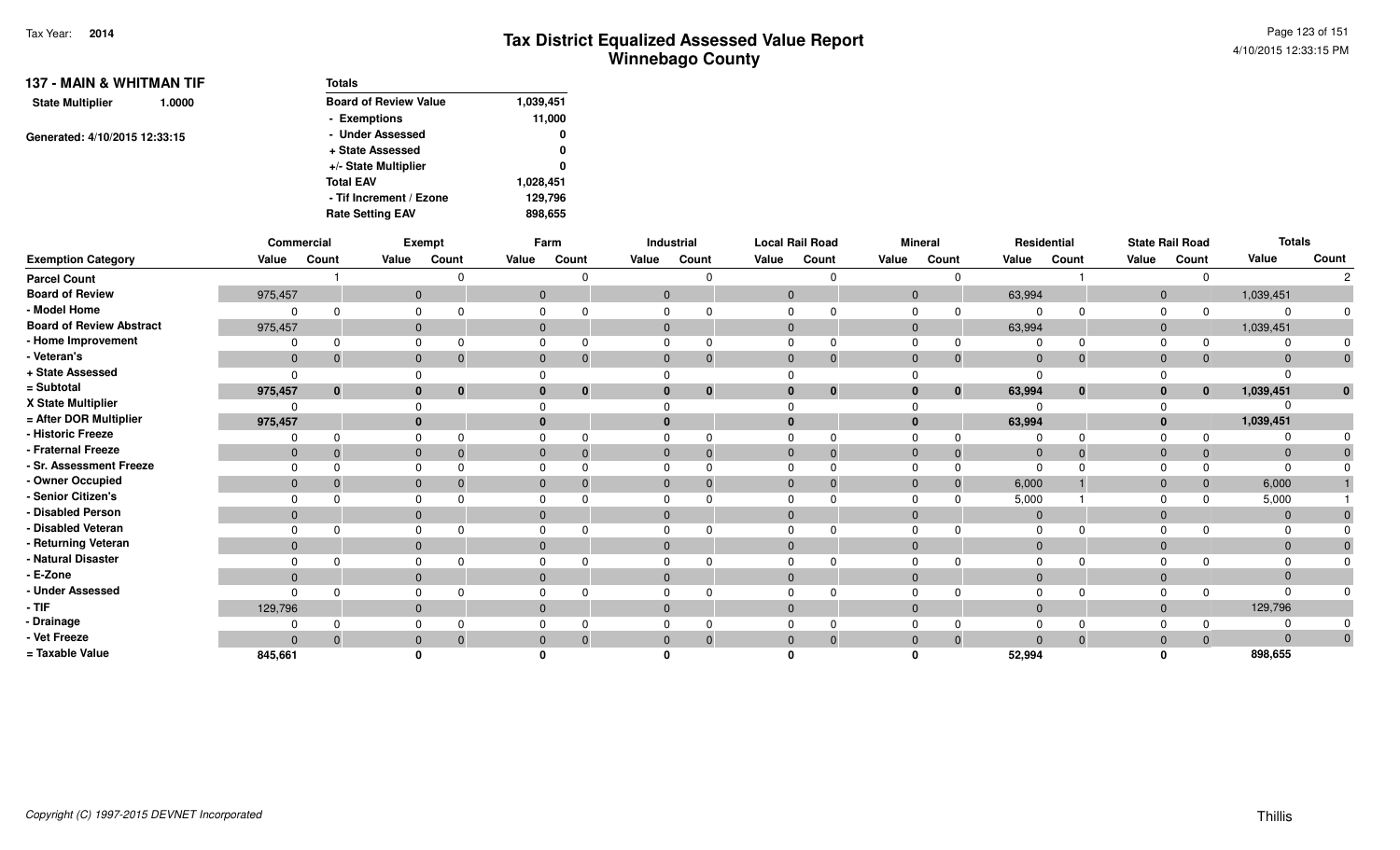|                         | <b>138 - MIDTOWN TIF</b><br>1.0000<br>Generated: 4/10/2015 12:33:15 | <b>Totals</b>                |           |
|-------------------------|---------------------------------------------------------------------|------------------------------|-----------|
| <b>State Multiplier</b> |                                                                     | <b>Board of Review Value</b> | 6,720,685 |
|                         |                                                                     | - Exemptions                 | 869,143   |
|                         |                                                                     | - Under Assessed             | 275       |
|                         |                                                                     | + State Assessed             | 0         |
|                         |                                                                     | +/- State Multiplier         | 0         |
|                         |                                                                     | <b>Total EAV</b>             | 5,851,267 |
|                         |                                                                     | - Tif Increment / Ezone      | 77,966    |
|                         |                                                                     | <b>Rate Setting EAV</b>      | 5,773,301 |

|                                 | Commercial   |          |              | Exempt                       |             | Farm           |              | Industrial     |              | <b>Local Rail Road</b> |                | <b>Mineral</b> |                | Residential   |                | <b>State Rail Road</b> | <b>Totals</b>  |       |
|---------------------------------|--------------|----------|--------------|------------------------------|-------------|----------------|--------------|----------------|--------------|------------------------|----------------|----------------|----------------|---------------|----------------|------------------------|----------------|-------|
| <b>Exemption Category</b>       | Value        | Count    | Value        | Count                        | Value       | Count          | Value        | Count          | Value        | Count                  | Value          | Count          | Value          | Count         | Value          | Count                  | Value          | Count |
| <b>Parcel Count</b>             |              | 115      |              | 85                           |             |                |              | 52             |              |                        |                |                |                | 366           |                |                        |                | 619   |
| <b>Board of Review</b>          | 2,093,190    |          |              | $\mathbf{0}$                 |             | $\overline{0}$ | 880,016      |                | 4,224        |                        | $\mathbf{0}$   |                | 3,743,255      |               | $\overline{0}$ |                        | 6,720,685      |       |
| - Model Home                    |              |          | $\Omega$     |                              |             |                |              | $\Omega$       |              |                        |                |                |                |               |                |                        | $\Omega$       |       |
| <b>Board of Review Abstract</b> | 2,093,190    |          | $\Omega$     |                              | $\Omega$    |                | 880,016      |                | 4,224        |                        | $\overline{0}$ |                | 3,743,255      |               | $\Omega$       |                        | 6,720,685      |       |
| - Home Improvement              |              |          |              |                              |             |                |              | 0              |              |                        |                |                | 6,516          |               |                |                        | 6,516          |       |
| - Veteran's                     | $\mathbf{0}$ |          | $\Omega$     |                              |             |                | $\Omega$     | $\mathbf{0}$   | $\mathbf{0}$ |                        | $\Omega$       |                | $\Omega$       | $\Omega$      | $\Omega$       |                        | $\Omega$       |       |
| + State Assessed                |              |          |              |                              |             |                |              |                |              |                        |                |                | $\Omega$       |               |                |                        |                |       |
| = Subtotal                      | 2,093,190    | $\bf{0}$ |              | $\mathbf{0}$<br>$\mathbf{0}$ |             | $\mathbf{0}$   | 880,016      | $\mathbf{0}$   | 4,224        | $\mathbf{0}$           | $\bf{0}$       | $\mathbf{0}$   | 3,736,739      | 3             |                | 0                      | 6,714,169      |       |
| X State Multiplier              |              |          |              |                              |             |                |              |                |              |                        |                |                |                |               |                |                        |                |       |
| = After DOR Multiplier          | 2,093,190    |          |              | $\mathbf{0}$                 |             |                | 880,016      |                | 4,224        |                        | $\mathbf{0}$   |                | 3,736,739      |               |                |                        | 6,714,169      |       |
| - Historic Freeze               |              |          | $\Omega$     |                              |             |                |              | 0              |              |                        |                |                |                |               |                |                        |                |       |
| - Fraternal Freeze              | 65,264       |          | $\Omega$     |                              |             |                | $\mathbf{0}$ | $\overline{0}$ | $\mathbf{0}$ | $\overline{0}$         | $\Omega$       | -0             | $\overline{0}$ | $\Omega$      | $\Omega$       | 0                      | 65,264         |       |
| - Sr. Assessment Freeze         |              |          | $\Omega$     |                              |             |                |              |                |              |                        |                |                | 2,799          |               |                |                        | 2,799          |       |
| - Owner Occupied                | 15,544       |          | $\Omega$     |                              |             |                | $\Omega$     | $\Omega$       | $\Omega$     |                        | $\Omega$       | 0              | 660,555        | 137           | $\Omega$       |                        | 676,099        | 140   |
| - Senior Citizen's              |              |          |              |                              |             |                |              |                |              |                        |                |                | 111,465        | 23            |                |                        | 111,465        | 23    |
| Disabled Person                 | $\mathbf{0}$ |          | $\Omega$     |                              |             |                | $\Omega$     |                |              |                        | $\Omega$       |                | 2,000          |               |                |                        | 2,000          |       |
| - Disabled Veteran              |              |          | $\Omega$     |                              |             |                |              |                |              |                        |                |                | 5,000          |               |                |                        | 5,000          |       |
| - Returning Veteran             | $\mathbf{0}$ |          |              | $\mathbf{0}$                 |             |                | $\mathbf{0}$ |                | $\Omega$     |                        | $\Omega$       |                | $\overline{0}$ |               | $\Omega$       |                        | $\overline{0}$ |       |
| - Natural Disaster              |              |          | $\Omega$     |                              |             |                |              |                |              |                        |                |                | $\Omega$       |               |                |                        | $\Omega$       |       |
| - E-Zone                        | $\Omega$     |          | $\mathbf{0}$ |                              |             |                | $\Omega$     |                | $\Omega$     |                        | $\Omega$       |                | $\Omega$       |               |                |                        | $\Omega$       |       |
| <b>Under Assessed</b>           |              |          | $\Omega$     |                              |             |                |              |                |              |                        |                |                | 275            | $\mathcal{P}$ |                |                        | 275            |       |
| $-$ TIF                         | 9,589        |          |              | $\mathbf{0}$                 | $\mathbf 0$ |                | $\mathbf{0}$ |                | $\Omega$     |                        | $\Omega$       |                | 68,377         |               | $\Omega$       |                        | 77,966         |       |
| - Drainage                      |              |          |              |                              |             |                |              | 0              |              |                        |                |                |                |               |                |                        |                |       |
| - Vet Freeze                    | $\Omega$     |          | $\mathbf{0}$ |                              |             |                | $\Omega$     | $\Omega$       | $\Omega$     |                        |                |                | $\cap$         | $\Omega$      |                |                        | $\Omega$       |       |
| = Taxable Value                 | 2,002,793    |          |              |                              |             |                | 880,016      |                | 4,224        |                        |                |                | 2,886,268      |               |                |                        | 5,773,301      |       |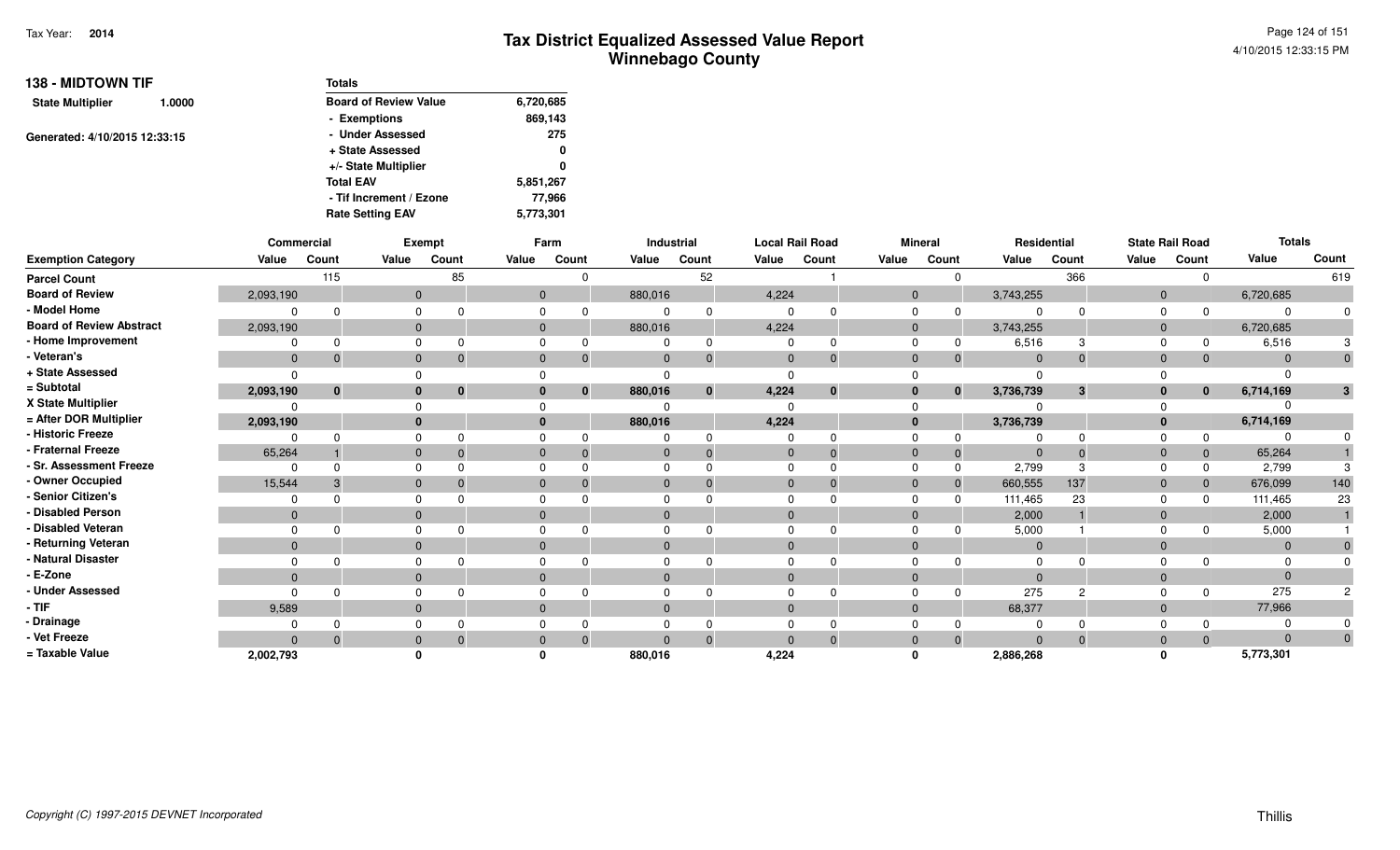| 139 - KISHWAUKEE & HARRISON TIF † | <b>Totals</b>                |         |
|-----------------------------------|------------------------------|---------|
| <b>State Multiplier</b><br>1.0000 | <b>Board of Review Value</b> | 386,620 |
|                                   | - Exemptions                 | 0       |
| Generated: 4/10/2015 12:33:15     | - Under Assessed             | 0       |
|                                   | + State Assessed             | 0       |
|                                   | +/- State Multiplier         | 0       |
|                                   | <b>Total EAV</b>             | 386,620 |
|                                   | - Tif Increment / Ezone      | 0       |
|                                   | <b>Rate Setting EAV</b>      | 386.620 |

|                                 |              | Commercial   |       | Exempt   |       | Farm                     |              | Industrial   |                | <b>Local Rail Road</b> |              | <b>Mineral</b> |                | Residential |                | <b>State Rail Road</b> | <b>Totals</b>  |       |
|---------------------------------|--------------|--------------|-------|----------|-------|--------------------------|--------------|--------------|----------------|------------------------|--------------|----------------|----------------|-------------|----------------|------------------------|----------------|-------|
| <b>Exemption Category</b>       | Value        | Count        | Value | Count    | Value | Count                    | Value        | Count        | Value          | Count                  | Value        | Count          | Value          | Count       | Value          | Count                  | Value          | Count |
| <b>Parcel Count</b>             |              |              |       |          |       | $\Omega$                 |              | C.           |                |                        |              | $\Omega$       |                |             |                |                        |                |       |
| <b>Board of Review</b>          | $\mathbf{0}$ |              |       | 0        |       | $\overline{0}$           | 386,620      |              | $\overline{0}$ |                        | $\mathbf{0}$ |                | $\overline{0}$ |             | $\overline{0}$ |                        | 386,620        |       |
| - Model Home                    |              |              |       |          |       | $\Omega$                 |              |              |                |                        |              |                |                |             |                |                        | $\Omega$       |       |
| <b>Board of Review Abstract</b> | $\mathbf{0}$ |              |       |          |       | $\overline{0}$           | 386,620      |              | $\mathbf{0}$   |                        | $\mathbf{0}$ |                | $\mathbf 0$    |             | $\Omega$       |                        | 386,620        |       |
| - Home Improvement              |              |              |       |          |       | 0                        |              | 0            |                |                        |              |                |                |             |                | $\Omega$               |                |       |
| - Veteran's                     | $\mathbf{0}$ |              |       |          |       | $\Omega$<br>$\Omega$     | $\Omega$     | $\mathbf 0$  | $\mathbf{0}$   | $\mathbf 0$            | $\mathbf{0}$ | $\mathbf 0$    | $\Omega$       |             | $\Omega$       | $\mathbf{0}$           | $\overline{0}$ |       |
| + State Assessed                |              |              |       |          |       |                          |              |              |                |                        |              |                |                |             |                |                        |                |       |
| = Subtotal                      | 0            | $\mathbf{0}$ |       | $\bf{0}$ |       | $\mathbf{0}$<br>0        | 386,620      | $\mathbf{0}$ | $\bf{0}$       | $\mathbf{0}$           | $\bf{0}$     | $\mathbf{0}$   | $\bf{0}$       | $\bf{0}$    |                | $\mathbf{0}$           | 386,620        |       |
| X State Multiplier              |              |              |       |          |       |                          |              |              |                |                        |              |                |                |             |                |                        |                |       |
| = After DOR Multiplier          | $\bf{0}$     |              |       |          |       | $\mathbf{0}$             | 386,620      |              | $\bf{0}$       |                        | $\bf{0}$     |                | $\bf{0}$       |             |                |                        | 386,620        |       |
| - Historic Freeze               |              |              |       |          |       |                          |              |              |                |                        |              |                |                |             |                |                        |                |       |
| Fraternal Freeze                | $\mathbf{0}$ |              |       |          |       | $\mathbf{0}$<br>$\Omega$ | 0            | $\mathbf{0}$ | $\mathbf{0}$   | -0                     | $\Omega$     | $\overline{0}$ | $\mathbf 0$    |             | 0              | $\mathbf{0}$           | $\overline{0}$ |       |
| - Sr. Assessment Freeze         |              |              |       |          |       |                          |              |              | $\Omega$       |                        |              |                |                |             |                | $\Omega$               | $\Omega$       |       |
| - Owner Occupied                | $\mathbf{0}$ |              |       |          |       | $\Omega$<br>$\Omega$     |              | 0            | $\Omega$       |                        | $\Omega$     | $\overline{0}$ | $\Omega$       |             |                | $\Omega$               | $\Omega$       |       |
| - Senior Citizen's              |              |              |       |          |       |                          |              |              |                |                        |              |                |                |             |                |                        |                |       |
| Disabled Person                 | $\Omega$     |              |       |          |       | $\Omega$                 |              |              | $\Omega$       |                        | $\Omega$     |                |                |             |                |                        | $\Omega$       |       |
| - Disabled Veteran              |              |              |       |          |       | O<br><sup>n</sup>        |              |              | $\Omega$       |                        | $\Omega$     |                |                |             | $\Omega$       |                        |                |       |
| - Returning Veteran             | $\mathbf 0$  |              | 0     |          |       | $\mathbf{0}$             | $\mathbf{0}$ |              | $\mathbf{0}$   |                        | $\mathbf 0$  |                | $\overline{0}$ |             | $\Omega$       |                        | $\overline{0}$ |       |
| - Natural Disaster              |              |              |       |          |       |                          |              |              | $\Omega$       |                        | <sup>0</sup> |                |                |             |                |                        | $\Omega$       |       |
| ⋅ E-Zone                        | $\mathbf{0}$ |              |       |          |       | $\Omega$                 |              |              | $\Omega$       |                        | $\Omega$     |                |                |             |                |                        | $\Omega$       |       |
| - Under Assessed                |              |              |       |          |       |                          |              |              |                |                        |              |                |                |             |                |                        |                |       |
| · TIF                           | $\mathbf 0$  |              | 0     |          |       | $\mathbf{0}$             | $\mathbf{0}$ |              | $\mathbf{0}$   |                        | $\mathbf 0$  |                | $\overline{0}$ |             | $\Omega$       |                        | $\overline{0}$ |       |
| · Drainage                      |              |              |       |          |       |                          |              |              |                |                        |              |                |                |             |                | $\Omega$               |                |       |
| - Vet Freeze                    | $\mathbf{0}$ |              |       |          |       | $\mathbf{0}$<br>$\Omega$ |              | $\Omega$     | $\Omega$       |                        | $\Omega$     | $\overline{0}$ |                |             |                | $\mathbf{0}$           | $\Omega$       |       |
| = Taxable Value                 |              |              |       |          |       |                          | 386,620      |              |                |                        |              |                |                |             |                |                        | 386,620        |       |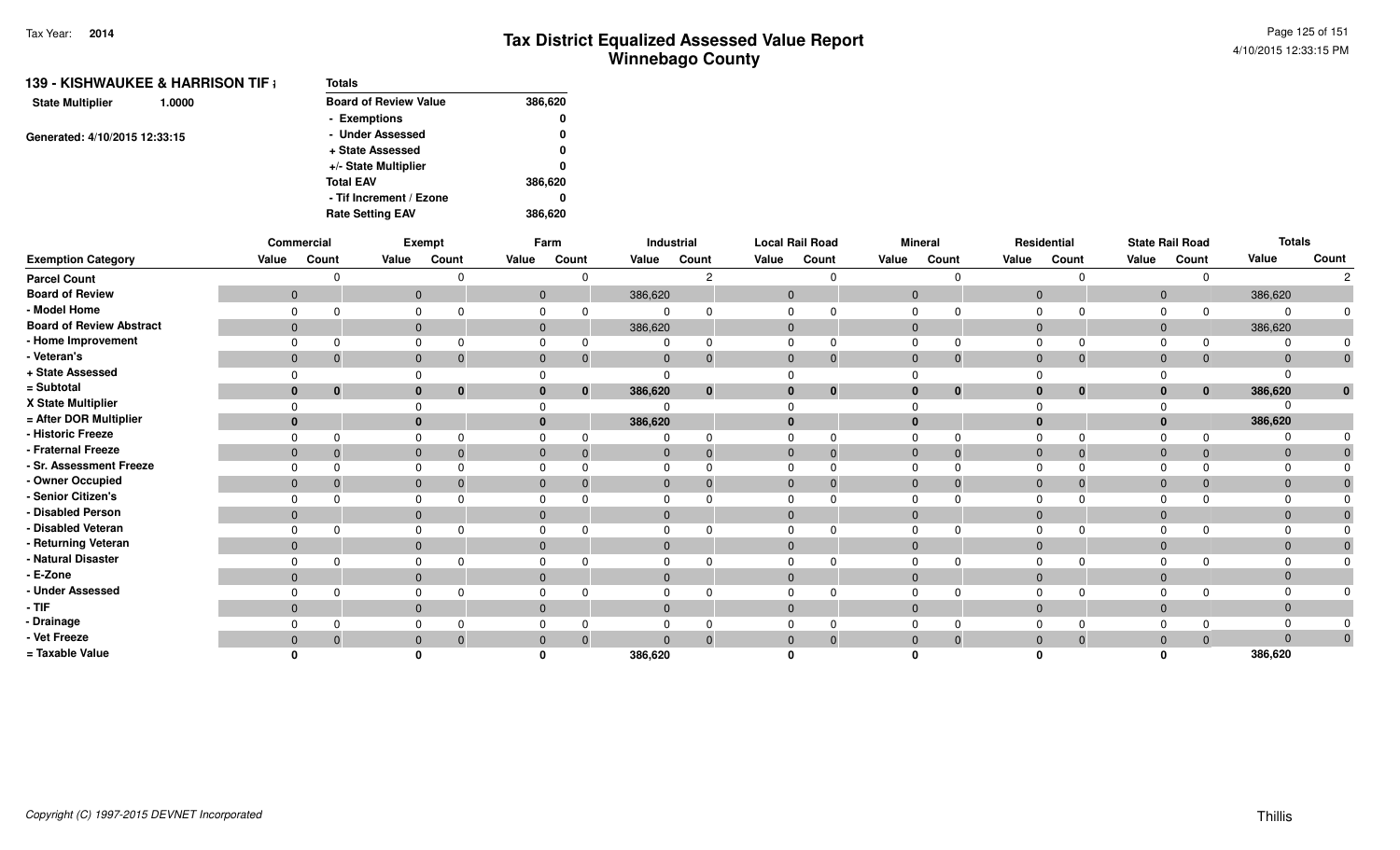| <b>140 - FORMER BELOIT CORP TIF</b> | Totals                       |           |
|-------------------------------------|------------------------------|-----------|
| <b>State Multiplier</b><br>1.0000   | <b>Board of Review Value</b> | 3,854,976 |
|                                     | - Exemptions                 | 0         |
| Generated: 4/10/2015 12:33:15       | - Under Assessed             | 0         |
|                                     | + State Assessed             | 0         |
|                                     | +/- State Multiplier         | 0         |
|                                     | <b>Total EAV</b>             | 3,854,976 |
|                                     | - Tif Increment / Ezone      | 2,117,932 |
|                                     | <b>Rate Setting EAV</b>      | 1,737,044 |

|                                 |              | Commercial  |              | Exempt                       |              | Farm         |              | Industrial |                | <b>Local Rail Road</b> |                | <b>Mineral</b> |              | Residential                 |              | <b>State Rail Road</b> | <b>Totals</b> |              |
|---------------------------------|--------------|-------------|--------------|------------------------------|--------------|--------------|--------------|------------|----------------|------------------------|----------------|----------------|--------------|-----------------------------|--------------|------------------------|---------------|--------------|
| <b>Exemption Category</b>       | Value        | Count       | Value        | Count                        | Value        | Count        | Value        | Count      | Value          | Count                  | Value          | Count          | Value        | Count                       | Value        | Count                  | Value         | Count        |
| <b>Parcel Count</b>             |              |             |              |                              |              |              |              | 14         |                |                        |                | $\Omega$       |              | $\Omega$                    |              | 0                      |               | 16           |
| <b>Board of Review</b>          | 22,067       |             |              | $\mathbf{0}$                 |              | $\mathbf{0}$ | 3,832,909    |            | $\mathbf 0$    |                        | $\mathbf 0$    |                |              | $\mathbf 0$                 | $\mathbf{0}$ |                        | 3,854,976     |              |
| - Model Home                    | $\Omega$     |             | 0            |                              |              | 0            | $\mathbf 0$  |            | $\Omega$       |                        | 0              |                |              | $\mathbf 0$<br>$\Omega$     | 0            | $\mathbf 0$            |               | 0            |
| <b>Board of Review Abstract</b> | 22,067       |             |              | $\mathbf{0}$                 |              | $\mathbf{0}$ | 3,832,909    |            | $\mathbf 0$    |                        | $\mathbf{0}$   |                |              | $\overline{0}$              | $\mathbf{0}$ |                        | 3,854,976     |              |
| - Home Improvement              | 0            |             | 0            |                              |              |              |              |            |                |                        | $\Omega$       |                |              | $\Omega$                    | $\Omega$     | $\Omega$               |               |              |
| - Veteran's                     | $\mathbf{0}$ | -0          |              | $\mathbf{0}$<br>$\Omega$     | $\mathbf{0}$ | 0            | $\mathbf{0}$ |            | $\mathbf{0}$   | $\Omega$               | $\mathbf{0}$   | $\Omega$       |              | $\mathbf 0$<br>$\mathbf{0}$ | $\mathbf{0}$ | $\Omega$               | $\Omega$      | $\mathbf{0}$ |
| + State Assessed                | $\Omega$     |             | 0            |                              |              |              | $\Omega$     |            |                |                        | $\Omega$       |                |              |                             |              |                        |               |              |
| = Subtotal                      | 22,067       | $\mathbf 0$ |              | $\mathbf{0}$<br>$\mathbf{0}$ | $\bf{0}$     |              | 3,832,909    |            |                | $\bf{0}$               | $\bf{0}$       | $\bf{0}$       |              | $\bf{0}$<br>$\bf{0}$        | $\mathbf{0}$ | $\bf{0}$               | 3,854,976     | $\mathbf{0}$ |
| X State Multiplier              | $\Omega$     |             |              |                              |              |              |              |            |                |                        |                |                |              |                             |              |                        |               |              |
| = After DOR Multiplier          | 22,067       |             |              | $\mathbf{0}$                 |              | $\bf{0}$     | 3,832,909    |            |                |                        | $\mathbf{0}$   |                |              | $\bf{0}$                    | $\mathbf{0}$ |                        | 3,854,976     |              |
| - Historic Freeze               | $\Omega$     | ∩           | 0            |                              | 0            |              |              |            | $\Omega$       |                        | $\Omega$       |                | $\Omega$     | $\Omega$                    | $\Omega$     |                        |               |              |
| - Fraternal Freeze              | $\mathbf 0$  | -0          |              | $\mathbf{0}$<br>$\Omega$     | $\Omega$     |              | $\mathbf{0}$ |            | $\mathbf{0}$   | $\Omega$               | $\mathbf 0$    | $\Omega$       |              | $\mathbf 0$<br>$\Omega$     | $\mathbf{0}$ | $\Omega$               | $\Omega$      |              |
| - Sr. Assessment Freeze         | $\Omega$     |             |              | 0                            | 0            |              |              |            |                |                        | $\Omega$       |                | $\Omega$     | $\Omega$                    | 0            |                        |               |              |
| - Owner Occupied                | $\mathbf 0$  | 0           | $\mathbf{0}$ |                              | $\mathbf 0$  |              | $\mathbf{0}$ |            | $\mathbf 0$    |                        | $\overline{0}$ |                | $\mathbf{0}$ | $\Omega$                    | $\mathbf 0$  |                        |               |              |
| - Senior Citizen's              | $\Omega$     |             |              | $\mathbf 0$                  | 0            |              | 0            |            |                |                        | $\Omega$       |                |              | $\Omega$                    | $\Omega$     |                        |               |              |
| - Disabled Person               | $\mathbf{0}$ |             |              | $\mathbf{0}$                 | $\mathbf{0}$ |              | $\mathbf 0$  |            | $\mathbf{0}$   |                        | $\mathbf 0$    |                |              | $\mathbf{0}$                | $\mathbf 0$  |                        | $\Omega$      |              |
| - Disabled Veteran              | $\Omega$     |             | 0            |                              | 0            |              | 0            |            | $\Omega$       |                        | 0              |                |              | $\Omega$<br>$\Omega$        | 0            |                        |               |              |
| - Returning Veteran             | $\mathbf{0}$ |             |              | $\mathbf{0}$                 | $\Omega$     |              | $\mathbf{0}$ |            | $\mathbf{0}$   |                        | $\mathbf{0}$   |                |              | $\mathbf{0}$                | $\mathbf 0$  |                        | $\Omega$      |              |
| - Natural Disaster              | 0            |             |              | 0                            | $\Omega$     |              | 0            |            | $\Omega$       |                        | 0              |                |              | $\Omega$<br>$\Omega$        | $\Omega$     |                        |               |              |
| - E-Zone                        | $\mathbf{0}$ |             |              | $\mathbf{0}$                 | $\mathbf{0}$ |              | $\mathbf{0}$ |            | $\mathbf{0}$   |                        | $\mathbf{0}$   |                | $\mathbf{0}$ |                             | $\mathbf 0$  |                        |               |              |
| - Under Assessed                | $\Omega$     | ∩           | $\Omega$     |                              | 0            |              | $\Omega$     |            | $\Omega$       |                        | $\Omega$       | $\Omega$       |              | $\Omega$<br>$\Omega$        | $\Omega$     | $\Omega$               |               |              |
| - TIF                           | $\mathbf{0}$ |             |              | $\mathbf{0}$                 | $\Omega$     |              | 2,117,932    |            | $\Omega$       |                        | $\mathbf 0$    |                |              | $\mathbf 0$                 | $\mathbf{0}$ |                        | 2,117,932     |              |
| - Drainage                      | $\Omega$     |             | $\Omega$     |                              |              | 0            | 0            |            | $\Omega$       |                        | $\Omega$       |                |              | $\Omega$<br>$\Omega$        | 0            |                        |               |              |
| - Vet Freeze                    | $\mathbf{0}$ |             |              | $\mathbf{0}$                 | $\mathbf{0}$ |              | $\Omega$     |            | $\overline{0}$ | $\Omega$               | $\mathbf{0}$   | $\Omega$       | $\mathbf{0}$ | $\mathbf{0}$                | $\mathbf 0$  | $\Omega$               | $\Omega$      | $\mathbf 0$  |
| = Taxable Value                 | 22,067       |             |              |                              |              |              | 1,714,977    |            |                |                        |                |                |              |                             | $\Omega$     |                        | 1,737,044     |              |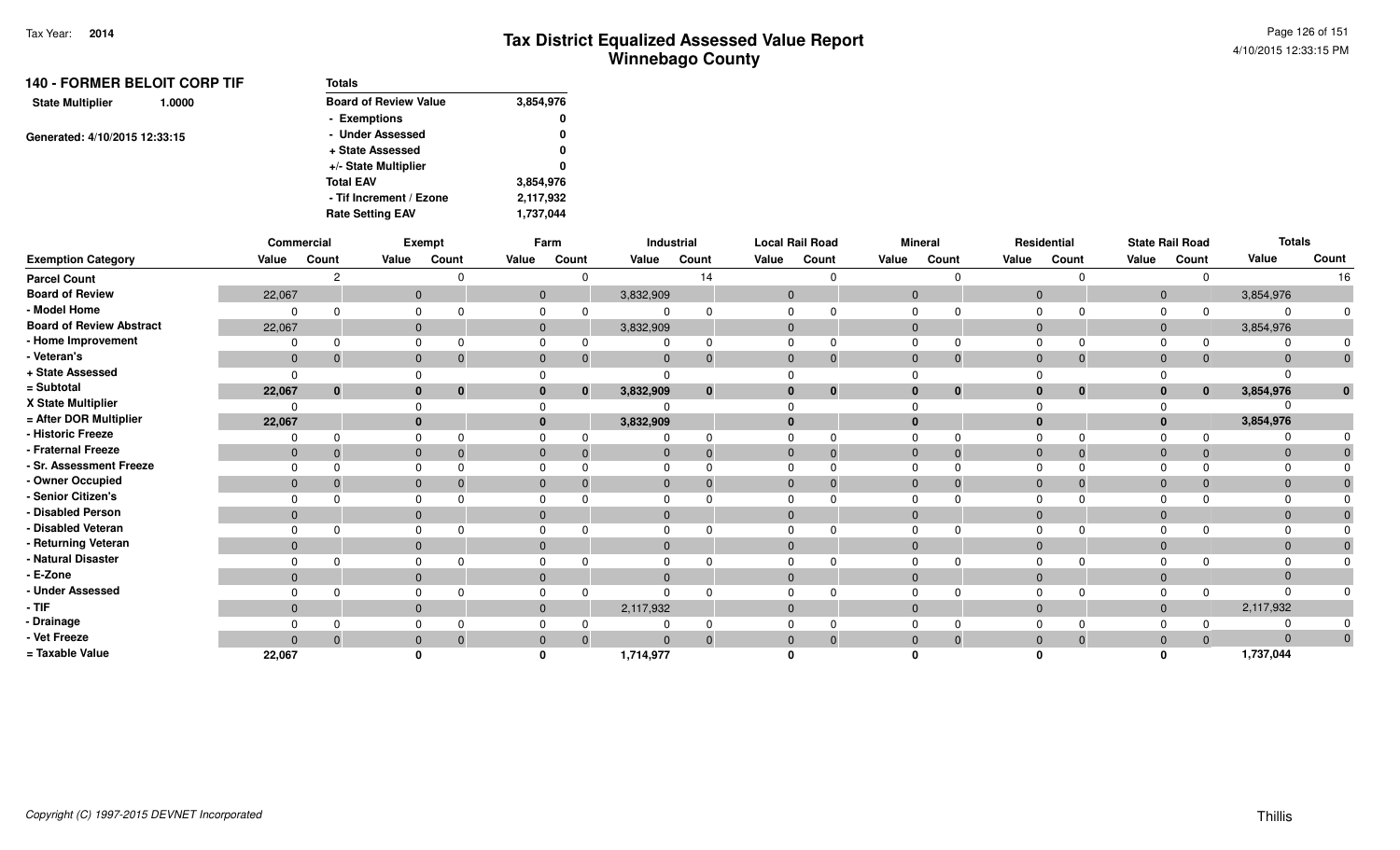| 141 - GLOBAL TRADE TIF #3<br>1.0000 | <b>Totals</b>                |            |  |  |  |  |  |
|-------------------------------------|------------------------------|------------|--|--|--|--|--|
| <b>State Multiplier</b>             | <b>Board of Review Value</b> | 13,482,232 |  |  |  |  |  |
|                                     | - Exemptions                 | 333,607    |  |  |  |  |  |
| Generated: 4/10/2015 12:33:15       | - Under Assessed             |            |  |  |  |  |  |
|                                     | + State Assessed             | 0          |  |  |  |  |  |
|                                     | +/- State Multiplier         | 0          |  |  |  |  |  |
|                                     | <b>Total EAV</b>             | 13,148,625 |  |  |  |  |  |
|                                     | - Tif Increment / Ezone      | 115,907    |  |  |  |  |  |
|                                     | <b>Rate Setting EAV</b>      | 13,032,718 |  |  |  |  |  |

|                                 |              | Commercial |              | Exempt   |       | Farm                     |           | Industrial   |                | <b>Local Rail Road</b> |              | <b>Mineral</b> |                | Residential    |                | <b>State Rail Road</b> | <b>Totals</b> |                |
|---------------------------------|--------------|------------|--------------|----------|-------|--------------------------|-----------|--------------|----------------|------------------------|--------------|----------------|----------------|----------------|----------------|------------------------|---------------|----------------|
| <b>Exemption Category</b>       | Value        | Count      | Value        | Count    | Value | Count                    | Value     | Count        | Value          | Count                  | Value        | Count          | Value          | Count          | Value          | Count                  | Value         | Count          |
| <b>Parcel Count</b>             |              | 25         |              | 13       |       | $\Omega$                 |           | 57           |                |                        |              |                |                | 43             |                | <sup>0</sup>           |               | 138            |
| <b>Board of Review</b>          | 3,350,026    |            | $\mathbf{0}$ |          |       | $\overline{0}$           | 9,430,959 |              | $\overline{0}$ |                        | $\mathbf{0}$ |                | 701,247        |                | $\mathbf{0}$   |                        | 13,482,232    |                |
| - Model Home                    |              |            |              |          |       |                          |           |              |                |                        |              |                |                |                | $\Omega$       |                        |               |                |
| <b>Board of Review Abstract</b> | 3,350,026    |            | $\mathbf{0}$ |          |       | $\mathbf{0}$             | 9,430,959 |              | $\Omega$       |                        | $\mathbf{0}$ |                | 701,247        |                | $\mathbf 0$    |                        | 13,482,232    |                |
| - Home Improvement              |              | ŋ          |              |          |       |                          |           |              |                |                        |              |                | 697            | 2              | $\Omega$       |                        | 697           |                |
| - Veteran's                     | $\mathbf{0}$ | $\Omega$   | $\Omega$     |          |       | $\Omega$<br>$\Omega$     |           | $\Omega$     | $\Omega$       | $\Omega$               | $\Omega$     | 0              | $\overline{0}$ | $\Omega$       | $\overline{0}$ | $\mathbf{0}$           |               |                |
| + State Assessed                | $\Omega$     |            |              |          |       |                          |           |              |                |                        |              |                |                |                |                |                        |               |                |
| = Subtotal                      | 3,350,026    | $\bf{0}$   |              | $\bf{0}$ |       | $\mathbf{0}$             | 9,430,959 | $\mathbf{0}$ | $\mathbf{0}$   | $\mathbf{0}$           | $\bf{0}$     | $\mathbf 0$    | 700,550        | $\overline{2}$ | $\mathbf{0}$   | $\mathbf{0}$           | 13,481,535    | $\overline{2}$ |
| X State Multiplier              |              |            |              |          |       |                          |           |              |                |                        |              |                |                |                |                |                        |               |                |
| = After DOR Multiplier          | 3,350,026    |            |              |          |       | $\mathbf{0}$             | 9,430,959 |              | $\mathbf{0}$   |                        | $\bf{0}$     |                | 700,550        |                | $\mathbf{0}$   |                        | 13,481,535    |                |
| - Historic Freeze               |              |            |              |          |       |                          |           |              |                |                        |              |                |                |                |                | 0                      |               |                |
| - Fraternal Freeze              | 91,849       |            |              |          |       | $\mathbf{0}$<br>$\Omega$ | 0         | $\Omega$     | $\Omega$       | $\Omega$               | $\Omega$     | $\mathbf 0$    | $\overline{0}$ | $\Omega$       | $\overline{0}$ | $\overline{0}$         | 91,849        |                |
| - Sr. Assessment Freeze         |              |            |              |          |       |                          |           |              |                |                        |              | $\Omega$       | 10,261         |                |                | $\Omega$               | 10,261        |                |
| - Owner Occupied                | $\mathbf{0}$ |            |              |          |       | $\Omega$                 |           |              | $\Omega$       |                        | $\Omega$     | 0              | 173,800        | 29             | $\Omega$       | $\mathbf{0}$           | 173,800       | 29             |
| - Senior Citizen's              | $\Omega$     |            |              |          |       |                          |           |              |                |                        |              |                | 55,000         |                |                | $\Omega$               | 55,000        |                |
| - Disabled Person               | $\Omega$     |            |              |          |       | $\Omega$                 |           |              | $\Omega$       |                        | $\Omega$     |                | 2,000          |                | $\Omega$       |                        | 2,000         |                |
| - Disabled Veteran              | $\Omega$     |            |              |          |       |                          |           |              |                |                        |              |                |                |                |                |                        |               |                |
| - Returning Veteran             | $\mathbf{0}$ |            | $\Omega$     |          |       | $\Omega$                 |           |              | $\Omega$       |                        | $\Omega$     |                | $\Omega$       |                | $\Omega$       |                        | $\Omega$      |                |
| <b>Natural Disaster</b>         |              |            |              |          |       |                          |           |              |                |                        |              |                |                |                |                |                        |               |                |
| - E-Zone                        | $\Omega$     |            |              |          |       | $\Omega$                 |           |              | $\Omega$       |                        | $\Omega$     |                |                |                | $\Omega$       |                        |               |                |
| - Under Assessed                |              |            |              |          |       | $\Omega$                 |           |              |                |                        |              |                |                |                |                |                        |               |                |
| - TIF                           | $\mathbf{0}$ |            | 0            |          |       | $\mathbf{0}$             | 102,271   |              | $\Omega$       |                        | $\Omega$     |                | 13,636         |                | $\Omega$       |                        | 115,907       |                |
| - Drainage                      |              |            |              |          |       |                          |           |              |                |                        |              |                |                |                |                |                        |               |                |
| - Vet Freeze                    | $\Omega$     |            |              |          |       | 0<br>$\Omega$            |           |              | $\Omega$       |                        |              | $\Omega$       | $\Omega$       |                | $\Omega$       | $\Omega$               | $\Omega$      | 0              |
| = Taxable Value                 | 3,258,177    |            |              |          |       |                          | 9,328,688 |              |                |                        |              |                | 445.853        |                |                |                        | 13,032,718    |                |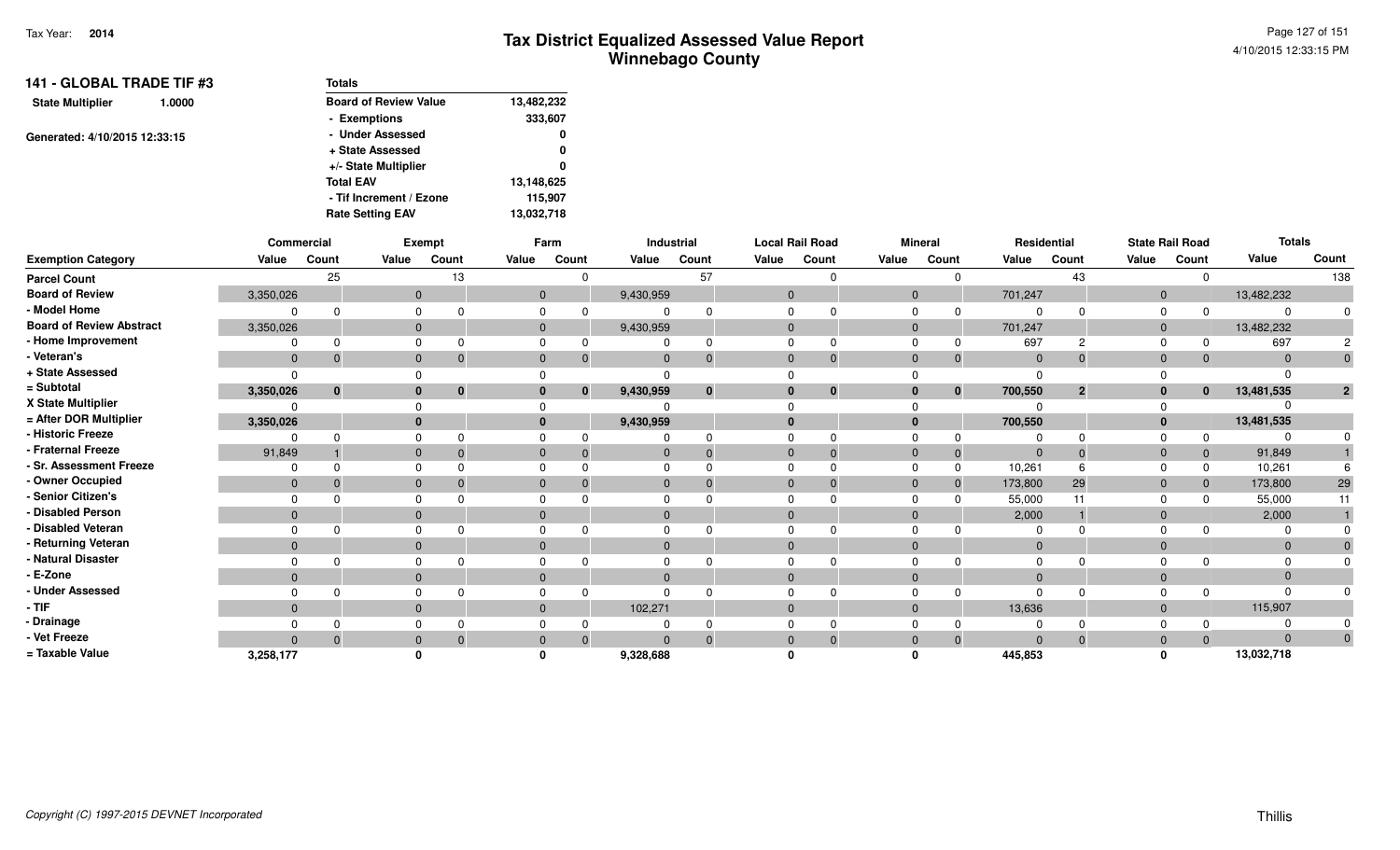| <b>142 - RIVER DISTRICT NORTH TIF</b> | Totals                       |           |
|---------------------------------------|------------------------------|-----------|
| <b>State Multiplier</b><br>1.0000     | <b>Board of Review Value</b> | 7,659,074 |
|                                       | - Exemptions                 | 340,634   |
| Generated: 4/10/2015 12:33:15         | - Under Assessed             | 88        |
|                                       | + State Assessed             | 0         |
|                                       | +/- State Multiplier         | 0         |
|                                       | <b>Total EAV</b>             | 7,318,352 |
|                                       | - Tif Increment / Ezone      | 331,671   |
|                                       | <b>Rate Setting EAV</b>      | 6,986,681 |

|                                 |                | Commercial  |              | Exempt                       |                | Farm         |              | Industrial     | <b>Local Rail Road</b> |              |                | <b>Mineral</b> |                | Residential |             | <b>State Rail Road</b> | <b>Totals</b>  |       |
|---------------------------------|----------------|-------------|--------------|------------------------------|----------------|--------------|--------------|----------------|------------------------|--------------|----------------|----------------|----------------|-------------|-------------|------------------------|----------------|-------|
| <b>Exemption Category</b>       | Value          | Count       | Value        | Count                        | Value          | Count        | Value        | Count          | Value                  | Count        | Value          | Count          | Value          | Count       | Value       | Count                  | Value          | Count |
| <b>Parcel Count</b>             |                | 118         |              | 72                           |                |              |              |                |                        |              |                |                |                | 204         |             |                        |                | 395   |
| <b>Board of Review</b>          | 5,697,856      |             |              | $\mathbf{0}$                 | $\overline{0}$ |              | 59,615       |                | $\mathbf{0}$           |              | $\mathbf{0}$   |                | 1,901,603      |             | $\mathbf 0$ |                        | 7,659,074      |       |
| - Model Home                    |                |             | $\Omega$     |                              |                |              |              |                |                        |              |                |                |                |             |             |                        | $\Omega$       |       |
| <b>Board of Review Abstract</b> | 5,697,856      |             | $\Omega$     |                              | $\Omega$       |              | 59,615       |                | $\Omega$               |              | $\overline{0}$ |                | 1,901,603      |             | $\Omega$    |                        | 7,659,074      |       |
| - Home Improvement              |                |             |              |                              |                |              |              |                |                        |              |                |                |                |             |             |                        |                |       |
| - Veteran's                     | $\mathbf{0}$   |             | $\Omega$     |                              |                |              | $\Omega$     | $\mathbf{0}$   | $\Omega$               |              | $\Omega$       | 0              | $\Omega$       | $\mathbf 0$ | $\Omega$    |                        | $\Omega$       |       |
| + State Assessed                |                |             |              |                              |                |              |              |                |                        |              |                |                | $\Omega$       |             |             |                        |                |       |
| = Subtotal                      | 5,697,856      | $\mathbf 0$ |              | $\mathbf{0}$<br>$\mathbf{0}$ |                | $\mathbf{0}$ | 59,615       | $\mathbf{0}$   | $\mathbf{0}$           | $\mathbf{0}$ | $\bf{0}$       | $\mathbf{0}$   | 1,901,603      | $\bf{0}$    |             | $\mathbf{0}$           | 7,659,074      |       |
| X State Multiplier              |                |             |              |                              |                |              |              |                |                        |              |                |                |                |             |             |                        |                |       |
| = After DOR Multiplier          | 5,697,856      |             |              | $\mathbf{0}$                 |                |              | 59,615       |                | $\mathbf{0}$           |              | $\mathbf{0}$   |                | 1,901,603      |             |             |                        | 7,659,074      |       |
| - Historic Freeze               |                |             | $\Omega$     |                              |                |              |              |                |                        |              |                |                |                |             |             |                        |                |       |
| - Fraternal Freeze              | $\mathbf{0}$   |             | $\Omega$     |                              |                |              | $\mathbf{0}$ | $\overline{0}$ | $\Omega$               | -0           | $\Omega$       | -0             | $\overline{0}$ | $\Omega$    | $\Omega$    |                        | $\mathbf{0}$   |       |
| - Sr. Assessment Freeze         |                |             | $\Omega$     |                              |                |              |              |                |                        |              |                |                | 4,360          |             |             |                        | 4,360          |       |
| - Owner Occupied                | 18,000         |             | $\Omega$     |                              |                |              | $\Omega$     | $\Omega$       | $\Omega$               |              | $\Omega$       | $\Omega$       | 277,249        | 60          |             |                        | 295,249        | 63    |
| - Senior Citizen's              |                |             |              |                              |                |              |              |                |                        |              |                |                | 39,025         |             |             |                        | 39,025         |       |
| - Disabled Person               | $\overline{0}$ |             | $\Omega$     |                              |                |              | $\Omega$     |                | $\Omega$               |              | $\Omega$       |                | 2,000          |             |             |                        | 2,000          |       |
| - Disabled Veteran              |                |             | $\Omega$     |                              |                |              |              |                |                        |              |                |                |                |             |             |                        |                |       |
| - Returning Veteran             | $\mathbf{0}$   |             |              | $\mathbf{0}$                 |                |              | $\mathbf{0}$ |                | $\Omega$               |              | $\Omega$       |                | $\overline{0}$ |             | $\Omega$    |                        | $\overline{0}$ |       |
| - Natural Disaster              |                |             | $\Omega$     |                              |                |              |              |                |                        |              |                |                | $\Omega$       |             |             |                        | $\Omega$       |       |
| - E-Zone                        | $\Omega$       |             | $\mathbf{0}$ |                              |                |              | $\Omega$     |                | $\Omega$               |              | $\Omega$       |                | $\Omega$       |             |             |                        | $\Omega$       |       |
| - Under Assessed                | 88             | 2           | $\Omega$     |                              |                |              |              |                |                        |              |                |                | $\Omega$       |             |             |                        | 88             |       |
| $-$ TIF                         | 275,994        |             | $\mathbf{0}$ |                              | $\mathbf 0$    |              | $\mathbf{0}$ |                | $\Omega$               |              | $\Omega$       |                | 55,677         |             | $\Omega$    |                        | 331,671        |       |
| - Drainage                      |                |             |              |                              |                |              |              |                |                        |              |                |                |                |             |             |                        |                |       |
| - Vet Freeze                    | $\Omega$       |             | $\mathbf{0}$ |                              |                |              | $\Omega$     | $\Omega$       |                        |              | $\Omega$       |                | $\Omega$       | $\Omega$    |             |                        | $\Omega$       |       |
| = Taxable Value                 | 5,403,774      |             |              |                              |                |              | 59,615       |                |                        |              |                |                | 1,523,292      |             |             |                        | 6,986,681      |       |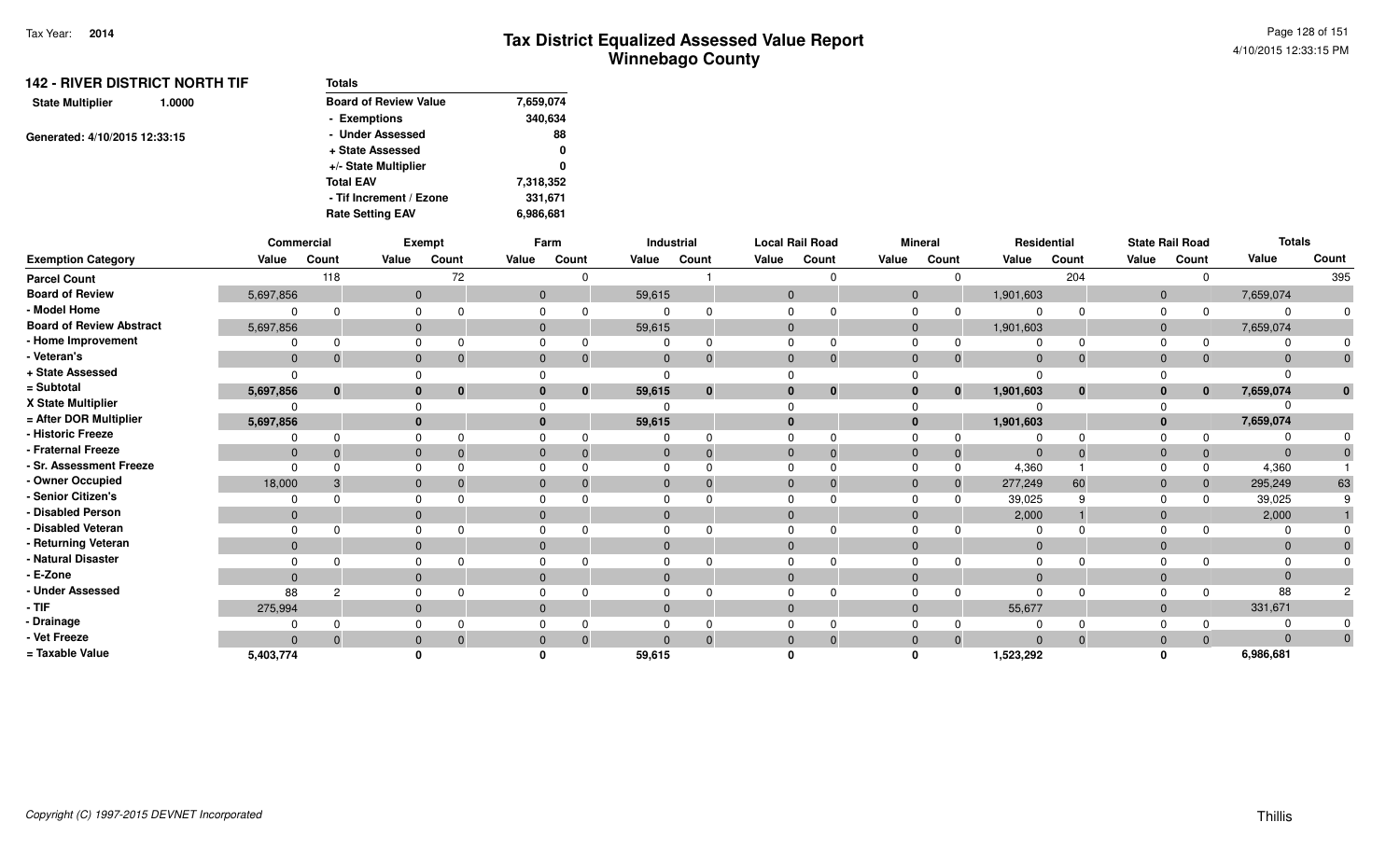| <b>143 - BROADWAY TIF</b>     |        | <b>Totals</b>                |            |
|-------------------------------|--------|------------------------------|------------|
| <b>State Multiplier</b>       | 1.0000 | <b>Board of Review Value</b> | 14,058,746 |
|                               |        | - Exemptions                 | 1,647,073  |
| Generated: 4/10/2015 12:33:15 |        | - Under Assessed             | 98         |
|                               |        | + State Assessed             | 0          |
|                               |        | +/- State Multiplier         | 0          |
|                               |        | <b>Total EAV</b>             | 12,411,575 |
|                               |        | - Tif Increment / Ezone      | 345,217    |
|                               |        | <b>Rate Setting EAV</b>      | 12,066,358 |

|                                 |              | Commercial   |              | <b>Exempt</b> |       | Farm                       |           | Industrial   |                | <b>Local Rail Road</b> |                | <b>Mineral</b> |                | Residential    |                | <b>State Rail Road</b> | <b>Totals</b> |       |
|---------------------------------|--------------|--------------|--------------|---------------|-------|----------------------------|-----------|--------------|----------------|------------------------|----------------|----------------|----------------|----------------|----------------|------------------------|---------------|-------|
| <b>Exemption Category</b>       | Value        | Count        | Value        | Count         | Value | Count                      | Value     | Count        | Value          | Count                  | Value          | Count          | Value          | Count          | Value          | Count                  | Value         | Count |
| <b>Parcel Count</b>             |              | 206          |              | 36            |       | $\Omega$                   |           | 51           |                |                        |                |                |                | 623            |                |                        |               | 917   |
| <b>Board of Review</b>          | 4,499,624    |              | $\mathbf{0}$ |               |       | $\overline{0}$             | 1,955,172 |              | 625            |                        | $\overline{0}$ |                | 7,603,325      |                | $\mathbf{0}$   |                        | 14,058,746    |       |
| - Model Home                    |              |              |              |               |       | ŋ                          |           |              | $\Omega$       |                        |                |                |                |                |                |                        | $\Omega$      |       |
| <b>Board of Review Abstract</b> | 4,499,624    |              |              |               |       | $\mathbf{0}$               | 1,955,172 |              | 625            |                        | $\mathbf 0$    |                | 7,603,325      |                | $\overline{0}$ |                        | 14,058,746    |       |
| - Home Improvement              |              |              |              |               |       |                            |           |              |                |                        |                |                | 4,970          |                | $\Omega$       |                        | 4,970         |       |
| - Veteran's                     | $\mathbf{0}$ | $\Omega$     |              |               |       | $\Omega$<br>$\Omega$       |           |              | $\mathbf{0}$   | 0                      | $\Omega$       | 0              | $\overline{0}$ | $\Omega$       | $\Omega$       |                        | $\Omega$      |       |
| + State Assessed                | $\Omega$     |              |              |               |       |                            |           |              | $\Omega$       |                        |                |                |                |                |                |                        |               |       |
| = Subtotal                      | 4,499,624    | $\mathbf{0}$ |              | $\bf{0}$      |       | $\mathbf{0}$<br>0          | 1,955,172 | $\mathbf{0}$ | 625            | $\mathbf{0}$           |                | $\mathbf{0}$   | 7,598,355      | $\overline{7}$ | $\bf{0}$       | $\mathbf{0}$           | 14,053,776    |       |
| X State Multiplier              |              |              |              |               |       |                            |           |              | $\Omega$       |                        |                |                |                |                |                |                        |               |       |
| = After DOR Multiplier          | 4,499,624    |              |              |               |       | $\bf{0}$                   | 1,955,172 |              | 625            |                        | $\Omega$       |                | 7,598,355      |                | $\mathbf{0}$   |                        | 14,053,776    |       |
| - Historic Freeze               |              |              |              |               |       |                            |           |              | $\Omega$       |                        |                |                |                |                |                |                        |               |       |
| - Fraternal Freeze              | $\mathbf{0}$ |              |              |               |       | 0<br>$\Omega$              |           |              | $\overline{0}$ | $\Omega$               | $\mathbf 0$    | $\Omega$       | -0             | $\Omega$       | $\mathbf{0}$   |                        | $\mathbf{0}$  |       |
| - Sr. Assessment Freeze         | $\Omega$     |              |              |               |       |                            |           |              | $\Omega$       |                        |                |                | 980            |                |                |                        | 980           |       |
| - Owner Occupied                | 13,176       |              |              |               |       | $\Omega$<br>$\Omega$       | 2,926     |              | $\Omega$       | $\Omega$               |                | $\Omega$       | 1,356,382      | 269            | $\Omega$       |                        | 1,372,484     | 275   |
| - Senior Citizen's              |              |              |              |               |       |                            |           |              | $\Omega$       |                        |                |                | 233,797        | 47             |                |                        | 233,797       | 47    |
| - Disabled Person               | $\Omega$     |              |              |               |       | $\Omega$                   |           |              | $\Omega$       |                        |                |                | 6,000          | 3              | $\Omega$       |                        | 6,000         |       |
| - Disabled Veteran              | $\Omega$     |              |              |               |       |                            |           |              | $\Omega$       |                        |                |                | 5,000          |                |                |                        | 5,000         |       |
| - Returning Veteran             | $\mathbf{0}$ |              | $\Omega$     |               |       | $\mathbf{0}$               | $\Omega$  |              | $\mathbf{0}$   |                        |                |                | $\overline{0}$ |                | $\Omega$       |                        | $\mathbf{0}$  |       |
| - Natural Disaster              |              |              |              |               |       |                            |           |              | <sup>0</sup>   |                        |                |                | $\Omega$       |                |                |                        | $\Omega$      |       |
| - E-Zone                        | $\Omega$     |              |              |               |       | $\Omega$                   |           |              | $\Omega$       |                        |                |                | $\Omega$       |                | $\Omega$       |                        | $\Omega$      |       |
| <b>Under Assessed</b>           | 26           | 2            |              |               |       |                            |           |              |                |                        |                |                | 72             |                |                |                        | 98            |       |
| - TIF                           | 235,276      |              |              |               |       | $\mathbf{0}$               | 60,015    |              | $\mathbf{0}$   |                        |                |                | 49,926         |                | $\Omega$       |                        | 345,217       |       |
| - Drainage                      |              |              |              |               |       |                            |           |              | 0              |                        |                |                |                |                |                |                        |               |       |
| - Vet Freeze                    | 23,842       |              |              |               |       | $\overline{0}$<br>$\Omega$ |           |              | $\Omega$       | $\Omega$               |                | $\Omega$       | $\Omega$       | $\Omega$       |                |                        | 23,842        |       |
| = Taxable Value                 | 4,227,304    |              |              |               |       |                            | 1,892,231 |              | 625            |                        |                |                | 5,946,198      |                |                |                        | 12,066,358    |       |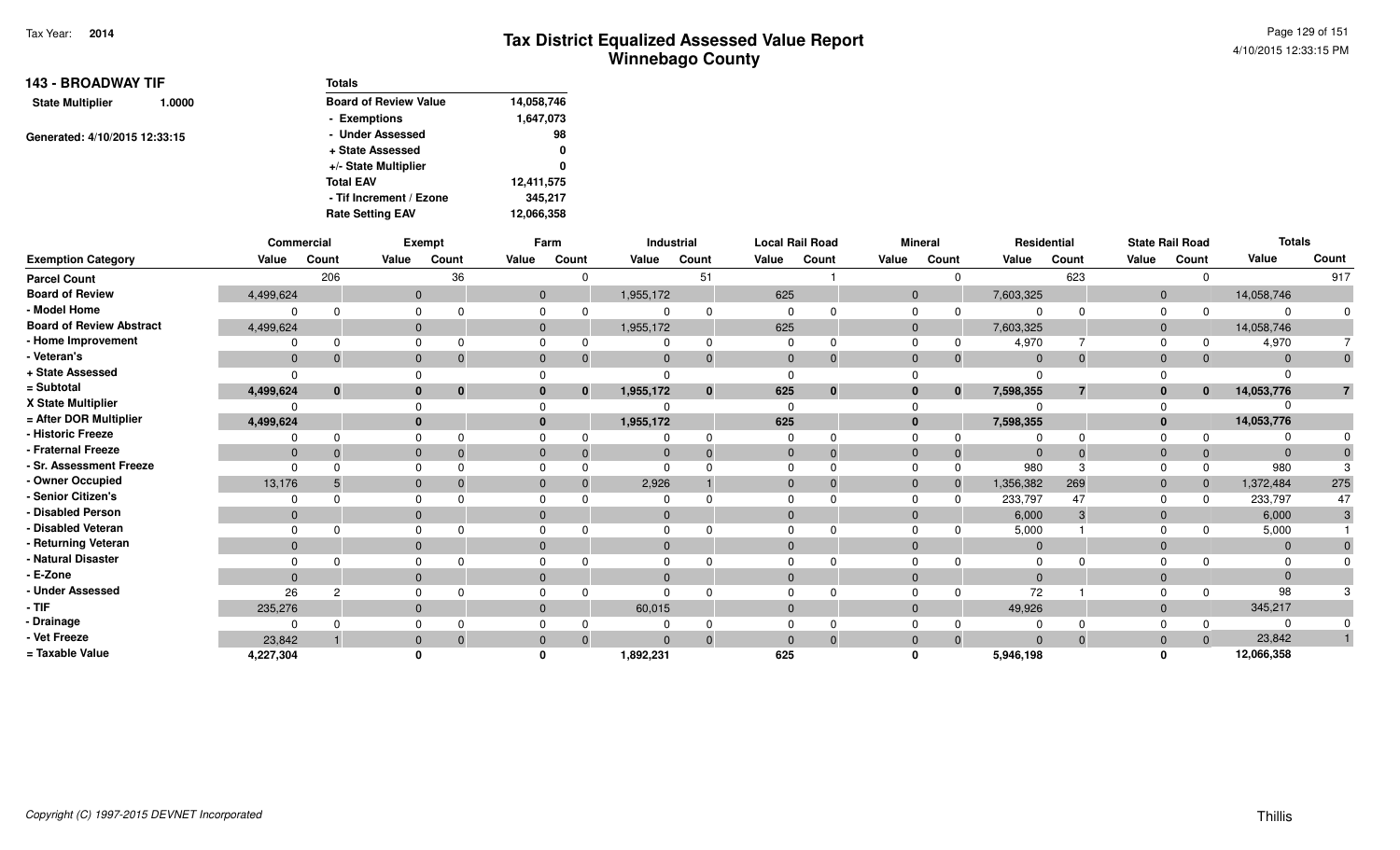| <b>144 - EAST RIVER TIF</b>   |        | <b>Totals</b>                |            |
|-------------------------------|--------|------------------------------|------------|
| <b>State Multiplier</b>       | 1.0000 | <b>Board of Review Value</b> | 10,800,234 |
|                               |        | - Exemptions                 | 831,601    |
| Generated: 4/10/2015 12:33:15 |        | - Under Assessed             | 249        |
|                               |        | + State Assessed             | 0          |
|                               |        | +/- State Multiplier         | 0          |
|                               |        | <b>Total EAV</b>             | 9,968,384  |
|                               |        | - Tif Increment / Ezone      | 1,245,811  |
|                               |        | <b>Rate Setting EAV</b>      | 8,722,573  |

|                                 |                | Commercial   |              | Exempt      |              | Farm                         |              | Industrial |                | <b>Local Rail Road</b> |                | <b>Mineral</b> |                | Residential    |              | <b>State Rail Road</b> | <b>Totals</b>  |              |
|---------------------------------|----------------|--------------|--------------|-------------|--------------|------------------------------|--------------|------------|----------------|------------------------|----------------|----------------|----------------|----------------|--------------|------------------------|----------------|--------------|
| <b>Exemption Category</b>       | Value          | Count        | Value        | Count       | Value        | Count                        | Value        | Count      | Value          | Count                  | Value          | Count          | Value          | Count          | Value        | Count                  | Value          | Count        |
| <b>Parcel Count</b>             |                | 117          |              | 79          |              |                              |              | 47         |                |                        |                | $\Omega$       |                | 406            |              | $\Omega$               |                | 650          |
| <b>Board of Review</b>          | 4,350,881      |              | $\mathbf{0}$ |             |              | $\mathbf 0$                  | 1,763,983    |            | 1,755          |                        | $\overline{0}$ |                | 4,683,615      |                | $\mathbf{0}$ |                        | 10,800,234     |              |
| - Model Home                    | $\Omega$       |              | 0            |             |              | 0                            | 0            |            |                |                        | $\mathbf 0$    |                | $\Omega$       | $\Omega$       | 0            | $\Omega$               |                |              |
| <b>Board of Review Abstract</b> | 4,350,881      |              | $\mathbf{0}$ |             |              | $\mathbf{0}$                 | 1,763,983    |            | 1,755          |                        |                | $\mathbf{0}$   | 4,683,615      |                | $\mathbf{0}$ |                        | 10,800,234     |              |
| - Home Improvement              | $\Omega$       |              | $\Omega$     |             | $\Omega$     |                              |              |            |                |                        | $\Omega$       | $\Omega$       | 2,847          | 3              | $\Omega$     | $\Omega$               | 2,847          |              |
| - Veteran's                     | $\mathbf{0}$   | -0           | $\mathbf{0}$ | -0          |              | $\mathbf 0$<br>-0            | $\mathbf 0$  |            | $\mathbf{0}$   |                        | $\mathbf 0$    | $\Omega$       | $\overline{0}$ | $\mathbf{0}$   | $\mathbf 0$  | $\Omega$               | $\Omega$       | $\mathbf{0}$ |
| + State Assessed                | $\Omega$       |              | $\Omega$     |             |              |                              | $\Omega$     |            | $\Omega$       |                        |                |                | $\Omega$       |                |              |                        |                |              |
| = Subtotal                      | 4,350,881      | $\mathbf{0}$ | $\mathbf{0}$ | $\mathbf 0$ |              | $\mathbf{0}$<br>$\mathbf{0}$ | 1,763,983    |            | 1,755          | $\bf{0}$               |                | $\bf{0}$<br>0  | 4,680,768      | 3              | $\mathbf{0}$ | $\bf{0}$               | 10,797,387     | 3            |
| X State Multiplier              | $\Omega$       |              | $\Omega$     |             |              |                              |              |            | $\Omega$       |                        |                |                | ŋ              |                |              |                        |                |              |
| = After DOR Multiplier          | 4,350,881      |              | $\mathbf{0}$ |             |              | $\bf{0}$                     | 1,763,983    |            | 1,755          |                        | $\bf{0}$       |                | 4,680,768      |                | $\mathbf{0}$ |                        | 10,797,387     |              |
| - Historic Freeze               | 0              | $\Omega$     | $\Omega$     |             |              | 0                            | 0            |            | 0              |                        | $\Omega$       |                | 22,752         |                | $\Omega$     | 0                      | 22,752         |              |
| - Fraternal Freeze              | $\mathbf{0}$   | - 0          | $\mathbf{0}$ | - റ         |              | $\mathbf{0}$<br>-0           | $\mathbf 0$  |            | $\overline{0}$ |                        | $\mathbf{0}$   | $\mathbf 0$    | $\mathbf 0$    | $\Omega$       | $\mathbf{0}$ | $\mathbf{0}$           | $\overline{0}$ |              |
| - Sr. Assessment Freeze         | $\Omega$       |              | 0            |             |              | 0                            | 0            |            | $\Omega$       |                        | $\Omega$       |                | 4,813          | 3              | $\Omega$     | $\Omega$               | 4,813          |              |
| - Owner Occupied                | 9,602          | -2           | $\mathbf{0}$ |             | $\Omega$     |                              | $\mathbf{0}$ |            | $\Omega$       |                        | $\mathbf{0}$   |                | 676,584        | 157            | $\mathbf{0}$ | $\Omega$               | 686,186        | 159          |
| - Senior Citizen's              | $\Omega$       |              | $\mathbf 0$  |             |              | 0                            | 0            |            |                |                        | $\Omega$       |                | 104,003        | 23             | $\Omega$     | <sup>n</sup>           | 104,003        | 23           |
| - Disabled Person               | $\Omega$       |              | $\mathbf{0}$ |             | $\Omega$     |                              | $\mathbf{0}$ |            | $\Omega$       |                        | $\mathbf 0$    |                | 6,000          | 3              | $\mathbf{0}$ |                        | 6,000          |              |
| - Disabled Veteran              | $\Omega$       | $\cap$       | 0            |             |              | 0                            | 0            |            |                |                        | $\Omega$       |                | 5,000          |                | $\Omega$     | $\Omega$               | 5,000          |              |
| - Returning Veteran             | $\overline{0}$ |              | $\mathbf{0}$ |             | $\mathbf{0}$ |                              | $\mathbf{0}$ |            | $\mathbf{0}$   |                        |                | $\mathbf{0}$   | $\mathbf 0$    |                | $\mathbf{0}$ |                        | $\Omega$       |              |
| - Natural Disaster              | $\Omega$       |              | 0            |             |              | 0                            | 0            |            |                |                        | $\Omega$       |                | $\Omega$       |                | $\Omega$     |                        |                |              |
| - E-Zone                        | $\Omega$       |              | $\mathbf{0}$ |             |              | $\Omega$                     | $\mathbf{0}$ |            |                |                        | $\mathbf 0$    |                | $\Omega$       |                | $\mathbf{0}$ |                        | $\Omega$       |              |
| - Under Assessed                |                |              | $\Omega$     |             |              |                              | 0            |            |                |                        | $\Omega$       |                | 248            | $\overline{c}$ | $\Omega$     | $\Omega$               | 249            |              |
| - TIF-                          | 978,444        |              | $\mathbf{0}$ |             | $\mathbf{0}$ |                              | 1,358        |            | $\mathbf{0}$   |                        | $\mathbf{0}$   |                | 266,009        |                | $\mathbf{0}$ |                        | 1,245,811      |              |
| - Drainage                      | $\Omega$       |              | $\mathbf 0$  |             |              | 0                            | 0            |            |                |                        | $\Omega$       |                | 0              |                | $\Omega$     |                        |                |              |
| - Vet Freeze                    | $\Omega$       |              | $\mathbf{0}$ |             | $\Omega$     | $\Omega$                     | $\Omega$     |            |                |                        | $\mathbf 0$    | $\Omega$       | $\Omega$       | $\Omega$       | $\mathbf{0}$ | $\Omega$               | $\Omega$       |              |
| = Taxable Value                 | 3,362,834      |              | 0            |             |              |                              | 1,762,625    |            | 1,755          |                        | 0              |                | 3,595,359      |                | $\Omega$     |                        | 8,722,573      |              |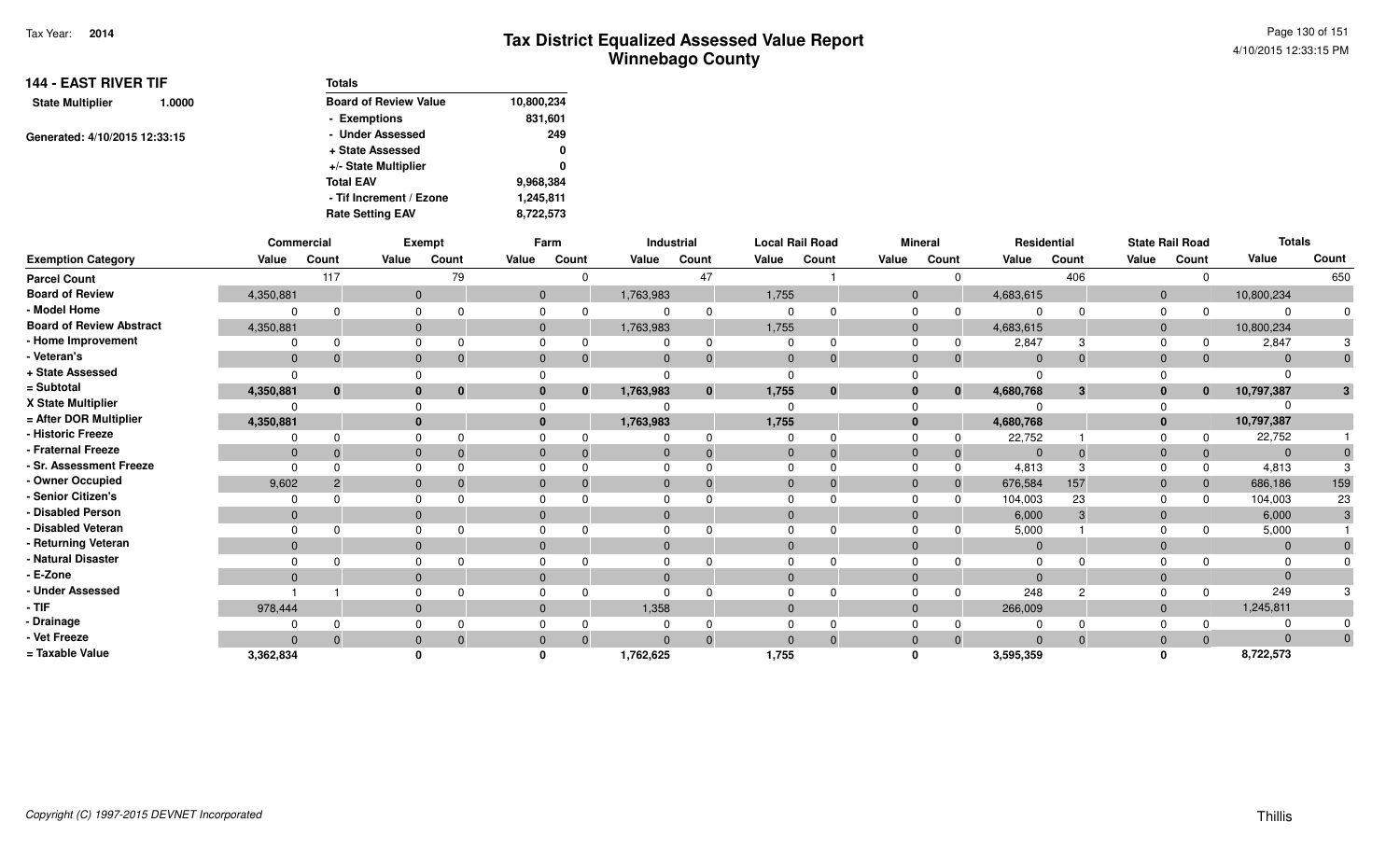| <b>145 - SUMNER ROAD / GROVE ST TIF</b> | <b>Totals</b>                |        |
|-----------------------------------------|------------------------------|--------|
| <b>State Multiplier</b><br>1.0000       | <b>Board of Review Value</b> | 57,263 |
|                                         | - Exemptions                 | 0      |
| Generated: 4/10/2015 12:33:15           | - Under Assessed             | 0      |
|                                         | + State Assessed             | 0      |
|                                         | +/- State Multiplier         | 0      |
|                                         | <b>Total EAV</b>             | 57,263 |
|                                         | - Tif Increment / Ezone      | 0      |
|                                         | <b>Rate Setting EAV</b>      | 57.263 |

|                                 |                | Commercial     |          | Exempt                   |              | Farm         |              | <b>Industrial</b> |              | <b>Local Rail Road</b> |                | <b>Mineral</b> |                | Residential  |                | <b>State Rail Road</b> | <b>Totals</b> |                  |
|---------------------------------|----------------|----------------|----------|--------------------------|--------------|--------------|--------------|-------------------|--------------|------------------------|----------------|----------------|----------------|--------------|----------------|------------------------|---------------|------------------|
| <b>Exemption Category</b>       | Value          | Count          | Value    | Count                    | Value        | Count        | Value        | Count             | Value        | Count                  | Value          | Count          | Value          | Count        | Value          | Count                  | Value         | Count            |
| <b>Parcel Count</b>             |                |                |          |                          |              |              |              |                   |              |                        |                | $\Omega$       |                |              |                | n                      |               |                  |
| <b>Board of Review</b>          | $\overline{0}$ |                |          | $\mathbf{0}$             | $\mathbf 0$  |              | $\mathbf 0$  |                   | $\mathbf 0$  |                        | $\overline{0}$ |                | 57,263         |              | $\mathbf{0}$   |                        | 57,263        |                  |
| - Model Home                    | 0              |                | 0        |                          |              | 0            | 0            |                   | $\Omega$     |                        | $\Omega$       | $\Omega$       | $\Omega$       | $\Omega$     | $\Omega$       | $\Omega$               |               |                  |
| <b>Board of Review Abstract</b> | $\mathbf{0}$   |                |          | $\mathbf{0}$             |              | $\mathbf{0}$ | $\mathbf{0}$ |                   | $\mathbf{0}$ |                        | $\mathbf{0}$   |                | 57,263         |              | $\mathbf{0}$   |                        | 57,263        |                  |
| - Home Improvement              | $\Omega$       |                | $\Omega$ |                          |              |              | 0            |                   | $\Omega$     |                        | $\Omega$       | $\Omega$       | 0              | $\Omega$     | $\Omega$       | $\Omega$               |               |                  |
| - Veteran's                     | $\mathbf{0}$   | $\overline{0}$ |          | $\mathbf{0}$<br>-0       | $\mathbf 0$  |              | $\mathbf 0$  |                   | $\mathbf 0$  | $\mathbf{0}$           | $\mathbf{0}$   | $\mathbf 0$    | $\mathbf 0$    | $\mathbf 0$  | $\mathbf{0}$   | $\mathbf 0$            |               | $\boldsymbol{0}$ |
| + State Assessed                | $\Omega$       |                | 0        |                          |              |              |              |                   |              |                        | $\Omega$       |                | $\Omega$       |              |                |                        |               |                  |
| = Subtotal                      | $\mathbf{0}$   | $\bf{0}$       |          | $\mathbf{0}$<br>0        | $\bf{0}$     | 0            | $\bf{0}$     |                   | $\bf{0}$     | $\bf{0}$               | $\bf{0}$       | $\mathbf 0$    | 57,263         | $\bf{0}$     | $\mathbf{0}$   | $\bf{0}$               | 57,263        | $\mathbf{0}$     |
| X State Multiplier              | $\Omega$       |                |          |                          |              |              |              |                   |              |                        |                |                | $\Omega$       |              |                |                        |               |                  |
| = After DOR Multiplier          | $\mathbf{0}$   |                |          | $\mathbf{0}$             |              |              | $\bf{0}$     |                   |              |                        |                |                | 57,263         |              | $\mathbf 0$    |                        | 57,263        |                  |
| - Historic Freeze               | $\Omega$       | $\Omega$       | 0        |                          |              | 0            |              |                   | $\Omega$     |                        | $\Omega$       | 0              | $\Omega$       | $\Omega$     | $\Omega$       | $\Omega$               |               |                  |
| - Fraternal Freeze              | $\overline{0}$ | $\overline{0}$ |          | $\mathbf{0}$             | $\mathbf{0}$ |              | $\mathbf 0$  |                   | $\mathbf 0$  |                        | $\mathbf 0$    | $\Omega$       | $\overline{0}$ | $\mathbf{0}$ | $\overline{0}$ |                        | $\Omega$      |                  |
| - Sr. Assessment Freeze         | $\Omega$       |                |          | $\mathbf 0$              | 0            |              | 0            |                   |              |                        | 0              |                | $\mathbf 0$    | $\Omega$     |                |                        |               |                  |
| - Owner Occupied                | $\mathbf{0}$   | -0             |          | $\mathbf{0}$             | $\mathbf{0}$ |              | $\mathbf{0}$ |                   | $\mathbf 0$  |                        | $\mathbf 0$    | $\Omega$       | $\mathbf 0$    | $\mathbf{0}$ | $\mathbf{0}$   | $\Omega$               | $\Omega$      |                  |
| - Senior Citizen's              | $\Omega$       |                | 0        |                          | 0            |              | $\Omega$     |                   | $\Omega$     |                        | $\Omega$       |                | $\Omega$       | $\Omega$     | $\Omega$       |                        |               |                  |
| - Disabled Person               | $\mathbf{0}$   |                |          | $\mathbf{0}$             | $\mathbf{0}$ |              | $\mathbf 0$  |                   | $\Omega$     |                        | $\mathbf 0$    |                | $\overline{0}$ |              | $\overline{0}$ |                        | $\Omega$      |                  |
| - Disabled Veteran              | $\Omega$       |                | 0        |                          | $\Omega$     |              |              |                   |              |                        | $\Omega$       |                | $\Omega$       | $\Omega$     |                |                        |               |                  |
| - Returning Veteran             | $\mathbf{0}$   |                |          | $\mathbf{0}$             | $\mathbf{0}$ |              | $\mathbf 0$  |                   | $\mathbf{0}$ |                        | $\mathbf{0}$   |                | $\overline{0}$ |              | $\mathbf{0}$   |                        | $\Omega$      |                  |
| - Natural Disaster              | $\Omega$       |                |          | 0                        | 0            |              |              |                   | 0            |                        | $\mathbf 0$    |                | $\Omega$       | $\Omega$     | 0              |                        |               |                  |
| - E-Zone                        | $\mathbf{0}$   |                |          | $\mathbf{0}$             | $\mathbf{0}$ |              | $\mathbf{0}$ |                   | $\mathbf{0}$ |                        | $\overline{0}$ |                | $\mathbf{0}$   |              | $\overline{0}$ |                        |               |                  |
| - Under Assessed                | $\Omega$       |                | 0        |                          | 0            |              |              |                   | $\Omega$     |                        | $\mathbf 0$    |                | $\Omega$       | $\Omega$     | $\Omega$       |                        |               |                  |
| $-$ TIF                         | $\mathbf{0}$   |                |          | $\mathbf{0}$             | $\mathbf{0}$ |              | $\mathbf 0$  |                   | $\mathbf{0}$ |                        | $\mathbf{0}$   |                | $\overline{0}$ |              | $\overline{0}$ |                        |               |                  |
| - Drainage                      | $\Omega$       |                | 0        |                          | 0            |              |              |                   |              |                        | 0              |                | $\mathbf 0$    | $\Omega$     | 0              |                        |               |                  |
| - Vet Freeze                    | $\mathbf{0}$   | - 0            |          | $\mathbf{0}$<br>$\Omega$ | $\mathbf{0}$ | -0           | $\mathbf 0$  |                   | $\mathbf{0}$ | $\mathbf{0}$           | $\mathbf{0}$   | $\Omega$       | $\mathbf{0}$   | $\mathbf{0}$ | $\mathbf{0}$   | $\Omega$               |               | $\mathbf 0$      |
| = Taxable Value                 |                |                |          |                          |              |              |              |                   |              |                        |                |                | 57.263         |              | $\Omega$       |                        | 57,263        |                  |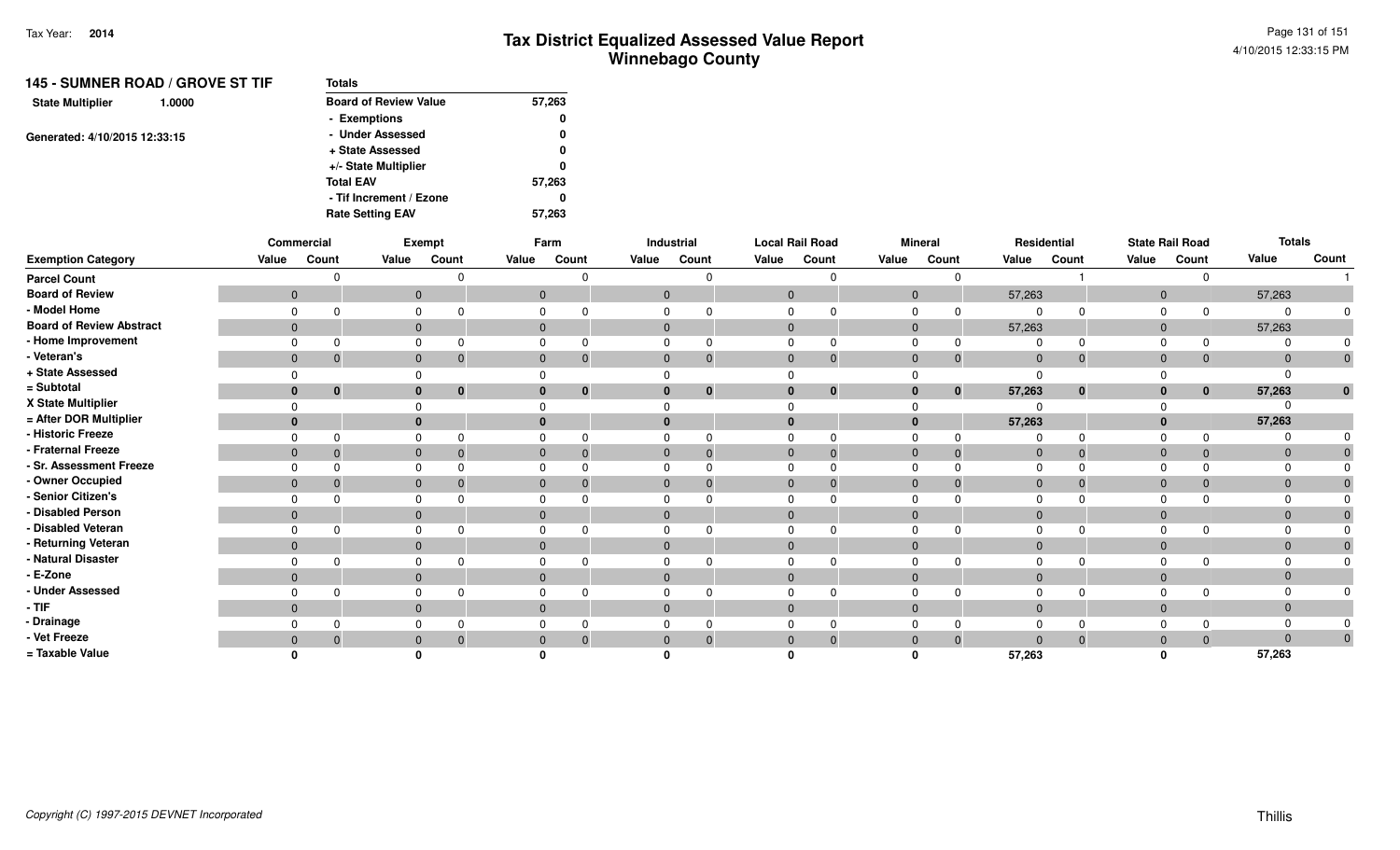|                               | <b>146 - LOVES PARK CORP CENTER TIF</b> | <b>Totals</b>                |           |
|-------------------------------|-----------------------------------------|------------------------------|-----------|
| <b>State Multiplier</b>       | 1.0000                                  | <b>Board of Review Value</b> | 5,332,470 |
|                               |                                         | - Exemptions                 | 0         |
| Generated: 4/10/2015 12:33:15 |                                         | - Under Assessed             | 53        |
|                               |                                         | + State Assessed             | 0         |
|                               |                                         | +/- State Multiplier         | 0         |
|                               |                                         | <b>Total EAV</b>             | 5.332,417 |
|                               |                                         | - Tif Increment / Ezone      | 1,392,375 |
|                               |                                         | <b>Rate Setting EAV</b>      | 3,940,042 |
|                               |                                         |                              |           |

|                                 |                | Commercial   |                | Exempt      |              | Farm         |              | Industrial |              | <b>Local Rail Road</b> |                | <b>Mineral</b> |              | Residential  |              | <b>State Rail Road</b> | <b>Totals</b> |              |
|---------------------------------|----------------|--------------|----------------|-------------|--------------|--------------|--------------|------------|--------------|------------------------|----------------|----------------|--------------|--------------|--------------|------------------------|---------------|--------------|
| <b>Exemption Category</b>       | Value          | Count        | Value          | Count       | Value        | Count        | Value        | Count      | Value        | Count                  | Value          | Count          | Value        | Count        | Value        | Count                  | Value         | Count        |
| <b>Parcel Count</b>             |                |              |                |             |              | 12           |              |            |              |                        |                | $\Omega$       |              |              |              | $\Omega$               |               | 24           |
| <b>Board of Review</b>          | 416,116        |              | $\overline{0}$ |             | 12,587       |              | 4,895,878    |            | $\mathbf{0}$ |                        | $\overline{0}$ |                | 7,889        |              | $\mathbf{0}$ |                        | 5,332,470     |              |
| - Model Home                    | $\Omega$       |              | 0              |             | $\Omega$     |              | 0            |            |              |                        |                |                | $\Omega$     | $\Omega$     | 0            | $\Omega$               |               | 0            |
| <b>Board of Review Abstract</b> | 416,116        |              | $\overline{0}$ |             | 12,587       |              | 4,895,878    |            | $\mathbf{0}$ |                        | $\mathbf{0}$   |                | 7,889        |              | $\mathbf{0}$ |                        | 5,332,470     |              |
| - Home Improvement              |                |              | 0              |             | 0            |              |              |            |              |                        | $\Omega$       |                | 0            | $\Omega$     | $\Omega$     | 0                      |               |              |
| - Veteran's                     | $\overline{0}$ | -0           | $\mathbf{0}$   |             | $\mathbf{0}$ | -0           | $\mathbf{0}$ |            | $\mathbf{0}$ |                        | $\mathbf{0}$   | $\Omega$       | $\mathbf{0}$ | $\mathbf 0$  | $\mathbf{0}$ | $\Omega$               | $\Omega$      | $\mathbf 0$  |
| + State Assessed                | $\Omega$       |              | $\Omega$       |             | $\Omega$     |              |              |            |              |                        |                |                | $\Omega$     |              |              |                        |               |              |
| = Subtotal                      | 416,116        | $\mathbf{0}$ | $\mathbf{0}$   | $\mathbf 0$ | 12,587       | $\mathbf{0}$ | 4,895,878    |            |              | $\mathbf{0}$           | 0              | $\bf{0}$       | 7,889        | $\mathbf{0}$ | $\mathbf{0}$ | $\bf{0}$               | 5,332,470     | $\mathbf{0}$ |
| X State Multiplier              | $\Omega$       |              | $\Omega$       |             | $\Omega$     |              |              |            |              |                        |                |                | $\Omega$     |              |              |                        |               |              |
| = After DOR Multiplier          | 416,116        |              | $\mathbf{0}$   |             | 12,587       |              | 4,895,878    |            | $\bf{0}$     |                        | $\bf{0}$       |                | 7,889        |              | $\mathbf{0}$ |                        | 5,332,470     |              |
| - Historic Freeze               | 0              |              | $\Omega$       |             | 0            |              | 0            |            |              |                        | 0              |                | $\Omega$     | $\Omega$     | $\Omega$     |                        |               |              |
| - Fraternal Freeze              | $\mathbf{0}$   | - 0          | $\mathbf{0}$   | $\Omega$    | $\mathbf{0}$ | -0           | $\mathbf 0$  |            | $\mathbf{0}$ |                        | $\mathbf 0$    | $\Omega$       | $\mathbf 0$  | $\mathbf{0}$ | $\mathbf 0$  | $\Omega$               | $\Omega$      |              |
| - Sr. Assessment Freeze         | $\Omega$       |              | $\mathbf 0$    |             | $\Omega$     |              | 0            |            |              |                        | $\Omega$       |                | $\Omega$     | $\Omega$     | $\Omega$     |                        |               |              |
| - Owner Occupied                | $\Omega$       |              | $\mathbf{0}$   |             | $\Omega$     |              | $\mathbf{0}$ |            | $\Omega$     |                        | $\mathbf{0}$   |                | $\mathbf{0}$ | $\Omega$     | $\mathbf 0$  |                        | $\Omega$      |              |
| - Senior Citizen's              | $\Omega$       |              | $\mathbf 0$    |             | 0            |              | 0            |            |              |                        | $\Omega$       |                | $\Omega$     | $\Omega$     | $\Omega$     |                        |               |              |
| - Disabled Person               | $\Omega$       |              | $\mathbf{0}$   |             | $\Omega$     |              | $\mathbf{0}$ |            | $\Omega$     |                        | $\mathbf{0}$   |                | $\Omega$     |              | $\mathbf 0$  |                        |               |              |
| - Disabled Veteran              | $\Omega$       | $\Omega$     | $\mathbf 0$    |             | 0            |              | 0            |            | $\Omega$     |                        | $\Omega$       |                | $\Omega$     | $\Omega$     | $\Omega$     |                        |               |              |
| - Returning Veteran             | $\overline{0}$ |              | $\mathbf{0}$   |             | $\mathbf{0}$ |              | $\mathbf{0}$ |            | $\mathbf{0}$ |                        | $\overline{0}$ |                | $\mathbf{0}$ |              | $\mathbf{0}$ |                        | $\Omega$      |              |
| - Natural Disaster              | $\Omega$       |              | $\mathbf 0$    |             | $\Omega$     |              | 0            |            | 0            |                        | $\Omega$       |                | $\Omega$     |              | $\Omega$     |                        |               |              |
| - E-Zone                        | $\Omega$       |              | $\overline{0}$ |             | $\Omega$     |              | $\mathbf{0}$ |            |              |                        | $\overline{0}$ |                | $\Omega$     |              | $\mathbf 0$  |                        | $\Omega$      |              |
| - Under Assessed                | $\Omega$       |              | $\Omega$       |             | 53           |              | 0            |            |              |                        | $\Omega$       |                | $\Omega$     | $\Omega$     | $\Omega$     | $\Omega$               | 53            |              |
| - TIF                           | $\Omega$       |              | $\overline{0}$ |             | 4,660        |              | 1,387,715    |            | $\Omega$     |                        | $\mathbf{0}$   |                | $\mathbf{0}$ |              | $\mathbf{0}$ |                        | 1,392,375     |              |
| - Drainage                      | $\Omega$       |              | $\Omega$       |             | $\Omega$     |              | 0            |            |              |                        | $\Omega$       |                | $\Omega$     |              | $\Omega$     |                        |               |              |
| - Vet Freeze                    | $\Omega$       | $\Omega$     | $\mathbf{0}$   |             | $\Omega$     | $\Omega$     | $\Omega$     |            | $\Omega$     | $\Omega$               | $\mathbf{0}$   | $\Omega$       | $\Omega$     | $\Omega$     | $\mathbf 0$  | $\Omega$               | $\Omega$      | $\mathbf{0}$ |
| = Taxable Value                 | 416,116        |              | $\mathbf{0}$   |             | 7,874        |              | 3,508,163    |            |              |                        |                |                | 7,889        |              | $\Omega$     |                        | 3,940,042     |              |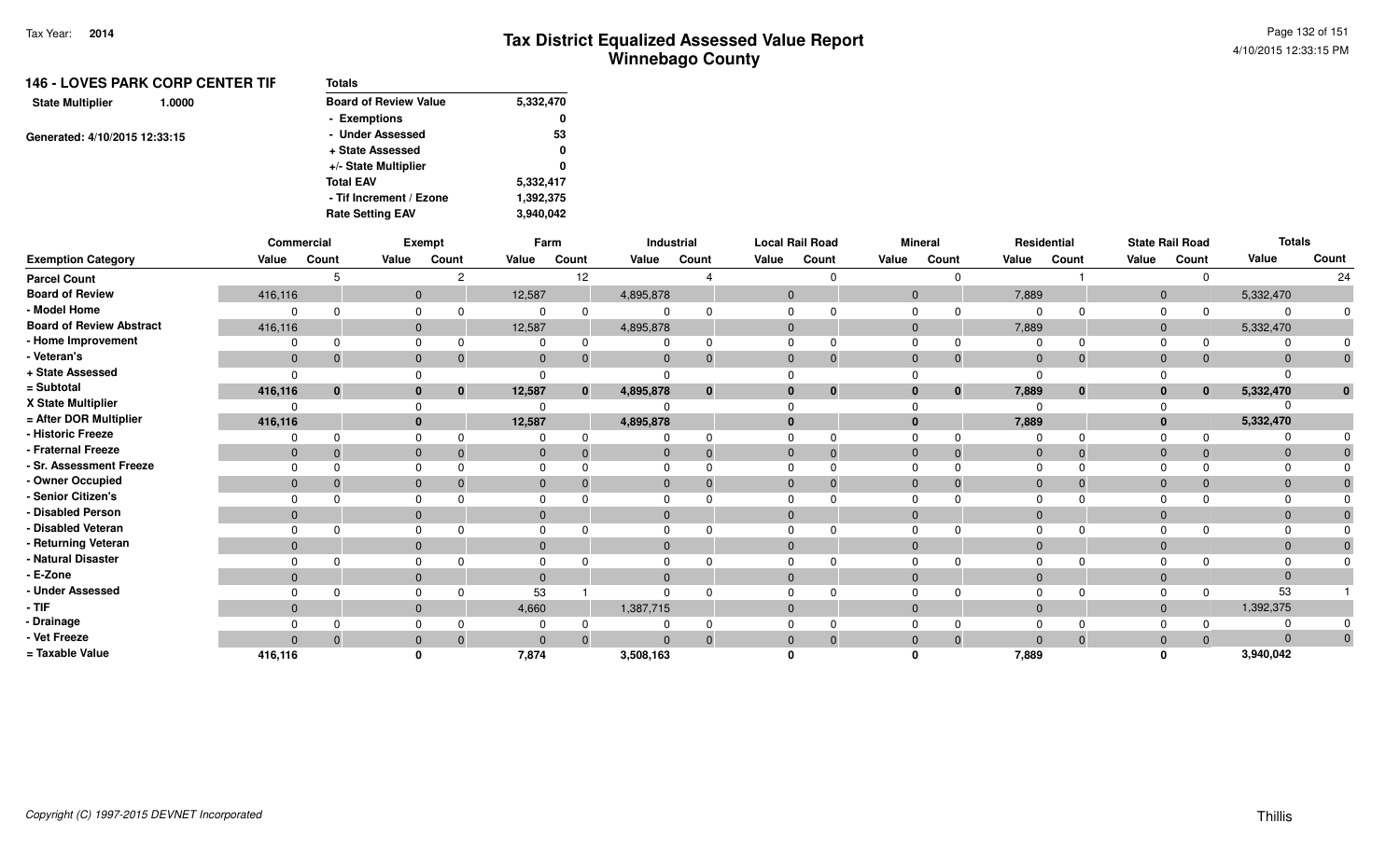| <b>147 - WESTSTONE TIF</b>    |        | Totals                       |           |
|-------------------------------|--------|------------------------------|-----------|
| <b>State Multiplier</b>       | 1.0000 | <b>Board of Review Value</b> | 2,338,177 |
|                               |        | - Exemptions                 | 0         |
| Generated: 4/10/2015 12:33:15 |        | - Under Assessed             | 0         |
|                               |        | + State Assessed             | 0         |
|                               |        | +/- State Multiplier         | 0         |
|                               |        | <b>Total EAV</b>             | 2,338,177 |
|                               |        | - Tif Increment / Ezone      | 2,199,656 |
|                               |        | <b>Rate Setting EAV</b>      | 138,521   |

|                                 |                | Commercial |              | Exempt   |              | Farm         |              | Industrial   |                | <b>Local Rail Road</b> |              | <b>Mineral</b> |                | Residential          |                | <b>State Rail Road</b> | <b>Totals</b> |              |
|---------------------------------|----------------|------------|--------------|----------|--------------|--------------|--------------|--------------|----------------|------------------------|--------------|----------------|----------------|----------------------|----------------|------------------------|---------------|--------------|
| <b>Exemption Category</b>       | Value          | Count      | Value        | Count    | Value        | Count        | Value        | Count        | Value          | Count                  | Value        | Count          | Value          | Count                | Value          | Count                  | Value         | Count        |
| <b>Parcel Count</b>             |                |            |              |          |              | ୍ର           |              |              |                |                        |              |                |                | $\Omega$             |                | $\Omega$               |               | 17           |
| <b>Board of Review</b>          | 10,471         |            | $\mathbf 0$  |          | 57,596       |              | 2,270,110    |              | $\mathbf{0}$   |                        | $\mathbf{0}$ |                | $\mathbf 0$    |                      | $\overline{0}$ |                        | 2,338,177     |              |
| - Model Home                    |                |            | 0            |          | $\Omega$     |              | 0            |              |                |                        |              |                |                | 0                    | 0              | $\Omega$               |               | 0            |
| <b>Board of Review Abstract</b> | 10,471         |            | $\mathbf 0$  |          | 57,596       |              | 2,270,110    |              | $\mathbf{0}$   |                        | $\mathbf 0$  |                | $\mathbf{0}$   |                      | $\mathbf{0}$   |                        | 2,338,177     |              |
| - Home Improvement              |                |            | 0            |          | 0            | $\Omega$     | 0            |              |                |                        |              |                | 0              | $\Omega$             | 0              | $\Omega$               |               |              |
| - Veteran's                     | $\mathbf{0}$   | -0         | $\mathbf 0$  |          | $\mathbf{0}$ | -0           | $\mathbf{0}$ |              | $\mathbf{0}$   |                        | $\mathbf{0}$ | 0              | $\overline{0}$ | $\mathbf 0$          | $\mathbf 0$    | $\Omega$               | $\Omega$      | $\mathbf 0$  |
| + State Assessed                | $\Omega$       |            | $\Omega$     |          | $\Omega$     |              |              |              |                |                        |              |                |                |                      |                |                        |               |              |
| = Subtotal                      | 10,471         | $\bf{0}$   | $\mathbf{0}$ | 0        | 57,596       | $\mathbf{0}$ | 2,270,110    | $\mathbf{0}$ |                | $\mathbf{0}$           | $\mathbf{0}$ | $\bf{0}$       |                | $\bf{0}$<br>$\bf{0}$ | $\mathbf{0}$   | $\bf{0}$               | 2,338,177     | $\mathbf{0}$ |
| X State Multiplier              | $\Omega$       |            | $\Omega$     |          | $\Omega$     |              | $\Omega$     |              |                |                        |              |                |                |                      |                |                        |               |              |
| = After DOR Multiplier          | 10,471         |            | $\mathbf{0}$ |          | 57,596       |              | 2,270,110    |              | $\bf{0}$       |                        | $\mathbf{0}$ |                | $\bf{0}$       |                      | $\mathbf{0}$   |                        | 2,338,177     |              |
| - Historic Freeze               | $\Omega$       |            | $\Omega$     |          | $\Omega$     |              | 0            |              |                |                        |              |                | $\Omega$       | $\Omega$             | $\Omega$       | 0                      |               |              |
| - Fraternal Freeze              | $\mathbf{0}$   | -0         | $\mathbf{0}$ | -0       | $\mathbf{0}$ | - 0          | $\mathbf 0$  | $\Omega$     | $\mathbf{0}$   |                        | $\mathbf 0$  | $\Omega$       | $\mathbf 0$    | $\mathbf{0}$         | $\mathbf 0$    | $\Omega$               | $\mathbf{0}$  |              |
| - Sr. Assessment Freeze         | $\Omega$       |            | $\Omega$     |          | $\mathbf 0$  |              | $\mathbf 0$  |              |                |                        | $\Omega$     |                | $\Omega$       | $\Omega$             | $\Omega$       |                        |               |              |
| - Owner Occupied                | $\mathbf{0}$   |            | $\mathbf 0$  |          | $\mathbf{0}$ |              | $\mathbf{0}$ |              | $\Omega$       |                        | $\mathbf{0}$ |                | $\overline{0}$ | $\Omega$             | $\mathbf{0}$   | $\Omega$               | $\Omega$      |              |
| - Senior Citizen's              | $\Omega$       |            | 0            |          | 0            |              | 0            |              |                |                        | $\Omega$     |                | $\Omega$       | $\Omega$             | $\Omega$       |                        |               |              |
| - Disabled Person               | $\mathbf{0}$   |            | $\mathbf{0}$ |          | $\mathbf{0}$ |              | $\mathbf{0}$ |              | $\Omega$       |                        | $\mathbf{0}$ |                | $\mathbf{0}$   |                      | $\mathbf{0}$   |                        |               |              |
| - Disabled Veteran              | $\Omega$       |            | $\Omega$     |          | $\Omega$     |              | $\Omega$     |              | 0              |                        | $\Omega$     |                | $\Omega$       | $\Omega$             | $\Omega$       | n                      |               |              |
| - Returning Veteran             | $\overline{0}$ |            | $\mathbf{0}$ |          | $\mathbf{0}$ |              | $\mathbf{0}$ |              | $\overline{0}$ |                        | $\mathbf{0}$ |                | $\mathbf{0}$   |                      | $\mathbf{0}$   |                        | $\Omega$      |              |
| - Natural Disaster              | $\Omega$       |            | $\Omega$     |          | $\Omega$     |              | $\mathbf{0}$ |              |                |                        | $\mathbf 0$  |                | $\Omega$       |                      | $\Omega$       |                        |               |              |
| - E-Zone                        | $\mathbf{0}$   |            | $\mathbf{0}$ |          | $\mathbf{0}$ |              | $\mathbf{0}$ |              |                |                        | $\mathbf{0}$ |                | $\Omega$       |                      | $\mathbf{0}$   |                        |               |              |
| - Under Assessed                | $\Omega$       |            | $\Omega$     |          | $\Omega$     | $\Omega$     | $\Omega$     |              |                |                        | $\Omega$     |                | $\Omega$       | $\Omega$             | $\Omega$       | $\Omega$               |               |              |
| $-$ TIF                         | $\mathbf{0}$   |            | $\mathbf 0$  |          | 4,637        |              | 2,195,019    |              | $\Omega$       |                        | $\mathbf 0$  |                | $\mathbf{0}$   |                      | $\mathbf{0}$   |                        | 2,199,656     |              |
| - Drainage                      | $\Omega$       |            | $\Omega$     |          | 0            |              | $\Omega$     |              |                |                        | $\Omega$     |                | $\Omega$       | $\Omega$             | $\Omega$       |                        |               |              |
| - Vet Freeze                    | $\Omega$       |            | $\mathbf 0$  | $\Omega$ | $\Omega$     | $\Omega$     | $\Omega$     |              | $\Omega$       |                        | $\mathbf{0}$ | $\Omega$       | $\mathbf 0$    | $\Omega$             | $\overline{0}$ | $\Omega$               | $\Omega$      | $\mathbf{0}$ |
| = Taxable Value                 | 10,471         |            | <sup>0</sup> |          | 52,959       |              | 75,091       |              |                |                        |              |                |                |                      | $\Omega$       |                        | 138,521       |              |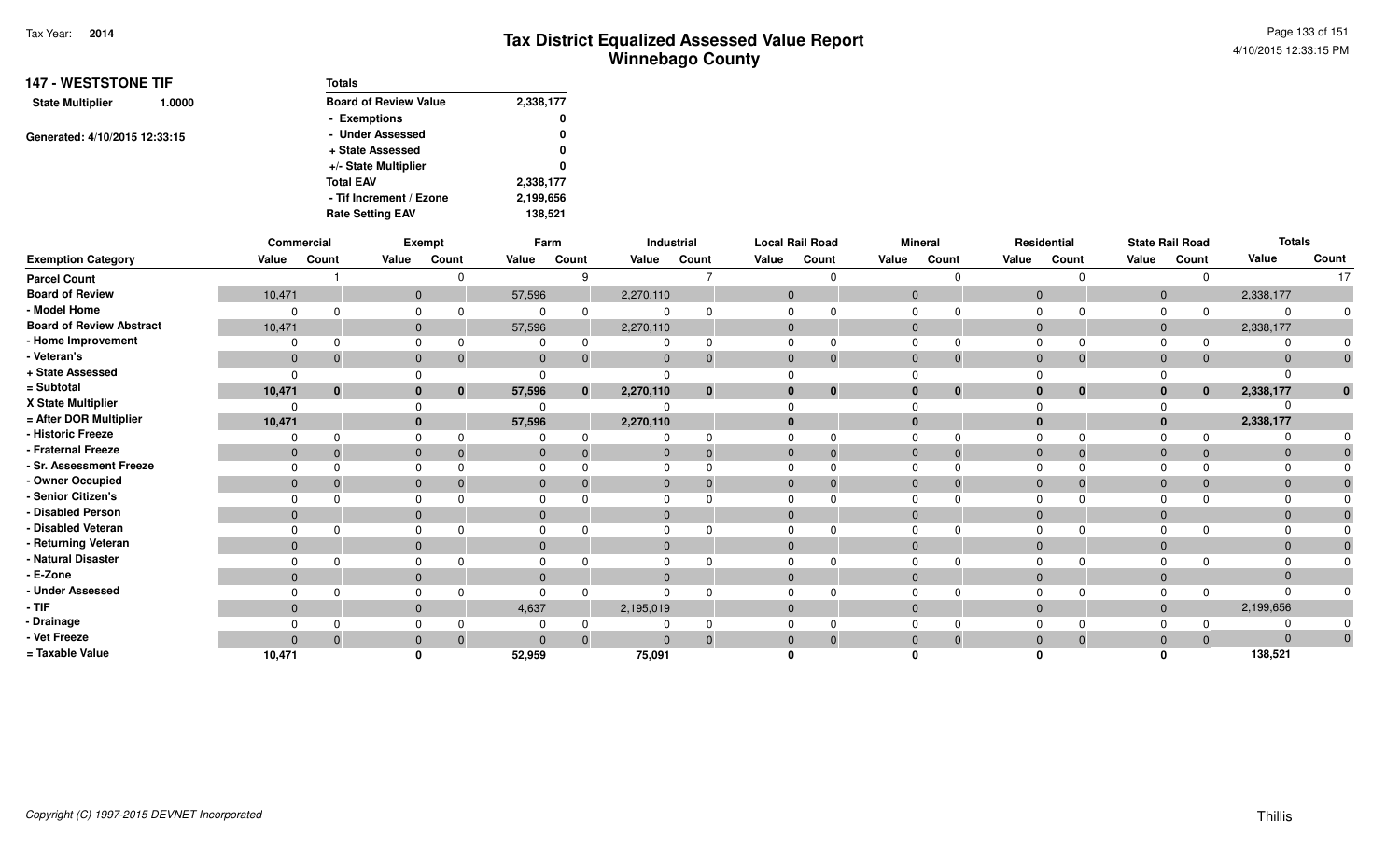| <b>148 - NORTH WILLOW CREEK TIF</b> | <b>Totals</b>                |           |
|-------------------------------------|------------------------------|-----------|
| <b>State Multiplier</b><br>1.0000   | <b>Board of Review Value</b> | 1,390,841 |
|                                     | - Exemptions                 | 0         |
| Generated: 4/10/2015 12:33:15       | - Under Assessed             | 0         |
|                                     | + State Assessed             | 0         |
|                                     | +/- State Multiplier         | 0         |
|                                     | <b>Total EAV</b>             | 1,390,841 |
|                                     | - Tif Increment / Ezone      | 81,732    |
|                                     | <b>Rate Setting EAV</b>      | 1,309,109 |

|                                 |                | Commercial     |              | Exempt       |                | Farm     |              | Industrial   |                | <b>Local Rail Road</b> |                | <b>Mineral</b> |                | Residential    |              | <b>State Rail Road</b> | <b>Totals</b> |              |
|---------------------------------|----------------|----------------|--------------|--------------|----------------|----------|--------------|--------------|----------------|------------------------|----------------|----------------|----------------|----------------|--------------|------------------------|---------------|--------------|
| <b>Exemption Category</b>       | Value          | Count          | Value        | Count        | Value          | Count    | Value        | Count        | Value          | Count                  | Value          | Count          | Value          | Count          | Value        | Count                  | Value         | Count        |
| <b>Parcel Count</b>             |                |                |              |              |                |          |              |              |                |                        |                | $\Omega$       |                | <sup>0</sup>   |              |                        |               |              |
| <b>Board of Review</b>          | $\mathbf{0}$   |                | $\mathbf 0$  |              | 887            |          | 1,389,954    |              | $\mathbf 0$    |                        | $\overline{0}$ |                | $\overline{0}$ |                | $\mathbf 0$  |                        | 1,390,841     |              |
| - Model Home                    | $\Omega$       |                | 0            |              | 0              |          | 0            |              | 0              |                        | 0              |                |                | $\Omega$       |              |                        |               | 0            |
| <b>Board of Review Abstract</b> | $\overline{0}$ |                | $\mathbf 0$  |              | 887            |          | 1,389,954    |              | $\mathbf{0}$   |                        | $\mathbf{0}$   |                | $\mathbf{0}$   |                | $\mathbf{0}$ |                        | 1,390,841     |              |
| - Home Improvement              | $\Omega$       |                | 0            |              | 0              |          |              |              |                |                        | $\mathbf 0$    | $\Omega$       |                | 0              |              |                        |               | $\Omega$     |
| - Veteran's                     | $\overline{0}$ | $\mathbf 0$    | $\mathbf 0$  | 0            | $\mathbf{0}$   | 0        | $\mathbf{0}$ |              | $\overline{0}$ | $\Omega$               | $\mathbf{0}$   | $\Omega$       | $\overline{0}$ | $\overline{0}$ | $\mathbf{0}$ | $\Omega$               |               | $\mathbf 0$  |
| + State Assessed                | $\Omega$       |                | 0            |              | $\Omega$       |          |              |              |                |                        |                |                |                |                |              |                        |               |              |
| = Subtotal                      | $\mathbf{0}$   | $\mathbf{0}$   | $\mathbf{0}$ | $\mathbf{0}$ | 887            | $\bf{0}$ | 1,389,954    | $\mathbf{0}$ |                | $\mathbf 0$            | $\mathbf{0}$   | $\mathbf{0}$   | $\mathbf{0}$   | $\bf{0}$       | $\mathbf{0}$ | $\mathbf{0}$           | 1,390,841     | $\mathbf{0}$ |
| X State Multiplier              | $\Omega$       |                | $\Omega$     |              | $\Omega$       |          |              |              |                |                        |                |                |                |                |              |                        |               |              |
| = After DOR Multiplier          | $\mathbf{0}$   |                | $\mathbf{0}$ |              | 887            |          | 1,389,954    |              | $\mathbf{0}$   |                        | $\mathbf{0}$   |                | $\bf{0}$       |                | $\mathbf{0}$ |                        | 1,390,841     |              |
| - Historic Freeze               | $\Omega$       |                | 0            |              | 0              |          | 0            |              | $\Omega$       |                        | $\Omega$       | 0              | 0              | $\Omega$       |              |                        |               |              |
| - Fraternal Freeze              | $\mathbf{0}$   | $\overline{0}$ | $\mathbf{0}$ | -0           | $\mathbf{0}$   | -0       | $\mathbf{0}$ |              | $\mathbf 0$    | $\mathbf 0$            | $\overline{0}$ | $\overline{0}$ | $\mathbf{0}$   | $\mathbf{0}$   | $\mathbf 0$  |                        |               | $\mathbf{0}$ |
| - Sr. Assessment Freeze         | $\Omega$       |                | $\mathbf 0$  |              | $\Omega$       |          | $\Omega$     |              | $\Omega$       |                        | $\mathbf 0$    |                | $\Omega$       | $\Omega$       | $\Omega$     |                        |               | $\Omega$     |
| - Owner Occupied                | $\mathbf{0}$   | 0              | $\mathbf 0$  |              | $\Omega$       |          | $\mathbf{0}$ |              | $\mathbf{0}$   |                        | $\mathbf{0}$   | $\Omega$       | $\overline{0}$ | $\Omega$       | $\mathbf{0}$ |                        |               |              |
| - Senior Citizen's              | 0              |                | $\mathbf 0$  |              | 0              |          | $\Omega$     |              | $\Omega$       |                        | $\mathbf 0$    |                | $\Omega$       |                |              |                        |               |              |
| - Disabled Person               | $\Omega$       |                | $\mathbf{0}$ |              | $\mathbf{0}$   |          | $\mathbf{0}$ |              | $\Omega$       |                        | $\mathbf{0}$   |                | $\Omega$       |                | $\mathbf{0}$ |                        |               | $\mathbf{0}$ |
| - Disabled Veteran              | $\Omega$       | $\Omega$       | $\mathbf 0$  |              | 0              |          | $\Omega$     |              | $\Omega$       |                        | $\Omega$       |                | $\Omega$       | 0              |              |                        |               | $\Omega$     |
| - Returning Veteran             | $\overline{0}$ |                | $\mathbf{0}$ |              | $\mathbf{0}$   |          | $\mathbf{0}$ |              | $\mathbf{0}$   |                        | $\mathbf{0}$   |                | $\overline{0}$ |                | $\mathbf 0$  |                        |               | $\mathbf 0$  |
| - Natural Disaster              | 0              |                | $\mathbf 0$  |              | 0              |          | $\Omega$     |              | $\Omega$       |                        | $\Omega$       |                | $\Omega$       |                |              |                        |               | $\Omega$     |
| - E-Zone                        | $\mathbf{0}$   |                | $\mathbf{0}$ |              | $\overline{0}$ |          | $\mathbf 0$  |              |                |                        | $\mathbf{0}$   |                | $\Omega$       |                | $\mathbf{0}$ |                        |               |              |
| - Under Assessed                | $\Omega$       |                | 0            |              | 0              |          | $\Omega$     |              | $\Omega$       |                        | 0              |                |                | $\Omega$       |              |                        |               | $\Omega$     |
| - TIF                           | $\overline{0}$ |                | $\mathbf 0$  |              | 260            |          | 81,472       |              | $\mathbf{0}$   |                        | $\mathbf{0}$   |                | $\mathbf{0}$   |                | $\mathbf{0}$ |                        | 81,732        |              |
| - Drainage                      | $\Omega$       |                | $\mathbf 0$  |              | $\Omega$       |          |              |              | $\Omega$       |                        | $\Omega$       |                |                |                |              |                        |               | $\mathbf 0$  |
| - Vet Freeze                    | $\overline{0}$ | $\overline{0}$ | $\mathbf 0$  | - 0          | $\mathbf{0}$   | $\Omega$ | $\Omega$     |              | $\mathbf{0}$   | $\Omega$               | $\mathbf{0}$   | $\Omega$       | $\overline{0}$ | $\mathbf{0}$   | $\mathbf 0$  | $\Omega$               |               | $\mathbf 0$  |
| = Taxable Value                 | n              |                | O            |              | 627            |          | 1,308,482    |              |                |                        |                |                |                |                |              |                        | 1,309,109     |              |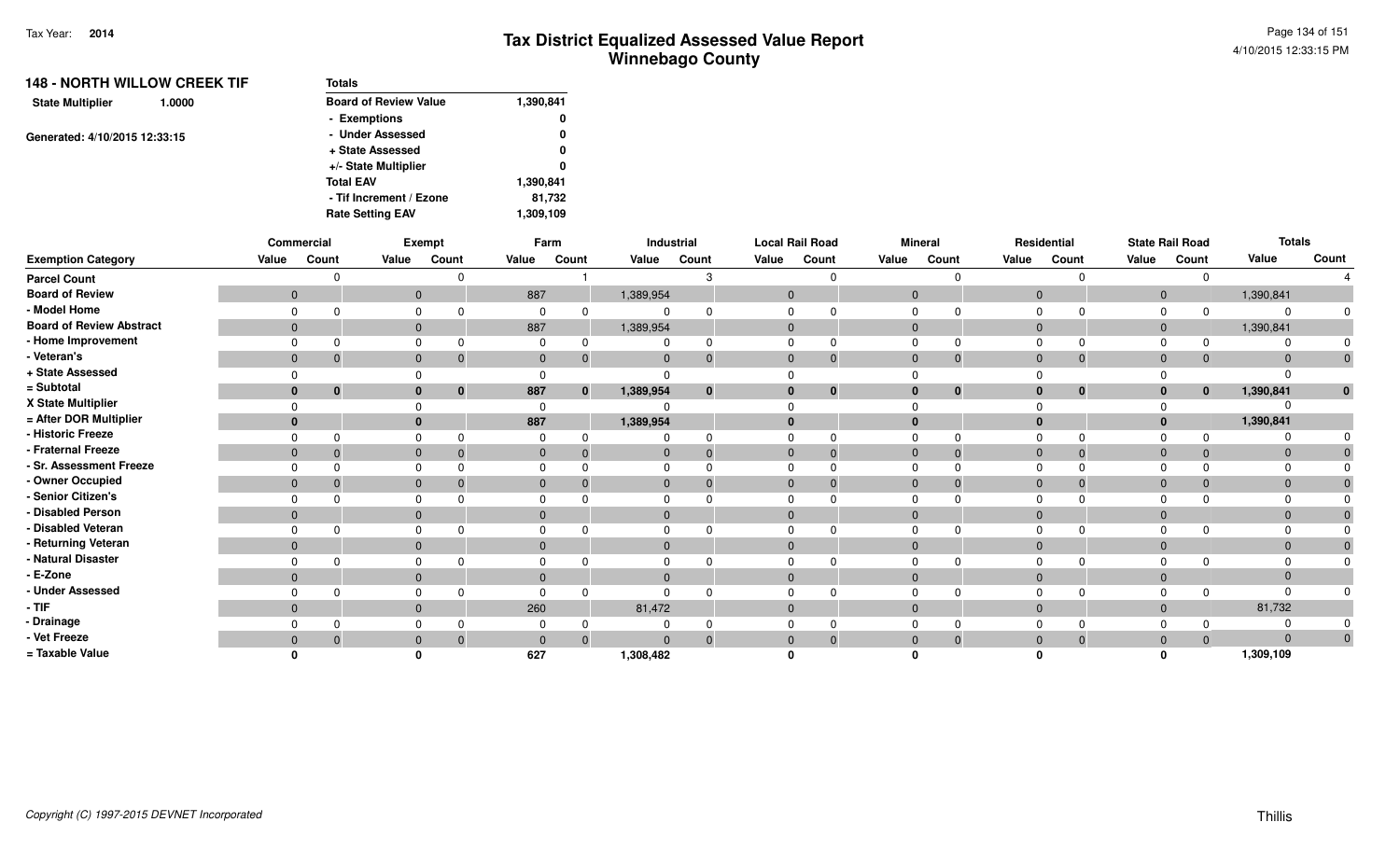| <b>149 - SOUTH WILLOW CREEK TIF</b> | <b>Totals</b>                |           |
|-------------------------------------|------------------------------|-----------|
| <b>State Multiplier</b><br>1.0000   | <b>Board of Review Value</b> | 5.963,268 |
|                                     | - Exemptions                 | 0         |
| Generated: 4/10/2015 12:33:15       | - Under Assessed             | 899       |
|                                     | + State Assessed             | 0         |
|                                     | +/- State Multiplier         | 0         |
|                                     | <b>Total EAV</b>             | 5.962,369 |
|                                     | - Tif Increment / Ezone      | 421,357   |
|                                     | <b>Rate Setting EAV</b>      | 5,541,012 |

|                                 |              | Commercial |                | Exempt       |             | Farm         |              | Industrial |              | <b>Local Rail Road</b> |                | <b>Mineral</b> |                | Residential  |                | <b>State Rail Road</b> | <b>Totals</b> |              |
|---------------------------------|--------------|------------|----------------|--------------|-------------|--------------|--------------|------------|--------------|------------------------|----------------|----------------|----------------|--------------|----------------|------------------------|---------------|--------------|
| <b>Exemption Category</b>       | Value        | Count      | Value          | Count        | Value       | Count        | Value        | Count      | Value        | Count                  | Value          | Count          | Value          | Count        | Value          | Count                  | Value         | Count        |
| <b>Parcel Count</b>             |              |            |                |              |             |              |              | 35         |              | $\Omega$               |                | $\Omega$       |                | $\Omega$     |                | $\Omega$               |               | 46           |
| <b>Board of Review</b>          | 2,111,259    |            | $\mathbf{0}$   |              | 2,343       |              | 3,849,666    |            | $\mathbf 0$  |                        | $\mathbf{0}$   |                | $\overline{0}$ |              | $\overline{0}$ |                        | 5,963,268     |              |
| - Model Home                    |              |            |                |              | 0           |              | $\Omega$     |            | $\Omega$     |                        | $\mathbf 0$    |                | $\Omega$       | $\Omega$     | $\mathbf 0$    | $\Omega$               |               | 0            |
| <b>Board of Review Abstract</b> | 2,111,259    |            | $\mathbf{0}$   |              | 2,343       |              | 3,849,666    |            | $\mathbf{0}$ |                        | $\mathbf{0}$   |                | $\mathbf{0}$   |              | $\mathbf 0$    |                        | 5,963,268     |              |
| - Home Improvement              |              |            |                |              |             |              |              |            | $\Omega$     | $\Omega$               | 0              |                |                | $\Omega$     |                | <sup>0</sup>           |               |              |
| - Veteran's                     | $\mathbf{0}$ |            | $\mathbf{0}$   |              | $\mathbf 0$ |              | $\mathbf 0$  | $\bf{0}$   | $\mathbf 0$  | $\mathbf{0}$           | $\mathbf{0}$   | 0              | $\overline{0}$ | $\mathbf{0}$ | $\mathbf 0$    | 0                      | $\Omega$      | $\mathbf 0$  |
| + State Assessed                |              |            |                |              |             |              |              |            |              |                        |                |                |                |              |                |                        |               |              |
| = Subtotal                      | 2,111,259    | $\Omega$   | $\bf{0}$       | $\mathbf{0}$ | 2,343       | $\mathbf{0}$ | 3,849,666    | $\bf{0}$   | $\bf{0}$     | $\bf{0}$               | $\bf{0}$       | $\bf{0}$       | $\mathbf{0}$   | $\bf{0}$     | $\mathbf{0}$   | $\bf{0}$               | 5,963,268     | $\mathbf{0}$ |
| X State Multiplier              |              |            |                |              | $\Omega$    |              |              |            |              |                        |                |                |                |              |                |                        |               |              |
| = After DOR Multiplier          | 2,111,259    |            | $\bf{0}$       |              | 2,343       |              | 3,849,666    |            | $\bf{0}$     |                        | $\mathbf{0}$   |                | $\bf{0}$       |              | $\mathbf{0}$   |                        | 5,963,268     |              |
| - Historic Freeze               |              |            |                |              |             |              | 0            |            | $\Omega$     | $\Omega$               | 0              | $\Omega$       | $\Omega$       | $\Omega$     |                |                        |               |              |
| - Fraternal Freeze              | $\mathbf{0}$ |            | $\mathbf{0}$   |              | $\mathbf 0$ |              | $\mathbf 0$  | $\Omega$   | $\mathbf 0$  | $\Omega$               | $\overline{0}$ | $\Omega$       | $\mathbf{0}$   | $\Omega$     | $\mathbf{0}$   | $\Omega$               | $\Omega$      |              |
| - Sr. Assessment Freeze         |              |            | $\Omega$       |              | $\Omega$    |              | $\Omega$     |            | $\Omega$     | $\Omega$               | $\mathbf 0$    |                | $\Omega$       | $\Omega$     | $\Omega$       |                        |               |              |
| - Owner Occupied                | $\Omega$     |            | $\mathbf{0}$   |              | $\Omega$    |              | $\mathbf{0}$ |            | $\mathbf{0}$ | $\Omega$               | $\mathbf{0}$   |                | $\mathbf{0}$   | $\Omega$     | $\mathbf 0$    |                        |               |              |
| - Senior Citizen's              |              |            |                |              |             |              | $\Omega$     |            | $\Omega$     |                        | $\Omega$       |                |                |              |                |                        |               |              |
| - Disabled Person               | $\Omega$     |            | $\overline{0}$ |              | $\mathbf 0$ |              | $\mathbf{0}$ |            | $\mathbf{0}$ |                        | $\mathbf 0$    |                | $\Omega$       |              | $\mathbf 0$    |                        |               |              |
| - Disabled Veteran              |              |            | $\Omega$       |              | $\Omega$    |              | $\Omega$     |            | $\Omega$     | $\Omega$               | $\mathbf 0$    |                | $\Omega$       | $\Omega$     |                |                        |               |              |
| - Returning Veteran             | $\mathbf{0}$ |            | $\mathbf{0}$   |              | $\mathbf 0$ |              | $\mathbf 0$  |            | $\mathbf{0}$ |                        | $\mathbf{0}$   |                | $\overline{0}$ |              | $\mathbf 0$    |                        | $\Omega$      |              |
| - Natural Disaster              |              |            |                |              |             |              | $\Omega$     |            | $\Omega$     |                        | $\mathbf 0$    |                |                |              |                |                        |               |              |
| - E-Zone                        | $\Omega$     |            | $\mathbf 0$    |              | $\Omega$    |              | $\Omega$     |            | $\Omega$     |                        | $\mathbf 0$    |                | $\Omega$       |              | $\mathbf 0$    |                        |               |              |
| - Under Assessed                |              |            |                |              | 158         |              | 741          |            | $\Omega$     | $\Omega$               | 0              |                |                | <sup>0</sup> |                |                        | 899           | 11           |
| $-$ TIF                         | 180,221      |            | $\mathbf{0}$   |              | 586         |              | 240,550      |            | $\mathbf{0}$ |                        | $\mathbf{0}$   |                | $\mathbf{0}$   |              | $\mathbf{0}$   |                        | 421,357       |              |
| - Drainage                      |              |            | 0              |              | 0           |              |              |            | $\mathbf 0$  | $\Omega$               | $\mathbf 0$    | $\Omega$       |                | $\Omega$     |                |                        |               |              |
| - Vet Freeze                    | $\Omega$     |            | $\mathbf{0}$   |              | $\Omega$    | $\Omega$     | $\mathbf{0}$ | $\Omega$   | $\mathbf{0}$ | $\mathbf{0}$           | $\mathbf 0$    | $\Omega$       | $\overline{0}$ | $\mathbf{0}$ | $\mathbf 0$    | $\Omega$               | $\Omega$      | $\mathbf 0$  |
| = Taxable Value                 | 1,931,038    |            |                |              | 1,599       |              | 3,608,375    |            |              |                        | $\Omega$       |                |                |              |                |                        | 5,541,012     |              |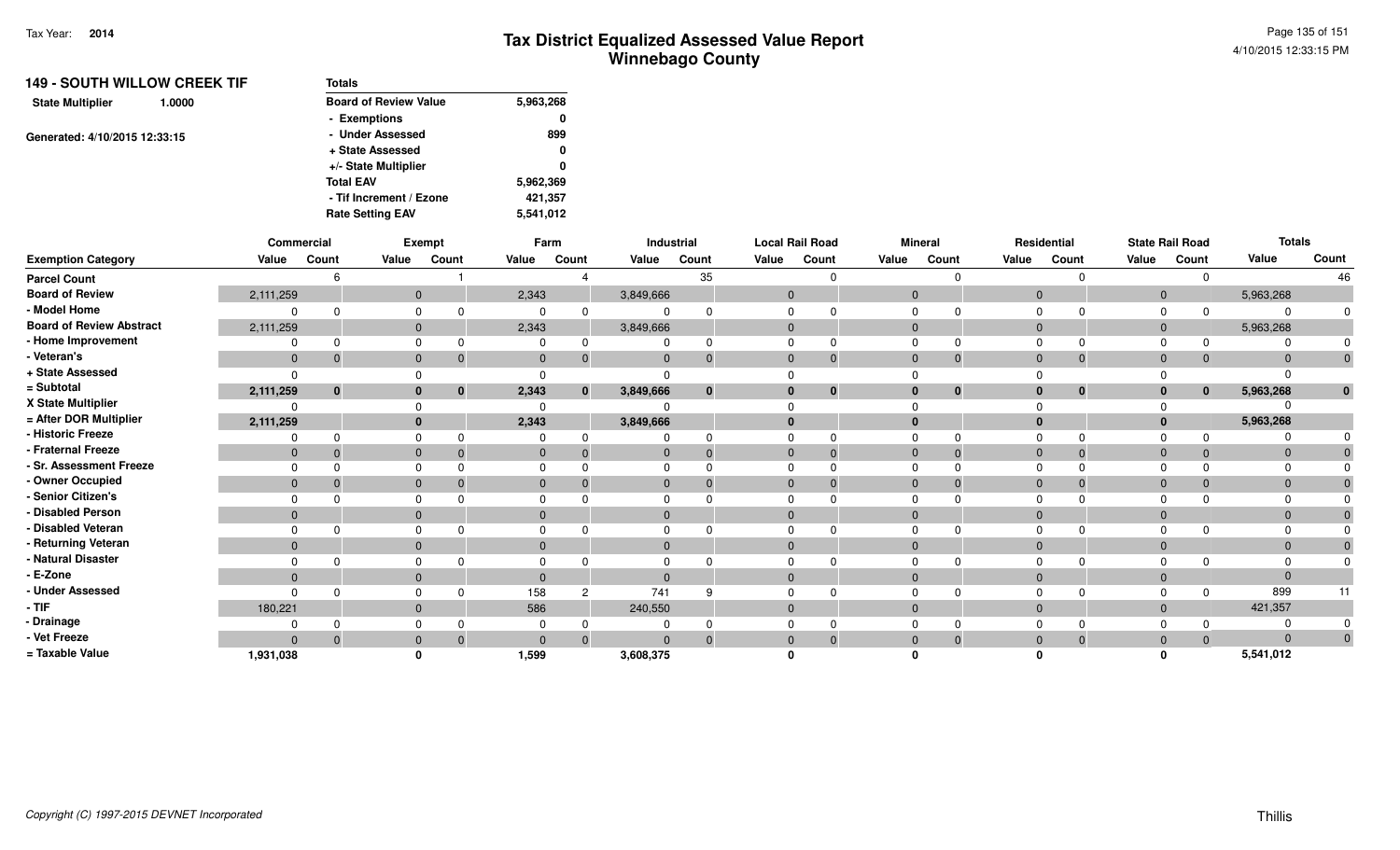|                               | <b>150 - GLOBAL TRADEPARK SOUTH TI</b> | <b>Totals</b>                |         |
|-------------------------------|----------------------------------------|------------------------------|---------|
| <b>State Multiplier</b>       | 1.0000                                 | <b>Board of Review Value</b> | 269,718 |
|                               |                                        | - Exemptions                 | 0       |
| Generated: 4/10/2015 12:33:15 |                                        | - Under Assessed             | 0       |
|                               |                                        | + State Assessed             | 0       |
|                               |                                        | +/- State Multiplier         | 0       |
|                               |                                        | <b>Total EAV</b>             | 269,718 |
|                               |                                        | - Tif Increment / Ezone      | 89,208  |
|                               |                                        | <b>Rate Setting EAV</b>      | 180,510 |
|                               |                                        |                              |         |

|                                 |                | <b>Commercial</b> |              | Exempt   |              | Farm  |              | <b>Industrial</b> |                | <b>Local Rail Road</b> |                | <b>Mineral</b> |             | Residential                  |                | <b>State Rail Road</b> | <b>Totals</b> |              |
|---------------------------------|----------------|-------------------|--------------|----------|--------------|-------|--------------|-------------------|----------------|------------------------|----------------|----------------|-------------|------------------------------|----------------|------------------------|---------------|--------------|
| <b>Exemption Category</b>       | Value          | Count             | Value        | Count    | Value        | Count | Value        | Count             | Value          | Count                  | Value          | Count          | Value       | Count                        | Value          | Count                  | Value         | Count        |
| <b>Parcel Count</b>             |                |                   |              |          |              | 21    |              |                   |                |                        |                | $\Omega$       |             | $\Omega$                     |                | $\Omega$               |               | 21           |
| <b>Board of Review</b>          | $\mathbf{0}$   |                   | $\mathbf 0$  |          | 269,718      |       | $\mathbf 0$  |                   | $\mathbf 0$    |                        | $\overline{0}$ |                | $\mathbf 0$ |                              | $\mathbf{0}$   |                        | 269,718       |              |
| - Model Home                    | $\Omega$       |                   | $\Omega$     |          | $\Omega$     |       | 0            |                   | $\Omega$       |                        | $\Omega$       |                | $\Omega$    | $\Omega$                     | $\Omega$       | $\Omega$               |               |              |
| <b>Board of Review Abstract</b> | $\mathbf{0}$   |                   | $\mathbf 0$  |          | 269,718      |       | $\mathbf{0}$ |                   | $\mathbf 0$    |                        | $\mathbf 0$    |                |             | $\mathbf 0$                  | $\mathbf{0}$   |                        | 269,718       |              |
| - Home Improvement              | $\Omega$       |                   | $\Omega$     |          | 0            |       | 0            |                   | $\Omega$       |                        | $\Omega$       |                | $\Omega$    | $\Omega$                     |                | $\Omega$               |               |              |
| - Veteran's                     | $\mathbf{0}$   | $\overline{0}$    | $\mathbf{0}$ | -0       | $\mathbf{0}$ | -0    | $\mathbf{0}$ |                   | $\mathbf{0}$   | $\mathbf 0$            | $\mathbf{0}$   | $\mathbf{0}$   |             | $\mathbf 0$<br>$\mathbf 0$   | $\mathbf{0}$   | 0                      | $\Omega$      | $\mathbf 0$  |
| + State Assessed                | $\Omega$       |                   | 0            |          | $\Omega$     |       |              |                   | $\Omega$       |                        | $\Omega$       |                | $\Omega$    |                              |                |                        |               |              |
| = Subtotal                      | $\mathbf{0}$   | $\mathbf 0$       | $\mathbf{0}$ | 0        | 269,718      | 0     | $\bf{0}$     |                   | $\bf{0}$       | $\bf{0}$               | $\bf{0}$       | $\bf{0}$       |             | $\mathbf{0}$<br>$\bf{0}$     | $\mathbf{0}$   | $\bf{0}$               | 269,718       | $\mathbf{0}$ |
| X State Multiplier              | 0              |                   |              |          | $\Omega$     |       |              |                   |                |                        |                |                | $\Omega$    |                              |                |                        |               |              |
| = After DOR Multiplier          | $\mathbf{0}$   |                   | $\mathbf{0}$ |          | 269,718      |       |              |                   |                |                        | $\bf{0}$       |                |             | $\mathbf{0}$                 | $\mathbf{0}$   |                        | 269,718       |              |
| - Historic Freeze               | $\Omega$       | $\Omega$          | 0            |          | 0            |       | $\Omega$     |                   | $\Omega$       |                        | $\Omega$       |                | $\Omega$    | $\Omega$                     | $\Omega$       |                        |               |              |
| - Fraternal Freeze              | $\overline{0}$ | $\overline{0}$    | $\mathbf{0}$ | $\Omega$ | $\mathbf{0}$ |       | $\mathbf{0}$ |                   | $\overline{0}$ | $\Omega$               | $\overline{0}$ | $\Omega$       |             | $\mathbf{0}$<br>$\Omega$     | $\mathbf{0}$   | $\Omega$               | $\Omega$      |              |
| - Sr. Assessment Freeze         | $\Omega$       |                   | 0            |          | 0            |       |              |                   |                |                        | 0              |                | $\mathbf 0$ |                              |                |                        |               |              |
| - Owner Occupied                | $\mathbf{0}$   | 0                 | $\mathbf{0}$ |          | $\mathbf{0}$ |       | $\mathbf 0$  |                   | $\mathbf{0}$   | 0                      | $\mathbf 0$    | 0              |             | $\mathbf{0}$<br>$\mathbf{0}$ | $\mathbf 0$    | $\Omega$               |               |              |
| - Senior Citizen's              | $\Omega$       |                   | 0            |          | 0            |       | 0            |                   | $\Omega$       |                        | $\Omega$       |                | $\Omega$    | $\Omega$                     | $\Omega$       |                        |               |              |
| - Disabled Person               | $\mathbf 0$    |                   | $\mathbf 0$  |          | $\mathbf{0}$ |       | $\mathbf 0$  |                   | $\mathbf 0$    |                        | $\mathbf 0$    |                |             | $\mathbf 0$                  | $\overline{0}$ |                        | $\Omega$      |              |
| - Disabled Veteran              | $\Omega$       |                   | 0            |          | 0            |       | 0            |                   | $\Omega$       |                        | $\mathbf 0$    |                | $\Omega$    | $\Omega$                     | 0              |                        |               |              |
| - Returning Veteran             | $\mathbf{0}$   |                   | $\mathbf{0}$ |          | $\Omega$     |       | $\mathbf{0}$ |                   | $\mathbf 0$    |                        | $\mathbf{0}$   |                |             | $\mathbf 0$                  | $\mathbf{0}$   |                        | $\Omega$      |              |
| - Natural Disaster              | $\Omega$       |                   | $\mathbf 0$  |          | 0            |       | 0            |                   | $\Omega$       |                        | $\mathbf 0$    |                | $\Omega$    | $\Omega$                     | $\Omega$       |                        |               |              |
| - E-Zone                        | $\mathbf{0}$   |                   | $\mathbf{0}$ |          | $\mathbf{0}$ |       | $\mathbf{0}$ |                   | $\mathbf 0$    |                        | $\mathbf 0$    |                |             | $\mathbf{0}$                 | $\mathbf 0$    |                        | $\Omega$      |              |
| - Under Assessed                | $\Omega$       | $\Omega$          | $\Omega$     |          | $\Omega$     |       | 0            |                   | $\Omega$       | $\Omega$               | $\Omega$       | $\Omega$       | $\Omega$    | $\Omega$                     | $\Omega$       | $\Omega$               |               |              |
| - TIF                           | $\mathbf{0}$   |                   | $\mathbf{0}$ |          | 89,208       |       | $\mathbf{0}$ |                   | $\Omega$       |                        | $\mathbf{0}$   |                |             | $\mathbf 0$                  | $\mathbf{0}$   |                        | 89,208        |              |
| - Drainage                      | $\Omega$       |                   | $\mathbf 0$  |          | 0            |       | 0            |                   | $\Omega$       |                        | $\mathbf 0$    |                | $\Omega$    | $\Omega$                     | 0              |                        |               |              |
| - Vet Freeze                    | $\mathbf 0$    | $\overline{0}$    | $\mathbf{0}$ |          | $\Omega$     |       | $\mathbf 0$  |                   | $\mathbf{0}$   | $\Omega$               | $\mathbf{0}$   | $\Omega$       |             | $\mathbf 0$<br>$\mathbf{0}$  | $\mathbf 0$    | $\Omega$               | $\Omega$      | $\mathbf 0$  |
| = Taxable Value                 | n              |                   |              |          | 180,510      |       |              |                   |                |                        |                |                |             |                              |                |                        | 180,510       |              |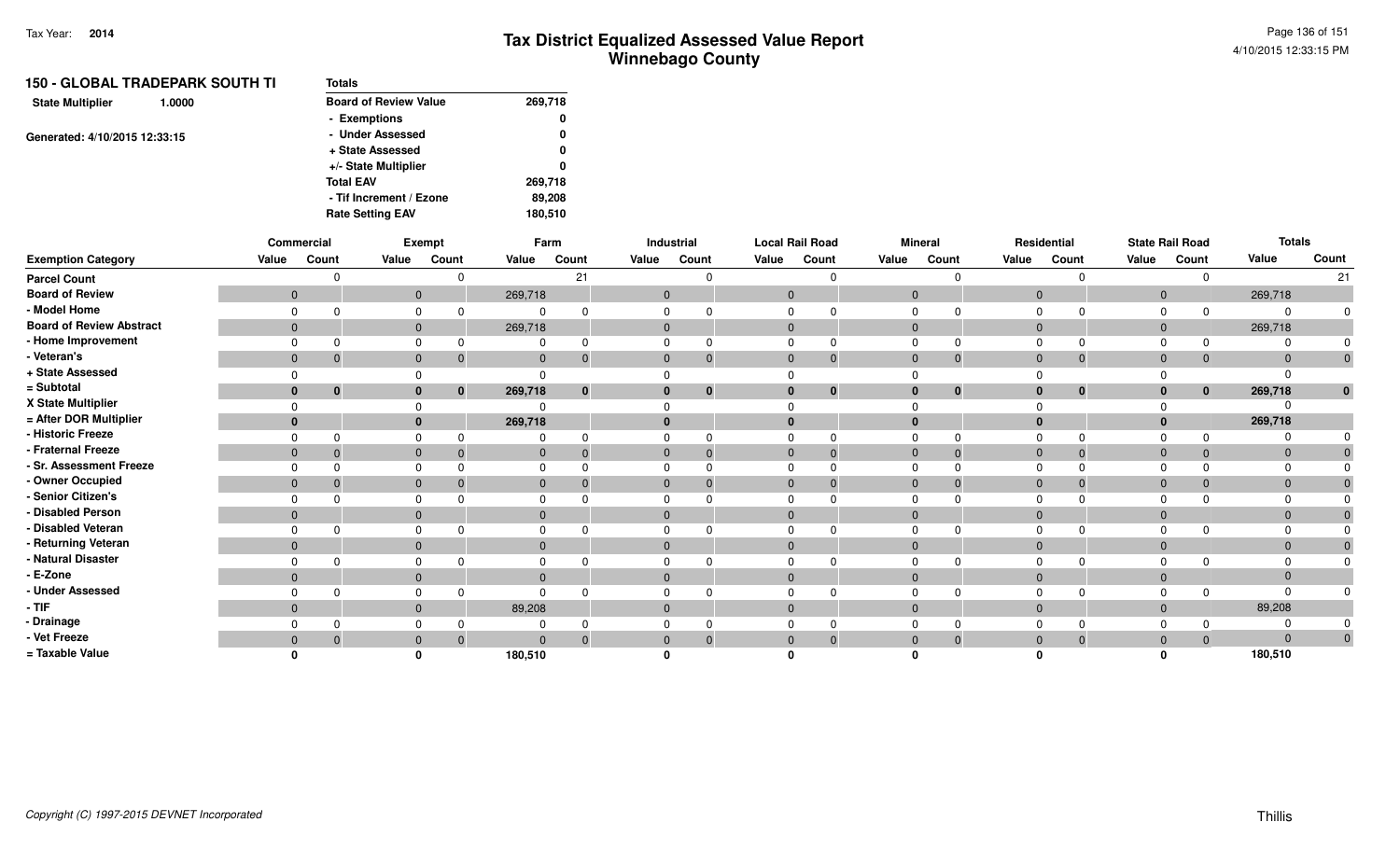| <b>Totals</b>                |           |
|------------------------------|-----------|
| <b>Board of Review Value</b> | 1,493,631 |
| - Exemptions                 | 63,767    |
| - Under Assessed             | 123       |
| + State Assessed             | 0         |
| +/- State Multiplier         | 0         |
| <b>Total EAV</b>             | 1,429,741 |
| - Tif Increment / Ezone      | 49.409    |
| <b>Rate Setting EAV</b>      | 1,380,332 |
|                              |           |

|                                 | Commercial   |             |              | <b>Exempt</b> |              | Farm           |          | Industrial   |              | <b>Local Rail Road</b> |              | <b>Mineral</b> |                | Residential |                | <b>State Rail Road</b> | <b>Totals</b> |       |
|---------------------------------|--------------|-------------|--------------|---------------|--------------|----------------|----------|--------------|--------------|------------------------|--------------|----------------|----------------|-------------|----------------|------------------------|---------------|-------|
| <b>Exemption Category</b>       | Value        | Count       | Value        | Count         | Value        | Count          | Value    | Count        | Value        | Count                  | Value        | Count          | Value          | Count       | Value          | Count                  | Value         | Count |
| <b>Parcel Count</b>             |              |             |              |               |              | 28             |          | Я            |              |                        |              |                |                |             |                |                        |               | 42    |
| <b>Board of Review</b>          | 525,319      |             | $\mathbf{0}$ |               | 249,327      |                | 508,203  |              | $\Omega$     |                        | $\mathbf{0}$ |                | 210,782        |             | $\mathbf{0}$   |                        | 1,493,631     |       |
| - Model Home                    |              |             |              |               |              | $\Omega$       |          |              |              |                        |              |                |                |             | $\Omega$       |                        |               |       |
| <b>Board of Review Abstract</b> | 525,319      |             | $\mathbf{0}$ |               | 249,327      |                | 508,203  |              | $\Omega$     |                        | $\mathbf{0}$ |                | 210,782        |             | $\mathbf{0}$   |                        | 1,493,631     |       |
| - Home Improvement              |              | ŋ           |              |               |              | $\Omega$       |          | $\Omega$     |              |                        |              |                | 4,445          |             | $\Omega$       |                        | 4,445         |       |
| - Veteran's                     | $\mathbf{0}$ | $\mathbf 0$ | $\mathbf{0}$ |               | $\mathbf{0}$ | $\Omega$       |          | 0            | $\Omega$     | $\mathbf 0$            | $\Omega$     | 0              | $\overline{0}$ | $\Omega$    | $\mathbf{0}$   | $\mathbf{0}$           |               |       |
| + State Assessed                | $\Omega$     |             |              |               |              |                |          |              |              |                        |              |                |                |             |                |                        |               |       |
| = Subtotal                      | 525,319      | $\bf{0}$    |              | $\bf{0}$      | 249,327      | $\mathbf{0}$   | 508,203  | $\mathbf{0}$ | $\mathbf{0}$ | $\bf{0}$               | $\bf{0}$     | $\mathbf 0$    | 206,337        |             | $\bf{0}$       | $\mathbf{0}$           | 1,489,186     |       |
| X State Multiplier              |              |             |              |               |              |                |          |              |              |                        |              |                |                |             |                |                        |               |       |
| = After DOR Multiplier          | 525,319      |             |              |               | 249,327      |                | 508,203  |              | $\mathbf{0}$ |                        | $\bf{0}$     |                | 206,337        |             | $\mathbf{0}$   |                        | 1,489,186     |       |
| - Historic Freeze               |              |             |              |               |              |                |          |              |              |                        |              |                |                |             |                | $\Omega$               |               |       |
| - Fraternal Freeze              | $\mathbf{0}$ |             | $\mathbf{0}$ |               | $\mathbf{0}$ | $\Omega$       |          |              | $\mathbf{0}$ | $\Omega$               | $\mathbf{0}$ | -0             | $\overline{0}$ | $\Omega$    | $\overline{0}$ | $\mathbf{0}$           | $\Omega$      |       |
| - Sr. Assessment Freeze         | $\Omega$     |             |              |               | 10,322       |                |          |              | $\Omega$     |                        |              |                | $\Omega$       |             |                | 0                      | 10,322        |       |
| - Owner Occupied                | $\mathbf{0}$ | $\Omega$    |              |               | 12,000       | $\overline{2}$ |          |              | $\Omega$     |                        | $\Omega$     | $\Omega$       | 30,000         |             | $\Omega$       | $\mathbf 0$            | 42,000        |       |
| - Senior Citizen's              | $\Omega$     |             |              |               | 5,000        |                |          |              |              |                        |              |                |                |             |                | $\Omega$               | 5,000         |       |
| <b>Disabled Person</b>          | $\mathbf{0}$ |             | $\Omega$     |               | $\mathbf{0}$ |                |          |              | $\Omega$     |                        | $\Omega$     |                | 2,000          |             | $\Omega$       |                        | 2,000         |       |
| - Disabled Veteran              | $\Omega$     | n           |              |               | $\Omega$     |                |          |              | $\Omega$     |                        |              |                |                |             |                |                        |               |       |
| - Returning Veteran             | $\mathbf{0}$ |             | $\Omega$     |               | $\Omega$     |                | $\Omega$ |              | $\Omega$     |                        | $\Omega$     |                | $\Omega$       |             | $\Omega$       |                        | $\Omega$      |       |
| - Natural Disaster              |              |             |              |               |              |                |          |              |              |                        |              |                |                |             |                |                        |               |       |
| - E-Zone                        | $\mathbf{0}$ |             | $\Omega$     |               | $\Omega$     |                |          |              | $\Omega$     |                        | $\Omega$     |                | $\Omega$       |             | $\Omega$       |                        |               |       |
| - Under Assessed                | $\Omega$     |             |              |               | 123          |                |          |              |              |                        |              |                |                |             |                |                        | 123           |       |
| - TIF                           | $\Omega$     |             | $\Omega$     |               | 37,298       |                |          |              | $\Omega$     |                        | $\Omega$     |                | 12,111         |             | $\Omega$       |                        | 49,409        |       |
| Drainage                        |              |             |              |               |              |                |          |              |              |                        |              |                |                |             |                |                        |               |       |
| - Vet Freeze                    | $\Omega$     | $\Omega$    | $\Omega$     |               | $\Omega$     | $\Omega$       |          | $\Omega$     | $\Omega$     | $\Omega$               | $\Omega$     | $\mathbf{0}$   | $\Omega$       | $\Omega$    | $\Omega$       | $\Omega$               | $\Omega$      | 0     |
| = Taxable Value                 | 525,319      |             |              |               | 184,584      |                | 508,203  |              |              |                        |              |                | 162,226        |             |                |                        | 1,380,332     |       |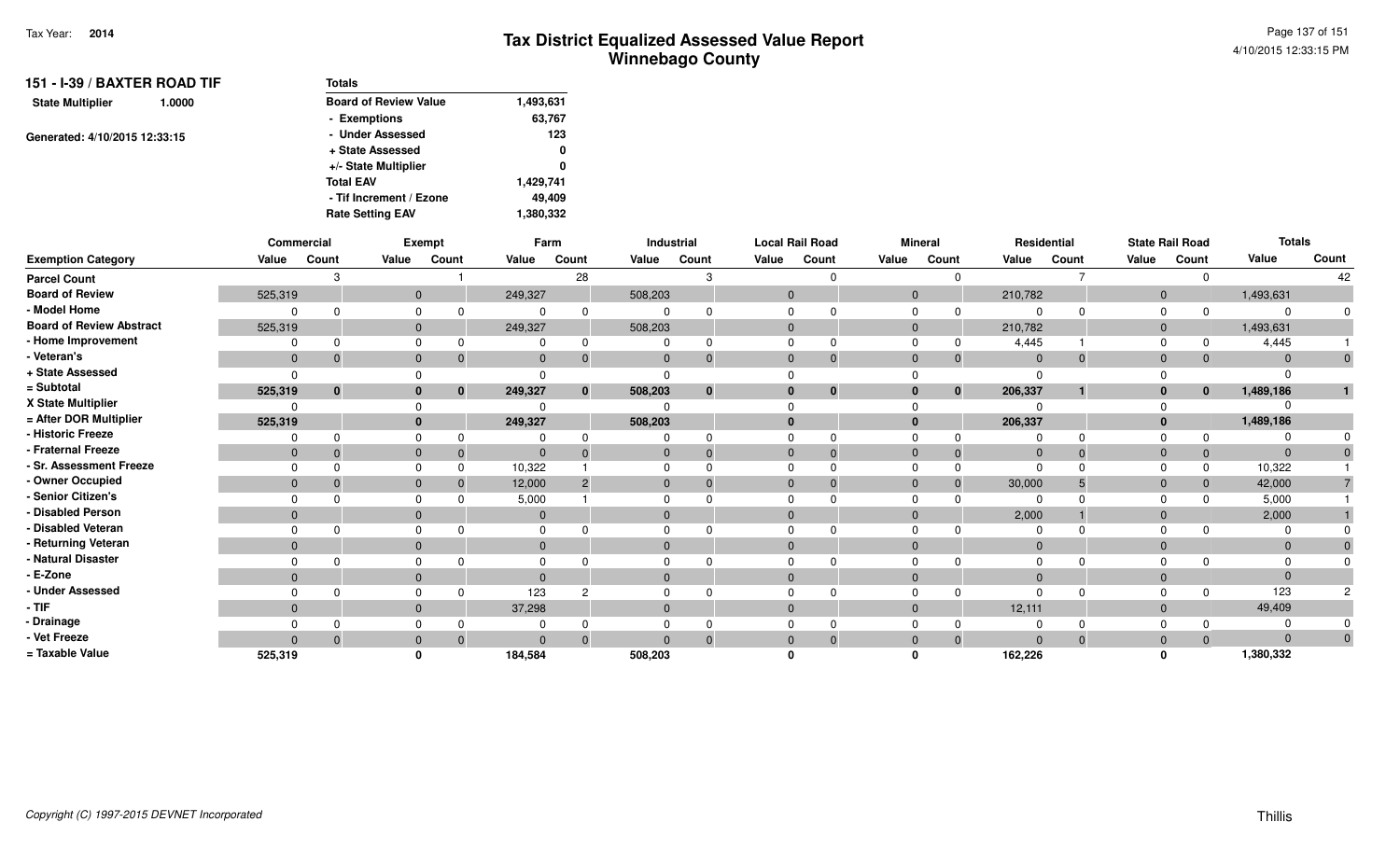| <b>152 - ZENITH CUTTER TIF</b>    | <b>Totals</b>                |           |
|-----------------------------------|------------------------------|-----------|
| <b>State Multiplier</b><br>1.0000 | <b>Board of Review Value</b> | 1,182,465 |
|                                   | - Exemptions                 | 0         |
| Generated: 4/10/2015 12:33:15     | - Under Assessed             | 0         |
|                                   | + State Assessed             | 0         |
|                                   | +/- State Multiplier         | 0         |
|                                   | <b>Total EAV</b>             | 1,182,465 |
|                                   | - Tif Increment / Ezone      | 300,006   |
|                                   | <b>Rate Setting EAV</b>      | 882.459   |

|                                 |              | Commercial   |          | <b>Exempt</b>            |              | Farm           |              | Industrial | <b>Local Rail Road</b> |                |          | <b>Mineral</b> |                | Residential  |                | <b>State Rail Road</b> | <b>Totals</b>  |              |
|---------------------------------|--------------|--------------|----------|--------------------------|--------------|----------------|--------------|------------|------------------------|----------------|----------|----------------|----------------|--------------|----------------|------------------------|----------------|--------------|
| <b>Exemption Category</b>       | Value        | Count        | Value    | Count                    | Value        | Count          | Value        | Count      | Value                  | Count          | Value    | Count          | Value          | Count        | Value          | Count                  | Value          | Count        |
| <b>Parcel Count</b>             |              |              |          |                          |              | $\Omega$       |              |            |                        |                |          |                |                |              |                |                        |                |              |
| <b>Board of Review</b>          | 464,713      |              |          | $\Omega$                 |              | $\overline{0}$ | 717,752      |            | $\Omega$               |                | $\Omega$ |                | $\overline{0}$ |              | $\Omega$       |                        | 1,182,465      |              |
| - Model Home                    |              |              |          |                          |              |                |              |            |                        |                |          |                |                |              |                |                        | $\Omega$       |              |
| <b>Board of Review Abstract</b> | 464,713      |              |          | $\Omega$                 |              | $\mathbf{0}$   | 717,752      |            | $\overline{0}$         |                | $\Omega$ |                | $\overline{0}$ |              | $\overline{0}$ |                        | 1,182,465      |              |
| - Home Improvement              |              |              |          |                          |              |                |              |            | 0                      |                |          |                | $\Omega$       |              |                |                        |                |              |
| - Veteran's                     | $\mathbf{0}$ | $\mathbf 0$  |          | $\mathbf{0}$<br>$\Omega$ | $\mathbf{0}$ | $\Omega$       | $\mathbf{0}$ | $\Omega$   | $\mathbf{0}$           | 0              | $\Omega$ |                | $\overline{0}$ | $\Omega$     | $\overline{0}$ |                        | $\Omega$       |              |
| + State Assessed                | $\Omega$     |              |          |                          |              |                |              |            |                        |                |          |                |                |              |                |                        | $\Omega$       |              |
| = Subtotal                      | 464,713      | $\mathbf{0}$ |          | $\mathbf{0}$<br>$\bf{0}$ |              | $\mathbf{0}$   | 717,752      | $\bf{0}$   | $\bf{0}$               | $\mathbf{0}$   |          | $\bf{0}$       | $\Omega$       | $\bf{0}$     | $\mathbf{0}$   | $\mathbf{0}$           | 1,182,465      | $\mathbf{0}$ |
| X State Multiplier              |              |              |          |                          |              |                |              |            |                        |                |          |                |                |              |                |                        |                |              |
| = After DOR Multiplier          | 464,713      |              | $\bf{0}$ |                          |              |                | 717,752      |            | $\Omega$               |                |          |                | $\Omega$       |              | $\Omega$       |                        | 1,182,465      |              |
| - Historic Freeze               |              |              |          |                          |              |                |              |            | $\Omega$               | 0              |          |                | $\Omega$       |              |                |                        | $\Omega$       |              |
| - Fraternal Freeze              | $\mathbf{0}$ |              |          | $\Omega$                 | $\Omega$     | $\Omega$       | 0            |            | $\Omega$               | $\Omega$       | $\Omega$ |                | $\overline{0}$ | $\Omega$     | $\Omega$       |                        | $\Omega$       |              |
| - Sr. Assessment Freeze         |              |              |          |                          |              |                |              |            |                        |                |          |                | $\Omega$       |              |                |                        | $\Omega$       |              |
| - Owner Occupied                | $\mathbf{0}$ |              | $\Omega$ |                          |              |                |              |            | $\Omega$               | $\Omega$       |          |                | $\overline{0}$ | $\Omega$     |                |                        | $\Omega$       |              |
| - Senior Citizen's              |              |              |          |                          |              |                |              |            |                        |                |          |                | $\cap$         |              |                |                        | $\Omega$       |              |
| - Disabled Person               | $\mathbf{0}$ |              |          | $\Omega$                 | $\Omega$     |                |              |            | $\Omega$               |                |          |                | $\Omega$       |              | $\Omega$       |                        | $\Omega$       |              |
| - Disabled Veteran              |              |              |          |                          |              |                |              |            | $\Omega$               |                |          |                | $\Omega$       |              |                |                        | $\Omega$       |              |
| - Returning Veteran             | $\mathbf{0}$ |              |          | $\Omega$                 | $\Omega$     |                | $\Omega$     |            | $\Omega$               |                | $\Omega$ |                | $\overline{0}$ |              | $\Omega$       |                        | $\Omega$       |              |
| - Natural Disaster              |              |              |          |                          |              |                |              |            | $\Omega$               |                |          |                | $\Omega$       |              |                |                        | $\Omega$       |              |
| - E-Zone                        | $\mathbf{0}$ |              |          | $\Omega$                 |              |                |              |            | $\Omega$               |                |          |                | $\overline{0}$ |              |                |                        | $\mathbf{0}$   |              |
| - Under Assessed                |              |              |          |                          |              | $\Omega$       |              |            |                        | ∩              |          |                | $\Omega$       |              |                |                        | $\Omega$       |              |
| - TIF-                          | $\mathbf{0}$ |              |          | $\Omega$                 | $\mathbf{0}$ |                | 300,006      |            | $\mathbf{0}$           |                | $\Omega$ |                | $\overline{0}$ |              | $\Omega$       |                        | 300,006        |              |
| - Drainage                      |              |              |          |                          |              |                |              |            |                        |                |          |                |                |              |                |                        | $\Omega$       |              |
| - Vet Freeze                    | $\Omega$     |              |          |                          | 0            | $\Omega$       |              |            | $\mathbf{0}$           | $\overline{0}$ |          |                | $\overline{0}$ | $\mathbf{0}$ |                |                        | $\overline{0}$ |              |
| = Taxable Value                 | 464,713      |              |          |                          |              |                | 417,746      |            |                        |                |          |                |                |              |                |                        | 882,459        |              |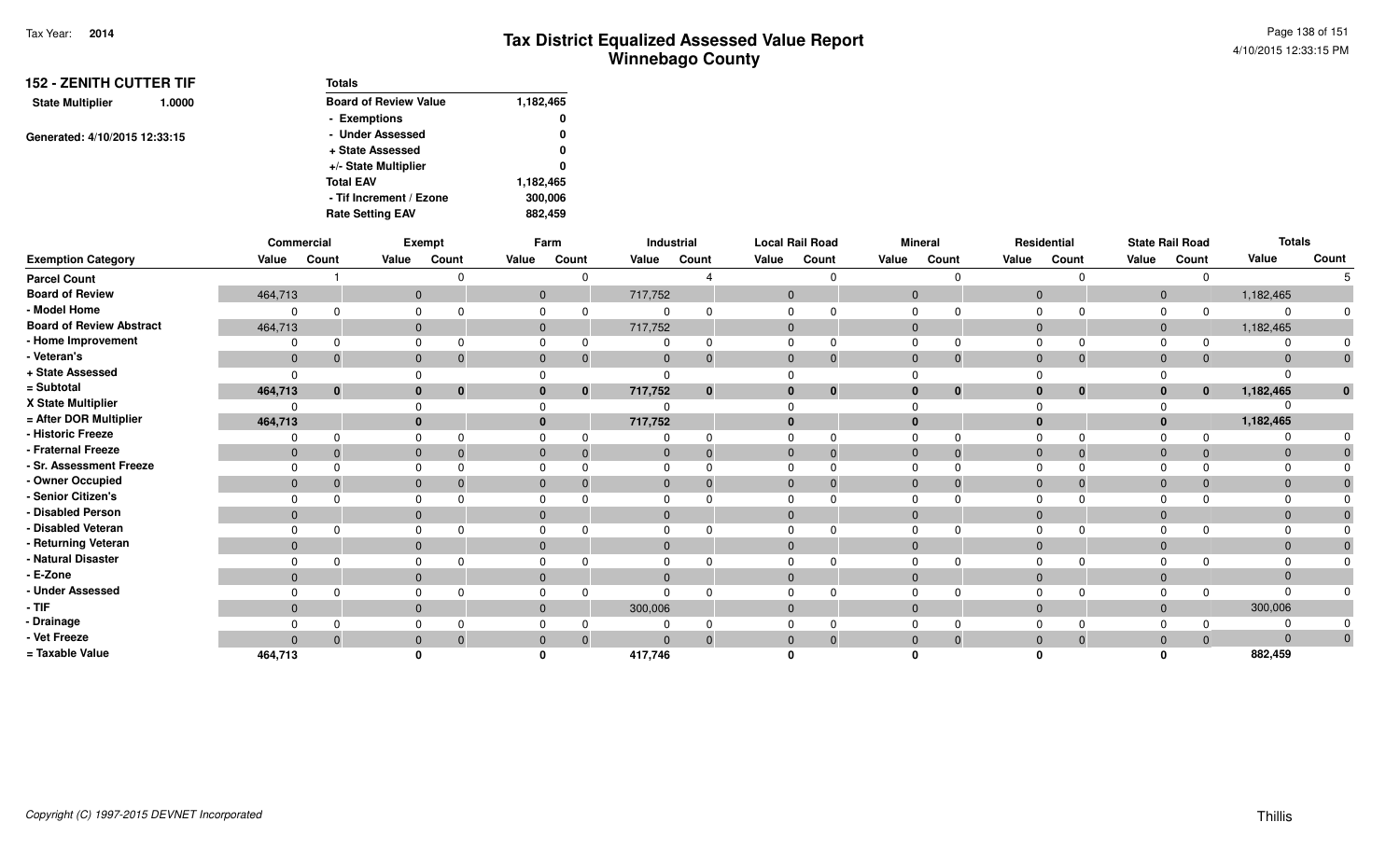| Totals                       |         |
|------------------------------|---------|
| <b>Board of Review Value</b> | 147,543 |
| - Exemptions                 | 0       |
| - Under Assessed             | 22      |
| + State Assessed             | 0       |
| +/- State Multiplier         | 0       |
| <b>Total EAV</b>             | 147.521 |
| - Tif Increment / Ezone      | 38,905  |
| <b>Rate Setting EAV</b>      | 108,616 |
|                              |         |

|                                 |              | Commercial |              | Exempt       |                | Farm         |                | Industrial     |              | <b>Local Rail Road</b> |                | <b>Mineral</b> |                | Residential  |                | <b>State Rail Road</b> |              | <b>Totals</b> |
|---------------------------------|--------------|------------|--------------|--------------|----------------|--------------|----------------|----------------|--------------|------------------------|----------------|----------------|----------------|--------------|----------------|------------------------|--------------|---------------|
| <b>Exemption Category</b>       | Value        | Count      | Value        | Count        | Value          | Count        | Value          | Count          | Value        | Count                  | Value          | Count          | Value          | Count        | Value          | Count                  | Value        | Count         |
| <b>Parcel Count</b>             |              |            |              |              |                | 25           |                |                |              | $\Omega$               |                | $\Omega$       |                |              |                | <sup>0</sup>           |              | 27            |
| <b>Board of Review</b>          | $\mathbf{0}$ |            |              | $\mathbf{0}$ | 143,187        |              | $\overline{0}$ |                | $\mathbf{0}$ |                        | $\overline{0}$ |                | 4,356          |              | $\overline{0}$ |                        | 147,543      |               |
| - Model Home                    |              |            |              | 0            | $\Omega$       |              | $\Omega$       |                | $\Omega$     | $\Omega$               | $\Omega$       | $\Omega$       | $\Omega$       | $\Omega$     | 0              | $\Omega$               |              | $\Omega$      |
| <b>Board of Review Abstract</b> | $\mathbf{0}$ |            | $\mathbf{0}$ |              | 143,187        |              | $\mathbf{0}$   |                | $\mathbf 0$  |                        | $\mathbf{0}$   |                | 4,356          |              | $\mathbf 0$    |                        | 147,543      |               |
| - Home Improvement              |              |            |              |              |                |              | $\Omega$       |                | $\Omega$     | $\Omega$               | $\Omega$       | $\Omega$       |                | $\Omega$     |                | $\Omega$               |              |               |
| - Veteran's                     | $\mathbf{0}$ |            | $\mathbf{0}$ |              | $\mathbf{0}$   | $\Omega$     | $\mathbf{0}$   | $\overline{0}$ | $\mathbf 0$  | $\mathbf 0$            | $\mathbf{0}$   | $\mathbf 0$    | $\overline{0}$ | $\mathbf 0$  | $\mathbf 0$    | 0                      | $\Omega$     | $\mathbf 0$   |
| + State Assessed                |              |            |              |              | $\mathbf 0$    |              | $\Omega$       |                | $\Omega$     |                        | $\Omega$       |                | $\Omega$       |              |                |                        |              |               |
| = Subtotal                      | $\bf{0}$     |            |              | $\mathbf{0}$ | 143,187        | $\mathbf{0}$ | $\bf{0}$       | $\bf{0}$       | $\mathbf{0}$ | $\mathbf{0}$           | $\bf{0}$       | $\bf{0}$       | 4,356          | $\bf{0}$     | $\mathbf{0}$   | $\bf{0}$               | 147,543      | $\mathbf{0}$  |
| X State Multiplier              |              |            |              |              | $\Omega$       |              |                |                | $\Omega$     |                        |                |                | $\Omega$       |              |                |                        |              |               |
| = After DOR Multiplier          | $\bf{0}$     |            |              |              | 143,187        |              | $\bf{0}$       |                | $\bf{0}$     |                        | $\mathbf{0}$   |                | 4,356          |              | $\mathbf 0$    |                        | 147,543      |               |
| - Historic Freeze               |              |            | 0            |              | $\Omega$       |              | $\Omega$       |                | $\Omega$     | $\Omega$               | $\Omega$       |                | $\Omega$       | $\Omega$     | $\Omega$       |                        |              |               |
| - Fraternal Freeze              | $\mathbf{0}$ |            | $\mathbf 0$  |              | $\overline{0}$ |              | $\overline{0}$ | $\Omega$       | $\mathbf{0}$ | $\Omega$               | $\overline{0}$ | $\Omega$       | $\overline{0}$ | $\Omega$     | $\mathbf{0}$   | $\Omega$               | $\Omega$     |               |
| - Sr. Assessment Freeze         |              |            |              |              |                |              | 0              |                | $\Omega$     |                        | $\mathbf 0$    |                | $\Omega$       |              |                |                        |              |               |
| - Owner Occupied                | $\mathbf{0}$ |            | $\mathbf 0$  |              | $\mathbf{0}$   |              | $\mathbf 0$    |                | $\mathbf{0}$ | $\mathbf{0}$           | $\mathbf{0}$   | $\Omega$       | $\overline{0}$ | $\Omega$     | $\mathbf{0}$   |                        |              |               |
| - Senior Citizen's              |              |            | 0            |              |                |              | $\Omega$       |                | $\Omega$     |                        | $\Omega$       |                | $\Omega$       |              | $\Omega$       |                        |              |               |
| - Disabled Person               | $\mathbf{0}$ |            | $\mathbf{0}$ |              | $\mathbf{0}$   |              | $\mathbf{0}$   |                | $\mathbf 0$  |                        | $\mathbf{0}$   |                | $\mathbf{0}$   |              | $\mathbf{0}$   |                        | $\Omega$     |               |
| - Disabled Veteran              |              |            | 0            |              | $\Omega$       |              | 0              |                | $\Omega$     | $\Omega$               | $\mathbf 0$    |                | 0              | $\Omega$     | 0              |                        |              |               |
| - Returning Veteran             | $\mathbf 0$  |            | $\mathbf{0}$ |              | $\mathbf{0}$   |              | $\mathbf{0}$   |                | $\mathbf 0$  |                        | $\overline{0}$ |                | $\mathbf{0}$   |              | $\mathbf 0$    |                        |              |               |
| - Natural Disaster              |              |            |              | 0            | $\Omega$       |              | $\Omega$       |                | $\Omega$     | $\Omega$               | $\mathbf 0$    |                | $\Omega$       | $\Omega$     | 0              |                        |              |               |
| - E-Zone                        | $\mathbf{0}$ |            | $\mathbf{0}$ |              | $\mathbf{0}$   |              | $\mathbf 0$    |                | $\mathbf{0}$ |                        | $\mathbf 0$    |                | $\Omega$       |              | $\mathbf 0$    |                        | $\mathbf{0}$ |               |
| - Under Assessed                |              |            | 0            |              | 22             |              | $\Omega$       |                | $\Omega$     | $\Omega$               | $\mathbf 0$    | <sup>n</sup>   | $\Omega$       | 0            | $\Omega$       | $\Omega$               | 22           |               |
| $-$ TIF                         | $\Omega$     |            | $\Omega$     |              | 38,905         |              | $\mathbf 0$    |                | $\mathbf 0$  |                        | $\mathbf{0}$   |                | $\mathbf{0}$   |              | $\mathbf{0}$   |                        | 38,905       |               |
| - Drainage                      |              |            |              | 0            | 0              |              | $\Omega$       |                | $\Omega$     | $\Omega$               | $\mathbf 0$    |                | $\Omega$       |              | 0              |                        |              |               |
| - Vet Freeze                    | $\mathbf{0}$ |            | $\mathbf{0}$ |              | $\overline{0}$ |              | $\mathbf{0}$   |                | $\mathbf 0$  | $\mathbf{0}$           | $\mathbf 0$    | $\Omega$       | $\overline{0}$ | $\mathbf{0}$ | $\mathbf 0$    | $\Omega$               | $\Omega$     | $\mathbf 0$   |
| = Taxable Value                 |              |            |              |              | 104,260        |              |                |                |              |                        | ŋ              |                | 4,356          |              |                |                        | 108,616      |               |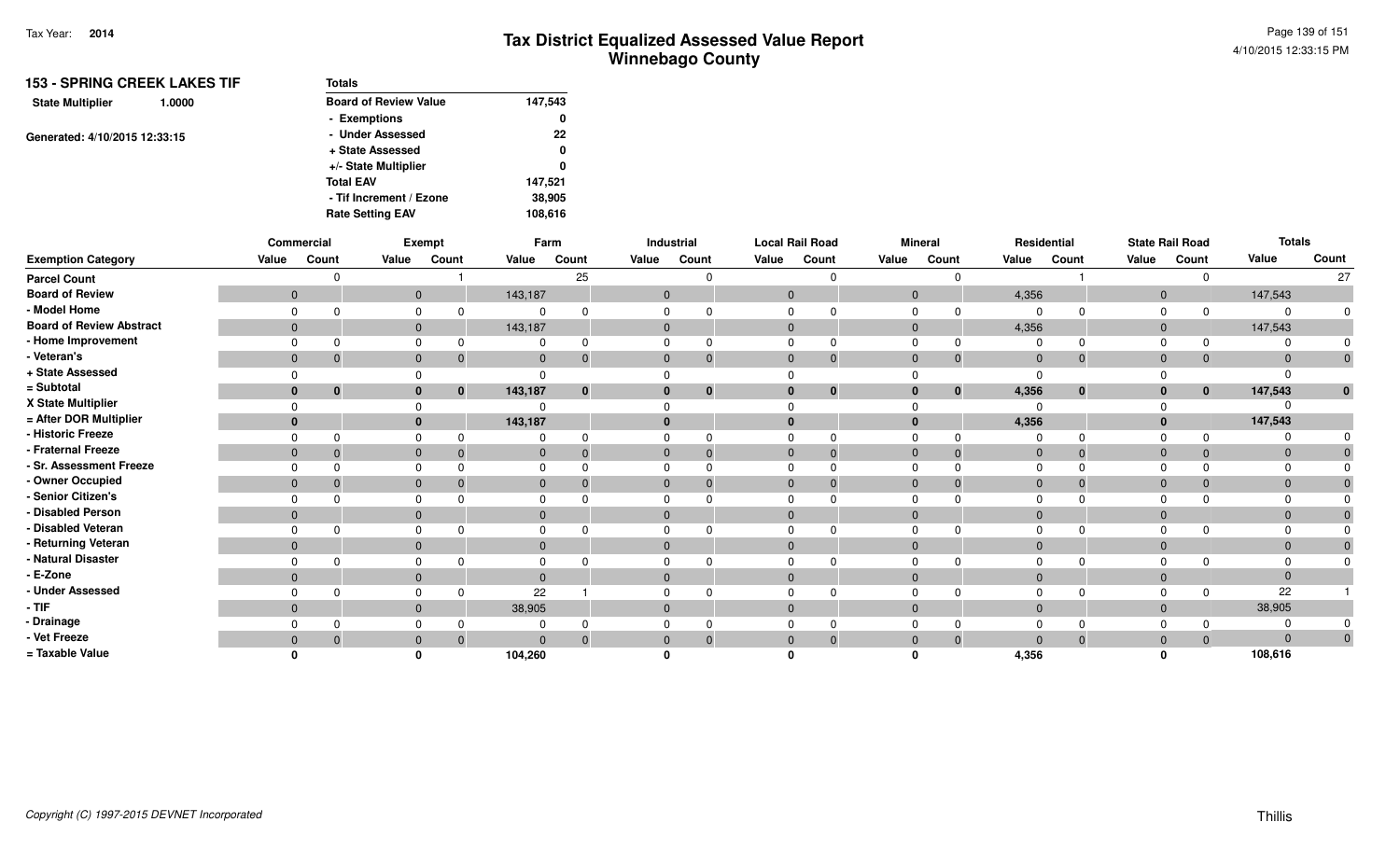| <b>Board of Review Value</b><br><b>State Multiplier</b><br>1.0000<br>- Exemptions |         |
|-----------------------------------------------------------------------------------|---------|
|                                                                                   | 395,089 |
|                                                                                   | 0       |
| - Under Assessed<br>Generated: 4/10/2015 12:33:15                                 | 0       |
| + State Assessed                                                                  | 0       |
| +/- State Multiplier                                                              | 0       |
| <b>Total EAV</b>                                                                  | 395,089 |
| - Tif Increment / Ezone                                                           | 4,908   |
| <b>Rate Setting EAV</b>                                                           | 390,181 |

|                                 |              | Commercial |              | Exempt |                | Farm           |              | Industrial   |              | <b>Local Rail Road</b> |                | <b>Mineral</b> |                | Residential              |                | <b>State Rail Road</b> | <b>Totals</b> |              |
|---------------------------------|--------------|------------|--------------|--------|----------------|----------------|--------------|--------------|--------------|------------------------|----------------|----------------|----------------|--------------------------|----------------|------------------------|---------------|--------------|
| <b>Exemption Category</b>       | Value        | Count      | Value        | Count  | Value          | Count          | Value        | Count        | Value        | Count                  | Value          | Count          | Value          | Count                    | Value          | Count                  | Value         | Count        |
| <b>Parcel Count</b>             |              |            |              |        |                |                |              |              |              | $\Omega$               |                | <sup>n</sup>   |                | $\Omega$                 |                | n                      |               |              |
| <b>Board of Review</b>          | $\mathbf{0}$ |            | $\mathbf{0}$ |        |                | $\overline{0}$ | 395,089      |              | $\mathbf{0}$ |                        | $\mathbf{0}$   |                | $\mathbf{0}$   |                          | $\overline{0}$ |                        | 395,089       |              |
| - Model Home                    |              |            |              |        | $\Omega$       |                | $\Omega$     |              | $\Omega$     | $\Omega$               | 0              |                | $\Omega$       | $\Omega$                 | $\Omega$       | $\Omega$               |               |              |
| <b>Board of Review Abstract</b> | $\mathbf{0}$ |            | $\mathbf{0}$ |        |                | $\overline{0}$ | 395,089      |              | $\mathbf{0}$ |                        | $\overline{0}$ |                | $\overline{0}$ |                          | $\mathbf{0}$   |                        | 395,089       |              |
| - Home Improvement              |              |            |              |        |                |                |              |              | $\Omega$     | $\Omega$               | $\Omega$       |                |                | $\Omega$                 |                | $\Omega$               |               |              |
| - Veteran's                     | $\mathbf 0$  |            | $\mathbf{0}$ |        | $\mathbf 0$    | $\mathbf 0$    | $\mathbf 0$  | $\mathbf{0}$ | $\mathbf 0$  | $\mathbf{0}$           | $\mathbf 0$    | $\mathbf 0$    | $\overline{0}$ | $\mathbf{0}$             | $\mathbf 0$    | 0                      | $\Omega$      | $\mathbf 0$  |
| + State Assessed                |              |            |              |        |                |                | $\Omega$     |              | $\Omega$     |                        | $\Omega$       |                |                |                          |                |                        |               |              |
| = Subtotal                      |              |            | $\bf{0}$     |        | $\bf{0}$       | $\bf{0}$       | 395,089      | $\bf{0}$     | $\bf{0}$     | $\mathbf{0}$           | $\bf{0}$       | $\mathbf{0}$   |                | $\bf{0}$<br>$\mathbf{0}$ | $\mathbf{0}$   | $\bf{0}$               | 395,089       | $\mathbf{0}$ |
| X State Multiplier              |              |            |              |        |                |                | $\Omega$     |              | $\Omega$     |                        |                |                |                |                          |                |                        |               |              |
| = After DOR Multiplier          | $\bf{0}$     |            | $\bf{0}$     |        | $\bf{0}$       |                | 395,089      |              | $\bf{0}$     |                        | $\mathbf{0}$   |                | $\bf{0}$       |                          | $\bf{0}$       |                        | 395,089       |              |
| - Historic Freeze               |              |            | 0            |        | $\Omega$       |                | $\Omega$     |              | $\Omega$     | $\Omega$               | $\mathbf 0$    | $\Omega$       | $\Omega$       | $\Omega$                 |                |                        |               |              |
| - Fraternal Freeze              | $\mathbf{0}$ |            | $\mathbf 0$  |        | $\overline{0}$ | $\Omega$       | $\mathbf 0$  | $\Omega$     | $\mathbf{0}$ | $\Omega$               | $\mathbf{0}$   | $\Omega$       | $\mathbf{0}$   | $\mathbf{0}$             | $\mathbf{0}$   | $\Omega$               | $\Omega$      |              |
| - Sr. Assessment Freeze         |              |            | 0            |        | $\Omega$       |                | $\Omega$     |              | $\Omega$     | $\Omega$               | $\Omega$       |                | $\Omega$       | 0                        |                |                        |               |              |
| - Owner Occupied                | $\mathbf 0$  |            | $\mathbf 0$  |        | $\mathbf{0}$   |                | $\mathbf 0$  |              | $\mathbf{0}$ | $\Omega$               | $\mathbf{0}$   | $\Omega$       | $\overline{0}$ | $\Omega$                 | $\mathbf{0}$   |                        |               |              |
| - Senior Citizen's              |              |            | $\Omega$     |        | 0              |                | $\Omega$     |              | $\Omega$     | $\Omega$               | $\mathbf 0$    |                | $\Omega$       | <sup>n</sup>             | $\Omega$       |                        |               |              |
| - Disabled Person               | $\mathbf{0}$ |            | $\mathbf{0}$ |        | $\mathbf 0$    |                | $\mathbf{0}$ |              | $\mathbf 0$  |                        | $\mathbf 0$    |                | $\overline{0}$ |                          | $\mathbf 0$    |                        | $\Omega$      |              |
| - Disabled Veteran              | 0            |            | 0            |        | $\Omega$       |                | $\mathbf 0$  |              | $\Omega$     | $\Omega$               | $\mathbf 0$    | <sup>n</sup>   | $\Omega$       | $\Omega$                 | $\Omega$       |                        |               |              |
| - Returning Veteran             | $\mathbf{0}$ |            | $\mathbf{0}$ |        | $\mathbf{0}$   |                | $\mathbf{0}$ |              | $\mathbf{0}$ |                        | $\mathbf{0}$   |                | $\overline{0}$ |                          | $\mathbf{0}$   |                        | $\Omega$      |              |
| - Natural Disaster              |              |            |              |        | $\Omega$       |                | $\mathbf 0$  |              | $\Omega$     | $\Omega$               | $\mathbf 0$    |                | $\Omega$       | <sup>n</sup>             | $\Omega$       |                        |               |              |
| - E-Zone                        | $\Omega$     |            | $\mathbf{0}$ |        | $\Omega$       |                | $\mathbf{0}$ |              | $\mathbf{0}$ |                        | $\mathbf 0$    |                | $\Omega$       |                          | $\mathbf 0$    |                        |               |              |
| - Under Assessed                |              |            |              |        |                |                | $\Omega$     |              | $\Omega$     | $\Omega$               | $\Omega$       |                | $\Omega$       | $\Omega$                 |                |                        |               |              |
| - TIF-                          | $\mathbf{0}$ |            | $\mathbf{0}$ |        | $\mathbf 0$    |                | 4,908        |              | $\mathbf 0$  |                        | $\overline{0}$ |                | $\mathbf{0}$   |                          | $\mathbf{0}$   |                        | 4,908         |              |
| - Drainage                      |              |            | 0            |        | $\Omega$       |                |              |              | $\Omega$     | $\Omega$               | $\mathbf 0$    |                | $\Omega$       | $\Omega$                 |                |                        |               |              |
| - Vet Freeze                    |              |            | $\mathbf{0}$ |        |                | $\Omega$       | $\Omega$     |              | $\mathbf{0}$ | $\mathbf{0}$           | $\mathbf{0}$   | $\Omega$       | $\overline{0}$ | $\overline{0}$           | $\mathbf 0$    | $\Omega$               | $\Omega$      | $\mathbf 0$  |
| = Taxable Value                 |              |            |              |        |                |                | 390,181      |              |              |                        |                |                |                |                          |                |                        | 390,181       |              |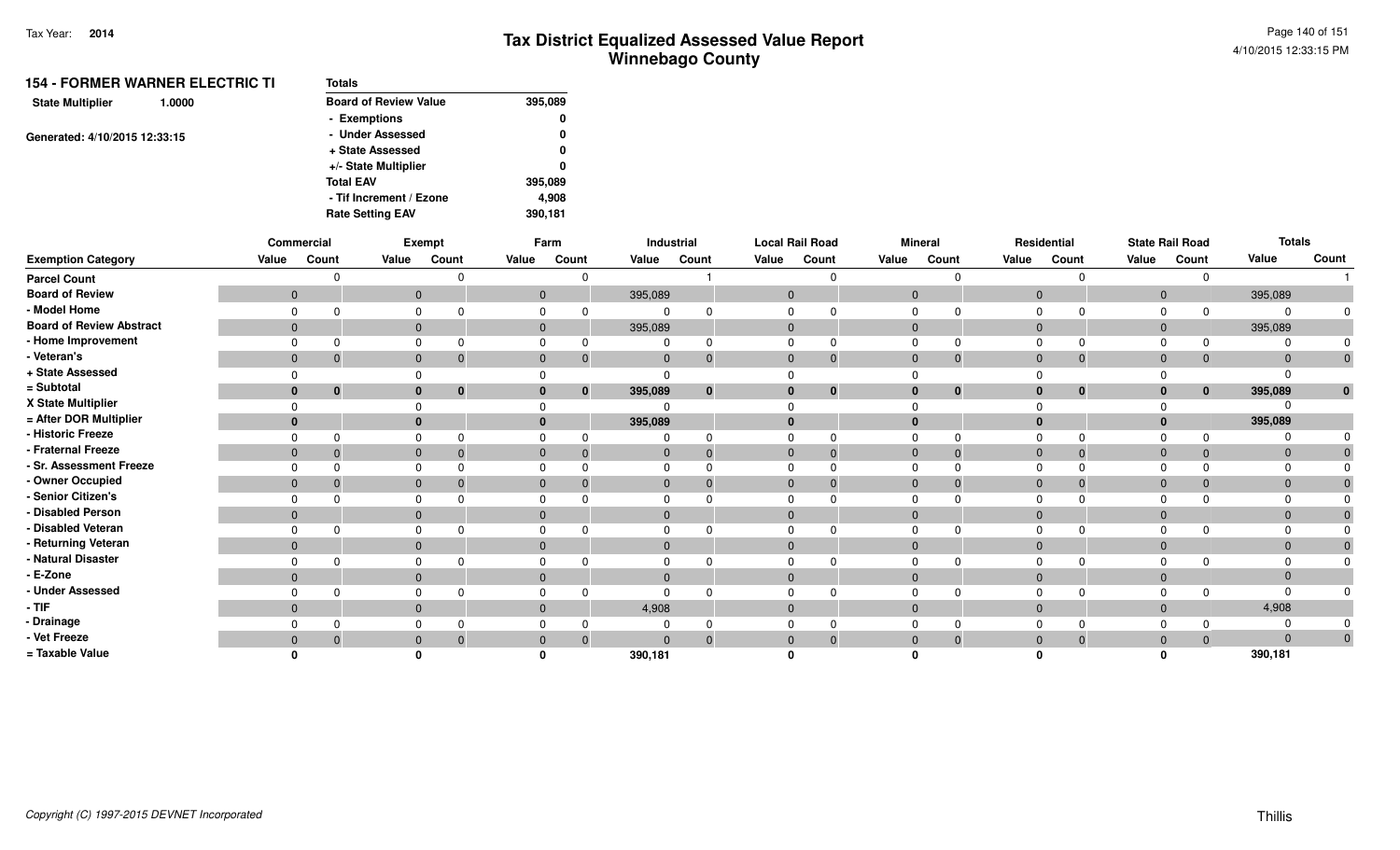| <b>155 - PERRYVILLE ROAD SSA</b>  | Totals                       |              |
|-----------------------------------|------------------------------|--------------|
| <b>State Multiplier</b><br>1.0000 | <b>Board of Review Value</b> | 0            |
|                                   | - Exemptions                 | 0            |
| Generated: 4/10/2015 12:33:15     | - Under Assessed             | 0            |
|                                   | + State Assessed             | $\mathbf{0}$ |
|                                   | +/- State Multiplier         | 0            |
|                                   | <b>Total EAV</b>             | 0            |
|                                   | - Tif Increment / Ezone      | 0            |
|                                   | <b>Rate Setting EAV</b>      | 0            |

|                                 |                | Commercial     | Exempt<br>Farm |                      |             | Industrial                       |              | <b>Local Rail Road</b>       |              |          | <b>Mineral</b> |                | Residential    |              | <b>State Rail Road</b> | <b>Totals</b>  |                |              |
|---------------------------------|----------------|----------------|----------------|----------------------|-------------|----------------------------------|--------------|------------------------------|--------------|----------|----------------|----------------|----------------|--------------|------------------------|----------------|----------------|--------------|
| <b>Exemption Category</b>       | Value          | Count          | Value          | Count                | Value       | Count                            | Value        | Count                        | Value        | Count    | Value          | Count          | Value          | Count        | Value                  | Count          | Value          | Count        |
| <b>Parcel Count</b>             |                | n              |                |                      |             |                                  |              | $\Omega$                     |              |          |                |                |                |              |                        |                |                |              |
| <b>Board of Review</b>          | $\overline{0}$ |                |                | $\mathbf{0}$         |             | $\mathbf 0$                      |              | $\overline{0}$               | $\mathbf{0}$ |          | $\mathbf{0}$   |                | $\overline{0}$ |              | $\overline{0}$         |                | $\mathbf{0}$   |              |
| - Model Home                    | $\Omega$       | n              | $\Omega$       |                      |             |                                  |              |                              |              |          |                |                |                |              |                        |                | $\Omega$       |              |
| <b>Board of Review Abstract</b> | $\overline{0}$ |                |                | $\mathbf{0}$         |             | $\mathbf{0}$                     |              | $\mathbf{0}$                 | $\mathbf{0}$ |          | $\mathbf{0}$   |                | $\overline{0}$ |              | $\overline{0}$         |                | $\overline{0}$ |              |
| - Home Improvement              | $\Omega$       |                |                |                      |             |                                  |              |                              |              |          | 0              |                | $\Omega$       |              |                        |                | $\Omega$       |              |
| - Veteran's                     | $\mathbf{0}$   | $\overline{0}$ |                | $\mathbf{0}$<br>0    |             | $\mathbf{0}$<br>$\boldsymbol{0}$ |              | $\mathbf{0}$<br>$\mathbf 0$  | $\mathbf{0}$ | 0        | $\mathbf{0}$   | $\overline{0}$ | $\overline{0}$ | $\mathbf{0}$ | $\overline{0}$         | $\mathbf 0$    | $\mathbf 0$    |              |
| + State Assessed                |                |                |                |                      |             |                                  |              |                              |              |          |                |                |                |              |                        |                | $\Omega$       |              |
| = Subtotal                      | $\bf{0}$       | $\mathbf{0}$   |                | $\bf{0}$<br>$\bf{0}$ |             | $\bf{0}$<br>$\bf{0}$             |              | $\mathbf{0}$                 | $\bf{0}$     | $\bf{0}$ | $\bf{0}$       | $\bf{0}$       | $\bf{0}$       | $\bf{0}$     | $\bf{0}$               | 0              | $\bf{0}$       | $\mathbf{0}$ |
| X State Multiplier              |                |                |                |                      |             |                                  |              |                              |              |          |                |                |                |              |                        |                | $\Omega$       |              |
| = After DOR Multiplier          | $\bf{0}$       |                | $\bf{0}$       |                      | 0           |                                  |              |                              |              |          | $\bf{0}$       |                |                |              |                        |                | $\mathbf 0$    |              |
| - Historic Freeze               | $\Omega$       | $\Omega$       | $\Omega$       |                      |             |                                  |              | $\Omega$                     |              |          |                |                |                |              |                        |                | $\Omega$       |              |
| - Fraternal Freeze              | $\overline{0}$ | $\overline{0}$ |                | $\mathbf{0}$         |             | $\mathbf 0$                      |              | $\mathbf{0}$<br>$\mathbf{0}$ | $\mathbf{0}$ | $\Omega$ | $\mathbf{0}$   | $\overline{0}$ | $\overline{0}$ | $\Omega$     | $\overline{0}$         | $\overline{0}$ | $\overline{0}$ |              |
| - Sr. Assessment Freeze         | $\Omega$       | $\Omega$       |                |                      |             |                                  |              |                              |              |          | <sup>0</sup>   |                | $\Omega$       |              |                        |                | $\Omega$       |              |
| - Owner Occupied                | $\mathbf{0}$   | $\mathbf 0$    |                | $\mathbf{0}$         |             | $\mathbf{0}$                     |              | $\mathbf 0$                  | $\mathbf{0}$ |          | $\mathbf{0}$   | $\mathbf 0$    | $\overline{0}$ | $\Omega$     | $\overline{0}$         |                | $\mathbf 0$    |              |
| - Senior Citizen's              | $\Omega$       | <sup>n</sup>   |                | $\Omega$             |             |                                  |              |                              |              |          | $\Omega$       |                | $\Omega$       |              |                        |                | $\Omega$       |              |
| - Disabled Person               | $\mathbf{0}$   |                |                | $\mathbf{0}$         |             | $\mathbf 0$                      |              | $\mathbf{0}$                 | $\mathbf 0$  |          | $\mathbf{0}$   |                | $\overline{0}$ |              | $\overline{0}$         |                | $\mathbf 0$    |              |
| - Disabled Veteran              | $\Omega$       |                |                |                      |             |                                  |              |                              |              |          |                |                |                |              |                        |                | $\Omega$       |              |
| - Returning Veteran             | $\mathbf{0}$   |                |                | $\mathbf{0}$         |             | $\mathbf{0}$                     | $\mathbf{0}$ |                              | $\mathbf{0}$ |          | $\mathbf{0}$   |                | $\overline{0}$ |              | $\Omega$               |                | $\mathbf{0}$   |              |
| - Natural Disaster              | $\Omega$       | $\Omega$       | $\Omega$       |                      | $\Omega$    |                                  |              |                              |              |          | $\Omega$       |                | $\Omega$       |              |                        |                | $\Omega$       |              |
| - E-Zone                        | $\mathbf{0}$   |                |                | $\overline{0}$       |             | $\mathbf{0}$                     |              | $\mathbf{0}$                 | $\mathbf{0}$ |          | $\mathbf{0}$   |                | $\mathbf{0}$   |              | $\Omega$               |                | $\overline{0}$ |              |
| - Under Assessed                | $\Omega$       |                |                |                      |             |                                  |              |                              |              |          | <sup>0</sup>   |                | $\Omega$       |              |                        |                | $\Omega$       |              |
| - TIF                           | $\overline{0}$ |                |                | $\mathbf{0}$         |             | $\mathbf{0}$                     |              | $\mathbf{0}$                 | $\mathbf{0}$ |          | $\mathbf{0}$   |                | $\overline{0}$ |              | $\Omega$               |                | $\overline{0}$ |              |
| - Drainage                      | $\Omega$       | $\Omega$       | $\Omega$       |                      |             |                                  |              | $\Omega$                     |              |          |                |                |                |              |                        |                | $\Omega$       |              |
| - Vet Freeze                    | $\overline{0}$ | $\mathbf{0}$   | $\mathbf 0$    |                      | $\mathbf 0$ |                                  |              | $\Omega$                     | $\Omega$     |          | $\Omega$       | $\Omega$       |                | $\Omega$     | $\Omega$               |                | $\mathbf{0}$   |              |
| = Taxable Value                 |                |                |                |                      |             |                                  |              |                              |              |          |                |                |                |              |                        |                |                |              |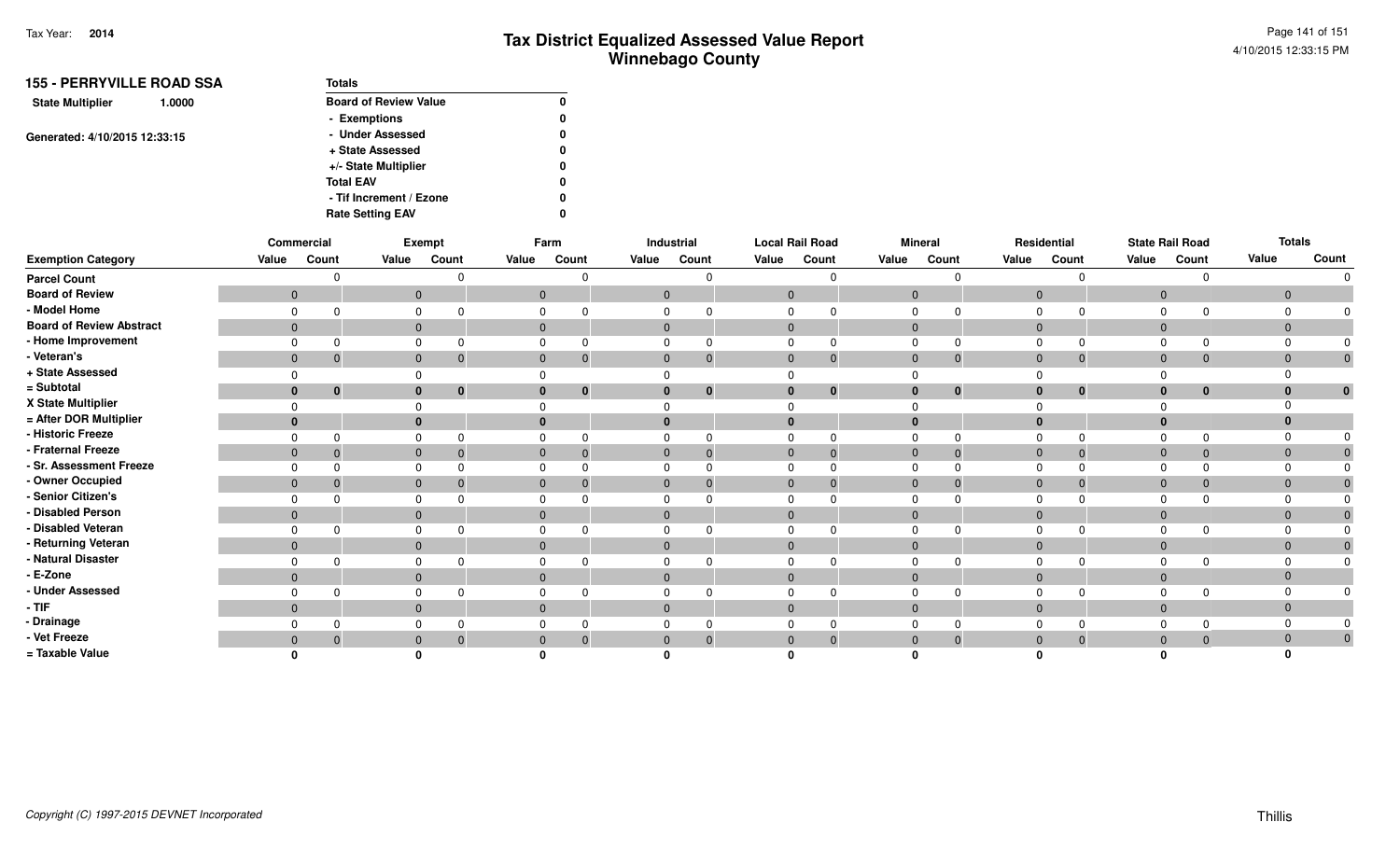| <b>Totals</b>                |       |
|------------------------------|-------|
| <b>Board of Review Value</b> | 4,417 |
| - Exemptions                 | 0     |
| - Under Assessed             | 0     |
| + State Assessed             | 0     |
| +/- State Multiplier         | 0     |
| <b>Total EAV</b>             | 4.417 |
| - Tif Increment / Ezone      | 0     |
| <b>Rate Setting EAV</b>      | 4.417 |
|                              |       |

|                                 | Commercial<br>Exempt |                |                | Farm<br>Industrial |              | <b>Local Rail Road</b> |              |             | <b>Mineral</b> |                | Residential    |                | <b>State Rail Road</b> | <b>Totals</b> |                |              |                |                |
|---------------------------------|----------------------|----------------|----------------|--------------------|--------------|------------------------|--------------|-------------|----------------|----------------|----------------|----------------|------------------------|---------------|----------------|--------------|----------------|----------------|
| <b>Exemption Category</b>       | Value                | Count          | Value          | Count              | Value        | Count                  | Value        | Count       | Value          | Count          | Value          | Count          | Value                  | Count         | Value          | Count        | Value          | Count          |
| <b>Parcel Count</b>             |                      | $\Omega$       |                |                    |              | U                      |              |             |                | $\Omega$       |                | $\Omega$       |                        |               |                | $\Omega$     |                |                |
| <b>Board of Review</b>          | $\overline{0}$       |                | $\overline{0}$ |                    |              | $\overline{0}$         | $\mathbf{0}$ |             | $\mathbf{0}$   |                | $\overline{0}$ |                | 4,417                  |               | $\overline{0}$ |              | 4,417          |                |
| - Model Home                    | $\Omega$             | ∩              | $\Omega$       |                    | 0            |                        |              |             |                |                | $\Omega$       | $\Omega$       | $\Omega$               |               | $\Omega$       | $\Omega$     |                |                |
| <b>Board of Review Abstract</b> | $\overline{0}$       |                | $\mathbf{0}$   |                    | $\mathbf{0}$ |                        | $\mathbf{0}$ |             | $\mathbf{0}$   |                | $\Omega$       |                | 4,417                  |               | $\overline{0}$ |              | 4,417          |                |
| - Home Improvement              | $\Omega$             | $\Omega$       | $\Omega$       |                    | O            |                        |              | $\Omega$    |                | O              | $\Omega$       | $\Omega$       | $\Omega$               |               | $\Omega$       | $\Omega$     |                |                |
| - Veteran's                     | $\mathbf{0}$         | $\mathbf 0$    | $\overline{0}$ | $\boldsymbol{0}$   | $\mathbf{0}$ | $\mathbf 0$            | $\mathbf{0}$ | $\mathbf 0$ | $\overline{0}$ | $\overline{0}$ | $\mathbf{0}$   | $\overline{0}$ | $\mathbf{0}$           | $\Omega$      | $\overline{0}$ | $\mathbf 0$  | $\overline{0}$ |                |
| + State Assessed                | $\Omega$             |                |                |                    |              |                        |              |             |                |                |                |                | $\Omega$               |               |                |              |                |                |
| = Subtotal                      | $\bf{0}$             | $\mathbf{0}$   | $\mathbf{0}$   | $\bf{0}$           | $\bf{0}$     | $\mathbf{0}$           | 0            | $\bf{0}$    | $\bf{0}$       | $\mathbf{0}$   | $\bf{0}$       | $\bf{0}$       | 4,417                  | $\bf{0}$      | $\mathbf{0}$   | $\mathbf{0}$ | 4,417          | $\mathbf{0}$   |
| X State Multiplier              | $\Omega$             |                |                |                    |              |                        |              |             |                |                |                |                |                        |               |                |              |                |                |
| = After DOR Multiplier          | $\bf{0}$             |                | $\mathbf{0}$   |                    | $\bf{0}$     |                        |              |             |                |                | $\bf{0}$       |                | 4,417                  |               |                |              | 4,417          |                |
| - Historic Freeze               | $\Omega$             | $\Omega$       | $\Omega$       |                    | $\Omega$     |                        |              |             |                | 0              | $\Omega$       | $\Omega$       | $\Omega$               |               | $\Omega$       | $\Omega$     |                |                |
| - Fraternal Freeze              | $\overline{0}$       | $\overline{0}$ | $\mathbf{0}$   |                    | $\mathbf{0}$ |                        | $\mathbf{0}$ | $\Omega$    | $\mathbf{0}$   | $\Omega$       | $\Omega$       | $\overline{0}$ | $\overline{0}$         |               | $\overline{0}$ | $\mathbf 0$  | $\Omega$       |                |
| - Sr. Assessment Freeze         | $\Omega$             | $\Omega$       |                |                    |              |                        |              |             |                |                |                |                | 0                      |               |                | $\Omega$     |                |                |
| - Owner Occupied                | $\mathbf{0}$         | $\mathbf{0}$   | $\mathbf{0}$   |                    | $\mathbf{0}$ |                        | $\mathbf{0}$ | $\Omega$    | $\mathbf{0}$   | $\Omega$       | $\Omega$       | $\mathbf 0$    | $\mathbf 0$            |               | $\overline{0}$ | $\mathbf{0}$ | $\Omega$       |                |
| - Senior Citizen's              | $\Omega$             |                | $\Omega$       |                    |              |                        |              |             |                |                | $\Omega$       |                |                        |               |                |              |                |                |
| - Disabled Person               | $\mathbf{0}$         |                | $\mathbf{0}$   |                    | $\Omega$     |                        | $\Omega$     |             | $\Omega$       |                | $\Omega$       |                | $\Omega$               |               | $\overline{0}$ |              | $\Omega$       |                |
| - Disabled Veteran              | 0                    |                |                |                    |              |                        |              |             |                |                |                |                |                        |               |                |              |                |                |
| - Returning Veteran             | $\overline{0}$       |                | $\mathbf{0}$   |                    | $\mathbf{0}$ |                        | $\Omega$     |             | $\Omega$       |                | $\Omega$       |                | $\Omega$               |               | $\overline{0}$ |              | $\Omega$       |                |
| - Natural Disaster              | $\Omega$             |                | $\Omega$       |                    | $\Omega$     |                        |              |             |                |                | $\Omega$       |                |                        |               | $\Omega$       |              |                |                |
| - E-Zone                        | $\overline{0}$       |                | $\mathbf{0}$   |                    | $\Omega$     |                        |              |             |                |                | $\Omega$       |                | $\Omega$               |               | $\Omega$       |              | $\overline{0}$ |                |
| - Under Assessed                | $\Omega$             | $\Omega$       | $\Omega$       |                    | $\Omega$     |                        |              |             |                | $\Omega$       |                | n              |                        |               |                | <sup>n</sup> |                |                |
| - TIF                           | $\mathbf{0}$         |                | $\mathbf{0}$   |                    | $\mathbf{0}$ |                        | 0            |             | $\mathbf{0}$   |                | $\Omega$       |                | $\overline{0}$         |               | $\Omega$       |              | $\mathbf{0}$   |                |
| - Drainage                      | $\Omega$             |                |                |                    |              |                        |              |             |                |                |                |                |                        |               |                | $\Omega$     |                |                |
| - Vet Freeze                    | $\mathbf{0}$         | $\mathbf{0}$   | $\mathbf{0}$   |                    | $\Omega$     |                        |              | $\Omega$    |                | 0              | $\Omega$       | $\overline{0}$ | $\Omega$               |               | $\Omega$       | $\Omega$     | $\Omega$       | $\overline{0}$ |
| = Taxable Value                 |                      |                |                |                    |              |                        |              |             |                |                |                |                | 4,417                  |               |                |              | 4,417          |                |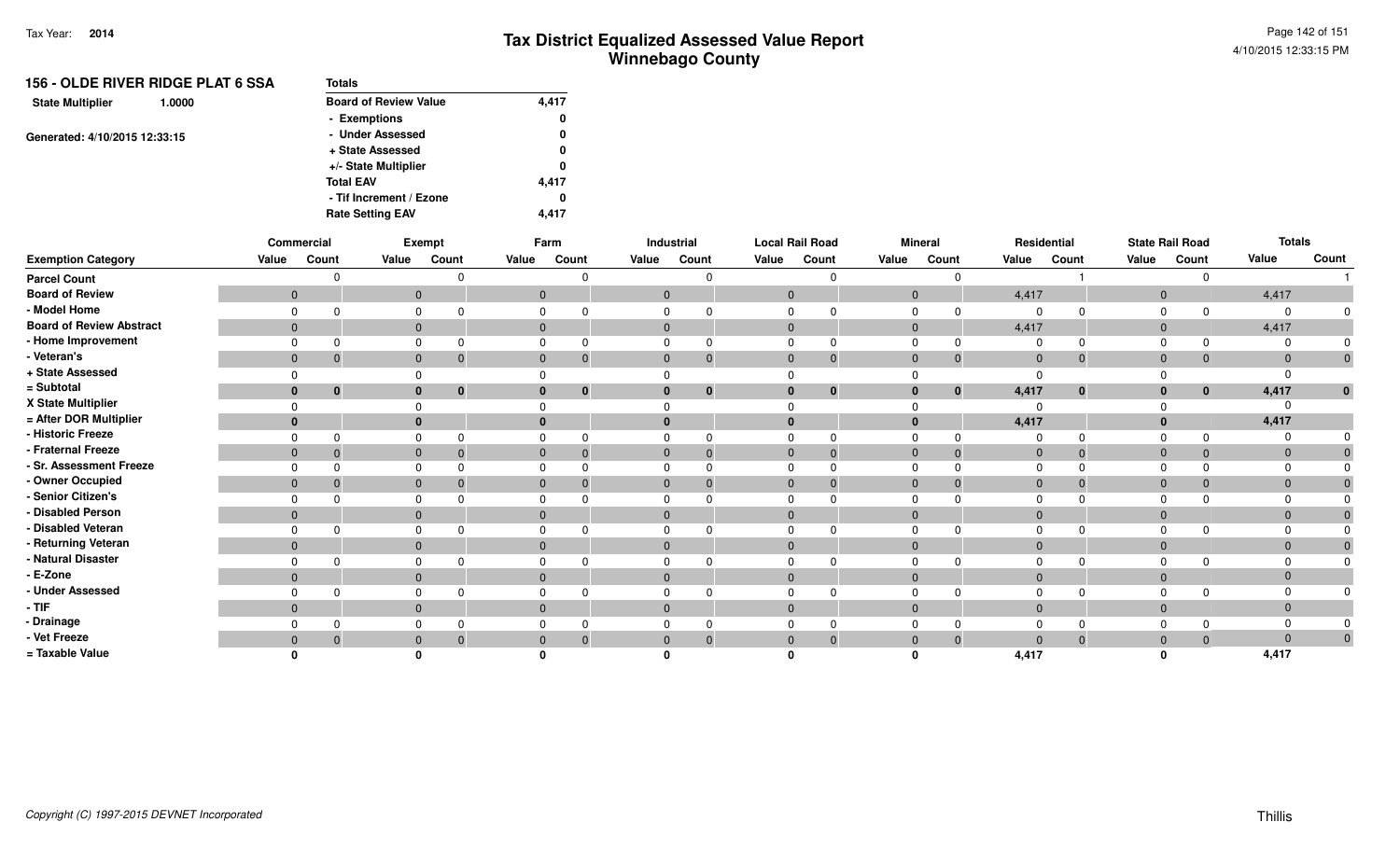| Totals                       |         |
|------------------------------|---------|
| <b>Board of Review Value</b> | 304,632 |
| - Exemptions                 | 6,000   |
| - Under Assessed             | 0       |
| + State Assessed             | 0       |
| +/- State Multiplier         | 0       |
| <b>Total EAV</b>             | 298,632 |
| - Tif Increment / Ezone      | 92,359  |
| <b>Rate Setting EAV</b>      | 206,273 |
|                              |         |

|                                 |              | Commercial |          | Exempt                      |                | Farm         |              | Industrial   | <b>Local Rail Road</b> |          |             | <b>Mineral</b> | Residential    |              |                | <b>State Rail Road</b> | <b>Totals</b>  |              |
|---------------------------------|--------------|------------|----------|-----------------------------|----------------|--------------|--------------|--------------|------------------------|----------|-------------|----------------|----------------|--------------|----------------|------------------------|----------------|--------------|
| <b>Exemption Category</b>       | Value        | Count      | Value    | Count                       | Value          | Count        | Value        | Count        | Value                  | Count    | Value       | Count          | Value          | Count        | Value          | Count                  | Value          | Count        |
| <b>Parcel Count</b>             |              | 14         |          |                             |                |              |              |              |                        | $\cap$   |             |                |                |              |                |                        |                | 20           |
| <b>Board of Review</b>          | 262,028      |            |          | $\overline{0}$              | $\mathbf{0}$   |              | $\mathbf{0}$ |              | $\Omega$               |          | $\Omega$    |                | 42,604         |              | $\Omega$       |                        | 304,632        |              |
| - Model Home                    |              |            |          | $\Omega$                    |                |              |              |              |                        |          |             |                | $\Omega$       |              |                |                        | $\Omega$       |              |
| <b>Board of Review Abstract</b> | 262,028      |            |          | $\mathbf{0}$                | $\overline{0}$ |              | $\mathbf{0}$ |              | $\mathbf{0}$           |          | $\Omega$    |                | 42,604         |              | $\overline{0}$ |                        | 304,632        |              |
| - Home Improvement              |              |            | $\Omega$ |                             |                |              |              |              | $\Omega$               |          |             |                | $\Omega$       |              |                |                        |                |              |
| - Veteran's                     | $\mathbf 0$  |            |          | $\mathbf{0}$<br>$\mathbf 0$ | $\overline{0}$ |              | 0            | $\mathbf 0$  | $\mathbf{0}$           |          | $\mathbf 0$ | $\mathbf 0$    | $\overline{0}$ | $\mathbf{0}$ | $\overline{0}$ | 0                      | $\mathbf 0$    |              |
| + State Assessed                |              |            |          |                             |                |              |              |              |                        |          |             |                | $\Omega$       |              |                |                        | $\Omega$       |              |
| = Subtotal                      | 262,028      | $\bf{0}$   |          | $\mathbf{0}$<br>$\mathbf 0$ |                | $\mathbf{0}$ | $\bf{0}$     | $\mathbf{0}$ | $\bf{0}$               | $\bf{0}$ | 0           | $\bf{0}$       | 42,604         | $\bf{0}$     |                | $\mathbf{0}$           | 304,632        | $\mathbf{0}$ |
| X State Multiplier              |              |            |          |                             |                |              |              |              |                        |          |             |                |                |              |                |                        | <sup>0</sup>   |              |
| = After DOR Multiplier          | 262,028      |            |          | $\mathbf{0}$                |                |              |              |              |                        |          |             |                | 42,604         |              |                |                        | 304,632        |              |
| - Historic Freeze               |              |            | $\Omega$ |                             |                |              |              |              |                        | O        |             |                | $\Omega$       |              |                |                        | $\Omega$       |              |
| - Fraternal Freeze              | $\mathbf{0}$ |            |          | $\Omega$                    | $\Omega$       |              | $\Omega$     | $\mathbf{0}$ | $\Omega$               |          | $\Omega$    |                | $\overline{0}$ | $\Omega$     | $\Omega$       |                        | $\overline{0}$ |              |
| - Sr. Assessment Freeze         |              |            |          |                             |                |              |              |              |                        |          |             |                | $\Omega$       |              |                |                        | $\Omega$       |              |
| - Owner Occupied                | $\mathbf{0}$ |            |          | $\Omega$                    |                |              | 0            | $\Omega$     | $\Omega$               |          | $\Omega$    |                | 6,000          |              | $\Omega$       |                        | 6,000          |              |
| - Senior Citizen's              |              |            |          |                             |                |              |              |              |                        |          |             |                |                |              |                |                        | <sup>0</sup>   |              |
| - Disabled Person               | $\mathbf{0}$ |            |          | $\mathbf{0}$                |                |              | $\Omega$     |              | $\Omega$               |          | $\Omega$    |                | $\mathbf 0$    |              | $\Omega$       |                        | $\mathbf{0}$   |              |
| - Disabled Veteran              |              |            | $\Omega$ |                             |                |              |              |              |                        |          |             |                | $\Omega$       |              |                |                        | $\mathbf 0$    |              |
| - Returning Veteran             | $\mathbf{0}$ |            |          | $\mathbf{0}$                | $\Omega$       |              | $\Omega$     |              | $\Omega$               |          | $\Omega$    |                | $\overline{0}$ |              | $\Omega$       |                        | $\mathbf{0}$   |              |
| - Natural Disaster              |              |            |          | $\Omega$                    |                |              |              |              |                        |          |             |                | $\Omega$       |              |                |                        | $\Omega$       |              |
| - E-Zone                        | $\Omega$     |            |          | $\Omega$                    |                |              | $\Omega$     |              | $\Omega$               |          | $\Omega$    |                | $\Omega$       |              |                |                        | $\mathbf{0}$   |              |
| - Under Assessed                |              |            | $\Omega$ |                             |                |              |              |              |                        |          |             |                | $\Omega$       | $\Omega$     |                |                        | $\Omega$       |              |
| - TIF                           | 89,703       |            |          | $\overline{0}$              |                |              | $\Omega$     |              | $\mathbf{0}$           |          | $\Omega$    |                | 2,656          |              | $\Omega$       |                        | 92,359         |              |
| - Drainage                      |              |            |          |                             |                |              |              |              |                        |          |             |                |                |              |                |                        | $\Omega$       |              |
| - Vet Freeze                    | $\Omega$     |            |          | $\Omega$                    |                |              |              | $\Omega$     | $\Omega$               | $\Omega$ |             |                | $\Omega$       | $\Omega$     |                |                        | $\Omega$       |              |
| = Taxable Value                 | 172,325      |            |          |                             |                |              |              |              |                        |          |             |                | 33,948         |              |                |                        | 206,273        |              |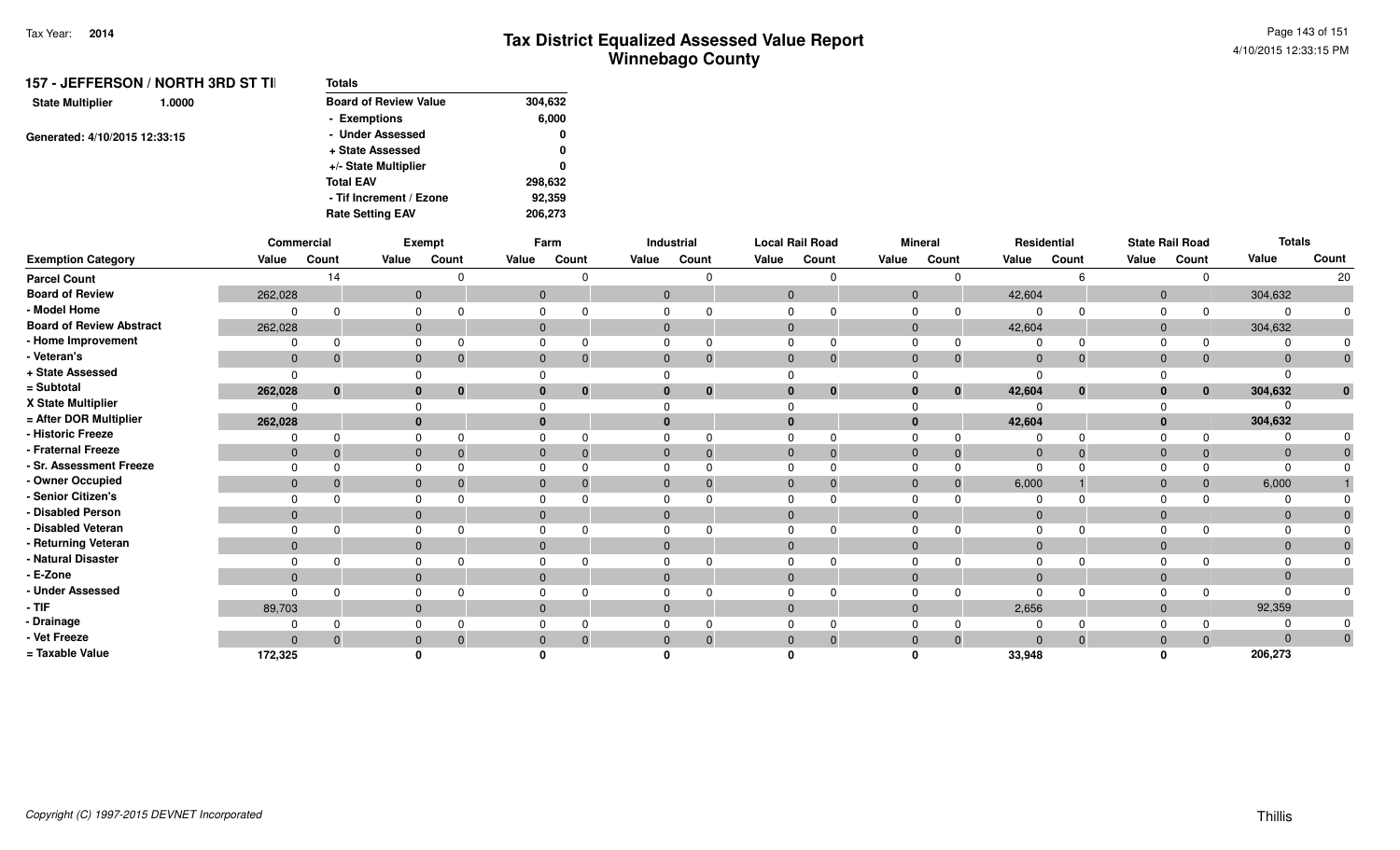| 158 - I-39 BAXTER ROAD SSA        | <b>Totals</b>                |              |
|-----------------------------------|------------------------------|--------------|
| <b>State Multiplier</b><br>1.0000 | <b>Board of Review Value</b> | $\mathbf{0}$ |
|                                   | - Exemptions                 | 0            |
| Generated: 4/10/2015 12:33:15     | - Under Assessed             | 0            |
|                                   | + State Assessed             | 0            |
|                                   | +/- State Multiplier         | 0            |
|                                   | <b>Total EAV</b>             | 0            |
|                                   | - Tif Increment / Ezone      | 0            |
|                                   | <b>Rate Setting EAV</b>      | 0            |

|                                 | Commercial     |                |                | Exempt   |              | Farm             |                | Industrial   | <b>Local Rail Road</b> |             |              | <b>Mineral</b> |                | Residential  |                | <b>State Rail Road</b> | <b>Totals</b>  |              |
|---------------------------------|----------------|----------------|----------------|----------|--------------|------------------|----------------|--------------|------------------------|-------------|--------------|----------------|----------------|--------------|----------------|------------------------|----------------|--------------|
| <b>Exemption Category</b>       | Value          | Count          | Value          | Count    | Value        | Count            | Value          | Count        | Value                  | Count       | Value        | Count          | Value          | Count        | Value          | Count                  | Value          | Count        |
| <b>Parcel Count</b>             |                | <sup>n</sup>   |                |          |              |                  |                | $\Omega$     |                        | U           |              |                |                |              |                |                        |                |              |
| <b>Board of Review</b>          | $\overline{0}$ |                | $\mathbf{0}$   |          | $\mathbf 0$  |                  | $\overline{0}$ |              | $\mathbf{0}$           |             | $\mathbf{0}$ |                | $\overline{0}$ |              | $\overline{0}$ |                        | $\mathbf{0}$   |              |
| - Model Home                    | $\mathbf 0$    |                |                |          |              |                  |                |              |                        |             |              |                |                |              |                |                        | $\Omega$       |              |
| <b>Board of Review Abstract</b> | $\overline{0}$ |                | $\mathbf{0}$   |          | $\mathbf 0$  |                  | $\mathbf{0}$   |              | $\mathbf 0$            |             | $\mathbf{0}$ |                | $\overline{0}$ |              | $\overline{0}$ |                        | $\overline{0}$ |              |
| - Home Improvement              | $\Omega$       | $\Omega$       |                |          |              |                  |                |              |                        |             | $\Omega$     |                | $\Omega$       |              |                |                        | $\Omega$       |              |
| - Veteran's                     | $\overline{0}$ | $\overline{0}$ | $\mathbf{0}$   |          | $\mathbf{0}$ | $\boldsymbol{0}$ | $\mathbf{0}$   | $\mathbf 0$  | $\mathbf 0$            | $\mathbf 0$ | $\mathbf{0}$ | $\mathbf 0$    | $\overline{0}$ | $\mathbf{0}$ | $\mathbf{0}$   | $\mathbf{0}$           | $\mathbf{0}$   |              |
| + State Assessed                |                |                |                |          |              |                  |                |              |                        |             |              |                |                |              |                |                        | $\Omega$       |              |
| = Subtotal                      | $\bf{0}$       | $\mathbf{0}$   | $\mathbf{0}$   | $\bf{0}$ | $\bf{0}$     | $\mathbf{0}$     |                | $\mathbf{0}$ | $\bf{0}$               | $\bf{0}$    | $\bf{0}$     | $\bf{0}$       | $\bf{0}$       | $\bf{0}$     | $\bf{0}$       | 0                      | $\bf{0}$       | $\mathbf{0}$ |
| X State Multiplier              | $\Omega$       |                |                |          |              |                  |                |              |                        |             |              |                |                |              |                |                        | $\Omega$       |              |
| = After DOR Multiplier          | $\bf{0}$       |                | $\mathbf 0$    |          | $\bf{0}$     |                  |                |              |                        |             | $\bf{0}$     |                |                |              |                |                        | $\bf{0}$       |              |
| - Historic Freeze               | $\Omega$       | $\Omega$       | $\Omega$       |          |              |                  |                | $\Omega$     |                        |             | $\Omega$     |                |                |              |                |                        | $\Omega$       |              |
| - Fraternal Freeze              | $\overline{0}$ | $\mathbf{0}$   | $\mathbf{0}$   |          | $\mathbf 0$  |                  | $\mathbf{0}$   | $\mathbf 0$  | $\mathbf{0}$           | 0           | $\mathbf{0}$ | $\overline{0}$ | $\overline{0}$ | $\Omega$     | $\overline{0}$ | $\mathbf 0$            | $\mathbf 0$    |              |
| - Sr. Assessment Freeze         | $\Omega$       | $\Omega$       |                |          |              |                  |                |              |                        |             | 0            |                | $\Omega$       |              |                |                        | $\Omega$       |              |
| - Owner Occupied                | $\overline{0}$ | $\mathbf{0}$   | $\mathbf{0}$   |          | $\mathbf{0}$ |                  | $\mathbf{0}$   | $\mathbf{0}$ | $\mathbf 0$            |             | $\mathbf{0}$ | $\mathbf 0$    | $\overline{0}$ | $\Omega$     | $\overline{0}$ |                        | $\mathbf 0$    |              |
| - Senior Citizen's              | $\Omega$       |                | $\Omega$       |          |              |                  |                |              |                        |             | $\Omega$     |                |                |              |                |                        | $\Omega$       |              |
| - Disabled Person               | $\overline{0}$ |                | $\mathbf{0}$   |          | $\mathbf{0}$ |                  | $\mathbf 0$    |              | $\mathbf 0$            |             | $\mathbf 0$  |                | $\overline{0}$ |              | $\Omega$       |                        | $\mathbf 0$    |              |
| - Disabled Veteran              | $\Omega$       |                |                |          |              |                  |                |              |                        |             |              |                |                |              |                |                        | $\Omega$       |              |
| - Returning Veteran             | $\overline{0}$ |                | $\overline{0}$ |          | $\Omega$     |                  | $\Omega$       |              | $\Omega$               |             | $\Omega$     |                | $\Omega$       |              | $\Omega$       |                        | $\Omega$       |              |
| - Natural Disaster              | $\Omega$       |                | $\Omega$       |          |              |                  |                |              |                        |             | $\Omega$     |                |                |              |                |                        | $\Omega$       |              |
| - E-Zone                        | $\overline{0}$ |                | $\overline{0}$ |          | $\Omega$     |                  | $\Omega$       |              | $\Omega$               |             | $\mathbf{0}$ |                | $\Omega$       |              | $\Omega$       |                        | $\mathbf 0$    |              |
| - Under Assessed                | $\Omega$       | ∩              |                |          |              |                  |                |              |                        |             |              |                |                |              |                |                        | $\Omega$       |              |
| $-$ TIF                         | $\overline{0}$ |                | $\mathbf{0}$   |          | $\mathbf{0}$ |                  | $\Omega$       |              | $\mathbf{0}$           |             | $\Omega$     |                | $\Omega$       |              | $\Omega$       |                        | $\overline{0}$ |              |
| - Drainage                      | $\Omega$       | 0              |                |          |              |                  |                | 0            |                        |             |              |                |                |              |                |                        | $\Omega$       |              |
| - Vet Freeze                    | $\mathbf{0}$   | $\overline{0}$ | $\mathbf{0}$   |          | $\Omega$     | $\Omega$         |                | $\Omega$     | $\Omega$               |             | $\Omega$     | $\overline{0}$ | $\Omega$       | $\Omega$     | $\Omega$       |                        | $\mathbf{0}$   |              |
| = Taxable Value                 |                |                |                |          |              |                  |                |              |                        |             |              |                |                |              |                |                        |                |              |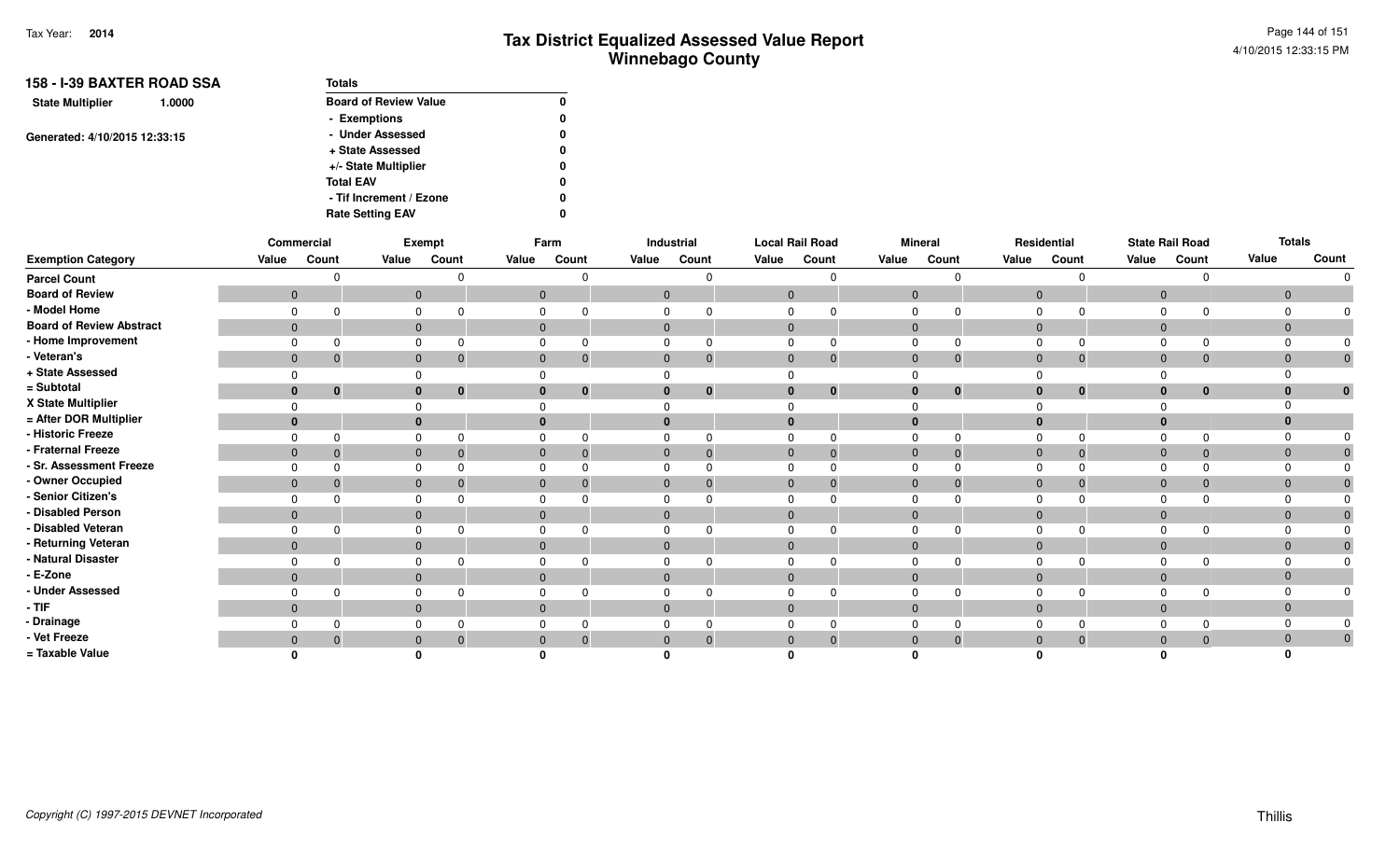|                               | 159 - MULFORD & EAST STATE STREI | Totals                       |            |
|-------------------------------|----------------------------------|------------------------------|------------|
| <b>State Multiplier</b>       | 1.0000                           | <b>Board of Review Value</b> | 39,120,614 |
|                               |                                  | - Exemptions                 | 521,464    |
| Generated: 4/10/2015 12:33:15 |                                  | - Under Assessed             | 0          |
|                               |                                  | + State Assessed             | 0          |
|                               |                                  | +/- State Multiplier         | 0          |
|                               |                                  | <b>Total EAV</b>             | 38,599,150 |
|                               |                                  | - Tif Increment / Ezone      | 1,098,619  |
|                               |                                  | <b>Rate Setting EAV</b>      | 37,500,531 |
|                               |                                  |                              |            |

|                                 |                | Commercial   |              | Exempt   |              | Farm         |       | Industrial   | <b>Local Rail Road</b> |          |              | <b>Mineral</b> |                | Residential    |                | <b>State Rail Road</b> | <b>Totals</b>  |       |
|---------------------------------|----------------|--------------|--------------|----------|--------------|--------------|-------|--------------|------------------------|----------|--------------|----------------|----------------|----------------|----------------|------------------------|----------------|-------|
| <b>Exemption Category</b>       | Value          | Count        | Value        | Count    | Value        | Count        | Value | Count        | Value                  | Count    | Value        | Count          | Value          | Count          | Value          | Count                  | Value          | Count |
| <b>Parcel Count</b>             |                | 179          |              | 41       |              |              |       | n            |                        |          |              |                |                | 172            |                |                        |                | 395   |
| <b>Board of Review</b>          | 34,002,419     |              | $\mathbf{0}$ |          | 1,670        |              |       | $\mathbf{0}$ | $\mathbf{0}$           |          | $\mathbf{0}$ |                | 5,116,525      |                | $\overline{0}$ |                        | 39,120,614     |       |
| - Model Home                    |                | $\Omega$     |              |          | 0            |              |       |              |                        |          | 0            |                |                |                |                |                        | $\Omega$       |       |
| <b>Board of Review Abstract</b> | 34,002,419     |              | $\mathbf{0}$ |          | 1,670        |              |       | $\Omega$     | $\Omega$               |          | $\mathbf{0}$ |                | 5,116,525      |                | $\overline{0}$ |                        | 39,120,614     |       |
| - Home Improvement              |                |              |              |          |              |              |       |              |                        |          |              |                | 9,525          |                |                |                        | 9,525          |       |
| - Veteran's                     | $\mathbf{0}$   | $\Omega$     | $\mathbf{0}$ |          | $\mathbf{0}$ |              |       | $\Omega$     | $\Omega$               |          | $\mathbf{0}$ | -0             | $\Omega$       | $\Omega$       | $\Omega$       | $\Omega$               | $\Omega$       |       |
| + State Assessed                |                |              |              |          |              |              |       |              |                        |          |              |                |                |                |                |                        |                |       |
| = Subtotal                      | 34,002,419     | $\mathbf{0}$ | $\mathbf{0}$ | $\bf{0}$ | 1,670        | $\mathbf{0}$ |       | $\mathbf{0}$ |                        | $\bf{0}$ | $\mathbf{0}$ | $\mathbf{0}$   | 5,107,000      | $\overline{2}$ |                | $\mathbf{0}$           | 39,111,089     |       |
| X State Multiplier              | O              |              |              |          |              |              |       |              |                        |          | $\Omega$     |                |                |                |                |                        |                |       |
| = After DOR Multiplier          | 34,002,419     |              | $\bf{0}$     |          | 1,670        |              |       |              | $\Omega$               |          | $\bf{0}$     |                | 5,107,000      |                | $\bf{0}$       |                        | 39,111,089     |       |
| - Historic Freeze               | 0              | <sup>0</sup> |              |          |              |              |       |              |                        |          |              |                |                |                |                |                        |                |       |
| - Fraternal Freeze              | $\overline{0}$ | $\Omega$     | $\Omega$     |          | $\mathbf{0}$ |              |       | $\Omega$     | $\Omega$               |          | $\Omega$     | $\overline{0}$ | $\overline{0}$ | $\Omega$       | $\Omega$       | $\mathbf{0}$           | $\Omega$       |       |
| - Sr. Assessment Freeze         | $\Omega$       |              | $\Omega$     |          |              |              |       |              |                        |          |              | $\Omega$       | 9,577          |                |                |                        | 9,577          |       |
| - Owner Occupied                | 6,000          |              | $\mathbf{0}$ |          | $\Omega$     |              |       | $\Omega$     |                        |          | $\Omega$     | $\Omega$       | 422,362        | 74             |                |                        | 428,362        | 75    |
| - Senior Citizen's              | $\Omega$       |              |              |          |              |              |       |              |                        |          | <sup>0</sup> |                | 65,000         | 13             |                |                        | 65,000         | 13    |
| - Disabled Person               | $\mathbf{0}$   |              | $\mathbf{0}$ |          | $\Omega$     |              |       |              |                        |          | $\Omega$     |                | 4,000          | $\overline{2}$ | $\Omega$       |                        | 4,000          |       |
| - Disabled Veteran              | $\Omega$       | n            | $\Omega$     |          |              |              |       |              |                        |          | $\Omega$     |                | 5,000          |                |                |                        | 5,000          |       |
| - Returning Veteran             | $\overline{0}$ |              | $\mathbf{0}$ |          | $\mathbf{0}$ |              |       | $\mathbf{0}$ | $\mathbf{0}$           |          | $\mathbf{0}$ |                | $\overline{0}$ |                | $\Omega$       |                        | $\overline{0}$ |       |
| - Natural Disaster              | $\Omega$       |              |              |          |              |              |       |              |                        |          | <sup>0</sup> |                | - 0            |                |                |                        | $\Omega$       |       |
| - E-Zone                        | $\Omega$       |              | $\Omega$     |          | $\Omega$     |              |       |              |                        |          | $\Omega$     |                |                |                |                |                        | $\Omega$       |       |
| - Under Assessed                | $\Omega$       | <sup>n</sup> |              |          |              |              |       |              |                        |          |              |                |                |                |                |                        | $\Omega$       |       |
| $-$ TIF                         | 1,095,326      |              | $\mathbf{0}$ |          | $\Omega$     |              |       | $\Omega$     | $\mathbf{0}$           |          | $\Omega$     |                | 3,293          |                | $\Omega$       |                        | 1,098,619      |       |
| - Drainage                      |                |              |              |          |              |              |       |              |                        |          |              |                |                |                |                |                        | $\Omega$       |       |
| - Vet Freeze                    | $\Omega$       | $\Omega$     | $\mathbf{0}$ |          | $\Omega$     | $\Omega$     |       | $\Omega$     | $\Omega$               |          | $\Omega$     | $\overline{0}$ | $\Omega$       | $\Omega$       | $\Omega$       |                        | $\Omega$       |       |
| = Taxable Value                 | 32,901,093     |              |              |          | 1,670        |              |       |              |                        |          |              |                | 4,597,768      |                |                |                        | 37,500,531     |       |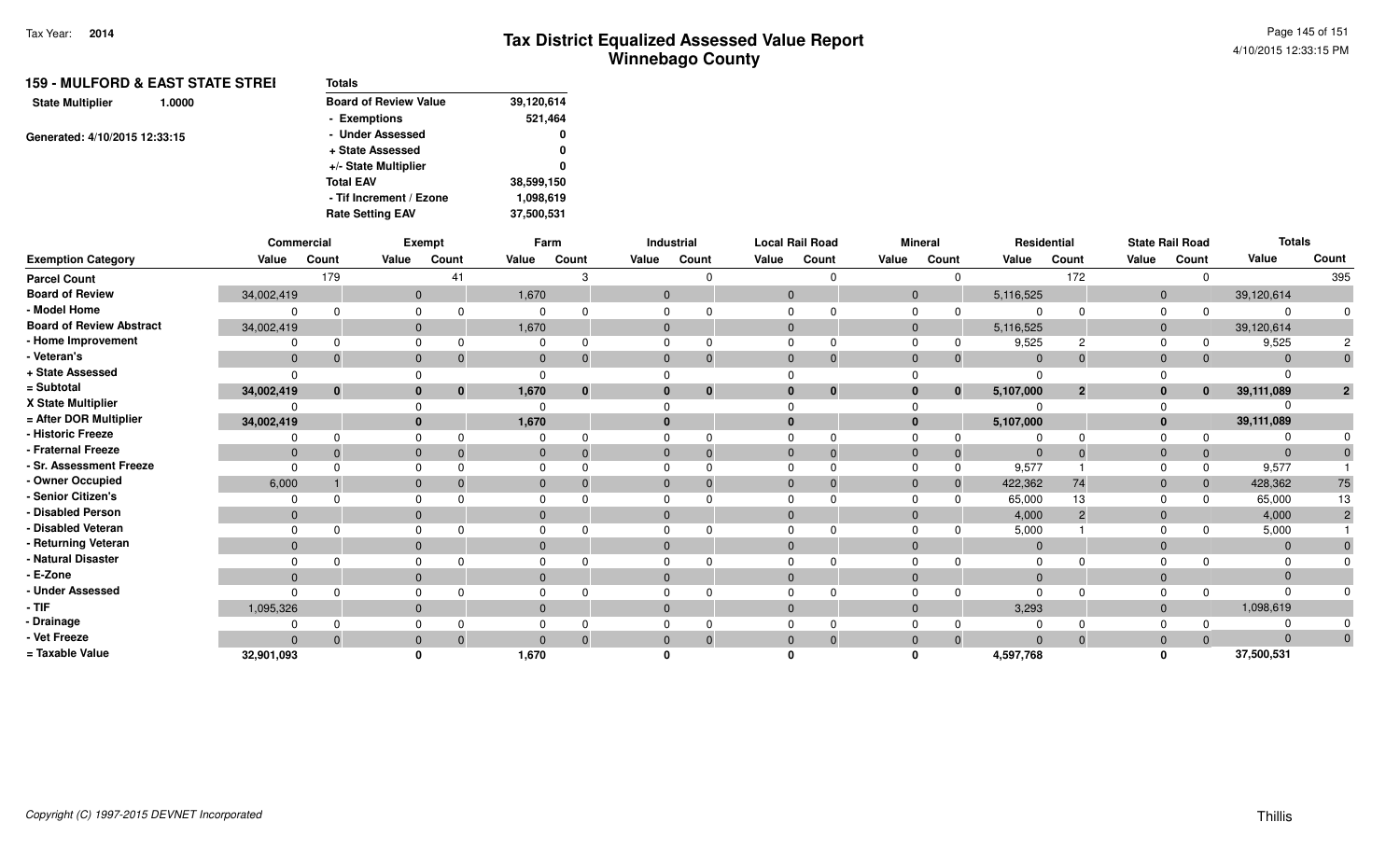| 160 - SOUTH BELOIT SSA 1<br>1.0000 | <b>Totals</b>                |        |
|------------------------------------|------------------------------|--------|
| <b>State Multiplier</b>            | <b>Board of Review Value</b> | 11,564 |
|                                    | - Exemptions                 | 0      |
| Generated: 4/10/2015 12:33:15      | - Under Assessed             | 0      |
|                                    | + State Assessed             | 0      |
|                                    | +/- State Multiplier         | 0      |
|                                    | <b>Total EAV</b>             | 11,564 |
|                                    | - Tif Increment / Ezone      | 0      |
|                                    | <b>Rate Setting EAV</b>      | 11.564 |

|                                 |              | Commercial   |       | Exempt                      |              | Farm           |              | Industrial     | <b>Local Rail Road</b> |              |              | <b>Mineral</b> |                | Residential |                | <b>State Rail Road</b> | <b>Totals</b> |              |
|---------------------------------|--------------|--------------|-------|-----------------------------|--------------|----------------|--------------|----------------|------------------------|--------------|--------------|----------------|----------------|-------------|----------------|------------------------|---------------|--------------|
| <b>Exemption Category</b>       | Value        | Count        | Value | Count                       | Value        | Count          | Value        | Count          | Value                  | Count        | Value        | Count          | Value          | Count       | Value          | Count                  | Value         | Count        |
| <b>Parcel Count</b>             |              |              |       | $\Omega$                    |              |                |              | 0              |                        |              |              | ∩              |                |             |                | $\Omega$               |               |              |
| <b>Board of Review</b>          | $\mathbf{0}$ |              |       | $\overline{0}$              |              | $\overline{0}$ |              | $\overline{0}$ | $\mathbf{0}$           |              | $\mathbf{0}$ |                | 11,564         |             | $\overline{0}$ |                        | 11,564        |              |
| - Model Home                    |              |              |       | 0                           |              |                |              |                |                        |              |              |                |                |             | 0              | $\Omega$               |               |              |
| <b>Board of Review Abstract</b> | $\mathbf{0}$ |              |       | $\mathbf{0}$                | 0            |                | $\mathbf{0}$ |                | $\mathbf{0}$           |              | $\mathbf{0}$ |                | 11,564         |             | $\overline{0}$ |                        | 11,564        |              |
| - Home Improvement              |              |              |       |                             |              |                |              |                |                        |              |              |                |                |             |                | $\Omega$               |               |              |
| - Veteran's                     | $\mathbf 0$  |              |       | $\mathbf{0}$<br>$\mathbf 0$ | $\mathbf{0}$ |                | 0            | $\overline{0}$ | $\mathbf{0}$           |              | $\mathbf{0}$ | $\overline{0}$ | $\mathbf 0$    |             | $\overline{0}$ | $\mathbf 0$            | $\mathbf 0$   |              |
| + State Assessed                |              |              |       |                             |              |                |              |                |                        |              |              |                | $\Omega$       |             |                |                        |               |              |
| = Subtotal                      | $\mathbf{0}$ | $\mathbf{0}$ |       | $\bf{0}$<br>$\mathbf{0}$    |              | $\mathbf{0}$   | $\bf{0}$     | $\bf{0}$       | $\bf{0}$               | $\mathbf{0}$ | $\mathbf{0}$ | $\mathbf{0}$   | 11,564         | $\bf{0}$    | $\bf{0}$       | $\mathbf{0}$           | 11,564        | U.           |
| X State Multiplier              |              |              |       |                             |              |                |              |                |                        |              |              |                |                |             |                |                        |               |              |
| = After DOR Multiplier          | $\mathbf{0}$ |              |       | $\mathbf{0}$                |              |                | $\bf{0}$     |                |                        |              | $\bf{0}$     |                | 11,564         |             | $\mathbf{0}$   |                        | 11,564        |              |
| - Historic Freeze               |              |              |       | $\Omega$                    |              |                |              | $\Omega$       |                        |              | $\Omega$     |                |                |             | $\Omega$       |                        |               |              |
| - Fraternal Freeze              | $\mathbf{0}$ |              |       | $\Omega$                    |              |                | $\Omega$     | $\overline{0}$ | $\overline{0}$         |              | $\mathbf{0}$ | $\overline{0}$ | $\overline{0}$ |             | $\overline{0}$ | $\mathbf 0$            | $\Omega$      |              |
| - Sr. Assessment Freeze         |              |              |       |                             |              |                |              |                |                        |              |              |                |                |             |                |                        |               |              |
| - Owner Occupied                | $\mathbf 0$  |              |       | $\mathbf{0}$                |              |                | $\Omega$     | $\Omega$       | $\mathbf{0}$           |              | $\Omega$     | 0              | $\overline{0}$ |             | $\Omega$       | $\mathbf{0}$           | $\Omega$      |              |
| - Senior Citizen's              |              |              |       |                             |              |                |              |                |                        |              |              |                |                |             |                |                        |               |              |
| - Disabled Person               | $\mathbf{0}$ |              |       | $\mathbf{0}$                |              |                | $\Omega$     |                | $\overline{0}$         |              | $\mathbf{0}$ |                | $\Omega$       |             | $\overline{0}$ |                        | $\Omega$      |              |
| - Disabled Veteran              |              |              |       | $\Omega$                    |              |                |              |                |                        |              |              |                |                |             |                |                        |               |              |
| - Returning Veteran             | $\mathbf{0}$ |              |       | $\overline{0}$              | $\mathbf{0}$ |                | $\mathbf{0}$ |                | $\mathbf{0}$           |              | $\mathbf{0}$ |                | $\overline{0}$ |             | $\overline{0}$ |                        | $\Omega$      |              |
| - Natural Disaster              |              |              |       | $\Omega$                    |              |                |              |                |                        |              |              |                |                |             |                |                        |               |              |
| - E-Zone                        | $\mathbf{0}$ |              |       | $\mathbf{0}$                |              |                | $\Omega$     |                | $\Omega$               |              | $\Omega$     |                | $\Omega$       |             | $\Omega$       |                        |               |              |
| - Under Assessed                |              |              |       | $\Omega$                    |              |                |              |                |                        |              |              |                |                |             | $\Omega$       | <sup>n</sup>           |               |              |
| $-$ TIF                         | $\mathbf{0}$ |              |       | $\mathbf{0}$                | $\Omega$     |                |              | $\mathbf{0}$   | $\Omega$               |              | $\mathbf{0}$ |                | $\overline{0}$ |             | $\overline{0}$ |                        | $\Omega$      |              |
| - Drainage                      |              |              |       | 0                           |              |                |              | 0              |                        |              |              |                |                |             |                |                        |               |              |
| - Vet Freeze                    | $\mathbf{0}$ |              |       | $\mathbf{0}$<br>0           |              |                | $\Omega$     | $\Omega$       | $\Omega$               | 0            | $\Omega$     | $\overline{0}$ | $\Omega$       |             | $\Omega$       | $\Omega$               | $\Omega$      | $\mathbf{0}$ |
| = Taxable Value                 |              |              |       |                             |              |                |              |                |                        |              |              |                | 11,564         |             |                |                        | 11,564        |              |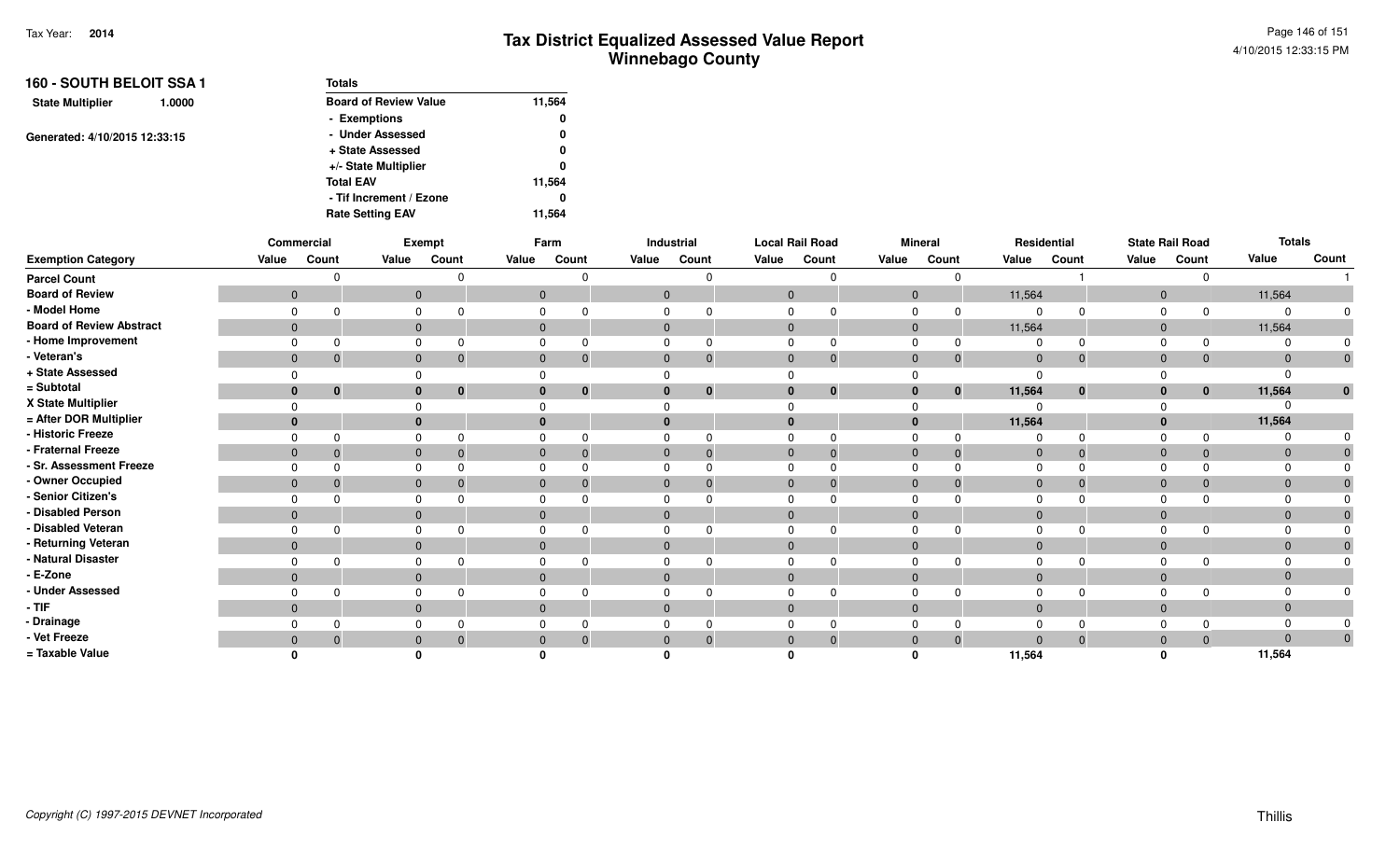| <b>161 - SOUTH BELOIT SSA 2</b>   | <b>Totals</b>                |   |
|-----------------------------------|------------------------------|---|
| <b>State Multiplier</b><br>1.0000 | <b>Board of Review Value</b> | 0 |
|                                   | - Exemptions                 | 0 |
| Generated: 4/10/2015 12:33:15     | - Under Assessed             | 0 |
|                                   | + State Assessed             | 0 |
|                                   | +/- State Multiplier         | 0 |
|                                   | <b>Total EAV</b>             | 0 |
|                                   | - Tif Increment / Ezone      | 0 |
|                                   | <b>Rate Setting EAV</b>      | 0 |

|                                 |       | Commercial                     |       | Exempt                   |              | Farm                           |                | Industrial |                | <b>Local Rail Road</b> |                | <b>Mineral</b> |                | Residential                  |                | <b>State Rail Road</b> |                | <b>Totals</b> |
|---------------------------------|-------|--------------------------------|-------|--------------------------|--------------|--------------------------------|----------------|------------|----------------|------------------------|----------------|----------------|----------------|------------------------------|----------------|------------------------|----------------|---------------|
| <b>Exemption Category</b>       | Value | Count                          | Value | Count                    | Value        | Count                          | Value          | Count      | Value          | Count                  | Value          | Count          | Value          | Count                        | Value          | Count                  | Value          | Count         |
| <b>Parcel Count</b>             |       |                                |       |                          |              |                                |                |            |                |                        |                | $\Omega$       |                | $\Omega$                     |                | <sup>n</sup>           |                | $\Omega$      |
| <b>Board of Review</b>          |       | $\mathbf{0}$                   |       | $\mathbf{0}$             |              | $\mathbf 0$                    | $\mathbf 0$    |            | $\mathbf{0}$   |                        | $\overline{0}$ |                | $\overline{0}$ |                              | $\overline{0}$ |                        | $\overline{0}$ |               |
| - Model Home                    |       | $\Omega$                       |       | 0                        | $\mathbf 0$  |                                | 0              |            | $\Omega$       |                        | $\mathbf 0$    |                | $\mathbf 0$    | $\Omega$                     | $\Omega$       |                        |                |               |
| <b>Board of Review Abstract</b> |       | $\overline{0}$                 |       | $\mathbf{0}$             |              | $\mathbf 0$                    | $\overline{0}$ |            | $\mathbf{0}$   |                        | $\overline{0}$ |                |                | $\mathbf 0$                  | $\overline{0}$ |                        | $\mathbf{0}$   |               |
| - Home Improvement              |       | $\Omega$                       |       | 0                        |              | 0                              | 0              |            | $\Omega$       |                        | $\mathbf 0$    |                | $\Omega$       | $\Omega$                     | $\Omega$       | $\Omega$               |                |               |
| - Veteran's                     |       | $\mathbf{0}$<br>$\overline{0}$ |       | $\mathbf{0}$<br>- 0      |              | $\mathbf{0}$<br>$\overline{0}$ | $\mathbf{0}$   |            | $\mathbf{0}$   | $\mathbf 0$            | $\mathbf{0}$   | $\mathbf{0}$   |                | $\mathbf{0}$<br>$\mathbf 0$  | $\mathbf{0}$   | $\mathbf 0$            | $\mathbf 0$    | $\mathbf 0$   |
| + State Assessed                |       | $\Omega$                       |       | $\Omega$                 | $\Omega$     |                                |                |            |                |                        |                |                | $\Omega$       |                              |                |                        |                |               |
| = Subtotal                      |       | $\bf{0}$<br>$\mathbf 0$        |       | $\bf{0}$<br>$\mathbf{0}$ |              | $\bf{0}$<br>0                  | $\bf{0}$       |            | $\bf{0}$       | $\bf{0}$               | $\bf{0}$       | $\bf{0}$       |                | $\bf{0}$<br>$\bf{0}$         | $\bf{0}$       | $\mathbf 0$            | $\bf{0}$       | $\bf{0}$      |
| X State Multiplier              |       | $\Omega$                       |       | $\Omega$                 |              |                                |                |            |                |                        |                |                |                |                              |                |                        |                |               |
| = After DOR Multiplier          |       | $\mathbf{0}$                   |       | $\bf{0}$                 | $\bf{0}$     |                                | $\bf{0}$       |            | $\bf{0}$       |                        | $\bf{0}$       |                |                | $\bf{0}$                     | $\bf{0}$       |                        |                |               |
| - Historic Freeze               |       | $\Omega$<br>$\Omega$           |       | $\mathbf 0$<br>$\Omega$  |              | $\mathbf 0$                    | 0              |            | $\Omega$       |                        | $\Omega$       | $\Omega$       | $\Omega$       | $\Omega$                     | $\Omega$       | $\Omega$               |                |               |
| - Fraternal Freeze              |       | $\mathbf{0}$<br>$\overline{0}$ |       | $\mathbf{0}$<br>$\Omega$ |              | $\mathbf{0}$<br>$\Omega$       | $\mathbf 0$    |            | $\overline{0}$ |                        | $\overline{0}$ | $\Omega$       | $\overline{0}$ | $\Omega$                     | $\overline{0}$ | $\Omega$               | $\mathbf{0}$   |               |
| - Sr. Assessment Freeze         |       | $\Omega$<br>$\Omega$           |       | 0                        |              | 0                              | 0              |            | $\Omega$       |                        | $\mathbf 0$    |                | $\Omega$       | $\Omega$                     | $\Omega$       |                        |                |               |
| - Owner Occupied                |       | $\mathbf{0}$<br>$\overline{0}$ |       | $\mathbf{0}$             |              | $\mathbf{0}$<br>-0             | $\mathbf 0$    |            | $\mathbf{0}$   |                        | $\overline{0}$ |                |                | $\mathbf 0$<br>$\mathbf{0}$  | $\overline{0}$ | 0                      | $\Omega$       |               |
| - Senior Citizen's              |       | $\Omega$<br>$\Omega$           |       | 0                        | $\Omega$     |                                | 0              |            | $\Omega$       |                        | $\mathbf 0$    |                | $\Omega$       | $\Omega$                     | $\Omega$       |                        |                |               |
| - Disabled Person               |       | $\mathbf{0}$                   |       | $\mathbf{0}$             | $\mathbf{0}$ |                                | $\mathbf{0}$   |            | $\mathbf{0}$   |                        | $\overline{0}$ |                |                | $\mathbf 0$                  | $\mathbf{0}$   |                        | $\mathbf{0}$   |               |
| - Disabled Veteran              |       | $\Omega$                       |       | $\mathbf 0$              |              | 0                              | 0              |            |                |                        | $\Omega$       |                | $\Omega$       |                              | 0              |                        |                |               |
| - Returning Veteran             |       | $\mathbf{0}$                   |       | $\mathbf{0}$             |              | $\mathbf{0}$                   | $\mathbf 0$    |            | $\mathbf{0}$   |                        | $\mathbf{0}$   |                |                | $\mathbf 0$                  | $\overline{0}$ |                        |                |               |
| - Natural Disaster              |       | $\Omega$<br>$\cap$             |       | 0                        | $\mathbf 0$  |                                | 0              |            | $\Omega$       |                        | $\Omega$       |                | $\Omega$       | $\Omega$                     | $\Omega$       |                        |                |               |
| - E-Zone                        |       | $\overline{0}$                 |       | $\mathbf{0}$             | $\mathbf{0}$ |                                | $\mathbf{0}$   |            | $\mathbf{0}$   |                        | $\mathbf{0}$   |                |                | $\mathbf{0}$                 | $\mathbf{0}$   |                        | $\Omega$       |               |
| - Under Assessed                |       | $\Omega$                       |       | 0                        | $\Omega$     |                                | 0              |            | $\Omega$       |                        | 0              |                | $\Omega$       | $\Omega$                     | $\Omega$       |                        |                |               |
| $-$ TIF                         |       | $\mathbf{0}$                   |       | $\mathbf{0}$             |              | $\mathbf{0}$                   | $\mathbf 0$    |            | $\mathbf 0$    |                        | $\mathbf{0}$   |                |                | $\mathbf 0$                  | $\mathbf{0}$   |                        | $\Omega$       |               |
| - Drainage                      |       | $\Omega$<br>0                  |       | 0                        |              | 0                              | 0              |            |                |                        | $\Omega$       |                | $\Omega$       | 0                            | $\Omega$       | $\Omega$               |                |               |
| - Vet Freeze                    |       | $\overline{0}$<br>-0           |       | $\mathbf{0}$             | $\mathbf{0}$ | $\Omega$                       | $\mathbf 0$    |            | $\mathbf 0$    |                        | $\Omega$       |                |                | $\mathbf{0}$<br>$\mathbf{0}$ | $\mathbf{0}$   | $\Omega$               | $\mathbf{0}$   | $\mathbf{0}$  |
| = Taxable Value                 |       |                                |       |                          |              |                                |                |            |                |                        |                |                |                |                              |                |                        |                |               |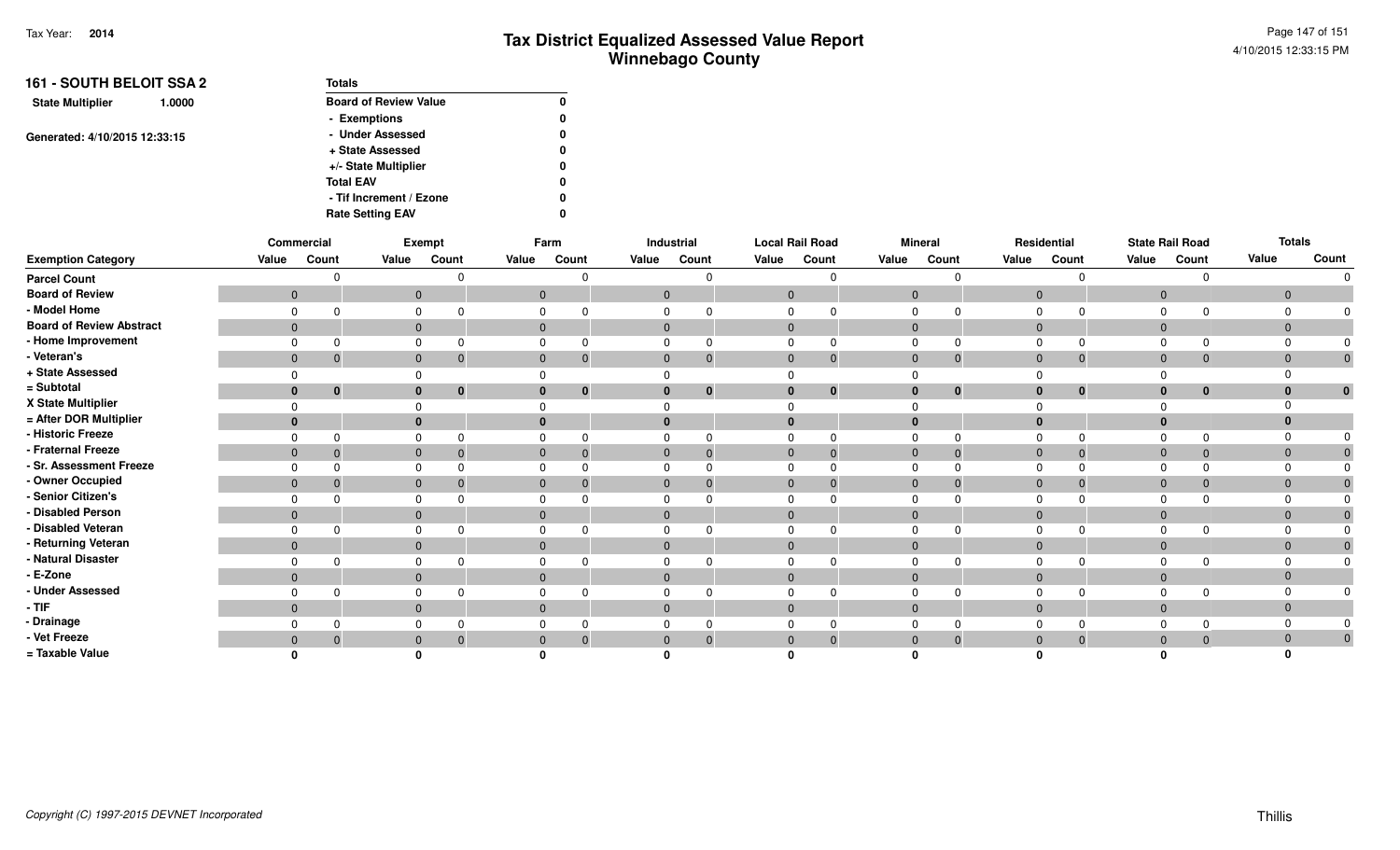| 162 - SOUTH BELOIT SSA 3          | <b>Totals</b>                |   |
|-----------------------------------|------------------------------|---|
| <b>State Multiplier</b><br>1.0000 | <b>Board of Review Value</b> | 0 |
|                                   | - Exemptions                 | 0 |
| Generated: 4/10/2015 12:33:15     | - Under Assessed             | 0 |
|                                   | + State Assessed             | 0 |
|                                   | +/- State Multiplier         | 0 |
|                                   | <b>Total EAV</b>             | 0 |
|                                   | - Tif Increment / Ezone      | 0 |
|                                   | <b>Rate Setting EAV</b>      | 0 |

|                                 |       | Commercial                     |       | Exempt                   |              | Farm                           |                | Industrial |                | <b>Local Rail Road</b> |                | <b>Mineral</b> |                | Residential                    |                | <b>State Rail Road</b> |                | <b>Totals</b> |
|---------------------------------|-------|--------------------------------|-------|--------------------------|--------------|--------------------------------|----------------|------------|----------------|------------------------|----------------|----------------|----------------|--------------------------------|----------------|------------------------|----------------|---------------|
| <b>Exemption Category</b>       | Value | Count                          | Value | Count                    | Value        | Count                          | Value          | Count      | Value          | Count                  | Value          | Count          | Value          | Count                          | Value          | Count                  | Value          | Count         |
| <b>Parcel Count</b>             |       |                                |       |                          |              |                                |                |            |                |                        |                | $\Omega$       |                | $\Omega$                       |                | <sup>n</sup>           |                | $\Omega$      |
| <b>Board of Review</b>          |       | $\mathbf{0}$                   |       | $\mathbf{0}$             |              | $\mathbf{0}$                   | $\mathbf 0$    |            | $\mathbf{0}$   |                        | $\overline{0}$ |                | $\overline{0}$ |                                | $\overline{0}$ |                        | $\overline{0}$ |               |
| - Model Home                    |       | $\Omega$                       |       | 0                        | 0            |                                | 0              |            | $\Omega$       |                        | $\mathbf 0$    |                | $\mathbf 0$    | $\Omega$                       | $\Omega$       |                        |                |               |
| <b>Board of Review Abstract</b> |       | $\overline{0}$                 |       | $\mathbf{0}$             |              | $\mathbf{0}$                   | $\overline{0}$ |            | $\mathbf{0}$   |                        | $\overline{0}$ |                |                | $\mathbf 0$                    | $\overline{0}$ |                        | $\mathbf{0}$   |               |
| - Home Improvement              |       | $\Omega$                       |       | 0                        |              | 0                              | 0              |            | $\Omega$       |                        | $\mathbf 0$    |                | $\Omega$       | $\Omega$                       | $\Omega$       | $\Omega$               |                |               |
| - Veteran's                     |       | $\mathbf{0}$<br>$\overline{0}$ |       | $\mathbf{0}$<br>- 0      |              | $\mathbf{0}$<br>$\overline{0}$ | $\mathbf{0}$   |            | $\mathbf{0}$   | $\mathbf 0$            | $\mathbf{0}$   | $\mathbf{0}$   |                | $\mathbf{0}$<br>$\mathbf 0$    | $\mathbf{0}$   | $\mathbf 0$            | $\mathbf 0$    | $\mathbf 0$   |
| + State Assessed                |       | $\Omega$                       |       | $\Omega$                 | $\Omega$     |                                |                |            |                |                        |                |                | $\Omega$       |                                |                |                        |                |               |
| = Subtotal                      |       | $\bf{0}$<br>$\mathbf{0}$       |       | $\bf{0}$<br>$\mathbf{0}$ |              | $\bf{0}$<br>0                  | $\bf{0}$       |            | $\bf{0}$       | $\bf{0}$               | $\bf{0}$       | $\bf{0}$       |                | $\bf{0}$<br>$\bf{0}$           | $\bf{0}$       | $\mathbf 0$            | $\bf{0}$       | $\bf{0}$      |
| X State Multiplier              |       | $\Omega$                       |       | $\Omega$                 |              |                                |                |            |                |                        |                |                |                |                                |                |                        |                |               |
| = After DOR Multiplier          |       | $\mathbf{0}$                   |       | $\bf{0}$                 | $\bf{0}$     |                                | $\bf{0}$       |            | $\bf{0}$       |                        | $\bf{0}$       |                |                | $\bf{0}$                       | $\mathbf 0$    |                        |                |               |
| - Historic Freeze               |       | $\Omega$<br>$\Omega$           |       | $\mathbf 0$<br>$\Omega$  |              | $\mathbf 0$                    | 0              |            | $\Omega$       |                        | $\Omega$       | $\Omega$       | $\Omega$       | $\Omega$                       | $\Omega$       | $\Omega$               |                |               |
| - Fraternal Freeze              |       | $\mathbf{0}$<br>$\overline{0}$ |       | $\mathbf{0}$<br>$\Omega$ |              | $\mathbf{0}$<br>$\Omega$       | $\mathbf{0}$   |            | $\overline{0}$ |                        | $\overline{0}$ | $\Omega$       | $\overline{0}$ | $\Omega$                       | $\overline{0}$ | $\Omega$               | $\mathbf{0}$   |               |
| - Sr. Assessment Freeze         |       | $\Omega$<br>$\Omega$           |       | 0                        |              | 0                              | 0              |            | $\Omega$       |                        | $\mathbf 0$    |                | $\Omega$       | $\Omega$                       | $\Omega$       |                        |                |               |
| - Owner Occupied                |       | $\mathbf{0}$<br>$\overline{0}$ |       | $\mathbf{0}$             |              | $\mathbf 0$<br>$\overline{0}$  | $\mathbf 0$    |            | $\mathbf{0}$   |                        | $\overline{0}$ |                |                | $\mathbf 0$<br>$\mathbf{0}$    | $\overline{0}$ | 0                      | $\Omega$       |               |
| - Senior Citizen's              |       | $\Omega$<br>$\Omega$           |       | 0                        | $\Omega$     |                                | 0              |            | $\Omega$       |                        | $\mathbf 0$    |                | $\Omega$       | $\Omega$                       | $\Omega$       |                        |                |               |
| - Disabled Person               |       | $\mathbf{0}$                   |       | $\mathbf{0}$             | $\mathbf{0}$ |                                | $\mathbf{0}$   |            | $\mathbf{0}$   |                        | $\overline{0}$ |                |                | $\mathbf 0$                    | $\mathbf{0}$   |                        | $\mathbf{0}$   |               |
| - Disabled Veteran              |       | $\Omega$                       |       | $\mathbf 0$              |              | 0                              | 0              |            |                |                        | $\Omega$       |                | $\Omega$       |                                | 0              |                        |                |               |
| - Returning Veteran             |       | $\mathbf{0}$                   |       | $\mathbf{0}$             |              | $\mathbf 0$                    | $\mathbf 0$    |            | $\mathbf{0}$   |                        | $\mathbf 0$    |                |                | $\mathbf 0$                    | $\overline{0}$ |                        |                |               |
| - Natural Disaster              |       | $\Omega$<br>$\cap$             |       | 0                        | $\mathbf 0$  |                                | 0              |            | $\Omega$       |                        | $\Omega$       |                | $\Omega$       | $\Omega$                       | $\Omega$       |                        |                |               |
| - E-Zone                        |       | $\overline{0}$                 |       | $\mathbf{0}$             | $\mathbf{0}$ |                                | $\mathbf{0}$   |            | $\mathbf{0}$   |                        | $\mathbf{0}$   |                |                | $\mathbf{0}$                   | $\mathbf{0}$   |                        | $\Omega$       |               |
| - Under Assessed                |       | $\Omega$                       |       | 0                        | $\Omega$     |                                | 0              |            | $\Omega$       |                        | 0              |                | $\Omega$       | $\Omega$                       | $\Omega$       |                        |                |               |
| $-$ TIF                         |       | $\mathbf{0}$                   |       | $\mathbf{0}$             |              | $\mathbf{0}$                   | $\mathbf 0$    |            | $\mathbf 0$    |                        | $\mathbf{0}$   |                |                | $\mathbf 0$                    | $\mathbf{0}$   |                        | $\Omega$       |               |
| - Drainage                      |       | $\Omega$<br>0                  |       | 0                        |              | 0                              | 0              |            |                |                        | $\Omega$       |                | $\Omega$       | 0                              | $\Omega$       | $\Omega$               |                |               |
| - Vet Freeze                    |       | $\overline{0}$<br>-0           |       | $\mathbf 0$              | $\mathbf{0}$ | $\Omega$                       | $\mathbf 0$    |            | $\mathbf 0$    |                        | $\Omega$       |                |                | $\overline{0}$<br>$\mathbf{0}$ | $\mathbf{0}$   | $\Omega$               | $\mathbf{0}$   | $\mathbf{0}$  |
| = Taxable Value                 |       |                                |       |                          |              |                                |                |            |                |                        |                |                |                |                                |                |                        |                |               |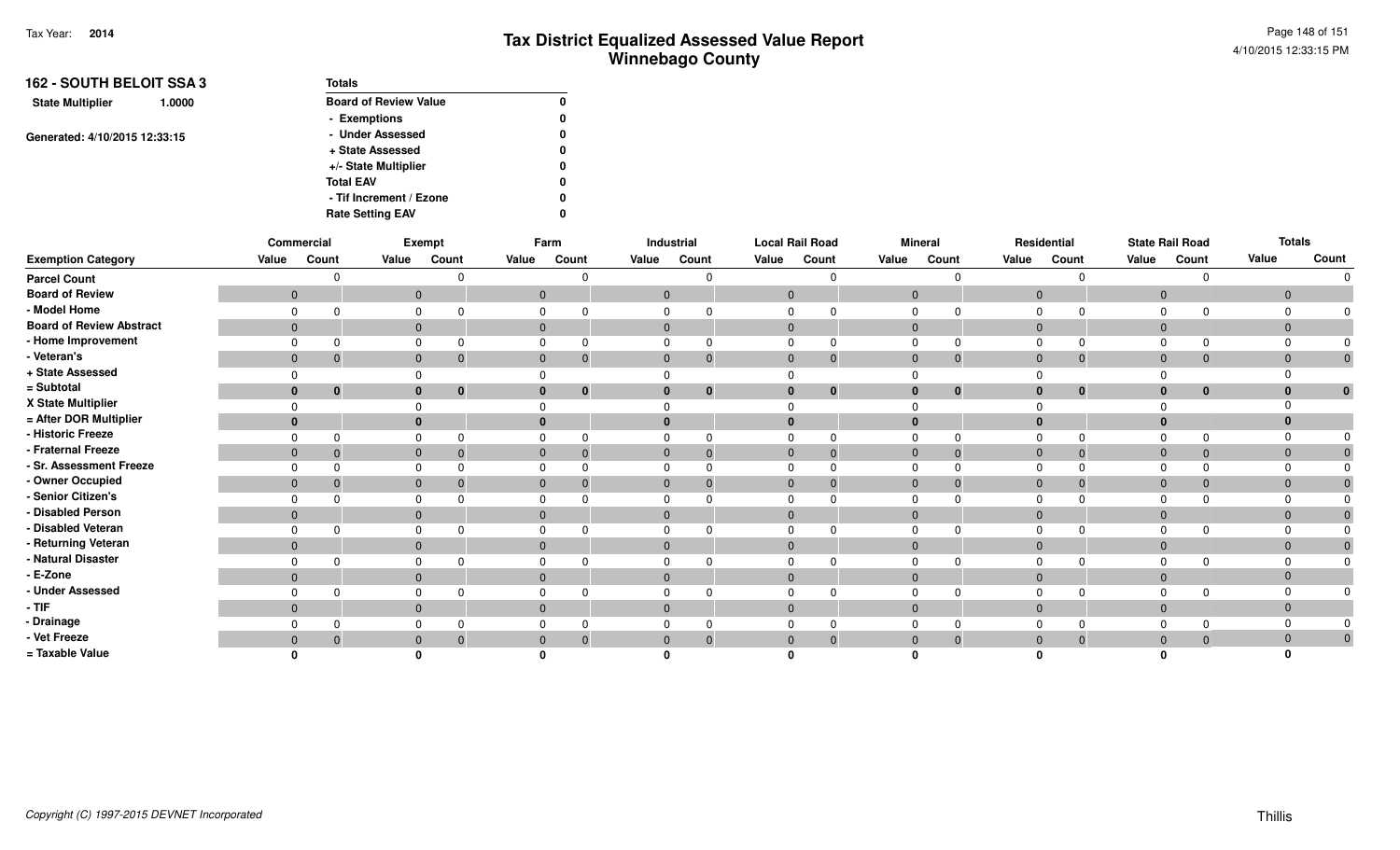| 163 - SOUTH BELOIT SSA 4          | <b>Totals</b>                |   |
|-----------------------------------|------------------------------|---|
| <b>State Multiplier</b><br>1.0000 | <b>Board of Review Value</b> | 0 |
|                                   | - Exemptions                 | 0 |
| Generated: 4/10/2015 12:33:15     | - Under Assessed             | 0 |
|                                   | + State Assessed             | 0 |
|                                   | +/- State Multiplier         | 0 |
|                                   | <b>Total EAV</b>             | 0 |
|                                   | - Tif Increment / Ezone      | 0 |
|                                   | <b>Rate Setting EAV</b>      | 0 |

|                                 |       | Commercial                     |       | Exempt                   |              | Farm                           |                | Industrial |                | <b>Local Rail Road</b> |                | <b>Mineral</b> |                | Residential                    |                | <b>State Rail Road</b> |                | <b>Totals</b> |
|---------------------------------|-------|--------------------------------|-------|--------------------------|--------------|--------------------------------|----------------|------------|----------------|------------------------|----------------|----------------|----------------|--------------------------------|----------------|------------------------|----------------|---------------|
| <b>Exemption Category</b>       | Value | Count                          | Value | Count                    | Value        | Count                          | Value          | Count      | Value          | Count                  | Value          | Count          | Value          | Count                          | Value          | Count                  | Value          | Count         |
| <b>Parcel Count</b>             |       |                                |       |                          |              |                                |                |            |                |                        |                | $\Omega$       |                | $\Omega$                       |                | <sup>n</sup>           |                | $\Omega$      |
| <b>Board of Review</b>          |       | $\mathbf{0}$                   |       | $\mathbf{0}$             |              | $\mathbf 0$                    | $\mathbf 0$    |            | $\mathbf{0}$   |                        | $\overline{0}$ |                | $\overline{0}$ |                                | $\overline{0}$ |                        | $\overline{0}$ |               |
| - Model Home                    |       | $\Omega$                       |       | 0                        | $\mathbf 0$  |                                | 0              |            | $\Omega$       |                        | $\mathbf 0$    |                | $\mathbf 0$    | $\Omega$                       | $\Omega$       |                        |                |               |
| <b>Board of Review Abstract</b> |       | $\overline{0}$                 |       | $\mathbf{0}$             |              | $\mathbf 0$                    | $\overline{0}$ |            | $\mathbf{0}$   |                        | $\overline{0}$ |                |                | $\mathbf 0$                    | $\overline{0}$ |                        | $\mathbf{0}$   |               |
| - Home Improvement              |       | $\Omega$                       |       | 0                        |              | 0                              | 0              |            | $\Omega$       |                        | $\mathbf 0$    |                | $\Omega$       | $\Omega$                       | $\Omega$       | $\Omega$               |                |               |
| - Veteran's                     |       | $\mathbf{0}$<br>$\overline{0}$ |       | $\mathbf{0}$<br>- 0      |              | $\mathbf{0}$<br>$\overline{0}$ | $\mathbf{0}$   |            | $\mathbf{0}$   | $\mathbf 0$            | $\mathbf{0}$   | $\mathbf{0}$   |                | $\mathbf{0}$<br>$\mathbf 0$    | $\mathbf{0}$   | $\mathbf 0$            | $\mathbf 0$    | $\mathbf 0$   |
| + State Assessed                |       | $\Omega$                       |       | $\Omega$                 | $\Omega$     |                                |                |            |                |                        |                |                | $\Omega$       |                                |                |                        |                |               |
| = Subtotal                      |       | $\bf{0}$<br>$\mathbf 0$        |       | $\bf{0}$<br>$\mathbf{0}$ |              | $\bf{0}$<br>0                  | $\bf{0}$       |            | $\bf{0}$       | $\bf{0}$               | $\bf{0}$       | $\bf{0}$       |                | $\bf{0}$<br>$\bf{0}$           | $\mathbf{0}$   | $\mathbf{0}$           | $\bf{0}$       | $\bf{0}$      |
| X State Multiplier              |       | $\Omega$                       |       | $\Omega$                 |              |                                |                |            |                |                        |                |                |                |                                |                |                        |                |               |
| = After DOR Multiplier          |       | $\mathbf{0}$                   |       | $\bf{0}$                 | $\bf{0}$     |                                | $\bf{0}$       |            | $\bf{0}$       |                        | $\bf{0}$       |                |                | $\bf{0}$                       | $\mathbf 0$    |                        |                |               |
| - Historic Freeze               |       | $\Omega$<br>$\Omega$           |       | $\mathbf 0$<br>$\Omega$  |              | $\mathbf 0$                    | 0              |            | $\Omega$       |                        | $\Omega$       | $\Omega$       | $\Omega$       | $\Omega$                       | $\Omega$       | $\Omega$               |                |               |
| - Fraternal Freeze              |       | $\mathbf{0}$<br>$\overline{0}$ |       | $\mathbf{0}$<br>$\Omega$ |              | $\mathbf{0}$<br>$\Omega$       | $\mathbf{0}$   |            | $\overline{0}$ |                        | $\overline{0}$ | $\Omega$       | $\overline{0}$ | $\Omega$                       | $\overline{0}$ | $\Omega$               | $\mathbf{0}$   |               |
| - Sr. Assessment Freeze         |       | $\Omega$<br>$\Omega$           |       | 0                        |              | 0                              | 0              |            | $\Omega$       |                        | $\mathbf 0$    |                | $\Omega$       | $\Omega$                       | $\Omega$       |                        |                |               |
| - Owner Occupied                |       | $\mathbf{0}$<br>$\overline{0}$ |       | $\mathbf{0}$             |              | $\mathbf 0$<br>$\overline{0}$  | $\mathbf 0$    |            | $\mathbf{0}$   |                        | $\overline{0}$ |                |                | $\mathbf 0$<br>$\mathbf{0}$    | $\overline{0}$ | 0                      | $\Omega$       |               |
| - Senior Citizen's              |       | $\Omega$<br>$\Omega$           |       | 0                        | $\Omega$     |                                | 0              |            | $\Omega$       |                        | $\mathbf 0$    |                | $\Omega$       | $\Omega$                       | $\Omega$       |                        |                |               |
| - Disabled Person               |       | $\mathbf{0}$                   |       | $\mathbf{0}$             | $\mathbf{0}$ |                                | $\mathbf{0}$   |            | $\mathbf{0}$   |                        | $\overline{0}$ |                |                | $\mathbf 0$                    | $\mathbf{0}$   |                        | $\mathbf{0}$   |               |
| - Disabled Veteran              |       | $\Omega$                       |       | $\mathbf 0$              |              | 0                              | 0              |            |                |                        | $\Omega$       |                | $\Omega$       |                                | 0              |                        |                |               |
| - Returning Veteran             |       | $\mathbf{0}$                   |       | $\mathbf{0}$             |              | $\mathbf 0$                    | $\mathbf 0$    |            | $\mathbf{0}$   |                        | $\mathbf 0$    |                |                | $\mathbf 0$                    | $\overline{0}$ |                        |                |               |
| - Natural Disaster              |       | $\Omega$<br>$\cap$             |       | 0                        | $\mathbf 0$  |                                | 0              |            | $\Omega$       |                        | $\Omega$       |                | $\Omega$       | $\Omega$                       | $\Omega$       |                        |                |               |
| - E-Zone                        |       | $\overline{0}$                 |       | $\mathbf{0}$             | $\mathbf{0}$ |                                | $\mathbf{0}$   |            | $\mathbf{0}$   |                        | $\mathbf{0}$   |                |                | $\mathbf{0}$                   | $\mathbf{0}$   |                        | $\Omega$       |               |
| - Under Assessed                |       | $\Omega$                       |       | 0                        | $\Omega$     |                                | 0              |            | $\Omega$       |                        | 0              |                | $\Omega$       | $\Omega$                       | $\Omega$       |                        |                |               |
| $-$ TIF                         |       | $\mathbf{0}$                   |       | $\mathbf{0}$             |              | $\mathbf{0}$                   | $\mathbf 0$    |            | $\mathbf 0$    |                        | $\mathbf{0}$   |                |                | $\mathbf 0$                    | $\mathbf{0}$   |                        | $\Omega$       |               |
| - Drainage                      |       | $\Omega$<br>0                  |       | 0                        |              | 0                              | 0              |            |                |                        | $\Omega$       |                | $\Omega$       | 0                              | $\Omega$       | $\Omega$               |                |               |
| - Vet Freeze                    |       | $\overline{0}$<br>-0           |       | $\mathbf{0}$             | $\mathbf{0}$ | $\Omega$                       | $\mathbf 0$    |            | $\mathbf 0$    |                        | $\Omega$       |                |                | $\overline{0}$<br>$\mathbf{0}$ | $\mathbf{0}$   | $\Omega$               | $\mathbf{0}$   | $\mathbf{0}$  |
| = Taxable Value                 |       |                                |       |                          |              |                                |                |            |                |                        |                |                |                |                                |                |                        |                |               |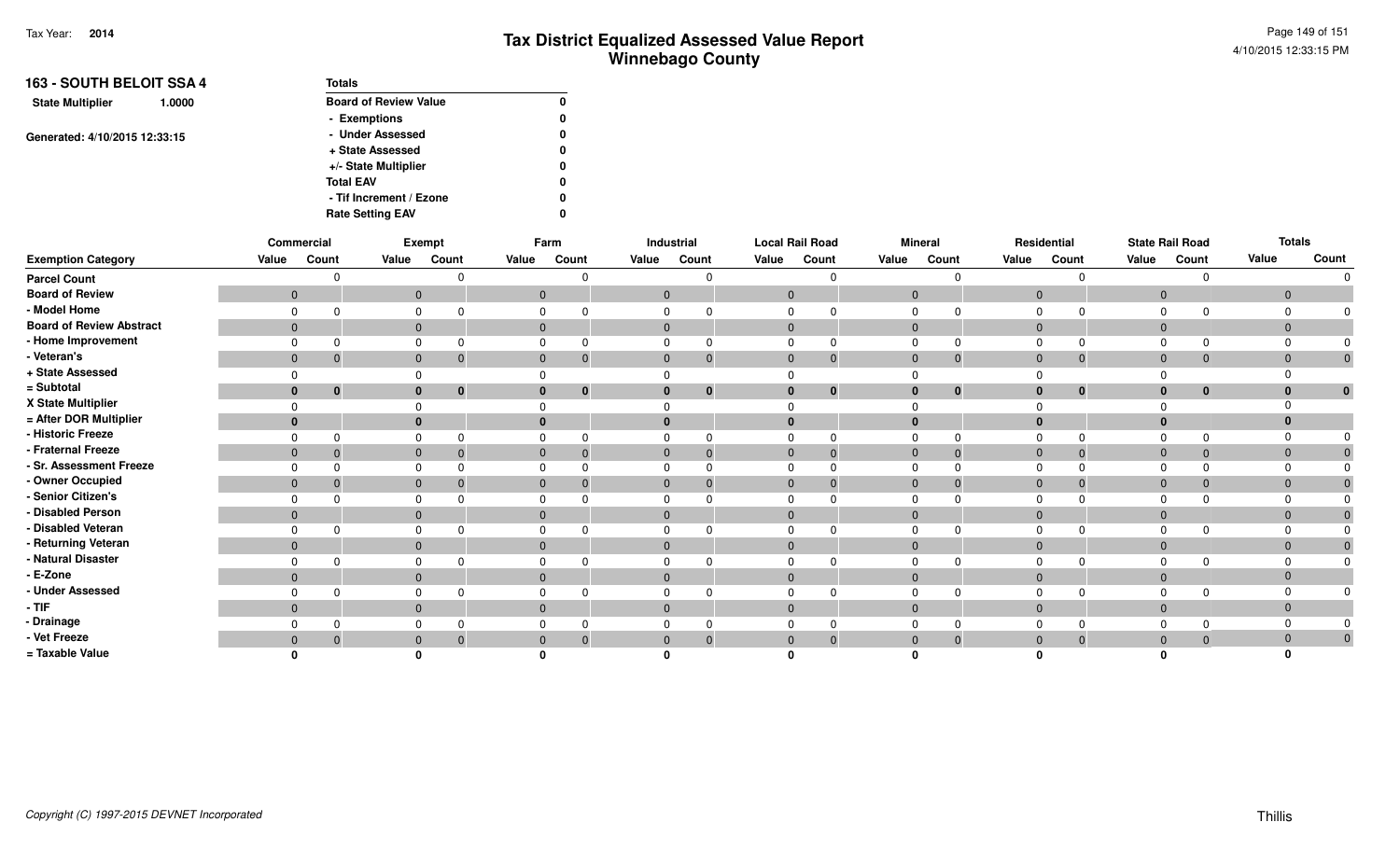| <b>164 - AUBURN STREET TIF</b>    | <b>Totals</b>                |           |
|-----------------------------------|------------------------------|-----------|
| <b>State Multiplier</b><br>1.0000 | <b>Board of Review Value</b> | 6,529,482 |
|                                   | - Exemptions                 | 26,813    |
| Generated: 4/10/2015 12:33:15     | - Under Assessed             | 0         |
|                                   | + State Assessed             | 0         |
|                                   | +/- State Multiplier         | 0         |
|                                   | <b>Total EAV</b>             | 6,502,669 |
|                                   | - Tif Increment / Ezone      | 43,980    |
|                                   | <b>Rate Setting EAV</b>      | 6,458,689 |

|                                 |              | Commercial |       | Exempt       |       | Farm                     |           | Industrial   |              | <b>Local Rail Road</b> | <b>Mineral</b> |              | Residential    |          |                | <b>State Rail Road</b> | <b>Totals</b> |       |
|---------------------------------|--------------|------------|-------|--------------|-------|--------------------------|-----------|--------------|--------------|------------------------|----------------|--------------|----------------|----------|----------------|------------------------|---------------|-------|
| <b>Exemption Category</b>       | Value        | Count      | Value | Count        | Value | Count                    | Value     | Count        | Value        | Count                  | Value          | Count        | Value          | Count    | Value          | Count                  | Value         | Count |
| <b>Parcel Count</b>             |              | 118        |       | 20           |       | $\Omega$                 |           | 51           |              |                        |                |              |                | 10       |                |                        |               | 199   |
| <b>Board of Review</b>          | 4,319,892    |            |       | $\mathbf{0}$ |       | $\overline{0}$           | 2,113,891 |              | $\mathbf{0}$ |                        | $\mathbf 0$    |              | 95,699         |          | $\overline{0}$ |                        | 6,529,482     |       |
| - Model Home                    |              |            |       |              |       |                          |           |              |              |                        |                |              |                |          |                |                        | $\Omega$      |       |
| <b>Board of Review Abstract</b> | 4,319,892    |            |       | $\Omega$     |       | $\Omega$                 | 2,113,891 |              | $\mathbf{0}$ |                        | $\Omega$       |              | 95,699         |          | $\mathbf{0}$   |                        | 6,529,482     |       |
| - Home Improvement              |              |            |       |              |       |                          |           |              |              |                        |                |              |                |          |                |                        |               |       |
| - Veteran's                     | $\Omega$     |            |       |              |       | $\Omega$<br>$\Omega$     | $\Omega$  |              | $\mathbf{0}$ | 0                      | $\Omega$       | $\mathbf{0}$ | $\overline{0}$ | $\Omega$ | $\Omega$       |                        | $\mathbf{0}$  |       |
| + State Assessed                |              |            |       |              |       |                          |           |              |              |                        |                |              | $\Omega$       |          |                |                        |               |       |
| = Subtotal                      | 4,319,892    | $\bf{0}$   |       | $\mathbf{0}$ |       | $\mathbf{0}$<br>$\bf{0}$ | 2,113,891 | $\mathbf{0}$ | $\bf{0}$     | $\mathbf 0$            |                | $\mathbf{0}$ | 95,699         | $\bf{0}$ | $\bf{0}$       | $\mathbf{0}$           | 6,529,482     |       |
| X State Multiplier              |              |            |       |              |       |                          |           |              |              |                        |                |              |                |          |                |                        |               |       |
| = After DOR Multiplier          | 4,319,892    |            |       |              |       | $\mathbf{0}$             | 2,113,891 |              | $\bf{0}$     |                        |                |              | 95,699         |          | $\Omega$       |                        | 6,529,482     |       |
| - Historic Freeze               |              |            |       |              |       |                          |           |              |              |                        |                |              |                |          |                |                        |               |       |
| Fraternal Freeze                | $\mathbf{0}$ |            |       |              |       | 0<br>$\Omega$            | $\Omega$  | -0           | $\mathbf{0}$ | $\Omega$               |                | $\mathbf{0}$ | $\overline{0}$ | $\Omega$ | $\Omega$       |                        | $\mathbf{0}$  |       |
| <b>Sr. Assessment Freeze</b>    |              |            |       |              |       |                          |           |              | 0            |                        |                | $\Omega$     | 4,813          |          |                |                        | 4,813         |       |
| - Owner Occupied                | $\mathbf{0}$ |            |       |              |       | $\Omega$                 | $\Omega$  |              | $\Omega$     |                        |                | $\Omega$     | 12,000         | 2        | $\Omega$       |                        | 12,000        |       |
| <b>Senior Citizen's</b>         |              |            |       |              |       |                          |           |              |              |                        |                |              | 10,000         |          |                |                        | 10,000        |       |
| <b>Disabled Person</b>          | $\Omega$     |            |       |              |       | $\Omega$                 |           |              | $\Omega$     |                        |                |              | $\overline{0}$ |          | $\Omega$       |                        | $\mathbf{0}$  |       |
| Disabled Veteran                |              |            |       |              |       |                          |           |              |              |                        |                |              | $\Omega$       |          |                |                        | $\Omega$      |       |
| · Returning Veteran             | $\mathbf{0}$ |            |       | $\mathbf{0}$ |       | $\mathbf{0}$             | $\Omega$  |              | $\mathbf{0}$ |                        |                |              | $\overline{0}$ |          | $\Omega$       |                        | $\mathbf{0}$  |       |
| Natural Disaster                |              |            |       |              |       |                          |           |              |              |                        |                |              | $\Omega$       |          |                |                        | $\Omega$      |       |
| E-Zone                          | $\Omega$     |            |       |              |       | $\Omega$                 | $\Omega$  |              | $\Omega$     |                        |                |              | $\overline{0}$ |          | $\Omega$       |                        | $\Omega$      |       |
| <b>Under Assessed</b>           |              |            |       |              |       |                          |           |              |              |                        |                |              | $\Omega$       |          |                |                        | $\Omega$      |       |
| - TIF                           | 39,752       |            |       | 0            |       | $\mathbf{0}$             | 3,062     |              | $\mathbf{0}$ |                        |                |              | 1,166          |          | $\Omega$       |                        | 43,980        |       |
| - Drainage                      |              |            |       |              |       |                          |           |              | 0            |                        |                |              | $\Omega$       |          |                |                        | $\Omega$      |       |
| - Vet Freeze                    | $\Omega$     |            |       |              |       | $\mathbf{0}$<br>$\Omega$ |           |              | $\Omega$     |                        |                | $\Omega$     | $\Omega$       | $\Omega$ |                |                        | $\Omega$      |       |
| = Taxable Value                 | 4,280,140    |            |       |              |       |                          | 2,110,829 |              |              |                        |                |              | 67,720         |          |                |                        | 6,458,689     |       |